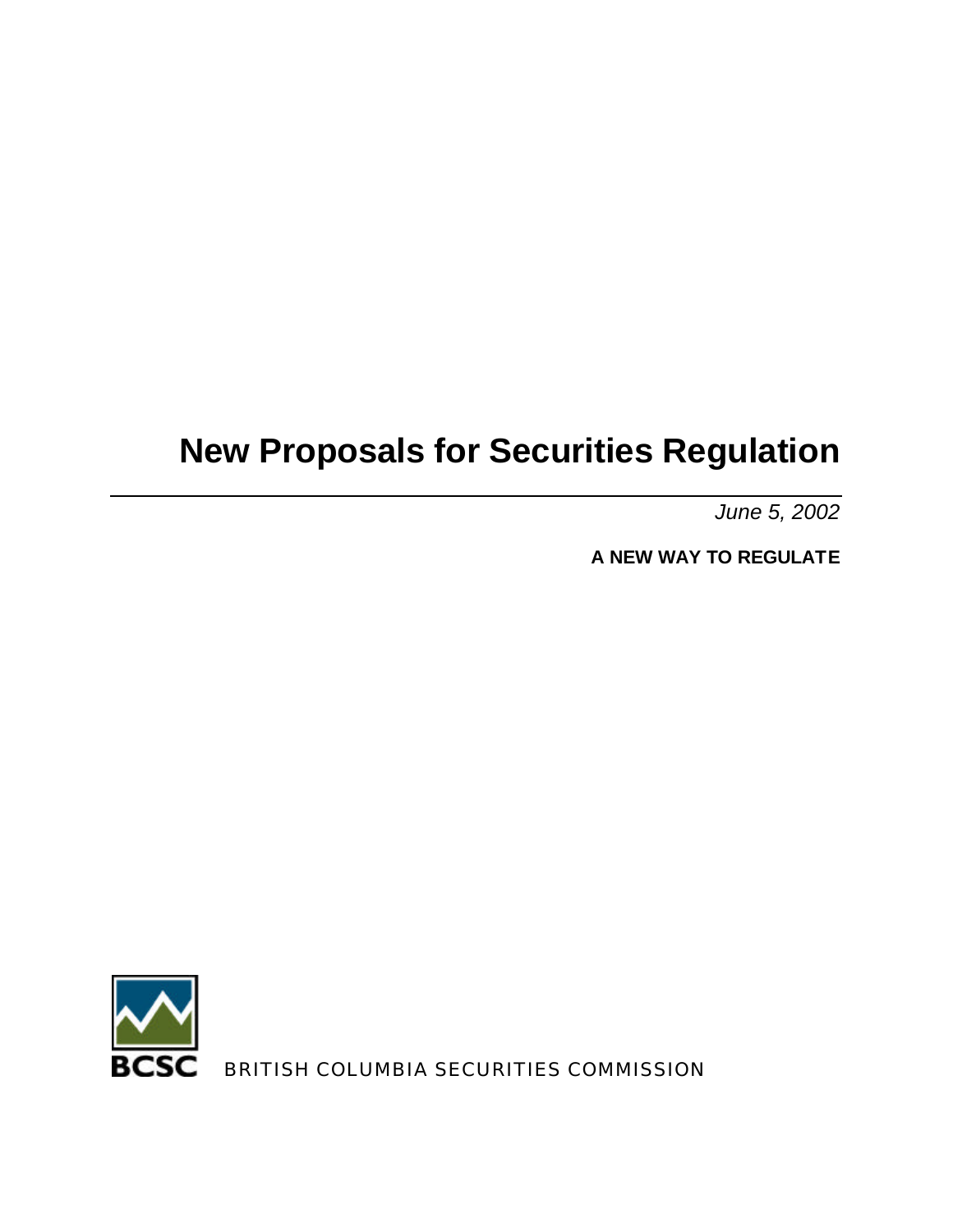# **Table of Contents**

# Page

| Chapter 1:                    |                     |                                                                                                                                                                                         |  |  |  |  |  |
|-------------------------------|---------------------|-----------------------------------------------------------------------------------------------------------------------------------------------------------------------------------------|--|--|--|--|--|
| I.<br>II.<br>III.             | $\mathbf 1$ .<br>2. | А.<br><b>B.</b><br>C.<br>D.<br>Е.                                                                                                                                                       |  |  |  |  |  |
|                               | 3.<br>4.<br>5.      | А.<br>B.<br>C.<br>D.<br>F.                                                                                                                                                              |  |  |  |  |  |
| <b>Chapter 2:</b>             |                     |                                                                                                                                                                                         |  |  |  |  |  |
| L.<br>Ⅱ.<br>III.<br>IV.<br>V. |                     |                                                                                                                                                                                         |  |  |  |  |  |
| L<br>Ш.<br>III.               | 1.                  | Proposed trading exemptions based on the buyer<br>А.<br><b>B.</b><br>Proposed trading exemptions based on the protections<br>Exemptions based on the type of transaction or<br>C.<br>D. |  |  |  |  |  |

 $\mathbf{i}$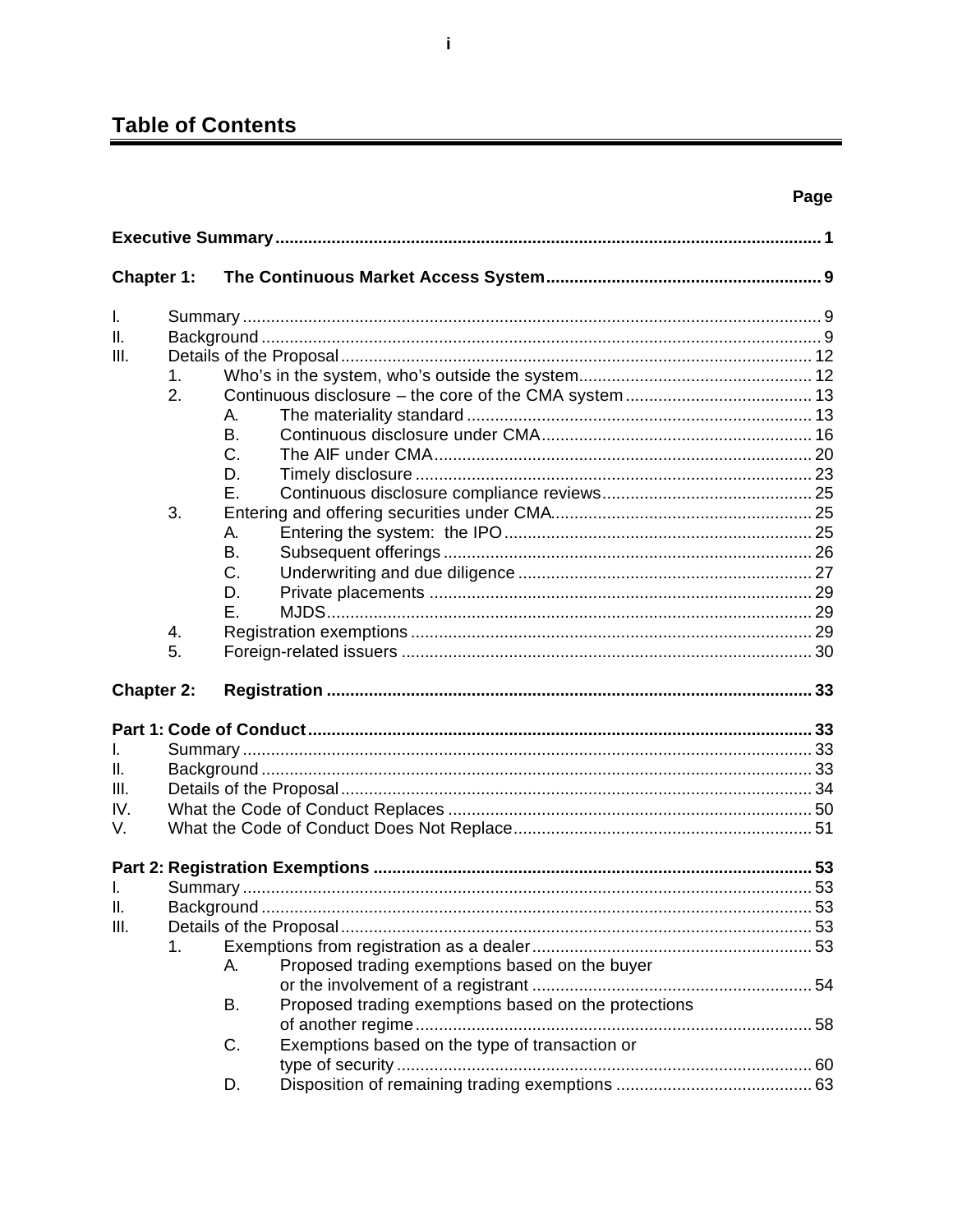|                   | 2.          |                                                                          |  |
|-------------------|-------------|--------------------------------------------------------------------------|--|
|                   |             | А.                                                                       |  |
|                   |             | B.                                                                       |  |
|                   |             |                                                                          |  |
|                   |             |                                                                          |  |
| Ⅱ.                |             |                                                                          |  |
| III.              |             |                                                                          |  |
|                   | $\mathbf 1$ |                                                                          |  |
|                   | 2.          |                                                                          |  |
|                   | 3.          |                                                                          |  |
|                   | 4.          |                                                                          |  |
|                   |             |                                                                          |  |
|                   |             |                                                                          |  |
| Ⅱ.                |             |                                                                          |  |
| III.              |             |                                                                          |  |
|                   | 1.          |                                                                          |  |
|                   | 2.          |                                                                          |  |
|                   | 3.          |                                                                          |  |
|                   | 4.          |                                                                          |  |
|                   | 5.          |                                                                          |  |
| IV.               |             |                                                                          |  |
|                   | 1.          |                                                                          |  |
|                   | 2.          |                                                                          |  |
|                   | 3.          |                                                                          |  |
|                   | 4.          |                                                                          |  |
|                   |             |                                                                          |  |
|                   |             |                                                                          |  |
| Ⅱ.                |             |                                                                          |  |
|                   | 1.          |                                                                          |  |
|                   | 2.          | Contracts between registered firms and representative corporations  82   |  |
|                   | 3.          |                                                                          |  |
| Chapter 3:        |             |                                                                          |  |
| I.                |             |                                                                          |  |
| II.               |             |                                                                          |  |
| III.              |             |                                                                          |  |
|                   | 1.          | Liability for CMA issuers - misrepresentation and failure to disclose 87 |  |
|                   | 2.          |                                                                          |  |
|                   | 3.          |                                                                          |  |
|                   | 4.          |                                                                          |  |
|                   | 5.          |                                                                          |  |
|                   | 6.          |                                                                          |  |
|                   | 7.          |                                                                          |  |
| <b>Chapter 4:</b> |             |                                                                          |  |
| Ι.                |             |                                                                          |  |
|                   |             |                                                                          |  |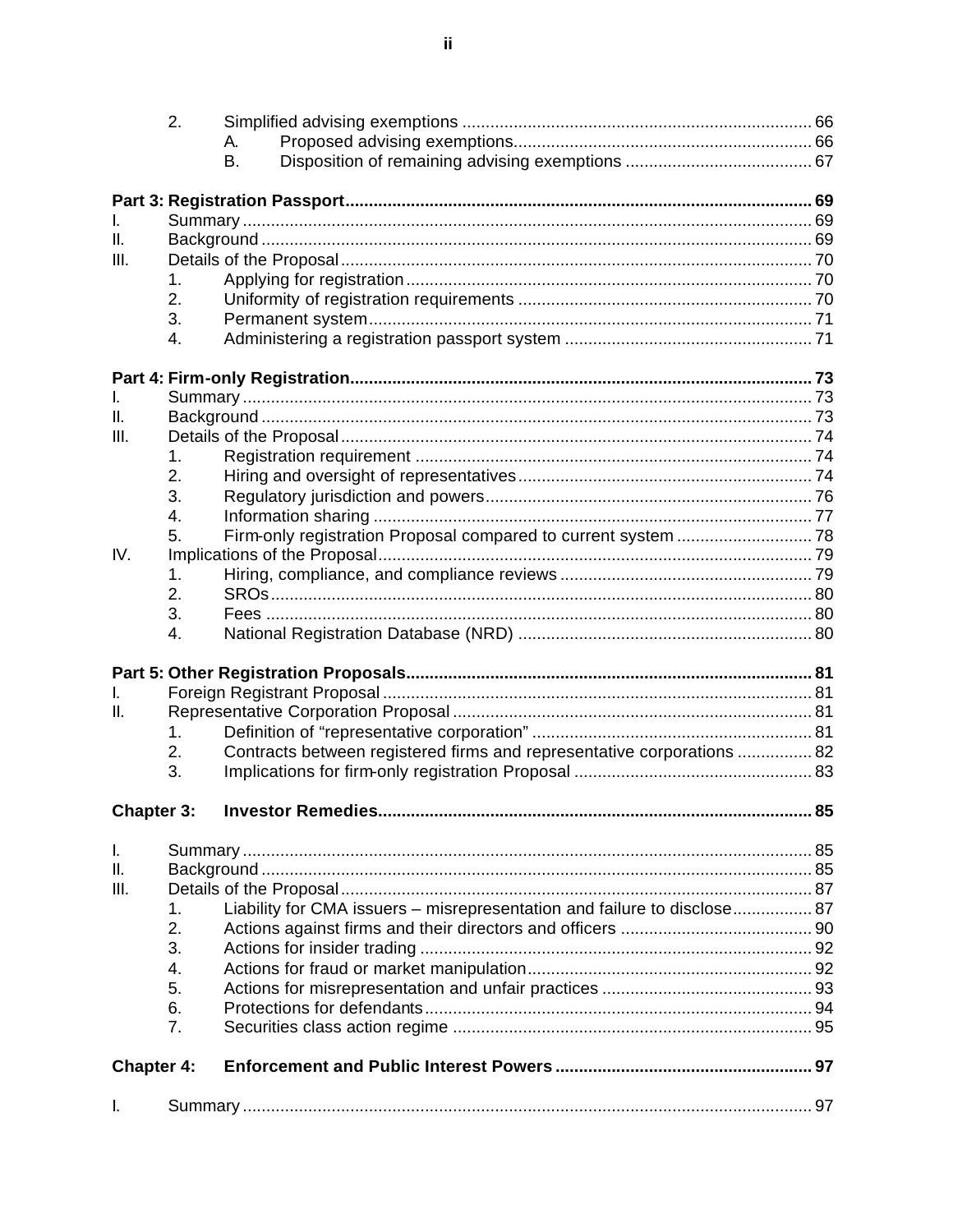| II.<br>III. | 1.<br>2.<br>3.<br>4. |                                                                          |  |
|-------------|----------------------|--------------------------------------------------------------------------|--|
|             |                      |                                                                          |  |
|             |                      |                                                                          |  |
|             |                      |                                                                          |  |
|             |                      |                                                                          |  |
|             |                      | Appendix E - Table of Concordance BCF 41-601F and CMA AIF/Guidelines 173 |  |
|             |                      |                                                                          |  |
|             |                      |                                                                          |  |
|             |                      |                                                                          |  |
|             |                      | Appendix I – Comparison of CSA Civil Liability Regime to Investor        |  |
|             |                      |                                                                          |  |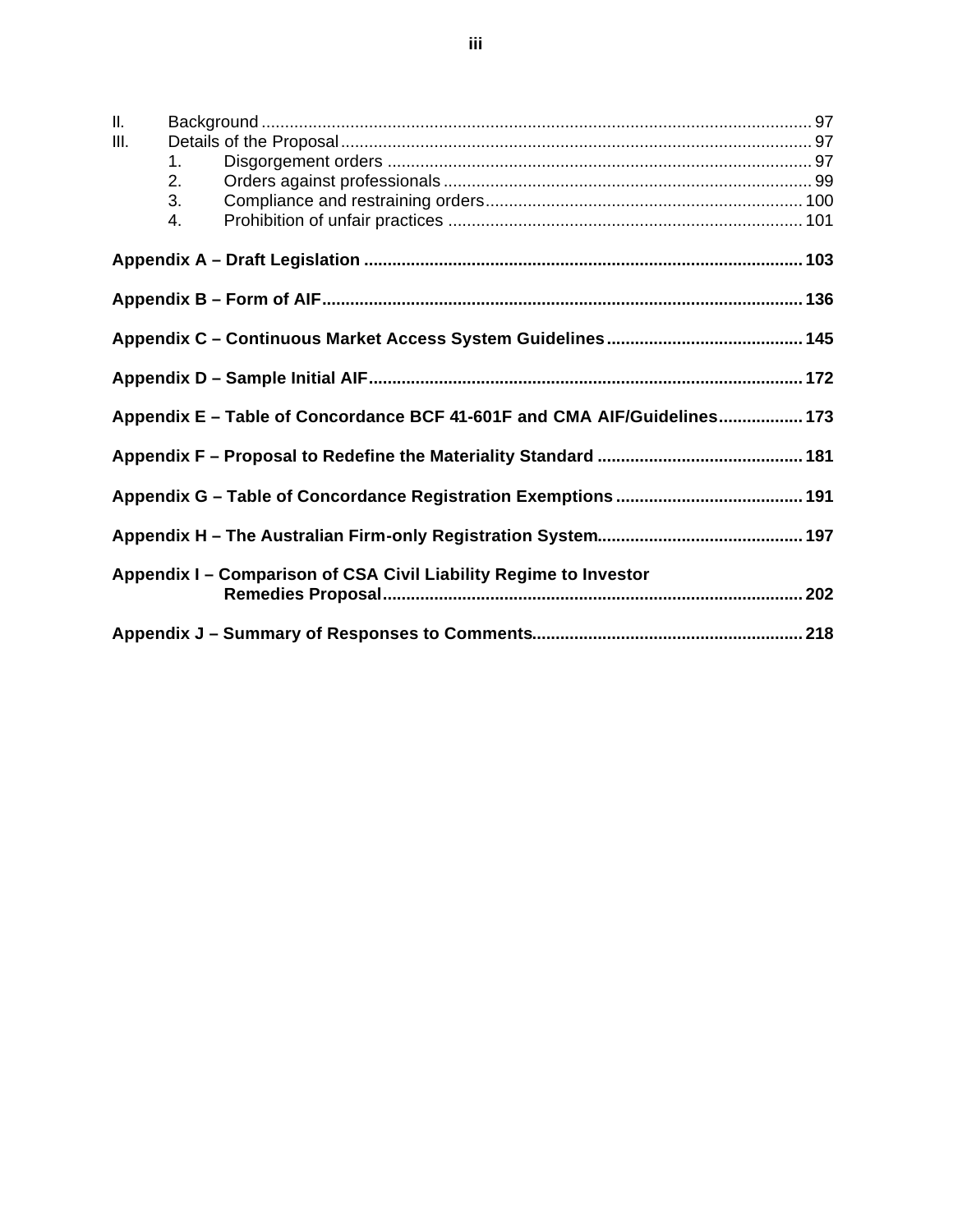# **EXECUTIVE SUMMARY**

These Proposals were developed from the concepts contained in our Concept Paper, *New Concepts for Securities Regulation*, published for comment in February 2002. The Proposals reflect the comments we received on the Concept Paper and our further study.

We are publishing these Proposals for comment and will be actively consulting with industry and investors, our fellow regulators, self-regulatory organizations (SROs), and other stakeholders to discuss the Proposals in detail. If you wish to comment on our Proposals or are willing to participate in focus group consultations, please contact us at our website at www.bcsc.bc.ca/bcproposals.

The Concept Paper included sections on Trade Disclosure (the disclosure obligations of insiders, significant shareholders and control persons) and Mutual Funds. Proposals relating to these concepts are under development and will be released later this year.

# **I. Summary**

Under these Proposals:

#### *Continuous market access system*

- 1. All material information about public issuers will be available in the market at all times. With this base of up to date continuous disclosure, issuers will be able to go to market instantly, without having to prepare a prospectus and have it reviewed by a regulator.
- 2. The hold periods and resale restrictions on securities under the current "closed system" will be eliminated for public issuers.

#### *Registration*

- 3. Codes of Conduct will be mandated for dealers and advisers that substitute general principles for detailed, complex and prescriptive rules.
- 4. Registration exemptions will be simplified.
- 5. Registration requirements will be uniform throughout Canada. A registrant will be able to obtain registration throughout Canada by dealing with only one regulator.
- 6. Only firms will be registered. Individuals will not be registered, but will be subject to essentially the same regulatory control as today.
- 7. Canadian investors will have improved access to foreign registrants.

#### *Investor remedies*

8. Investors will have new remedies against issuers, dealers and advisers, and against people who make misrepresentations or engage in fraud, market manipulation or unfair practices.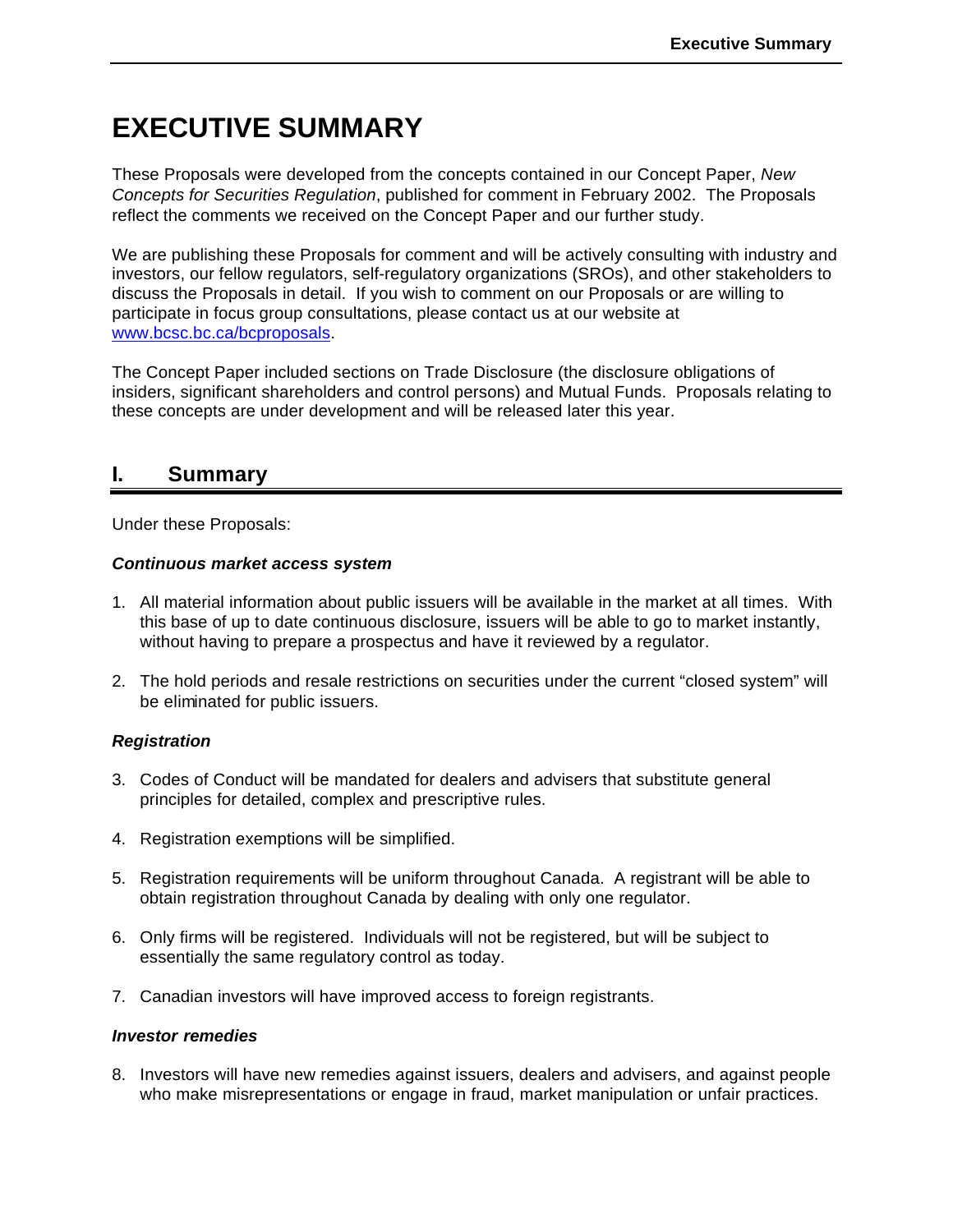#### *Enforcement and public interest powers*

- 9. The Commission will be able to order those who engage in market misconduct to give up their ill-gotten gains.
- 10. The Commission will be able to make orders against professionals who intentionally contravene securities legislation.

# **II. Background**

# **1. The Concept Paper Consultation Process**

In March 2002 we held town hall and focus group consultation sessions with interested market participants in Vancouver, Calgary, Winnipeg, Toronto and Montreal. A total of 590 people attended these sessions, representing all sectors of the industry, investors, SROs and other regulators.

In addition, we received over 30 comments on the Concept Paper from market participants.

We wish to thank all those who took the time to participate in our consultation sessions or send us comments (many did both). The comments we received were thoughtful and assisted us greatly in our development of the concepts into Proposals.

It is clear that there is a thirst for a new look at securities regulation in Canada. Commenters welcomed the "fresh look at the existing securities regulatory regime", praised the "bold approach" of the Concept Paper and described it as a "thoughtful and progressive approach". None of this, of course, means there is unanimous support for the ideas in our Concept Paper, but it does indicate that market participants agree there are problems with the current system and are ready and willing to engage in the process of finding solutions.

These are the major themes that emerged from the consultation process:

- Strong support for the mission for this project: "Impose the minimum burden necessary to provide investor protection and market integrity". Most commenters want more efficient and effective regulation and agree that a principles-based, rather than a rulesbased, approach to regulation makes sense.
- Strong demand for uniformity of legislation and rules; most feel that complexity must be addressed as much as possible in the course of developing uniform legislation.
- Support in principle for most of the concepts, at least to the point of encouraging us to develop the ideas further. Many need to know more details before deciding whether the concepts are feasible, but none of the concepts was rejected outright.
- Little support, if any, for the existing closed system regime.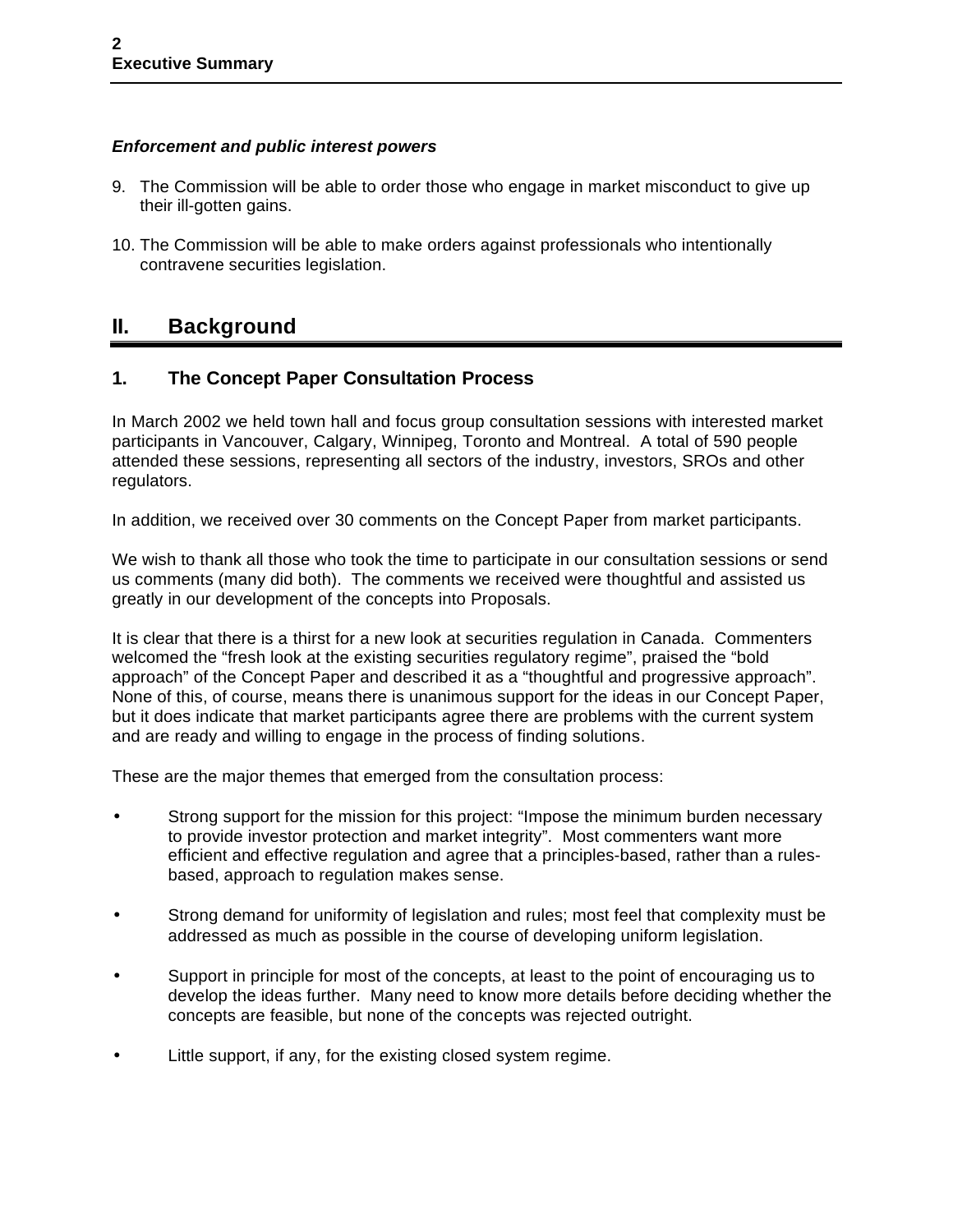- Overwhelming support for a "registration passport" system, under which registrants could become registered rapidly nation-wide by dealing with only one regulator and one set of requirements.
- Recognition of the need for improved enforcement powers and remedies for investors.

A copy of the formal comments we received in response to our request for comments, and a summary of the comments we received during the March consultations, are available on the BCSC website at www.bcsc.bc.ca/bcproposals. Our response to the most significant concerns expressed by commenters is in Appendix J to this paper.

### **2. The current landscape**

#### *The CSA Uniform Securities Law Project*

The Canadian Securities Administrators' (CSA) Uniform Securities Law (USL) Project is creating a uniform securities act and set of rules for adoption throughout Canada.

The USL Project provides an opportunity to do two things that would substantially improve the efficiency and competitiveness of Canada's securities markets. We can both eliminate the differences among securities legislation in different provinces, and simplify and update a system of regulation that has grown too complex and has failed to keep pace with a rapidly changing market.

One of the main themes from the consultation process is the desire for uniformity. There is also strong support for reducing complexity. We have had constructive discussions about our ideas with the CSA USL Committee on the subject of addressing the complexity issue as effectively as possible as we develop uniform legislation and rules.

#### *Cost benefit analysis*

It was our intent from the outset to test the costs and benefits associated with our ideas. We have hired an economist and this process is underway. We are gathering data and will soon be developing the analysis.

#### *The market environment*

Two major events have shaken public confidence in securities markets and the regulation of those markets: the tech stock collapse and the Enron scandal. With these events in mind, many are skeptical of an approach to regulation that calls for a reduction in regulatory burden and the avoidance of prescriptive rules. More rules, not fewer, is what is needed, they say.

We have two responses to that. First, many regulators and market participants are far from sure that more rules are the answer.

The recent events have prompted many regulators, market participants and industry observers to re-examine the approach to regulation. Several leaders in regulation and industry have spoken publicly on this issue in recent months. Many of them have made observations that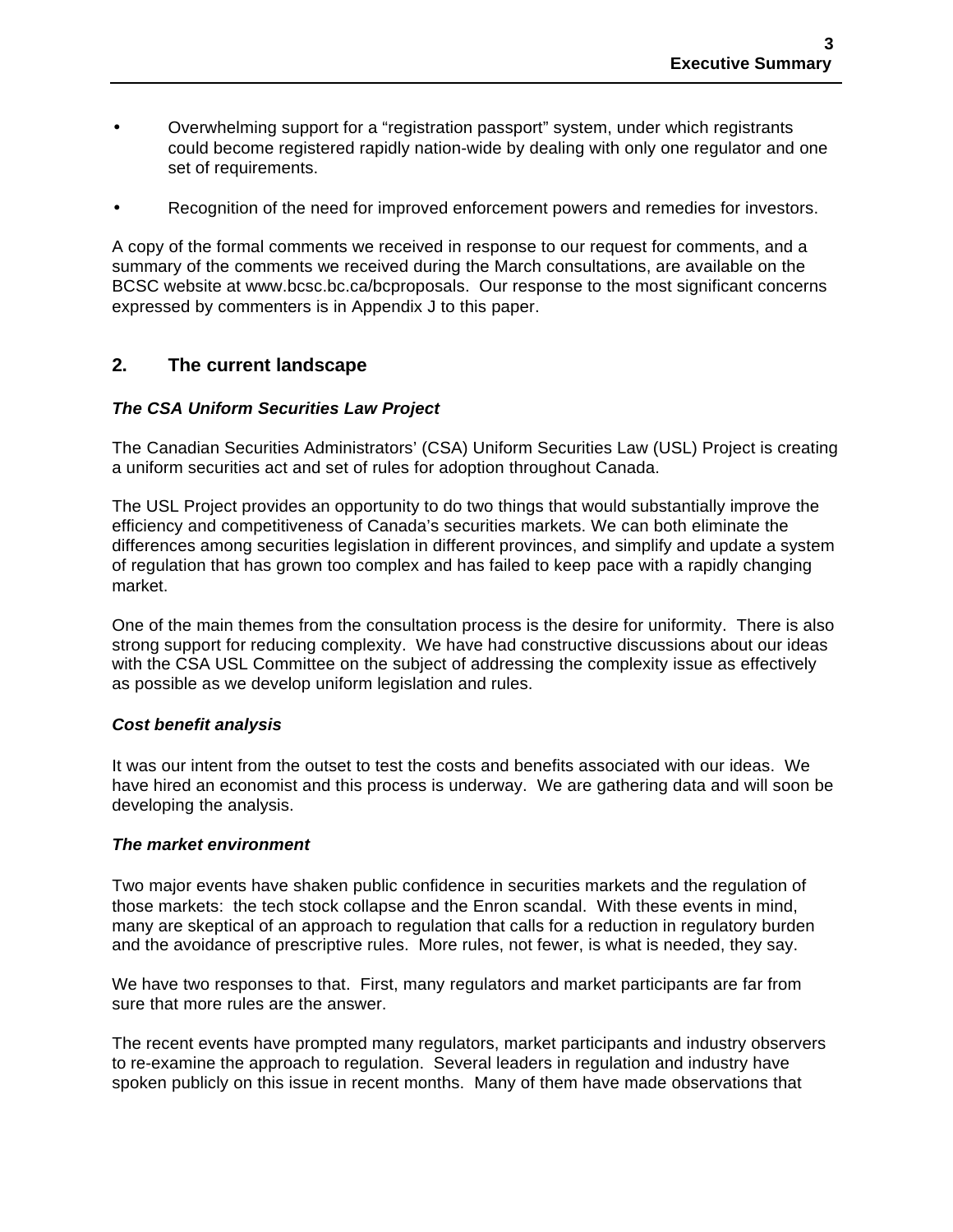. . .

should give regulators and legislators pause before rushing to impose lots of new prescriptive rules to "tighten up" the system.

Sir David Tweedie is Chairman of the International Accounting Standards Board. In a statement delivered to the United States Senate Banking Committee on February 14, 2002, he said the following:

. . . business failures seldom have a single simple cause. They are usually much more complex than they first seem and the rush to a single answer is usually wrong.

. . . The IASB has concluded that a body of detailed guidance (sometimes referred to as bright lines) encourages a rulebook mentality of "where does it say I can't do this?" We take the view that this is counter-productive and helps those who are intent on finding ways around standards more than it helps those seeking to apply standards in a way that gives useful information. Put simply, adding the detailed guidance may obscure, rather than highlight, the underlying principle. The emphasis tends to be on compliance with the letter of the rule rather than on the spirit of the accounting standard.

We plan to develop standards based on clear principles, rather than rules that attempt to cover every eventuality.

Howard Davies is Chairman of the Financial Services Authority in the U.K. In a speech to the China Securities Regulatory Commission on April 22, 2002 on the subject of corporate governance, he said the following:

People are more important than processes. . . . One lesson of recent corporate collapses in the US and in Europe seems to be that no corporate structure can guarantee success if the individuals within it do not operate with the right degree of independence, with the right kind of expertise, and do not devote the required amount of time to the important role of non-executive director.

At a recent meeting of leaders of Canadian financial regulators, industry organizations and public companies, the moderator (a person with a long and distinguished career in the securities industry) observed, "Absent individual integrity, the system will not function, regardless of command and control 'solutions'. Where individual integrity fails, there must the axe fall; and not on swiftly and ill-considered legislated/regulated systemic reforms."

We share the views of these observers. If anything, the events of the past few months confirm the need for an approach to regulation along the lines we described in the Concept Paper:

- 1. Keep the right balance between regulatory restrictions and market freedom.
- 2. Make the rules as simple and clear as possible.
- 3. Foster a culture of compliance in industry.
- 4. Act decisively against misconduct.
- 5. Equip investors with effective self-protection tools.

Our second response is that our Proposals are all about making regulation more, not less, effective. We are proposing improved disclosure in many areas, a greater focus by registrants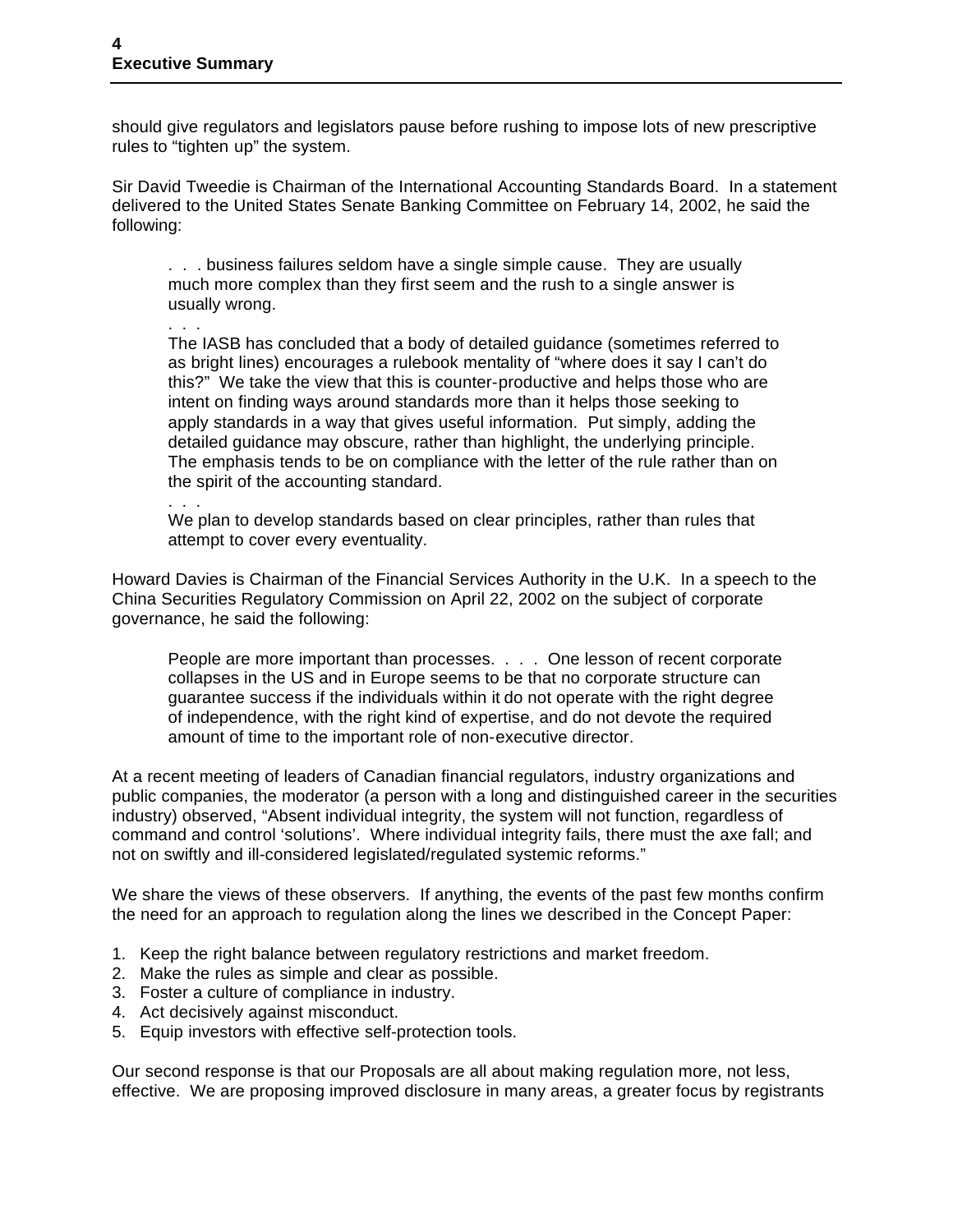on what is right for their clients and the market, and more accountability for all market participants. In the process, we are proposing to remove unnecessary regulatory clutter that imposes costs on industry but adds little in the way of investor protection.

#### *Calls for a national regulator*

The debate over a national regulator is again in full swing and is likely to continue for some time. Some of its proponents appear to view it as a panacea for all the faults in our regulatory system, but it is not. We can confidently predict that a national regulator would have faults of its own. Some would emerge only after the fact, but some we can identify right now.

As a national organization with regional operations, it would have several additional layers of bureaucracy. The balancing of regional interests, now played out in open debate among provinces, would be internalized, and we would lose the safety valve of regional rules or opt outs. The result would inevitably be more "one size fits all" or, more accurately, "one size fits none" solutions.

If a national commission absorbed the existing provincial commissions, it would inherit considerable talent, expertise, and experience. But the talent in the regional offices would soon dissipate because of the inevitable centralization of decision-making. Market participants in western Canada would increasingly have to deal with officials several time zones away, who have never heard of them or their issues.

The existing system has faults too, but it also has many strengths. We have the flexibility to respond to regional issues with tailored solutions that might not work elsewhere. We can innovate at the regional level to try out, with limited risk, ideas and approaches that might later be adopted nationally. We can provide service and decisions to market participants in each region, without having to ask permission from any head office. Most important, we can stay on top of issues at the regional level and respond with appropriate regulatory action.

However this debate is ultimately resolved, it puts the cart before the horse. Moving to national regulation would be time consuming, disruptive and expensive. Our time and resources are better spent getting on with the job of preparing uniform securities legislation and rules, and with making our system of regulation more efficient and effective.

#### *The Draft Report of the Ontario Five Year Review Committee*

The Ontario Five Year Review Committee released its Draft Report just before the end of May. We have not had time to review the report in detail, but we note that the Committee has identified many of the same policy issues that we address in our Proposals. Although the Committee's recommendations and our Proposals do not always arrive at the same conclusions, there is much common ground about what the issues are. This is an excellent foundation for an informed and healthy public debate.

Several of the Committee's recommendations are directly relevant to aspects of our Proposals and we have referred to them where appropriate throughout the paper.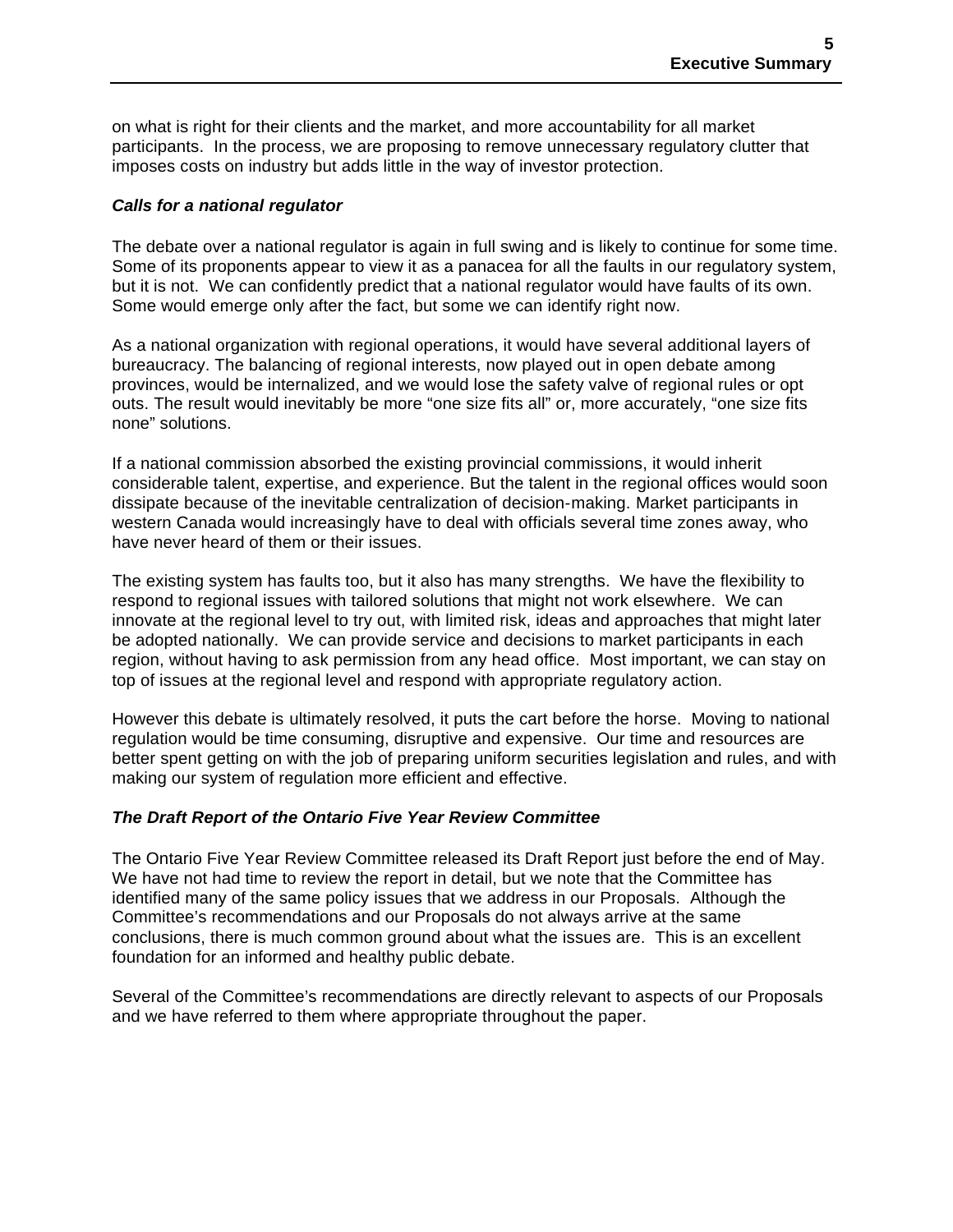# **III. The Proposals**

# **1. The Continuous Market Access System**

Chapter 1 describes our Proposal for a new offering and continuous disclosure system. The system, called Continuous Market Access (CMA), is an integrated disclosure system designed to replace the current prospectus-based system with one based on up to date continuous disclosure of all material information about the issuer. Under this Proposal:

- 1. CMA issuers are subject to an enhanced regime of periodic continuous disclosure and must disclose all material information on an ongoing basis.
- 2. Once an issuer becomes a CMA issuer, it may issue securities on the basis of its continuous disclosure record. An issuer will no longer be required to use a prospectus, although it must disclose the terms of the offering in a press release.
- 3. Since there is no prospectus requirement under CMA, there are no prospectus exemptions and consequently, no resale restrictions or hold periods on securities of these issuers. For them, the closed system disappears.
- 4. In addition to underwriters, other appropriate organizations can fulfill the due diligence function.
- 5. Issuers that are subject to a credible system of foreign regulation can enter the CMA system and use their home jurisdiction documents to comply with Canadian requirements.

# **2. Registration**

Chapter 2 describes our registration Proposals. Under these Proposals:

- 1. The Code of Conduct replaces several existing detailed, complex and prescriptive rules with general principles.
- 2. The Code replaces existing provisions relating to registrants' qualifications, ongoing proficiency, "know your client" and "suitability", fair dealing, conflict of interest, compliance systems and client complaints.
- 3. By casting registration requirements in general, principled terms, we create a framework that protects both investors and Canadian markets while encouraging innovation.
- 4. Firms are responsible for enforcing the Code and are accountable to regulators and liable to investors for breaches of the Code by those who work for them.
- 5. Registration exemptions are simplified to reflect the CMA environment, changes in the financial services industry, and our enforcement experience.
- 6. A registrant can apply for or amend registration in any jurisdiction in Canada by making application to the registrant's "home" jurisdiction. Categories and conditions of registration and application requirements are uniform throughout Canada.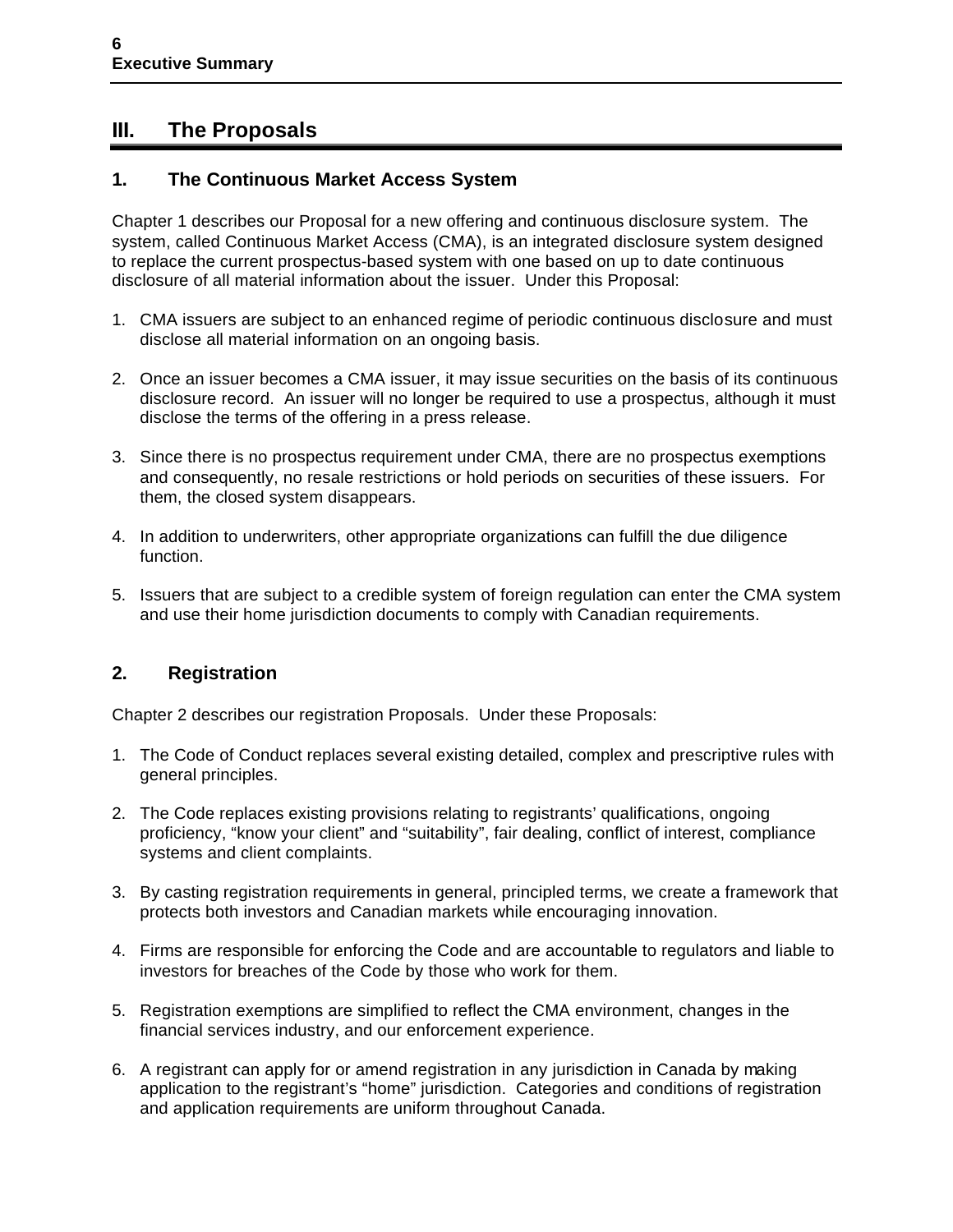- 7. Only firms need to register. Firms are responsible for the conduct of their representatives. Information about representatives can be shared between regulators and firms and among firms regarding information about representatives. Information about representatives, such as the firm they represent and their disciplinary history, is available to the public.
- 8. Foreign registrants can open accounts for Canadians and advise them in connection with the foreign market so long as they do not solicit business from residents of Canada. Solicitation includes any promotional activity directed specifically at Canadian residents but does not include mere exposure of the foreign firm to Canadians through normal-course advertising that Canadians might happen to see (for example, the firm's web site, or advertising on US television channels carried by Canadian cable or satellite companies).

# **3. Investor Remedies**

Chapter 3 describes our Proposal for new investor remedies. These remedies will provide enhanced redress for some investors and will act as a deterrent against market misconduct.

Under this Proposal:

- 1. An investor can sue a CMA issuer, its directors and officers and, in some situations, experts and underwriters, for misrepresentations in documents, or public oral statements, or for failing to disclose material information on a timely basis.
- 2. A client of a registered firm can sue the firm, its directors and officers, and the client's representative for failure to comply with the applicable code of conduct.
- 3. An investor can sue anyone who participated in fraud, market manipulation, misrepresentation, or engaged in unfair practices.
- 4. There are a number of provisions to protect defendants against abusive litigation.
- 5. Securities legislation will contain a separate class action regime available to investors using the statutory rights of action in the Act.

# **4. Enforcement and Public Interest Powers**

Chapter 4 describes our Proposal for new enforcement and public interest powers. Under this Proposal:

- 1. The Commission can order persons who breach securities laws to give up their ill-gotten gains. (We are not proposing the restitution concept contained in the Concept Paper.)
- 2. The Commission can order that a professional cannot appear or practice before the Commission.
- 3. Anyone can apply to the Commission for a compliance or restraining order if the person can show a breach of securities law.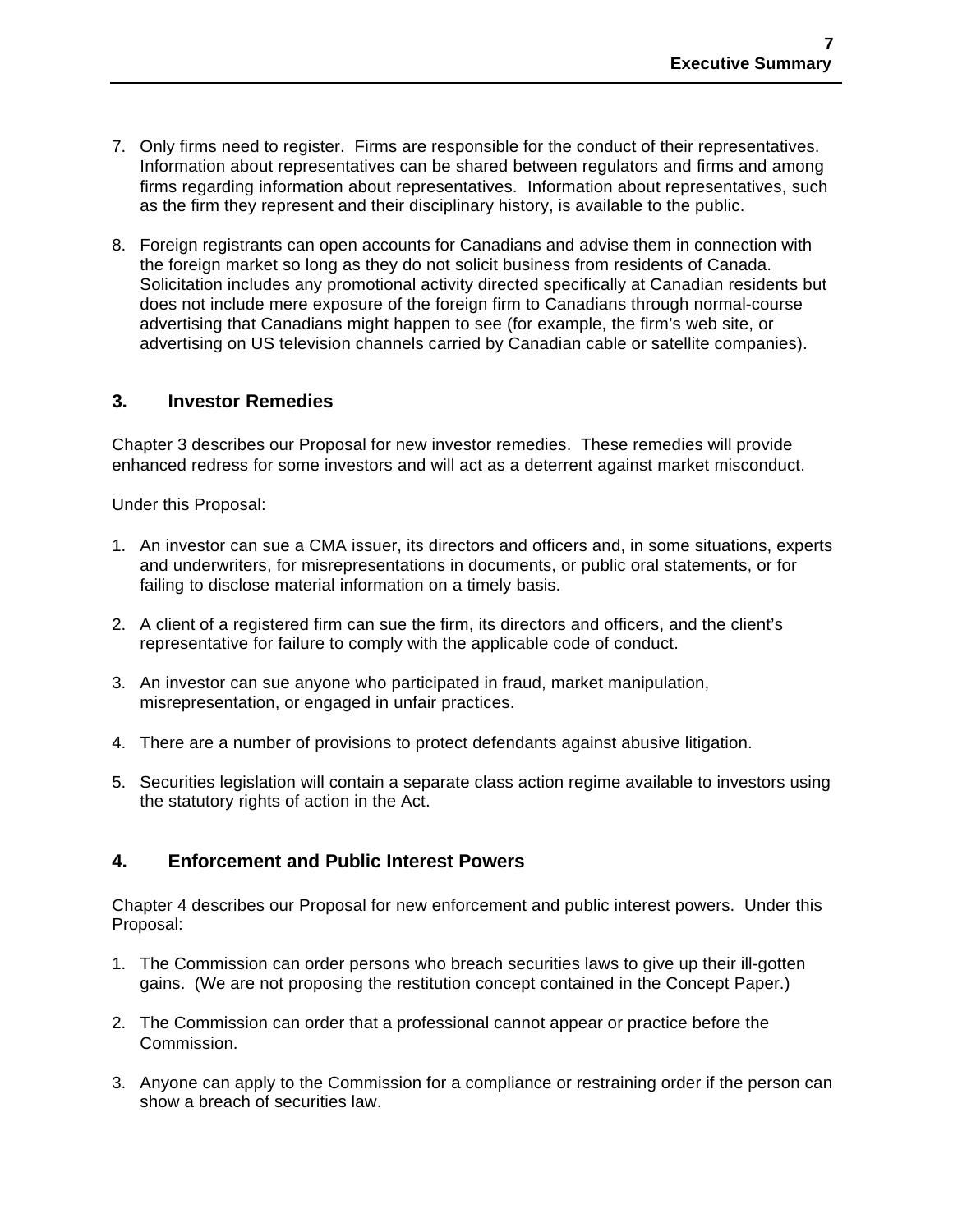# **IV. Your Guide To This Paper**

The four Chapters explain the Proposals in detail. Throughout the paper we have identified issues on which we are particularly interested in hearing comments. These are set off in boxes from the surrounding text. We are, of course, interested in comments on any aspect of the Proposals.

Legislative-style provisions are summarized or included in the paper for all the Proposals. These have been drafted merely to illustrate how the Proposals might be implemented from a legal standpoint. Formal legislative drafting principles have not been applied and there has been no attempt to include all of the technical drafting that will ultimately have to be addressed at the formal legislation stage. We have also not yet turned our minds to the anti-avoidance language that might be necessary for some of the Proposals.

The legislative-style provisions are all consolidated in Appendix A.

We have prepared three documents to assist your understanding of how the CMA system is intended to work: the form of AIF, a set of Guidelines for using the CMA system, and a sample AIF prepared for a fictitious junior biotechnology company. These are in Appendices B, C and D respectively.

Appendix J contains our responses to the most significant concerns expressed by commenters on the Concept Paper.

The remaining appendices contain tables reconciling our Proposals with existing provisions and other background information.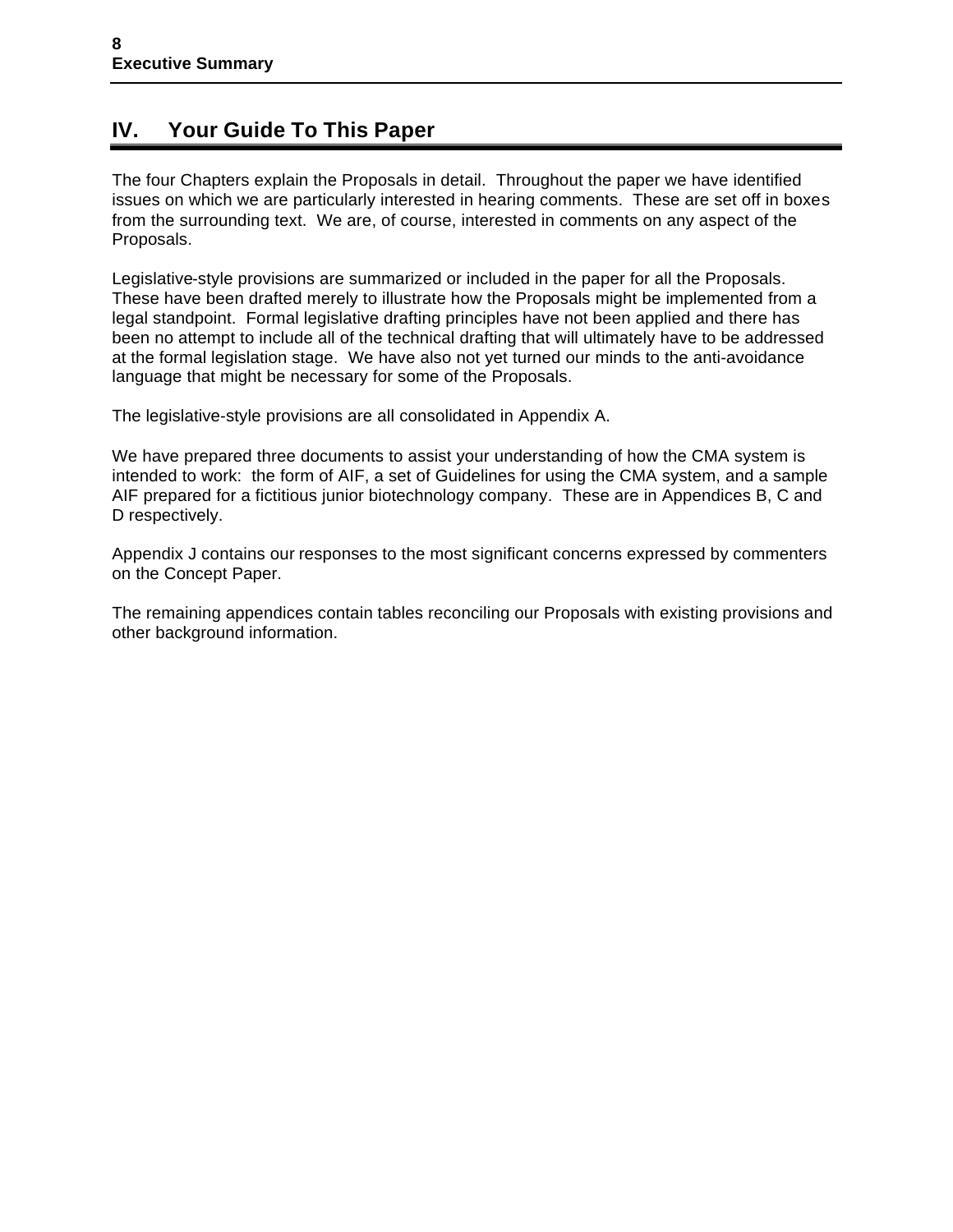# **CHAPTER 1 THE CONTINUOUS MARKET ACCESS SYSTEM**

# **I. Summary**

We are proposing a new offering and continuous disclosure system. The system, called Continuous Market Access (CMA), is an integrated disclosure system designed to replace the current prospectus-based system with one based on up to date continuous disclosure of all material information about the issuer.

Under this Proposal:

- 1. CMA issuers are subject to an enhanced regime of periodic continuous disclosure and must disclose all "material information" (a newly defined term) about their business and affairs on an ongoing basis.
- 2. A CMA issuer may issue securities based on its continuous disclosure record. An issuer need not use an offering document to offer securities, although it must disclose an offering in a press release.
- 3. Since there is no prospectus requirement under CMA, there are no prospectus exemptions and, therefore, no resale restrictions or hold periods on securities of these issuers. For them, the closed system disappears.
- 4. The registration requirement for trading in or advising on securities remains.
- 5. In addition to underwriters, other appropriate organizations can fulfill the due diligence function.
- 6. All reporting issuers are automatically in the system; new issuers enter the system by filing a prospectus-like entry document – their initial annual information form (AIF).

The Ontario Five Year Review Committee notes in its Recommendation 36 that "…the closed system is overly inclusive, inefficient and complex...". We agree with this observation. These Proposals address many of the issues raised by the Committee about the closed system. We look forward to seeing the comment the Committee's Draft Report will generate.

# **II. Background**

#### *Why a new system*

In the Concept Paper published in February 2002, we identified several problems with the current prospectus-based system. These include: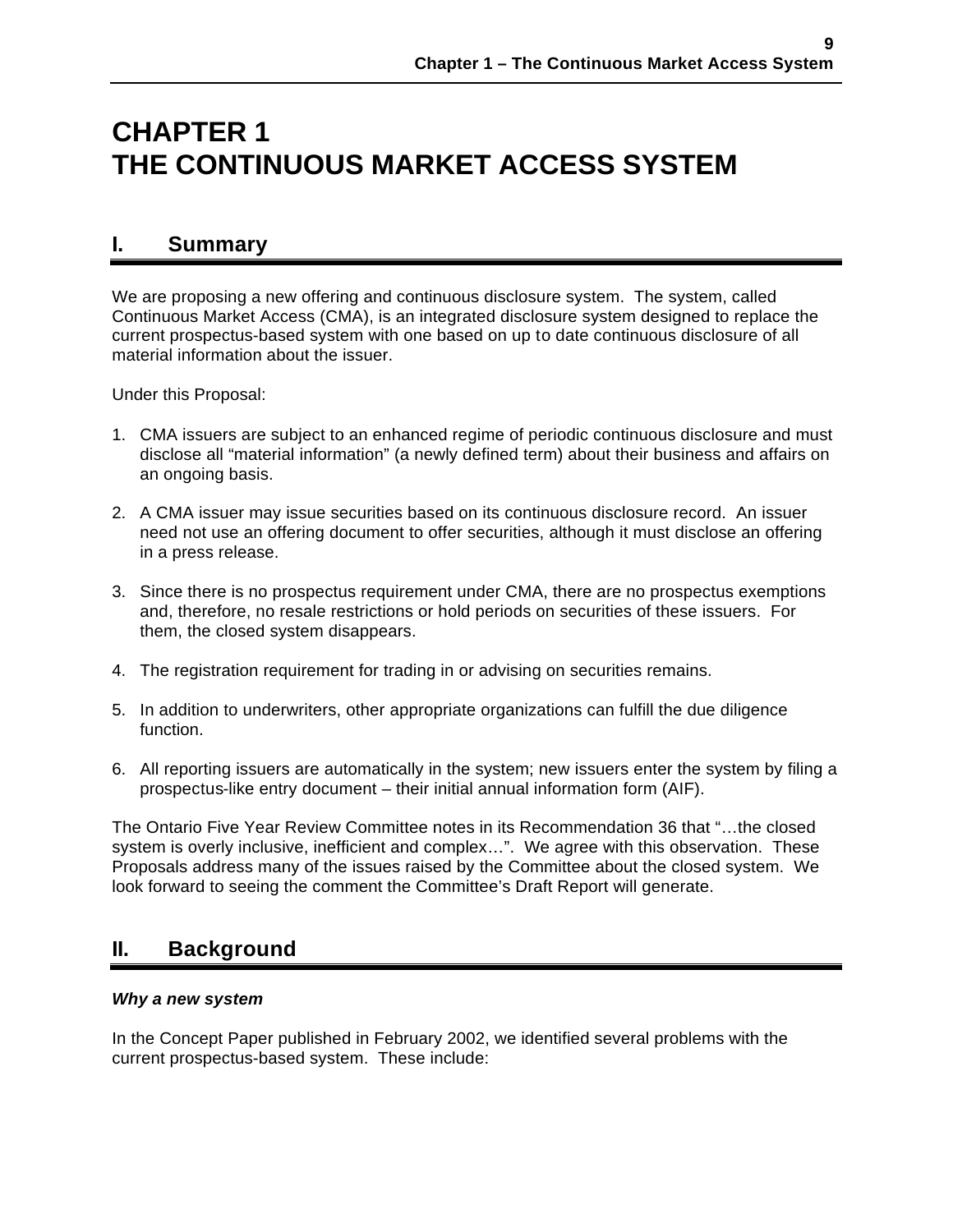- The complexity, cost and inconvenience of the current prospectus, exemptions and closed system regimes.
- The limited relevance of the prospectus in the investment decision process (most investors rely on the advice of their advisers and do not read or rely on the prospectus).
- The current system focuses on the primary market, which represents about 2% of the trading in Canadian markets. The remaining 98% of trading occurs in the secondary market.
- The varying standards of disclosure among the primary, secondary and exempt markets.

The Proposal addresses these problems.

With material information publicly available to investors on a current basis, a prospectus or other offering document is no longer needed to present new material information about the issuer. And, since there are no prospectuses under CMA, there is no need for prospectus exemptions or resale restrictions.

The focus under CMA is on continuous disclosure. CSA will soon be introducing new continuous disclosure rules that will be uniform throughout Canada. These rules, with a few modifications, will provide a platform of available, up to date, material information sufficient for a CMA issuer to offer its securities to the public (see "Continuous disclosure under CMA" below).

The material information standard applies to all disclosure under CMA. Therefore, all investors are treated the same, whether they buy securities from the issuer or buy or sell the issuer's securities in the market.

#### *CMA compared to the current system*

Investor and market protection concerns are addressed equally well under CMA as they are in the current system. These are the protections:

**Disclosure.** Under the current system, issuers disclose material facts (and other prescribed information) at the time of offering, and material changes between offerings. Investors have a statutory right of action for misrepresentation in the prospectus, but not for other disclosure. Under CMA, a comprehensive disclosure document is filed annually and all material information is available to the market on a continuous basis. Investors have a statutory right of action for misrepresentation in all continuous disclosure documents.

**Disclosure review.** Under the current system, regulators review prospectuses (although not all prospectuses are reviewed). Under CMA, regulators review an issuer's initial AIF when it enters the system. In most cases, Commission staff's review of the initial AIF will not be as detailed as the review conducted today. However, they will review the initial AIF for the most important aspects – the quality of the issuer's management and other public interest concerns. More importantly, and in keeping with the importance of the secondary market, the Commission will be conducting reviews of issuers' ongoing compliance with disclosure requirements, with a special focus on new and problematic issuers.

**Due diligence.** Both systems provide for third-party due diligence reviews of the issuer's disclosure (see "Entering and offering securities under CMA: Underwriting and due diligence" below).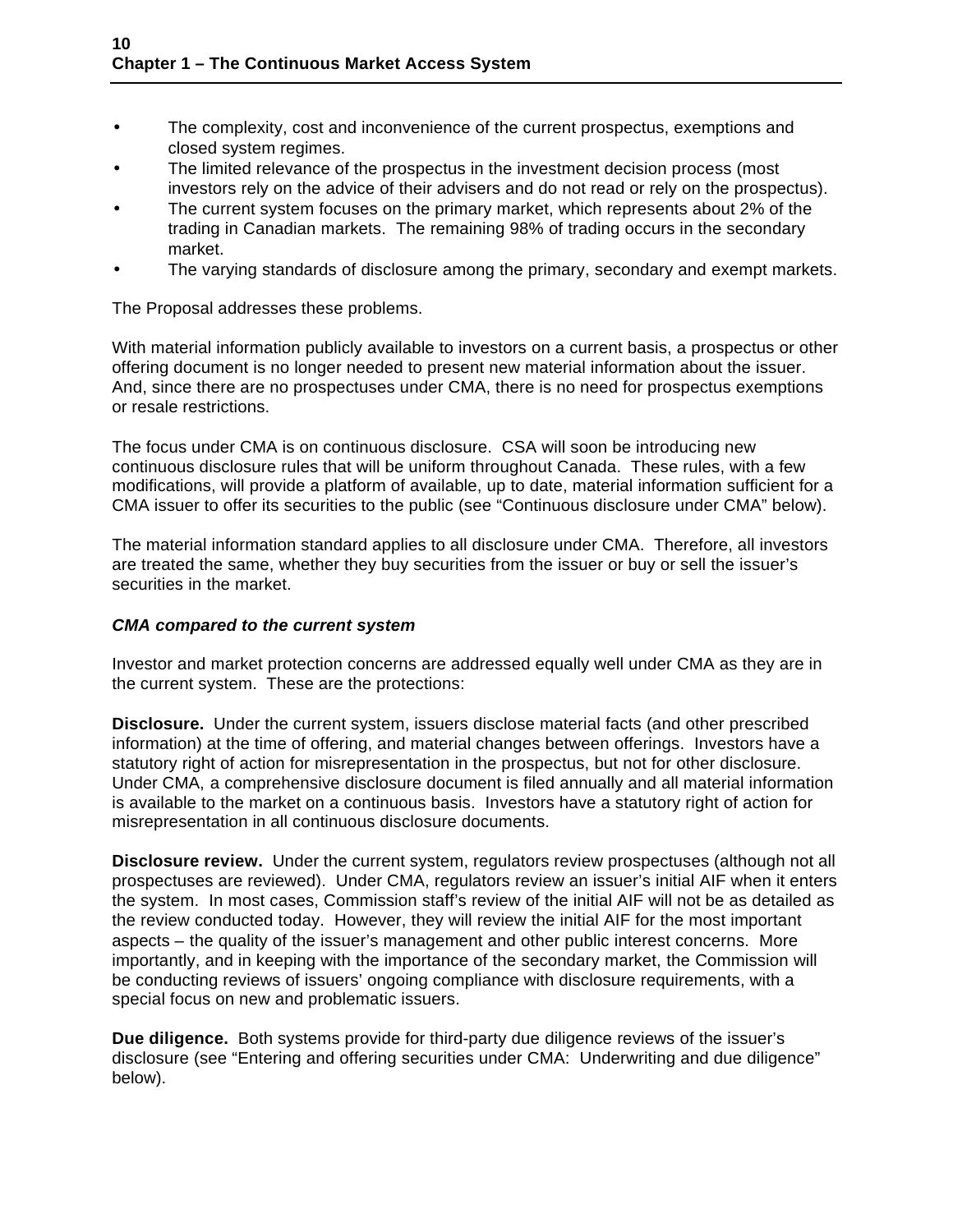**The role of other market participants.** CMA does not contemplate any changes to the roles of auditors, experts, analysts and institutional investors. Auditors and other experts certify certain elements of the issuer's disclosure, and analysts and institutional investors process continuous disclosure and incorporate it into the market through their investment decisions. All of this continues under CMA.

#### *CMA compared to IDS*

In January 2000, CSA published a Concept Proposal for an Integrated Disclosure System (IDS). IDS as proposed provided reporting issuers with faster access to markets using an abbreviated offering document that incorporated the issuer's public disclosure. It was voluntary – users of the system had to opt into an enhanced continuous disclosure regime. IDS was designed to fit current legislation.

Since IDS was introduced, the landscape has changed. The enhanced continuous disclosure regime IDS contemplated will apply to all issuers under the CSA continuous disclosure proposal. Under the CSA USL Project, the legislation can be amended to fit any system.

Like IDS, CMA is an integrated disclosure system, and in designing it we have borrowed many features from IDS. CMA has enhancements that are now possible in the new landscape. For example:

**Universal system.**IDS was open to almost all issuers but it was voluntary so that issuers with less need for rapid access to the market did not have to meet enhanced continuous disclosure obligations. However, once all issuers are subject to these obligations, they should all have rapid market access.

**Prospectus disclosure.** Apart from information about the offering, most disclosure in an IDS prospectus was incorporated by reference from the continuous disclosure record. The continuous disclosure record is the basis of CMA disclosure.

**Prospectus review.** IDS anticipated streamlined screening by regulators similar to the screening we anticipate doing on initial AIFs. Both IDS and CMA anticipate a rigorous continuous disclosure review program, which under CMA is one of the main reasons that regulatory vetting at the time of subsequent offerings is not necessary.

**Underwriters.** IDS required an underwriter for all offerings. CMA requires due diligence (due diligence providers other than registrants are permitted) for all issuers on the IPO; senior issuers are not required to have a due diligence provider for subsequent offerings.

**Certificates.** IDS required the issuer and the underwriter to sign prospectus certificates. This is a mechanism to establish civil liability that is not necessary under CMA. Under CMA, issuers have statutory liability for misrepresentations in the issuer's continuous disclosure on an ongoing basis; due diligence providers are liable on the basis of the record at the time of the offering.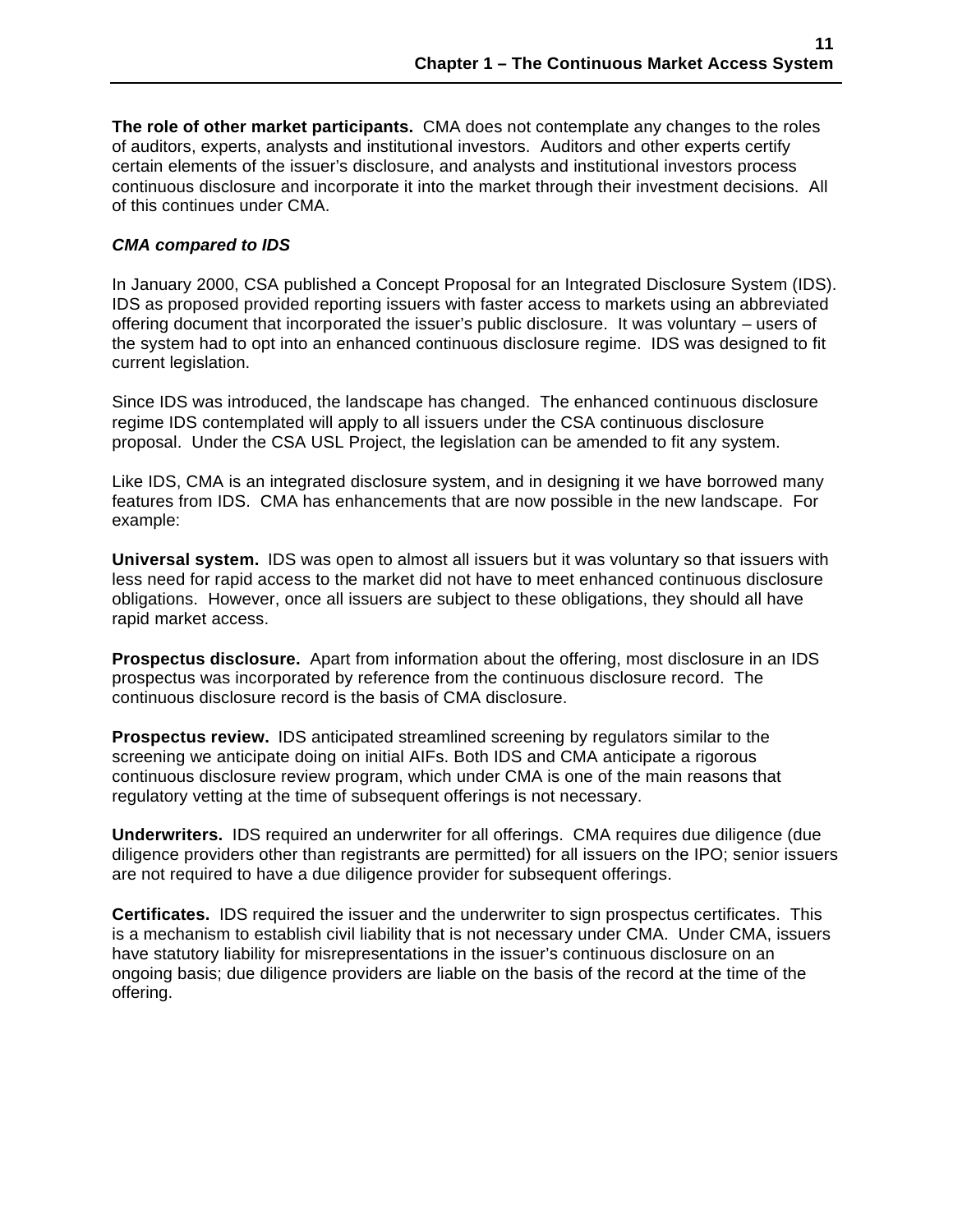# **III. Details of the Proposal**

# **1. Who's in the system, who's outside the system**

Under the Proposal, these issuers are in CMA:

- All issuers that are reporting issuers under the current system immediately before the new system becomes effective (on entering CMA, any resale restrictions or hold periods on an issuer's previously issued securities disappear)
- Issuers who file an initial AIF that is accepted by the Commission (see "Entering and offering securities under CMA – Entering the system: the IPO" below)
- "approved foreign-regulated issuers" (see "Foreign-regulated issuers" below)

These issuers are not in CMA:

- "restricted issuers" (described below)
- foreign issuers that are not "approved" (see "Foreign-regulated issuers" below)

### *Restricted issuers*

Under the Proposal, restricted issuers are so-called because they can sell securities only to certain classes of investors, and secondary trading in their securities is restricted to those same investors. This, in effect, retains a closed system for restricted issuers, which is consistent with Recommendation 39 of the Ontario Five Year Review Committee.

We propose that the classes of investors in a restricted issuer be those described in Multilateral Instrument 45-103 *Capital raising exemptions* (adopted by BC and Alberta in April 2002) and in some of the existing prospectus exemptions:

- Investors in private issuers (as currently defined)
- Family, close personal friends, and close business associates (the companion policy to MI 45-103 explains "close personal friend" and "close business associate")
- Investors who buy under an offering memorandum (under MI 45-103 an issuer can sell any amount of securities to any person if it gives the investor an offering memorandum and the investor acknowledges in writing a blunt risk warning)
- Accredited investors (financial institutions, pension and investment funds, substantial corporations, and wealthy individuals)
- Employees and consultants
- Vendors of properties and other assets
- Persons outside Canada in compliance with applicable foreign laws

A restricted issuer must not have its securities listed, quoted or traded on any domestic or foreign marketplace (exchange, quotation reporting system or market). A restricted issuer that wants to provide greater liquidity to its investors will have to enter CMA.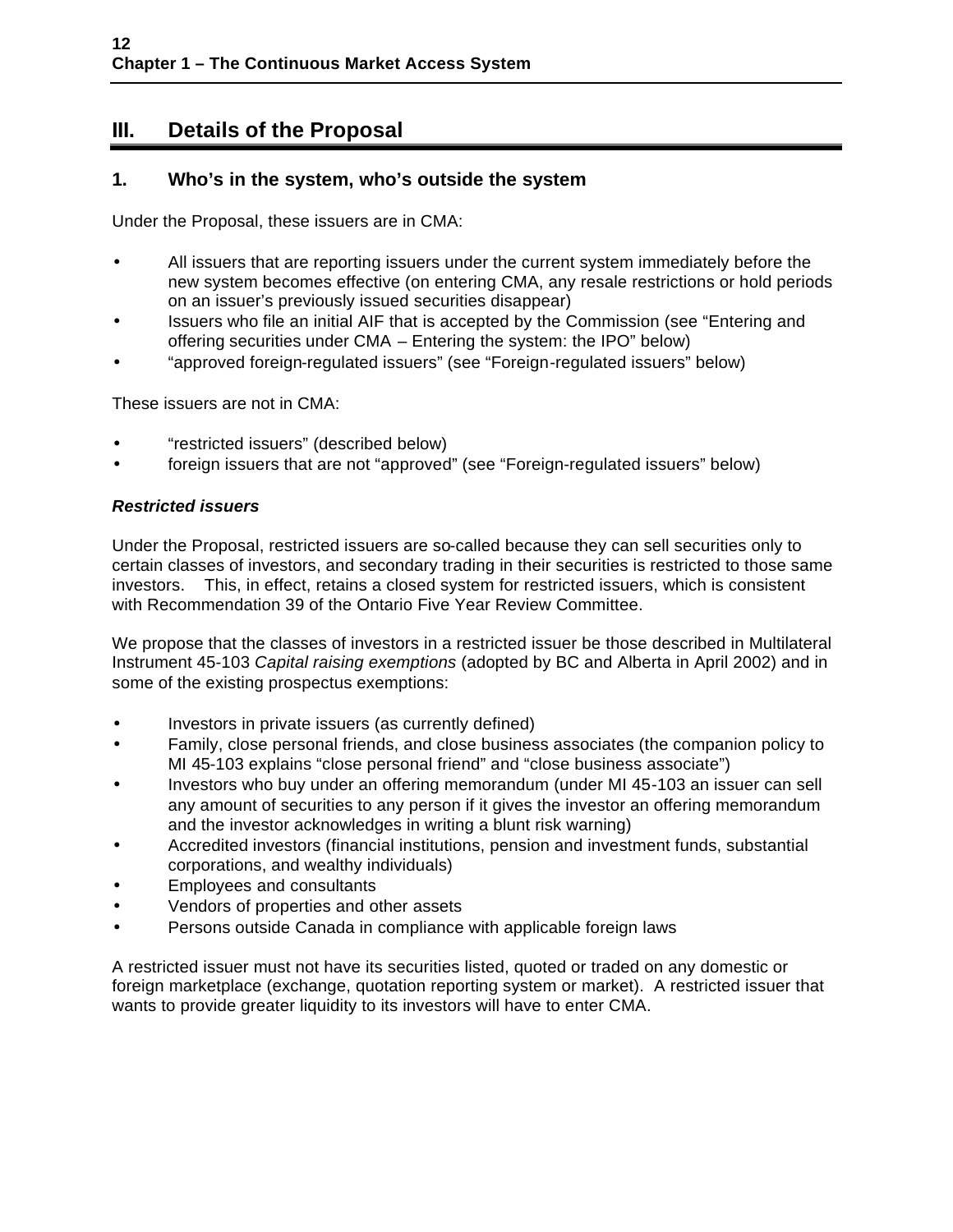# **2. Continuous disclosure – the core of the CMA system**

In today's system and under CMA, there are two types of continuous disclosure – periodic disclosure and timely disclosure. Periodic disclosure requires the issuer to update its disclosure record at regular intervals, for example, by issuing quarterly and annual financial statements. Timely disclosure refers to public dissemination of information from time to time that could reasonably be expected to affect the market price of the issuer's securities.

Under CMA, an issuer must disclose new material information and keep its continuous disclosure record current so that all material information is disclosed. This is not very different than the obligations of a listed issuer today, although CSA will be introducing new requirements to harmonize and enhance current continuous disclosure requirements across the country, and there will be further minor enhancements under CMA (see "Continuous disclosure under CMA" below).

What is different under CMA is that issuers and their management will be liable to investors for misrepresentations in the issuer's continuous disclosure record. The materiality standard is central to what constitutes a misrepresentation; it clarifies what must be disclosed, and when.

# *A. The materiality standard*

The starting point for all disclosure obligations under CMA is the new materiality standard.

Under the Proposal, a CMA issuer must disclose "all material information" in its entry document (the initial AIF) and in all its continuous disclosure documents, and must disclose new material information as soon as practicable.

The concept of misrepresentation (from which civil liability flows) is based on material information. Not all errors are misrepresentations. If an issuer makes an error in its public disclosure, the issuer and its management will not be liable to investors unless the error amounts to a "misrepresentation" – a misstatement or omission of material information.

#### *Why change the materiality standard?*

The current legislation has two materiality concepts – "material fact" and "material change". They are both defined in terms of the significance of their impact on the market price of an issuer's securities.

However, the definition of material fact is broader than material change, and the two definitions are used for different purposes. For example, prospectuses require full, true and plain disclosure of "all material facts". Timely disclosure must be made when there is "a material change". Issuers and other persons cannot trade securities of the issuer if they have knowledge of "a material fact" or "a material change" that has not been publicly disclosed.

Under the Proposal, CMA will not distinguish between investors who buy from the issuer and investors who buy in the secondary market – they both have the right to the same, appropriate level of disclosure when they make their investment decisions. The distinction between material facts and material changes no longer makes sense in this system.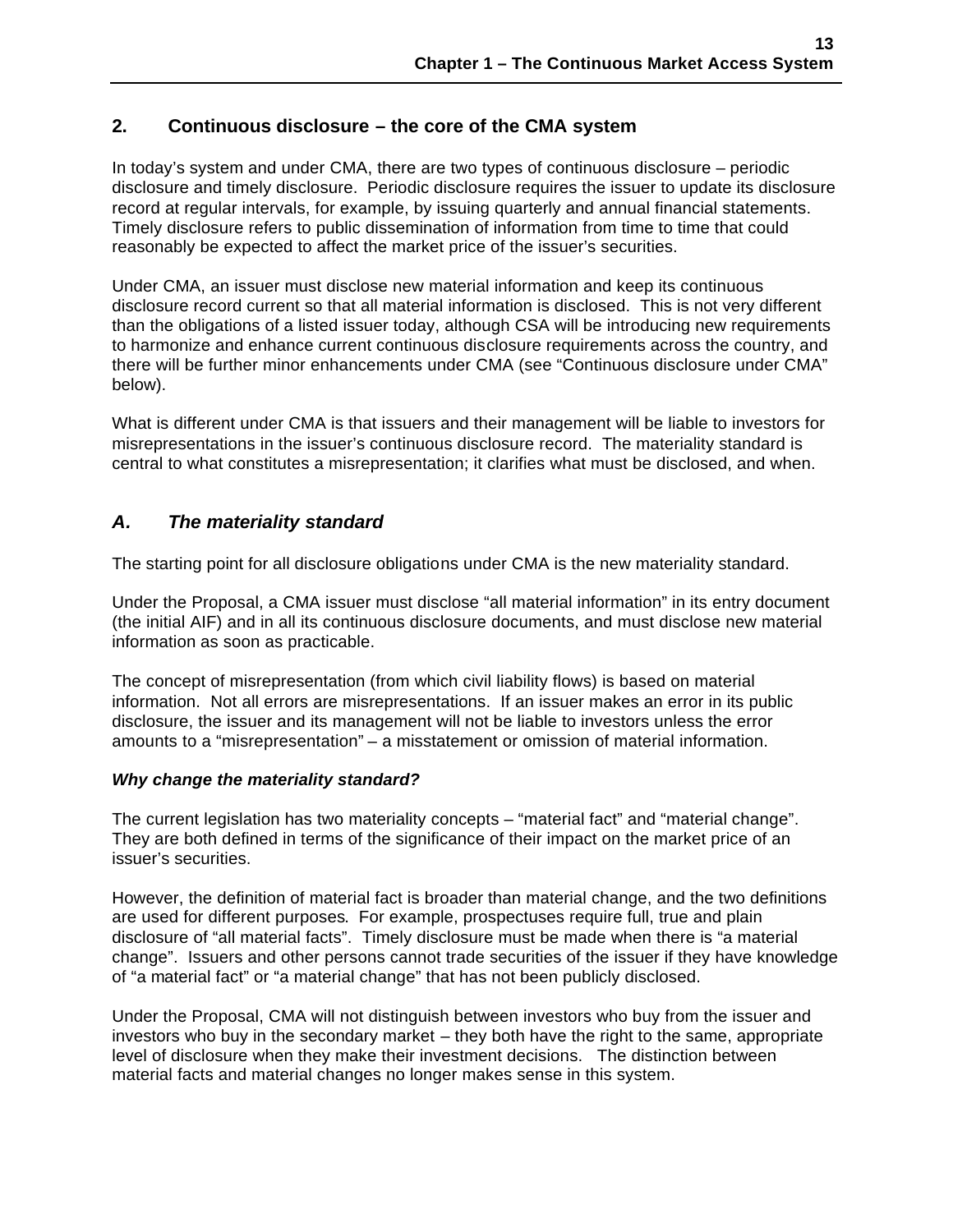However, the solution is not as easy as simply choosing "material fact" or "material change" as the new standard.

Requiring current "material fact" disclosure under CMA is problematic because that term has a close association with the prospectus requirement. However, the current prospectus forms require disclosure of information that is not, strictly speaking, "material". So applying the "material fact" standard in the CMA context may lead to a misunderstanding that issuers must maintain prospectus-level disclosure at all times, which would be impractical and unnecessary.

"Material change" is not an appropriate standard because it may not require disclosure of all information that ought to be disclosed.

The problems with the current definitions of material fact and material change need to be addressed whether or not CMA is adopted because civil liability for continuous disclosure will probably be included in the Uniform Securities Act. Our Proposal for a new materiality standard should be implemented throughout Canada by including it in the Uniform Securities Act, no matter what happens with CMA.

#### *The new materiality standard* **<sup>1</sup>**

Under the Proposal, the current definitions of "material fact" and "material change" are replaced by the following definition:

**"material information" means information relating to the business or affairs of an issuer that would reasonably be expected to result in a significant change in the market price or value of any of the issuer's securities.**

#### *Discussion*

 $\overline{a}$ 

A full discussion of the materiality test is in Appendix F. This summarizes the rationale for the standard.

**We have chosen a market impact test.**There are two primary approaches to defining what is "material". In most Canadian jurisdictions, materiality is tested in terms of the effect of the information on the price or value of the issuer's securities (the market impact test). In the US, materiality is tested in terms of whether a reasonable investor would consider the information important in making an investment decision (the reasonable investor test).

We are proposing that the market impact test under our current legislation be retained, for these reasons:

It is the information that investors need to know. Other information may be interesting  $$ even important – but unless it is reasonable to expect that the information will result in a significant change in the market price or value of the issuer's securities, the investor suffers no economic harm if it is not disclosed. When investors learn of the other information, they can sell their securities and suffer no harm because, by definition, the information has not affected the market price.

**<sup>1</sup>** This Proposal describes the materiality standard for securities other than mutual fund securities. A similar approach will be applied to the materiality standard contained in our proposal relating to mutual funds, to be published later.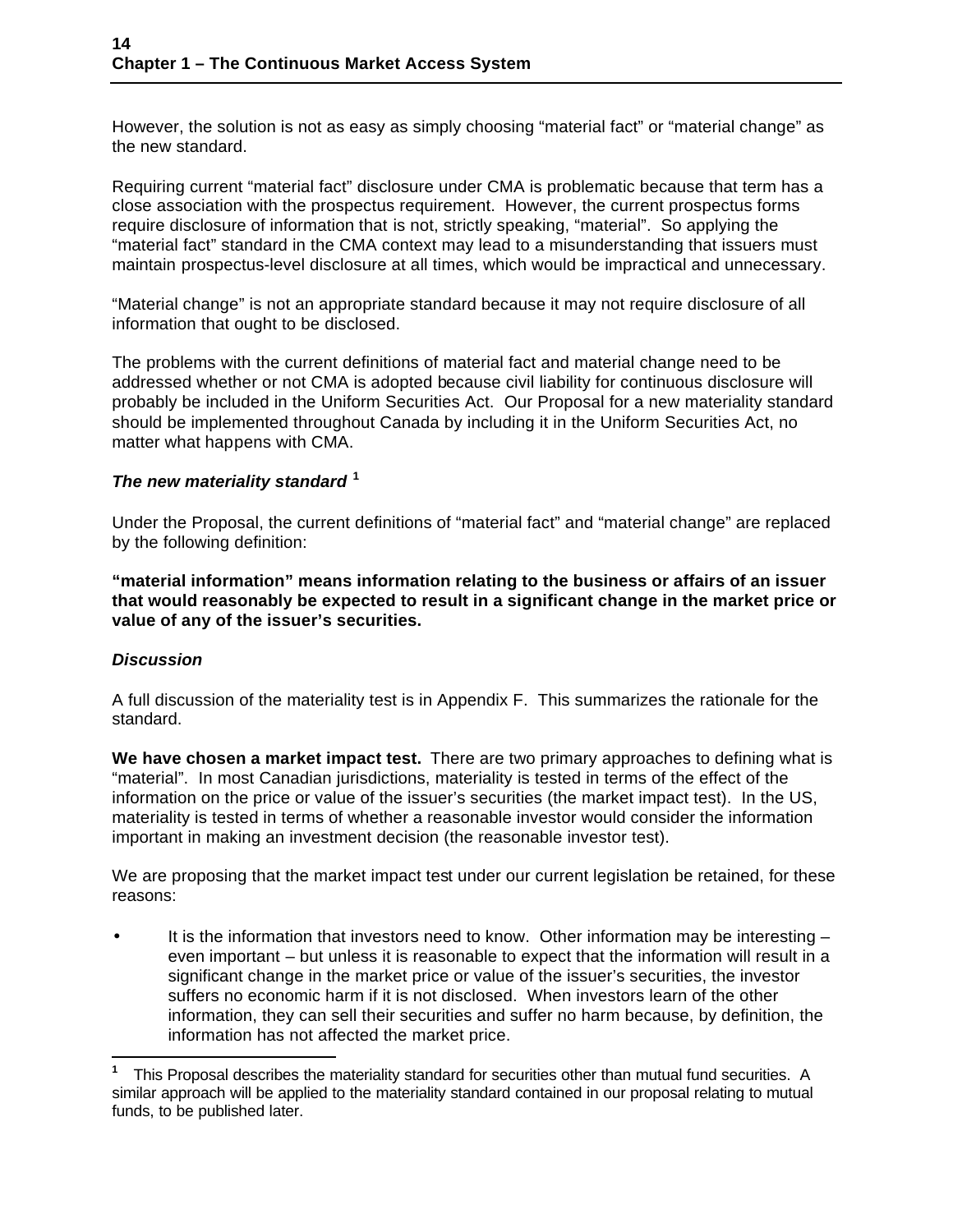- The standard must be clear and practical. We are proposing that issuers and their management have civil liability for misrepresentations. In that regime, they should not have to guess what might be of significance to investors. Under a reasonable investor test, issuers would have to consider an infinite and unknowable number of factors when deciding whether information is material.
- A reasonable investor standard may be counterproductive to meaningful disclosure because it can lead an issuer to disclose all existing information for fear of leaving anything out, generating what one US court called "an avalanche of trivial information" that obscures the truly material information.
- If misrepresentation is alleged, it is useful to be able to measure the materiality of the statement that is alleged to be false or misleading using standard market models developed by financial economists.

**We have removed the retroactive assessment in the current definition.**In the current definition of material fact, an event is also material if it "significantly affects" the market price. This part of the definition allows materiality to be determined retroactively on the basis of actual market activity, even if there was no reasonable ground for management to expect, when they decided whether the fact was material, that the fact would have a significant effect on the market price.

We do not think issuers and their management should be liable if they exercised reasonable business judgment based on the information that was available to them at the time of determining whether a given event was material.

**We have removed the reference to pending decisions.**The current definition of material change includes a decision to implement a change by senior management who believe that confirmation of the decision by the directors is probable. We consider this to be more relevant to when disclosure must be made (see "Timely disclosure" below).

**We assume that the market responds rationally to material information.**Management must consider materiality in the context of an efficient free market that processes all disclosed information.

**We apply the standard consistently.** Under the Proposal, the standard is applied consistently:

- as the minimum required disclosure in an issuer's CMA entry document,
- to determine an issuer's continuous disclosure obligations,
- to determine liability for misrepresentation, and
- to prohibit insider trading.

#### *Ontario Five Year Review Committee*

In its draft report, the Ontario Five Year Review Committee recommends replacing the market impact test with the US reasonable investor test. However, they note that it may be a change without a difference because US courts tend to consider market impact when applying the reasonable investor test. The Committee found compelling arguments on both sides of the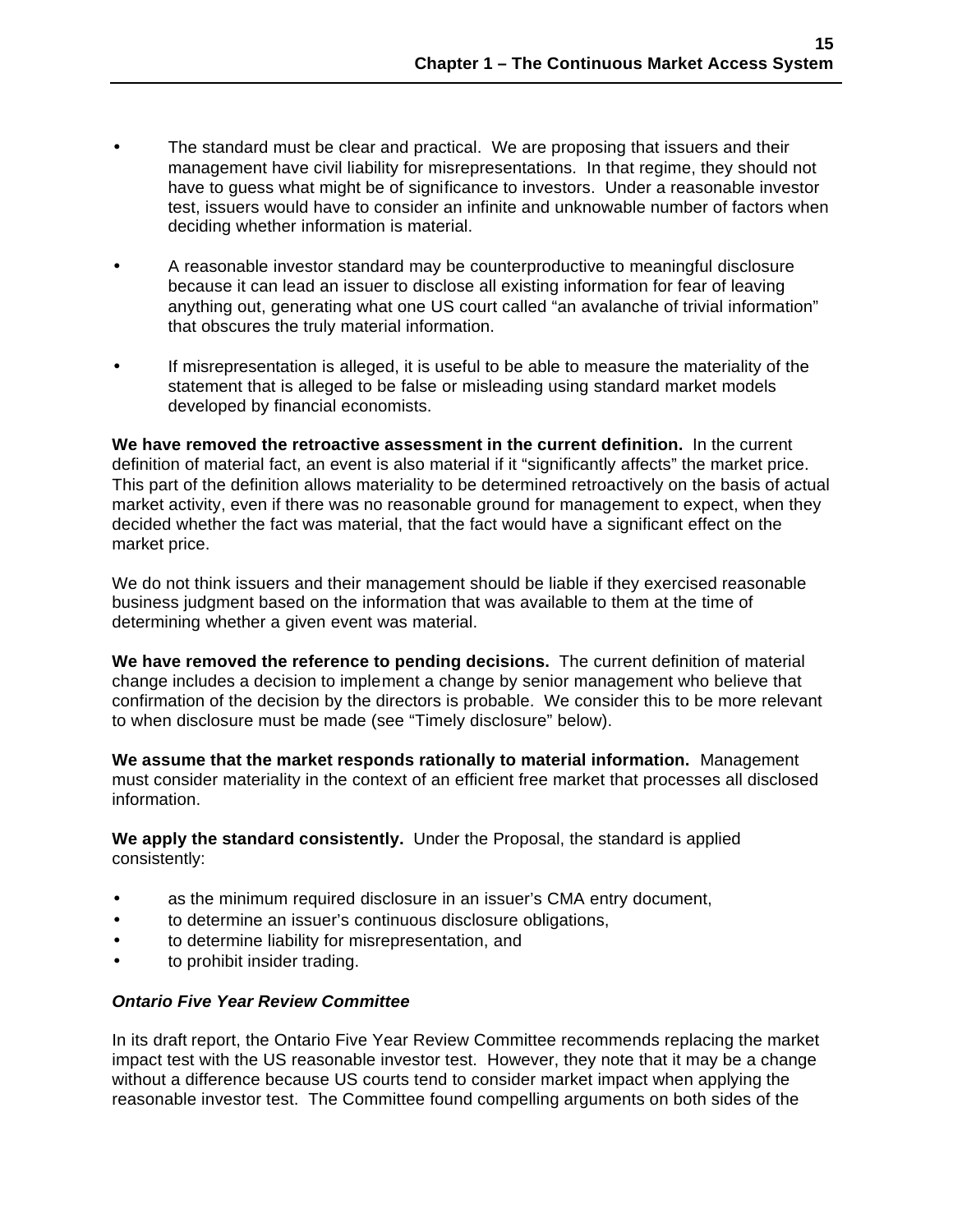debate, but was ultimately persuaded by the need for increased regulatory harmonization with the US.

We have reached a different conclusion. One reason for the difference in our views may be that we believe that the "full, true and plain" or prospectus-level disclosure standard, which some equate to the reasonable investor standard, is not the appropriate standard for a continuous disclosure regime.

Also in its draft report, the Five Year Review Committee recommends that the Act not be amended to require disclosure of "material information". They recognize the appeal of making this change, but are not recommending it for two reasons:

1. The issue of *when* to disclose becomes more problematic when material information or facts (such as merger negotiations and financial difficulty) must be disclosed, especially when the disclosure can and will be reviewed in hindsight, and particularly if there is civil liability.

We respond as follows:

- We are proposing that the timely disclosure provisions recognize that there are certain circumstances where an issuer may defer disclosure. Those circumstances, and the conditions on which disclosure could be deferred, are discussed below (see "Timely disclosure").
- We are removing the retroactive portion of the material change definition and reviewing management decisions on disclosure on the basis of the business judgment rule. We are also providing a safe harbour for release of material information.
- 2. Disclosure of material information would impose a significant burden on issuers to continually monitor matters external to them for the purpose of informing investors.

In response, we do not believe that, under the standard we are proposing, issuers will need to behave any differently in this regard than they do today. Under the Proposal, we assume the market processes information that is public. Therefore external events will be processed by the market and be reflected in the issuer's stock price whether or not the issuer discloses those events. The only time an issuer would need to consider disclosure in light of publicly known external events is if the effect on the issuer is material and inconsistent with the general impact on issuers in its sector.

We are pleased to see that the Five Year Review Committee has identified these same matters as important in ensuring that Canadian securities regulation meets its public policy objectives. Although we have initially come to different conclusions, there is much common ground in our understanding of the issues. We believe that healthy public debate will lead to a full consideration and the best resolution of the issues.

# *B. Continuous disclosure under CMA*

The CSA will soon publish for comment a new harmonized continuous disclosure rule that will provide a platform for our CMA Proposal. This new rule does not depend on the adoption of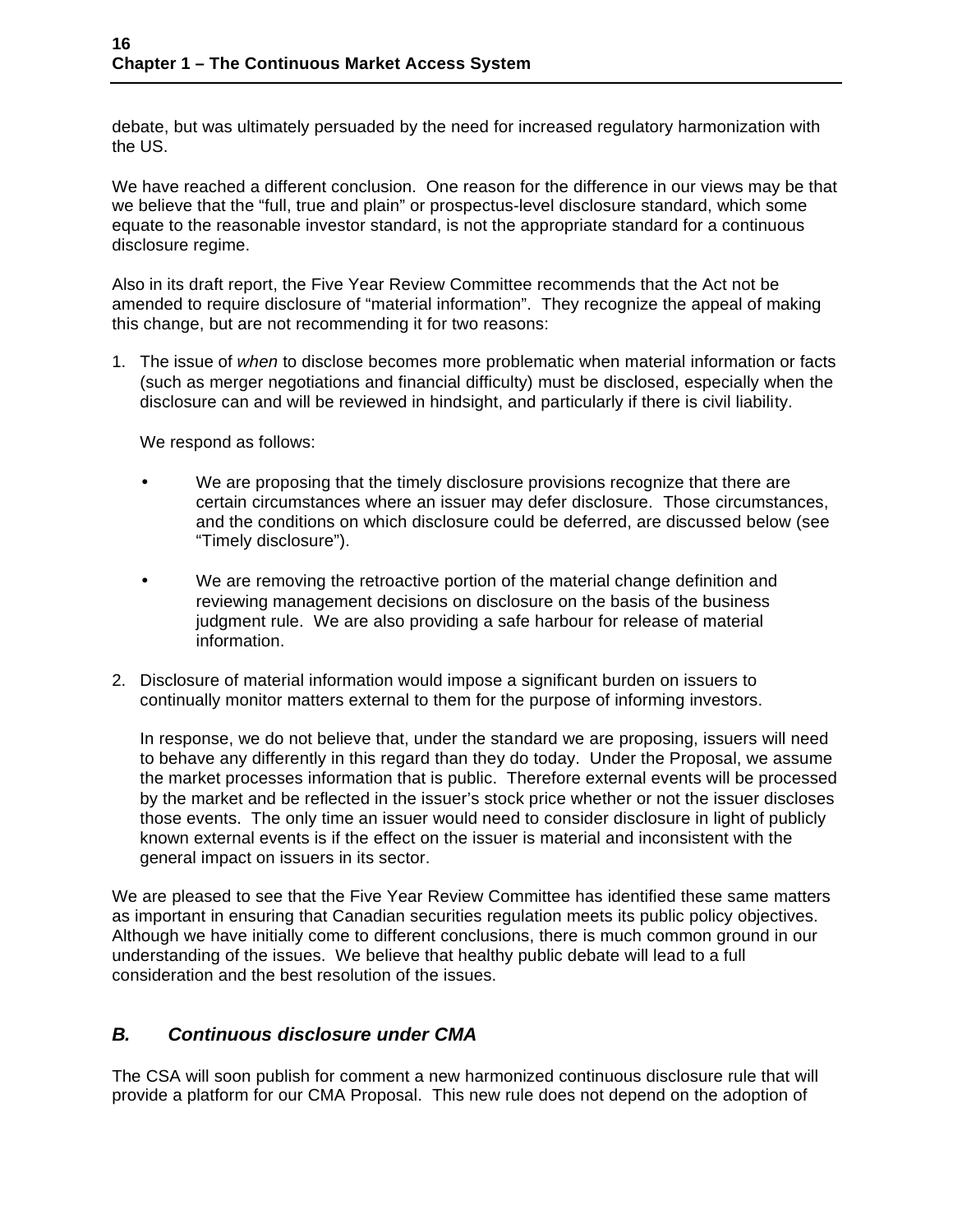CMA. It could be adopted in all Canadian jurisdictions no matter what happens with our Proposal. If the proposed CSA rule is implemented, issuers all across Canada will be subject to the same requirements for ongoing disclosure.

The new CSA rule will harmonize and consolidate all current continuous disclosure requirements into one instrument that will apply to all reporting issuers in Canada, except for mutual funds, which will be governed by a separate instrument. The new rule covers financial disclosure, management's discussion and analysis (MD&A), annual information form (AIF) disclosure, material change reporting, and other reporting and disclosure requirements. It allows Canadian issuers more flexibility in using US GAAP and GAAS and shortens filing deadlines for financial statements. It also introduces new reporting requirements for significant acquisitions.

The following describes the continuous disclosure regime for issuers under our CMA Proposal. The proposed regime is substantially similar to that which CSA is proposing, with a few differences that we have noted throughout our discussion below:

#### *Financial Statements*

- **Shortened filing deadlines.** Filing deadlines for senior issuers are shortened to 90 days for annual statements and 45 days for interims. ("Senior issuers" are issuers that are exempt from the Toronto Stock Exchange's acceptance requirement for proposed material changes.) Filing deadlines for other issuers are shortened to 120 days for annuals and 60 days for interims.
- **Delivery only on request.** Issuers need only deliver financial statements and MD&A to securityholders on request. (An issuer's governing corporate law may require otherwise.)
- **Board review of interim statements.** Board review of interim financial statements will now be required (this is already a requirement in BC and Ontario). The board can delegate this function to the audit committee.
- **Canadian or US GAAP and GAAS permitted.** Securities and Exchange Commission (SEC) issuers (including Canadian issuers that file with the SEC) will be permitted to use US GAAP and US GAAS. There will also be some relief for other foreign issuers. (Relief for foreign issuers from the proposed CSA rule is contained in a separate proposed rule described below under "Relationship to proposed CSA rule".)
- **Cost analysis for development stage issuers.** Cost analysis for development stage issuers will now be required (this is already a requirement in BC).

#### *Annual Information Forms*

• **All issuers must file AIFs.** Under our Proposal, all CMA issuers must file an AIF. The CSA rule does not require an AIF if the issuer has assets and revenues of less than \$10 million and a market capitalization of less than \$75 million. Under the CMA system, it is the AIF that provides an annual statement of material information which, when updated by the issuer's other continuous disclosure filings, gives the issuer a disclosure platform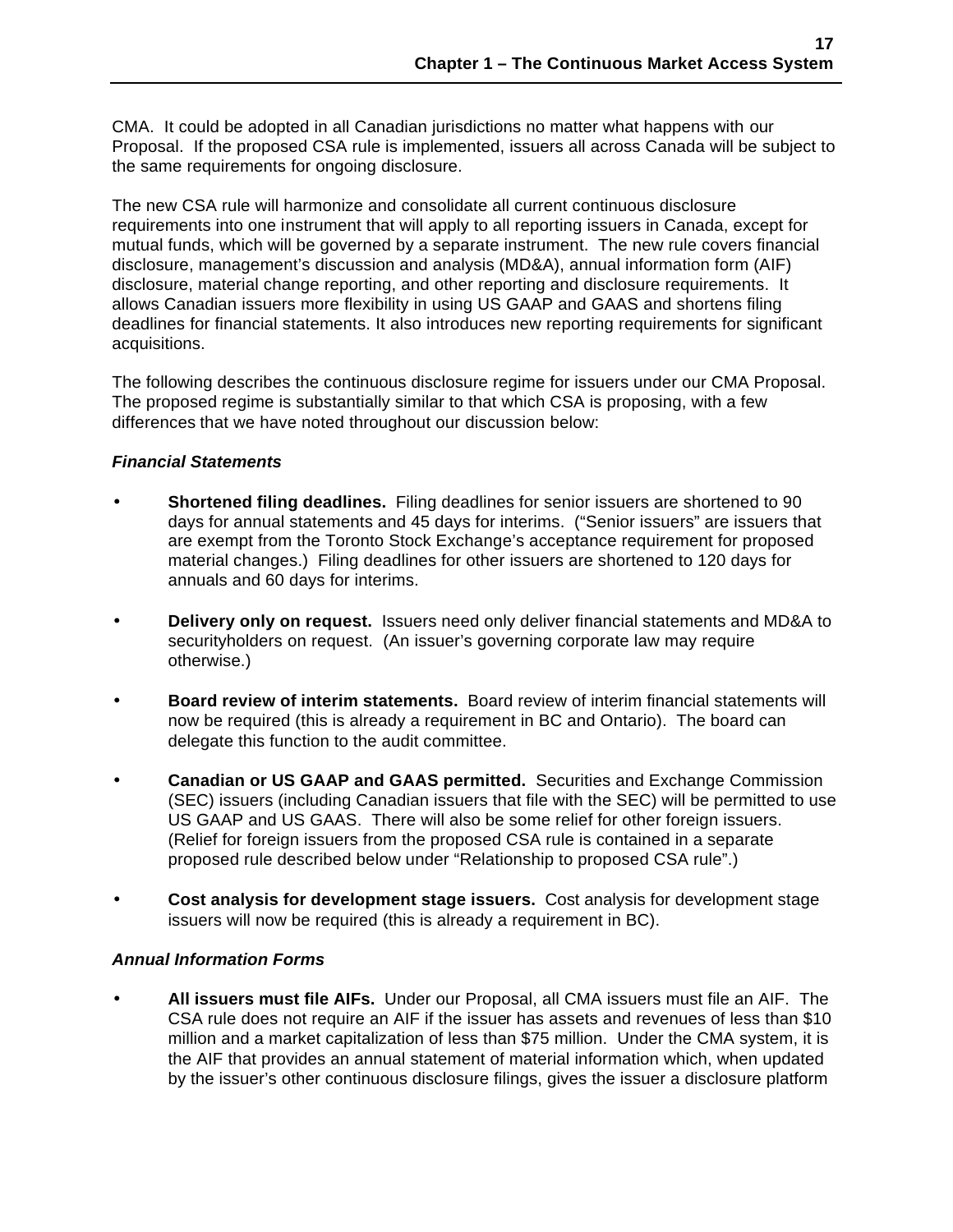from which it can offer securities immediately into the market. Since CMA eliminates the requirement for a prospectus, it is important that all CMA issuers file an AIF.

Under the proposed CSA rule, SEC Forms 10K and 20F will continue to be acceptable as alternative forms of AIF. Under CMA, approved foreign-regulated issuers will be able to use these and other annual reports that are acceptable for use in their home jurisdiction.

• **New form introduced.** The AIF form under CMA is in Appendix B. There is less prescribed content in the proposed CMA AIF form than in the existing and CSAproposed forms of AIF.

The CMA AIF is described in detail below (see "The AIF under CMA").

#### *Management's Discussion and Analysis*

- **MD&A requirement.** Annual and quarterly MD&A will be required across Canada (this is already required in BC and Ontario).
- **Board review required.**The board will have to review MD&A, but they will be able to delegate this function to the audit committee.
- **SEC MD&A recommendations.** Recent SEC MD&A recommendations have been incorporated in the proposed CSA rule. We will monitor public comment on this aspect of CSA's proposal.

#### *Significant Acquisitions*

• **New requirement to file Business Acquisition Reports.** Under the proposed CSA rule, an issuer will have to file historical financial statements and a description of any significant acquisition in a Business Acquisition Report (BAR) within 75 days of the date of the acquisition. This disclosure is modeled on the parallel requirements in the current prospectus rules. The proposed CSA rule will include a number of provisions designed to simplify and reduce the requirements for acquisitions involving small businesses.

We will monitor public comment on CSA's proposal.

#### *Proxy requirements and information circular*

- **Separate annual filing in lieu of information circular eliminated.** The disclosure that was required in BC Form 51-903F *Annual filing of reporting issuer* will be incorporated into the new AIF.
- **Executive compensation.** Under CMA, issuers must disclose compensation information for all senior management (senior officers and inside directors) and independent directors. This is a change from the current requirements, which only require disclosure about an issuer's chief executive officer and four highest paid executive officers.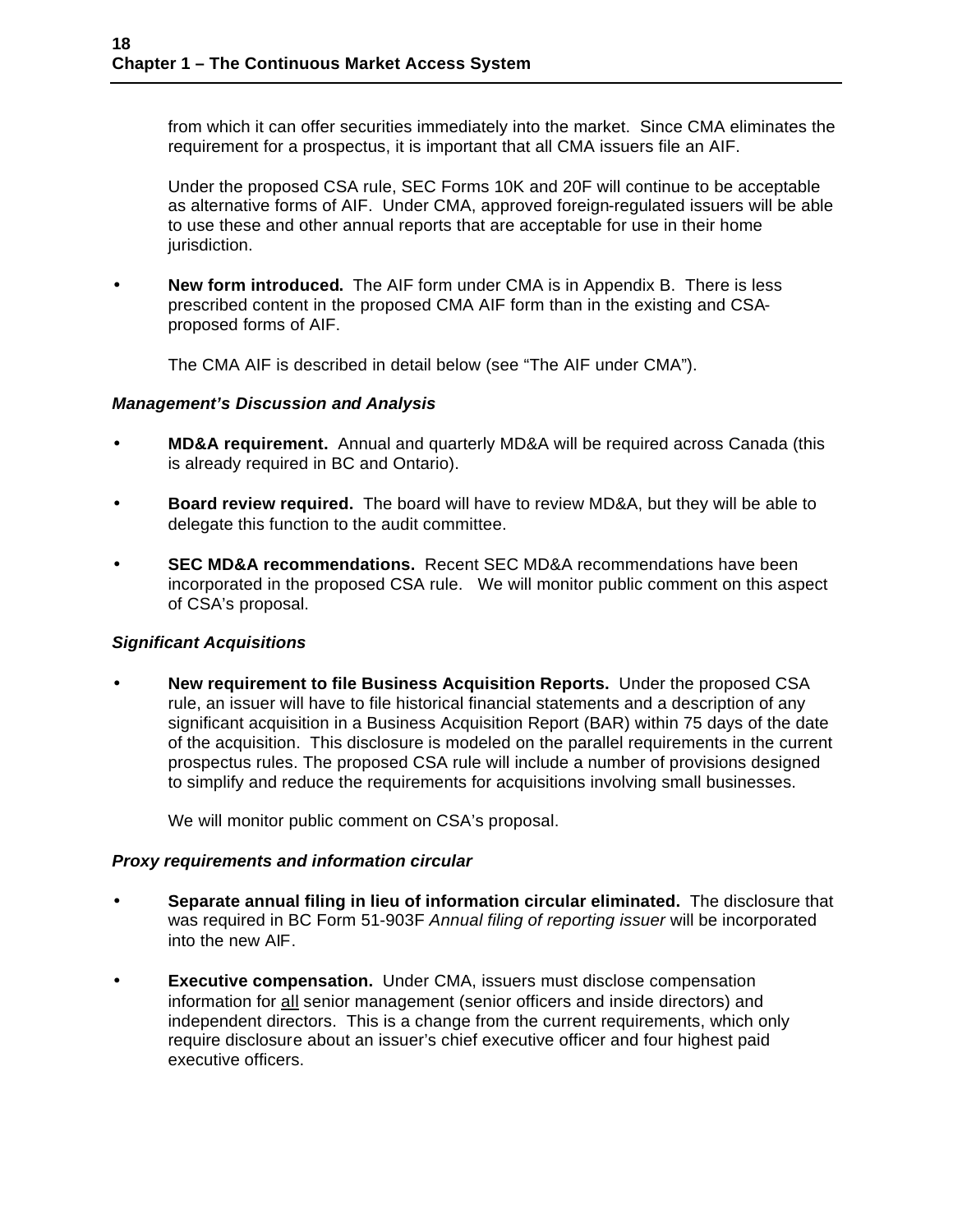Under CMA, we are proposing that an issuer disclose executive compensation on a group basis for all its senior management other than its chief executive officer – we will still require individual details about the CEO. The existing requirements to disclose executive compensation on an individual basis were introduced in late 1993. The primary reason for requiring this disclosure was the assumption that public scrutiny would ensure that companies more closely aligned pay with corporate performance. Whether mandating disclosure of individual compensation has had the desired effect remains to be seen; however, we do not think it is necessary to mandate that executive compensation be shown on an individual basis, other than for the issuer's CEO. Through group disclosure, investors can assess compensation paid to executive management as a whole, its relationship to current performance, and its comparability to similar companies.

The CSA is studying the executive compensation disclosure of 75 of Canada's largest publicly traded companies. The purpose of the study is to determine if Canadian companies are meeting their reporting obligations in this area. We will review the results of this study and consider whether we should further refine CMA's rules to take them into account.

Under the proposed CSA rule, an issuer will have to comply with the new SEC Equity Compensation Disclosure requirements that are being incorporated into the new information circular form. We will monitor and consider the public comment on this aspect of the CSA rule.

#### *Material change reports and timely disclosure obligations*

• **No material change report under CMA.** Under CMA, issuers must announce new material information by press release. We will eliminate the separate requirement for a material change report and provide instead for a supplemental information form. (We will retain a document that an issuer can use for confidential filings with the Commission.) The CMA approach differs from that proposed by CSA – the CSA rule does not make any significant changes to the current requirements for an issuer to announce material changes by press release and to follow the press release with a material change report.

Under the current system, issuers sometimes "test" for materiality by issuing a press release to observe market reaction. Then, if the market price is significantly affected, the issuer uses the material change report to make "full" disclosure. This should no longer be necessary under CMA because the retroactive aspect of determining materiality has been eliminated and the standard for disclosure has been clarified.

Some issuers say that the requirement in some jurisdictions to issue a press release "forthwith" or "promptly" means that they do not have time to make complete disclosure, so the material change report allows them to provide fuller disclosure after they have had time to reflect on the event. This problem is solved under CMA by requiring disclosure "as soon as practicable", which is intended to allow management the time to ensure that the disclosure is accurate and complete. This has the added advantage that all material information ends up in the press release, not buried in another report (see "Timely disclosure" below).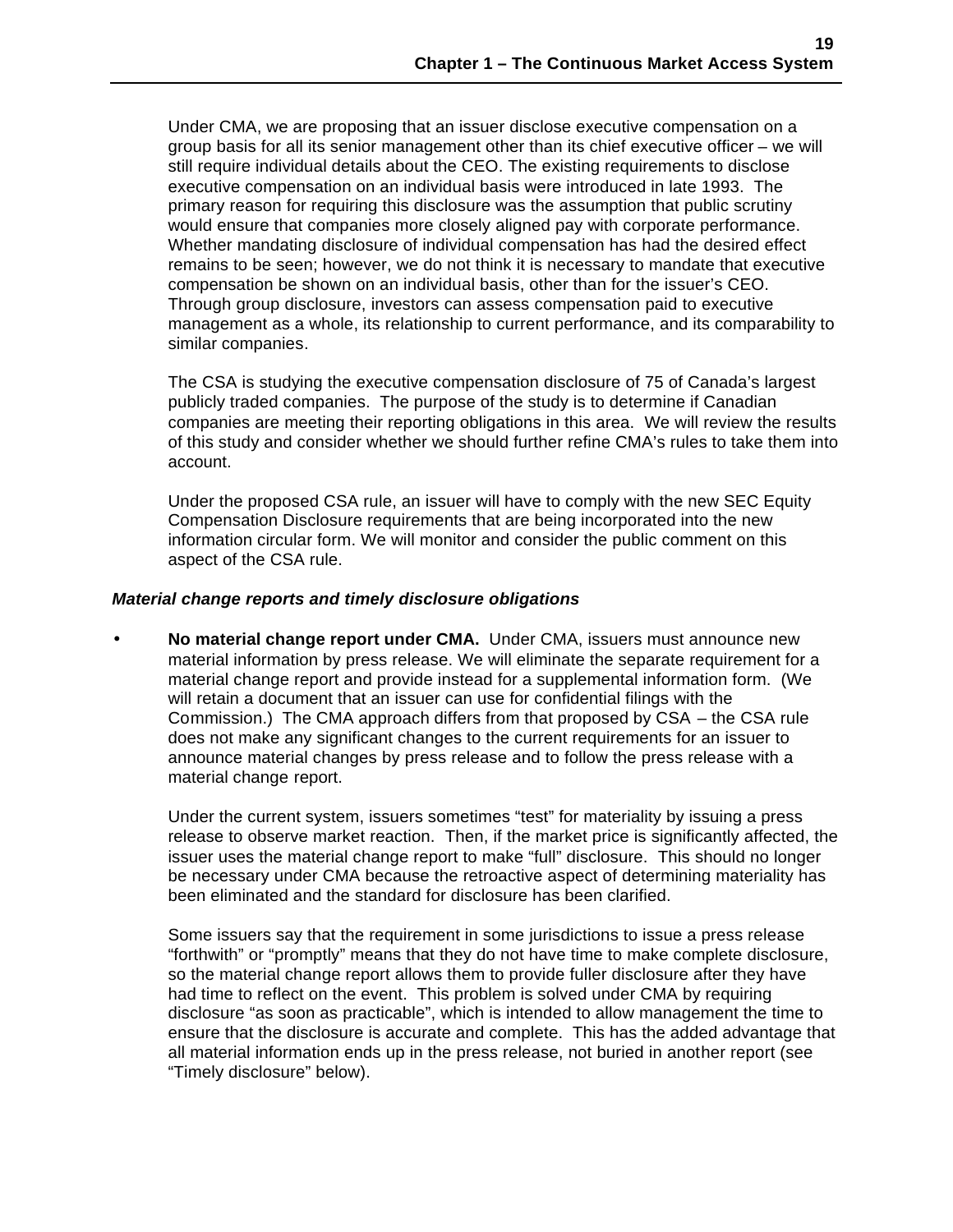- **Supplemental information form.** We recognize that an issuer may wish to disclose information in addition to the material information it discloses in a press release. (This is another way the material change report is currently used.) We agree that there should be a vehicle for this type of disclosure, so we are introducing a supplemental information form that CMA issuers may file on SEDAR (the electronic system used in Canada for filing securities documentation). (This concept is not contained in CSA's proposed rule.)
- **Confidential material information form.**The CMA system retains a confidential filing process that issuers can use to advise the Commission that there is undisclosed material information that, if disclosed, would be unduly detrimental to the issuer.

# *C. The AIF under CMA*

The AIF plays a pivotal role in the CMA system. It is the document used by an issuer both to enter the system and to consolidate and update all material information about the issuer's business and affairs on an annual basis thereafter.

#### *How we developed the form*

The proposed form, which is in Appendix B, requires disclosure of all material information about the issuer, its management and any securities being offered. While the form mandates some specific disclosure, it prescribes much less detailed disclosure than the current long form prospectus.

We believe issuers and their management should have more latitude, and responsibility, to decide what information falls in the category of material information, and consequently, must be included in the AIF. Therefore, the AIF is designed to be flexible, both as to the level of detail presented and as to the presentation itself – but the standard of disclosure is the same for all issuers: they must disclose all "material information". (This standard is discussed above under "The materiality standard".)

In developing the CMA AIF, we considered existing disclosure documents, including the forms for the long form prospectus (BC Form 41-601F), the short form prospectus (Form 44-101F3) and related AIF (Form 44-101F1) and the offering memorandum (Form 45-103F1 and Form 45- 103F2) adopted by Alberta and BC under MI 45-103. We also considered the Small Company Offering Registration Form (U-7) developed by the North American Securities Administrators Association.

The initial AIF under CMA is significantly shorter than existing Canadian prospectus forms, but it requires no less material information than the current forms. What we have removed from the current forms is much of the detail and prescription and some of the items requiring disclosure of non-material matters. In some cases, we have done this by moving the substance of the provisions in the prospectus forms to the first chapter of the CMA Guidelines so that issuers are only required to make the disclosure if it is material information. (The Guidelines are in Appendix C.)

One example of our shift in focus from prescription to guidance is found in section 1.1 of the CMA AIF, "The business". Where Item 6 of the current long form prospectus prescribes in detail what issuers must disclose about their business, the AIF requires only that the issuer "describe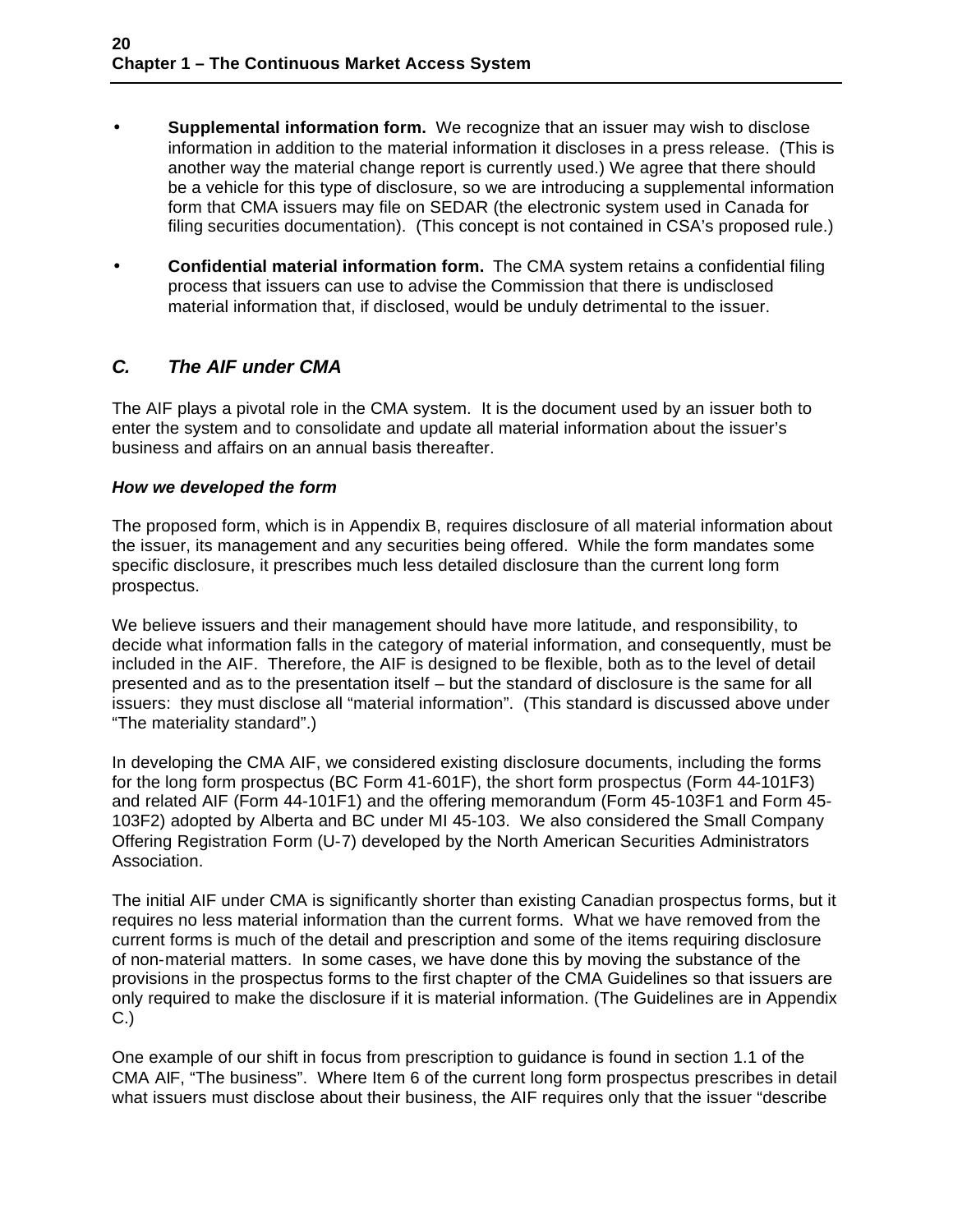the business". However, we outline in the Guidelines the types of things that all issuers, and junior issuers in particular, will want to consider when preparing their AIFs.

The simplified initial AIF and Guidelines under CMA allow issuers the flexibility to package their disclosure to suit the market where their securities will trade.

#### *A summary of the form*

The form is divided into five parts:

- Part  $1 -$  The business
- Part 2 Risk factors
- Part 3 Management and other persons involved with the issuer
- Part 4 General corporate information
- Part 5 The transaction

Part 1 requires a discussion of the issuer's business, history and development.

Part 2 requires a discussion of risk factors.

Part 3 requires disclosure about the issuer's directors, senior officers, significant shareholders (those holding 10% or more of the issuer's voting securities), promoters and other key persons (people who are crucial to the issuer's business).

Part 4 requires information about the issuer's corporate structure and share and loan capital. It also requires that the issuer include with its AIF the financial statements and MD&A that will be required under the new CSA continuous disclosure rules.

**Request for Comment 1: We have not yet determined what financial statement and MD&A requirements we will impose under CMA. We are reviewing the requirements under the long form prospectus rules, as well as those that CSA is proposing as part of its continuous disclosure rules. We are also considering whether to require issuers to include financial statements and MD&A with all subsequent AIFs, rather than separately. We invite your comment on these issues.**

Part 5 requires disclosure about the transaction, which in most cases, will be the issuer's initial public offering. The issuer must provide information about the securities being offered and the intended use of proceeds.

Draft Guidelines to the CMA system are in Appendix C and include guidelines to completing the form. A sample initial AIF is described in Appendix D.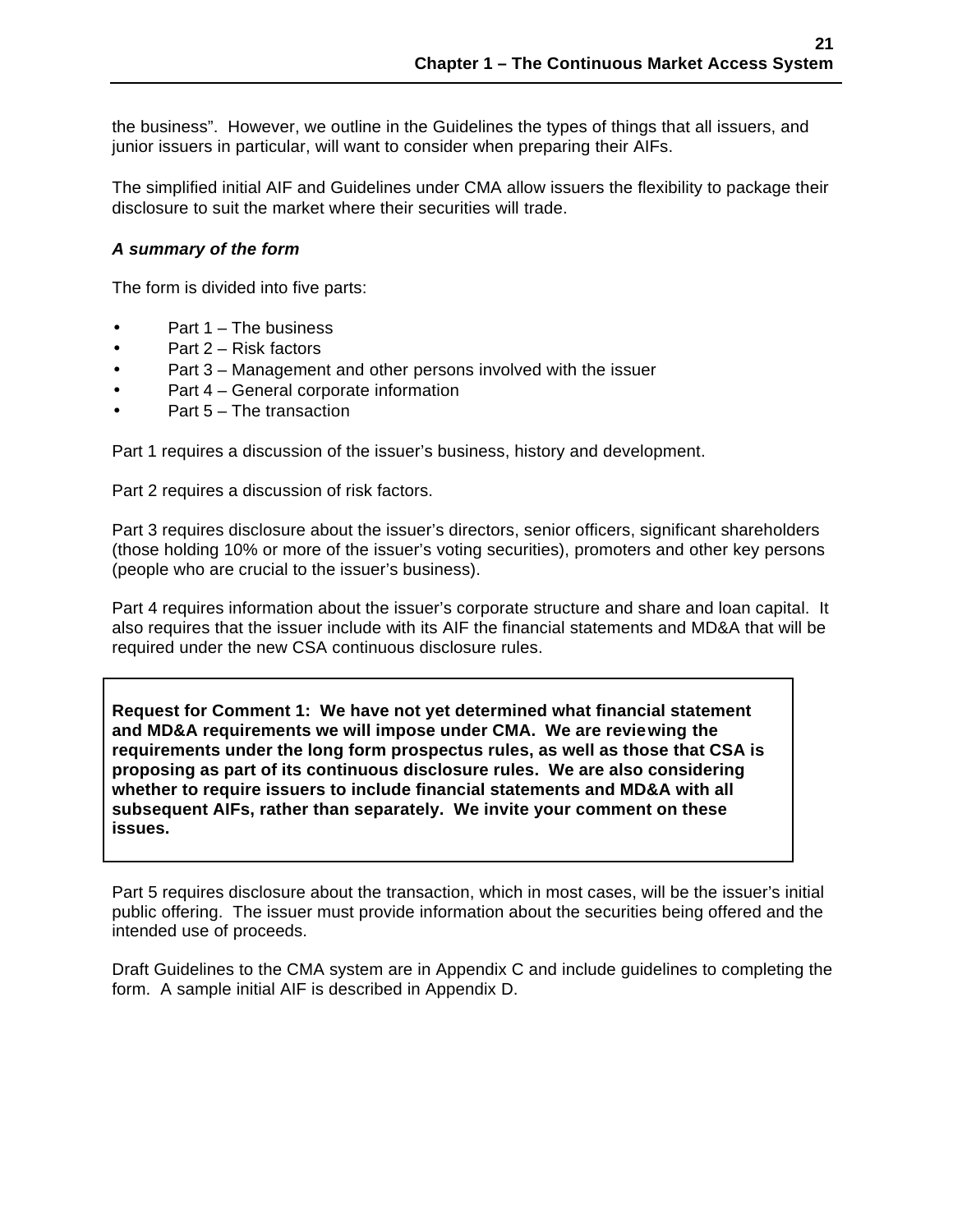**Request for Comment 2: Chapter 1 of the CMA Guidelines sets out a list of possible disclosure items for derivative transactions (see section 5.2). The list is based on provisions found in the long and short form prospectus forms. We invite your comment on whether, given the great variety of instruments in the derivatives category, it is useful to attempt to list disclosure items and, if so, whether this list is appropriate and provides sufficient guidance.** 

In the CMA Guidelines we encourage issuers to use plain language in completing their AIFs. We believe it is important for an issuer's disclosure to not only provide investors with the information they need to know to make an investment decision, but also to do so in a way that investors can understand. We also recognize our responsibility to help issuers and their counsel understand the disclosure obligations we impose, and therefore have applied plain language principles in drafting the AIF and Guidelines.

#### *Some changes from existing prospectus forms*

The following summarize some of the more significant differences between the CMA AIF and the long from prospectus form (BCF 41-601F). We have included as Appendix E a general table of concordance.

- **Material contracts.** An issuer need no longer specifically disclose or file its material contracts, although the Guidelines remind issuers that the terms and conditions of key contracts are often material information that must be disclosed.
- **Executive compensation.** (See "Continuous disclosure under CMA" above.)

**Request for Comment 3: As with our requirements for disclosure of executive compensation, we have required issuers to disclose shareholdings on a group basis (see section 3.7 of the AIF in Appendix B). Should this information be disclosed on an individual basis?**

- **Certificates.** A certificate is a mechanism to establish civil liability that is not necessary under CMA. Under CMA, issuers have statutory liability for misrepresentations in the issuer's continuous disclosure on an ongoing basis; due diligence providers are liable on the basis of the record at the time of the offering.
- **Statement of investors' rights.** We have changed the prescribed statement about an investor's rights to reflect the new investor rights that we are proposing in Chapter 3.
- **Trading history***.*The issuer is not required to disclose trading history in its AIF. Where there is a public market for the issuer's securities, this information is readily available.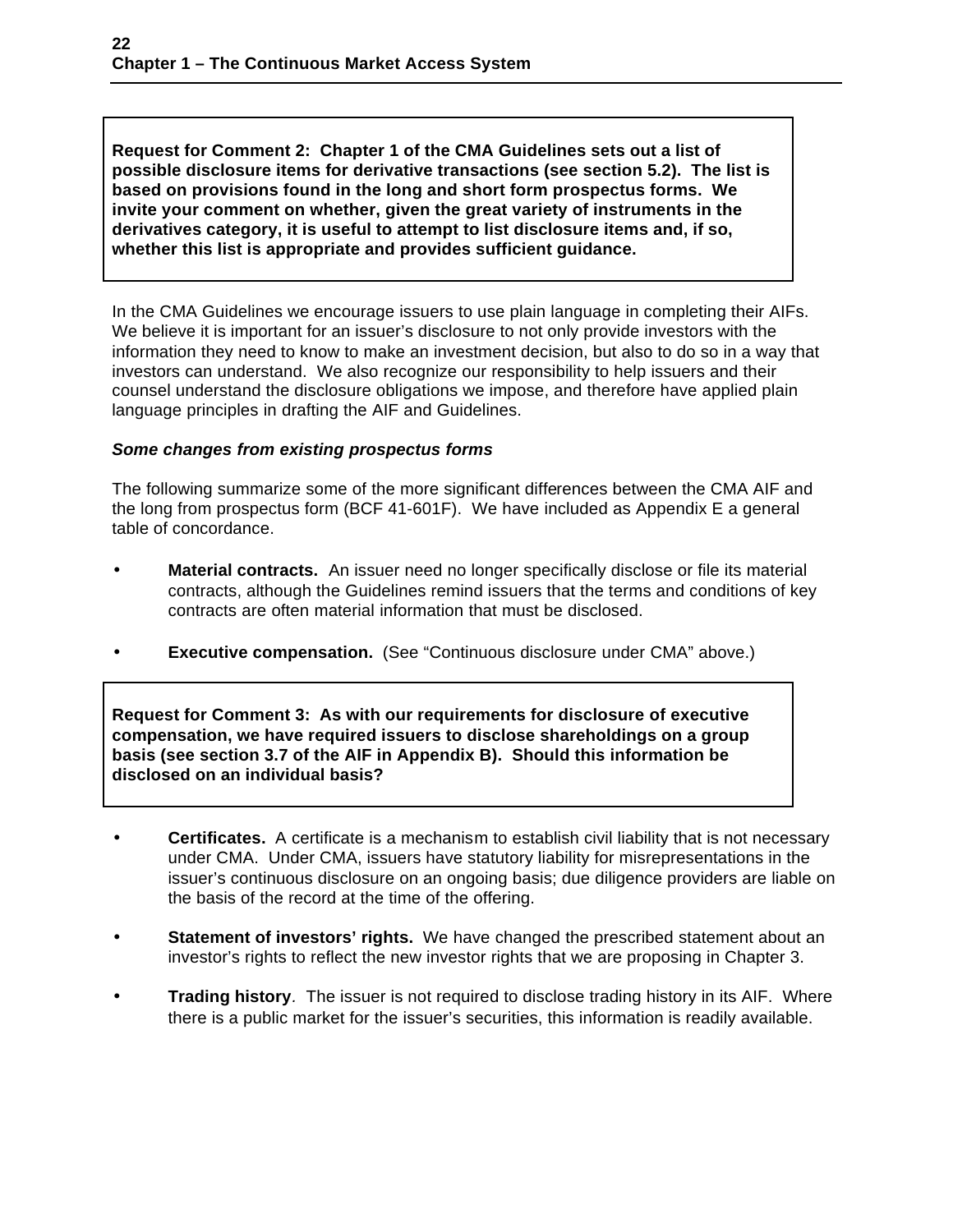- **Identification of auditors and experts.** We will not specifically require the issuer to identify its auditor and all counsel responsible for providing opinions, since the auditor's report and other expert reports and opinions that are publicly available contain this information.
- **Special warrant disclosure.** Disclosure relating to special warrants is eliminated, as there should be no need for these offerings in CMA.

### *D. Timely disclosure*

A CMA issuer must make timely disclosure of all material information about its business and affairs (see "The materiality standard" above). Under our Proposal, "timely" means "as soon as practicable".

This standard of timeliness allows an issuer's management to make appropriate timely disclosure decisions using the business judgment rule. That is, "Did management exercise reasonable business judgment in determining whether the information was material, based on the information available to them at the time the decision was made?" Management must make reasonable inquiry to ascertain relevant information. The actual market impact of the disclosure when it is ultimately made will not be considered in determining liability, although it may be relevant to determine damages.

There are three circumstances under the Proposal in which an issuer may defer making disclosure:

- 1. **Unestablished information***.* An issuer may defer disclosure while it is establishing the material information. This is intended to give management the time to review the information, determine whether it is material information, become reasonably confident with its accuracy, and put it into context. For example, when an issuer is conducting a drilling program and is receiving results as the program proceeds, the issuer need not release the results as it receives them. Management ought to review the results for reasonableness, and consider them in the context of known exploration information.
- 2. **Uncertain event***.* When it is uncertain whether an event will occur, management must balance the likelihood that the event will occur and the anticipated impact of the event on the market price or value of the issuer's securities if it were to occur, to determine whether the materiality threshold has been crossed, and if so, when. For example, if an issuer begins merger discussions and it is reasonable to expect that the merger would result in a significant change in the price or value of the issuer's securities, we expect that management would defer any announcement at least until negotiations had begun in earnest, to prevent undue speculation in the issuer's securities and negative impact on the transaction. However, once certainty increases to the point where management believes the information is material, disclosure must be made. If release of the information may be unduly detrimental to the issuer's interests, management may consider making the confidential filing described in the next paragraph.
- 3. **Undue detriment**. As is the case today, an issuer may defer disclosure of material information if, in the issuer's reasonable opinion, the disclosure would be unduly detrimental to the issuer's interests. Under the Proposal, the issuer fulfills its timely disclosure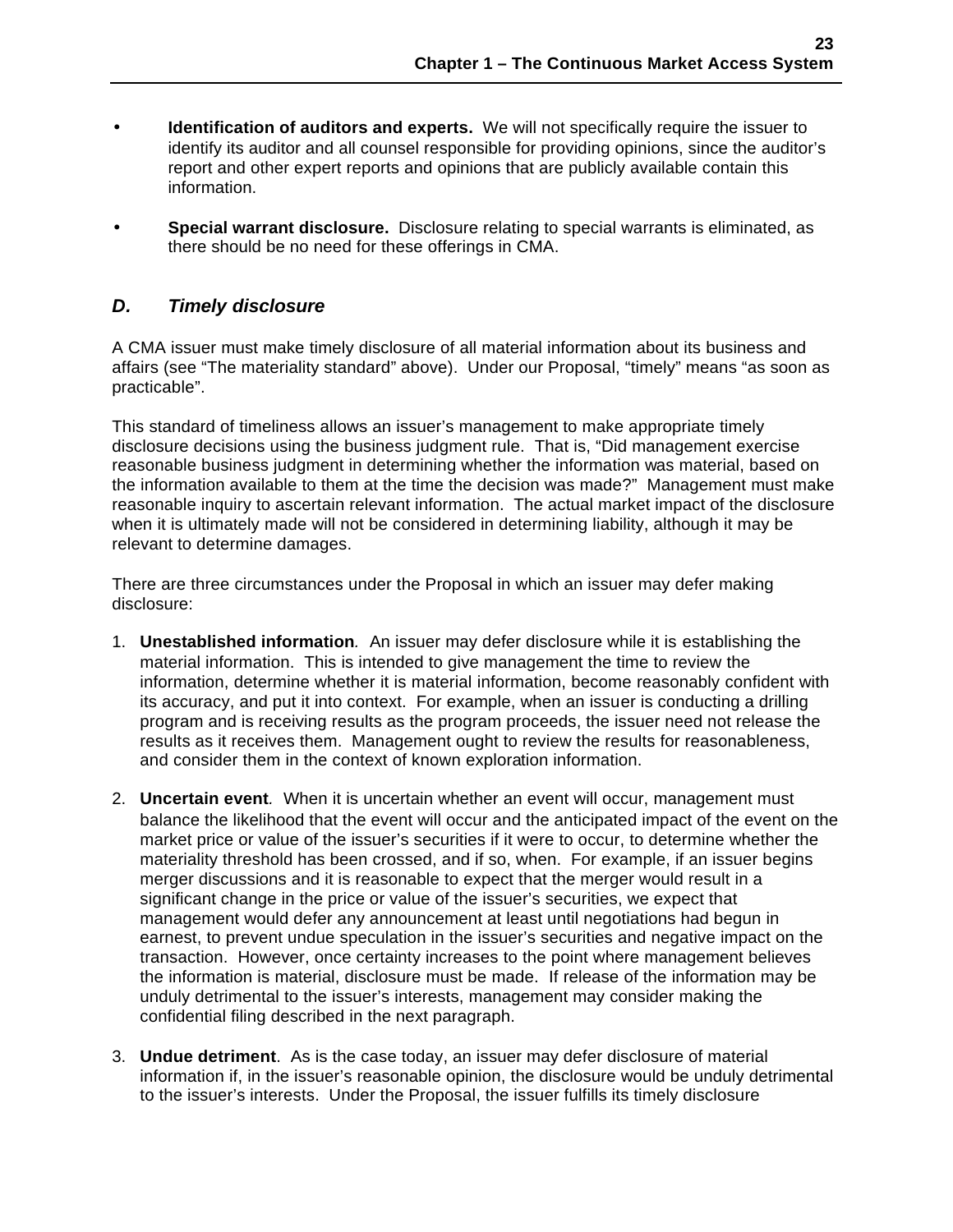obligations if it files a confidential report with the Commission detailing the material information and the reasons why the issuer should not issue a press release at that time. For example, if an issuer goes into technical default on a material loan transaction, entitling the lender to call the loan, disclosure of the lender's entitlement to call the loan could lead to a general loss in confidence in the issuer. If management reasonably believes that arrangements will be made with the lender to correct the default, management may fulfill its timely disclosure obligation by filing with the Commission a confidential report of the material information, together with its reasons why public disclosure should not be made at that time. (The executive director may require the issuer to disclose the material information if the public interest outweighs the issuer's interest in confidentiality.)

Once the basis for deferring disclosure has ended, if the information is still material information, the issuer must disclose it. Disclosure of material information cannot be permanently deferred.

The CMA regime provides management with guidance, flexibility and protection:

- Issuers are responsible for having systems in place:
	- o to bring important information to management's attention,
	- o for management to review the information, to determine its materiality and to disclose material information, and
	- o to prevent trading in the issuer's securities by the issuer, its directors and senior officers and anyone with knowledge of the information until the information is disclosed, and to monitor market activity during these periods.
- The issuer will not be liable for deferring disclosure of unestablished information, uncertain events, or unduly detrimental material information that is disclosed in confidence to the Commission, if the information is held in confidence, there is no evidence that the information has leaked to the market, and there is no trading in the issuer's securities by the issuer, its directors or senior officers or anyone with knowledge of the undisclosed material information.
- If market activity indicates that the information has leaked or if selective disclosure is unintentionally made, the issuer must issue a clarifying statement immediately. Neither the issuer nor its management will be liable to investors so long as a clarifying statement is made within 24 hours. This defence will not be available to anyone who has engaged in tipping, insider trading, fraud, or market manipulation.
- The issuer has no general duty to correct or update third party statements or rumours unless:
	- o the issuer or its management is responsible for the rumour,
	- o the issuer or its management are closely associated with the statements (such as analyst reports where the issuer has provided the information to the analyst or encouraged the report), or
	- o there is undisclosed material information that appears to have leaked.

Chapters I and III of the CMA Guidelines (see Appendix C) include a discussion of materiality to help issuers better understand their disclosure obligations.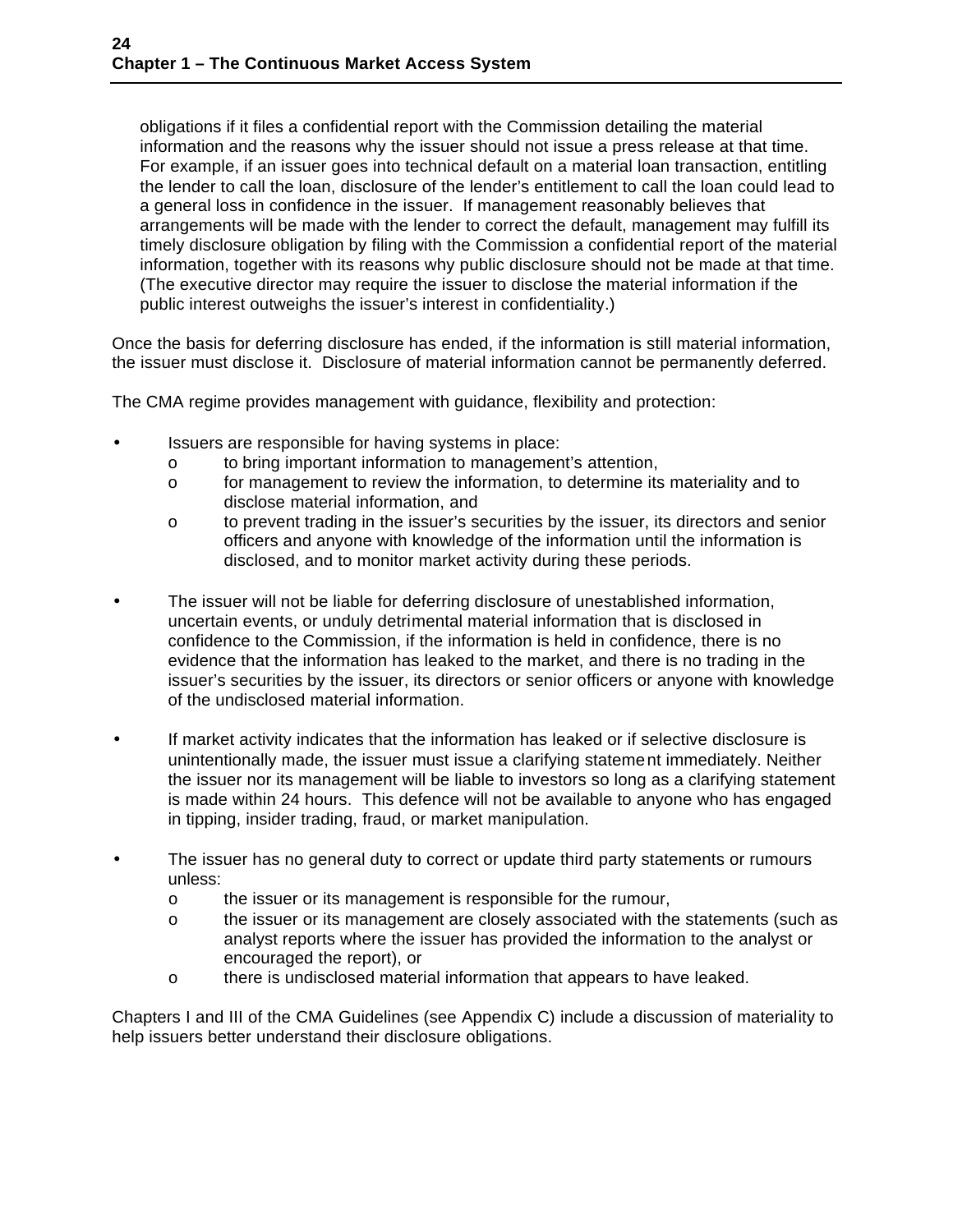# *E. Continuous disclosure compliance reviews*

The integrity of CMA depends on good continuous disclosure. Therefore, CMA requires an organized, disciplined and high profile program of continuous disclosure compliance review. Ideally, CSA will adopt national continuous disclosure review standards and administer the program through a mutual reliance or similar regime.

Under CMA, we will continue to take a risk-based approach, focusing our efforts on new CMA issuers (who will likely be scrutinized closely for an initial period after they enter the system), issuers that have had compliance problems, issuers undergoing rapid change and other issuers meriting attention, in addition to random selections.

During a compliance review, we will look at the issuer's disclosure as a whole to see whether it accurately reflects the issuer's business and financial position. We will generally not require issuers to re-file documents so long as the deficiencies in those documents are not material. Our expectation is that in most cases, we will use the process to provide instructive comment to be taken into account by the issuer on future filings.

However, where an issuer's continuous disclosure record is misleading, we will require that it be corrected and may prohibit the issuer from offering securities until it has been. Depending on the seriousness of the matter, we may also pursue enforcement action.

# **3. Entering and offering securities under CMA**

# *A. Entering the system: the IPO*

Under this Proposal, issuers that are currently reporting issuers will automatically be in the CMA system. They can take advantage of CMA's streamlined offering process as soon as CMA is in effect, assuming their continuous disclosure record is complete and up to date.

An issuer that wants to "go public" enters CMA by filing its initial AIF (see "The AIF under CMA" above for a discussion of the proposed AIF form). The initial AIF discloses all material information about the issuer's business and affairs and, if applicable, the transaction it plans to complete. (In most cases, we anticipate that the issuer will be entering the CMA system in connection with its initial public offering.)

An issuer can also enter CMA by using a share exchange take over bid circular or business combination information circular containing information similar to that in the initial AIF. To qualify, the circular would have to be prepared to the same standard as the initial AIF – that is, it must disclose all material information about the issuer's business and affairs and the transaction.

Under CMA, securities Commission staff vet the initial AIF or other entry document. In most cases our review will be focused on identifying:

- Unsuitable directors and officers
- Significant non-compliance with the disclosure requirements of the form
- Public interest concerns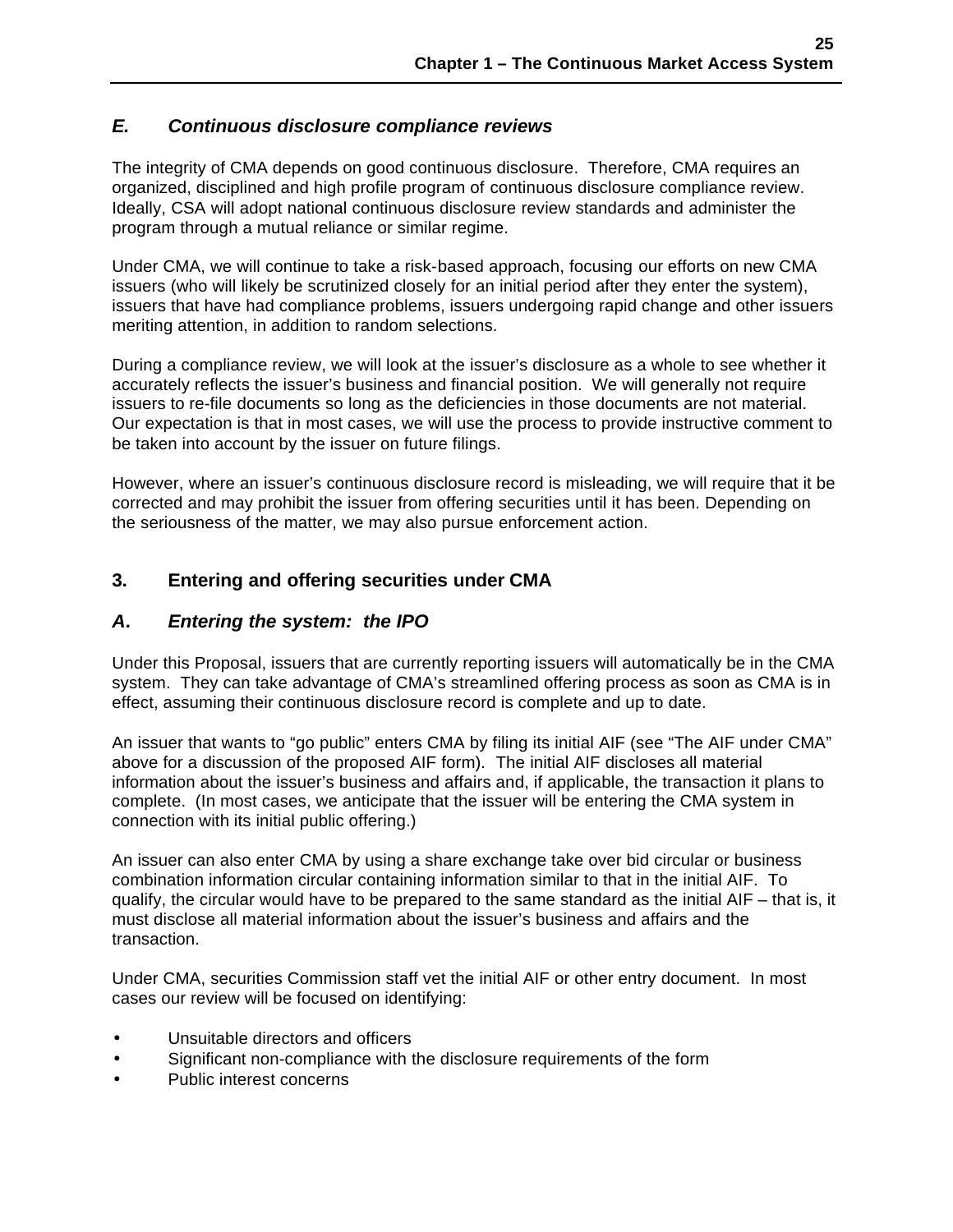The following are examples of public interest concerns staff will consider:

- The past conduct of the issuer or its officers, directors, promoters or control persons
- The knowledge and expertise of the issuer's officers and directors
- The financial condition of the issuer or its officers, directors, promoters or control persons

If the issuer cannot satisfy concerns raised by staff, the executive director may refuse to accept the issuer's initial AIF. As today, the executive director must not refuse to accept an issuer's initial AIF without giving the issuer an opportunity to be heard.

Under the Proposal, an issuer is not required to deliver the initial AIF or any other document to investors, but it must make the initial AIF and any other offering document publicly available by filing it on SEDAR.

If an issuer is filing its initial AIF in connection with an offering, the issuer may begin offering its securities once it receives notice from the executive director that its initial AIF has been accepted for filing.

# *B. Subsequent offerings*

After the issuer is public, it is subject to the continuous disclosure regime – all its material information is available to the market at all times and trading history is available. CMA issuers are also subject to the Commission's comprehensive program of continuous disclosure review (see "Continuous disclosure compliance reviews" above).

Therefore, no mandated offering document is necessary. If an offering is material (as most general offerings will be), the CMA issuer must issue and file a press release before offering securities. As we have indicated in the Guidelines (see Appendix C), the press release will likely describe the offering itself, the type of securities being offered, how the issuer intends to use the proceeds, and any underwriting or due diligence arrangements.

After completing the offering, and because of the issuer's timely disclosure obligations, the issuer issues and files another press release, disclosing the fact that the transaction has completed, how much money was raised and any other material information.

While there is no mandatory offering document for subsequent offerings under CMA, issuers may prepare offering documents if they wish. In fact, we expect that many issuers will produce documents that will contain information that is meaningful to investors to help them market and sell their securities.

The issuer's public record must contain all material information about its business and affairs when it offers securities. Once an issuer is in the CMA system, the issuer must not present material information for the first time in an offering document. If there is material information that should be disclosed before an offering, the issuer must disclose it by press release.

If an issuer uses an offering document to make a general offering of its securities, the issuer must file the document on SEDAR and it becomes part of the issuer's continuous disclosure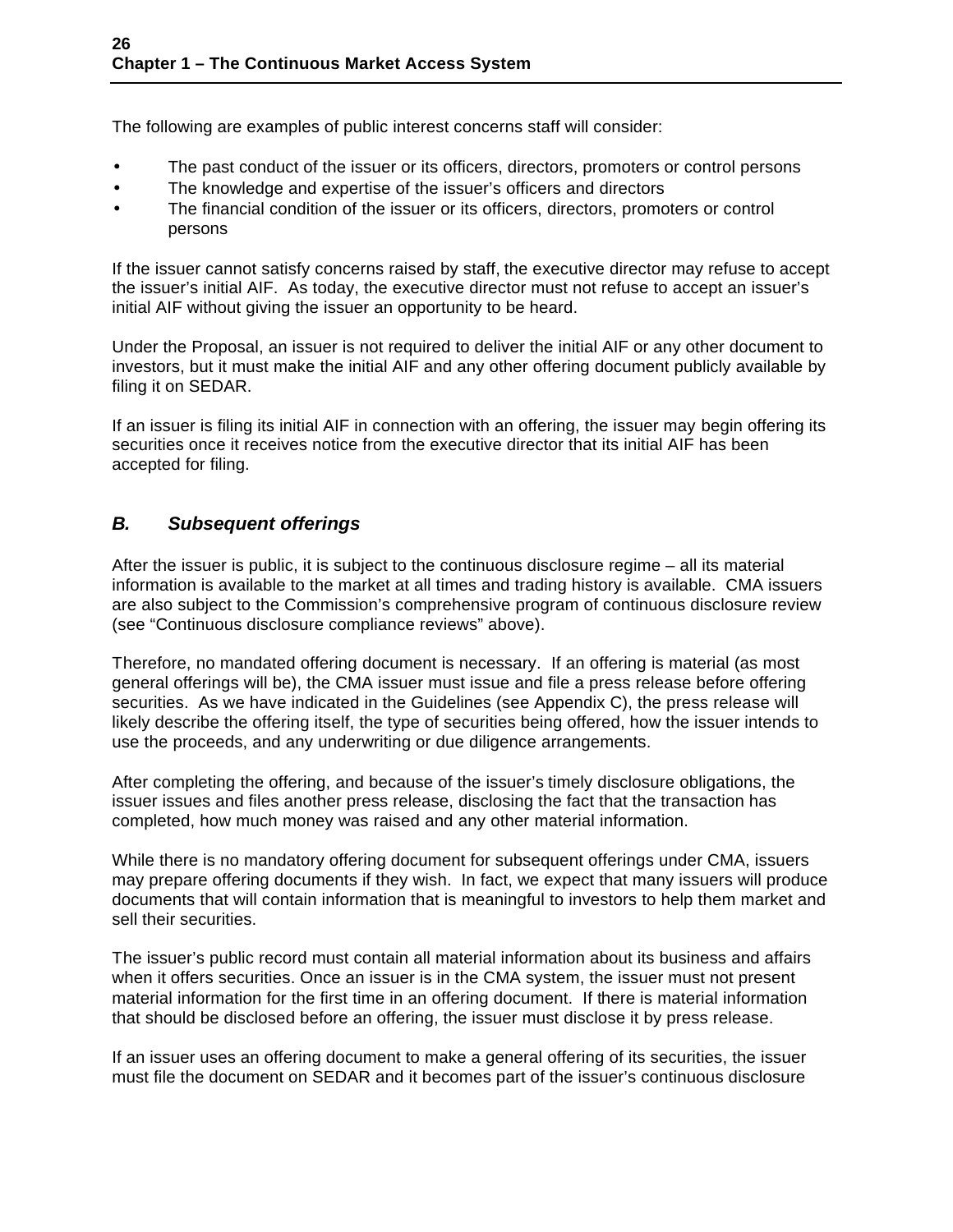record. However, the regulator will not vet the document as a condition to the offering. (The regulator may review the document later as part of a continuous disclosure review.)

An issuer should take a balanced approach in presenting information in an offering document to ensure that the offering document does not contain a misrepresentation. If an offering document contains a misrepresentation, or if the issuer uses unfair practices to sell the securities, the issuer will be subject to civil liability and enforcement action.

# *C. Underwriting and due diligence*

#### *The role of the registrant today*

Today, we require an issuer that conducts a public offering to sell its securities through registrants and to have a registrant sign a certificate in the prospectus. Acting in this capacity, the registrant fulfills four functions:

- **Due diligence.** The registrant is liable for misrepresentations in the prospectus, subject to a due diligence defence. As a result, the registrant conducts due diligence to satisfy itself that it has no reason to believe that the prospectus contains a misrepresentation.
- **Gatekeeper.** The registrant performs a gatekeeper function when it decides to do a particular deal as opposed to others, and when it acts as an issuer's sponsor for an exchange listing.
- **Pricing.** The registrant negotiates the price of the issue at arm's length. This is particularly important for IPOs, when there is no market trading history.
- **Distribution.** The registrant finds buyers for the issuer's securities.

This model has not worked for all issuers. Some issuers in the junior market tell us that the cost of registrants is often prohibitive relative to the benefits they provide. In their opinion:

- The cost for a registrant to conduct due diligence is not commensurate with the benefit it provides (this view is shared by some senior issuers as well).
- Worthy issuers may not meet registrants' criteria and therefore never get to market.
- Registrants expect junior issuers to arrange for the distribution of the major portion of the issue.
- Issuers have limited negotiating power so the negotiating of price is not between equals.

#### *The role of the registrant under CMA*

We have reconsidered the model and propose to uncouple the registrant's roles, and permit appropriate non-registrants to perform the gatekeeper, due diligence and pricing functions.

#### *Use of due diligence providers*

Under CMA, due diligence providers may be either registrants or other competent third parties. Therefore, we are proposing a model in which non-registrants, such as venture capital companies, law firms, accounting firms, or financial institutions, could perform the due diligence function. This model is in operation under the London Stock Exchange Alternative Investment Market.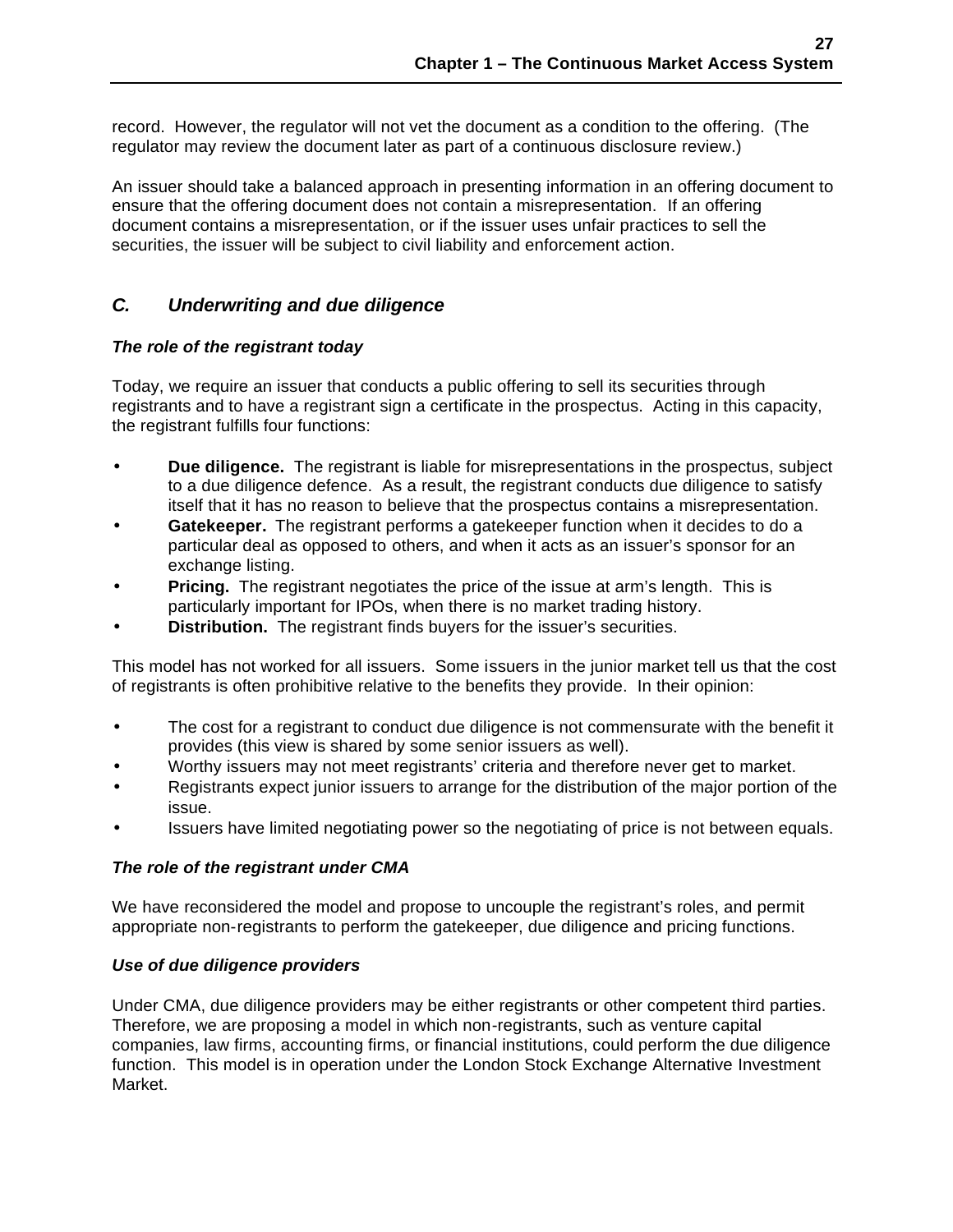These due diligence providers could also act effectively as gatekeepers by ensuring that the organization of an issuer's business and affairs are appropriate for the public market, without barring worthy issuers who do not meet the traditional criteria of registrants.

Since these providers act at arm's length, they could be just as effective as the present system for ensuring fair pricing. Allowing non-registrants to act as due diligence providers could also lead to more competition and potentially lower costs to issuers.

We would require due diligence providers to meet proficiency and financial adequacy criteria.

Under the Proposal, due diligence providers are liable to investors if there is a misrepresentation in the offering document (if any) or the issuer's continuous disclosure record at the time of the offering, subject to a due diligence defence. (In an IPO the issuer's continuous disclosure record would generally consist of the issuer's initial AIF and any other document the issuer or its agent used to market the offering.)

- **Junior issuers.** Under the Proposal, an issuer that is not a senior issuer must retain a due diligence provider for its initial AIF all offerings.
- **Senior issuers.** A senior issuer must use a due diligence provider for its initial AIF and an IPO, but not for subsequent offerings. (We are currently considering the criteria an issuer would have to satisfy to be a "senior issuer". Specifically, we are considering whether to mirror the criteria the TSX uses to exempt an issuer from section 502 of the TSX Company Manual, which requires listed companies to obtain prior Exchange acceptance for filing of all proposed material changes. For industrial companies, the criteria for exemption are \$7,500,000 in net tangible assets, \$300,000 in earnings from operations in the previous year, pre-tax cash flow of \$700,000 in the previous year and pre-tax average cash flow of \$500,000 for that year and previous year.)

The reason for exempting the largest issuers from this requirement is that once they are in the CMA system, there are factors that increase the credibility of their public disclosure so that the need for a due diligence provider is reduced. These factors include analyst, institutional investor and business media following, as well as significant financial exposure for misrepresentations.

#### *Use of registrants; direct selling*

Under the current system, issuers must use registrants to sell their securities, unless there is an exemption from the registration requirement. In this context, a registrant's role is to provide suitability advice to investors.

In Ontario, local Rule 32-501 *Direct purchase plans* permits reporting issuers to establish direct purchase plans in Ontario to sell securities directly to investors without using a registrant. The investor is warned that the sales are made without the involvement of a registrant and therefore the investor will not receive any investment advice and is solely responsible for assessing the suitability of the investment.

• **Junior issuers.** Under the Proposal, junior issuers must use registrants to sell their securities to investors, unless there is an exemption from the registration requirement. We are not proposing direct selling by junior issuers because they are generally not well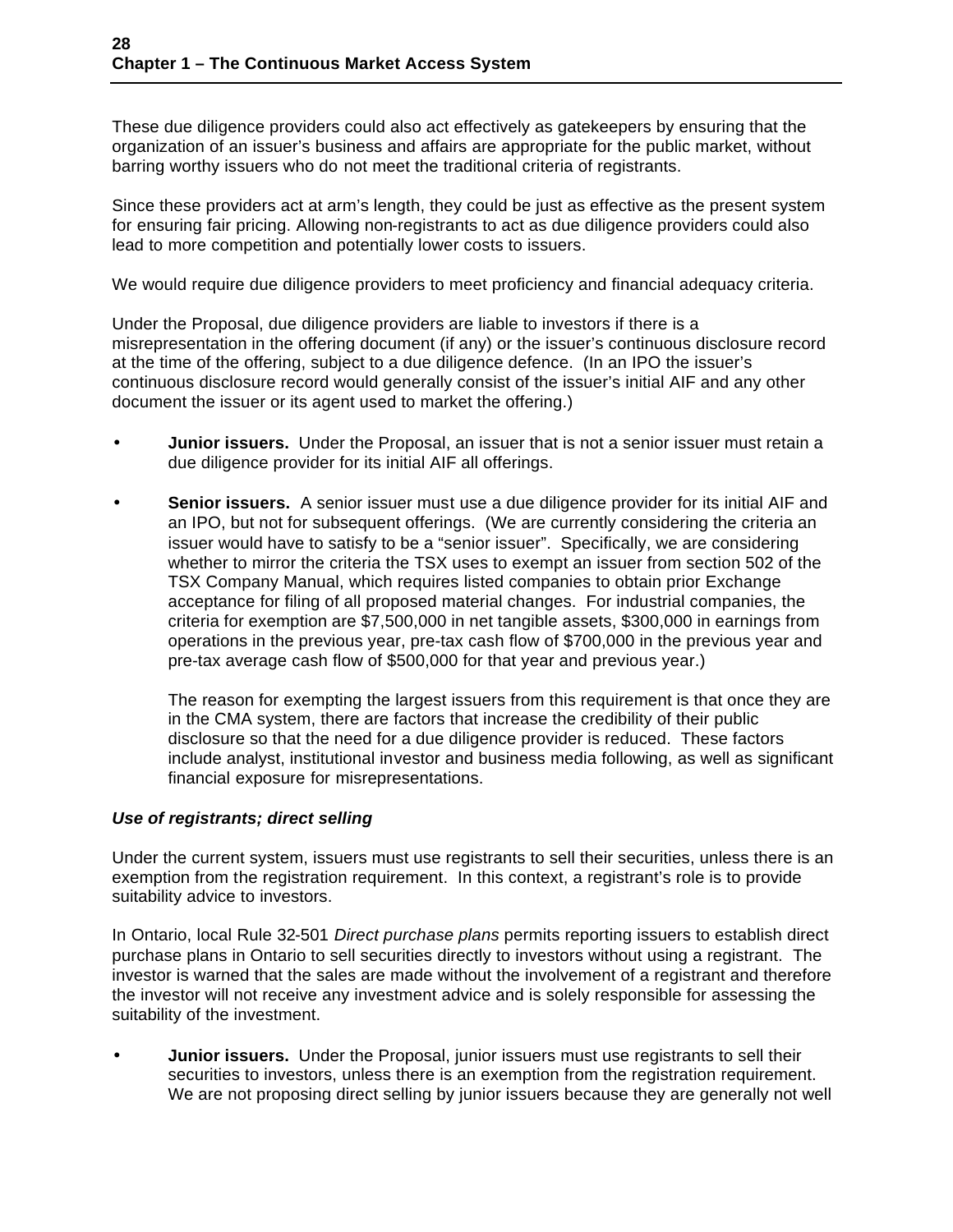known to retail investors and the investor protection function served by a registrant's involvement is important, unless there is another exemption available because of other circumstances, such as a close relationship with the issuer, where the investor protection a registrant affords is not generally required.

• **Senior issuers.** Under the Proposal, senior issuers can sell directly to investors on conditions similar to those in the Ontario local rule. Large, established issuers that are well known to retail investors may have sufficient market interest to support a direct purchase program. In this case, investors may choose to forgo the advice of a registrant, or alternatively, may buy the issuer's securities on the secondary market through a registrant.

We note the Ontario Five Year Review Committee's Recommendation 21, which recommends against Internet offerings without registrants. We will be monitoring public comment about their recommendation.

# *D. Private placements*

Under the Proposal, CMA issuers can continue to access the private placement market as they do today.

# *E. MJDS*

Under the multijurisdictional disclosure system (or MJDS), eligible Canadian issuers can raise money in the US by filing with the SEC a Canadian prospectus with some minimal additional disclosure. This system simplifies the US offering process for Canadian issuers enormously and is highly valued by its users.

We will maintain a separate set of prospectus rules and forms for Canadian issuers who wish to access the US market under MJDS. Canadian regulators will continue to review, comment on and issue receipts for prospectuses filed by these issuers.

# **4. Registration exemptions**

While CMA disposes of prospectuses and, therefore, the need for prospectus exemptions, the system will still have a registration requirement, as well as exemptions from that requirement.

Under CMA, we will simplify the trading and advising exemptions to reflect the simpler regime possible in a CMA environment as well as changes in the financial services industry and our enforcement experience. The regime preserves exemptions from registration as a dealer, based on trading activity, that exist today for reporting issuers and that have companion prospectus exemptions.

The proposed trading and advising exemptions are discussed in Chapter 2, Part 2.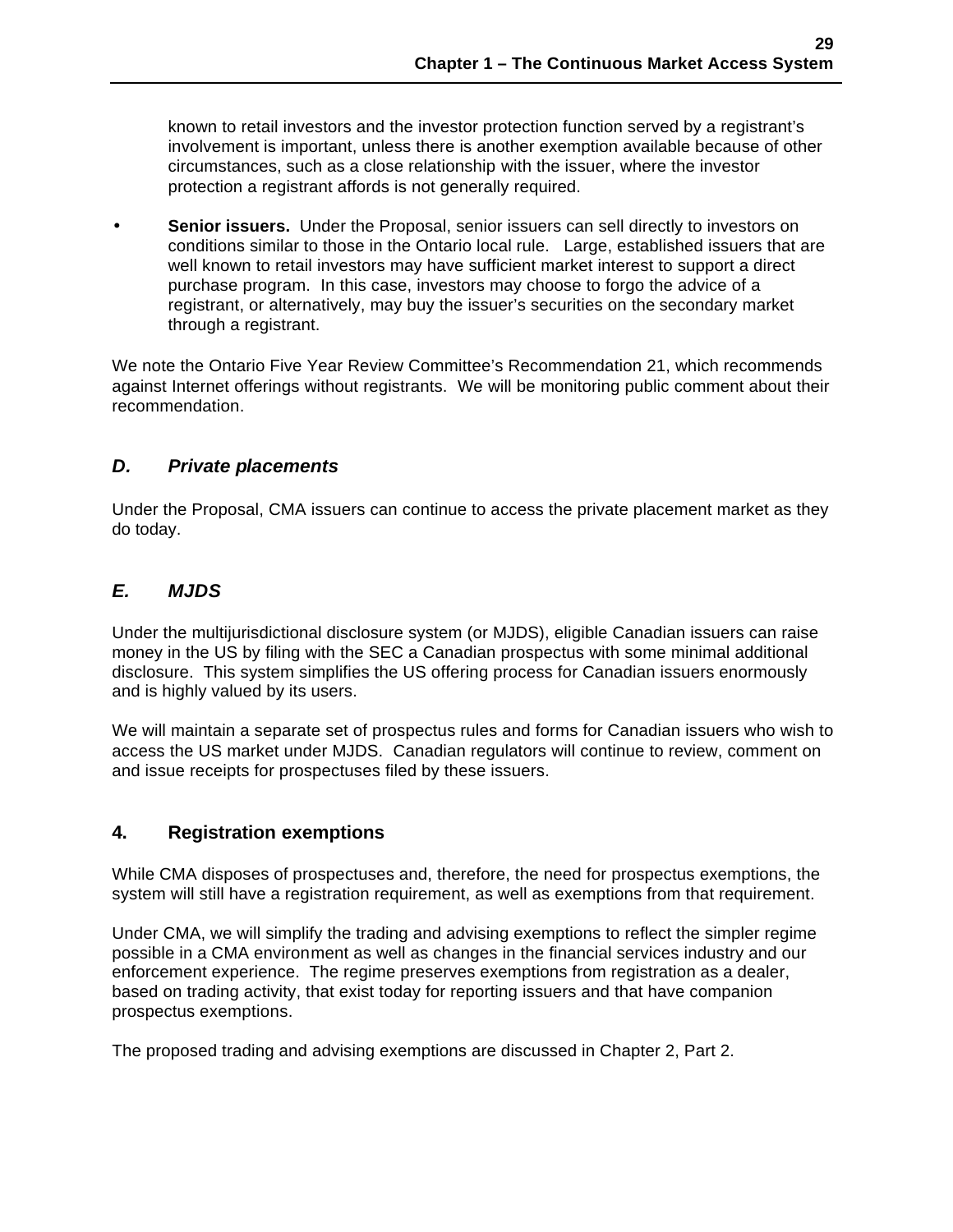# **5. Foreign-regulated issuers**

Currently, foreign issuers selling securities in Canada must either file a prospectus or rely on an available exemption. Also, foreign issuers that file a prospectus or list on a Canadian exchange become reporting issuers and are subject to Canadian continuous disclosure requirements. Some relief from these rules is currently provided for US issuers under MJDS, but we expect that the current rules discourage foreign issuers from offering their securities in Canada, or listing their securities on a Canadian exchange, which reduces investment opportunities for Canadians.

CMA is designed to provide issuers that are regulated in countries with mature market-based economies freer access to our markets to increase investment opportunities for Canadians in a way that does not unduly compromise investor protection or market integrity.

#### *Approved foreign-regulated issuers*

Under the Proposal, CMA opens our markets to "approved foreign-regulated issuers".An issuer is an AFRI if:

- its securities are principally traded on a market or markets outside Canada, and
- 

• it

- o has a class of securities registered under section 12 of the US *Securities Exchange Act of 1934* (the 1934 Act) or files reports under section 15(d) of that Act (an SEC reporting issuer), or
- o is subject to a designated foreign system of securities regulation.

We will designate a foreign system if it has:

- rules for investor protection and market integrity, including continuous disclosure requirements.
- an effective infrastructure for administering and enforcing the rules, and
- a track record of effective securities regulation.

We will designate a foreign regulatory system that meets these criteria, even if its requirements do not exactly correspond with ours. Assessing whether foreign systems should be designated will in some cases involve extensive study. Initially, we will designate the SEC reporting system for issuers that have a class of securities registered under section 12, or that file reports under section 15(d), of the 1934 Act, and the reporting systems for public companies in the UK and Australia. We will consider expanding the list of designated foreign systems if there is significant demand from Canadian investors.

Any issuer whose securities primarily trade outside Canada (including a Canadian issuer) may use SEC reporting documentation to satisfy Canadian disclosure requirements. SEC reporting requirements are sufficiently rigorous to address Canadian investor protection concerns.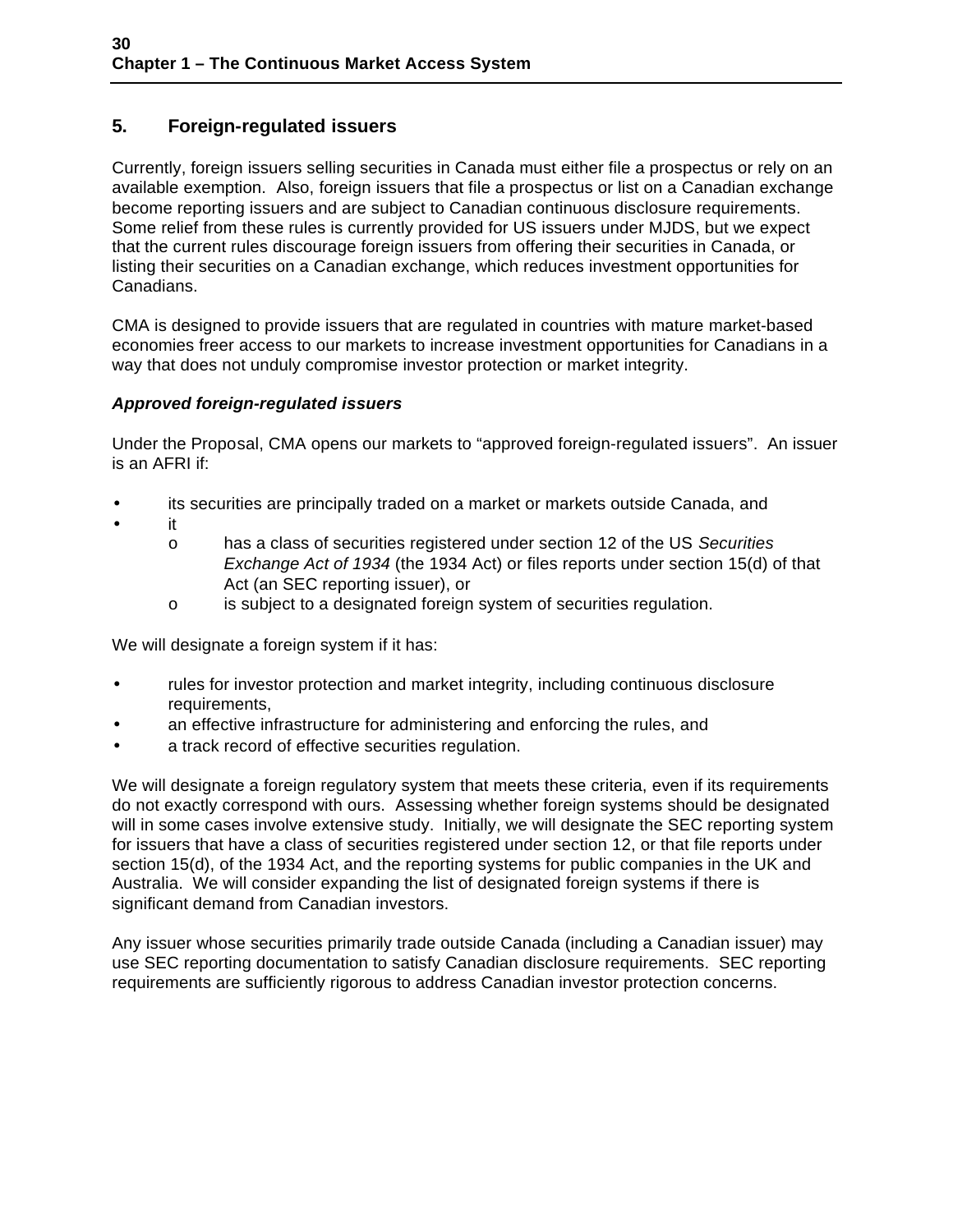### *Benefits to AFRIs*

Under the Proposal, an AFRI:

- can enter CMA and satisfy Canadian continuous disclosure requirements using SEC reporting documents or other home jurisdiction documents.
- is exempt from Canadian insider bid, issuer bid and going private transactions and from restricted share disclosure requirements.
- is exempt from insider reporting and early warning requirements if it complies with foreign regulatory requirements.
- is exempt from the special disclosure rules that apply to mining and oil and gas issuers.

We are also considering whether approved foreign-regulated issuers should be exempt from other requirements of Canadian securities legislation, such as the requirements relating to take over bids and proxies, so that they would only need to comply with one set of requirements in these matters as well.

### *Use of US or home document by AFRIs*

Approved foreign-regulated issuers can use the documents required by the foreign system to comply with Canadian continuous disclosure requirements under CMA if:

- their continuous disclosure is publicly accessible, whether on SEDAR, EDGAR (the US equivalent of SEDAR) or another filing system accessible through the internet,
- they direct investors to their continuous disclosure, for example by a notation on SEDAR that directs investors to EDGAR, and
- they caution investors that they are subject to a foreign regime of securities regulation that differs from that in Canada.

# *Relationship to proposed CSA rule*

In connection with its proposed new rule for continuous disclosure (see "Continuous disclosure under CMA" above), CSA will also be proposing a new rule to provide relief to foreign issuers from that rule. There are two main differences between the proposed CSA rule and CMA as to the issuers that can use foreign documents to satisfy Canadian continuous disclosure requirements:

- The proposed CSA rule does not permit Canadian issuers to file foreign documents (with a limited exception that Canadian based issuers can prepare their financial statements in accordance with US GAAP).
- In addition to foreign issuers that are SEC reporting issuers, the proposed rule extends relief to foreign issuers in 15 listed jurisdictions but only if less than 10% of their securities are held in Canada.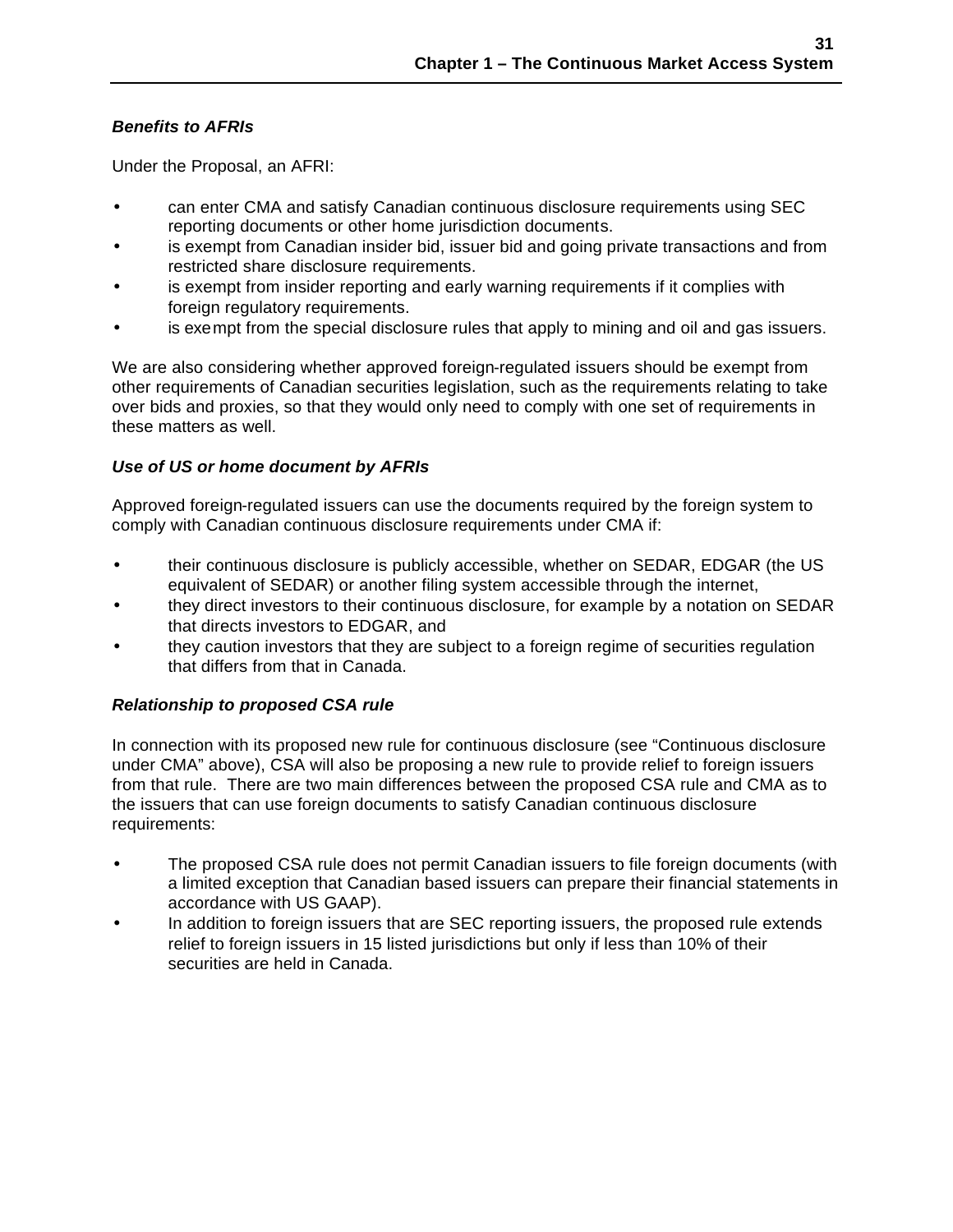#### *Restriction on publicly traded foreign-regulated issuers with no continuous disclosure*

We have special concerns about opening our market to publicly traded issuers who are not subject to any continuous disclosure requirements. For example, issuers whose securities are quoted on the US pink sheets do not have to register their securities under section 12 of the 1934 Act or have to report under section 15(d) of that Act, and therefore they may not be subject to any continuous disclosure reporting requirements at all.

Continuous disclosure is crucial to CMA. Therefore, these issuers cannot use CMA to sell securities unless they comply with Canadian continuous disclosure requirements or the foreign equivalents.

Canadian investors who wish to purchase securities in these issuers may continue to do so in the secondary market.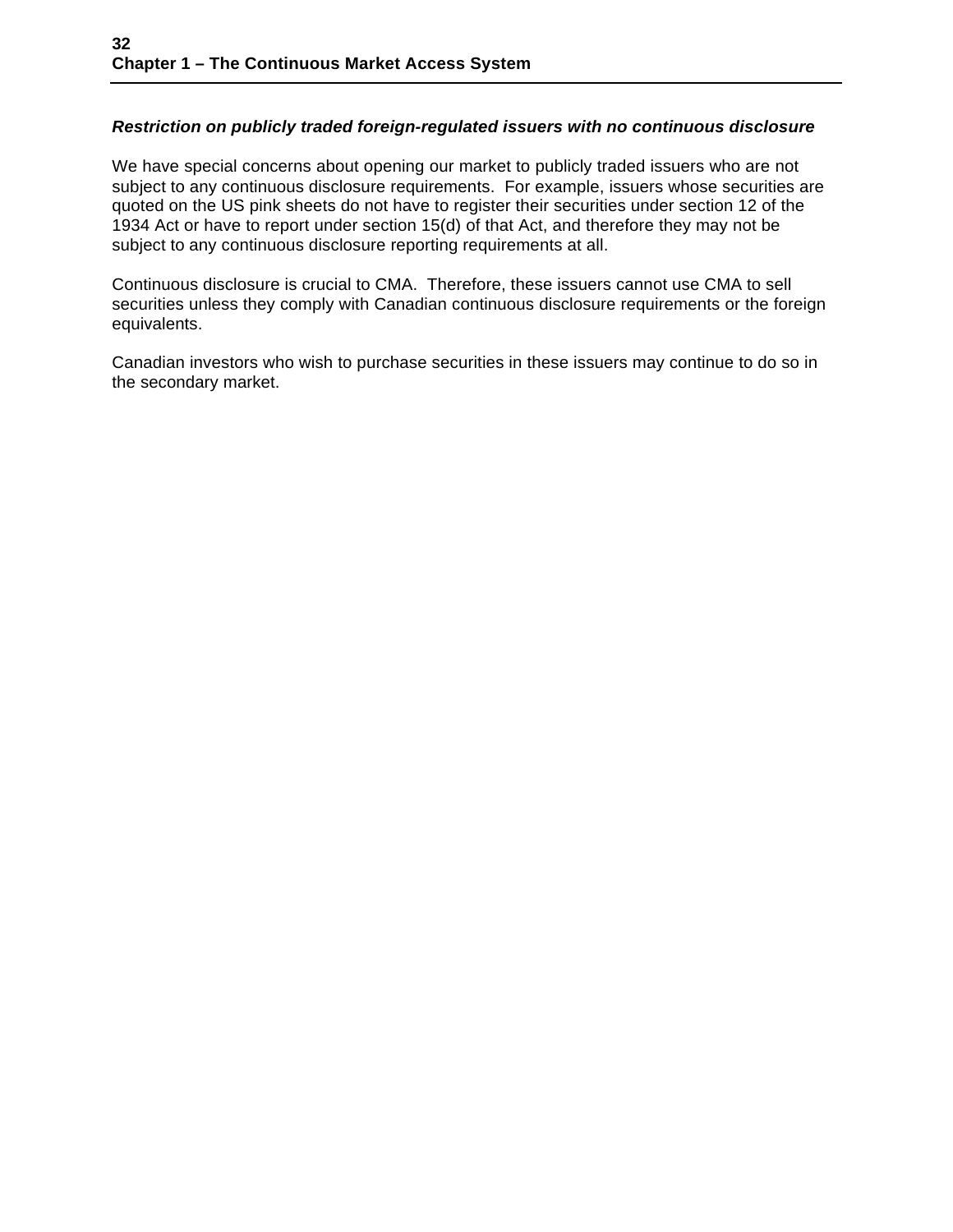# **CHAPTER 2 REGISTRATION**

# **Part 1: Code of Conduct**

# **I. Summary**

We are proposing a Code of Conduct for registrants. Under this Proposal:

- 1. The Code replaces several existing detailed, complex and prescriptive rules with general principles.
- 2. The Code replaces existing provisions relating to registrants' qualifications, ongoing proficiency, "know your client" and "suitability", fair dealing, conflicts of interest, compliance systems, and client complaints.
- 3. By casting registration requirements in general, principled terms, we create a framework that protects both investors and Canadian markets while encouraging innovation.
- 4. Firms are responsible for enforcing the Code and are accountable to regulators and liable to investors for breaches of the Code by those who work for them.

# **II. Background**

### *Why a Code of Conduct*

In the Concept Paper published in February 2002, we said that the registration system works best when registrants are focused on their broader obligations to their clients and the market and are accountable for meeting them. The current system contains many complex, detailed requirements. We identified two problems with the current system. First, sometimes registrants follow the detailed rules and do not consider their broader obligations. Second, prescriptive rules also make it difficult for us to keep regulatory requirements aligned with commercial practice. The market changes far faster than we can revise rules. The current system does not offer the flexibility that is needed for the fast pace of change in the industry.

The idea behind a Code of Conduct is to replace complex, prescriptive and sometimes arbitrary rules with general principles. Such principles are designed to form the basis for an individualized approach to the creation of a firm's compliance system. General principles force firms to think about the reasons behind the rules as opposed to blindly following them. We want to avoid the "loophole" mentality that comes with detailed, complex rules. Firms and their representatives must consider each Principle and ask themselves whether behaviour falls within the spirit of a specific Principle or violates it.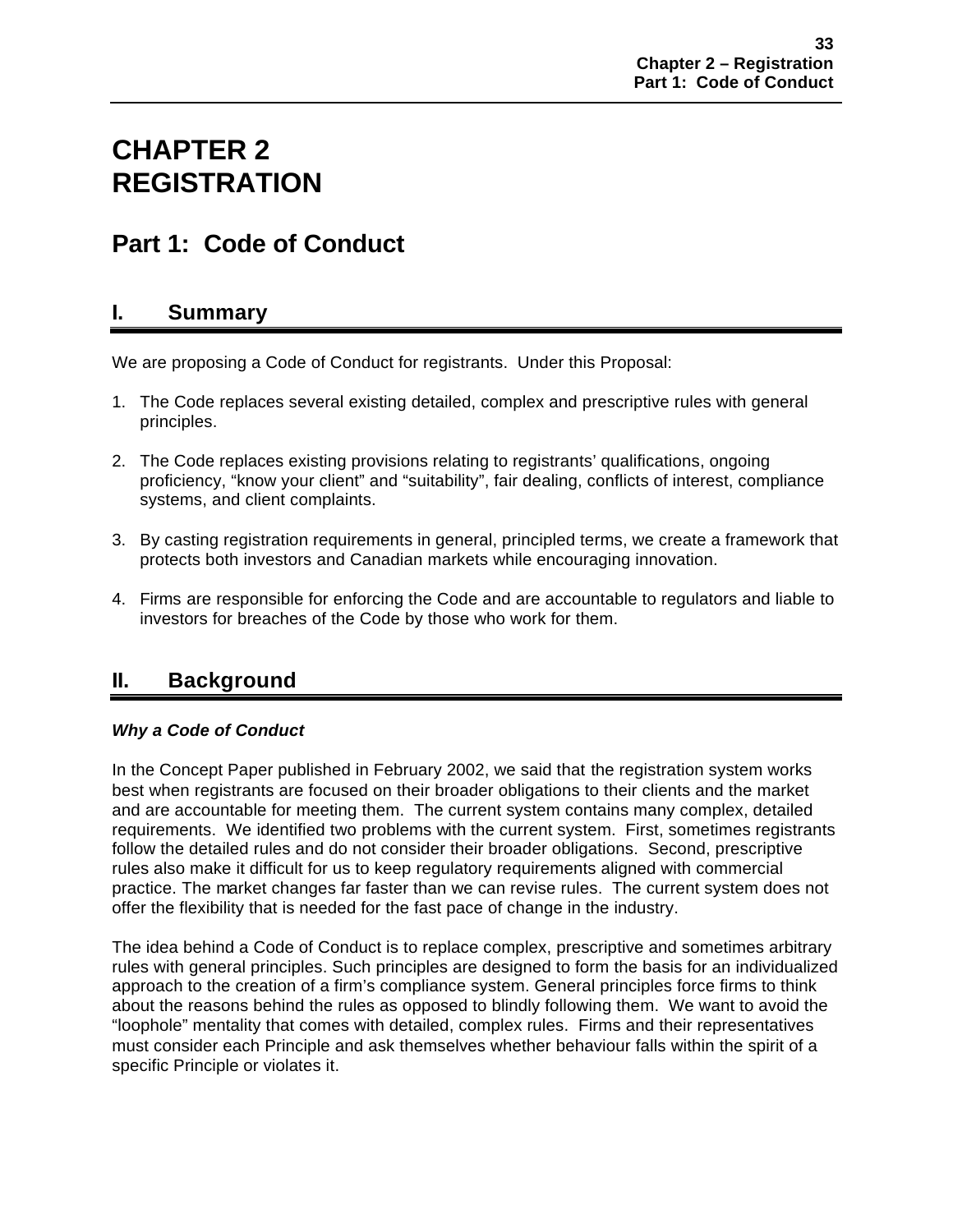By casting registration requirements in general, principled terms, we create a framework that protects both investors and Canadian markets while encouraging innovation. Under a Code regime, firms are responsible for enforcing the Code and are accountable to regulators and liable to investors for breaches of the Code by their employees. We think this will motivate firms to take an active and continuing interest in compliance.

We have drafted Guidelines to accompany the Code. These Guidelines are designed to assist both the firm and individual registrants in interpreting the Principles set out in the Code. Although we have supplied examples in the Guidelines (where appropriate) of the types of behaviour we believe should be caught by each Principle, we have avoided taking a prescriptive "checklist" approach. The Code and Guidelines are in Appendix A and are also included below under "Details of the Proposal".

This approach allows each firm to take the Code's general Principles and develop them into a compliance system that works for that particular firm and its representatives. This means firms can design systems tailored to their particular needs that will yield better quality results. Time currently spent filling out forms and going through checklists can instead be spent on employee education, policy-making, supervision, and solving problems with the broad Principles as guidance.

Some firms may incur transition costs to adapt their compliance systems to a Code approach, but they will ultimately have more control over costs because they can design the details of their compliance systems rather than having the details imposed on them.

### *The Code and SRO requirements*

Other organizations that regulate the securities industry have their own codes of conduct. For example, the Investment Dealers Association (IDA) has a Code of Ethics and Conduct that deals with ethics and compliance-related issues of importance to representatives of IDA member firms.

We will be consulting with the IDA and other SROs about our proposed Code. One objective of those discussions is to ensure that the Code in the rules and the regulatory objectives of the SROs are consistent with, and support, each other.

# **III. Details of the Proposal**

There will be separate codes of conduct for investment dealers, mutual fund dealers and portfolio managers. Many of the principles in these codes will be common but we feel there are enough differences among these groups that separate codes are necessary. The Code discussed in this paper is the one for investment dealers and illustrates the approach we will be taking to the other codes.

This Code applies to all "persons" (generally, these are firms) registered in the investment dealer category and, except for Principle 6, to representatives of those firms. The Code will be located in the *Securities Rules*.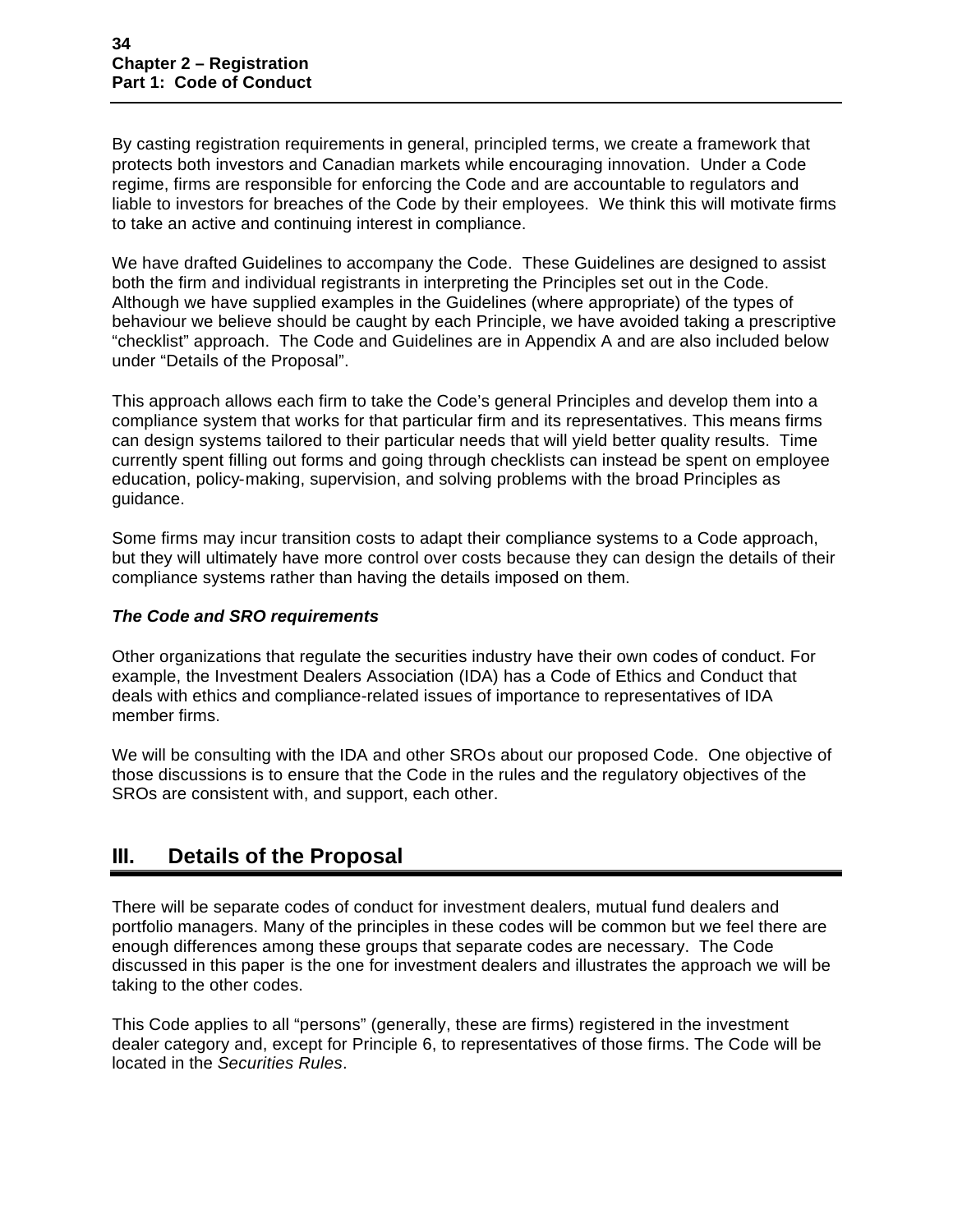Failure to follow the Principles set out in the Code could result in criminal liability, regulatory action and/or civil action for both investment dealers and their representatives.

The provisions of the Code that will appear in the Rules are in bold face type. The paragraphs that follow each Code provision will appear in the Guidelines.

### **Principle 1 – Integrity and fairness**

### *Code and Guidelines*

**1. Meet appropriate standards of professional ethics, including honesty, integrity and fair dealing. Inform your client of all facts about your background that a reasonable client would consider important to the client-adviser relationship.**

The client-adviser relationship is based on trust. The client therefore needs to know everything about you, good and bad, that a reasonable client would want to know before entering that relationship.

You must act honestly and fairly in keeping with the highest professional and ethical standards. Conduct involving dishonesty, fraud, deceit or misrepresentation will violate this standard. Examples of this conduct are churning accounts or failing to be forthright with your client about your commissions or any limitation on your ability to service your client's investment needs. You should keep each client informed about your relevant employment and regulatory history.

Soliciting clients at their homes must be done within the bounds of fair dealing. You should do so only during reasonable times and you should respect an individual's request not to be contacted again. You should also make sure that the person making the call is not making statements that could be viewed as soliciting a trade in a security unless the person is registered. Firms may want to define employee policies for unsolicited communications with prospective clients to avoid infractions under the communication abuse sections of the *Competition Act* (Canada).

### **2. Comply with all relevant laws and regulations that govern your profession and report infractions.**

You must keep yourself informed of the laws that govern your profession and you must abide by them. Apart from securities laws, this could include, for example, federal proceeds of crime and anti-terrorist legislation and some aspects of federal competition law. If you breach any relevant laws, report them to your firm; firms must report those infractions to the regulator.

#### *Discussion*

Principle 1 of the Code and the accompanying Guidelines replace: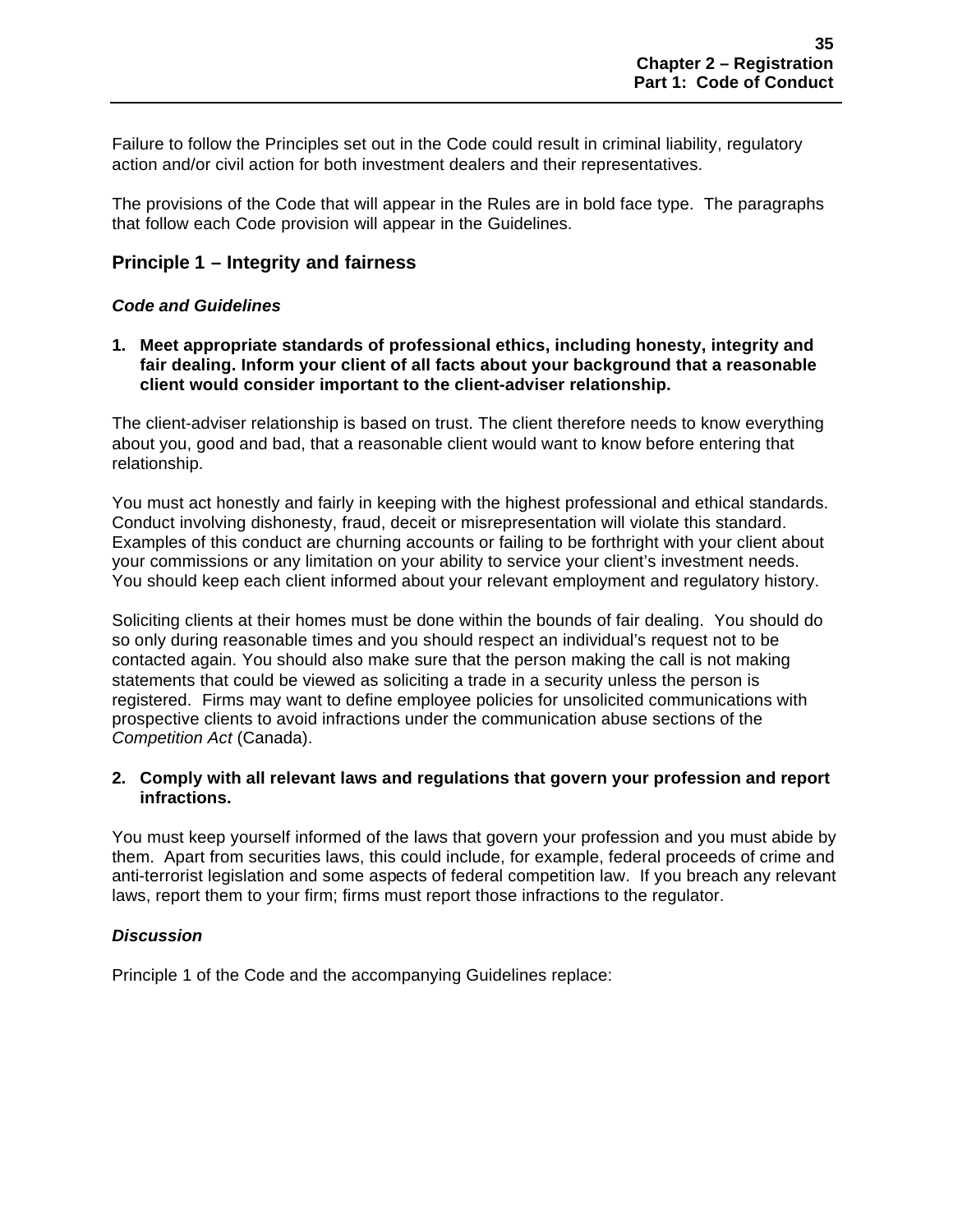• **Act, s. 49** *Calling at or telephoning residence*

# • **BC Instrument 33-506** *Exemption from cold calling restrictions for Registered Dealers*

Section 49 of the Act prohibits calling at or telephoning residences, subject to some exceptions. It can be eliminated as communication abuses are covered by the *Competition Act* (Canada). BCI 33-506, which exempts certain registrants from the cold calling restrictions in the Act, is therefore also unnecessary once section 49 is repealed.

- **Act, s. 50(1)(c)** *Representations prohibited*
- **Act, s. 54** *Representation or holding out of registration*
- **Act, s. 55** *Approval of commission or executive director not to be represented*
- **BC Notice 47-701** *Blanket permission under section 50(1)(c) of the Securities Act*

Section 50(1)(c) of the Act prohibits a person from representing that a security will be listed unless the person first obtains the permission of the executive director. (BCN 47-701 provides blanket permission.) This section can be eliminated because section 50(1)(d), a more recent provision, contains a general prohibition against misrepresentations. It would be a misrepresentation to state that an issuer was expected to list its shares on an exchange if there is no reasonable basis for that statement, such as knowledge that the issuer had applied for a listing and that the application was being considered by the relevant exchange.

Sections 54 and 55 also prohibit specific misrepresentations (non-registrants holding themselves out as registrants, representations that the Commission has passed on the merits of a security, or the fitness of a registrant) and are also not necessary, for the same reason.

BCN 47-701 is unnecessary once 50(1)(c) is repealed.

# • **Rules, s. 11** *False representation prohibited*

This section says that a person must not use the words "portfolio manager", "investment counsel", "securities adviser" or "investment adviser", or any other words in connection with the business of a person, in a way likely to deceive or mislead the public about the proficiency and qualifications of the person selling the securities. This provision is replaced by the requirement to be honest and to inform your client of all facts about your background set out in section 1 of Principle 1.

# • **Rules, s.14** *Fair dealing with clients*

This section requires a registrant to deal fairly, honestly and in good faith with the registrant's clients. All of these obligations are covered by Principle 1.

# • **Rules, s. 50** *Information about registrant available on client's request*

This section specifies certain information that a client can receive on request. Principles 1 and 6 impose a somewhat higher standard. They require registrants to inform clients about everything that is relevant to the adviser-client relationship, both at the time of opening the account and on an ongoing basis when there are material changes in that information.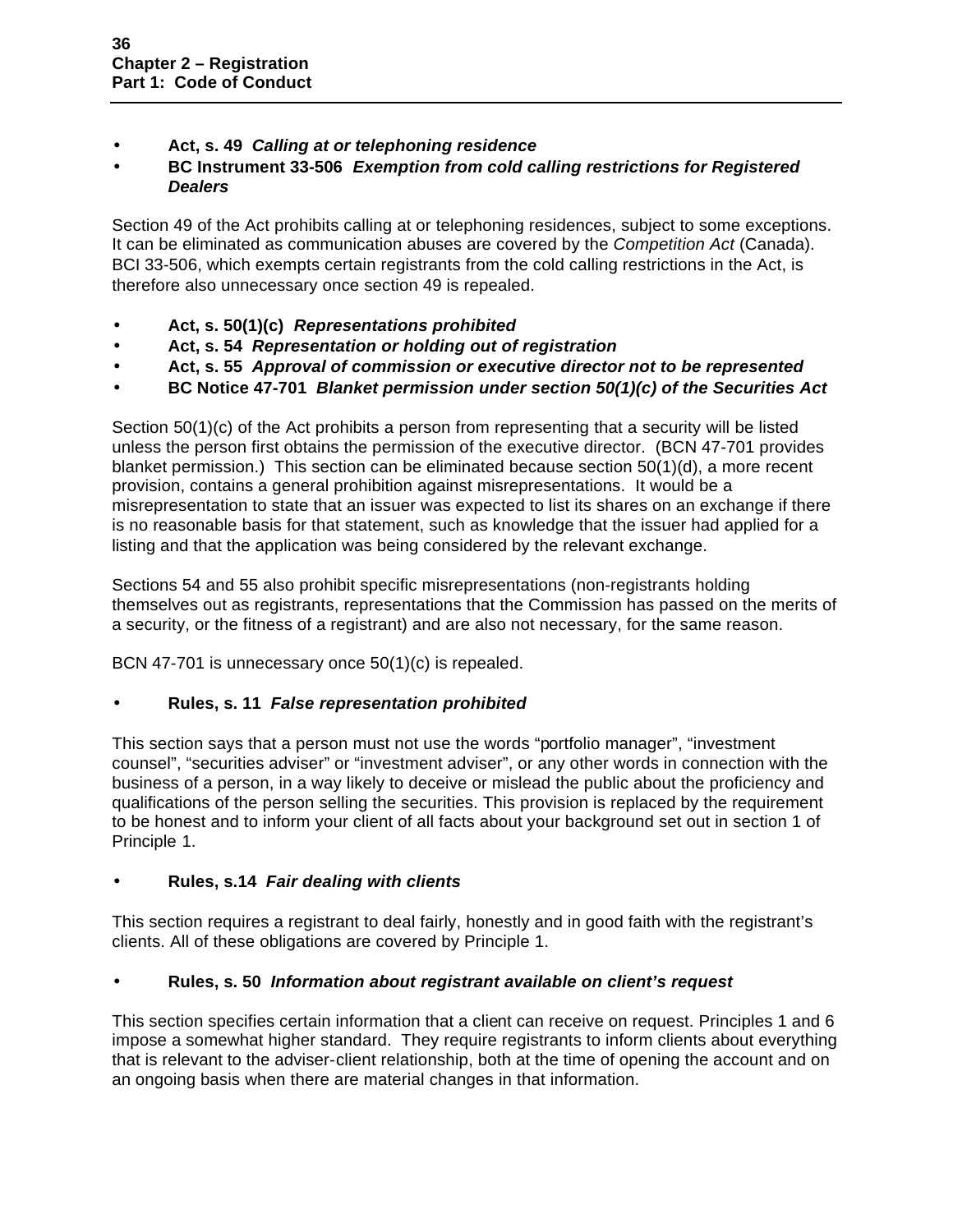# **Principle 2 – Confidentiality**

### *Code and Guidelines*

### **Hold in strict confidence all confidential information acquired in the course of the professional relationship with your clients, unless the client consents or the disclosure is required by law.**

In the course of your employment, you will receive information about the personal financial affairs of clients and prospective clients. You must keep that information in confidence. Receiving such information places you in a position of trust and responsibility and it is unethical to betray this trust in any way.

If personal information is disclosed, the damage to the client is the same whether the disclosure was willful or negligent.

You may disclose your client's confidential information in two, and only two, situations. First, you may disclose if you get the client's consent, preferably in writing. Second, you may disclose if you are required to do so by law. This includes legally enforceable requests for information from the Commission or your SRO, or the requirements of Canadian money laundering and anti-terrorist legislation.

### *Discussion*

Principle 2 of the Code and the accompanying Guidelines replace:

### • **National Instrument 33-102** *Regulation of certain registrant activities* **(Part 3)**

Part 3 of this Instrument prohibits a registrant from disclosing client information to third parties except as required by law or the rules of an SRO, or if the client consents.

# **Principle 3 – Proficiency**

### *Code and Guidelines*

### **Maintain the proficiency, skill and diligence necessary to properly advise and serve your clients.**

Your SRO or the Commission will continue to set the minimum proficiency standards for entering the securities industry, as well as mandating continuing educational requirements. However, in a rapidly changing financial marketplace, you must keep abreast of changes in products, regulations and other factors that will affect your ability to provide high standards of service to clients. Education, including continuing education, is a necessary component of professional skill.

Firms have several additional factors to consider in establishing rules or guidelines for representatives, including: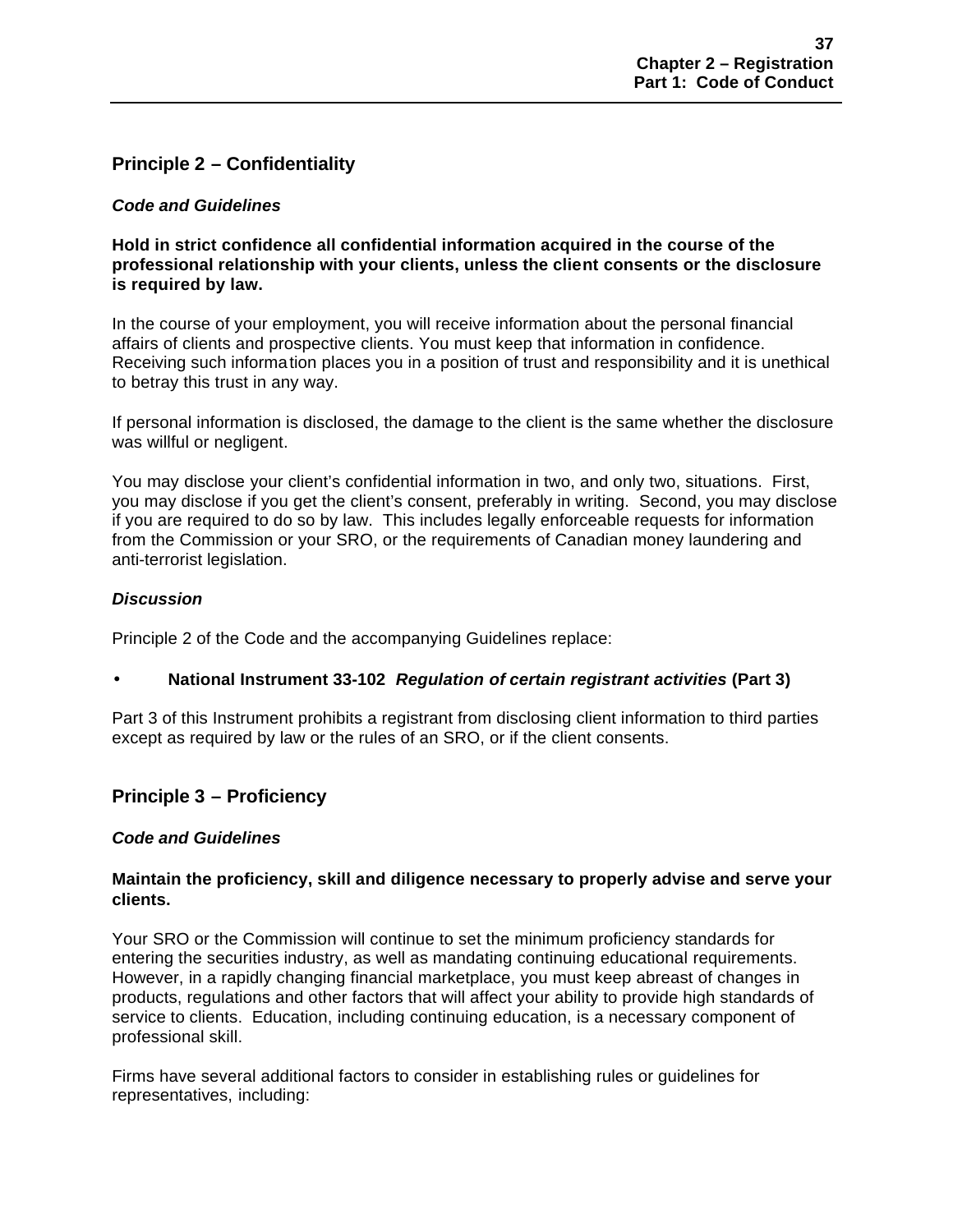- The criteria for requiring re-qualification when a representative has been out of the securities industry for a period of time.
- The training requirements applicable before a representative is permitted to sell new products.
- Policies regarding part-time employment by its representatives in occupations outside of the securities industry.
- The special training and skills requirements of representatives engaged in underwriting activity.

## *Discussion*

Principle 3 of the Code and the accompanying Guidelines replace:

- **Rules, s. 60** *Designated compliance officer and branch manager*
- **Rules, s. 61** *Salesperson, trading partner, director or officer, advising employee or advising partner, director or officer*

These sections require certain individuals to meet proficiency requirements imposed by the executive director. Because of the broad obligation in Principle 3 to maintain appropriate proficiency, there is no need to prescribe this requirement.

• **Rules, s. 62** *Rewriting industry exams*

This section requires a registrant who has been inactive for three or more years to rewrite the relevant exams. This provision does not apply to IDA members as the IDA has its own rules for rewriting industry exams (which are effectively the same as the Commission's). Since we think firms and their SRO should be allowed to determine the appropriate policies in this area, we can remove section 62 from the Rules.

### • **Rules, s. 63** *Salesperson employed other than full-time*

This section prevents salespersons from working outside of the securities industry unless they obtain the executive director's consent. Section 63 was enacted for two reasons. First, it is designed to prevent a salesperson from becoming involved in conflict of interest situations through outside employment. Second, it is thought to ensure the salesperson's proficiency in the securities industry by focusing that person's full attention on securities-related employment. The proficiency concern is addressed through Principle 3. The conflict of interest point is discussed under Principle 5. Therefore, we can eliminate section 63 of the Rules.

### • **BC Instrument 33-502** *Registration requirements for members of the IDA*

This Instrument exempts IDA members from sections 62 and 77 of the Rules (see Discussion of Principle 4 below). Since both of these sections are replaced by the Code, we can eliminate this Instrument.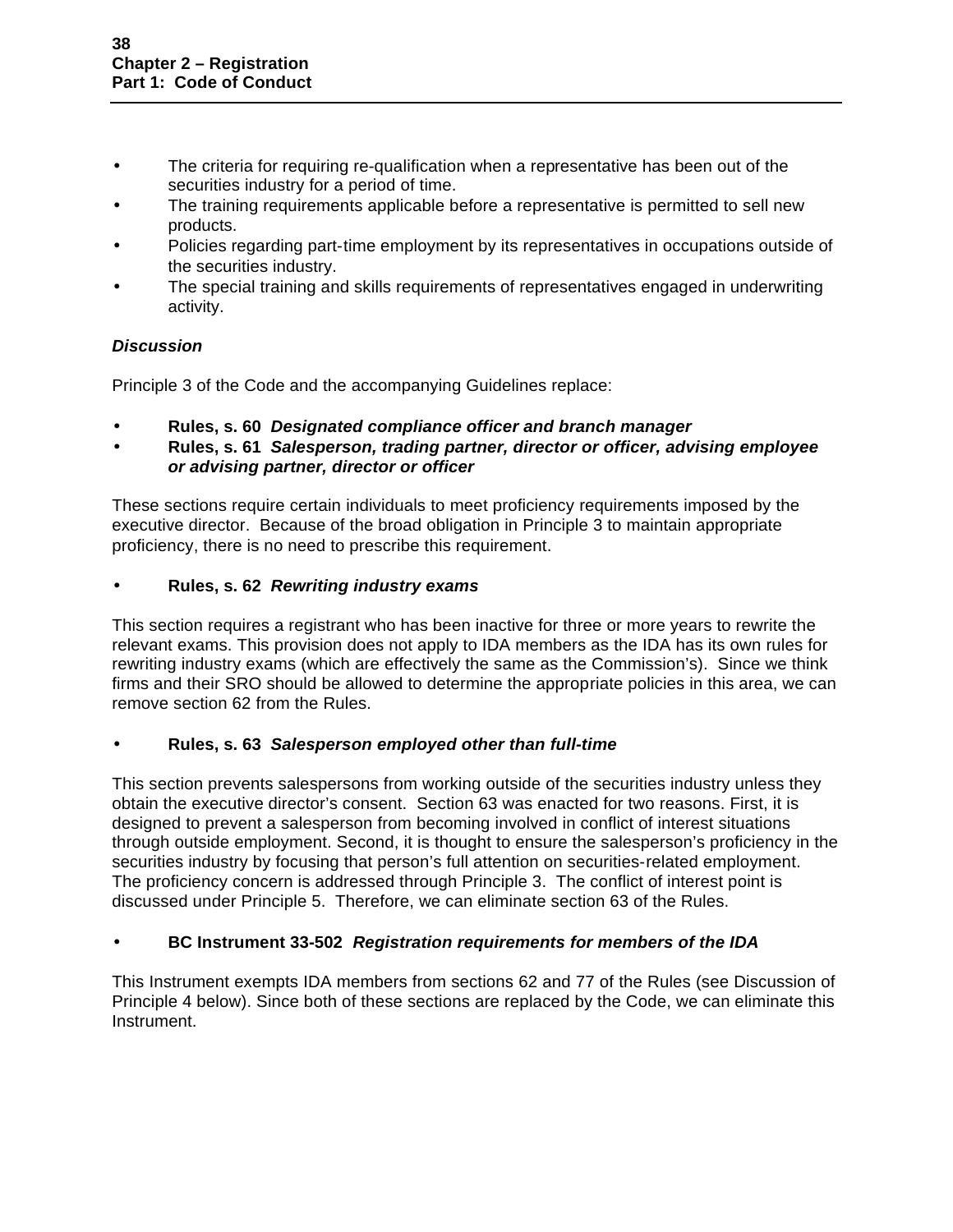## **Principle 4 – Know your client and suitability**

#### *Code and Guidelines*

- **1. Learn the essential facts about each client, including the client's identity, credit worthiness and reputation.**
- **2. Determine the general investment needs and objectives of the client, the appropriateness of the recommendations you make to that client and the suitability of a proposed trade for that client (unless the client is entitled to decline suitability advice).**

Principle 4 combines what have traditionally been referred to as the "know your client" and "suitability" rules.

The first part of the Principle, "know your client", requires you to understand the client's identity, background, financial position and character so you can fulfill your role as a "gatekeeper" to the market. If your client is not an individual, knowing your client means knowing the individuals that control the client, its business and its financial circumstances.

The second part of the Principle, "suitability", means understanding the client's financial circumstances, risk tolerance and investment objectives so you will be able to determine what is suitable when recommending or selling products and services.

You should make every effort to give your clients objective and impartial information about their financial needs, and advise them of their various options. You should identify and explain to the client all negative aspects, including risks, of your recommendations. You should have a reasonable basis for the recommendations you make to your client.

In addition to clearly describing the product or service for the client and the ways in which the transaction will fulfill the needs of the client, product information includes disclosure of important assumptions underlying any illustrations or examples that have been provided to the client, as well as the fact that actual results may differ significantly from those shown. You should avoid using examples or illustrations that you know, or ought to know, are based on unusual results or a period that generated much better that normally anticipated performance.

The suitability obligation requires you to advise your client on factors other than the features of the investment itself. For example, if your client intends to invest using borrowed money, a discussion of the risks of leveraged investing would be appropriate.

Currently, clients may refuse suitability only when dealing with IDA member firms, and then only in the limited circumstances prescribed by the IDA.

#### **3. Your conduct and the conduct of your clients must not bring the reputation of the securities market into disrepute.**

You and your clients must not engage in any activity that will lower the public's confidence in the integrity of the securities industry such as engaging in wash trading, high closing or other types of market manipulation. The Code does not allow you to turn a blind eye to the actions of your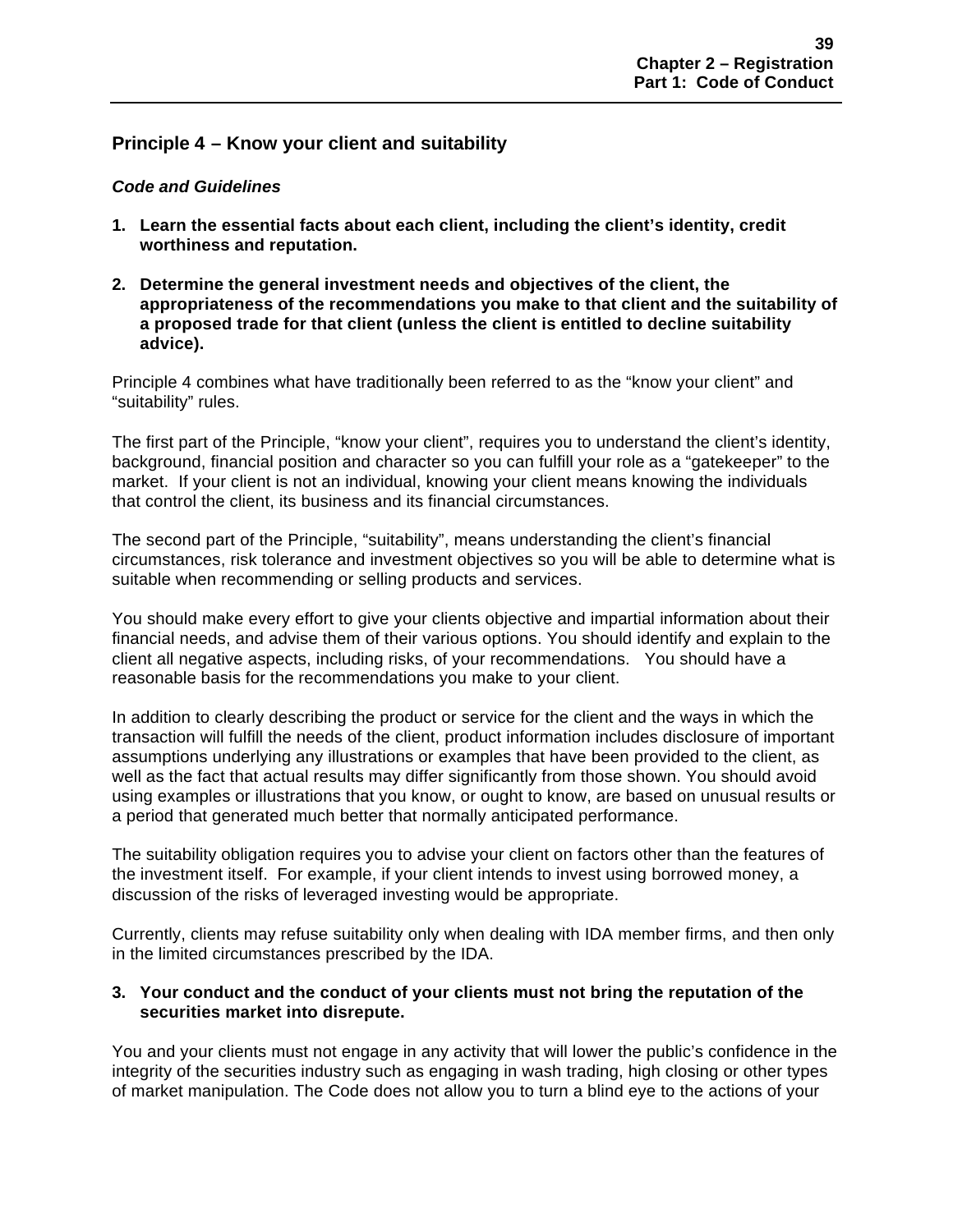clients. You must take all reasonable steps to determine if your client's actions are bringing the integrity of the securities markets into disrepute.

### **4. If your client refuses to comply with regulatory requirements, you must cease to act on behalf of that client.**

You should use all reasonable efforts to ensure that your client understands the relevant regulatory requirements and their implications at all stages of a transaction. If you become aware that your client is not complying with regulatory requirements, you should inform your compliance officer and advise your client to bring the matter into compliance. If your client refuses or fails to do so, you must not continue to act on behalf of that client, and you should consider whether you should bring the client's activities to the attention of the regulators.

### *Discussion*

Principle 4 of the Code and the accompanying Guidelines replace:

### • **Rules, s. 35** *Statement to be provided to prospective client*

This section states that when opening an account for a client, the registrant must give the client a written statement "in the required form". The form required under this section is BC Form 91- 903F *Risk disclosure statement (exchange contracts)*. We would no longer mandate this form of disclosure. It would be up to the registrant to determine whether these risks were relevant to or appropriate for a given client. Therefore, we can eliminate section 35 of the Rules.

### • **Rules, s. 48** *Know your client and suitability rules*

This section contains the existing "know your client" and "suitability" rules. It is replaced by Principle 4.

### • **National Instrument 33-102** *Regulation of certain registrant activities* **(Parts 2 and 6)**

Part 2 of this Instrument prescribes delivery of a written disclosure statement to the client about the risks of leveraged investing and Part 6 prescribes delivery of a written disclosure statement to clients dealing with a registrant in offices in financial institutions. These provisions are not needed because they are covered by the general obligation in Principle 4 to disclose all risks related to a proposed investment.

# **Principle 5 – Conflict of interest**

### *Code and Guidelines*

- **1. Take all reasonable steps to avoid situations that are likely to involve a conflict of interest.**
- **2. Resolve all significant conflicts of interest in favour of the client, using fair, objective and transparent criteria. If there is a conflict of interest between clients, use fair,**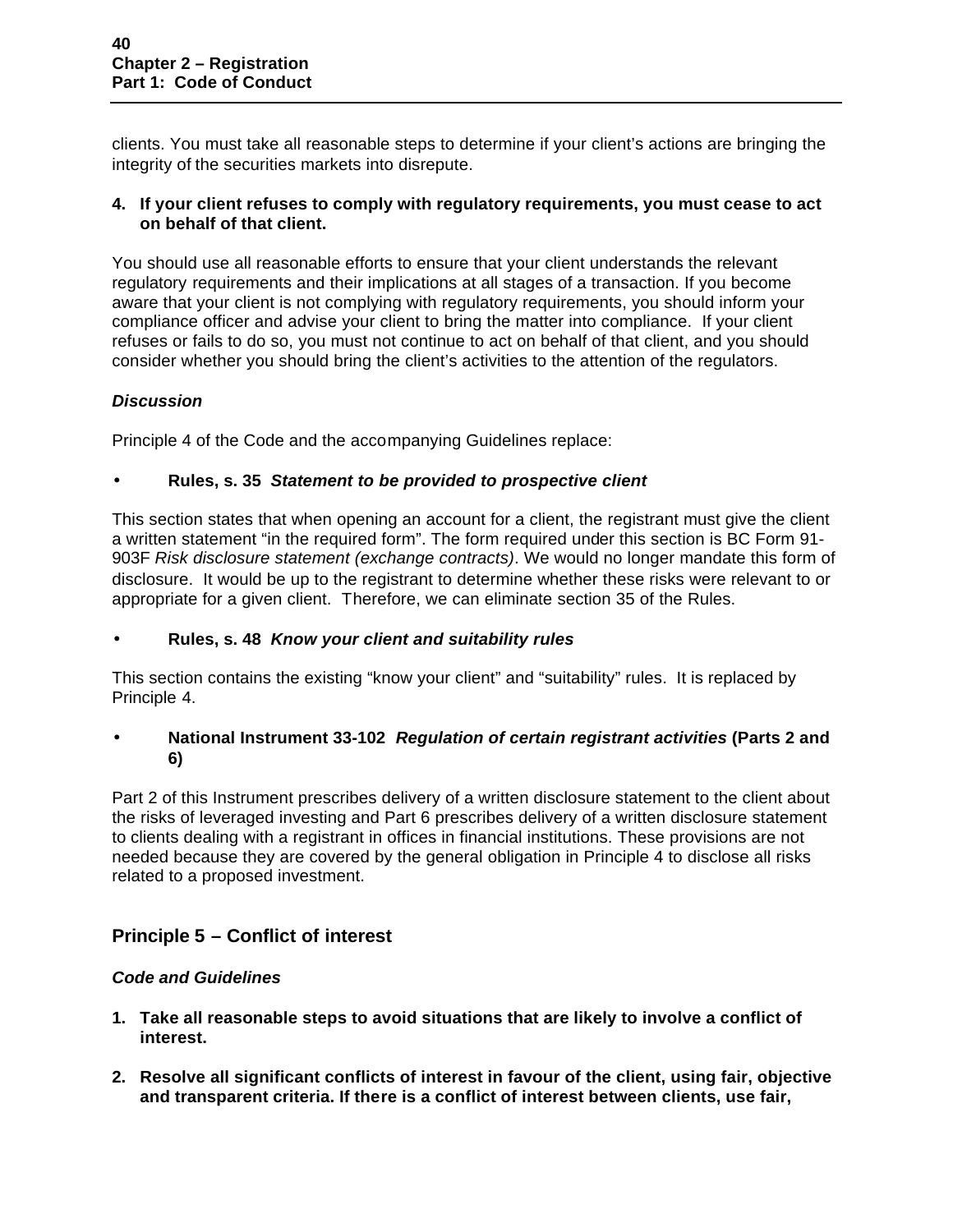### **objective and transparent criteria to resolve those conflicts. In both cases, apply the criteria consistently.**

Conflicts of interest arise frequently in the securities industry. This Principle makes it clear that the client's interests always come first. The best way to ensure this happens is to have appropriate procedures in place to ensure that all conflicts of interest between the firm or sales representative and the client are resolved in favour of the client and to have a system that effectively monitors and enforces compliance with those procedures. These procedures should cover conflicts of interest arising in the context of trading, advising, making recommendations, and exercising your discretion in managed accounts.

Sometimes the conflict of interest is not between registrant and client, but between clients. For example, a registrant sometimes has to decide how to allocate investment opportunities among clients when an issue is oversold. This is best resolved if the registrant has appropriate procedures in place to deal with these situations, and a system to monitor and enforce compliance with those procedures. For example, this does not mean that all clients must have equal access to an offering of securities; it is open to a registrant to vary the allocation according to the degree of business the firm does with a given client. The guidelines for making these determinations must be transparent to all clients.

The onus of showing that the registrant has acted in the best interests of the client is on the registrant. This onus would be difficult to meet in some situations, such as arrangements to which you are a party where clients are required or expected to deal with a particular financial institution in connection with a trade in a security or to purchase particular securities to obtain other financial goods or services.

#### **3. Develop conflict of interest avoidance procedures and describe them to the client.**

You must develop conflict of interest procedures that address the conflict situations that arise in your business specifically. Disclosure of potential conflicts of interest must take place before the conflicts arise. This may be before taking on a new client, or before making any recommendation to, or accepting any instructions from, the client.

Conflict procedures should be communicated to each client at the beginning of the business relationship and in a way that is understandable and useful to that client.

"Blanket" disclosure about routine compensation arrangements in general is appropriate so long as you disclose changes to those arrangements promptly. However, in other cases (for example, referral fees), disclosure should be made on a case-by-case basis so that the client can consider the information in the context of any decision the client needs to make in the circumstances giving rise to the compensation.

#### **4. Disclose promptly to the client any information that a reasonable client would consider important in determining your ability to provide objective service or advice.**

Conflicts that you cannot avoid should be managed appropriately. You must fully disclose to your clients all conflicts of interest and all potential conflicts of interest that you know, or ought to know about. Certain conflicts are inherent in the relationship between you and your clients, such as the remuneration of any sort paid to you for the distribution of units of a mutual fund to a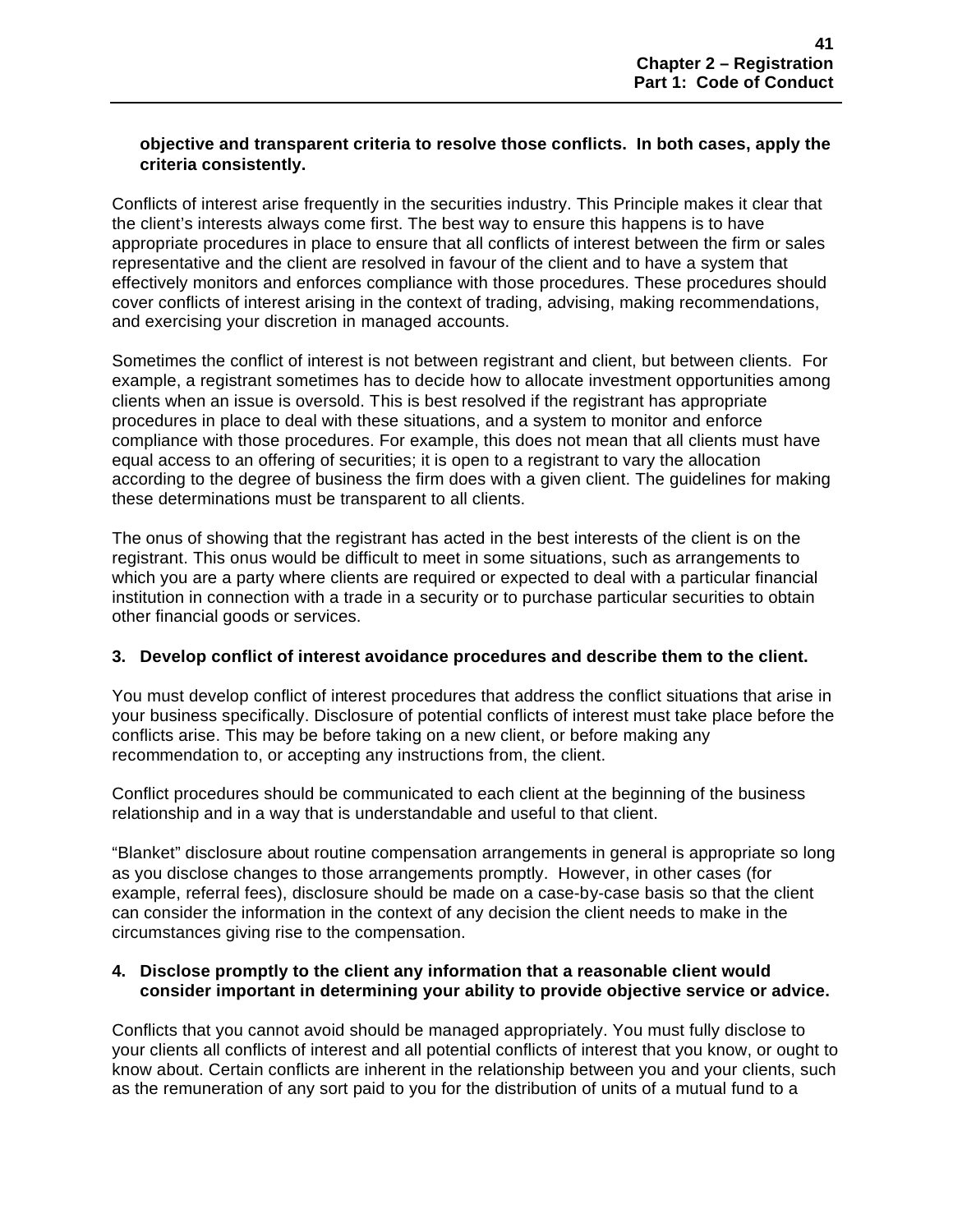client and recommendations you make in selling proprietary products or services of your firm or an affiliated company.

You have an obligation to ensure that your clients are aware of and understand these conflicts. Even when you believe that your actions are not affected by the conflict, you must ensure that even an appearance of a conflict is adequately addressed.

One of the most important areas for full disclosure is anything to do with compensation you receive that is related to the work you do for the client or to your relationship with the client. You must disclose fees received or paid for client referrals, sharing compensation with someone else (commission splitting), contingency fees and any compensation incentives you receive in connection with the client or the client's business (for example, trailer fees). The disclosure must be made before the client is required to make a decision about the transaction in question.

For example, sometimes several products would be suitable for a client but one product pays you significantly higher commissions or fees. This should be disclosed, because a reasonable client would likely consider that this difference in your compensation could affect your objectivity.

**5. When acting as an underwriter, act in the best interests of the investors. Disclose to investors any direct or indirect relationships between you and the issuer or seller that would lead a reasonable investor to question whether you and the issuer or seller are in fact independent from each other.**

The role of the underwriter includes performing due diligence and negotiating the price and terms of the offering. In performing these functions, the underwriter is acting on behalf of the public investors. Even when the underwriter is unrelated to the issuer or seller of the securities being underwritten, there are conflicts of interest involved, such as the underwriter's desire to earn the commission and underwriting fee and to be considered by the issuer for future underwriting and advising work.

When the underwriter and the issuer are not independent, the potential for conflicts of interest increases. This section requires that underwriters act in the best interests of the investors. Underwriters will have to be particularly vigilant in situations where there is less than complete independence. The obvious situation is cross-ownership of the underwriter and the issuer, either directly or through a parent entity. However, there can be other relationships between an underwriter and the issuer, or parties affiliated with them, that would lead a reasonable investor to question whether the underwriter and issuer were in fact independent of each other.

The best way to ensure that these conflicts are resolved in favour of the investor is to have appropriate procedures to ensure that outcome and to have a system that effectively monitors and enforces compliance with those procedures.

This section requires you to disclose to the investor the circumstances of any relationship that could reasonably be perceived as less than completely independent. The disclosure should be sufficient so that the investor fully understands the nature of the conflict and its relevance to the underwriting transaction.

In some cases, the conflict may be so direct that you may conclude that following your ordinary procedures and making disclosure to investors may not be sufficient to remove the potential for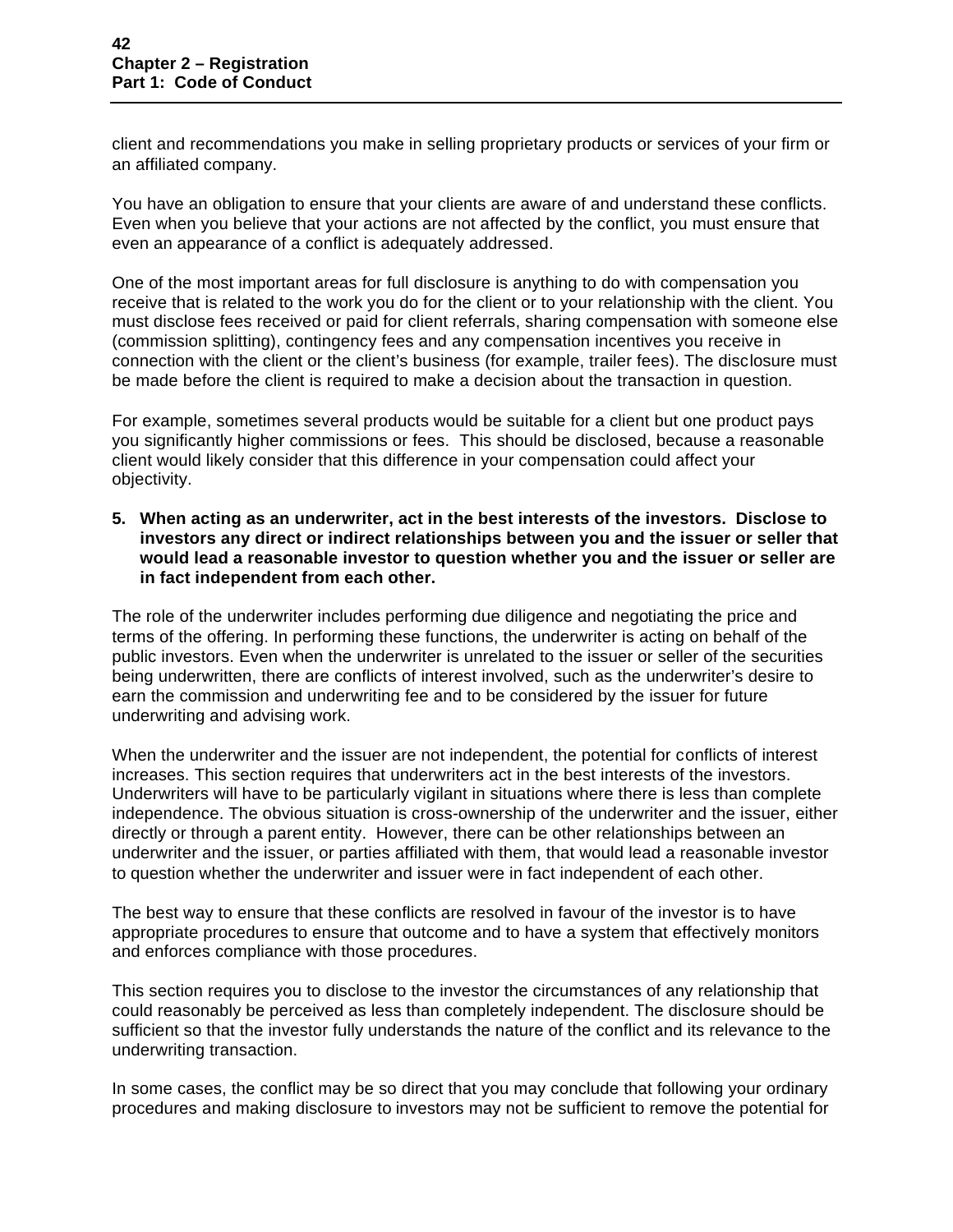real conflict, or at least the apprehension of conflict in the mind of the reasonable investor. An example would be your underwriting an issue of your own securities. In those cases, you may conclude that an independent underwriter should be involved in the transaction in a meaningful role to alleviate any concerns over the potential for real conflict.

### **6. When providing security analyst services you must develop, establish and enforce conflict of interest policies that adequately address the conflicts of interest faced by analysts within their firms.**

Analysts are exposed to increasing pressures from internal and external sources as well as conflicts of interest. As a result, their reports and recommendations are not always as objective, candid, or independent as they might be. In attempting to remedy this situation, you must develop conflict of interest policies that address conflicts for analysts specifically. Some policies you may want to consider would be the required disclosure by the analyst of specific conflicts of interest in each research report and recommendation issued on a company (for example, if the advisor holds a long or short position in the company's shares). We also recommend that the disclosure be readable and displayed prominently, whether printed or disseminated electronically. You may also want to consider preventing any analyst employed by you from issuing research on a company when the analyst serves as an officer, director or employee of, or serves in any advisory capacity to, the company.

### *Discussion*

Principle 5 of the Code and the accompanying Guidelines replace:

# • **Rules, s. 16** *Registrant's interest in other registrants*

This section requires the executive director's approval before a registrant or other specified person may have an interest in a dealer, underwriter or adviser. The conflict of interest obligations in Principle 5 are adequate to address any issues arising from these relationships.

- **Rules, s. 53** *Disclosure of referral fees and commission splitting*
- **Rules, s. 54** *No contingent fees without client's consent*

These sections require registrants to disclose to the client any referral fees and commission splitting, and prohibit registrants from charging contingency fees without the client's prior consent. Principle 5 deals with these situations and we discuss them as examples in the accompanying Guidelines. We do not specifically require prior consent to contingency fee arrangements, but section 4 of Principle 5 says that registrants must provide the information that section requires promptly. We would expect registrants to disclose contingency fees on the opening of an account that was established on a contingency basis, or on a trade-by-trade basis if the account was not set up on that basis generally. Either way, the client would have the information before trading.

### • **Rules, s. 63** *Salesperson employed other than full-time*

This section prevents salespersons from working outside of the securities industry unless they obtain the executive director's consent. Section 63 was enacted for two reasons. First, it is designed to prevent a salesperson from becoming involved in conflict of interest situations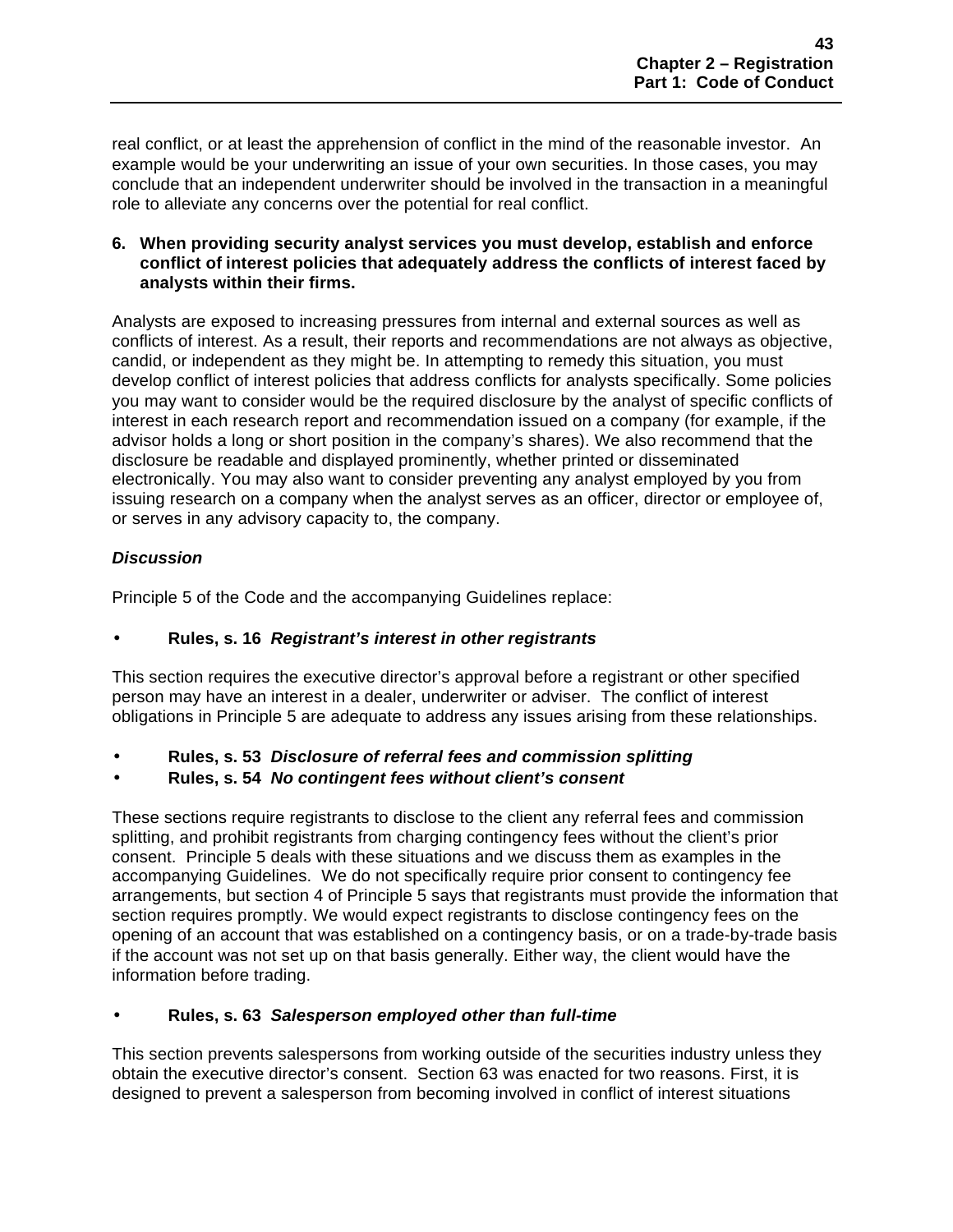through outside employment. Second, it is thought to ensure the salesperson's proficiency in the securities industry by focusing that person's full attention on securities-related employment. We do not think it is necessary to retain this restriction since the conflict of interest provisions in Principle 5 require that registrants put their clients' interests before their own. The proficiency concern is dealt with in Principle 3.

# • **Rules, s. 75** *Interpretation*

This section contains the definitions for Division 11 of the Rules *Registrants' Conflicts of Interest*. Since all of Division 11 is replaced by Principle 5, we can eliminate this provision. Note that section 76 of the Rules will be dealt with in connection with enforcement and Commission powers and sections 78 and 84 have been repealed.

- **Rules, s. 77** *Conflict of interest rules statement*
- **BC Form 33-907F** *Conflict of interest rules statement*
- **BC Form 33-908F** *Statement and undertaking*

Section 77 of the Rules requires registrants to give specified disclosure about conflicts of interest to the client at the time the account is opened. (BCF 33-907F prescribes the disclosure.) It also exempts registrants from making the disclosure if the conflict scenarios that the mandated disclosure covers do not apply to them. To use the exemption, the registrant must file another form (BCF 33-908F) with the Commission.

Principle 5 replaces section 77 and both forms. Registrants are required to resolve conflicts in favour of the client. As well, unique conflicts in the underwriting area require registrants to put the interests of the client and the market first. The guidelines suggest that registrants put procedures in place to ensure these outcomes, and provide for transparency to the client by disclosure to the client on request. We think this is a more effective regime because it ensures that when disclosure is requested, the client will get information directly relevant to the procedures used by his or her registrant, rather than boilerplate disclosure at the time of account opening that provides little useful information.

- **Rules, s. 79** *Limitations on trading*
- **Rules, s. 81** *Limitations on advising*
- **Rules, s. 82** *Limitations on the exercise of discretion*
- **Rules, s. 83** *Limitations on recommendations*

These sections require specified conflict of interest disclosure in certain trading, advising and recommending situations, and when a registrant is managing a discretionary account. They are replaced by section 4 of Principle 5

### • **Rules, s. 80** *Confirmation and reporting of transactions*

This section requires specified disclosure in related-party situations to be included in the confirmation notice. The provision is no longer necessary since section 4 of Principle 5 requires the investor to be informed about conflict information.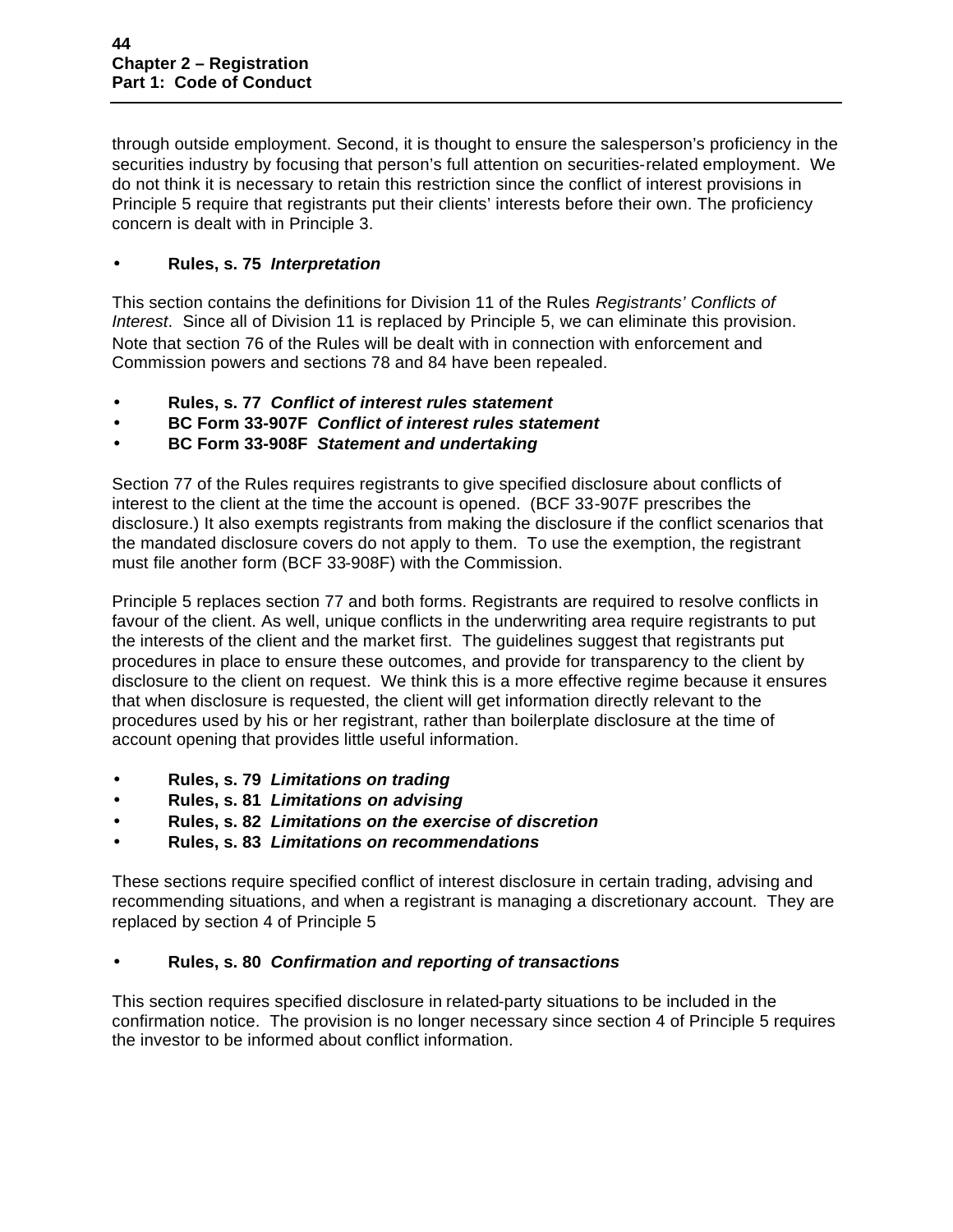## • **Rules, s. 85** *Exceptions*

This section provides exemptions from Division 11 of the Rules. Since Principle 5 replaces Division 11, we can eliminate this section.

## • **National Instrument 33-102** *Regulation of certain registrant activities* **(Section 3.2 and Parts 4 and 5)**

Section 3.2 of this Instrument prohibits a registrant from requiring a client to disclose confidential information as a condition of supplying products or services to that client unless the client requests a product or service for which the method of settlement requires disclosure of client information.

Part 4 states that no registrant shall require a client to settle their account through the client's financial institution as a condition of supplying products or services.

Part 5 states that no person or company shall require another person or company to invest in particular securities as a condition of supplying products or services.

All of these provisions will be replaced by Principle 5. It is difficult to see how a registrant that was a party to these sorts of arrangements would be avoiding conflicts with the client or resolving them in the client's favour.

### • **National Instrument 33-105** *Underwriting Conflicts* **and related companion policy**

This Instrument would be replaced by section 5 of Principle 5. The companion policy to NI 33- 105 says that the ideal underwriting relationship features complete independence between the issuer and the underwriter. Recognizing that these relationships are not always completely independent, NI 33-105 requires disclosure of less than independent relationships and requires the involvement of an independent underwriter in some circumstances.

The Instrument is extremely complex and in our view goes into more detail than is necessary to deal with this issue. However, it contains a useful test for defining a relationship that is not independent: one that "would cause a reasonable prospective purchaser of the securities being offered to question if the registrant and the issuer or selling security-holder are independent of each other for the distribution". We have used this test (in slightly redrafted form) as the primary test for determining whether independence is compromised and whether, as a result, disclosure must be made.

We have retained the requirement to disclose the conflicts but have not mandated the content of the disclosure. Instead, in the Guidelines, we state our expectation that the disclosure be sufficient so that the investor fully understands the nature of the conflict and its relevance to the underwriting transaction.

We do not mandate the use of an independent underwriter, although in the Guidelines we suggest circumstances when that should be considered. When an independent underwriter is used, we do not prescribe the role the underwriter should play. We suggest in the Guidelines that the role be meaningful in alleviating concerns over the potential for real conflict.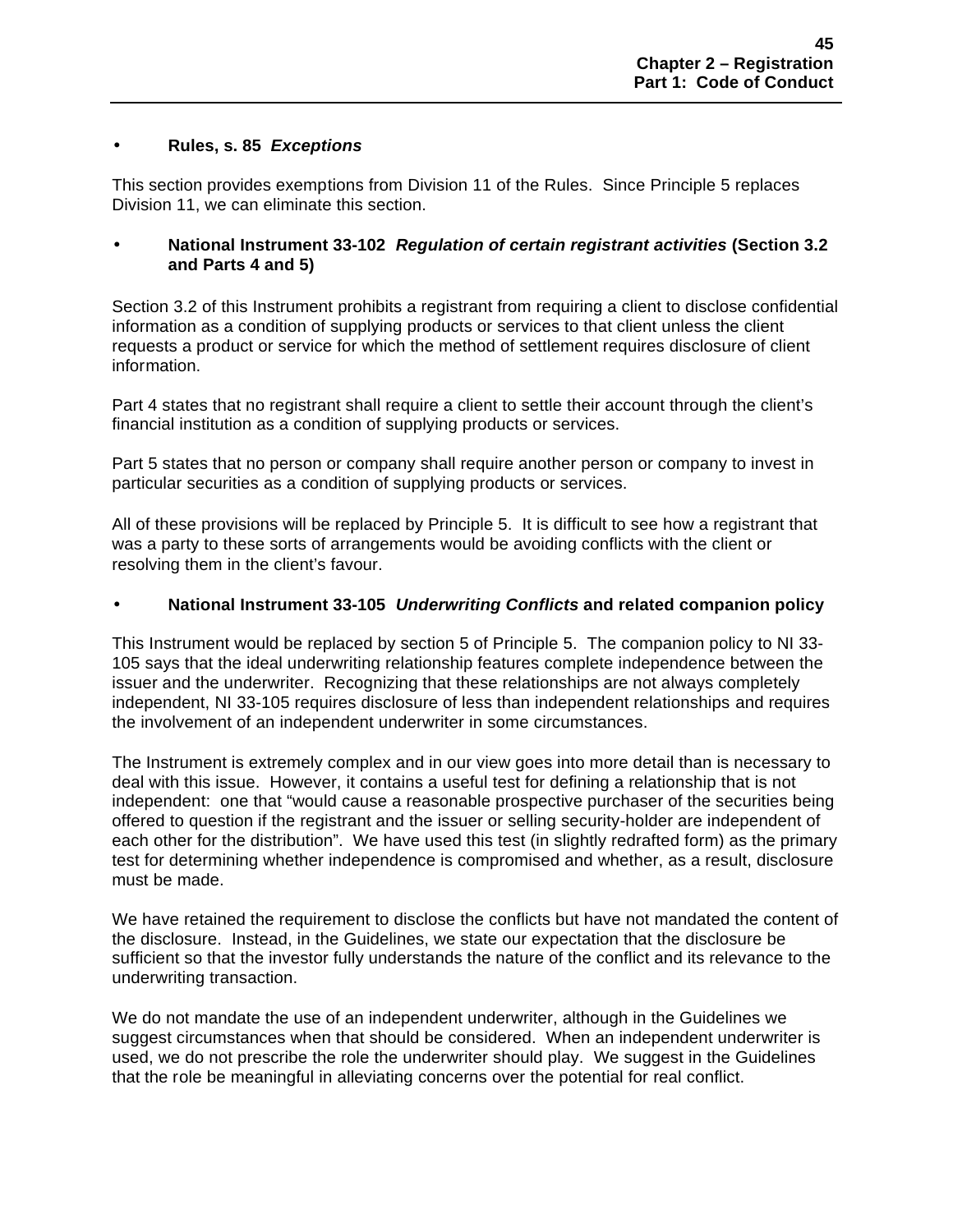# **Principle 6 – Compliance systems**

#### *Code and Guidelines*

**1. Maintain an effective system to ensure compliance with this Code, all applicable regulatory and other legal requirements and your own internal policies and procedures.**

You are required to develop, implement and monitor a written compliance system that satisfies the requirements of the Code. The system you develop should be effective for your firm and its business procedures.

#### **2. Ensure that your compliance function possesses the technical competence, adequate resources and experience necessary for the performance of its functions.**

An effective system will provide for monitoring compliance with the system. This usually requires:

- staff, sufficient in number, independence and authority to effectively operate and enforce the system, and
- regular audits of the system's effectiveness.

If you have multiple branches you should consider the need for a compliance person in some or all of those branches. Perhaps the best way to achieve effective compliance is to have the compliance function in your firm independent from other functions and have the compliance reporting relationship reflect this. In small firms with few employees, senior management should assume compliance responsibilities.

### **3. Ensure that all of your staff members who engage in trading or advising activities are appropriately qualified and supervised.**

You are responsible for all trading and advising activities by your representatives and therefore you must not only hire people with the appropriate qualifications but also supervise them. Those in supervisory positions should have sufficient experience to do so and should also be fully familiar with the firm's compliance system.

#### **4. Provide clients with all the information that a reasonable client would consider important respecting all transactions that you conduct on the client's behalf at the time of the transaction and on an ongoing basis.**

You should promptly send the client all relevant information relating to a trade, having regard to the type of security being traded. This includes the particulars of the trade, any consideration paid by the client in connection with the trade and any information about conflicts of interest that apply to the trade (see Principle 5). Relevant information would also include anything the client will need to know to prepare and file income tax returns.

You should send your clients statements that keep them informed about the status of their accounts and about the activity in the account since the last statement. The objective is to ensure the client has information on a current basis that is reasonable in the circumstances.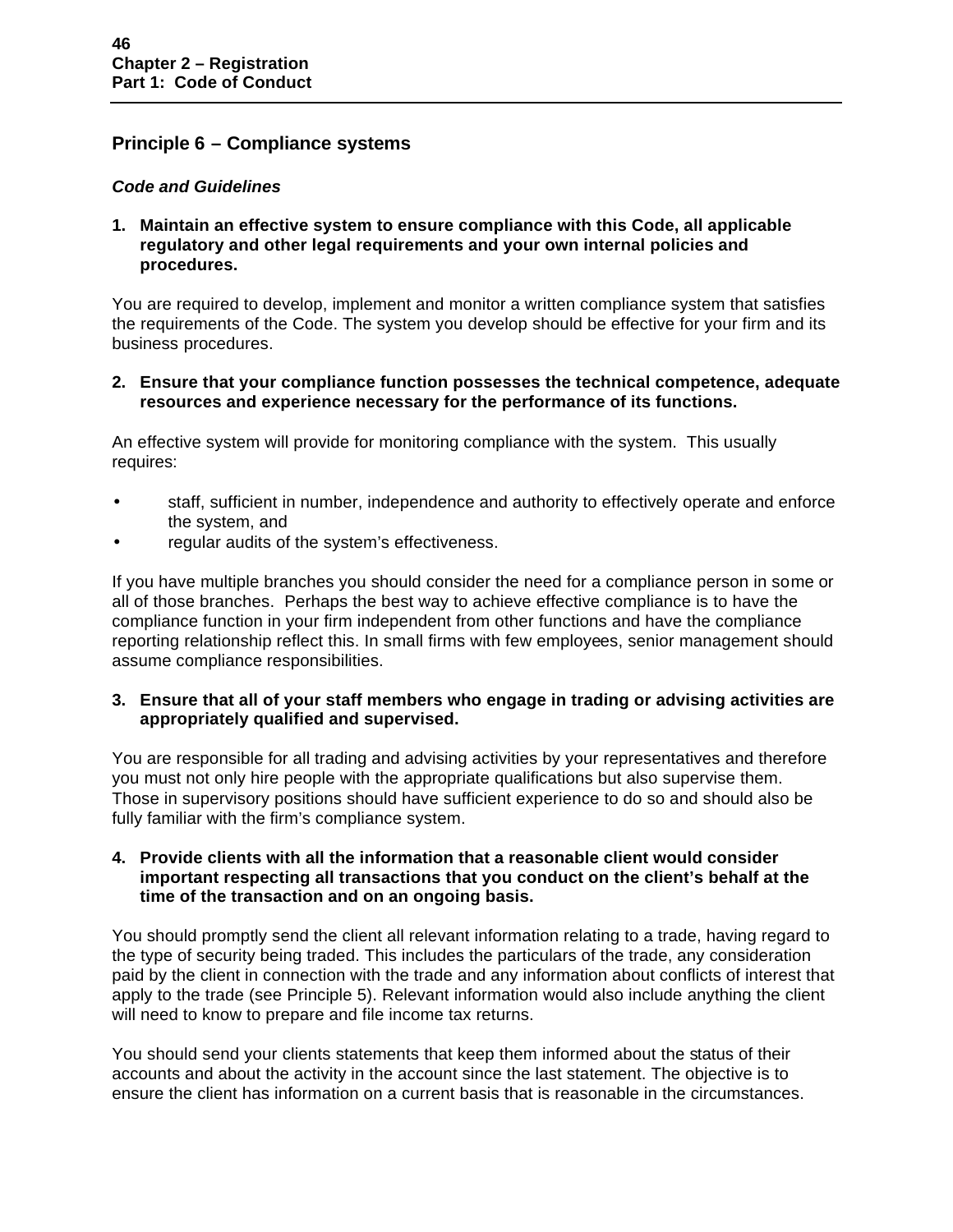This would normally mean monthly, however, less frequent reporting may be reasonable in some circumstances (for example, if the volume and frequency of trading in the account is low, or if the client requests less frequent reporting).

## **5. Separate underwriting functions from the firm's trading and advising functions.**

If you carry out both underwriting activities and trading or advising activities, you need to be particularly careful about information about upcoming offerings being generally accessible. You will need to ensure there is an effective system of functional barriers (known as "Chinese walls") to prevent the flow of information that may be confidential or price sensitive between the corporate finance group and the trading and advising groups. Lapses in this area may lead to allegations of tipping or trading on inside information.

### **6. Notify the Commission immediately of any significant change in the information relating to the registration, and of the hiring or termination (including reasons), of any trading or advising representative.**

The information you provided when you registered as a firm or an individual is important to the Commission's assessment of your fitness as a registrant and to the Commission's ability to maintain contact with you. Therefore, any change in this information is significant and you must disclose it to the Commission.

You should fully disclose the circumstances of any termination, especially if your representative breached any provisions of the Code and this played any part in the termination. When asked by the regulators about a possible breach of a relevant regulation (whether committed by you or by your client), you should respond cooperatively and truthfully.

In the case of dually licenced individuals, it is the firm's obligation to inform the Commission of breaches by those individuals of other regulatory requirements because this goes to the person's character and suitability to be employed in the securities industry. For example, if the individual is an employee of a bank-owned investment dealer and is terminated for breaching a bank-related rule, you must inform the Commission of the reasons for that termination.

### *Discussion*

Principle 6 of the Code and the accompanying Guidelines replace:

### • **Act, s. 42** *Notice of change*

This section sets out when registrants must notify the Commission of changes to their registration. Principle 6 broadens the requirement to include any changes to information previously provided to the Commission. In addition, we have incorporated some of the circumstances described in section 42 into the Guidelines to Principles 1 and 6 to clarify that information about changes to a registrant's registration may be important to clients as well.

### • **Act, s. 51** *Registered dealer acting as principal*

This section states that if a registered dealer intends, as principal, to effect a trade in a security with a person who is not a registered dealer, the registered dealer must disclose in all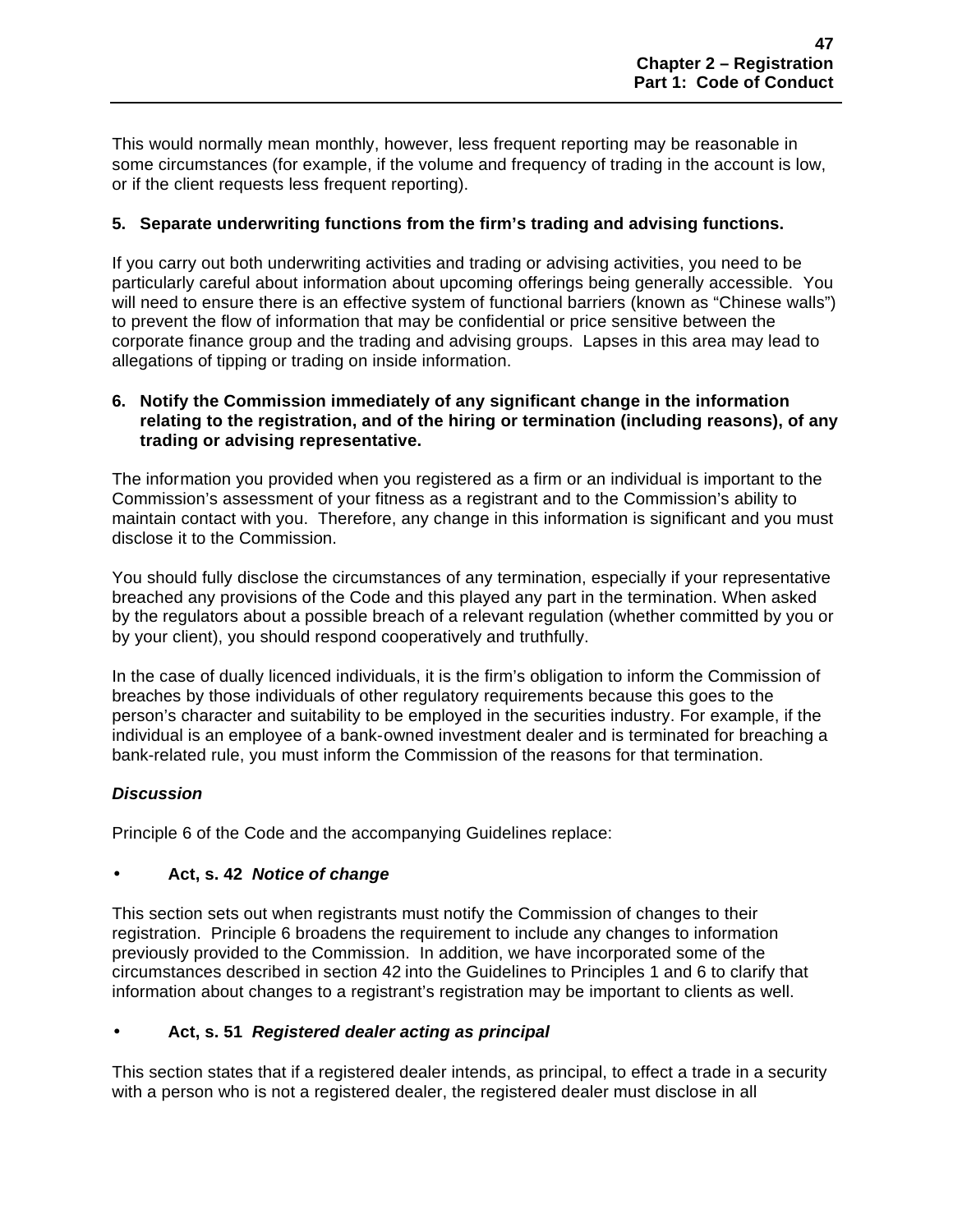advertising that it proposes to act as a principal to the trade. Section 4 of Principle 6 replaces this section of the Act.

# • **Rules, s. 36** *Confirmation of purchase or sale*

This section requires different confirmation notices for various types of securities. The SROs specify the form and delivery requirements relating to trade confirmations. Therefore, there is no need for the Commission to mandate detailed requirements in this area. Even if the SROs did not have the requirements they do, we would not mandate the current detailed requirements. Principle 6 imposes an obligation on the firm to provide the information that is important to the reasonable client having regard to the type of security being traded. Therefore, it is unnecessary to prescribe different forms of confirmations for different types of securities. This approach also provides a test for confirmations for new investment products developed in the future that are not specifically contemplated under existing rules.

## • **Rules, s. 38** *Statement of account*

This section specifies how often a registrant must provide statements of account and sets out what the statements must contain. The SROs specify the form and delivery requirements relating to statements of account. Therefore, there is no need for the Commission to mandate detailed requirements in this area. Even if the SROs did not have the requirements they do, we would not mandate the current detailed requirements. Under Principle 6, the firm must provide the information that is important to the reasonable client on an ongoing basis. In contrast to the prescriptiveness of section 38 of the Rules, this Principle also allows firms the flexibility to tailor their account reporting practices to the level of activity in the account and the client's wishes.

### • **Rules, s. 44** *Registrant's business procedures*

This section states that a registrant must establish and apply written prudent business procedures for dealing with clients in compliance with the Act and the regulations. Principle 6 replaces this section.

### • **Rules, s. 45** *Underwriter's due diligence procedures*

This section requires an underwriter to establish and apply written prudent business procedures or other safeguards for underwriting distributions of securities made by way of prospectus or offering memorandum. Principle 6 replaces this section.

### • **Rules, s. 46** *Investment dealer's and mutual fund dealer's guidelines*

This section states that an investment dealer will comply with section 44 of the Rules if it follows the bylaws, rules or other regulatory instruments or policies relating to dealing with clients established by a recognized SRO. This section is no longer needed once section 44 is replaced.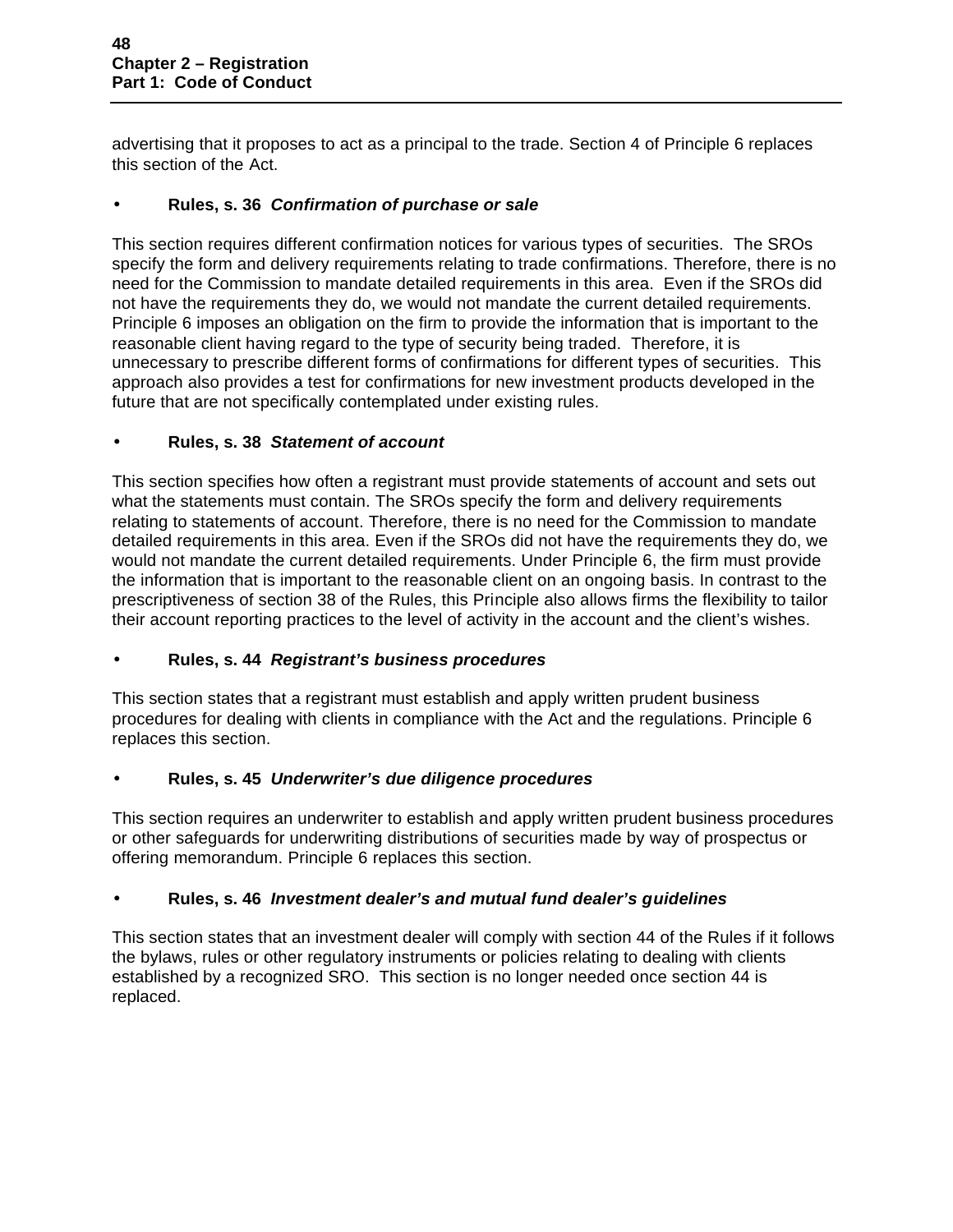## • **Rules, s. 49** *Explanation of relevant terms and conditions*

This section requires a dealer or adviser, on a client's request, to explain the terms and conditions of an exchange contract. This will be covered by the general obligation to inform the client under Principle 6.

- **Rules, s. 47** *Responsibility for opening new accounts and supervising*
- **Rules, s. 65** *Designated compliance officer required*
- **Rules, s. 66** *Branch manager required*

Section 47 states that a registrant must designate a compliance officer and a branch manager. This is replaced by Principle 6, which now provides firms more flexibility in developing compliance systems that work for their particular business.

Section 65 states that a dealer, underwriter or adviser must designate at least one individual as compliance officer, and section 66 requires a dealer or adviser that has a branch office to employ a branch manager who is approved by the executive director and who ensures that the branch complies with the Act and regulations. This is dealt with in the Guidelines about appropriate supervisory systems in Principle 6.

# **Principle 7 – Client complaints**

### *Code and Guidelines*

### **Create and use adequate procedures for handling client complaints effectively.**

You must deal directly with all formal and informal complaints or disputes or refer them to the appropriate person or process, in a timely and forthright manner. You should be fully aware of all applicable processes for dealing with complaints and should disclose to all clients the channels available for pursuing different types of complaints (for example, regarding conduct, service, or product performance).

Some registrants are also registered to do business in other sectors, such as insurance. In this case, you must inform clients of the differing complaint resolution mechanisms for each sector in which you do business and how the clients can use those mechanisms.

It is good business practice to provide a written response to any client who complains about you or your firm.

### *Discussion*

Principle 7 of the Code does not replace any existing provisions.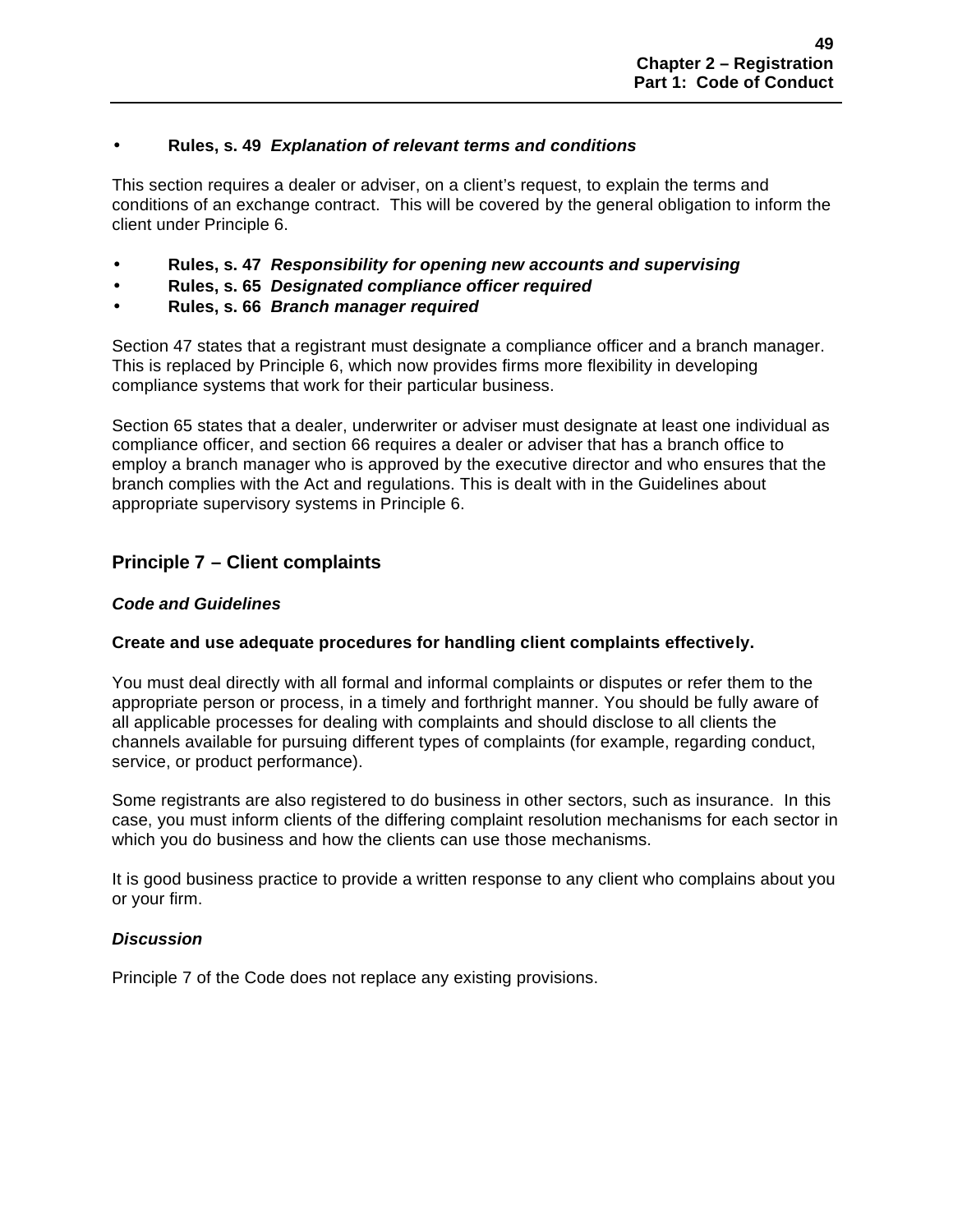# **IV. What the Code of Conduct Replaces**

This table sets out the current provisions governing registrants that the Code replaces:

| <b>Current provision</b>                                                                                                                                                                                                                                                                                                                                                                                                                                                                                                                                                                                                                                                                                                                                                                                                                                      | <b>Replaced by</b>                             |
|---------------------------------------------------------------------------------------------------------------------------------------------------------------------------------------------------------------------------------------------------------------------------------------------------------------------------------------------------------------------------------------------------------------------------------------------------------------------------------------------------------------------------------------------------------------------------------------------------------------------------------------------------------------------------------------------------------------------------------------------------------------------------------------------------------------------------------------------------------------|------------------------------------------------|
| Act, s. 49 Calling at or telephoning residence<br>Act, s. 50(1)(c) Representations prohibited<br>Act, s. 54 Representation or holding out of registration<br>Act, s. 55 Approval of commission or executive director not<br>to be represented<br>Rules, s.11 False representation prohibited<br>Rules, s.14 Fair dealing with clients<br>Rules, s. 50 Information about registrant available on client's<br>request<br>BCI 33-506 Exemption from cold calling restrictions for<br><b>Registered Dealers</b><br>BCN 47-701 Blanket permission under section 50(1)(c) of<br>the Securities Act                                                                                                                                                                                                                                                                  | Principle 1 - Integrity and fairness           |
| NI 33-102 Regulation of certain registrant activities (Part 3)                                                                                                                                                                                                                                                                                                                                                                                                                                                                                                                                                                                                                                                                                                                                                                                                | <b>Principle 2 - Confidentiality</b>           |
| Rules, s. 60 Designated compliance officer and branch<br>manager<br>Rules, s. 61 Salesperson, trading partner, director or officer,<br>advising employee or advising partner, director or officer<br>Rules, s. 62 Rewriting industry exams<br>Rules, s. 63 Salesperson employed other than full-time<br>BCI 33-502 Registration requirements for members of the<br>IDA                                                                                                                                                                                                                                                                                                                                                                                                                                                                                        | <b>Principle 3 - Proficiency</b>               |
| Rules, s. 35 Statement to be provided to prospective client<br>Rules, s. 48 Know your client and suitability rules<br>NI 33-102 Regulation of certain registrant activities (Parts 2<br>and $6)$                                                                                                                                                                                                                                                                                                                                                                                                                                                                                                                                                                                                                                                              | Principle 4 - Know your client and suitability |
| Rules, s. 16 Registrant's interest in other registrants<br>Rules, s. 53 Disclosure of referral fees and commission<br>splitting<br>Rules, s. 54 No contingent fees without client's consent<br>Rules, s. 63 Salespersons employed other than full time<br>Rules, s. 75 Interpretation<br>Rules, s. 77 Conflict of interest rules statement<br>Rules, s. 79 Limitations on trading<br>Rules, s. 80 Confirmation and reporting of transactions<br>Rules, s. 81 Limitations on advising<br>Rules, s. 82 Limitations on the exercise of discretion<br>Rules, s. 83 Limitations on recommendations<br>Rules, s. 85 Exceptions<br>NI 33-102 Regulation of certain registrant activities (Section<br>3.2 and Parts 4 and 5)<br>NI 33-105 Underwriting Conflicts<br>BC Form 33-907F Conflict of interest rules statement<br>BC Form 33-908F Statement and undertaking | Principle 5 - Conflict of interest             |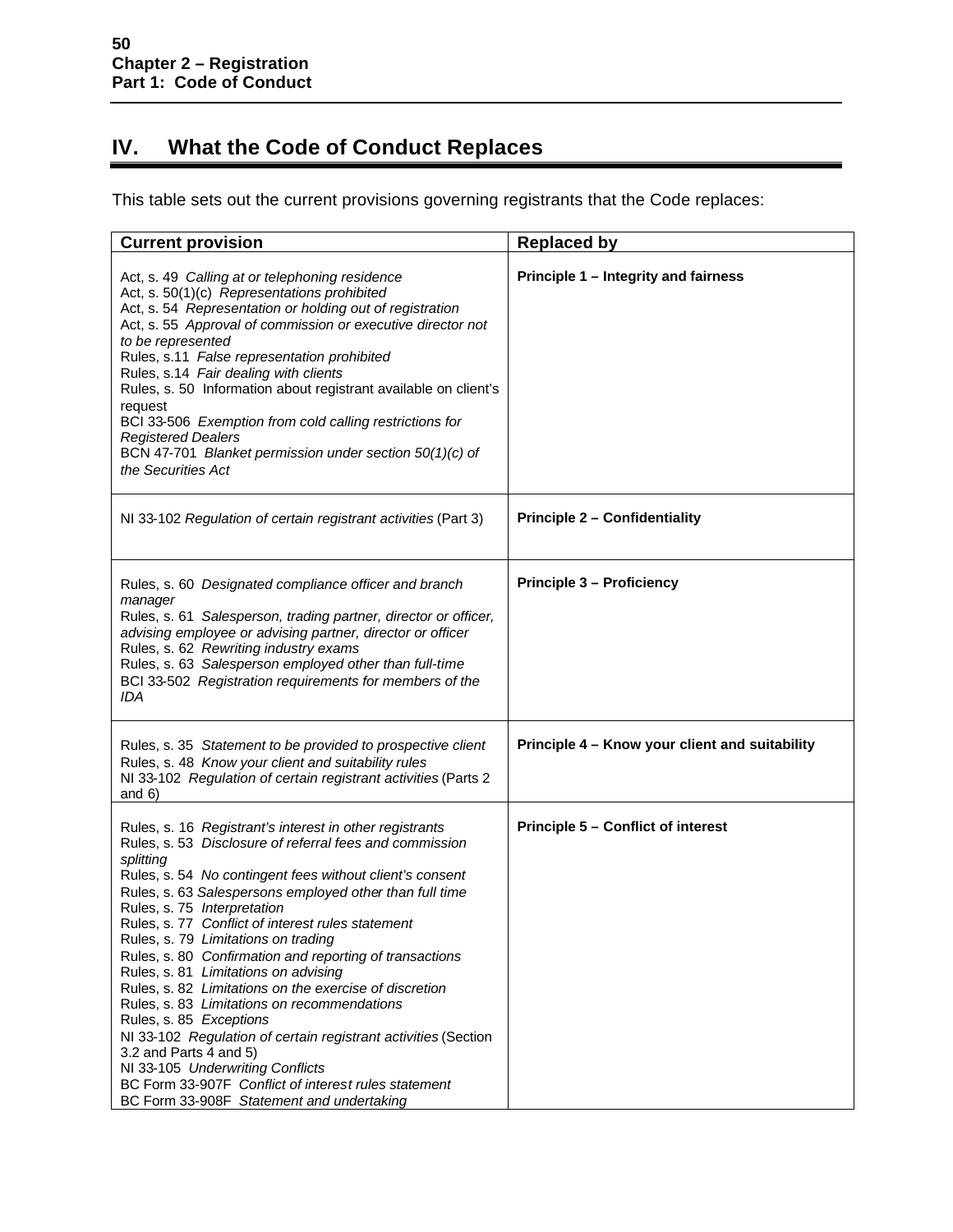| <b>Current provision</b>                                                                                                                                                                                                                                                                                                                                                                                                                                                                                                                                                                        | <b>Replaced by</b>               |
|-------------------------------------------------------------------------------------------------------------------------------------------------------------------------------------------------------------------------------------------------------------------------------------------------------------------------------------------------------------------------------------------------------------------------------------------------------------------------------------------------------------------------------------------------------------------------------------------------|----------------------------------|
| Act, s. 42 Notice of change<br>Act, s. 51 Registered dealer acting as principal<br>Rules, s. 36 Confirmation of purchase or sale<br>Rules, s. 38 Statement of account<br>Rules, s. 44 Registrant's business procedures<br>Rules, s. 45 Underwriter's due diligence procedures<br>Rules, s. 46 Investment dealer's and mutual fund dealer's<br>quidelines<br>Rules, s. 47 Responsibility for opening new accounts and<br>supervising<br>Rules, s. 49 Explanation of relevant terms and conditions<br>Rules, s. 65 Designated compliance officer required<br>Rules, s. 66 Branch manager required | Principle 6 – Compliance systems |
| Principle 7 does not replace any existing provisions                                                                                                                                                                                                                                                                                                                                                                                                                                                                                                                                            | Principle 7 – Client complaints  |

# **V. What the Code of Conduct Does Not Replace**

The Code does not contemplate the following provisions of the Act and Rules:

**Act**

- s. 34 *Persons who must be registered*
- s. 35 *Granting registration*
- s. 36 *Conditions imposed on registration and registrants*
- s. 37 *Subsequent application*
- s. 38 *Further information may be required from applicant*
- s. 39 *Compliance review of registrant*
- s. 40 *Termination or suspension of employment*
- s. 41 *Surrender of registration*

### **Rules**

- *Division 2 Categories of Dealers and Advisors and Related Provisions* o s. 13 *Refusal to register or to renew registration*
- *Division 3 Registration General*
	- o s. 15 *Jurisdiction of organization or incorporation of registrants*
	- o s. 17 *Executive Director's conditions of registration*
- *Division 4 Capital and Bonding (ss. 19-25)*
- *Division 5 Record keeping and reporting (*ss. 26-42, except ss. 35, 36 and 38)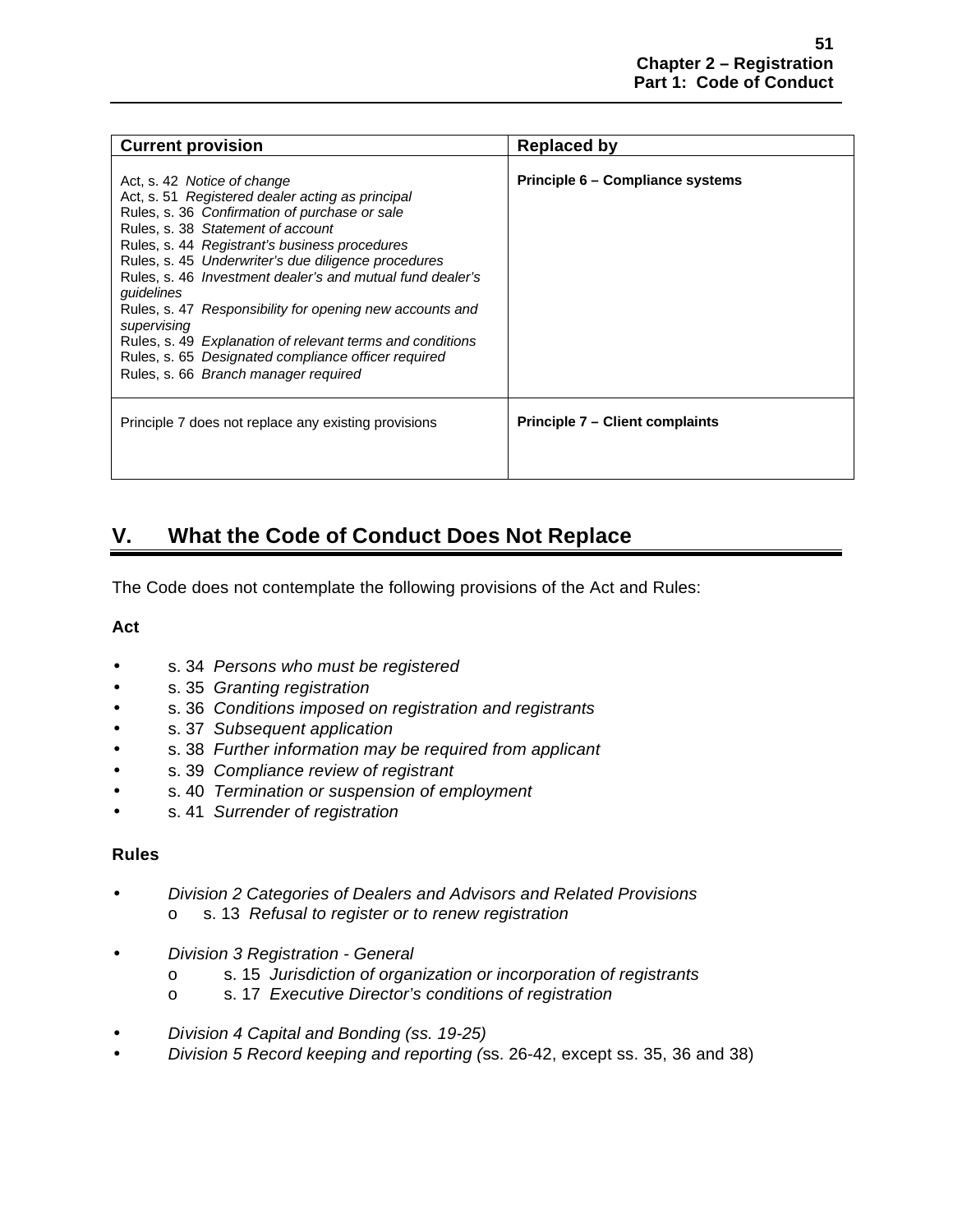- *Division 6 Client accounts and statements of account and portfolio (ss. 43-59, except ss.*  $44 - 50$  and  $53 - 54$ )
- *Division 8 Registration and amendments to registration* (ss. 64, 67 and 68)
- *Division 9 Financial statements and financial reports* (ss. 69-72)
- *Division 10 Registrant ownership and diversification requirements* (ss. 73-85, except ss. 75, 77, 79 – 85)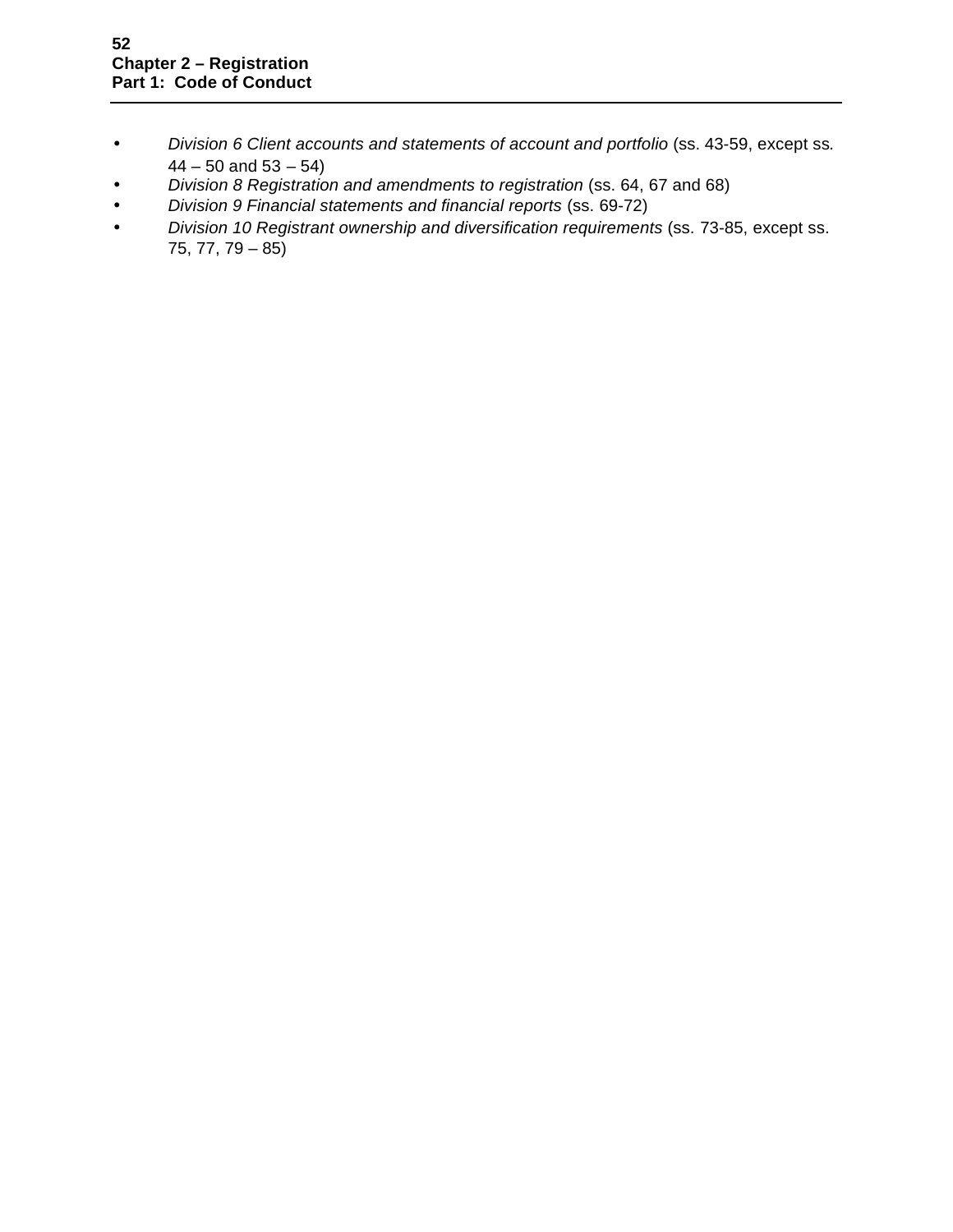# **CHAPTER 2 REGISTRATION**

# **Part 2: Registration Exemptions**

# **I. Summary**

We are proposing a streamlined, simplified set of exemptions from the registration requirement. These exemptions reflect the simpler regime possible in a CMA environment (see Chapter 1), as well as changes in the financial services industry and our enforcement experience. The regime preserves registration exemptions that exist today for reporting issuers and that have companion prospectus exemptions.

# **II. Background**

 $\overline{a}$ 

In the Concept Paper published in February 2002, we noted that the existing registration exemptions are, for the most part, worded identically to the prospectus exemptions, which contain conditions intended to address disclosure and resale issues. These conditions are not relevant to whether registration exemptions should be granted.

We suggested that the registration exemptions could be dramatically simplified. We have identified 88 different exemptions from registration that are currently in effect in BC. Under the Proposal, these are reduced to 24.<sup>2</sup>

# **III. Details of the Proposal**

# **1. Exemptions from registration as a dealer**

In this paper, we refer to exemptions from dealer registration as "trading exemptions".

Trading exemptions are provided for various reasons:

- The buyer does not need the protection of a registrant, or a registrant is already involved in the trade.
- The public is protected because the seller is regulated under another regime.
- The circumstances of the transaction or the type of security do not require the involvement of a registrant.

**<sup>2</sup>** See Appendix G, a table of concordance between current registration exemptions and the simplified registration exemptions we are proposing.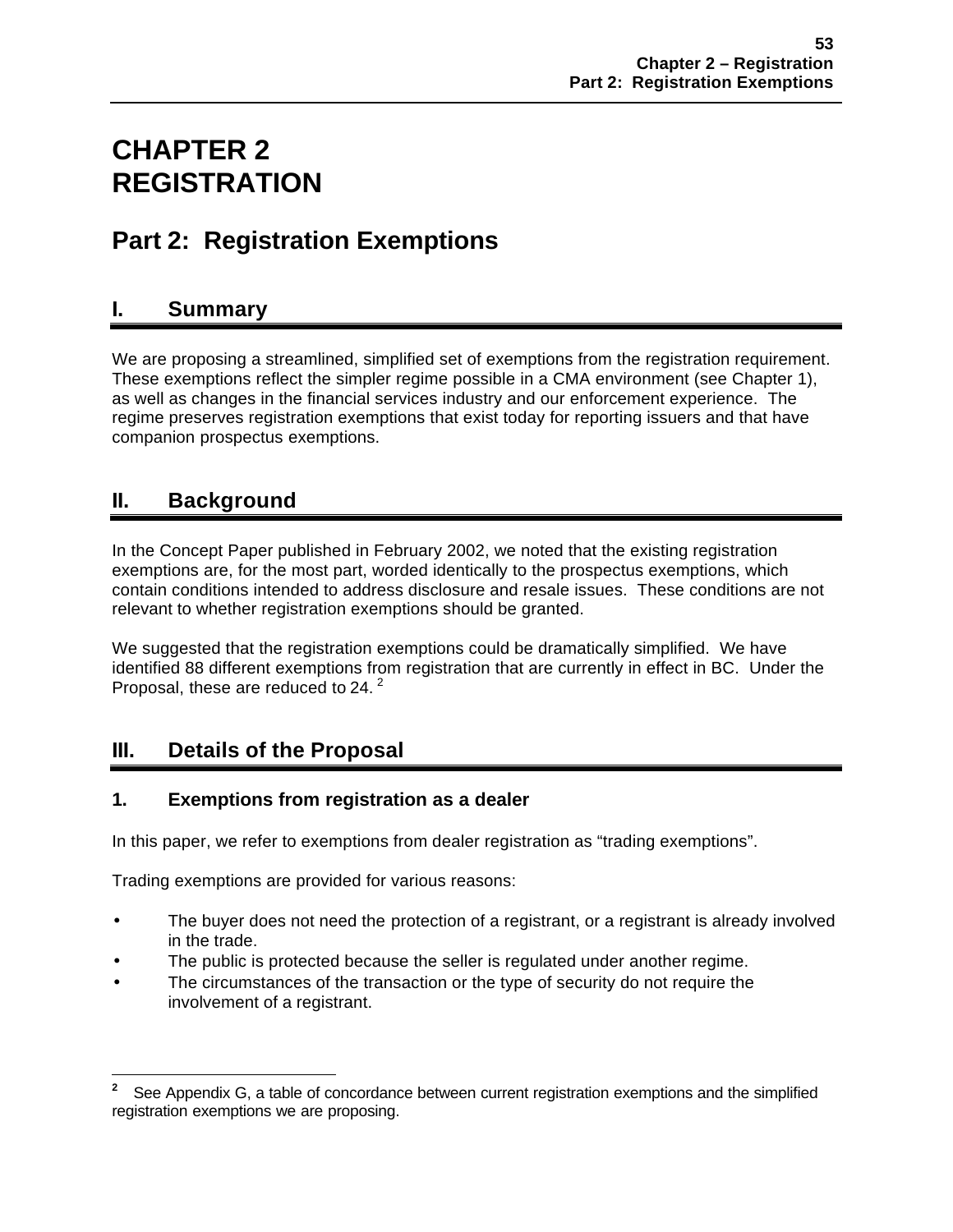The text of each proposed exemption is included below, along with a discussion of how we propose to deal with the existing BC exemptions<sup>3</sup>. All proposed exemptions will be in the Rules.

# *A. Proposed trading exemptions based on the buyer or the involvement of a registrant*

The first set of proposed trading exemptions are available because the buyer does not need the protection a registrant provides, or a registrant is already involved in the trade.

### **(1)(a)** *Trades to or through a dealer:* **A person is not required to register to trade securities or exchange contracts to or through a person registered as a dealer in any province or territory of Canada.**

This exemption is necessary because the definition of "trade" includes any sale of a security. Those persons who sell securities through a registrant or to a registrant do not need to be registered themselves. The proposed exemption consolidates and replaces these existing exemptions (all of which involve trades where a registrant is a party to the trade or an agent facilitating the trade):

- **Act, s. 45(2)(7)** *Trade solely through registered dealer*
- **Act, s. 45(2)(16)** *Trade to an underwriter or between underwriters*
- **Act, s. 45(2)(26)** *Trade to underwriter for services in connection with a distribution of securities*
- **Act, s. 47(a)** *Trade of exchange contract solely through a registered dealer*

The proposed exemption also preserves the relief currently contained in BC Instrument 35-501 *Remote access trades on the Canadian Venture Exchange*, which allows for trading by extraprovincial registrants through the facilities of TSX Venture Exchange, formerly the Canadian Venture Exchange. It is not necessary to retain this Instrument.

#### **(1)(b)** *Trades to an exempt purchaser***: A person is not required to register to trade securities to exempt purchasers acting as principal, or for persons referred to in paragraph (i) or (ii) of the definition of** *accredited investor***, purchasing for accounts fully managed by those persons.**

Most exempt purchasers have a relationship with the issuer or its principals and do not need the protections of a registrant. The definition of "exempt purchaser" follows.

 **3** The bare text of legislative type provisions, including text for the proposed simplified exemptions, is found in Appendix A.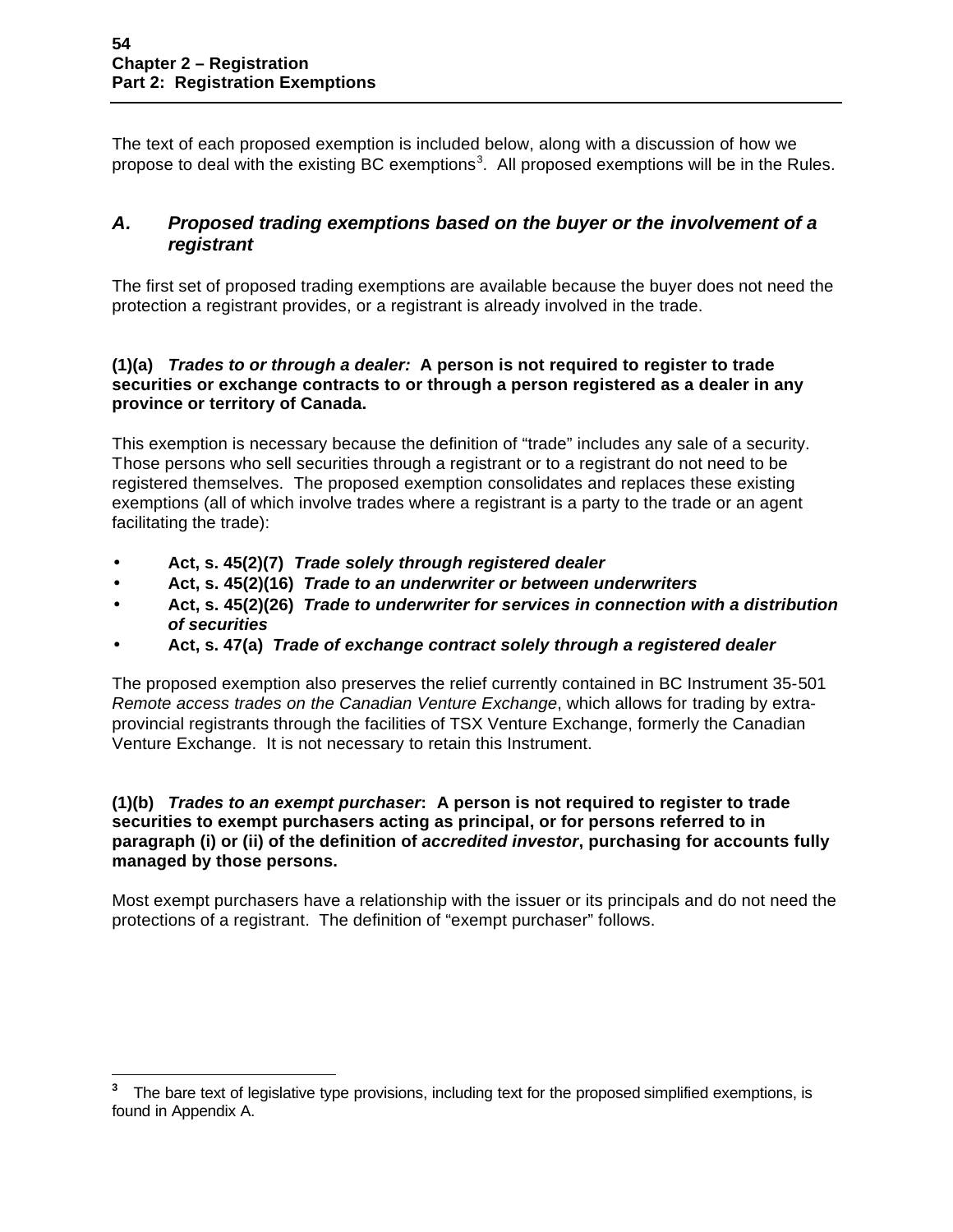**"exempt purchaser" means:**

- **(a) a director, officer, promoter, or control person of the issuer or an affiliate of the issuer,**
- **(b) a spouse, parent, grandparent, brother, sister, or child of a director, senior officer or control person of the issuer or an affiliate of the issuer,**
- **(c) a close personal friend or close business associate of a director, senior officer or control person of the issuer or affiliate of the issuer,**
- **(d) an employee or consultant of the issuer or an affiliate of the issuer or an employee of a company providing management services to the issuer,**
- **(e) a vendor of a property or other asset to the issuer or an affiliate of the issuer,**
- **(f) an existing securityholder, and**

 $\overline{a}$ 

- **(g) an accredited investor, meaning**
	- **(i) a Canadian financial institution or its wholly owned subsidiary, or an equivalent entity in another jurisdiction,**
	- **(ii) a registered dealer or adviser, an adviser exempt from the registration requirement under section 86 of the Rules,<sup>4</sup> an equivalent entity in another jurisdiction or a representative of the dealer, adviser or entity,**
	- **(iii) any government, municipality, government agency, public board or commission,**
	- **(iv) a pension fund that is regulated by the Office of the Superintendent of Financial Institutions (Canada) or a provincial pension commission or a similar regulatory authority in any jurisdiction,**
	- **(v) a registered charity under the** *Income Tax Act* **(Canada) or an equivalent entity in another jurisdiction,**
	- **(vi) an individual who, either alone or jointly with a spouse, beneficially owns, directly or indirectly, financial assets having an aggregate realizable value that before taxes, but net of any related liabilities, exceeds \$1,000,000,**
	- **(vii) an individual whose net income before taxes exceeded \$200,000 in each of the two most recent years or whose net income before taxes combined with that of a spouse exceeded \$300,000 in each of the two most recent years and who, in either case, reasonably expects to exceed that net income level in the current year,**
	- **(viii) a corporation, limited partnership, limited liability partnership, association, trust or estate, that had net assets of at least \$5,000,000 as shown on its most recently prepared financial statements, and any wholly owned subsidiary,**
	- **(ix) a mutual fund or non-redeemable investment fund if (A) all securityholders of the fund are accredited investors, or**
		- **(B) it files continuous disclosure as a public mutual fund or nonredeemable investment fund,**
	- **(x) a person if all of the owners of interests in the person are accredited investors, and**
	- **(xi) a person recognized by the commission as an accredited investor.**

**<sup>4</sup>** This is the current exemption for investment dealers and their directors, officers, partners and advising employees if they follow IDA rules for portfolio managers. We propose, later in this Part of Chapter 2, that this exemption be retained.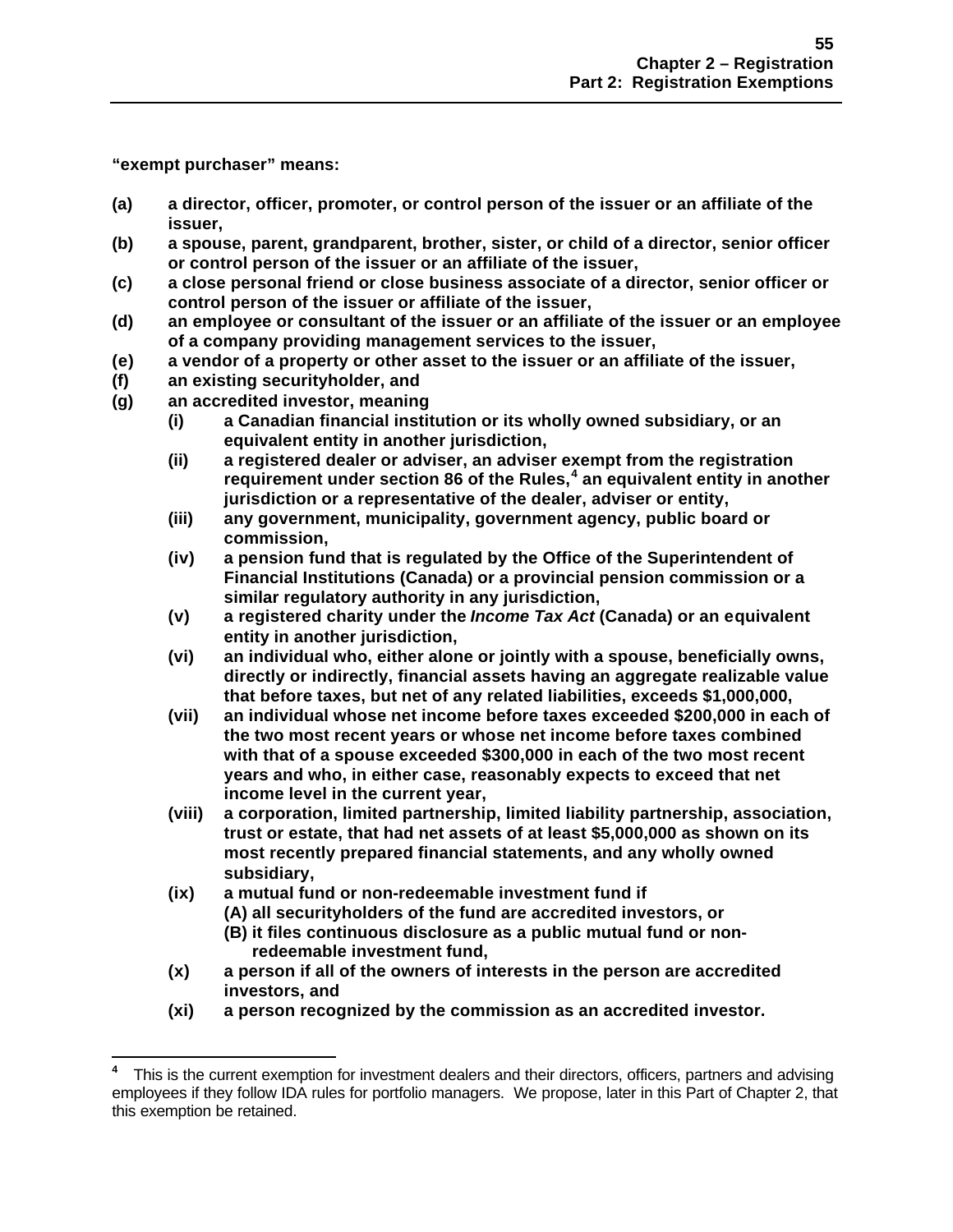The exempt purchaser exemption replaces all of these existing exemptions:

- **Act, s. 45(2)(2)** *Trades to Business Development Bank, savings institutions, insurers, others*
- **Act, s. 45(2)(4)** *Trades to exempt purchasers*
- **Act, s. 45(2)(6)** *Asset acquisition, prescribed amount*
- **Act, s. 45(2)(8)** *Rights offering*
- **Act, s. 45(2)(10)** *Trades to directors, officers, employees*
- **Act, s. 45(2)(11)** *Dividend reinvestment plan*
- **Act, s. 45(2)(12)** *Stock dividend, dissolution, or winding up, or exercise of right to purchase, convert, or exchange*
- **Act, s. 45(2)(14)** *Dividend in specie*
- **Act, s. 45(2)(17)** *Trade to promoter or between promoters*
- **Act, s. 45(2)(18)** *Trade between control persons*
- **Act, s. 45(2)(21)** *Trade for acquisition of mining, oil or gas property*
- **Act, s. 45(2)(22)** *Trade in mutual fund security where net asset value/aggregate acquisition cost not less than prescribed amount*
- **Act, s. 45(2)(25)** *Securities issued as reinvestment of dividends or distributions of income or capital gains by mutual funds*
- **Rules, s. 89(d)** *Trade by beneficial owner of escrow securities under terms of escrow agreement*
- **Rules, s. 89(f)** *Management company employees*
- **Multilateral Instrument 45-103** *Capital raising exemptions (Parts 3 and 5)*
- **BC Instrument 45-504** *Trades to trust companies, insurers, and portfolio managers outside BC*
- **BC Instrument 45-507** *Trades to employees, executives, and consultants*

# *Escrow*

The proposed exempt purchaser exemption is slightly narrower than that currently provided in section 89(d) of the Rules (a provision unique to BC). That section provides a registration exemption for trades within escrow. Paragraph (a) of the proposed definition of exempt purchaser covers virtually all potential escrow holders.

**Request for Comment 4: Is the proposed exempt purchaser exemption broad enough to cover all important groups of potential escrow holders?**

### *Close personal friend or business associate*

Like MI 45-103, paragraph (c) of the proposed definition of exempt purchaser also refers to "close personal friend" and "close business associate". These terms are discussed in the companion policy to MI 45-103 and in each case there must be a direct relationship between the person and the principals of the issuer. Essentially, these friends and associates must have known, or had sufficient prior business dealings with, the principals of the issuer for a sufficient period of time to be able to assess the capabilities and trustworthiness of the principals.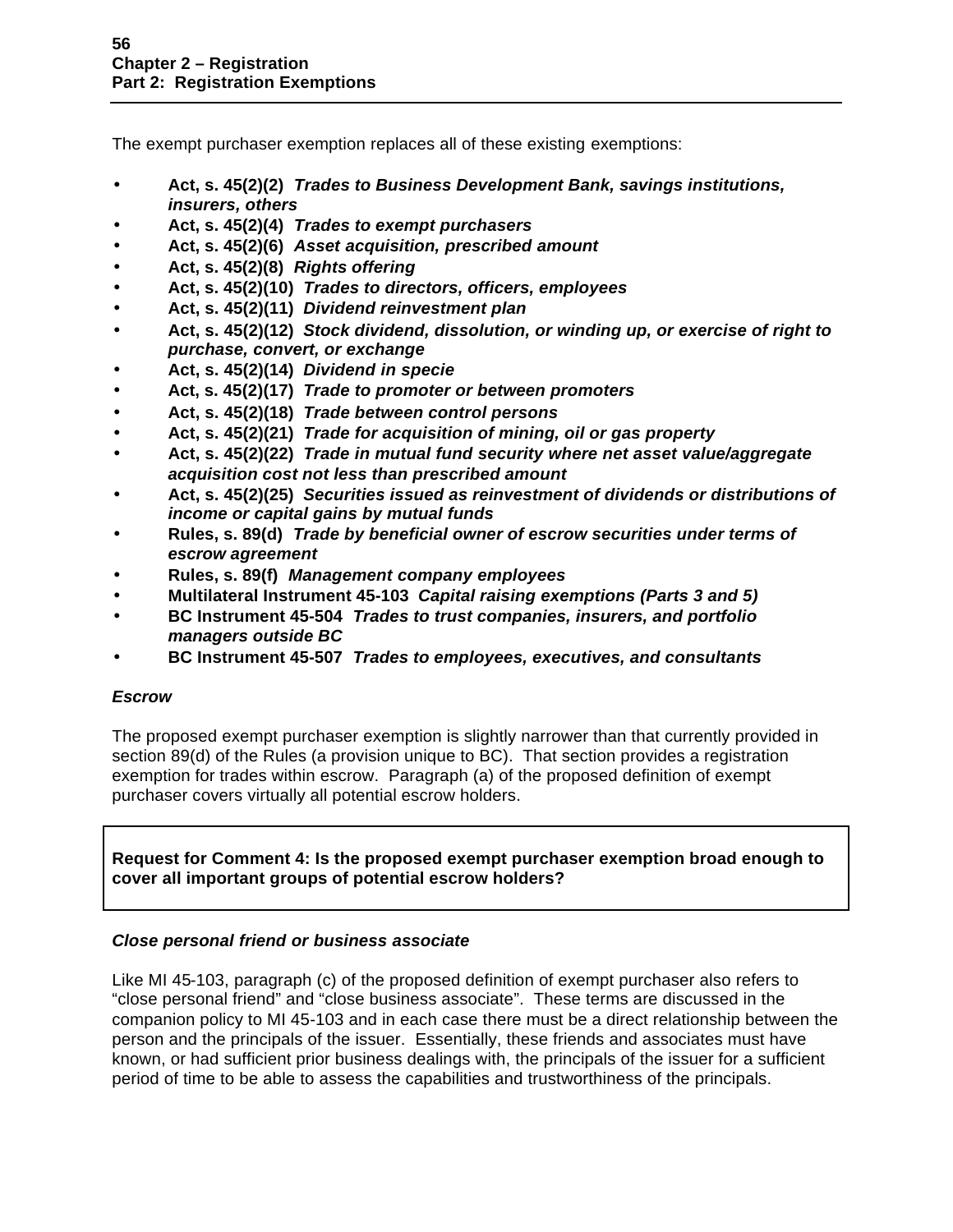#### *Management company employees*

The current exemption in section 89(f) of the Rules for management company employees (a provision unique to BC) is important for many companies in the junior market who need to retain outside management help. Therefore, this exemption is maintained in (d) of the proposed exempt purchaser definition.

#### *Accredited investors*

Accredited investors do not have a relationship with the issuer or its principals but are considered to have either the capacity to obtain and analyze the information needed to assess a particular investment opportunity without the assistance of a registrant, or the means to withstand significant investment losses. Accredited investors include institutional investors, such as financial institutions, governments, pension plans and mutual funds, as well as large corporations and wealthy individuals.

The proposed definition of accredited investor is similar to that found in MI 45-103 and Ontario Securities Commission Rule 45-501 *Exempt Distributions*. We have simplified the definition to make it easier to use. We will discuss this proposed, simplified definition with our colleagues in other Canadian jurisdictions. Ultimately, a single definition of accredited investor will be included in the Uniform Securities Act.

Under the proposed exemption (specifically, in  $(q)(x)$  of the exempt purchaser definition), the Commission can recognize a person as an accredited investor.

#### *Portfolio managers outside Canada*

The current exemption in BCI 45-504 has a minimum portfolio requirement to discourage use of the exemption by unregulated persons posing as portfolio managers. We address this concern through the proposed definition of accredited investor, which includes only foreign entities that are equivalent to an exempted Canadian entity.

### **(1)(c)** *Trades in securities of restricted issuers:* **A person is not required to register to trade securities of a restricted issuer.**

This proposed exemption complements the CMA system concept that restricted issuers are completely outside the regulated market, so long as the requirements for offering securities in the exempt market are met (see Chapter 1). It also duplicates the exempt purchaser exemption in proposed exemption (1)(b) so that CMA issuers can also use it.

The proposed exemption replaces the private issuer and offering memorandum registration exemption in MI 45-103 (Parts 2 and 4)*.*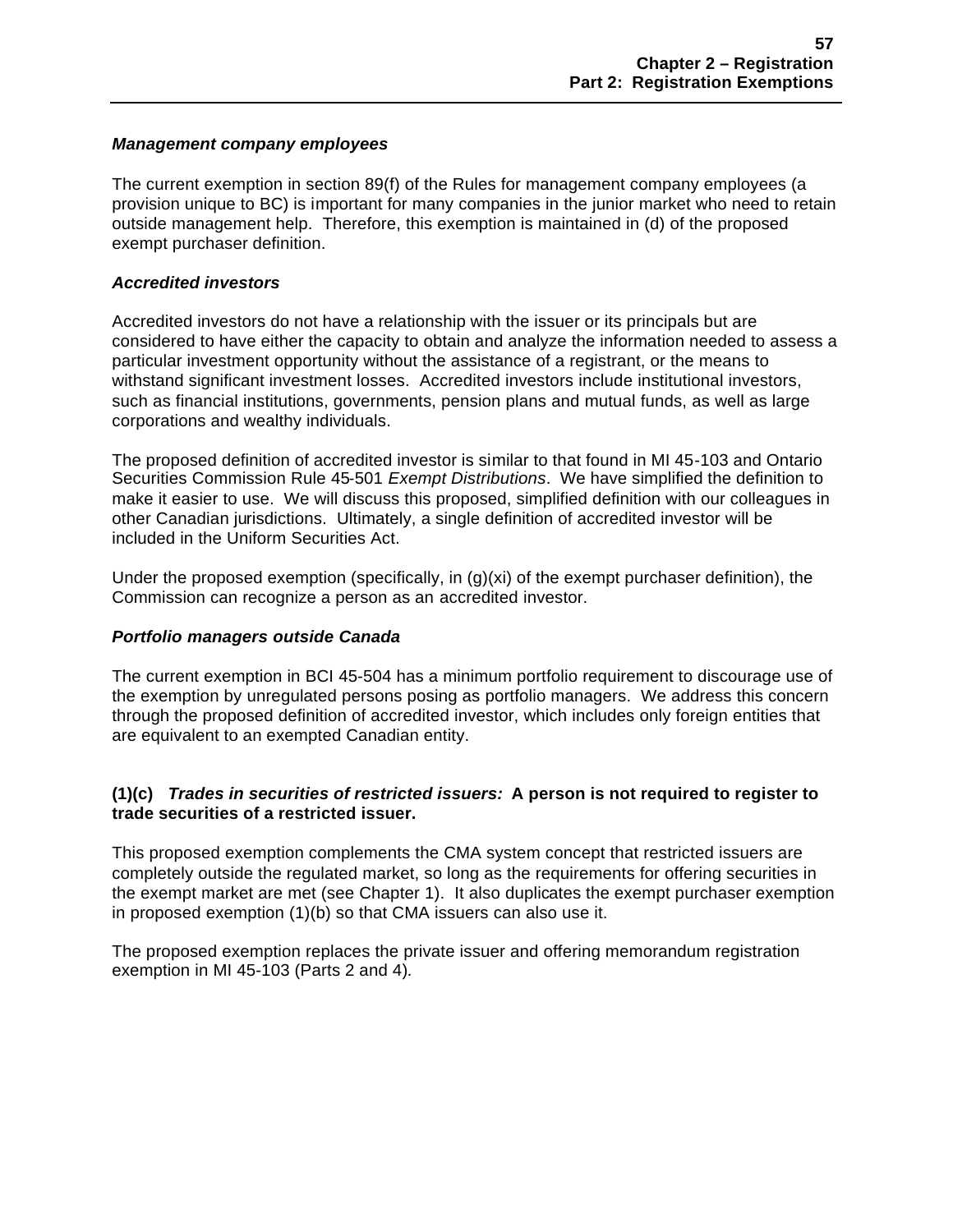### **(1)(d)** *Trades in securities back to the issuer***: A person is not required to register to trade securities to the issuer of those securities.**

This proposed exemption allows securityholders to return their securities to the issuer. Because they are already securityholders and, as such, have information about the issuer, the protections of a registrant are not required.

The proposed exemption replaces section 45(2)(29) of the Act (*Trades to issuers as purchases, redemptions, or acquisitions by the issuer*)*.* 

# *B. Proposed trading exemptions based on the protections of another regime*

The second set of proposed exemptions are available because the seller is regulated under other financial regulation regimes and, therefore, the protection of a registrant is not necessary.

**(1)(e)** *Trades in non-syndicated mortgages under mortgage brokerage legislation***: A person is not required to register to trade mortgages sold under [legislation governing mortgage brokers], provided the mortgages are not syndicated mortgages.**

**"syndicated mortgage" means an investment arrangement in which a person participates, together with others, as a mortgagee through the acquisition of a portion of a debt obligation that is secured by a mortgage.**

This proposed exemption allows mortgage brokers to sell mortgages that are not syndicated mortgages. The use of a registrant is not required because securities registrants do not have knowledge of mortgages that would enhance investor protection. It replaces existing exemptions found in the section 46(e) of the Act (*Mortgages sold by a mortgage broker*) and in BC Instrument 45-501 *Mortgages.*

The syndicated mortgage definition is unchanged from the definition in BCI 45-501. Syndicated mortgages can be sold to accredited investors or with an offering memorandum. The existing exemption in BCI 45-501 for sales of "qualified syndicated mortgages" (syndicated mortgages on residential property with no more than four units and that meet other conditions) is removed under the Proposal.

#### **(1)(f)** *Trades in real estate securities sold by a licensed real estate agent***: A person is not required to register to trade real estate securities if the person is licensed or exempted from licensing under [legislation governing real estate]***.*

This proposed exemption allows licensed real estate agents to sell real estate securities. The use of a registrant is not required because securities registrants do not have knowledge of real estate securities that would enhance investor protection.

The proposed exemption consolidates and replaces three existing exemptions: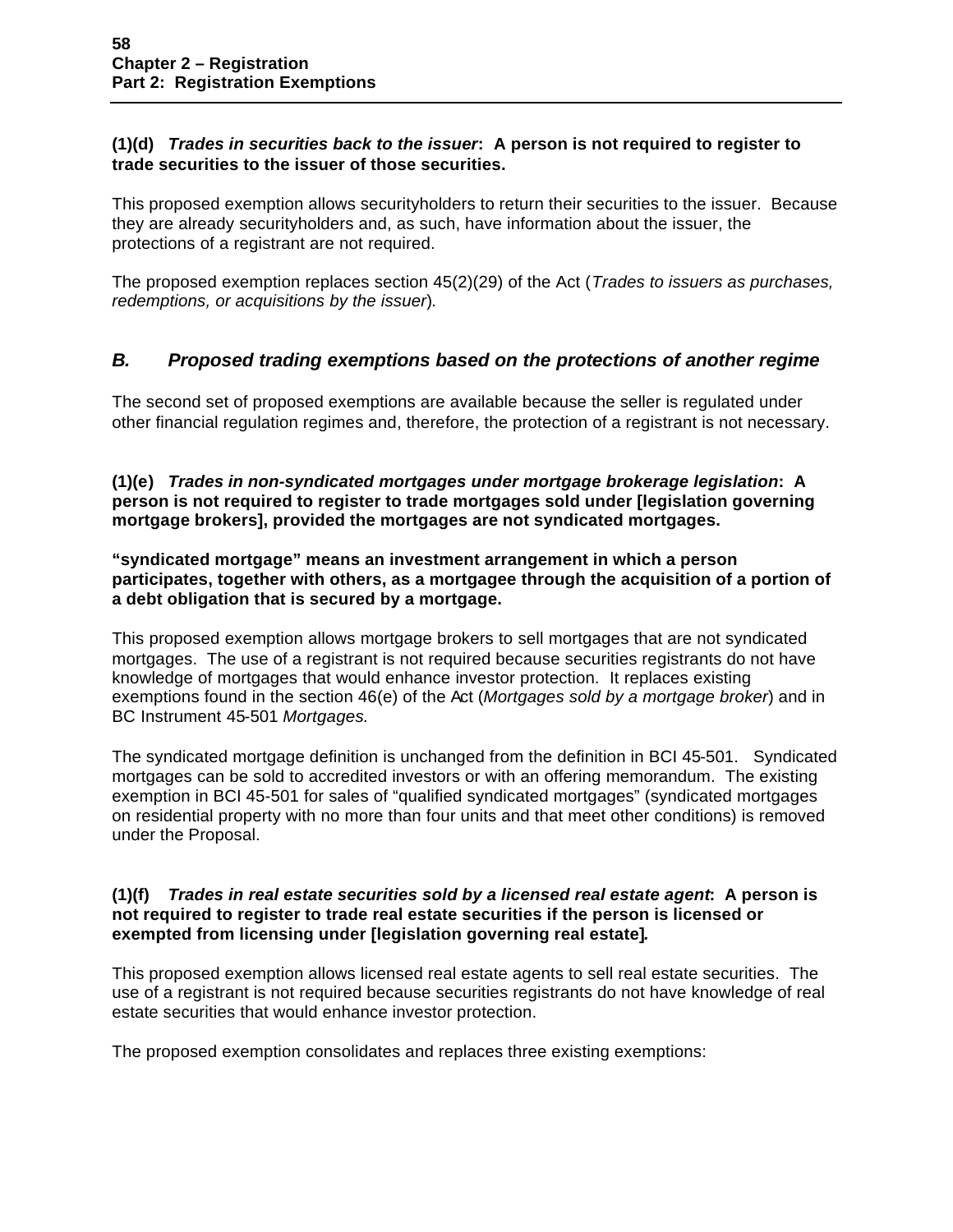- **Act, s. 46(k)** *Securities of real estate co-op that evidence right to use part of land owned by co-op*
- **BC Instrument 45-512** *Real estate securities*
- **BC Instrument 45-513** *Resale relief for real estate securities*

**(1)(g)** *Trades in variable insurance contracts issued by an insurer and sold by a licensee under financial institution legislation***: A person is not required to register to trade variable insurance contracts issued by an insurer and sold by a person licensed or exempted from licensing under [legislation governing financial institutions].**

This proposed exemption allows a person licensed to sell insurance to sell variable insurance contracts (including segregated funds) and replaces the existing exemption found in section 46(l) of the Act*.*

Unlike section 46(l), the proposed exemption does not limit the kinds of variable insurance contracts that trigger the exemption. The assumption we made is that since insurance products and agents are licensed, investors are adequately protected. We will review the entire range of variable insurance contracts currently available, and the product regulation and agent conduct regulation that applies to them, to confirm that our assumption is valid.

## **(1)(h)** *Trades outside Canada:* **A person is not required to register to trade to persons or through markets outside Canada in compliance with applicable foreign laws.**

This is a new exemption. It allows Canadians to sell securities to someone outside Canada in compliance with foreign law without the need to hire a registrant. It also allows Canadians to trade securities through markets outside Canada in compliance with applicable foreign law. Generally speaking, the Commission would not be concerned if the foreign market is regulated by a foreign regulator.

Currently, we have two exemptions from the prospectus requirements for trades made on markets outside Canada (BC Instrument 72-501 *Prospectus exemptions for trades in securities of a non-reporting issuer over a market outside Canada* and BC Instrument 72-502 *Trades in securities of US registered issuers*). The prospectus exemptions in these two Instruments are no longer needed in a CMA system (see Chapter 1). The new exemption provides registration relief in similar but broader circumstances.

### **(1)(i)** *Unsolicited trades with foreign dealers***: A person is not required to register to trade solely through a dealer registered outside Canada if the dealer does not solicit business from residents in Canada.**

The solicitation test in this proposed exemption would apply to the formation of the relationship between the foreign dealer and the client, not on a trade-by-trade basis. Solicitation would include any promotional activity directed specifically at residents in Canada. Solicitation would not include mere exposure of the foreign dealer to Canadians through normal course advertising that Canadians might happen to see (for example, the dealer's website, or advertising on US channels carried on Canadian cable or satellite TV systems).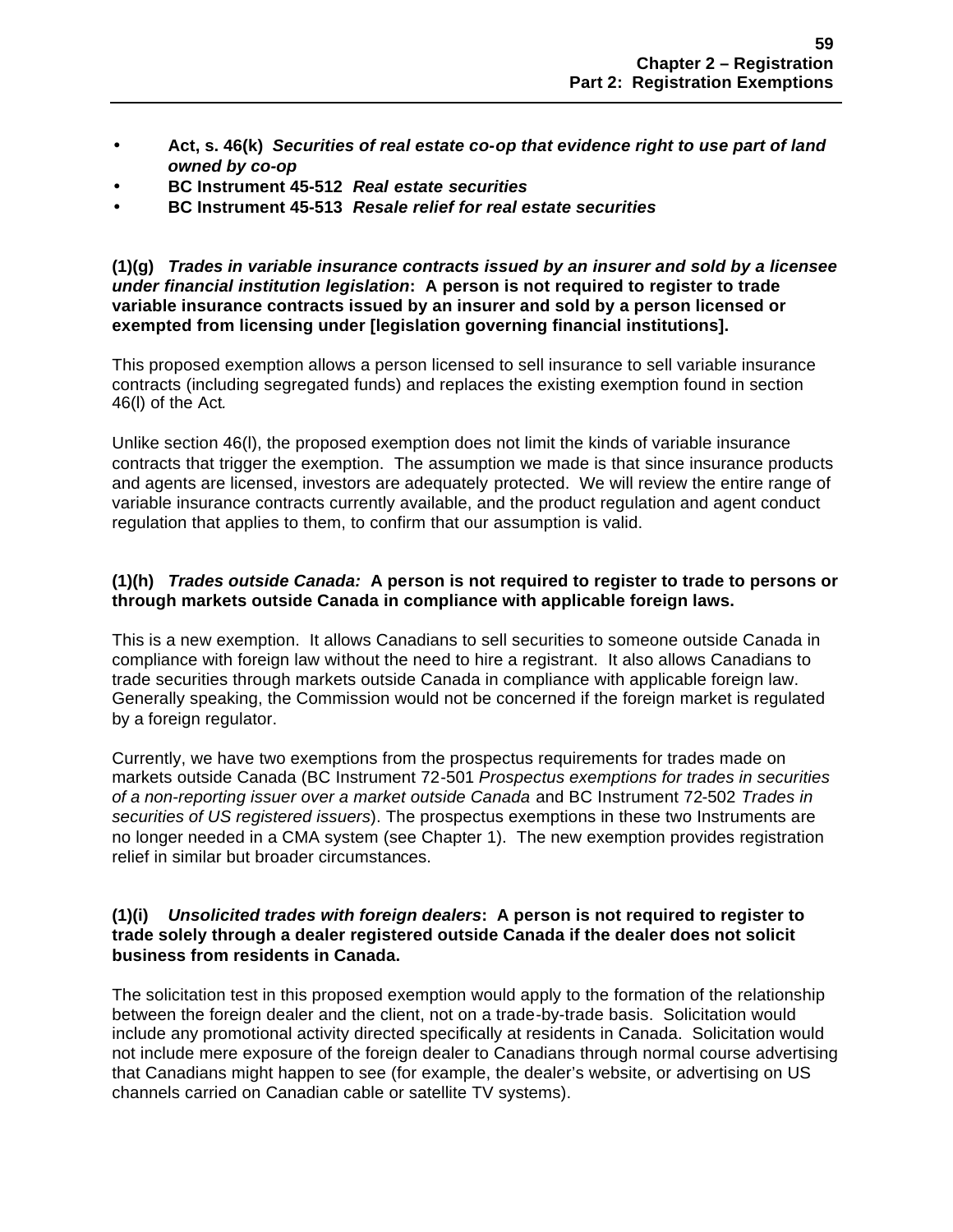This proposed exemption replaces two existing exemptions:

- **Act, s. 47(b)** *Trade resulting from unsolicited order placed with non-resident individual who does not carry on business in BC*
- **National Instrument 35-101** *Conditional exemption from registration for US broker-dealers and agents*

# *C. Exemptions based on the type of transaction or type of security*

The third set of proposed trading exemptions are available because of the type of transaction or security in question.

#### **(1)(j)** *Trades in securities in connection with a corporate reorganization or take over bid:* **A person is not required to register to trade securities in connection with a reorganization, merger, take over bid, or other business combination.**

This proposed exemption allows securityholders to trade their shares in connection with various business combinations and bids. Given their relationship to one of the issuers that is involved in the transaction and the fact that disclosure about the transaction is available, securityholders can participate in these transactions without going through a registrant. If securityholders want advice in connection with these transactions, they are free to discuss the matter with their brokers or other advisers.

The proposed exemption consolidates and replaces these existing exemptions:

- **Act, s. 45(2)(9)** *Amalgamation, merger, reorganization or arrangement*
- **Act, s. 45(2)(24)** *Trade of security of offeree issuer to offeror under take over bid or issuer bid*
- **Act, s. 45(2)(28)** *Trade in securities of offeror exchanged with securityholders of offeree under take over bid or issuer bid*

#### **(1)(k)** *Trades in securities issued to satisfy debt or as consideration for a bonus or finder's fee:* **A person is not required to register to trade securities issued to satisfy debts or as consideration for a bonus or finder's fee.**

Under this proposed exemption, an issuer can satisfy its debts with shares or use shares to pay a bonus for a loan guarantee or to pay a finder's fee. These exemptions are important for junior market issuers.

A person who previously loaned money to the issuer or has arranged a loan or found buyers for the issuer's securities does not need the protection of a registrant when receiving shares from that issuer.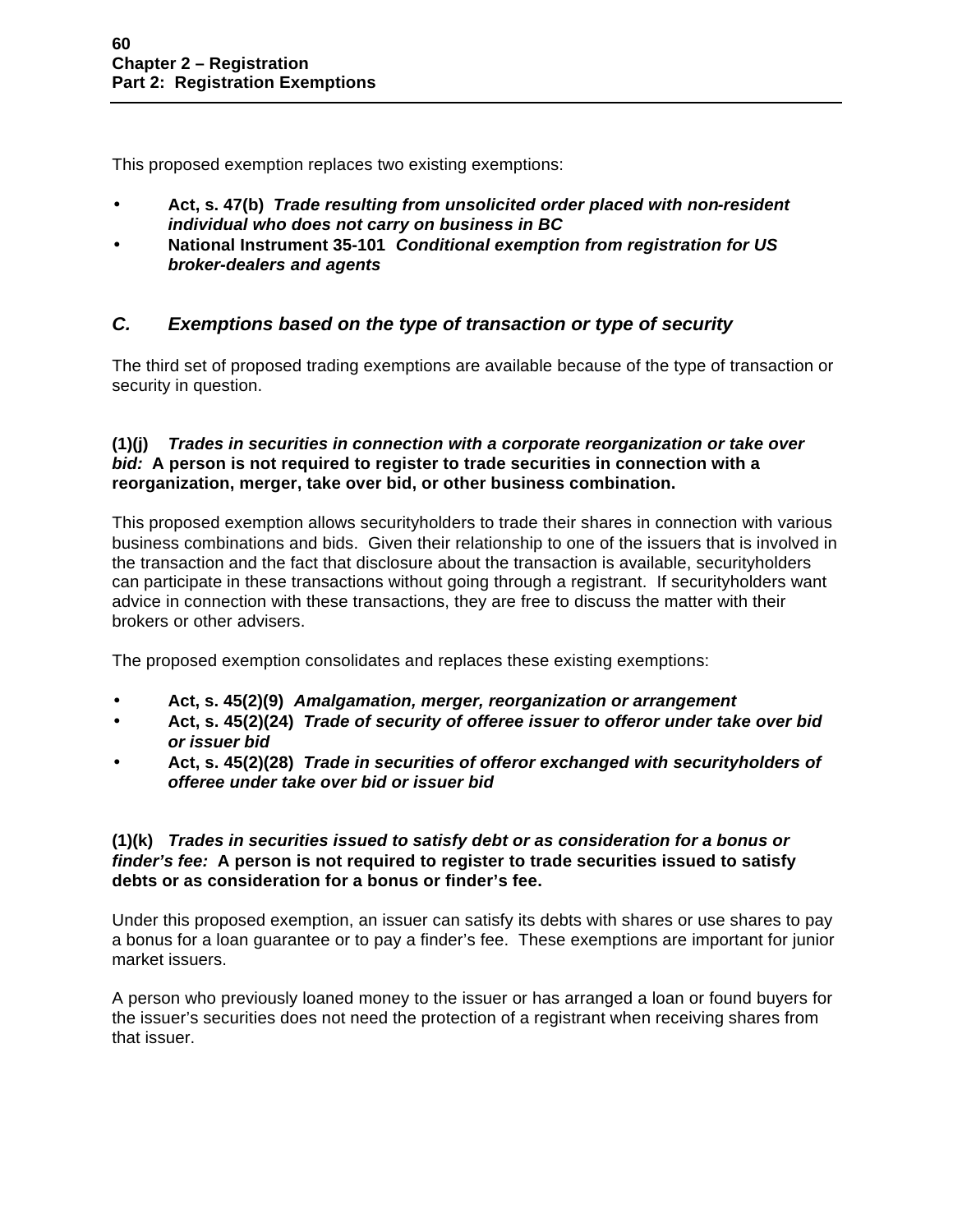The proposed exemption consolidates and replaces two existing exemptions:

- **Rules, s. 89(c)** *Security for debt*
- **Rules, s. 89(e)** *Bonus or finder's fee*

**(1)(l)** *Trades by a senior issuer that is in the CMA system in its own securities with mandated disclosure to purchasers:* **A person is not required to register to trade securities of a senior issuer that is in the CMA System if:**

- **(i) no consideration is paid to any person in connection with the trade,**
- **(ii) the issuer does not give any advice regarding the merits or suitability of the securities, and**
- **(iii) every person who is solicited to purchase the securities from the issuer is notified as required by the Rules.**

This proposed exemption allows a senior CMA issuer to sell securities to investors if the issuer advises the buyer where information about the issuer can be found and that the investor is not receiving any advice. The exemption is described in detail in Chapter 1.

**(1)(m)** *Trades in senior debt securities***: A person is not required to register to trade:**

- **(i) debt securities or options to acquire those debt securities, issued or guaranteed by, the government of Canada or a province or territory of Canada,**
- **(ii) debt securities or commercial paper rated at the level, and by a rating agency, designated by the executive director,**
- **(iii) strip bonds or zero interest bonds guaranteed by the Government of Canada or by a province or territory of Canada, or**
- **(iv) certificates and receipts for money received for guaranteed investments issued by regulated financial institutions whose deposits are insured by an agency of the government of Canada or a province or territory of Canada.**

These proposed exemptions change current exemptions to reflect the changing nature of the Canadian financial services industry. Debt securities have been divided into two groups: (1) debt of the federal government or a provincial or territorial government, and (2) other rated debt.

The proposed exemption consolidates, replaces, and varies several existing exemptions:

- **Act, s. 46(a)(i)** *Bonds, etc. of or guaranteed by governments*
- **Act, s. 46(a)(ii)** *Bonds, etc., of or guaranteed by countries*
- **Act, s. 46(a)(iii)** *Bonds, etc., of or guaranteed by Canadian municipal corporations*
- **Act, s. 46(a)(iv)** *Bonds, etc, of or guaranteed by insurers or savings institutions*
- **Act, s. 46(a)(v)** *Bonds, etc., of or guaranteed by International Bank for Reconstruction and Development*
- **Act, s. 46(a)(vi)** *Bonds, etc., of or guaranteed by Asian Development Bank or Inter-American Development Bank*
- **Act, s. 46(b)** *Certificates or receipts of a trust company or credit union for guaranteed investment*
- **Act, s. 46(d)** *Negotiable promissory notes or commercial paper*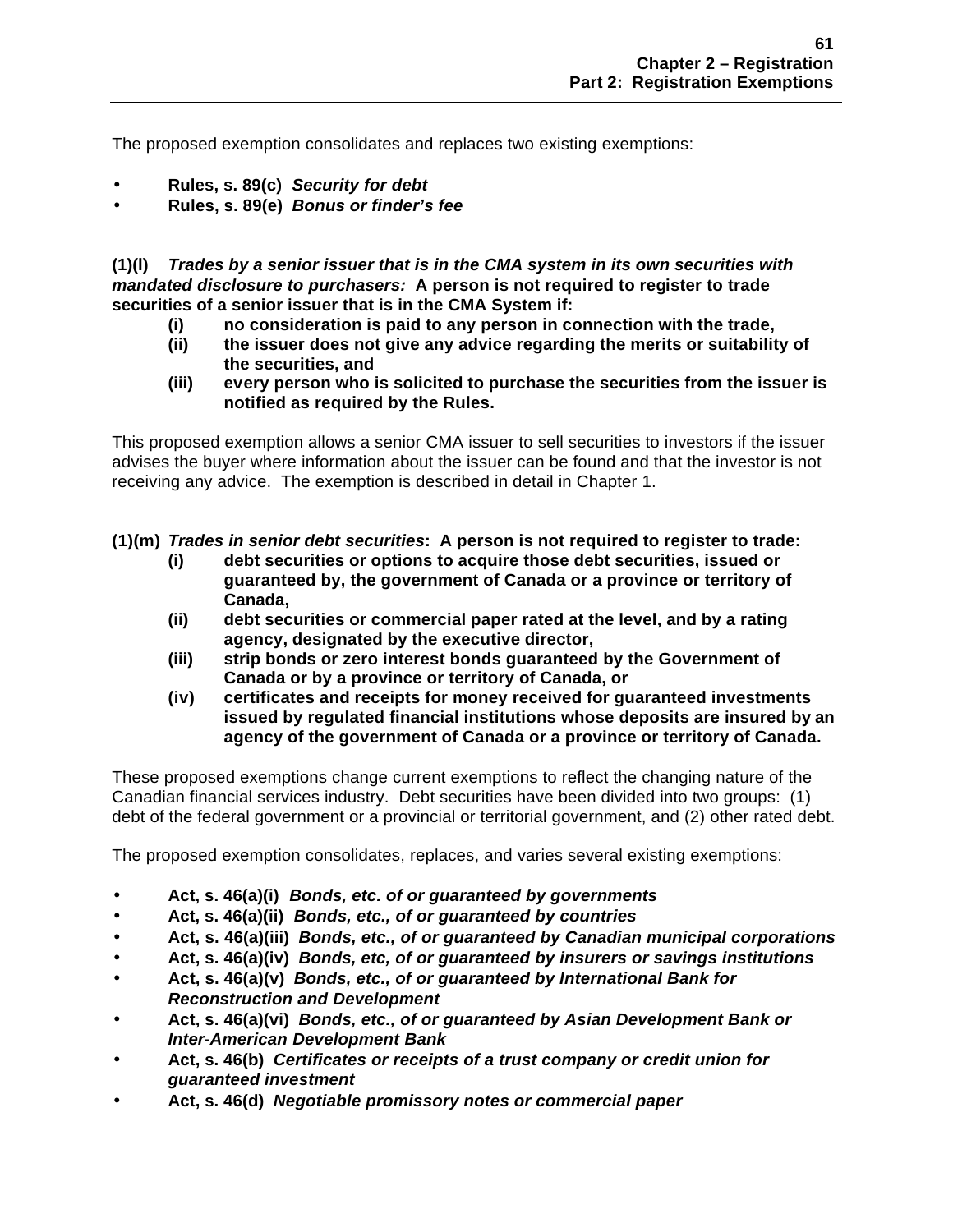- **BC Instrument 32-501** *Advising and related trading under an exemption*
- **BC Instrument 45-511** *Trades of government warrants*
- **BC Instrument 91-504** *Government strip bonds*

### *Government debt*

The exemption in (i) for government debt has been retained because of the taxing authority of those governments.

### *Rated debt*

The existing exemptions for debt of financial institutions, municipalities, foreign governments, and many others will be replaced by the proposed exemption in (ii) for rated debt. These exemptions currently exist, and are continued in the simplified exemptions, on the assumption that the risk to investors is low. If the debt is low-rated, or not rated, this assumption no longer holds.

The proposed exemption in (ii) is only available if the debt meets the required debt rating. We expect that all major reputable commercial rating agencies would be recognized.

Most financial institutions covered by the existing exemption (the Asian Development Bank, the Inter-American Development Bank, the International Bank for Reconstruction and Development, and the foreign governments recognized in BC (US and UK)) are all rated at the required level.

Under the proposed exemptions, commercial paper that is not rated to the standard designated by the executive director can be sold to corporate purchasers through the proposed accredited investor exemption (see proposed exemption 1(b) above).

### *Strip bonds*

The proposed exemption in (iii) allows trading in government strip bonds, a well-understood form of debt derivative.

### *GICs*

The proposed exemption in (iv) replaces an existing exemption, but broadens it to any regulated financial institution. This proposed exemption recognizes that GICs are guaranteed by CDIC or by an equivalent insurance agency for credit unions.

### **(1)(n)** *Trades to realize on legal obligations:* **A person is not required to register to trade in securities or exchange contracts if the trade is made by a person acting under the authority of a court, administrative body, contract, or statute in the course of enforcing legal obligations or administering the affairs of another person.**

It is not necessary for securities regulators to oversee the activities of persons trading securities or exchange contracts in their roles as legally authorized persons responsible for enforcing legal obligations or administering the affairs of another person. The current registration exemptions recognize that executors, administrators, sheriffs, receivers, persons realizing on securities or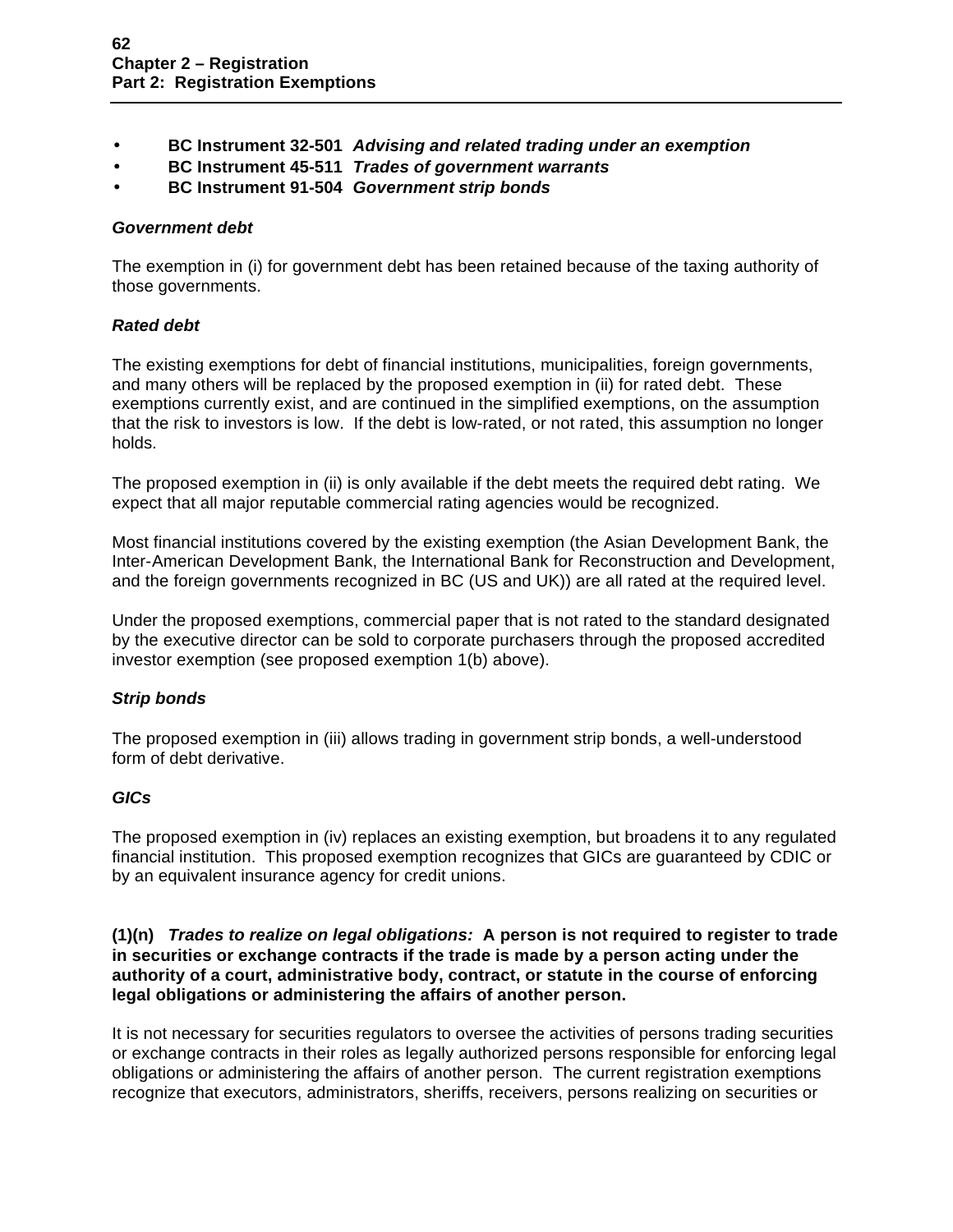exchange contracts that were pledged as collateral for debt, and many others trade securities and exchange contracts to fulfill their duties, but should not have to register to do so.

These trades often do not qualify for the isolated trade exemption (see proposed exemption (1)(o) below) because there is an element of repetition and continuity to the trades that might even, in some cases, make it appear that trading is a component of the person's "business". However, these legally authorized persons are also either under the supervision of the courts or another authority, or acting within the confines of a very narrowly defined legal authority.

This proposed exemption consolidates, replaces, and expands on these existing exemptions:

- **Act, s. 45(2)(1)** *Trade by executor, receiver, sheriff, etc.*
- **Act, s. 45(2)(13)** *Transfer of beneficial ownership to pledgee, mortgagee, etc. under realization on collateral for debt*
- **Act, s. 45(2)(19)** *Trade by lender, mortgagee, etc. for purpose of liquidating debt by selling security pledged or mortgaged as collateral for debt*

#### **(1)(o)** *Trades that are isolated trades***: A person is not required to register to trade in securities or exchange contracts if the trade is an isolated trade.**

The existing isolated trade exemption has been underutilized, perhaps from lack of clarity about the meaning of "isolated trade". We think it is an appropriate exemption to rely on for trades such as those by individual investors who are rarely in the market.

This proposed exemption preserves the existing exemption in section 45(2)(3) of the Act (*Isolated trade on behalf of owner or issuer*)*.* 

# *D. Disposition of remaining trading exemptions*

The following trading exemptions are not continued under the proposed, simplified trading exemptions:

### • **Act, s. 45(2)(5)** *Purchase of prescribed amount*

This is the "\$97,000" exemption. Legislation repealing this exemption has been passed, but not yet proclaimed in force. We are monitoring demand for this exemption in light of MI 45-103.

- **Act, s. 45(2)(20)** *Execution of unsolicited order through registered dealer by bank or trust company*
- **Act, s. 45(2)(27)** *Trade in bond or debenture by unsolicited order to bank or trust company if bank or trust company acting as principal and dealing with registered dealer to buy and sell bond*

This exemption is no longer necessary. It was originally put in place to facilitate trading of securities in remote areas where the only access to the financial system was through a local bank or trust company. In this age of the Internet, telephone access to brokers, and greater integration of brokerage services within banks and trust companies, the exemption is no longer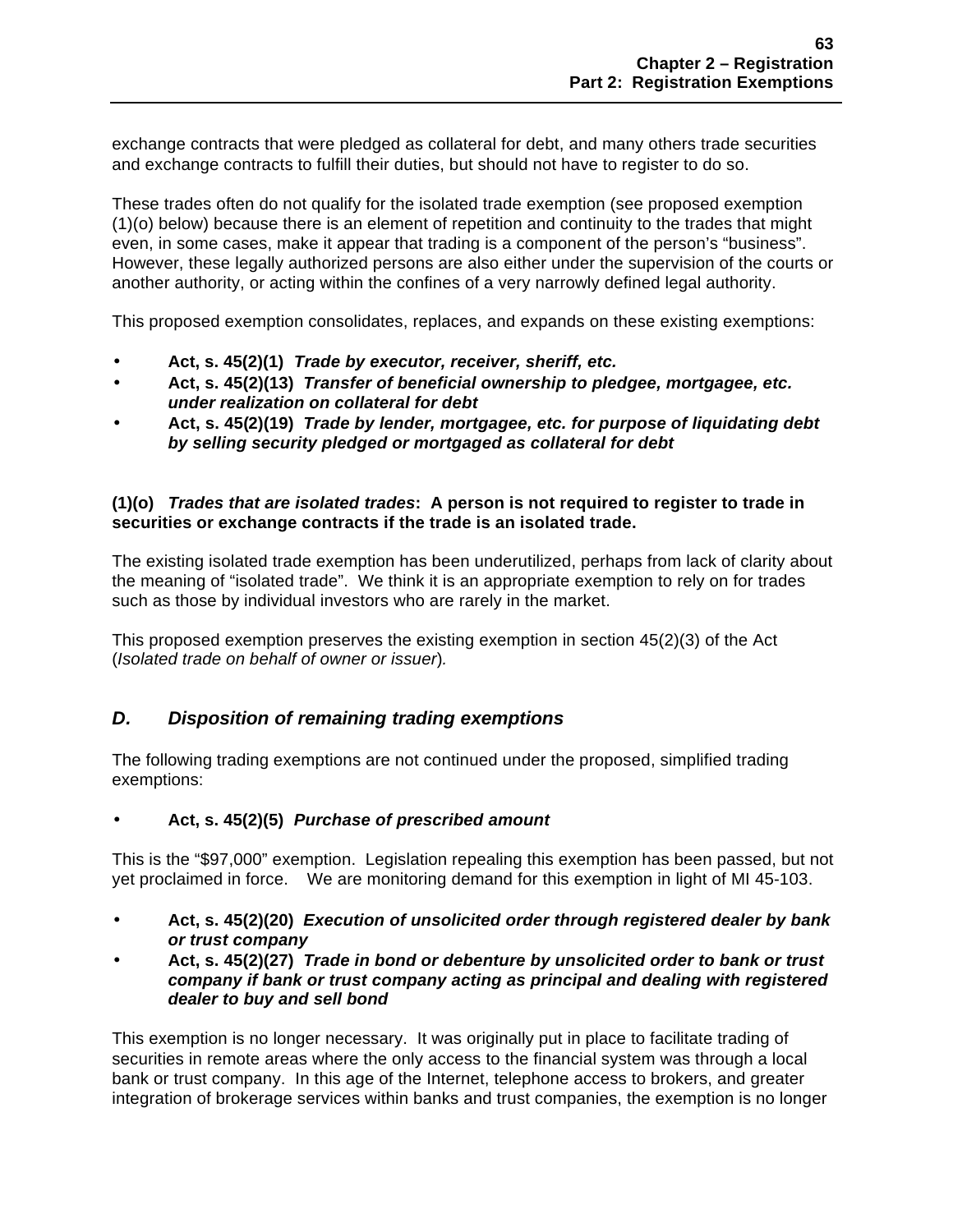required. (Many banks use dual employees or "roving registrants" to provide brokerage service to people in smaller communities.)

In the meantime, some trust companies have used this exemption for another purpose entirely: to facilitate equity trading by clients of mutual fund dealers without any qualified registrant providing suitability advice. Some trust companies have also established a carrying broker relationship relying on this exemption to avoid registering and joining the Mutual Fund Dealers Association. This is an unintended and inappropriate use of the exemption.

## • **Act, s. 45(2)(23)** *Trades through recognized exchange through telephone or other linkages with other exchanges*

This exemption is not currently being used. The Commission has not recognized an exchange for this purpose.

## • **Act, s. 46(c)** *Securities issued by a private mutual fund*

The definition of a "private mutual fund" includes both investment clubs and mutual funds administered by trust companies. Funds administered by registered portfolio managers do not enjoy this relief. The policy basis for providing the exemption when the fund is managed by a trust company is not clear. The investment club exemption is preserved in proposed exemption  $(1)(c)$ .

### • **Act, s. 46(f)** *Securities that evidence indebtedness under conditional sales contract, provide for acquisition of personal property and are not sold to individuals*

These securities can be sold to corporations or other institutions under the proposed accredited investor exemption (see proposed exemption 1(b) above).

### • **Act, s. 46(g)** *Securities issued for educational, benevolent, fraternal, charitable, religious or recreational purposes and not for profit*

In BC, this exemption can only be used if disclosure is provided to investors in accordance with a required form (BCF 32-901).

Given that affinity fraud is one of our major areas of investor abuse, this exemption is no longer appropriate.

The entities contemplated in section 46(g) can, like other issuers, raise capital as restricted issuers under CMA (see Chapter 1). One of the capital raising options for restricted issuers is offering securities through an offering memorandum. This process provides a number of investor protections. These include an offering memorandum in plain language describing the business and securities, a blunt risk acknowledgement form, a right to withdraw within two days and rights of rescission and damages if the offering memorandum contains a misrepresentation.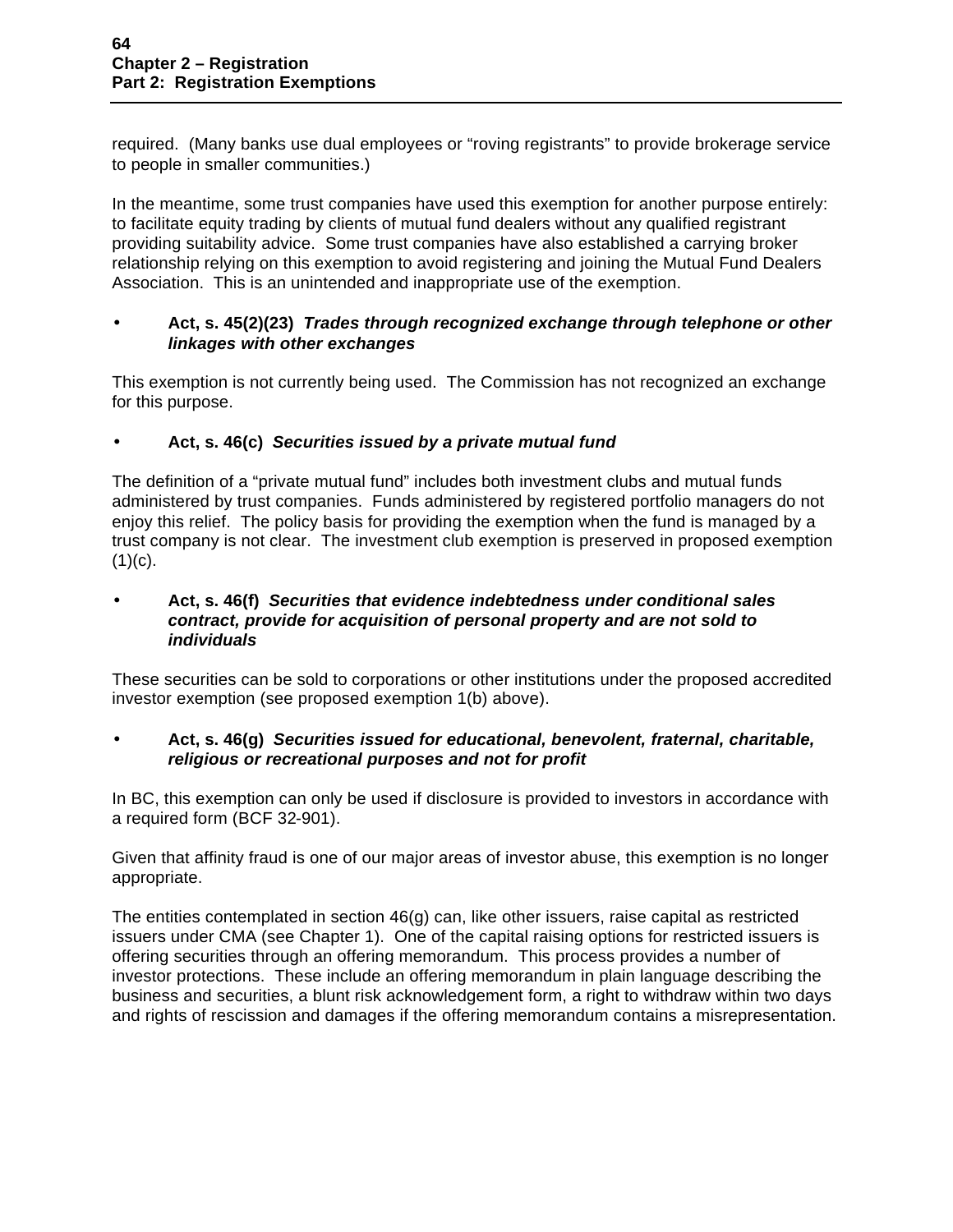- **Act, s. 46(i)** *Shares or deposits of credit unions*
- **Act, s. 46(h)** *Securities issued by a co-operative to its members*
- **BC Instrument 45-502** *Co-operatives*

Membership shares in co-operatives or credit unions are not like other securities. They are designed to allow a person access to the commercial or other efficiencies realized in a cooperative structure. We propose to amend the definition of "security" in the Act to except membership shares in co-operatives or credit unions from the definition.

When co-operatives or credit unions want to raise capital by offering investment shares, they will be treated as any other person raising capital would be treated. There are many exemptions available to facilitate capital raising now – many more than there were when the current provisions were created. Co-operatives and credit unions will not be at a disadvantage because most smaller organizations will be able to take advantage of the capital raising exemptions, and larger organizations should be treated the same as other issuers.

- **Rules, s. 89(a)** *50 purchasers*
- **Rules, s. 89(b)** *\$25,000 Sophisticated purchaser*
- **Rules, s. 89(g)** *By exchange issuer to friends and relatives of principals*
- **Rules, s. 89(h)** *Trade by securityholder in "quasi private issuer" (under 50 holders)*

These exemptions were deleted when MI 45-103 was adopted in BC. For transitional reasons, they have been continued for a period of six months. They would not be continued under our proposed exemption regime.

### • **BC Instrument 31-503** *Exchange contracts dealers trading in commodity pool securities*

The subject matter of this Instrument will be dealt with by describing what exchange contracts dealers are qualified to do, and the exchange contracts category will include the ability to trade in commodity pool securities.

### • **National Instrument 32-101** *Small securityholder selling and purchase arrangements*

While the sale of odd lots is important, we understand that they are generally carried out through registered firms and individuals. This Instrument, which provides relief for issuers and their agents to establish a facility for odd lot sales, does not appear to be necessary. In any event, the exemptions for trades to the issuer by its securityholders and for direct sales by senior issuers appear to cover off this concern.

### • **BC Instrument 45-510** *Trades in self-directed registered educational savings plans*

This Instrument is currently necessary because the definition of security includes an interest in any scholarship or educational savings plan. This will be addressed by amending the definition of security to remove self-directed registered educational savings plans so they are treated the same as registered retirement savings plans.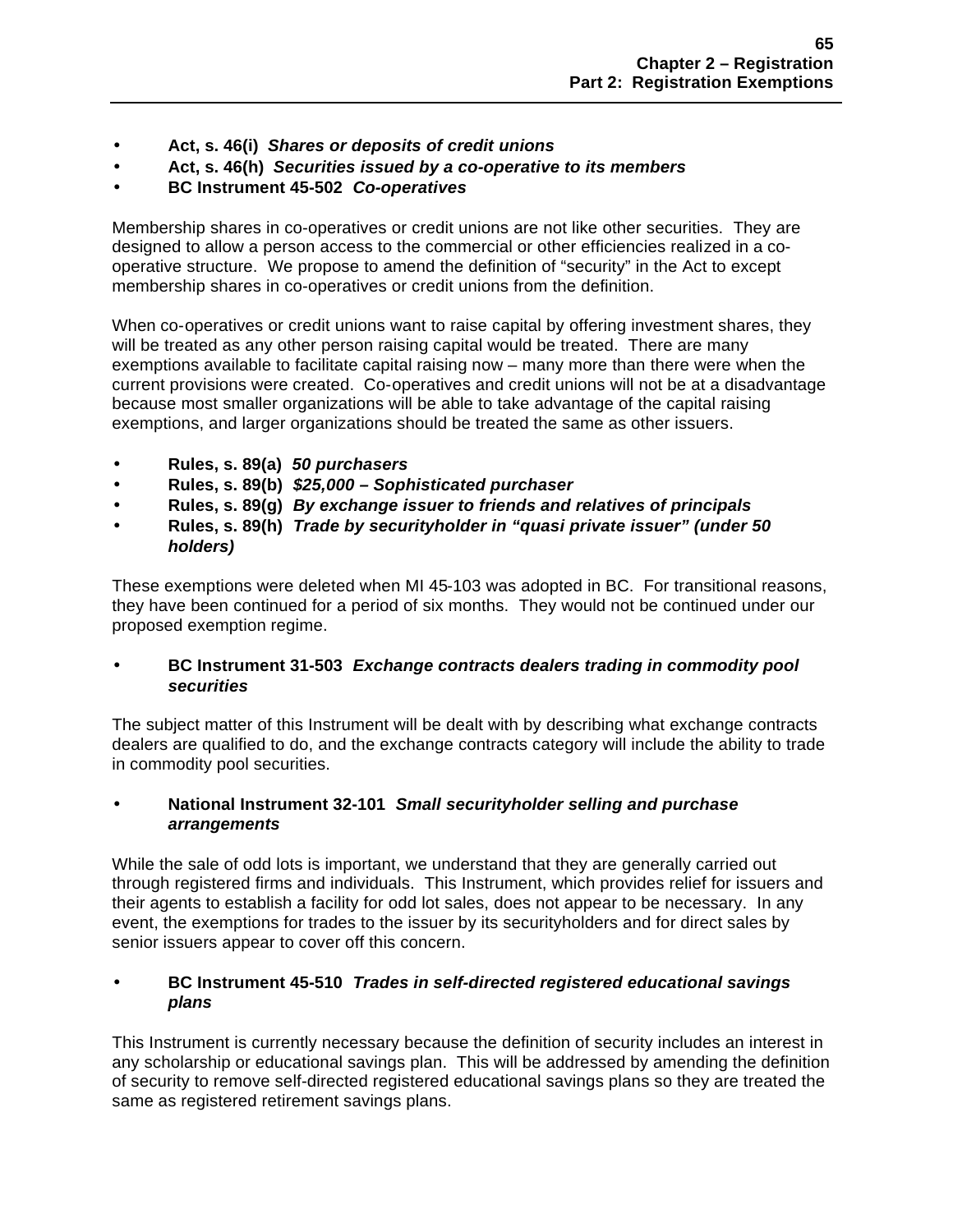## • **BC Instrument 91-501** *Over-the-counter derivatives*

Many of the entities specified as "Qualified Parties" in this Instrument are covered by the exemption for accredited investors (see proposed exemption 1(b) above). We will consider the additional exemptions for business users over the next few months.

# **2. Simplified advising exemptions**

## *A. Proposed advising exemptions*

The proposed simplified exemptions from the requirement to register as an adviser take into account the definition of adviser and limit the exemptions to those who are truly in the business of advising, but should have the exemptions.

We propose to revise the definition of advising to clarify that a person is only required to register as an adviser if managing an investment portfolio or giving advice based on the particular needs of specific clients.

### **(2) A person is not required to register as an adviser**

**(a) if the person is advising others about investing in securities that can be traded by a person exempted from the requirement to register, except when the person is managing investment portfolios of others through exercising discretionary authority.**

This proposed exemption allows a person to give advice about securities traded under exemptions without being registered. As we noted above under our discussion of the proposed trading exemptions, investors in these circumstances are protected by other mechanisms. They are similarly protected when they receive advice.

This exemption does not extend to managing the investment portfolio of others through discretionary authority. Investors who grant others discretionary authority to manage their funds should receive the protections provided by registration.

The proposed exemption replaces the current exemption in BC Instrument 32-501 *Advising and related trading under an exemption.* 

### **(2) A person is not required to register as an adviser**

**(b) if the person is a member of a self regulatory organization and complies with the rules or other regulatory instruments of that self regulatory organization relating to portfolio management activities.**

This proposed exemption allows portfolio managers working for investment dealers to carry out the same functions as persons that are registered directly with the Commissions as portfolio managers. Assuming the SRO rules require these persons to meet proficiency and other requirements that are substantially similar to those required by the Commission for registration as a portfolio manager, this exemption should be retained.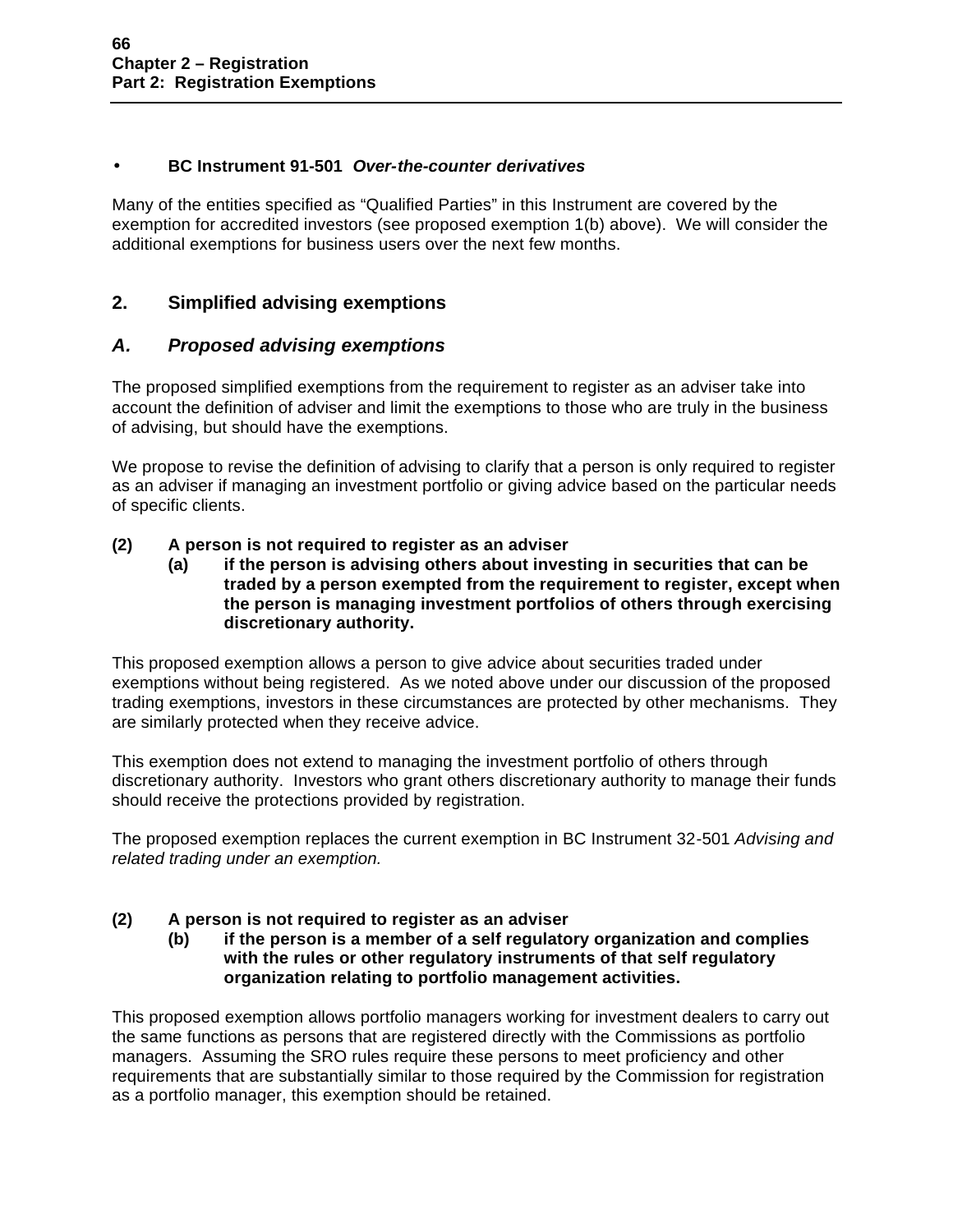We are aware that IDA rules permit so-called "discretionary accounts" as well as "managed accounts". The IDA has special proficiency requirements for managed accounts. Many of these "discretionary accounts" are managed by representatives without the representatives having the proficiency that the IDA requires for managed accounts or that the Commission requires for portfolio managers. We will consider further whether this exemption is appropriate after discussions with the IDA.

The proposed exemption essentially preserves the current exemption found in section 86 of the Rules (*Exemption for investment dealer or representative at IDA member firm who follow IDA rules re portfolio management*)*.*

## **(2) A person is not required to register as an adviser**

### **(c) if the person is registered as an adviser outside Canada and does not solicit business from residents of Canada.**

This proposed exemption is new – it does not replace or consolidate existing exemptions in BC. The exemption provides relief to Canadian investors seeking advice or portfolio management services from foreign advisers where the foreign adviser has not solicited the investor's business. It parallels the trading exemption provided when Canadian investors wish to retain the services of a foreign dealer on an unsolicited basis.

As on the trading side, solicitation will be judged at the formation of the relationship between the foreign adviser and the client, not on a piece-meal basis. Solicitation includes promotional activity directed specifically at Canadian investors, but mere exposure of the foreign adviser through normal course advertising Canadians might happen to see would not, by itself, be solicitation.

# *B. Disposition of remaining advising exemptions*

The following advising exemptions are not continued under the proposed, simplified advising exemptions:

- **Act, s. 44(2)(a)** *Exemption for insurers or savings institutions if solely incidental and no advertising of services*
- **Act, s. 44(2)(b)** *Exemption for Business Development Bank of Canada if solely incidental and no advertising of services*
- **Act, s. 44(2)(c)** *Exemption for lawyers and accountants if solely incidental and no advertising of services*
- **Act, s. 44(2)(d)** *Exemption for dealer re research reports and analysis*
- **Act, s. 44(2)(f)** *Exemption for publisher of, or writer for, a newspaper or business or financial publication if solely incidental and no advertising of services*

"Adviser" is defined as a person engaging in the business of advising. No exemption is required for the activities described in these existing sections of the Act because the activities are "incidental" to the person's real business. If these persons are in the business of advising, we expect them to register.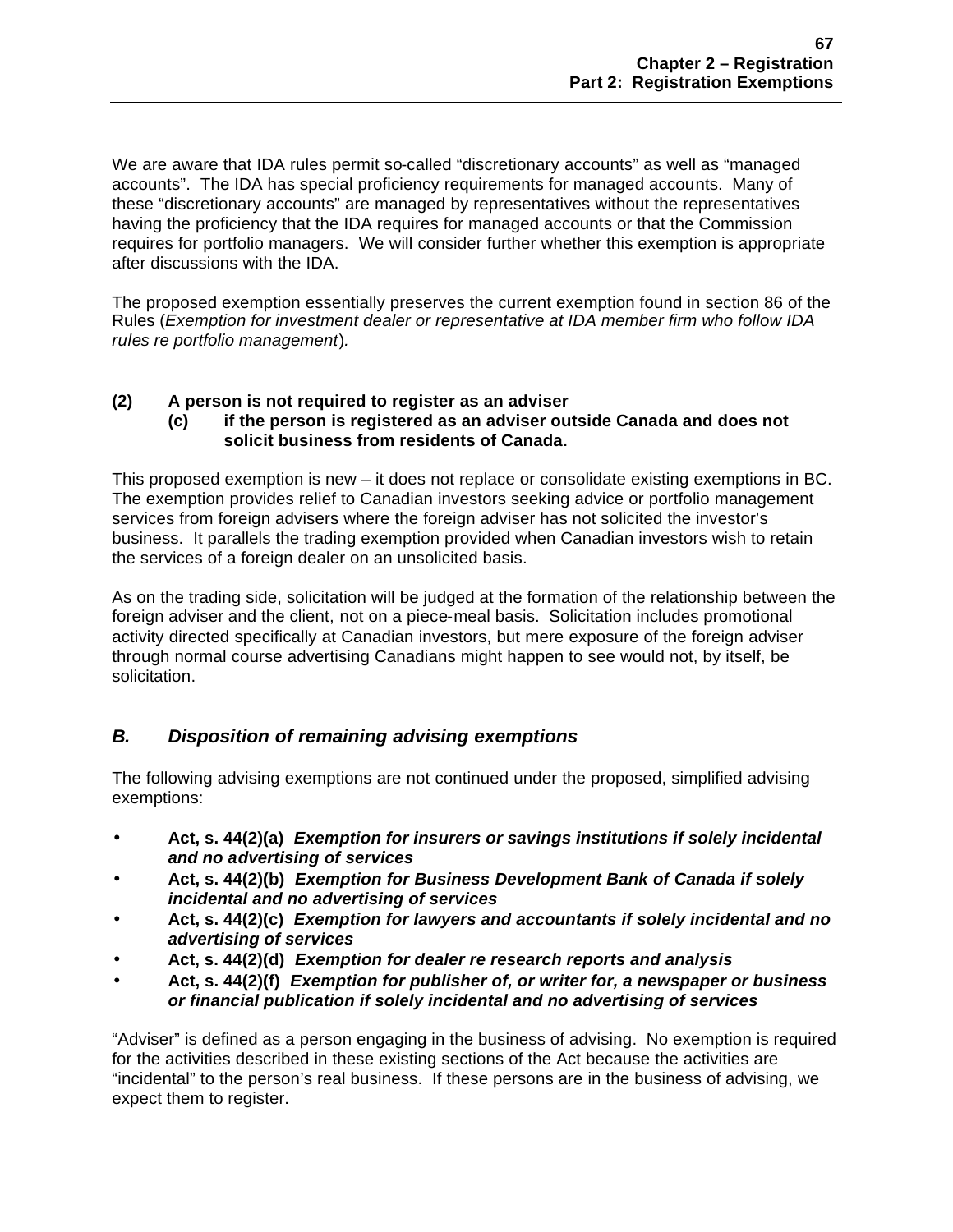### • **Act, s. 44(2)(e)** *Exemption for registered dealer or representative if reasonably in fulfillment of duty to ensure suitability*

We expect dealers to advise their clients about investing in or buying or selling specific securities or exchange contracts on the basis of their clients' investment needs. Rather than giving an exemption from the requirement to register as an adviser, we will deal with this in our guidance on the duties of a dealer.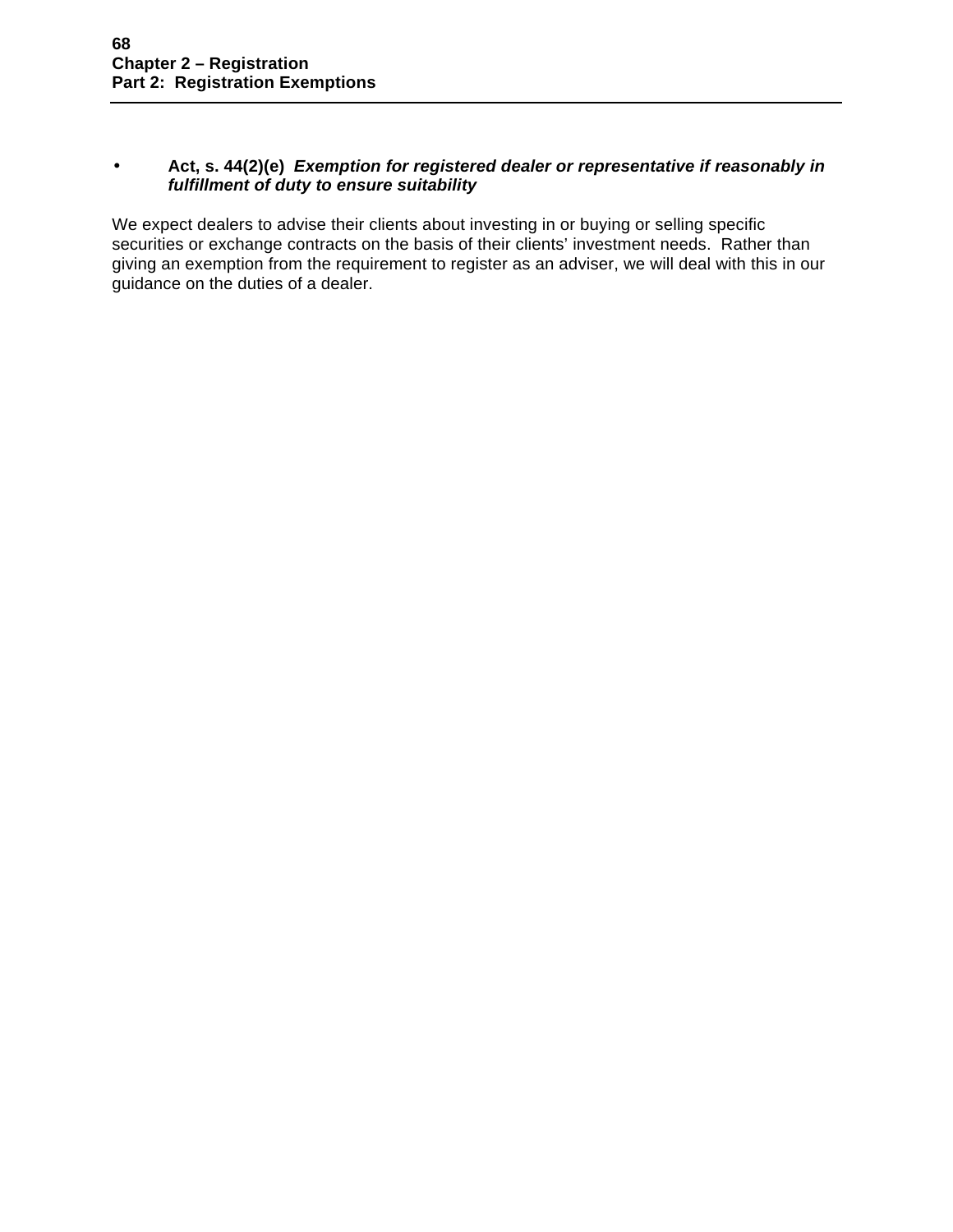# **CHAPTER 2 REGISTRATION**

# **Part 3: Registration Passport**

After our Concept Paper was published in February 2002, CSA decided to develop an interim registration passport system that we expect will be implemented for most individual registrants in a few months. This system will remain in place until a permanent system is established under the Uniform Securities Act and Rules.

This Part of Chapter 2 describes our Proposal for the permanent system.

The Ontario Five Year Review Committee supports the underlying principles behind the registration passport concept (see its Recommendation 2). The Committee recommends that regulators accept compliance by a market participant with the securities laws in another Canadian jurisdiction as compliance with the securities laws in the regulator's own jurisdiction.

## **I. Summary**

Under the registration passport system we are proposing:

- A registrant can apply for or amend registration in any jurisdiction in Canada by applying to the registrant's "home" jurisdiction.
- Categories and conditions of registration are uniform throughout Canada.
- Application requirements are uniform throughout Canada.
- Registration is "permanent".
- The system applies to both firm and individual registration.

## **II. Background**

In our Concept Paper, we identified these problems with the current registration system: First, if registrants want to do business in two or more provinces or territories, they must register in each jurisdiction. Second, national firms spend significant time and resources filing applications for registration in multiple jurisdictions, dealing with Commission staff in those jurisdictions, and keeping track of the differences between the rules of the various jurisdictions. Third, this process is costly and time consuming for both applicants and Commissions.

We proposed a registration passport system as a solution. Registration passport will be even more efficient in combination with the proposed National Registration Database, which will allow registrants to register their employees in multiple Canadian jurisdictions with the click of a mouse.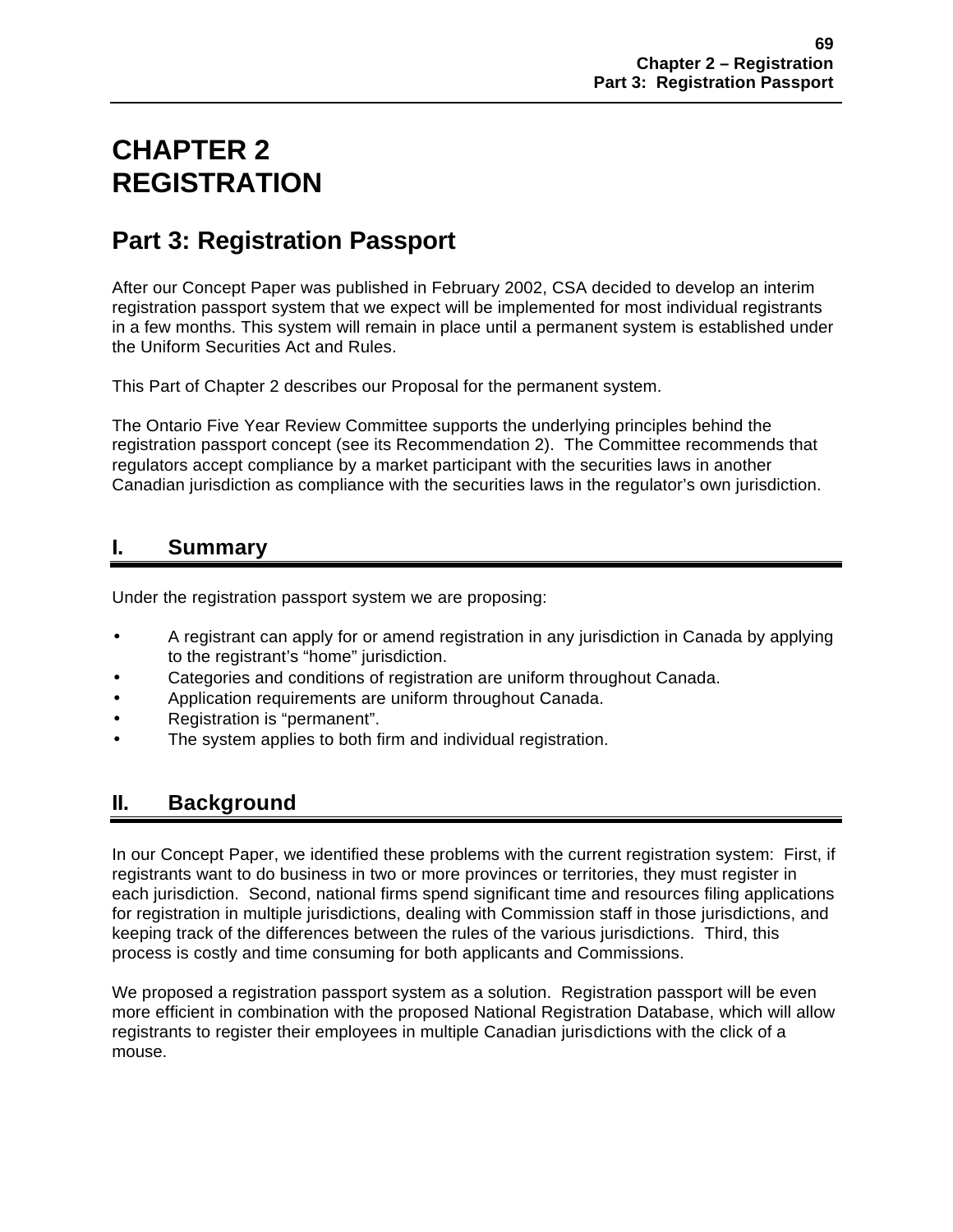## **III. Details of the Proposal**

## **1. Applying for registration**

Under this Proposal, the Act provides only that registration is required in accordance with the Rules for trading and advising. The Rules set out the following process for applying for registration:

- **(1) If British Columbia is the applicant's principal jurisdiction, the applicant must file an application to register in the prescribed form, pay the prescribed fee, and provide any other information the executive director requires.**
- **(2) If British Columbia is the applicant's principal jurisdiction, and the applicant wants to apply for registration in a reciprocal jurisdiction, the applicant can do so by indicating, on the prescribed form, that the applicant is applying for registration in the reciprocal jurisdiction and paying the prescribed fee for registration in the reciprocal jurisdiction.**
- **(3) If an applicant's principal jurisdiction is a reciprocal jurisdiction, the applicant can apply, under the reciprocal jurisdiction's equivalent of subsection (2), for registration in British Columbia by indicating, on the reciprocal jurisdiction's prescribed form, that it wishes to be registered in British Columbia and by paying the prescribed fee for registration in British Columbia.**
- **(4) Applicants that comply with a reciprocal jurisdiction's equivalent of subsection (2) and are registered in that jurisdiction are registered in British Columbia to carry out the same activities they are registered to carry out in their principal jurisdiction.**

The Rules would define principal jurisdiction and reciprocal jurisdiction as follows:

**"principal jurisdiction" means the jurisdiction to which a person has the most significant connection, considering the person's place of residence, office location(s), head office location, revenues in the [province or territory], assets in the [province or territory], number of registered and other employees or independent contractors, place of incorporation or organization, [and any other relevant factors].**

**"reciprocal jurisdiction" means the other provinces and territories that have adopted [the uniform act].**

## **2. Uniformity of registration requirements**

Under the Proposal, there is a uniform set of registration categories throughout Canada. The conditions of registration attached to those categories and the information and filing requirements to apply for registration will also be uniform. The CSA USL Committee has adopted these objectives.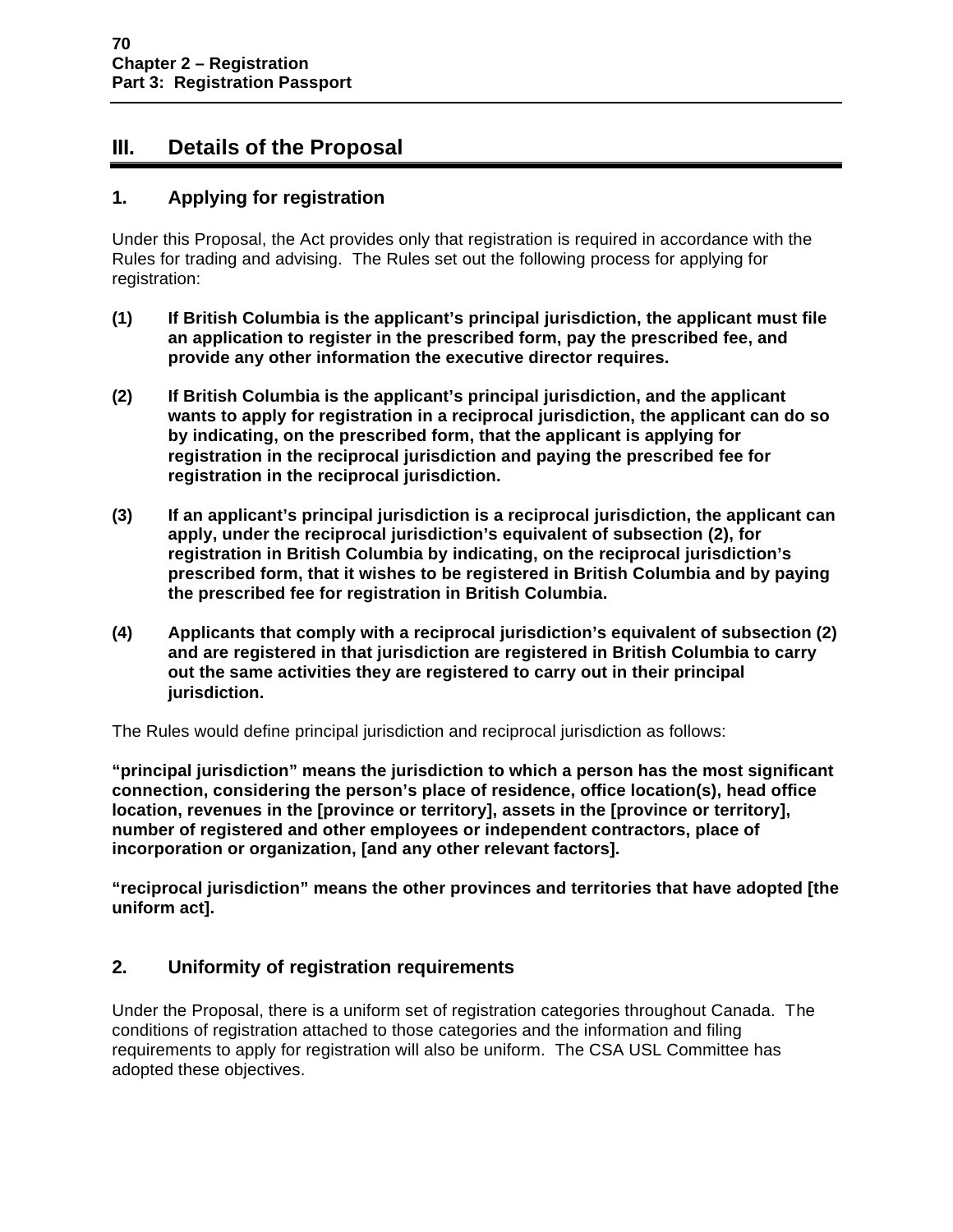## **3. Permanent system**

We are proposing that registration be "permanent". In a permanent registration system, it is not necessary to renew registration on an annual basis. Registration remains valid until terminated, suspended or surrendered. Supporters of a renewal system say it provides an automatic point for re-evaluating the registrant's suitability for registration. However, as a practical matter, registration renewals are rarely refused in circumstances where the conduct leading to the refusal would not otherwise have come to the regulators' attention.

Under a permanent registration system, registrants have an ongoing obligation to provide "evergreen" (continuously updated) disclosure to the principal regulator of important changes (see Chapter 2, Part 1).

## **4. Administering a registration passport system**

Under this Proposal, the system is administered through a mutual reliance regime. Once the principal jurisdiction registers the firm or employee, it notifies the other jurisdictions of the registration and the registrant is entitled to registration in any other jurisdiction by giving notice and paying the fee through the principal jurisdiction.

Likewise, when a firm or employee decides at any time after initial registration to conduct business in a jurisdiction other than its principal jurisdiction, that firm or individual need only notify its principal jurisdiction and pay the applicable fee.

The principal jurisdiction notifies the other jurisdictions of new registrations and any changes in registration status or disciplinary action. Administration of the system will be conducted through mutual reliance or possibly through delegation of powers. The delegation of powers among jurisdictions is expected to be authorized in the Uniform Securities Act.

#### *Registration maintenance, reporting, compliance reviews, enforcement activity*

Under the Proposal, local jurisdictions rely on the principal regulator to administer:

- registration applications, amendments and reinstatements,
- "evergreen" disclosure of important changes to registrant information, and
- regular reporting.

The principal regulator notifies local regulators of changes to registrant information relevant in the local jurisdiction.

Local regulators share information and provide all reasonably necessary assistance so the principal regulator can adequately oversee registration maintenance and reporting. For example, principal regulators could arrange for local regulators to conduct compliance reviews of local offices and rely on that work in preparing a comprehensive compliance review of the registrant.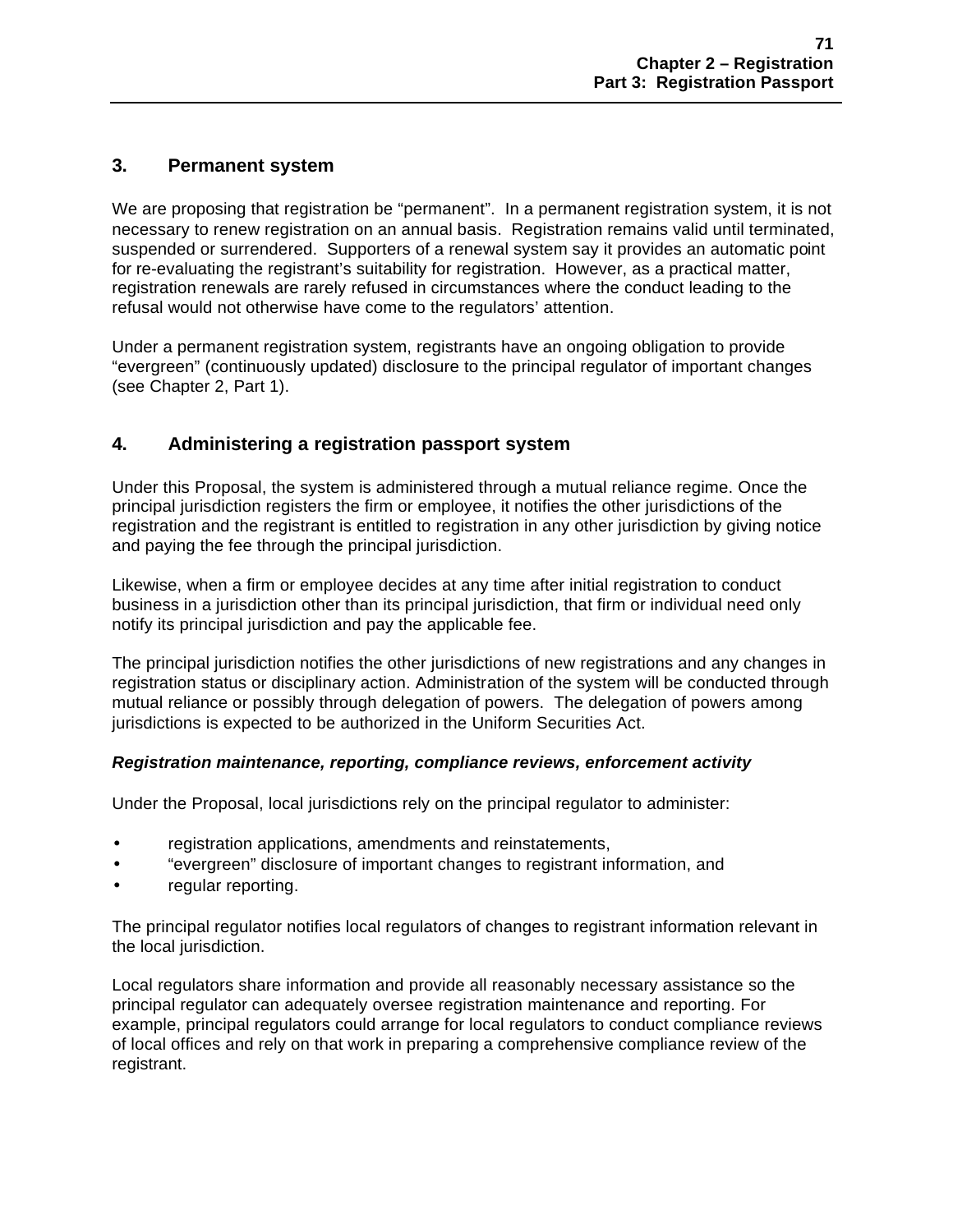Mutual reliance and delegation arrangements will take into account the resources and expertise of each jurisdiction and the extent to which the resources and expertise of SROs can be used.

Under the passport system, complaints from the public can be dealt with locally, as they are today, or on a multi-jurisdictional basis if the complaint is systemic in nature. Effective enforcement and compliance will depend on efficient and comprehensive information sharing among regulators. It is expected that the appropriate authority for this will be contained in the Uniform Securities Act.

#### *The role of SROs*

In some jurisdictions, the IDA registers its members and renews, amends, and reinstates registration. In other jurisdictions, the IDA has no role in the registration process. The MFDA may some day do the same. The IDA and MFDA also have enforcement and compliance responsibilities.

If there were a uniform approach to the role of the IDA, the passport concept would perhaps work more efficiently. However, a uniform approach is not essential. The differences in SRO participation among the provinces can be accommodated as part of the passport system.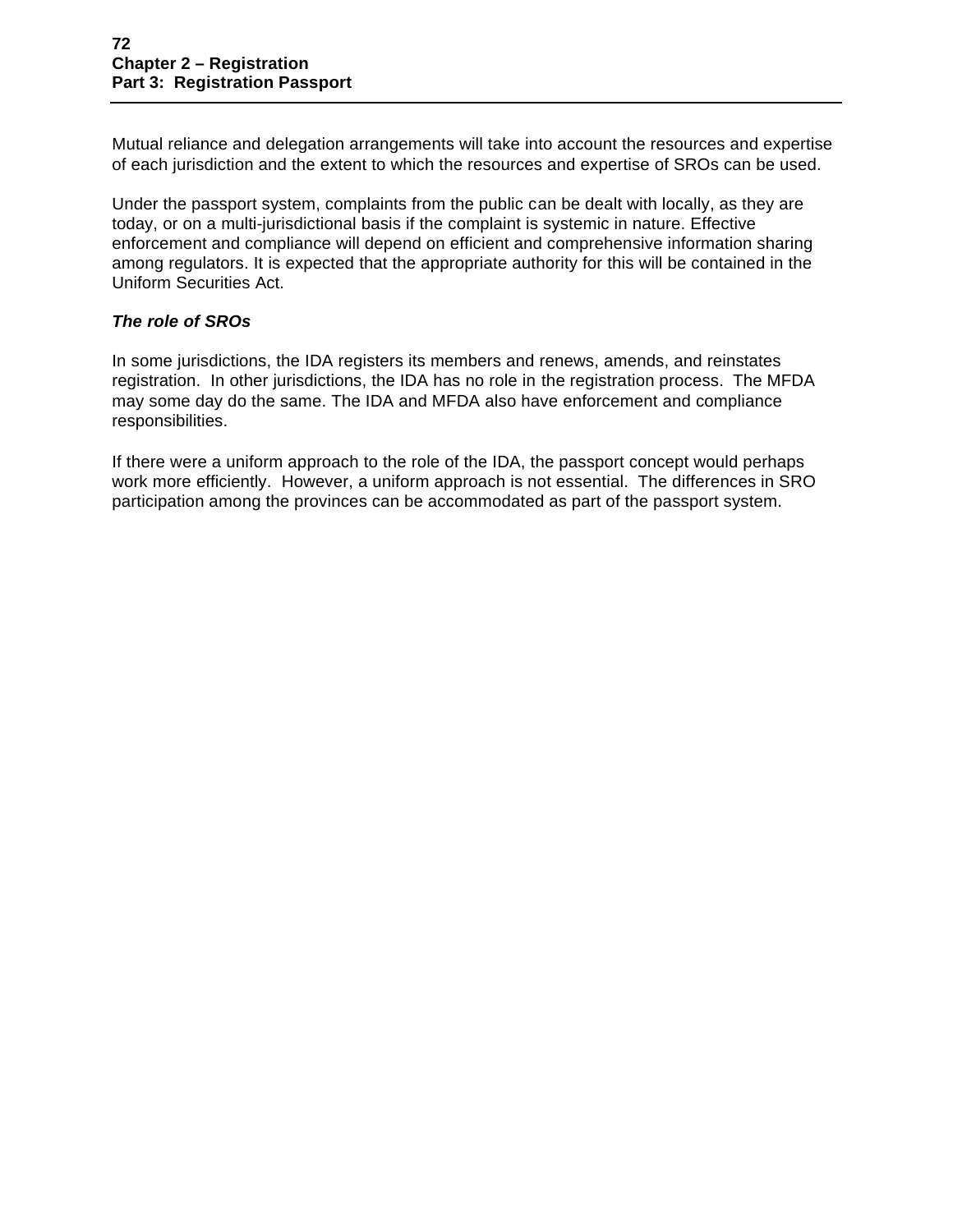# **CHAPTER 2 REGISTRATION**

# **Part 4: Firm-only Registration**

## **I. Summary**

We are proposing a firm-only registration regime. Under this Proposal:

- 1. Only firms need to register. Individuals can only trade or advise on behalf of a firm. Firms must promptly notify regulators of changes to registration information, including the identities of those representing the firm in advising and trading capacities.
- 2. Firms are completely responsible for the conduct of their representatives related to trading and advising activity.
- 3. Information sharing is authorized between regulators and firms and among firms regarding information about representatives.
- 4. Information about representatives is available to the public. The information includes the firm they represent and any disciplinary history.

This Proposal assumes the adoption of the Code of Conduct for firms (see Chapter 2, Part 1) and the new statutory civil liability for firms (see Chapter 3).

The Code of Conduct and registration passport (see Chapter 2, Part 3) Proposals are written on the basis that both firms and individuals will register. If firm-only registration were adopted, those Proposals would be amended accordingly.

## **II. Background**

In the Concept Paper published in February 2002, we identified problems with the current system of individual registration. One was that the current system is costly and cumbersome for registered firms. Another was that some firms attempt to use a representative's status as a registrant to cloud their responsibility for the representative's conduct.

We concluded that the benefits of individual registration could be almost entirely preserved in a firm-only registration system. These are the reasons:

1. Individual registration provides the public with information about individuals working in the securities industry. Under this Proposal, essentially the same information will be publicly available.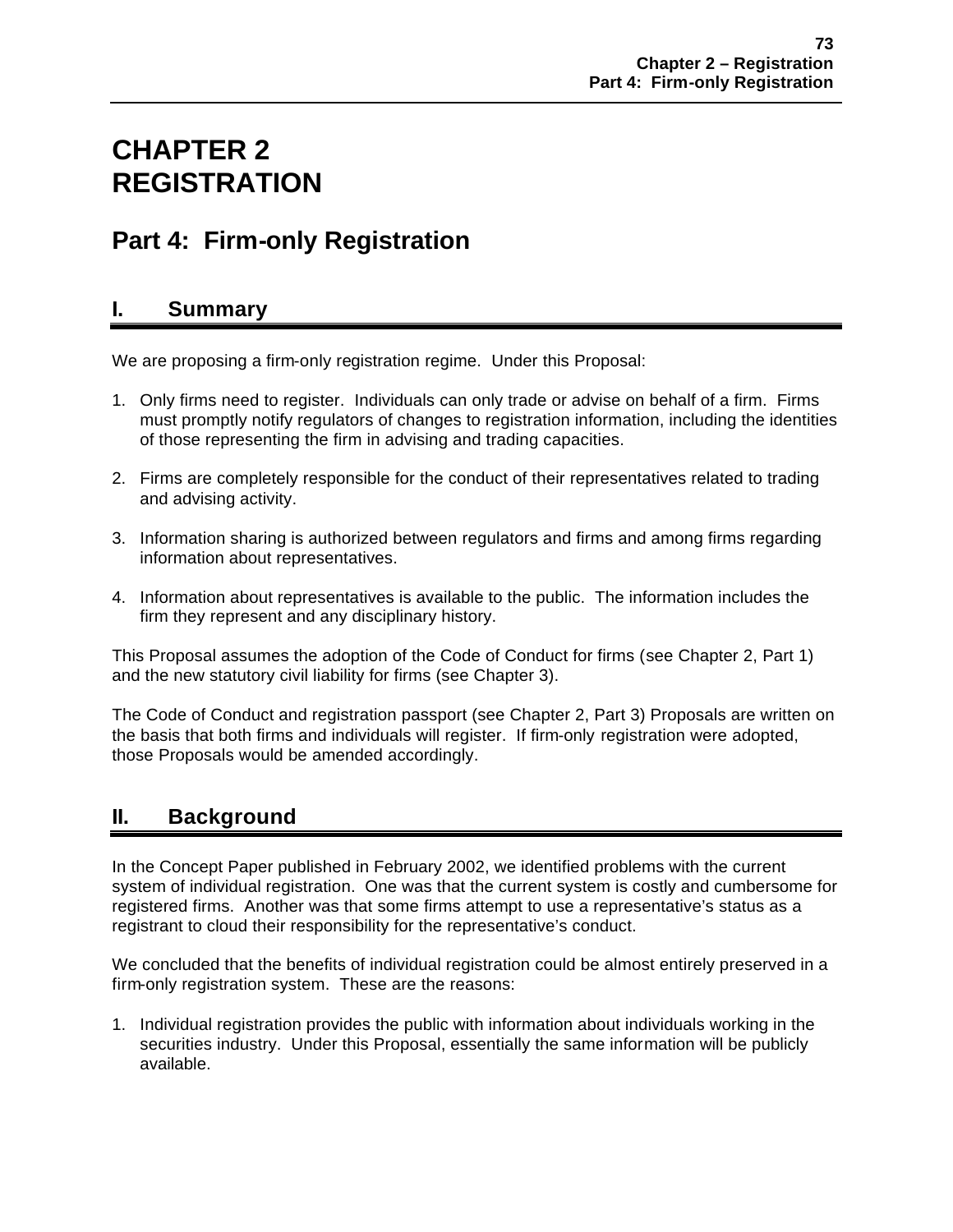- 2. Individual registration gives securities regulators a way to ensure that individuals working in the securities industry have appropriate proficiency. Under this Proposal, securities regulators still set proficiency requirements.
- 3. Individual registration allows securities regulators to suspend or ban inappropriate or unqualified individuals from participating in the securities industry, or to place terms or conditions on their participation. Under this Proposal, securities regulators still have these powers.
- 4. Individual registration allows securities regulators to bar individuals from becoming active in the securities industry at the outset. Under this Proposal, securities regulators no longer have that ability, but firms are required to conduct criminal records and credit checks on applicants and have access to all relevant information about applicants that is presently available to regulators. A new statutory right of action against firms for the misconduct of their representatives will encourage firms to thoroughly screen potential representatives.

## **III. Details of the Proposal**

## **1. Registration requirement**

Under this Proposal, all firms that trade securities or exchange contracts, or that advise, must register. As is currently the case in most Canadian jurisdictions, the Proposal requires individuals in the industry to work for a firm. Under the new investor remedies Proposal (see Chapter 3), firms are responsible for the conduct of their representatives.

This is the registration requirement under the Proposal:

#### **1. A person must not**

**(a) trade in a security or an exchange contract, or**

**(b) act as an adviser**

**unless the person is registered, or exempted from registration, in accordance with the Rules, or is a representative.**

The proposed definition of "representative" reads as follows:

**"representative" means an individual who trades in securities or exchange contracts or acts as an adviser only as a representative of a firm.** 

## **2. Hiring and oversight of representatives**

## *Filing information about representatives*

Under the Proposal, an application for firm registration must disclose the identities of the representatives, the trading and advising activities each representative is authorized to engage in, and any conditions imposed by the firm on any representative's activities. The information must be kept current and is available to the public.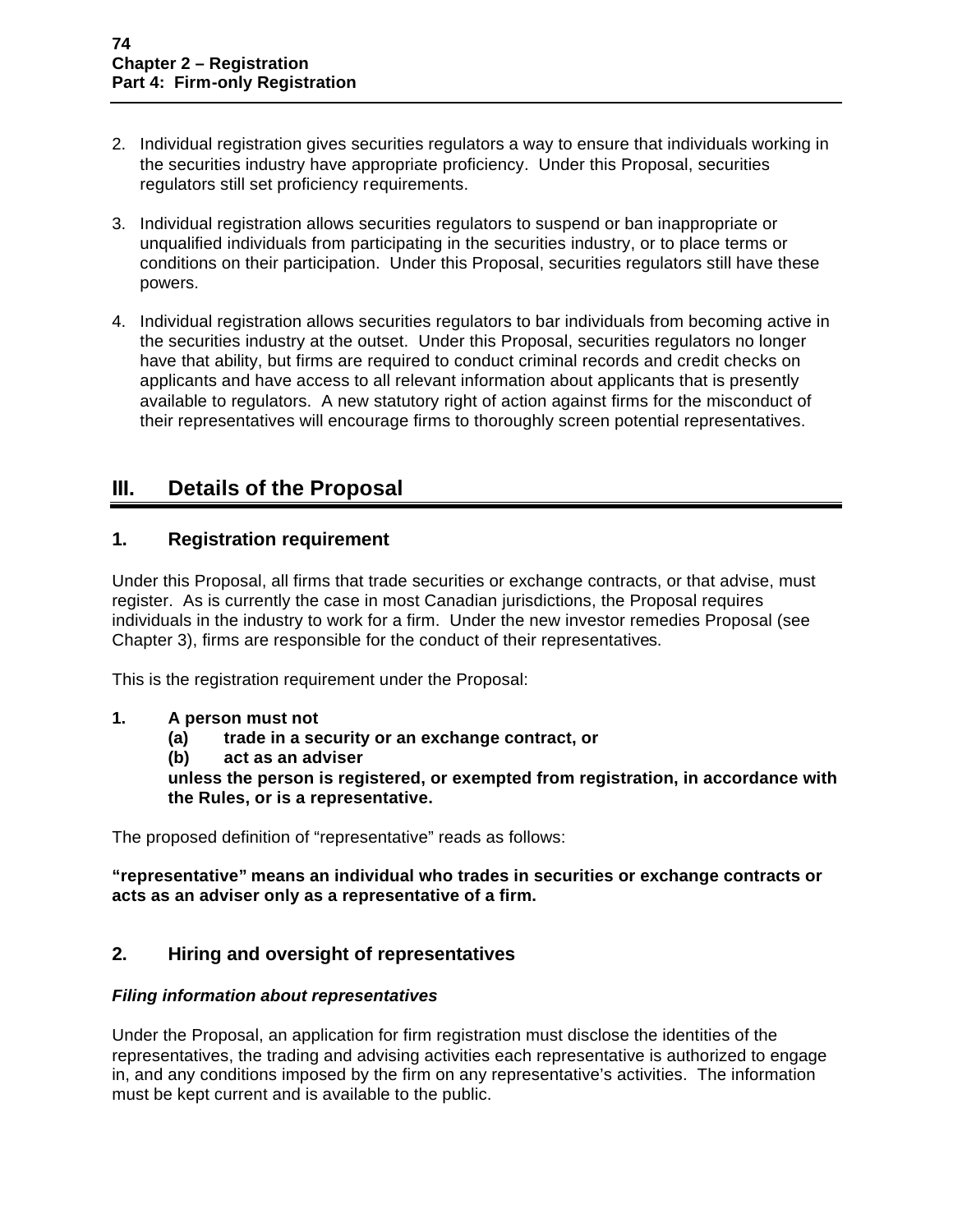These are the proposed requirements:

- **2.(1) On application for registration, an applicant must provide the Commission with this information about each individual trading in securities or exchange contracts or acting as an adviser on the firm's behalf:**
	- **(a) full name,**
	- **(b) birth date,**
	- **(c) trading or advising activities the representative is authorized to engage in, and**
	- **(d) the conditions or limitations, if any, on the representative's trading or advising activities.**
- **(2) When the employment relationship between a firm and a representative terminates, the firm must file a notice stating:**
	- **(a) the name of the representative, and**
	- **(b) the date of termination.**
- **(3) All information provided to the commission under this section is public information, except that in (1)(b).**

The requirement to file changes with the Commission is in the proposed Code of Conduct (see Chapter 2, Part 1).

Under the firm-only Proposal, there is a database for information about representatives that will be accessible to regulators, firms and the public. The information includes most of the particulars set forth above, as well as the disciplinary history of firms and representatives, and conditions or limitations on a firm's or representative's trading or advising activities.

When representatives are terminated, firms will no longer file Uniform Termination Notices, nor will the Commissions routinely review termination situations. However, under the proposed Code, firms must tell the Commissions about any breaches of the Code by a representative, and this could result in a review. As part of normal compliance reviews, Commissions will review the firms' processes and record keeping relating to hiring and terminations.

#### *Authority and proficiency of representatives*

Under the Proposal, a firm must ensure that the scope of authority of the representative to trade and advise is specified in writing:

**3.(1) A firm must specify in writing the trading or advising services the representative is authorized to provide on behalf of the firm.**

#### **(2) A representative is not authorized to provide trading or advising services that are outside the scope of the firm's registration.**

The proposed Code makes firms responsible for ensuring that their representatives are qualified and requires firms to disclose to clients the qualifications of the representative the client is dealing with.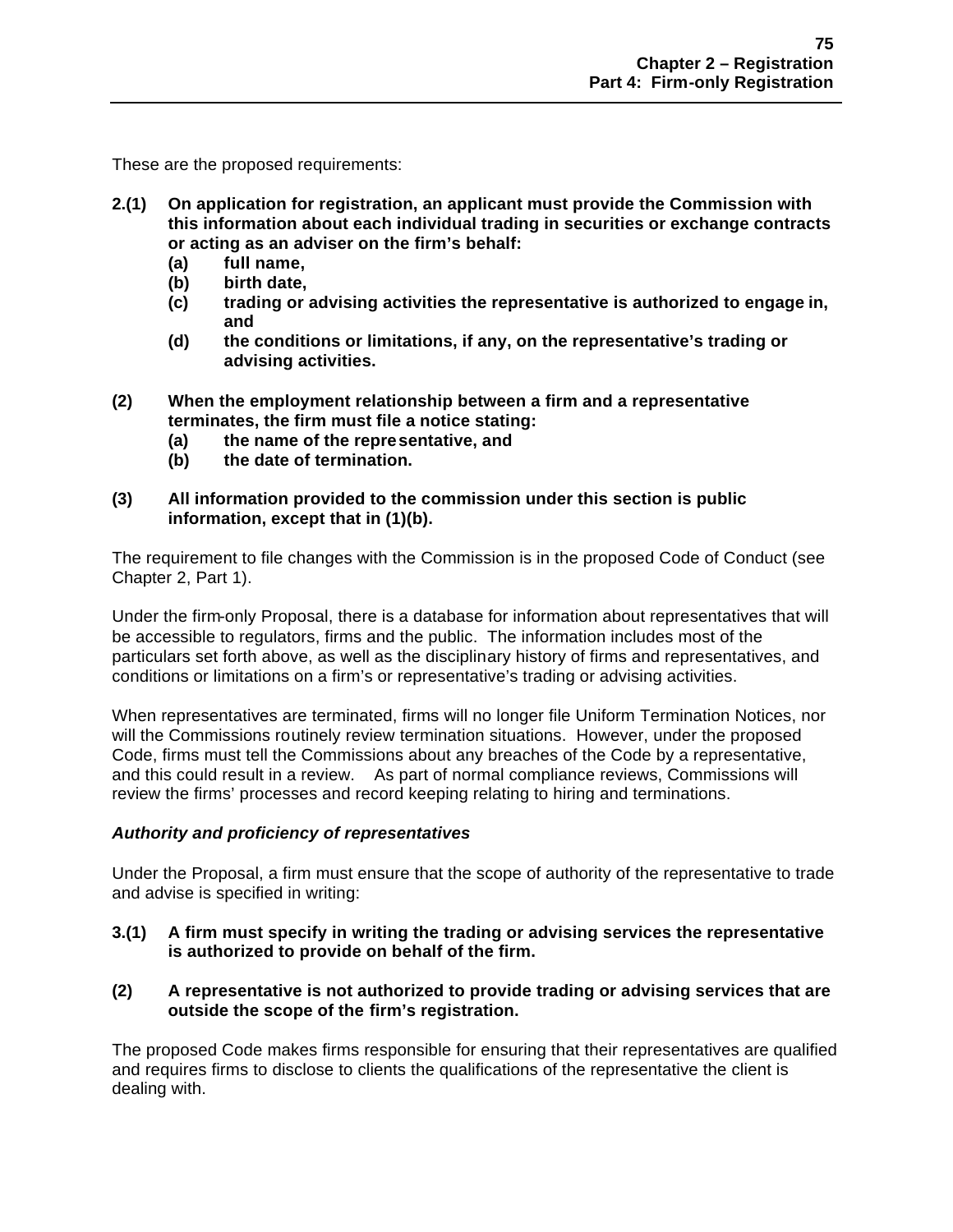Currently, an individual who does not meet all of the technical requirements for proficiency but is demonstrably proficient seeks an exemption from the proficiency requirements from the Commission or the applicable SRO.

Under the Proposal, the proficiency requirements permit firms to hire individuals who can demonstrate equivalent proficiency based on skills and experience. During compliance reviews, Commissions will test whether the firm is exercising reasonable judgment in determining equivalent proficiency.

#### *Liability of firms for their representatives*

Under the investor remedies Proposal (see Chapter 3), firms are responsible to investors for the conduct of their representatives.

## **3. Regulatory jurisdiction and powers**

Securities regulators do not need to register individuals to have jurisdiction over them. For example, we would draft the Code so that it applied to representatives, even in a firm-only registration environment.

Most current Commission powers are broad enough to apply to representatives in a firm-only environment. However, under a firm-only system, the Commission has no means to suspend, remove or attach conditions to an individual's registration. This would be replaced by a new order power to be added to section 161(1) of the Act:

**161.(1)If the commission or the executive director considers it to be in the public interest, the commission or the executive director, after a hearing, may order one or more of the following:**

**. . .**

- **(g) that a person** 
	- **(i) resign as a representative of a firm,**
	- **(ii) is prohibited from becoming or acting as a representative of a firm,**
	- **(iii) is prohibited from engaging in trading, advising, or investor relations activities,**
- **(h) that a representative be reprimanded or that a representative's trading or advising activities be suspended, cancelled, or restricted, or made subject to any conditions that the Commission may impose.**

The proposed order power also includes the power to make and extend temporary orders before hearings are held, equivalent to the powers set out in sections 161(2) and (3) in the current Act.

Under current legislation, the executive director also has a power to refuse registrations or impose restrictions or conditions on registration after providing the individual concerned with an opportunity to be heard (sections 35 and 36 of the Act and sections 13 and 17 of the Rules). Under the Proposal, these provisions are replaced by similar powers over representatives: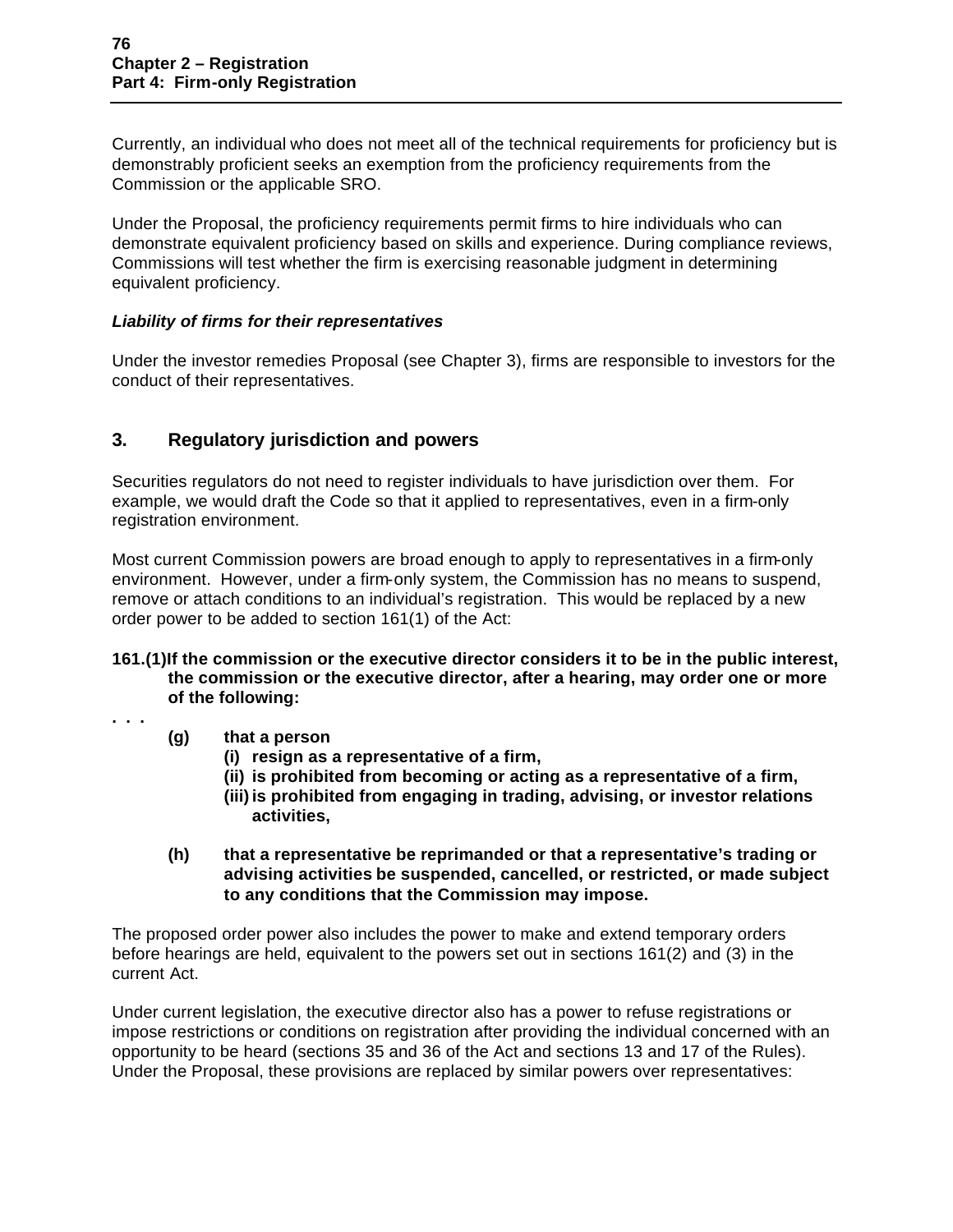- **4.(1) The executive director may restrict or impose conditions on a representative's trading or advising activities, including**
	- **(a) restricting the duration of the representative's trading or advising activities,**
	- **(b) restricting the representative's trading activities to trading in specified securities or exchange contracts, or classes of securities or exchange contracts.**
- **(2) The executive director acting under (1) must not restrict or impose conditions on a representative's trading or advising activities without giving the representative an opportunity to be heard.**
- **(3) A representative must comply with a restriction or condition imposed by the executive director under (1).**

If the Proposal is adopted, other existing provisions of the Act that give the Commission power over firms would need to be amended to ensure they apply to individual representatives and representative corporations. Both section 141(2), which allows the executive director to obtain information from certain listed persons, and section 153, which authorizes the Commission to require certain listed persons to submit to reviews of their financial affairs, would be amended to include "representatives".

## **4. Information sharing**

Under the Proposal, it is up to the firm to develop proper hiring procedures, although we propose that criminal records and credit checks be mandatory.

This Proposal requires information sharing among regulators and firms so that firms get all the information they need to make informed hiring decisions. The Proposal contains informationsharing provisions similar to existing freedom of information and protection of privacy (FOIPP) laws but is designed to meet the unique requirements of securities regulation. The proposed regime replaces existing FOIPP laws, including private sector personal information protection legislation.<sup>5</sup>

Some sample legislative language to effect this is in Appendix A. These are the main features of the proposed regime:

- Regulators can share information with firms making decisions about representatives or prospective representatives.
- Firms must share information they have about a former employee at the request of another firm that is considering whether to hire that employee.
- Regulators and firms must keep representatives' personal information secure.

 $\overline{a}$ **<sup>5</sup>** Currently, only Québec, but the federal *Personal Information Protection and Electronic Documents Act* (PIPEDA) requires all provinces to have equivalent private sector privacy legislation in place by January 1, 2004.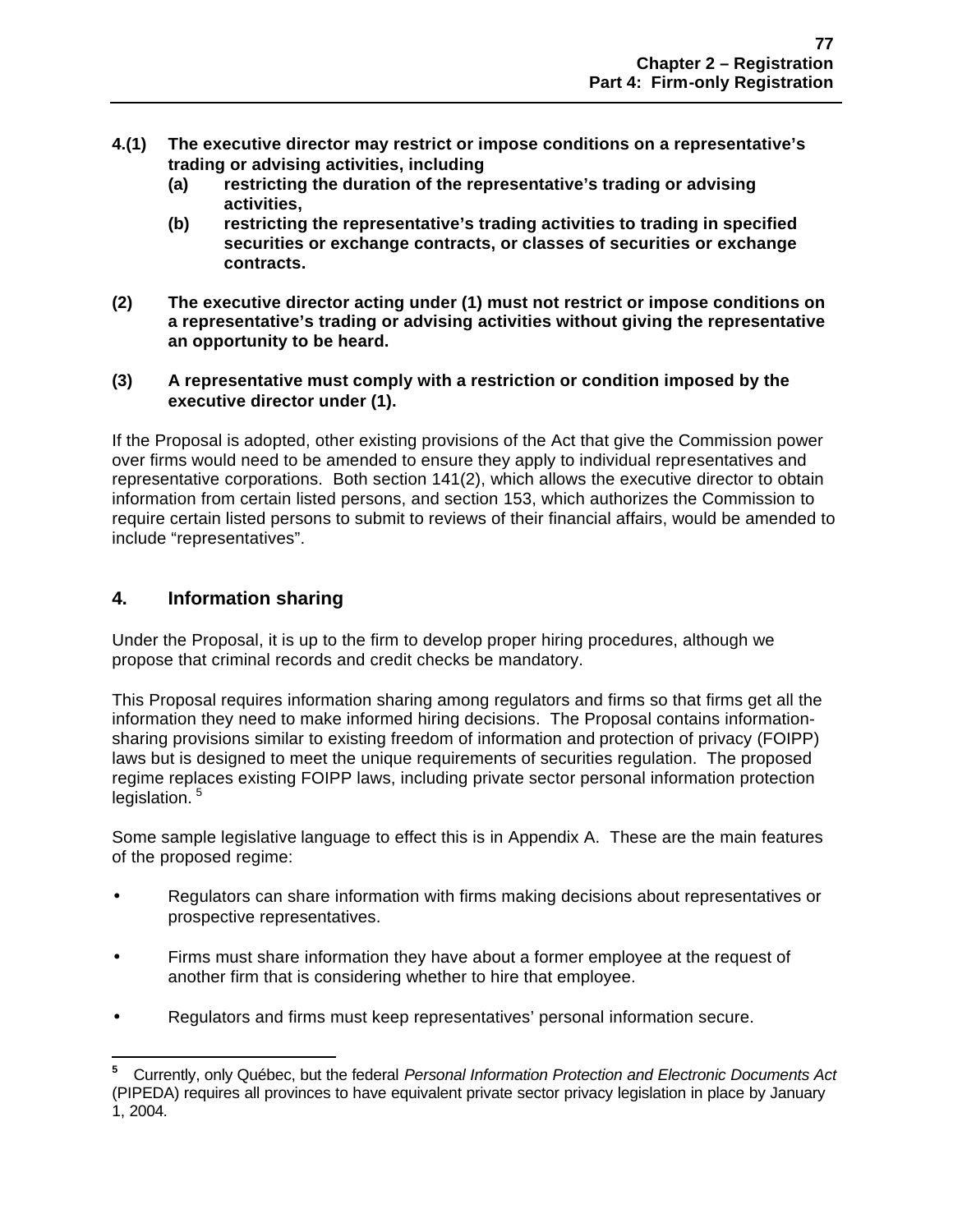- Regulators and firms must appoint a privacy officer to handle inquiries, requests for changes to personal information records, and complaints.
- Firms that share personal information within the structure of the information sharing provisions have a "qualified privilege" defence from defamation actions. This means the firm will be presumed to have acted without malice and will not be liable even if the personal information that was shared was untrue or otherwise defamatory. However, the firm will lose the benefit of the defence if it is proved that the firm did, in fact, act maliciously.

Under the proposed regime, registered firms or firms applying for registration would be able to get from a Commission any information that, at present, the Commission would have confidence relying on in making its decision whether to register an individual or put terms or conditions on the individual's registration. For example, the Commission would not rely on an unproved complaint to decline an individual's registration, but would rely on information that an individual was sanctioned by the SEC.

If a firm declines to hire an individual because the firm thinks the individual does not have adequate proficiency or suitability, the firm must disclose that to the candidate. An individual who has not been hired for these reasons has a limited right of review by the Commission. The Commission's role will be to verify (or not) that the firm had a good public interest reason to decline hiring the individual, not to second-guess the firm's decision.

## **5. Firm-only registration Proposal compared to current system**

This table compares the current system to the firm-only registration Proposal:

| <b>Current system</b>                                                                          | <b>Proposal</b>                                                                       |
|------------------------------------------------------------------------------------------------|---------------------------------------------------------------------------------------|
| Between July 1 and December 31, 2001,<br>four CSA jurisdictions (BC, AB, ON, PQ)<br>processed: | Commissions in all CSA jurisdictions<br>process:                                      |
| 7,492 new individual registrations<br>2,402 transfer applications<br>9,107 termination notices | No new individual registrations<br>No transfer applications<br>No termination notices |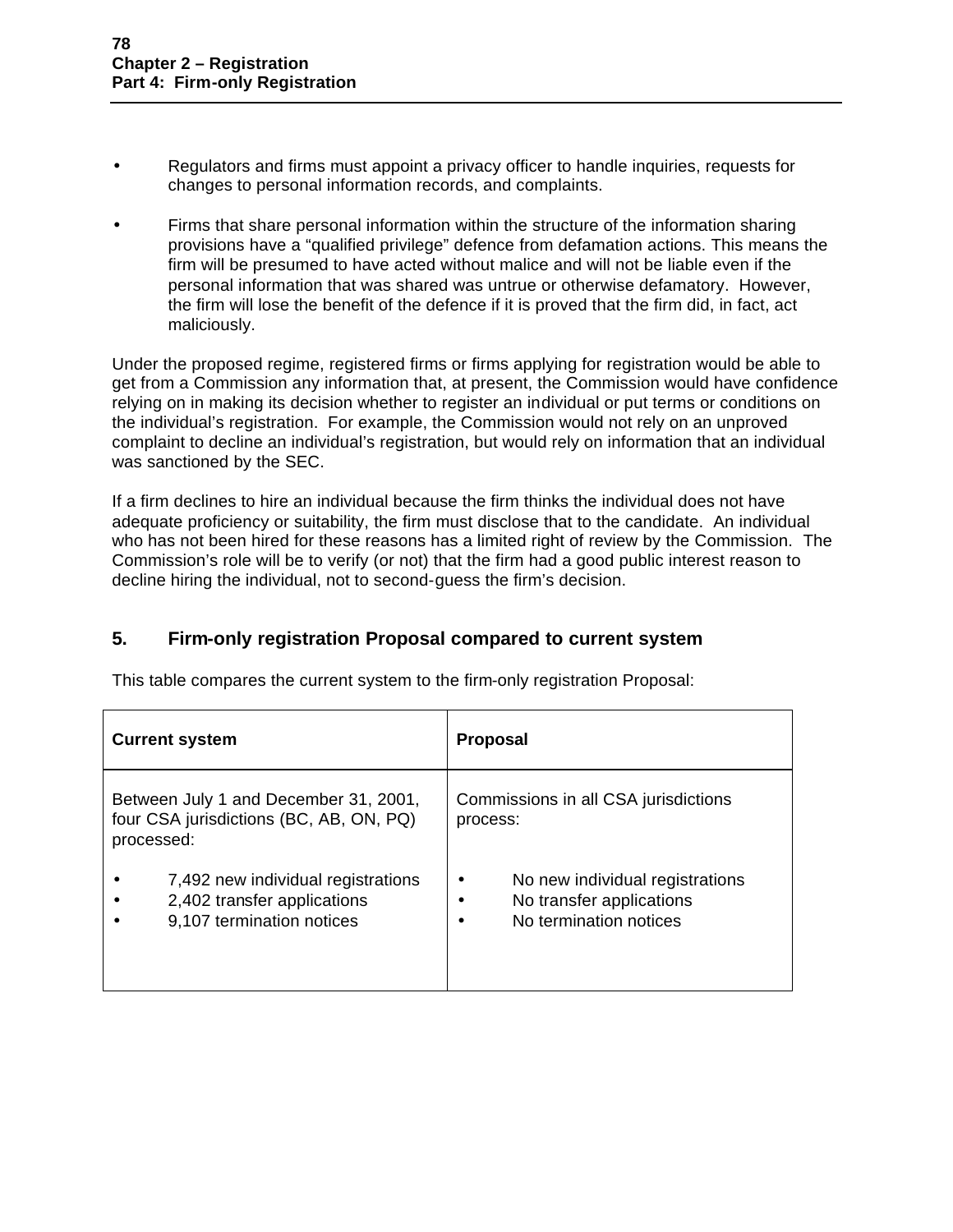| <b>Current system</b>                                                                                                                                                                            | <b>Proposal</b>                                                                                                                                                                                                                                                     |
|--------------------------------------------------------------------------------------------------------------------------------------------------------------------------------------------------|---------------------------------------------------------------------------------------------------------------------------------------------------------------------------------------------------------------------------------------------------------------------|
| Firms fill out extensive forms to register,<br>renew, amend, terminate and provide<br>notice of changes. Here are some<br>examples, for the same six month period<br>appearing in the box above: | Firms input core information about who<br>works for them, what they do, and the<br>conditions and limitations on the trading or<br>advising services they can provide, if any.                                                                                      |
| 89,904 pages of new application<br>forms $6$<br>4,804 pages of transfer applications<br>18,214 pages of termination notices                                                                      |                                                                                                                                                                                                                                                                     |
| Regulators review fitness of individual<br>firms; firms conduct due diligence on<br>potential employees within the limits of<br>privacy and employment laws.                                     | Regulators do not review fitness of<br>potential individual firms; firms conduct due<br>diligence on potential employees using the<br>information sharing regime in securities<br>legislation and are protected from<br>defamation suits if they act in good faith. |
| Investors can get information about an<br>individual's permitted trading and advising<br>activity, the firm employing the individual,<br>and any disciplinary history.                           | No change.                                                                                                                                                                                                                                                          |

# **IV. Implications of the Proposal**

## **1. Hiring, compliance, and compliance reviews**

If this Proposal is adopted, firms may want to review their hiring policies and processes as regulators will no longer be reviewing proficiency and character of individuals working for firms.

The Proposal provides the means for firms to obtain important information to help them in their hiring decisions, but they will also have to conduct criminal records, credit, or other relevant

 **6** This is an estimate, based on the numbers of pages in prescribed BC forms. The same is true for other numbers noted in this box.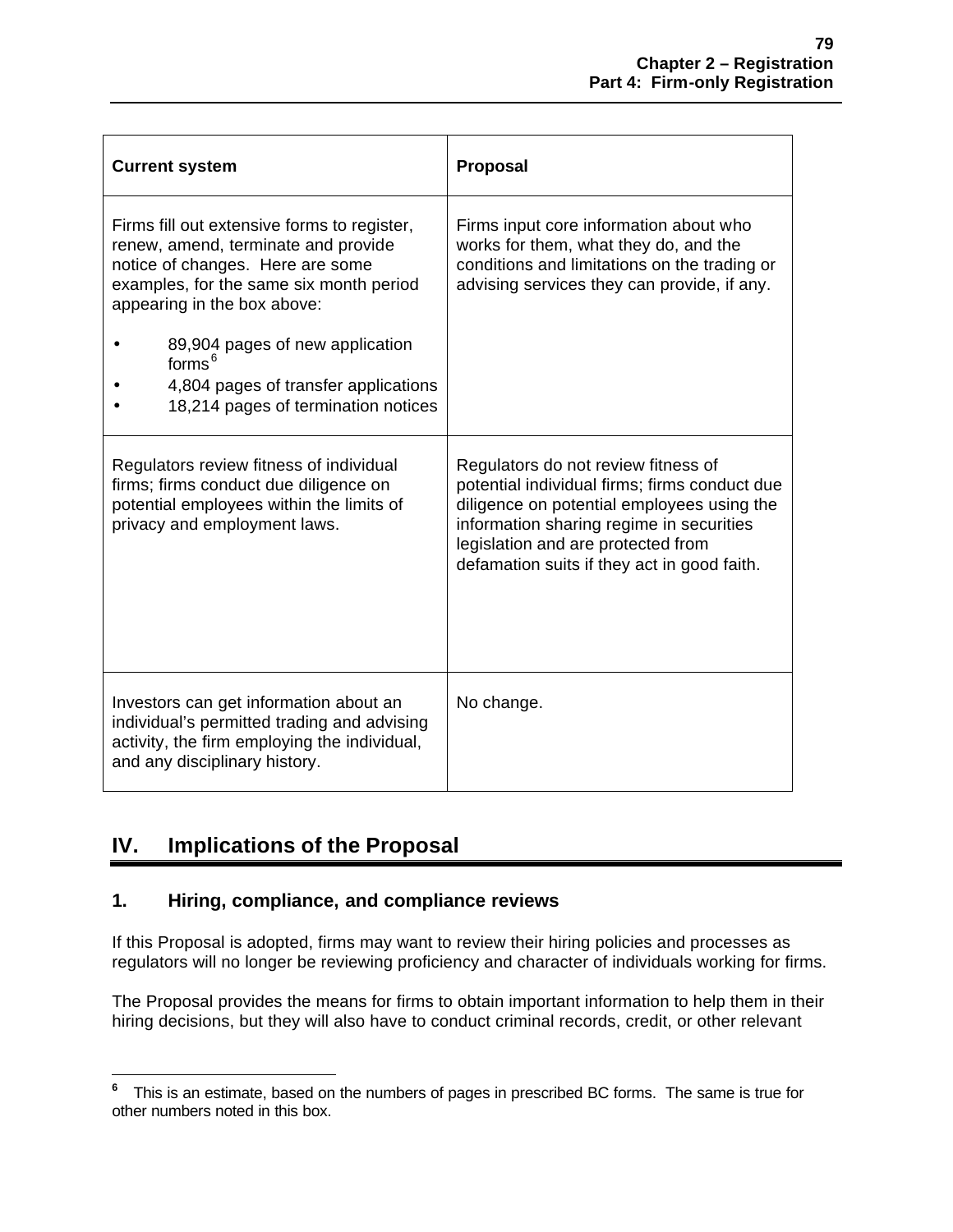checks for information that cannot be obtained from securities regulators or other firms that have previously employed such individuals.

Similarly, firms may want to review compliance policies, procedures, and practices so that individuals posing a risk to the firms can be identified and dealt with appropriately – through education, additional supervision, terms and conditions on activity, the exercise of discipline, or termination, if appropriate.

Finally, regulators will include in their examinations of firms the design and operation of hiring, supervision, and compliance systems. As is the case today, compliance reviews will continue to review the conduct of individual representatives.

## **2. SROs**

Today, SROs are significantly involved in registering individuals who engage in trading in securities or exchange contracts or act as advisers for registered firms. We will be consulting with SROs to discuss the implications of this Proposal on this aspect of their operations.

### **3. Fees**

Fees for individual registration are a major source of revenue for regulators. This revenue will still be required to fund compliance reviews and related regulatory activities, so an alternate fee model would have to be established. This may be as simple as assessing a fee on the firm, based on the number of representatives it has, but we will consult with industry on this issue if the Proposal is adopted.

## **4. National Registration Database (NRD)**

If this Proposal is adopted, the current design for NRD would need to be altered to achieve the public disclosure and information sharing features of the Proposal.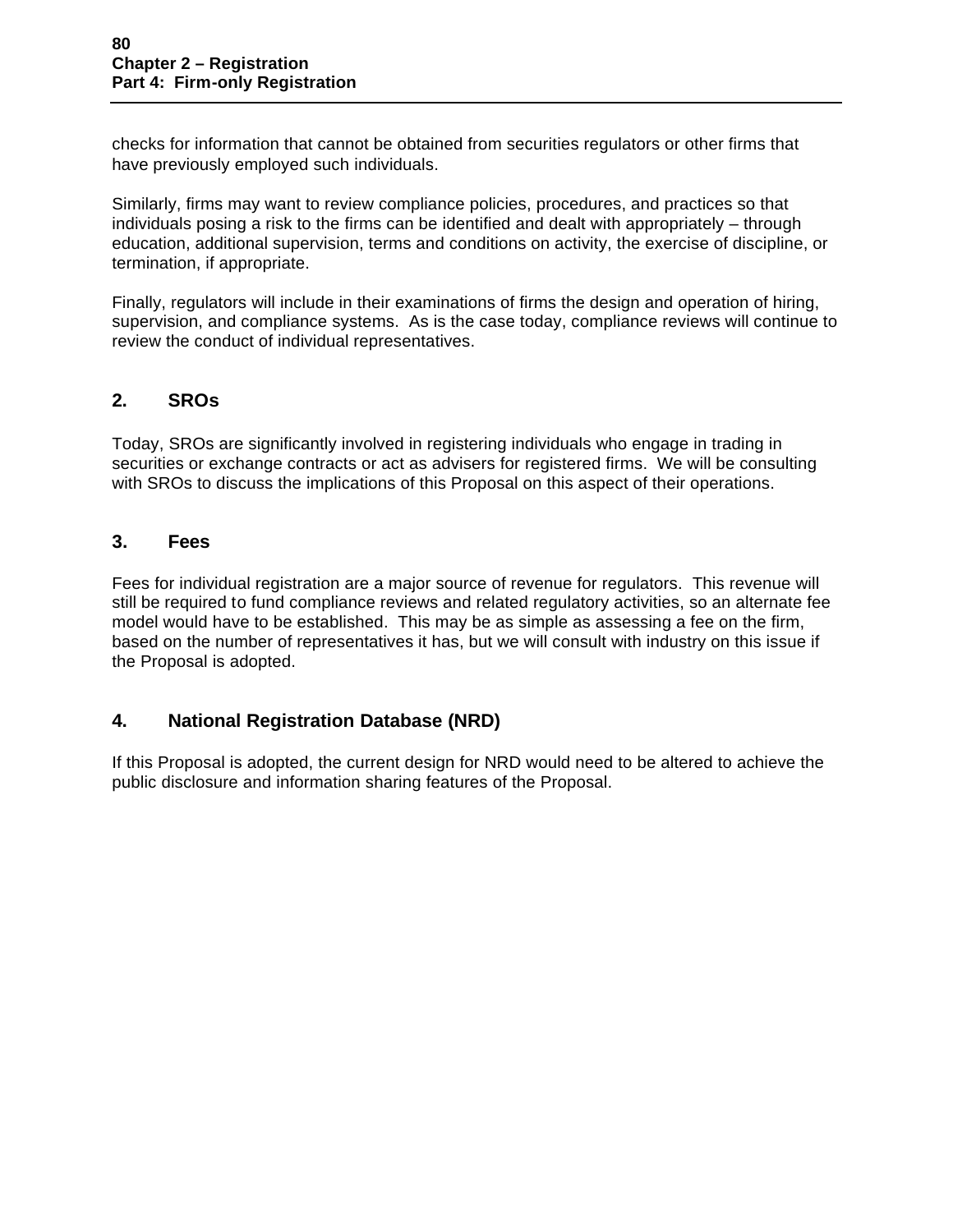# **CHAPTER 2 REGISTRATION**

# **Part 5: Other Registration Proposals**

# **I. Foreign Registrant Proposal**

In the Concept Paper published in February 2002, we questioned whether it was necessary to require foreign registrants to be registered under Canadian rules in circumstances where a Canadian investor sought out their services on an unsolicited basis.

We have concluded that it is not necessary to do so, so long as the foreign registrant is not soliciting business specifically from Canadians (if it is, then it would be required to register).

We propose this concept be put into effect by exemptions from the requirement to register either as a dealer or as an adviser:

**1. A person is not required to register to trade solely through a dealer registered outside Canada if the dealer does not solicit business from residents of Canada.**

#### **2. A person is not required to register as an adviser if the person is registered as an adviser outside Canada and does not solicit business from residents of Canada.**

We will publish quidance on what constitutes "solicitation" along these lines:

- The solicitation test is applied to the formation of the relationship, not on a trade-by-trade basis.
- Solicitation includes any promotional activity directed specifically at Canadian residents.
- Solicitation does not include mere exposure of the foreign firm to Canadians through normal-course advertising that Canadians might happen to see (for example, the firm's web site, or advertising on US television channels carried by Canadian cable or satellite companies).

# **II. Representative Corporation Proposal**

## **1. Definition of "representative corporation"**

Under this Proposal, individuals can provide trading or advising services to firms either as individuals or through closely-held, personal corporations, referred to in this paper as "representative corporations". Firms would be free to contract for trading or advising services with individuals as employees or independent contractors, and with representative corporations as independent contractors.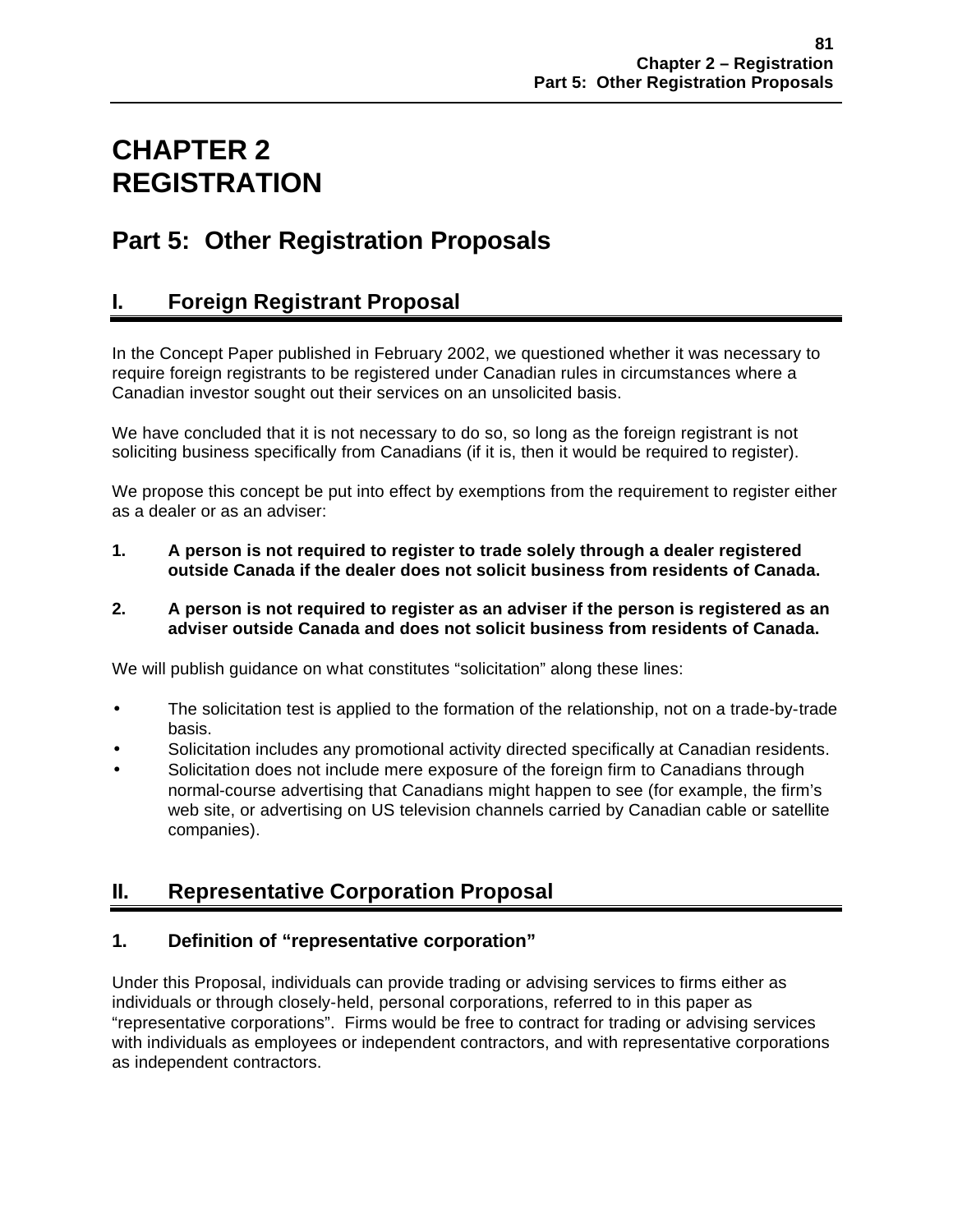Allowing individuals to provide trading or advising services to firms through representative corporations is a significant departure from the current system.<sup>7</sup> However, it makes sense that individuals employed in the industry should be allowed to organize themselves as they wish, so long as they remain personally responsible to investors and regulators for their conduct.<sup>8</sup>

If this Proposal were adopted, these additional definitions would be required:

**"representative" means a person who trades in securities or exchange contracts or acts as an adviser only as a representative of a firm and includes a representative corporation.**

**"representative corporation" means a corporation**

- **(a) that receives commissions and fees from a firm,**
- **(b) that is incorporated under the laws of Canada or the laws of a province or territory of Canada, and**
- **(c) all of whose directors, officers, and shareholders are representatives of the same firm or family members of those representatives.**

Under the Proposal, the concepts of "salesperson" and "advising employee" are replaced by the concept of "representative" in the Act, so that both individuals and their corporations can apply for registration as representatives.

## **2. Contracts between registered firms and representative corporations**

If the Proposal is adopted, we will publish guidance for firms entering into contracts with representative corporations. For example, we recommend that the contract between the firm and the representative corporation cover these points:

- The names of the individuals the firm authorizes to carry out trading or advising activity as employees or directors of the representative corporation
- The scope of authorized activity for each individual

 $\overline{a}$ 

- A requirement for the representative corporation to get prior written consent from the firm before allowing additional individuals to carry out trading or advising activity as employees or directors of the representative corporation
- A requirement that in all agreements between the representative corporation and its clients, the client have recourse to the authorized individuals

**<sup>7</sup>** In BC, only mutual fund salespersons can pay their commissions to their personal corporations (BC Instrument 32-503 *Registration exemption for salespersons' corporations*). In Nova Scotia, proposed Rule 34-502 and Companion Policy 34-502CP allow flexibility by permitting the registration of a person as a salesperson of a dealer even though that person is not in an employment relationship with the dealer. In Québec, individuals in some sectors, such as mutual funds and scholarship plans, are not required to be employed by firms.

**<sup>8</sup>** The Australian firm-only registration system accommodates a variety of relationships between firms and their representatives. See Appendix H.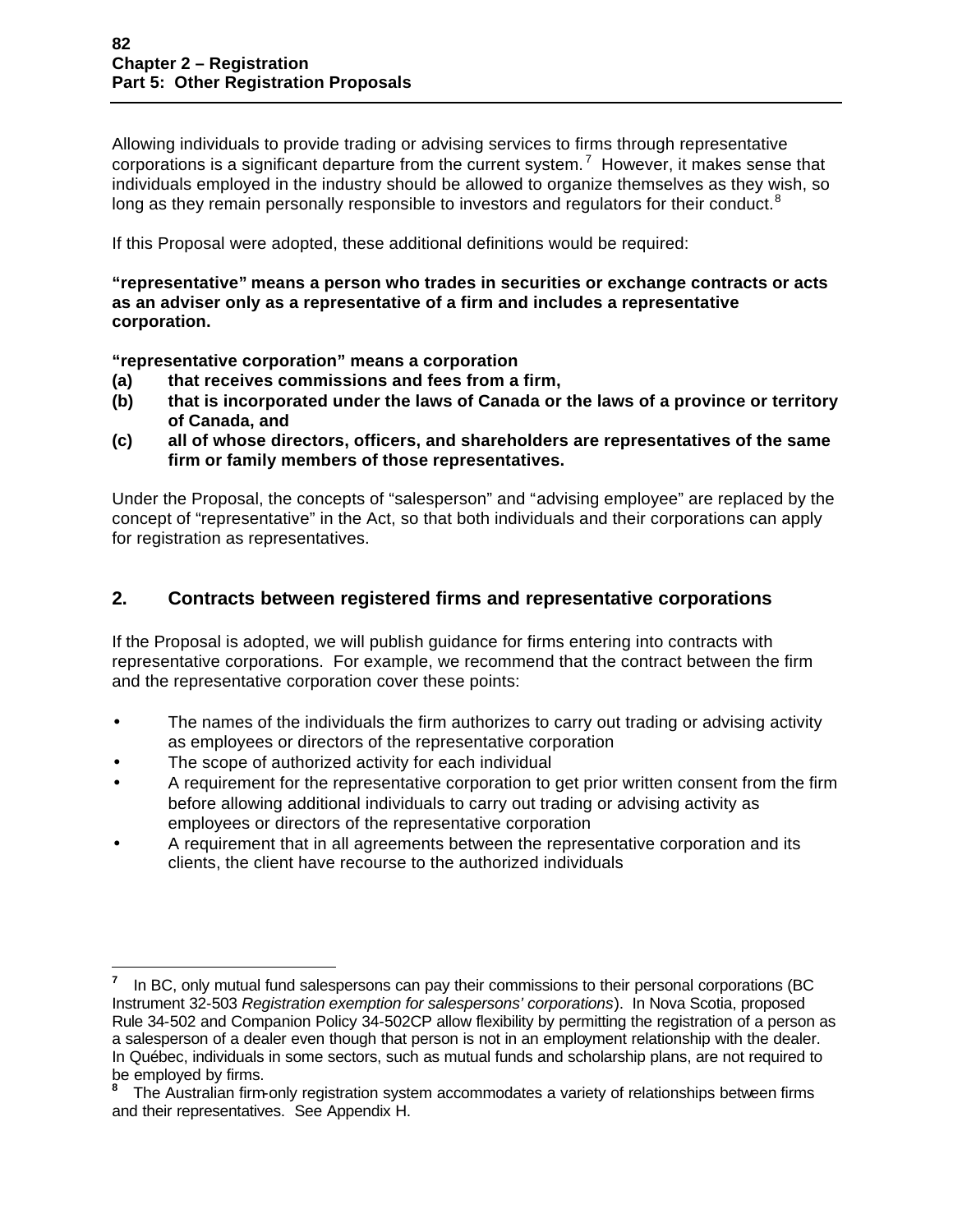## **3. Implications for firm-only registration Proposal**

If the firm-only registration system were also adopted (see Chapter 2, Part 4), these "firms" would not need to register.

Under the Proposal, an application for firm registration discloses the identities of the representatives, the trading and advising activities each representative is authorized to engage in, and any conditions imposed by the firm on any representative's activities. If the representative is a representative corporation, relevant information about the corporation must also be disclosed. The information must be kept current and is available to the public.

We would amend the requirements for firms to provide information about representatives as follows to accommodate the representative corporation concept (the amendments are indicated in italics below):

- **2.(1) On application for registration, an applicant must provide the commission with this information about each individual trading in securities or exchange contracts or acting as an adviser on the firm's behalf,** *whether acting as an individual or through a representative corporation:*
	- **(a) full name,**
	- **(b) birth date,**
	- **(c) trading or advising activities the representative is authorized to engage in, and**
	- **(d) the conditions or limitations, if any, on the representative's trading or advising activities.**
- *(2) On application for registration, an applicant must provide the commission with this information about any representative corporation with which it has a contract:*
	- *(a) name of the representative corporation,*
	- *(b) the jurisdiction in which the representative corporation was incorporated or organized, and*
	- **(c)** *the representative corporation's address for service.*
- *(3)* **When the employment relationship or contract between a firm and a representative terminates, the firm must file a notice stating:**
	- **(a) the name of the representative, and**
	- **(b) the date of termination.**
- *(4)* **All information provided to the commission under this section is public information, except that in (1)(b).**

If both this Proposal and the firm-only Proposal are adopted, the legislation allowing regulators to share personal information about individuals working in the securities industry with registered firms and firms applying for registration, and for firms to share information with each other, would need to be amended to accommodate representative corporations. The proposed amended legislation is attached in Appendix A.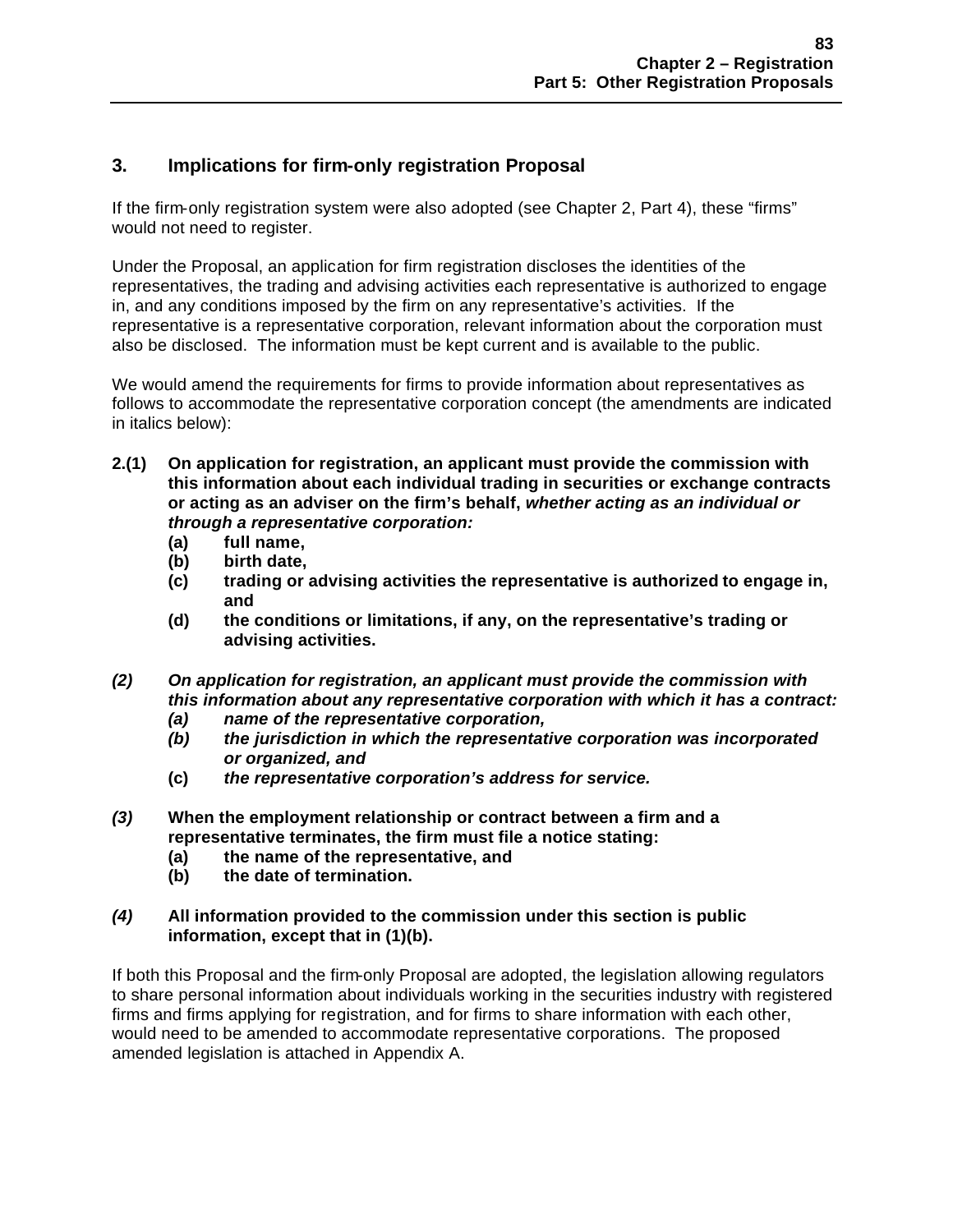**This page intentionally left blank**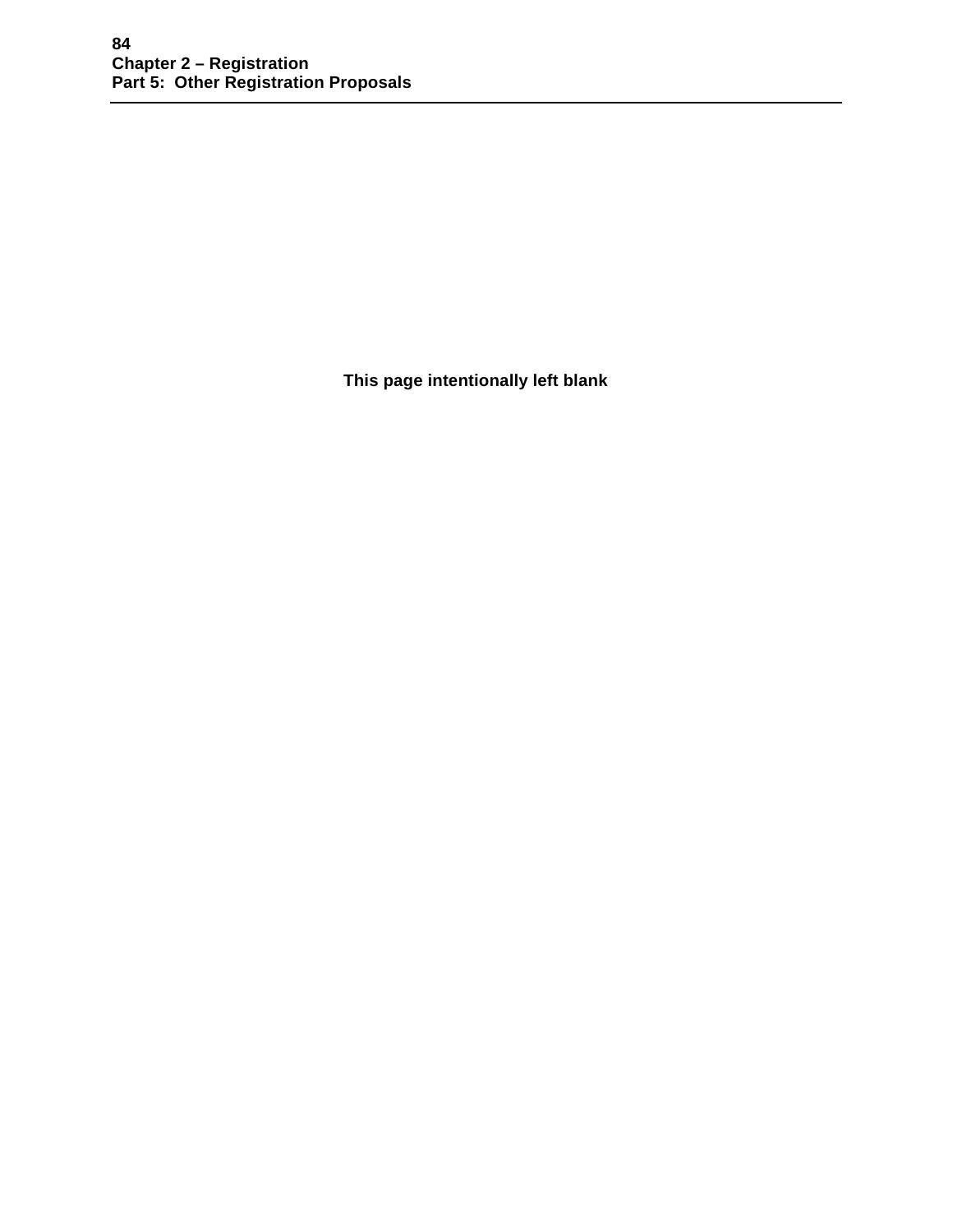# **CHAPTER 3 INVESTOR REMEDIES**

## **I. Summary**

We are proposing a number of new investor remedies. These remedies will provide enhanced redress for some investors and will act as a deterrent against market misconduct.

Under this Proposal:

- 1. An investor can sue a CMA issuer, its directors and officers and, in some situations, experts and underwriters for misrepresentations in documents, or public oral statements, or for failing to disclose material information on a timely basis.
- 2. A client of a firm can sue the firm, its directors and officers and the client's representative for failure to comply with the applicable code of conduct.
- 3. An investor can sue anyone who participated in fraud, market manipulation, misrepresentation, or engaged in unfair practices.
- 4. There are a number of provisions to protect defendants against abusive litigation.
- 5. Securities legislation will contain a separate class action regime available to investors using the statutory rights of action in the Act.

## **II. Background**

#### *Our Proposals*

In our Concept Paper published in February 2002, we identified problems with the remedies currently available to investors. The limited statutory rights available to investors deal mostly with purchases under a prospectus. Although investors also have some common law rights, there are practical limitations to these rights that make it difficult to succeed in a lawsuit.

We suggested adding a number of investor remedies to provide an effective deterrent to market misconduct. This is consistent with the underlying philosophy of the CSA November 2000 civil remedies proposal, which was based on the recommendations of the Allen Committee on Continuous Disclosure.

The primary focus of the CSA proposal was civil liability for continuous disclosure. Our Proposal deals with that and also includes rights of action against dealers, advisers, portfolio managers and their representatives who breach the Code of Conduct (see Chapter 2, Part 1) and against any persons who engage in fraud or misleading and unfair practices. These remedies are an important complement to a more principles-based system of regulation. This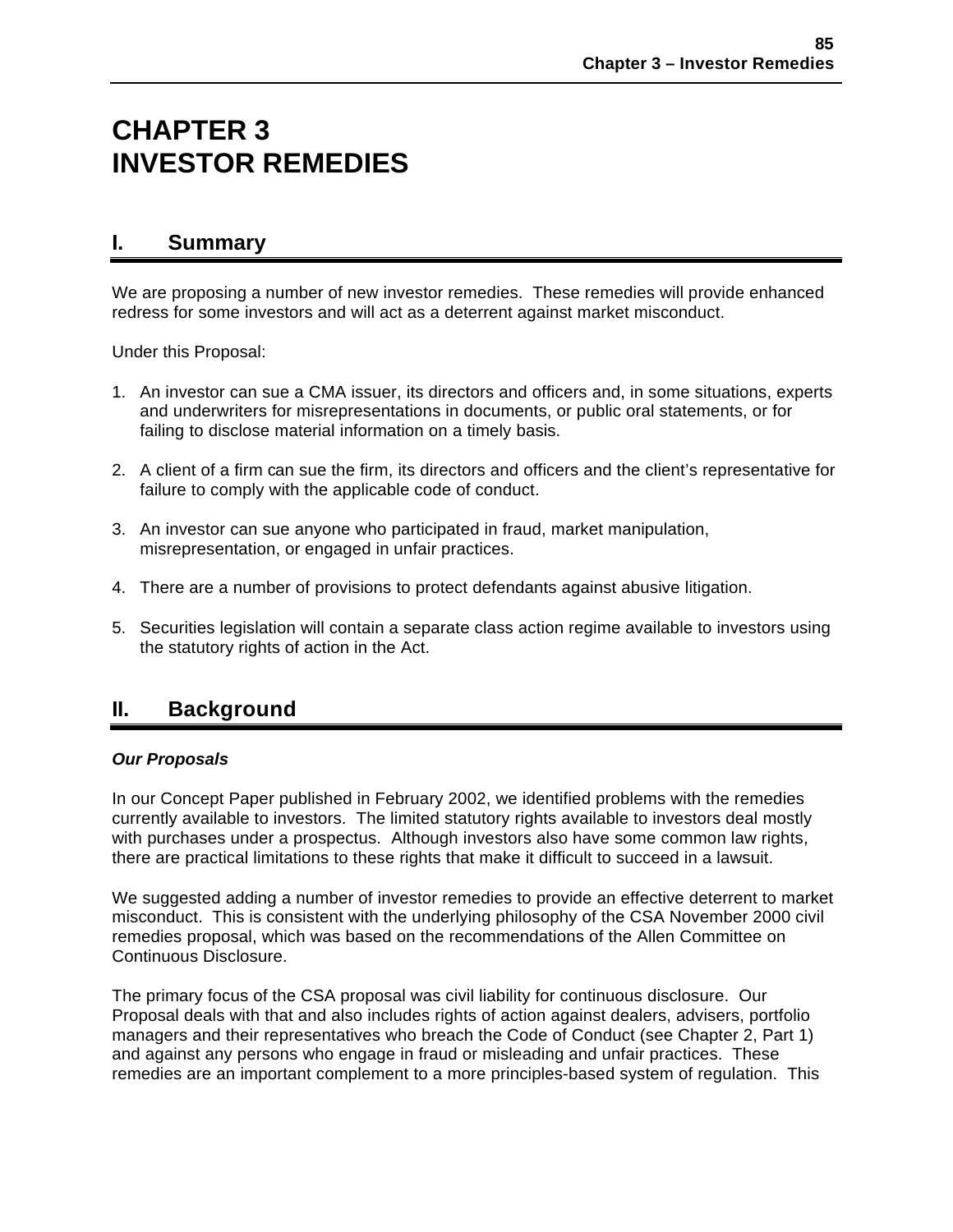Proposal is designed to provide investors with meaningful remedies without exposing industry participants to abusive litigation.

The Proposals are discussed below. There is sample legislative-style text reflecting the Proposals in Appendix A.

#### *Our Proposals compared to the CSA proposal*

The civil remedies ideas in our Concept Paper largely followed the CSA proposal. This Proposal contains changes that adapt the CSA proposal to the CMA context (see Chapter 1). In the course of considering these changes, we identified some areas where we thought the CSA proposal could perhaps be improved. Appendix I is a chart comparing our Proposals to the CSA civil proposal including, in each case, a brief rationale for the proposed change.

The most significant changes are:

- This Proposal does not treat "core" documents differently from other documents. This distinction is less important in this Proposal because we have given all directors a defence if the issuer has an appropriate regime to manage information disclosure and a monitoring system.
- The CSA proposal had many groups of defendants and many standards of proof. This Proposal has a largely common set of defendants and one standard of proof. This flows from the removal of the "core" document concept.
- Directors and experts have broader defences in this Proposal.
- Influential persons, and their directors and officers, are not expressly caught as defendants in this Proposal.
- This Proposal omits the "loser pays" rule. It is silent on costs, which means the usual court rules about costs will apply. We heard in our initial consultations on this issue that a loser pays rule without a government-funded contingency fund similar to that in Ontario is a serious disincentive to class actions. While we want to deter abusive class actions, we view class actions as a necessary means of ensuring the proposed remedies are meaningful.

Defendants still enjoy significant protection through the requirement for plaintiffs to obtain court approval before commencing an action and the caps on liability. Costs are a less serious issue in these circumstances.

The Proposal does not require plaintiffs to provide notice to the Commission of these actions and does not give the Commission automatic standing in court. In our view, these provisions are not necessary because counsel on one side or the other, if not both, are likely to argue the policy objectives of the legislation. The Commission will still be entitled to request intervenor status on a case by case basis.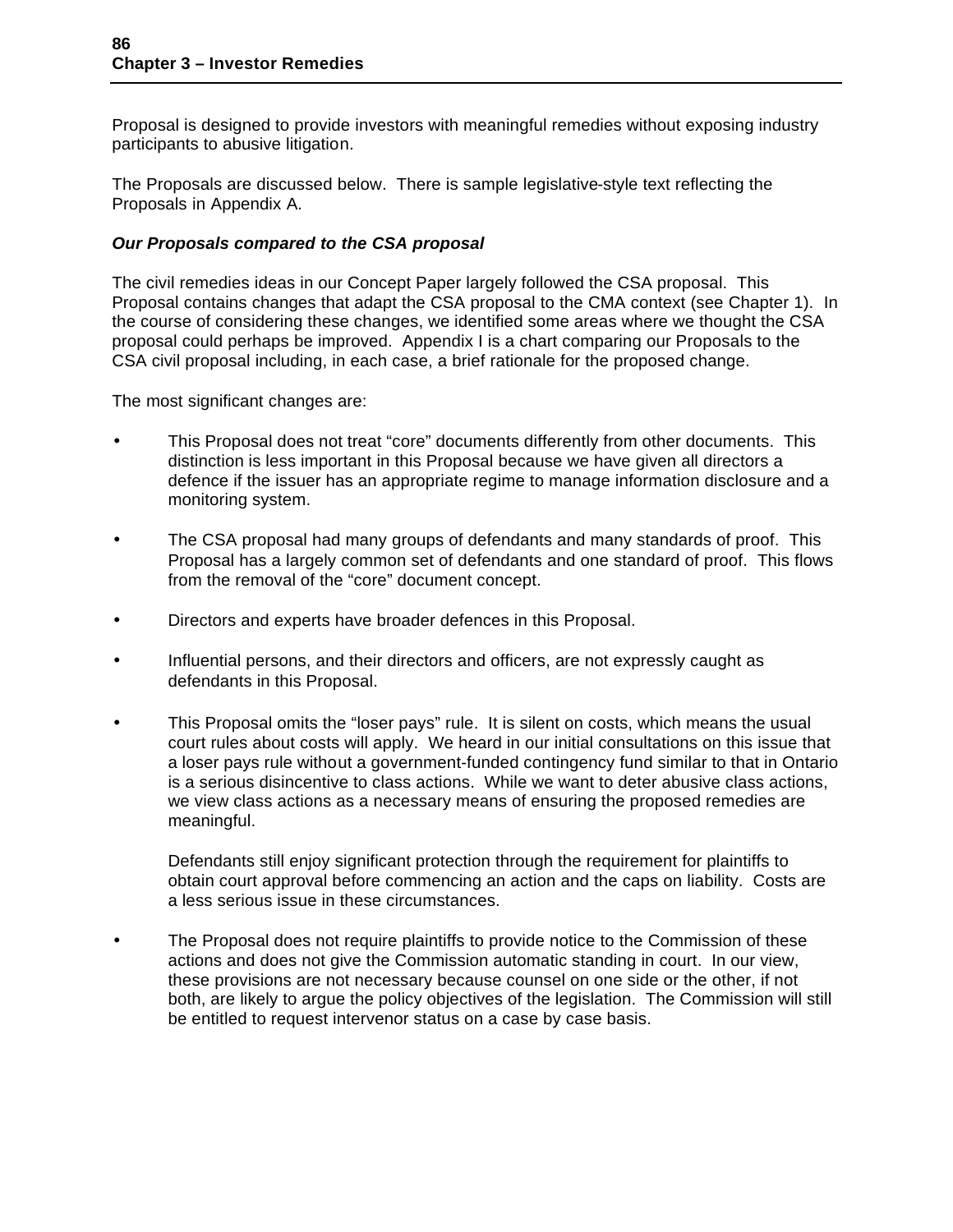#### *Ontario Five Year Review Committee*

The Ontario Five Year Review Committee supports civil liability for continuous disclosure (see its Recommendation 35). The Committee does not discuss any other new investor remedies.

## **III. Details of the Proposal**

### **1. Liability for CMA issuers – misrepresentations and failure to disclose**<sup>9</sup>

#### *Why new rights of action*

The need for a civil liability regime for continuous disclosure has long been established. The issue was debated thoroughly in the Allen Committee process and again as the CSA proposal was developed. The foundation of the idea is that the vast majority of trading occurs in the secondary market yet, under current legislation, only investors who buy securities from the issuer under a prospectus have a statutory right of action.

Under this Proposal, all investors in CMA issuers, whether purchasing under an offering or in the secondary market, have the same rights. All investors can sue for damages in the event of a misrepresentation, but the right of rescission and the two-day withdrawal right currently available to investors who purchase under a prospectus are eliminated.

#### *Right of action*

 $\overline{a}$ 

Under the Proposal, an investor can sue for misrepresentations in certain documents by a CMA issuer, for misrepresentations in public oral statements by a CMA issuer or its representatives, and for failure of a CMA issuer to disclose material information as soon as practicable.

Multiple misrepresentations or multiple failures to make timely disclosure may, in the discretion of the court, be considered as one event.

The documents that are covered by this action include anything in the issuer's continuous disclosure record and any public written communication that would reasonably be expected to affect the market price or value of the security of a CMA issuer. This last type of document includes information on the issuer's website. It also includes less formal written communications by an issuer (letters, faxes, e-mails, etc.) but only if they become public and the

Similar rights for investors in restricted issuer will be continued in the final version of the Proposal.

<sup>9</sup> BC recently enacted rights of action for misrepresentations in an offering memorandum, or the failure to deliver one, under Multilateral Instrument 45-103 *Capital raising exemptions*. In addition to damages, these rights give investors cancellation and rescission rights. These additional rights are available because of the limited market for the securities of exempt issuers and the higher prevalence of highpressure sales tactics in the marketing of these securities.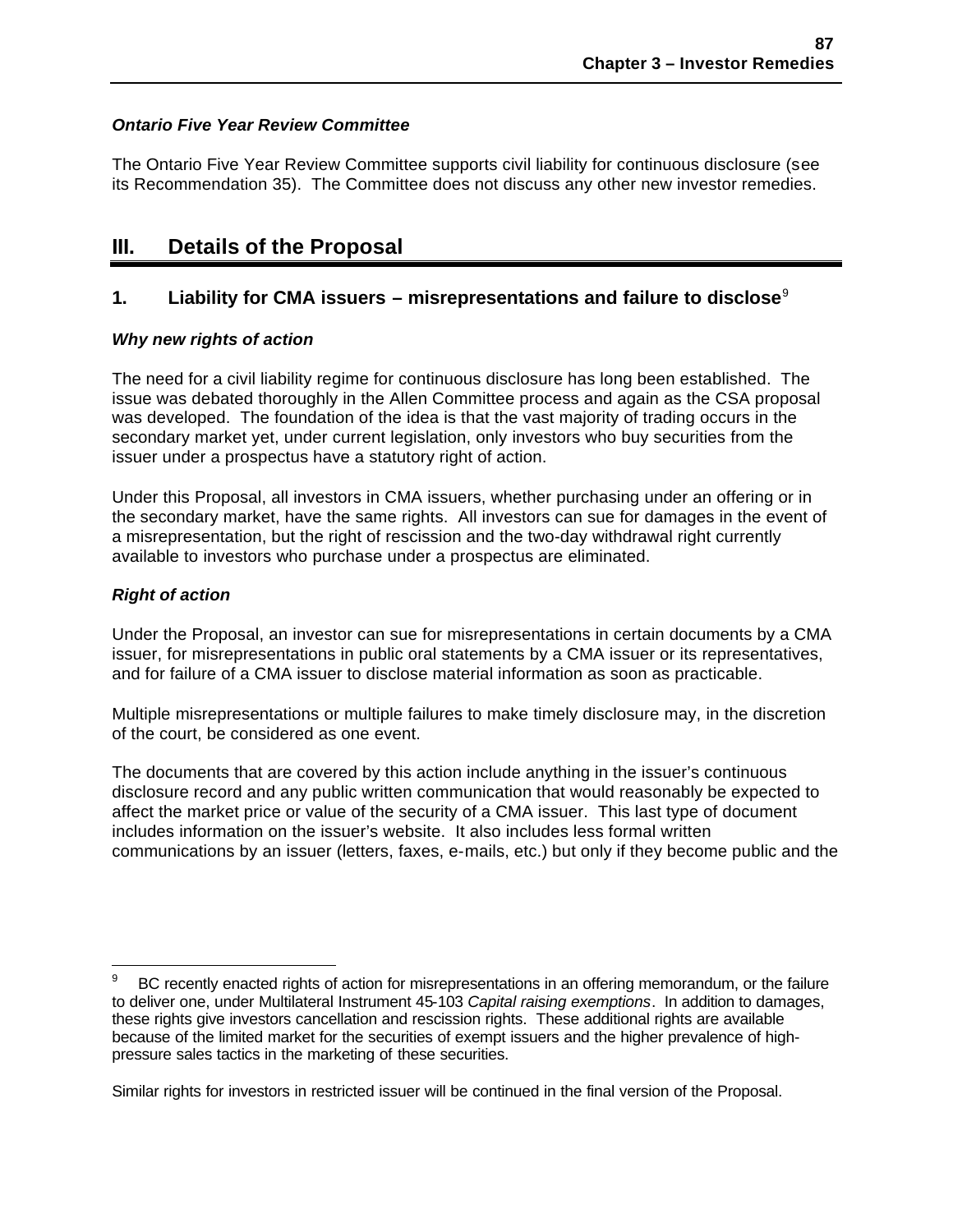issuer expects them to become public (see "Liability for CMA issuers – misrepresentation and failure to disclose" below).  $10$ 

#### *Who can be sued*

 $\overline{a}$ 

The investor can sue:

- the CMA issuer<sup>11</sup>
- its directors at the relevant time
- the person who made the misrepresentation in a public oral statement if the person has actual, implied or apparent authority to speak on behalf of the issuer
- any officer of the issuer who authorized, permitted or acquiesced in the release of the document containing the misrepresentation, in the public oral statement, or in the failure to disclose material information
- an auditor or other expert who consented in writing to the use of the expert's opinion or report in the document or public oral statement
- an underwriter or other due diligence provider, if the investor participated in an offering involving the underwriter or other due diligence provider (these defendants are only liable for misrepresentations contained in the issuer's continuous disclosure record as it stood at the date of the offering)

The CSA civil remedies proposal included liability for influential persons and their representatives when they caused issuers to make a misrepresentation or to fail to disclose or if the influential persons made misrepresentations on their own. For non-mutual fund issuers, influential persons were defined to include control persons, promoters and insiders.

We have not included influential persons as specified defendants. The definition of director and officer includes both those appointed to those roles or those who are *de facto* directors or officers. If the relationship between the issuer and the influential person is such that the influential person can cause these events, it is likely that the influential person, or its directors and officers, is a *de facto* director or officer and would be liable on that basis. The definitions of director and officer in the current legislation contemplate only individuals in the role of *de facto*  officers and directors, so by eliminating this category of defendant we are eliminating potential actions against corporate influential persons.

<sup>&</sup>lt;sup>10</sup> Under this aspect of the Proposal, civil remedies are available for misrepresentations in financial or earnings information provided by way of press release, as discussed in the Ontario Five Year Review Committee's Recommendation 47.

<sup>&</sup>lt;sup>11</sup> The CSA civil remedies proposal included liability for responsible issuers, which includes not just reporting issuers, but any other issuers in a Canadian jurisdiction whose securities trade publicly, such as Canadian issuers that are traded in foreign markets. This Proposal is focused on CMA issuer liability but we expect that the final version of the Proposal will contain a concept similar to the responsible issuer concept in the CSA proposal.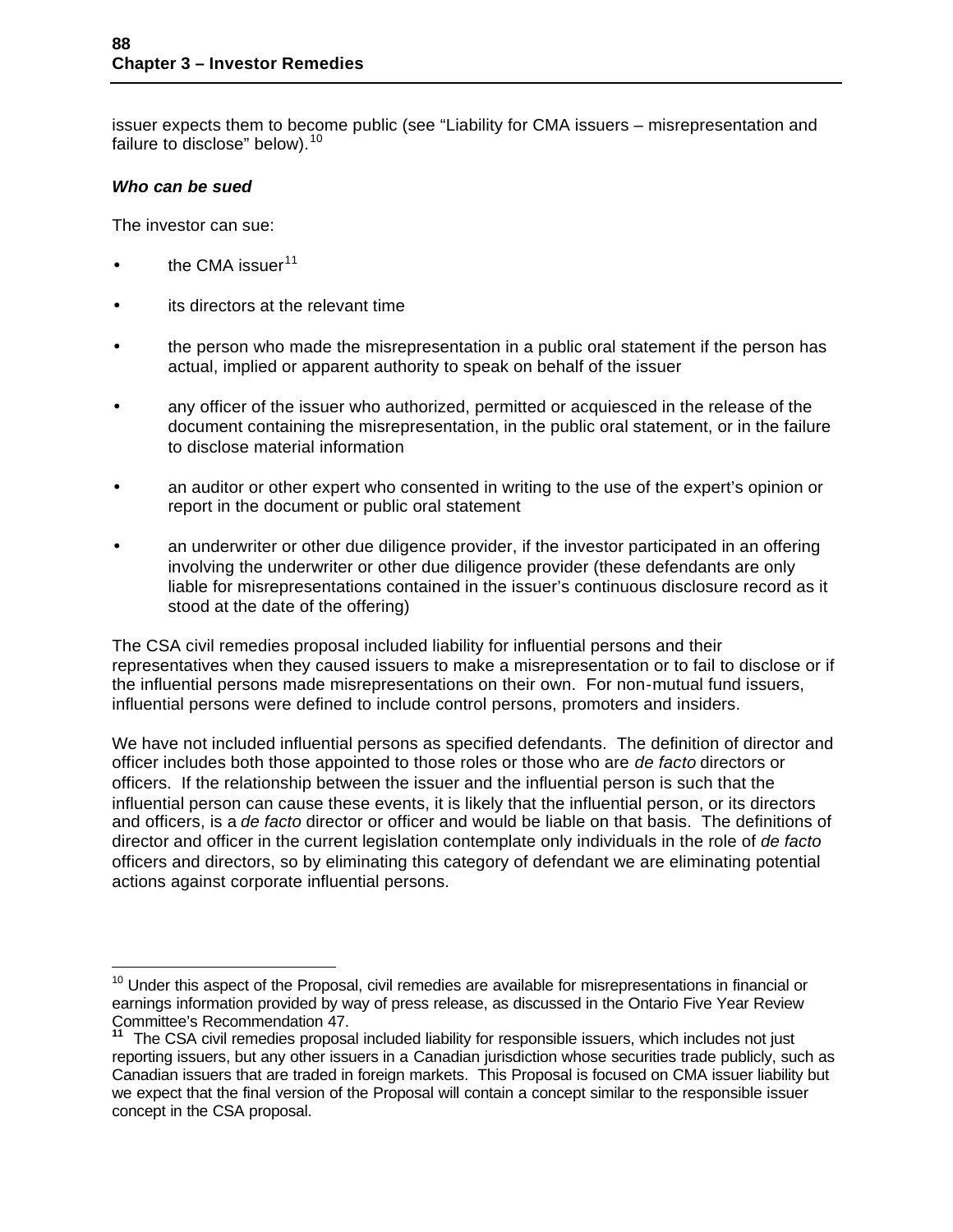### **Request for Comment 5: Should we retain a right of action against influential persons when they influence the issuer?**

When influential persons (corporate or individual) act on their own in making misrepresentations, they would be caught under our new right of action for general misrepresentations (see "Actions for misrepresentation and unfair practices" below).

#### *What the investor must prove*

An investor must prove:

- **The misrepresentation.** The investor must prove that the misrepresentation was made but is not required to prove that, in making the investment decision, the investor relied on the misrepresentation or the failure to disclose.
- **Knowledge, recklessness, willful blindness.** Directors have a defence if the issuer had a reasonable regime to prevent misrepresentations and a system that monitored compliance with that regime, unless the director acted knowingly or was reckless or willfully blind. Therefore, if the issuer has a reasonable regime and compliance system, the investor will have to prove that the director acted knowingly or was reckless or willfully blind about the misrepresentation or failure to disclose.
- **Damages.** The investor must also prove damages. Defendants are proportionately liable (that is, liable only for their portion of the damages) unless they acted knowingly or were reckless or willfully blind. In that case, liability is joint and several (that is, each defendant is liable for the full amount of the damages).

#### *Defences*

- **Issuers and directors.** The issuer and the directors have a defence if the issuer had a reasonable regime to prevent misrepresentations and a system that monitors compliance with that regime. This defence is not available to a director who knew or was reckless or willfully blind about the misrepresentation.
- **Other defendants.** All other defendants have a due diligence defence, which means they conducted a reasonable investigation and had no reasonable grounds either to believe that the document or public oral statement contained a misrepresentation or to believe that the failure to make timely disclosure would occur.
- **Experts and those relying on experts.** In addition to the due diligence defence, an expert has a defence if the misrepresentation came from information provided by the issuer or a third party, if the issuer did not fairly represent the expert's report, or if the expert withdrew previously given consent.

Directors, officers and the issuer have a defence if the misrepresentation is based on the expert's opinion, if their actions did not lead to the misrepresentation being made by the expert, and if they had no reason to believe there had been a misrepresentation or that the disclosure did not fairly represent the expert's opinion.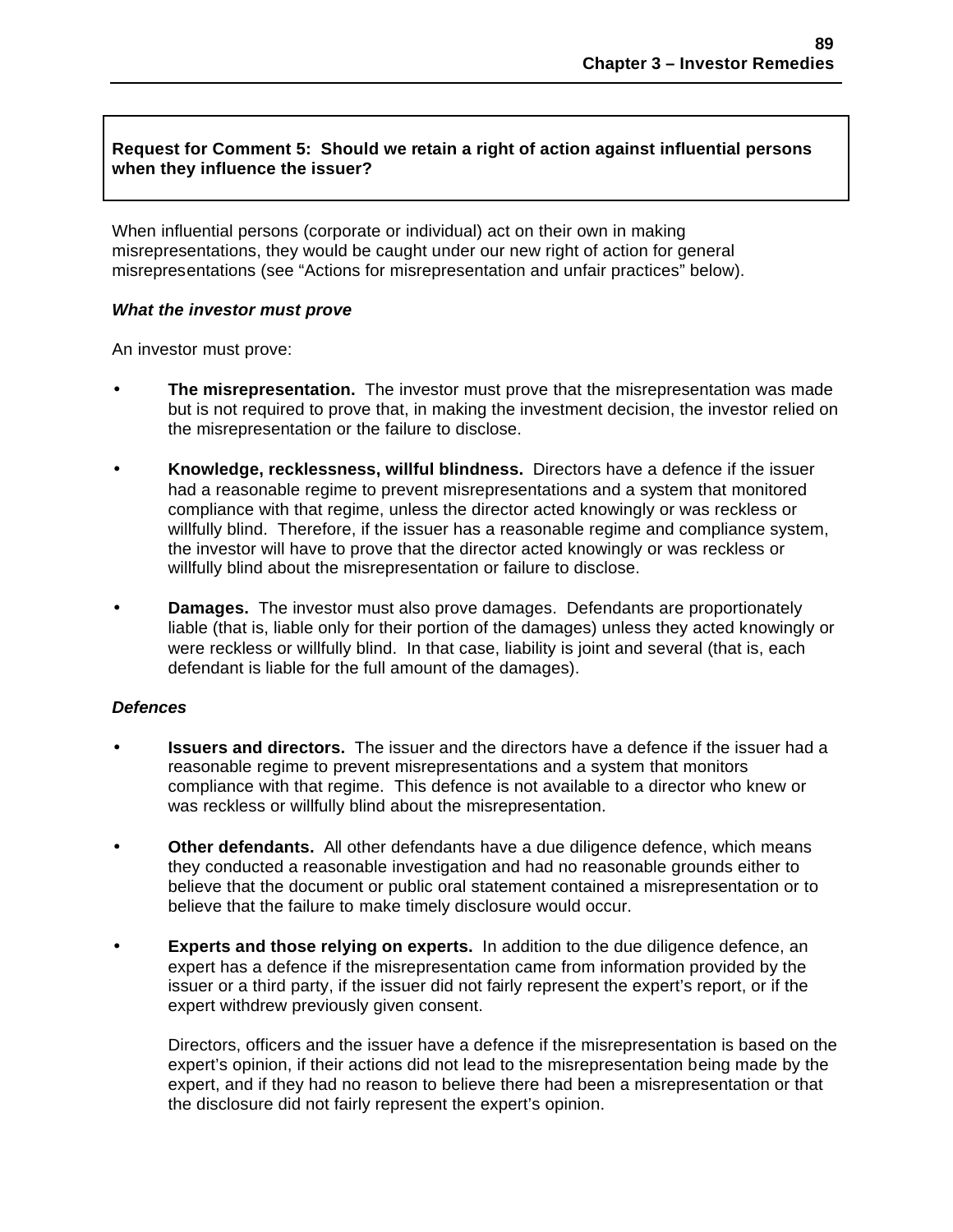- **Timely disclosure defences.** CMA issuers and their directors and officers will not be liable for failure to disclose unduly detrimental events if they are disclosed in a confidential filing (see Chapter 1). This defence is available only if:
	- o the CMA issuer has a reasonable regime in place to keep undisclosed material information confidential and a system that monitors compliance with that regime,
	- o there is a reasonable basis for determining that disclosure of the event would be unduly detrimental to the issuer and a reasonable basis for maintaining confidentiality,
	- o the information remains confidential until disclosed by the issuer,
	- o in circumstances that would lead a reasonable person in the position of the issuer to conclude that the information may no longer be confidential, the issuer discloses the information as required by the Act, and
	- o there is no "tipping" or trading in the issuer's securities by the issuer or its insiders.

CMA issuers and their directors and officers will not be liable for failure to disclose material information if the issuer discloses the information within 24 hours of a circumstance arising that would lead a reasonable person in the position of the issuer to conclude that the information may no longer be confidential. This defence is not available to anyone who was engaged in tipping, insider trading, fraud, or market manipulation.

- **Forward looking information.** Any person has a defence for forward looking information if there is a reasonable basis for stating the forward looking information, the information is clearly identified as forward looking and certain cautionary language is included.
- **Investor's knowledge.** All defendants have a defence if the investor had knowledge of the misrepresentation or undisclosed material information at the relevant time.
- **Expectation of confidentiality; reliance.** All defendants have a defence if the defendant reasonably expected the document to remain confidential or if the misrepresentation is based on publicly released documents of another issuer that contained a misrepresentation. Most defendants also have a defence if a person who makes a misrepresentation in a public oral statement has apparent but not actual or implied authority.

## **2. Actions against firms and their directors and officers**

Our Concept Paper identified problems with proving vicarious liability of firms and their directors and officers at common law. We suggested a new remedy permitting investors to sue firms and their directors and officers for actions of their representatives.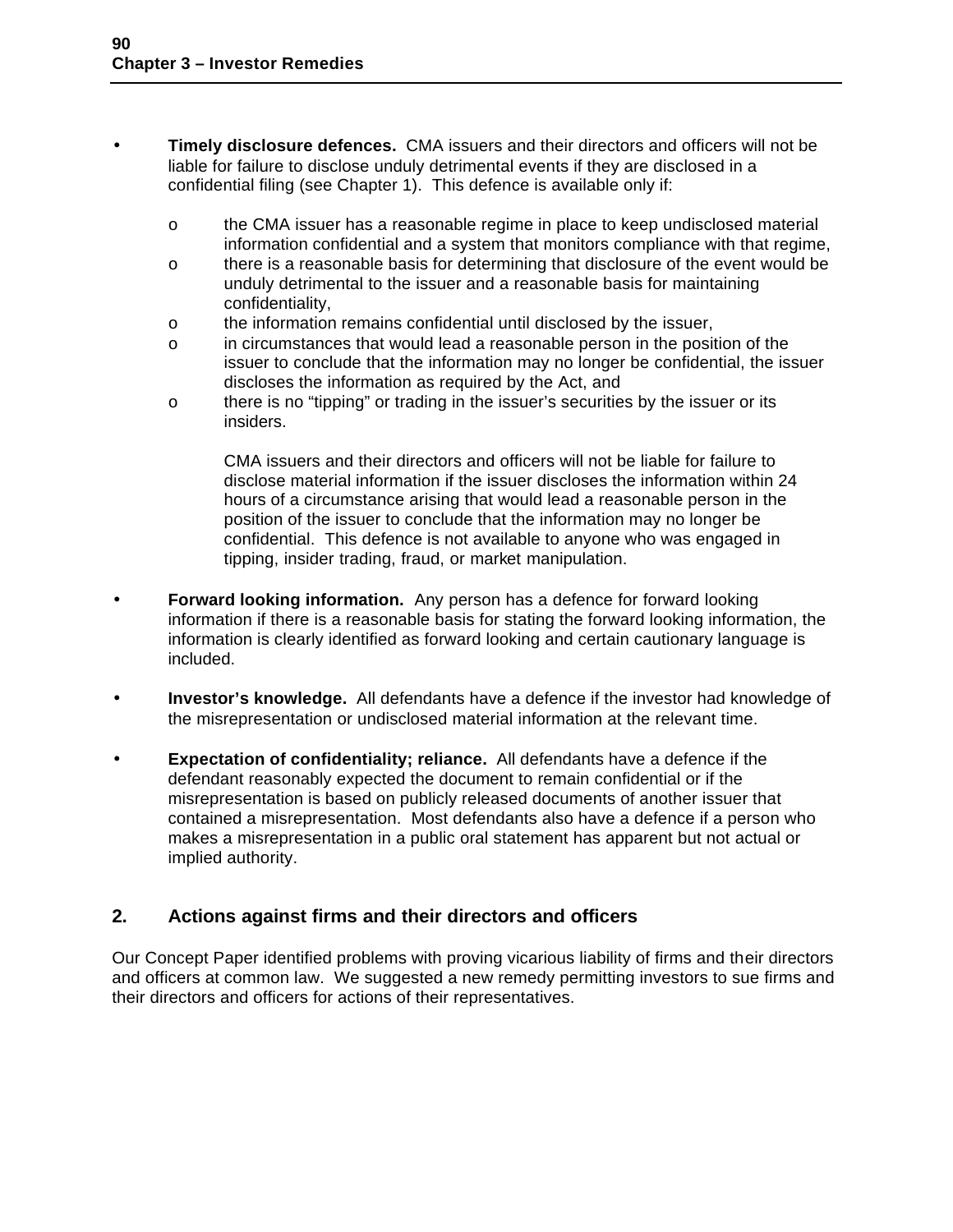#### *Right of action*

Under the Proposal, clients can sue firms registered as dealers, advisers and portfolio managers, their directors and officers, and the client's individual representative for failure to comply with the applicable Code of Conduct (see Chapter 2, Part 1 for the Code we are proposing for investment dealers).

This statutory right increases the accountability of firms and their directors and officers for the actions of their representatives. It requires the firm to stand behind its representatives.

#### *Who can be sued*

A client can sue:

- the firm,
- the firm's directors at the relevant time,
- any officer at the relevant time who authorized, permitted or acquiesced in matters that led to a breach of the Code, and
- the client's individual representative at the relevant time, including any representative corporation.

#### *What the client must prove*

Clients must prove:

- **Contravention of the Code.** The client must prove that the Code was contravened.
- **Knowledge, recklessness, willful blindness.** Directors have a defence if the firm had a reasonable regime to ensure compliance with the Code at the time of the breach and a system that monitored compliance with the regime, unless the director knew of the contravention or was reckless or willfully blind.
- **Damages.** The client must also prove that the contravention of the Code caused damages. The firm itself and the representative are jointly and severally liable. Directors and officers of the firm are proportionately liable unless they acted knowingly or were reckless or willfully blind. In that case, they are also jointly and severally liable.

#### *Defences*

- **Directors.** The directors have a defence if the firm had a reasonable regime to ensure compliance with the Code and a system that monitors compliance with that regime. This defence is not available to a director who knew or was reckless or willfully blind about the contravention of the Code.
- **Officers.** Officers have a defence if they conducted a reasonable investigation and had no reasonable grounds to believe that the Code had been breached.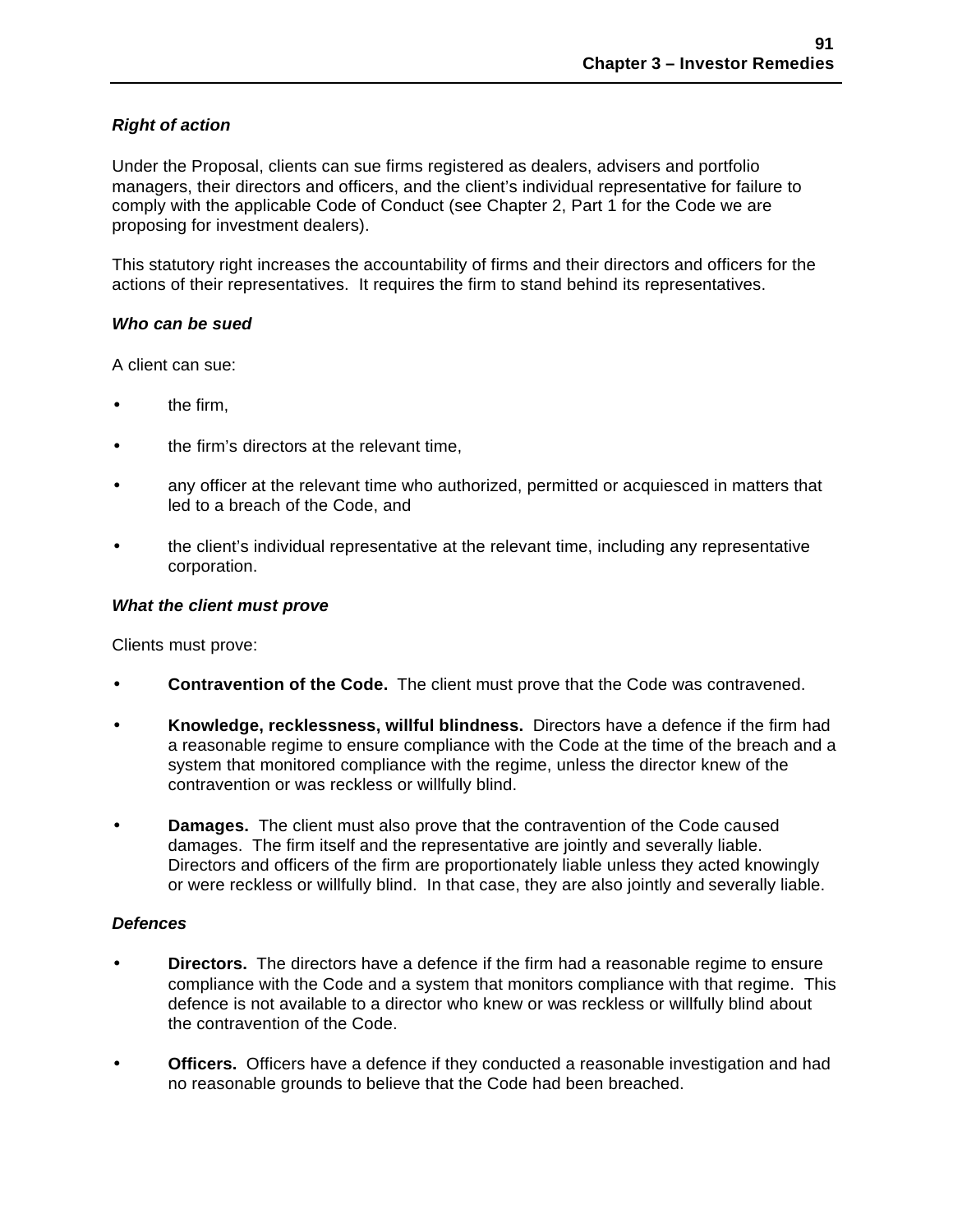- **Individual Representatives.** The Proposal provides no defences for individual representatives beyond those available at common law and removes any common law due diligence defence the representative may have had.
- **Firms.** In the Concept Paper, we described the liability of the firm and individual representative as "absolute". We learned during consultations that this gave the impression that contributory negligence on the part of the client would not be considered and that investors would have no duty to mitigate their damages. That is not our intention. In fact, we have included a provision in draft legislative-type text (see Appendix A) requiring the court to consider actions of investors that contribute to their loss when determining the damages that the investor is entitled to recover.

Our objective is to ensure that, as between an innocent client and a firm whose representative breached the Code, the firm will be the one to incur the costs of the breach. This can be accomplished so long as the legislation makes clear that the firm stands in the shoes of the individual representative. If the representative has a defence against the client, that defence is also available to the firm but the firm has no defences of its own, such as due diligence.

By contrast, in a regulatory action against a firm for breaches of the Code, the firm can raise its own defences.

We recognize this Proposal for enhanced dealer liability may impact on the capital and insurance requirements that currently apply to firms. We will consider this issue as part of our cost benefit study on these Proposals. Consultations with the insurance industry and market participants will form part of the research for that study.

## **3. Actions for insider trading**

In our Concept Paper, we contemplated enhanced investor remedies for insider trading. This was to expand the class of investors who could sue beyond the person who traded with the insider. We will publish the details of this action at a future date when we publish the trade disclosure proposal.

## **4. Actions for fraud or market manipulation**

In our Concept Paper, we identified the problems with the existing common law action for fraud: only the person who traded with the perpetrator can sue, and the perpetrator must be shown to have had a fraudulent intent.

#### *Right of action*

Under the Proposal, an investor can sue anyone who knew or ought to have known they were participating in a fraud or market manipulation, if the investor traded while the fraud or manipulation was taking place.

Anyone can sue if they are in the market during the relevant period, whether or not they dealt directly with the person committing the fraud or market manipulation.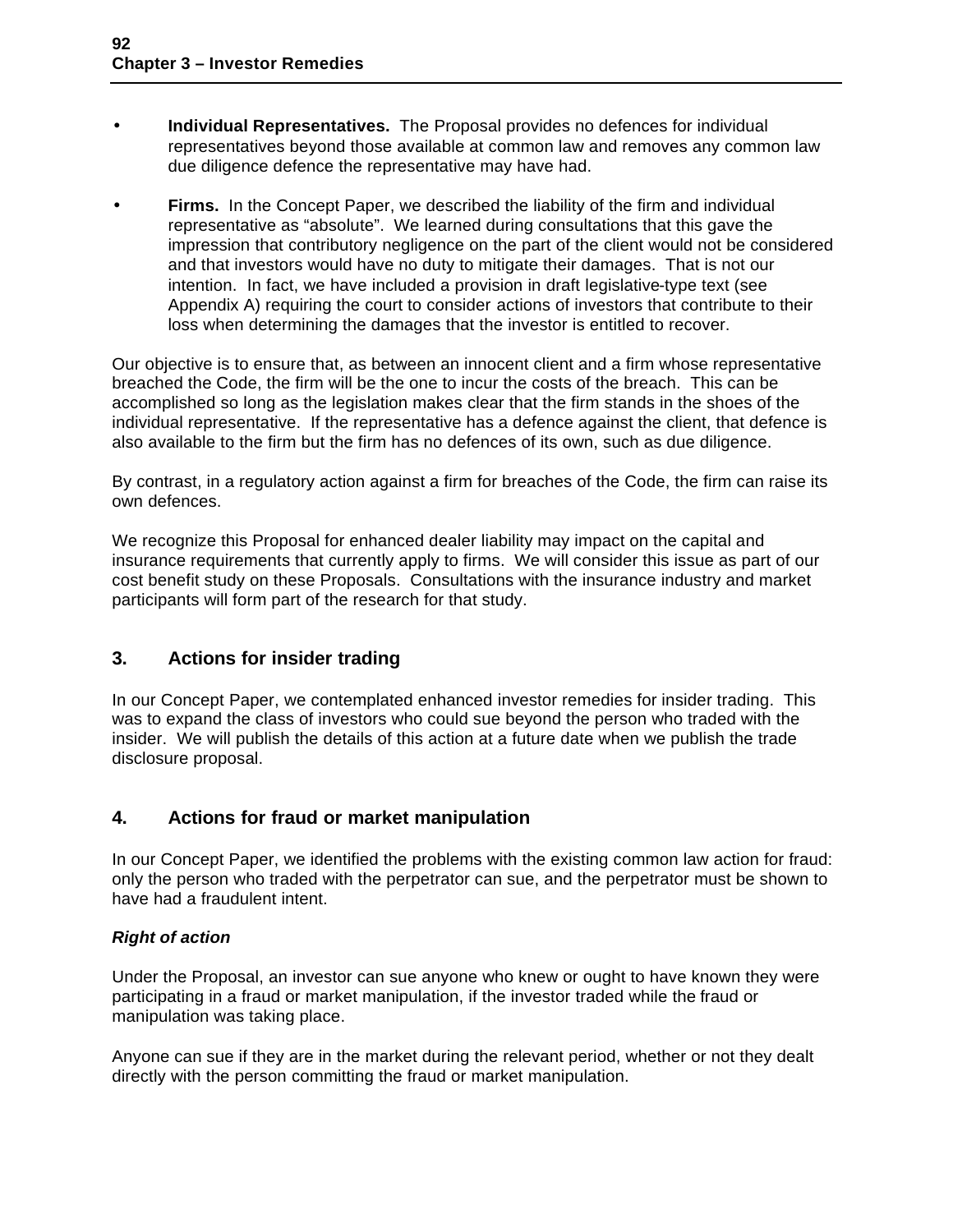Liability would be linked to a provision, already present in BC and some other provinces, that prohibits a person from participating in a transaction if the person knew or ought to have known that the transaction perpetrated a fraud. This means an investor suing under this provision does not need to show fraudulent intent – only that the defendant knew facts from which he or she ought reasonably to have known that the transaction perpetrated a fraud.

### *Defences*

There are no defences in the Proposal for these defendants beyond those available at common law.

## **5. Actions for misrepresentation and unfair practices**

In our Concept Paper, we suggested a statutory right of action against those who engage in unfair practices. We have expanded on the Concept Paper by adding a right of action for misrepresentation. This action parallels the Commission's current prohibition against misrepresentations in section 50 of the Act.

This will provide a remedy to investors victimized by these behaviours.

#### *Rights of action*

Under the Proposal, investors can sue anyone who:

- makes a misrepresentation not covered in the right of action for misrepresentations by CMA issuers and restricted issuers (see "Liability for CMA issuers – misrepresentations and failure to disclose" above), or
- engages in unfair practices.

Under the Proposal, an action can be brought against a person who makes a misrepresentation while engaging in investor relations activities or with the intention of effecting a trade in a security.

An unfair practice includes high-pressure sales tactics, taking advantage of physical or mental infirmity and imposing terms that make the transaction inequitable.

An investor can sue for damages or can cancel a transaction and get money returned.

The potential for liability, combined with the Commission's ability to take action when misrepresentations or unfair practices have been used (see Chapter 4), would deter those who might otherwise be tempted to take advantage of investors in these ways. We find they often direct these unfair practices at those investors least able to look after themselves.

#### *Defences*

There are no defences in the Proposal for these defendants beyond those available at common law.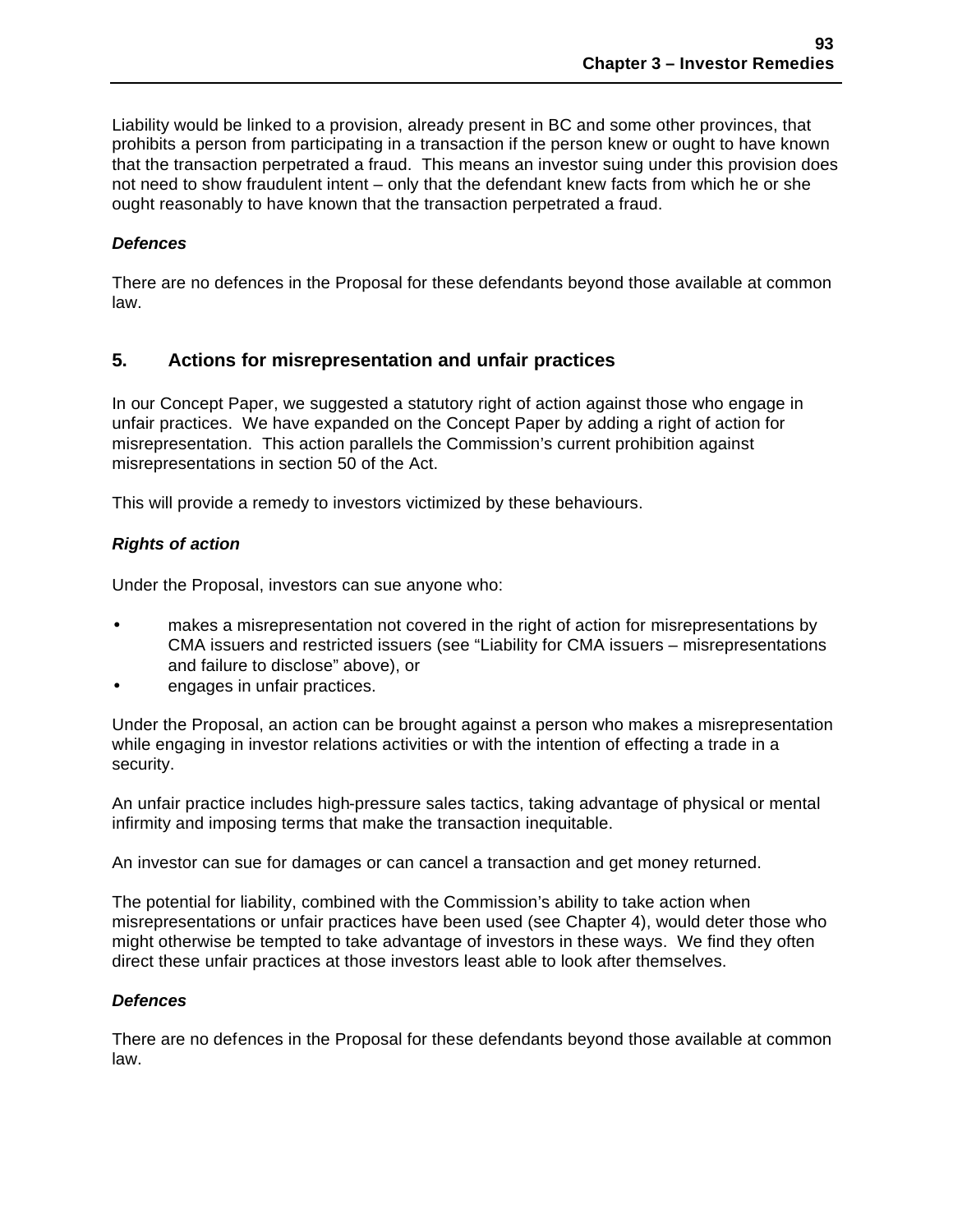## **6. Protections for defendants**

In our Concept Paper, we discussed why protections for defendants were needed. Specifically, we raised concerns that without safeguards, the additional rights could increase costs and could discourage qualified people from serving as directors, officers and advisers for fear of potential liability. We also indicated we were aware of the concern about "strike suits" (cases where plaintiffs without a legitimate claim bring an action to try and coerce the defendant into settling).

This Proposal contains protections for defendants as a balance to the proposed new investor remedies. These protections are:

- Court permission to commence an action
- Court approval of proposed settlements
- Caps on liability, unless the defendant acted knowingly or was reckless or willfully blind

#### *Court approval to proceed*

Investors must obtain the court's permission to start an action. This means that, for a case to proceed, the court has to be satisfied that the action was brought in good faith and has a reasonable possibility of success. The CSA proposal (see "Liability for CMA issuers – misrepresentations and failure to disclose" above) also included this protection. Other issues, such as the identity of the class, must also be dealt with under class proceedings legislation.

#### *Court approval of settlements*

Under our Proposal, any proposed settlement of an action, whether or not it is a class action, requires the approval of the court. To approve a settlement, the court must be satisfied that there is evidence establishing a reasonable likelihood of wrongdoing.

This was also a recommendation in the CSA proposal. It is intended to act as a deterrent to frivolous or vexatious lawsuits.

#### *Caps on liability*

The Proposal adopts the caps on liability contained in the CSA proposal. The maximum liability for each class of defendant is as follows:

- Issuers: the greater of \$1 million or 5% of market capitalization.
- Directors and officers of issuers and registered firms: the greater of \$25,000 or 50% of the total annual compensation, including stock or deferred compensation, they receive from the issuer or registered firm and their respective affiliates.
- Experts: the greater of \$1 million or the amount the expert received from the issuer during the prior 12 months.
- Each person who made a public oral statement, other than anyone liable in another capacity: the greater of \$25,000 or 50% of the total annual compensation, including stock or deferred compensation, they receive from the issuer and its affiliates.

Under the Proposal, liability is not capped in circumstances where an individual defendant acts knowingly or was reckless or willfully blind.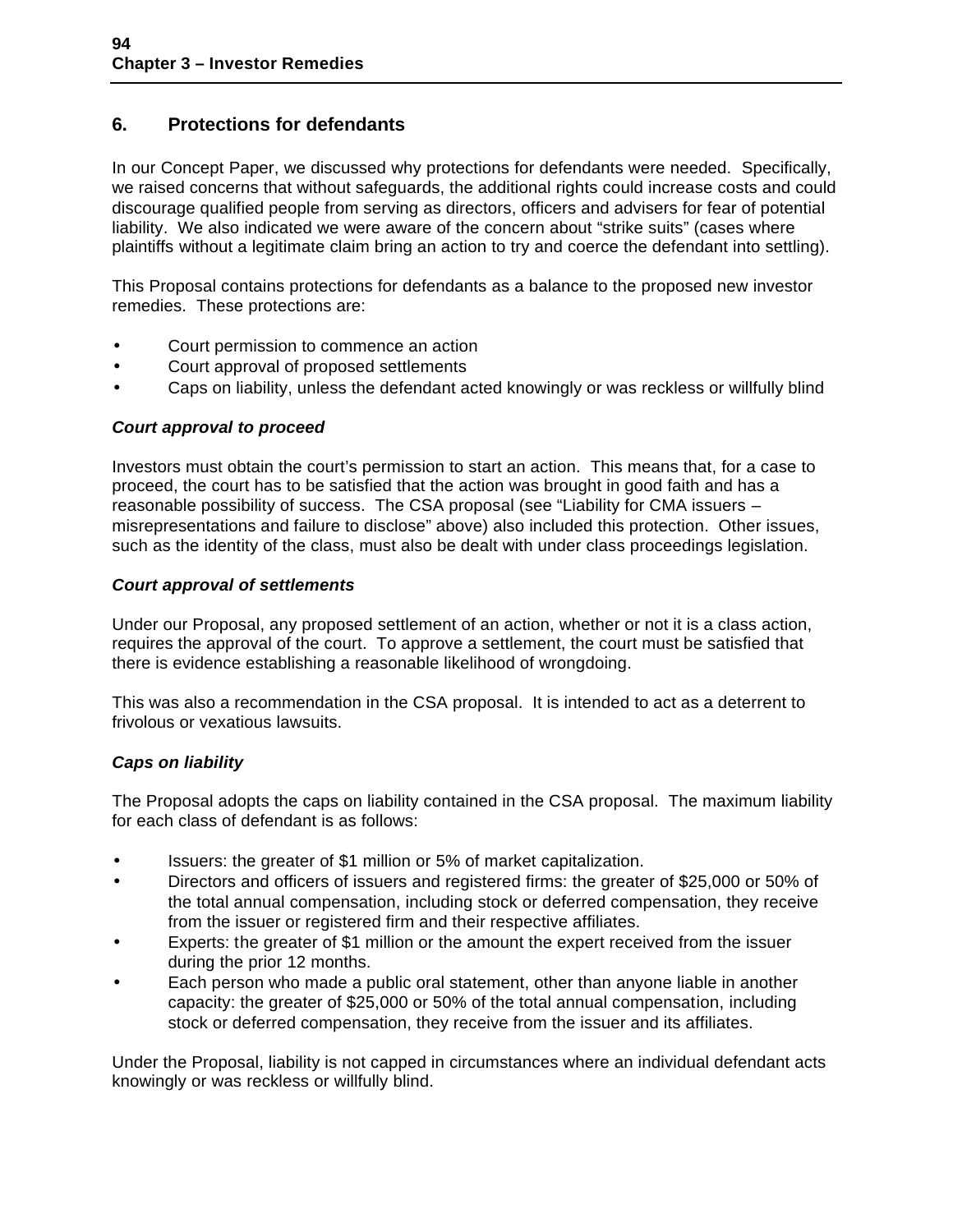We have not extended the liability cap to firms registered as dealers or advisers. The caps exist for the issuer to avoid an inappropriate transfer of wealth among different groups of shareholders. This is not an issue when clients are suing dealers and advisers. We do not anticipate that class actions would be brought against firms for breach of the Code, except in the most egregious circumstances.

We heard two criticisms related to the level at which the caps have been set:

- For many junior issuers, a \$1 million liability would be catastrophic.
- For an expert who is an individual or a small professional practice, a \$1 million liability would be similarly damaging.

We are considering whether the caps could be adjusted for these groups so that they are large enough to cause them to take their responsibilities seriously but not so large as to jeopardize their continued existence.

**Request for Comment 6: Should the caps for junior issuers and small professional firms be revised?**

## **7. Securities class action regime**

Our Concept Paper included the idea of developing a completely new regime for securities class actions. In our initial consultations, we heard that the BC *Class Proceedings Act* works reasonably well and that legislation similar to that would be appropriate. As a result, we will be considering whether to build provisions similar to those in that Act into the *Securities Act*, with three exceptions:

- The *Class Proceedings Act* contains certain limitations on participating plaintiffs from outside British Columbia. These are not appropriate for a regime designed for securities litigation (Ontario's legislation does not contain these restrictions).
- The particular cost rules would be omitted as well as an express "loser pays" rule. Costs would be left to the Court. This is discussed above under "Our Proposals compared to the CSA proposal".
- The requirement to prove that a cause of action exists during the certification hearing would be omitted since the Proposal requires court approval to start a proceeding (discussed above under "Protections for defendants").

**Request for Comment 7: Should the class action provisions in the** *Securities Act* **duplicate existing provincial class action regimes or are there enhancements that should be made?**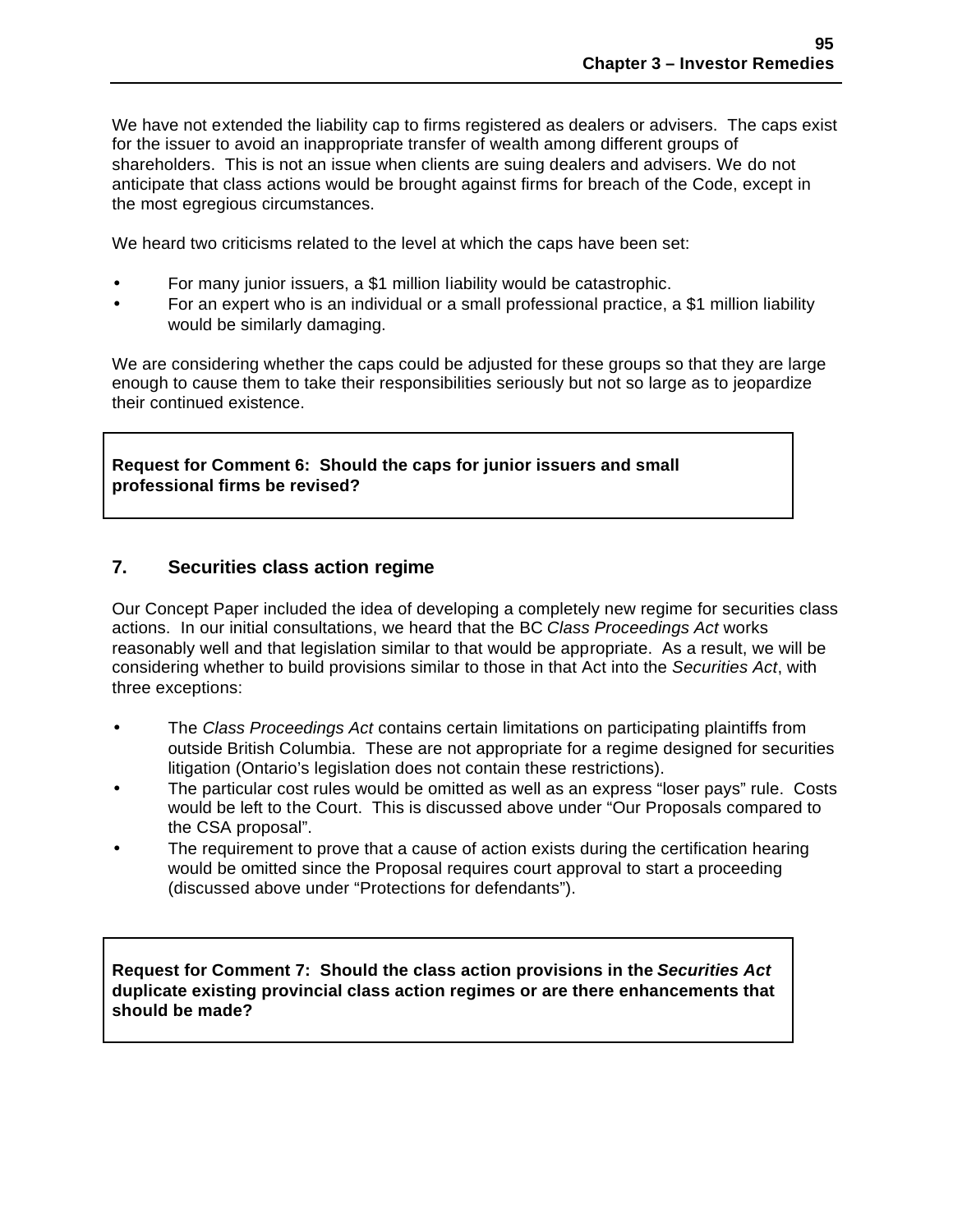**This page intentionally left blank**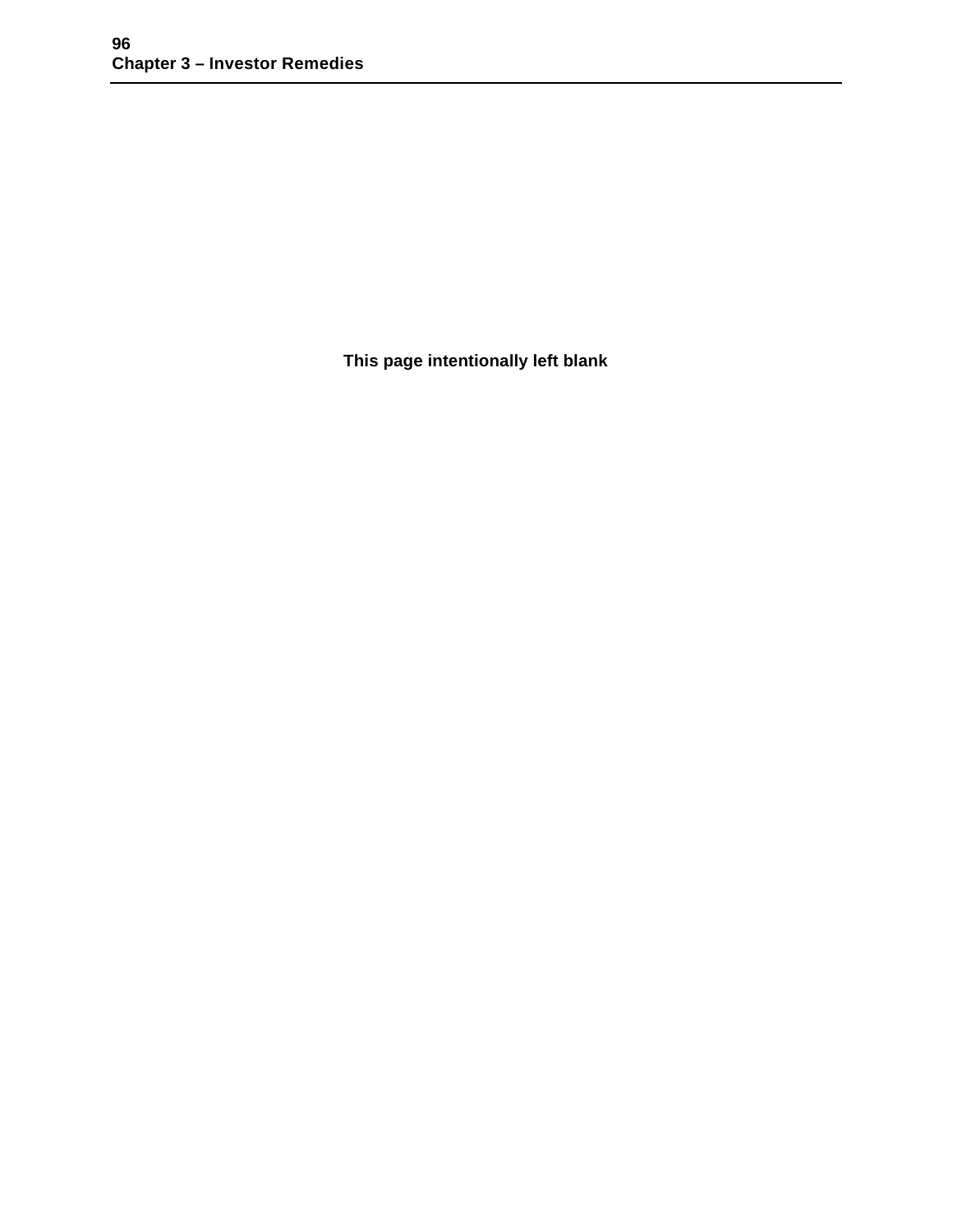# **CHAPTER 4 ENFORCEMENT AND PUBLIC INTEREST POWERS**

## **I. Summary**

We are proposing four new enforcement and public interest powers. Under this Proposal:

- 1. The Commission can order that people who breach the securities legislation give up their illgotten gains.
- 2. The Commission can prohibit a professional from practicing before the Commission if the professional has intentionally contravened the securities legislation, or has intentionally assisted others to do so.
- 3. Anyone can apply to the Commission for a compliance or restraining order if there is a breach of the securities legislation.
- 4. The securities legislation prohibits unfair practices.

## **II. Background**

In the Concept Paper published in February 2002, we said that effective enforcement is essential to a credible regime of securities regulation. The existing enforcement powers in the BC legislation are reasonably comprehensive, but we noted in the Concept Paper that some market misconduct requires more effective tools.

## **III. Details of the Proposal**

## **1. Disgorgement orders**

We propose that the Commission have the power to order disgorgement and that investors be entitled to claim the disgorged monies.

Market participants who have benefited from contravening the securities legislation should not keep their ill-gotten gains. When they do, it shakes the public's confidence in our markets.

A few years ago, a provision allowing the Commission to apply to court for disgorgement and restitution was added to the *Securities Act*, but no applications have been made since this provision has been in force. During that period, we devoted Commission staff resources to bringing public interest matters to a settlement or to hearings before the Commission.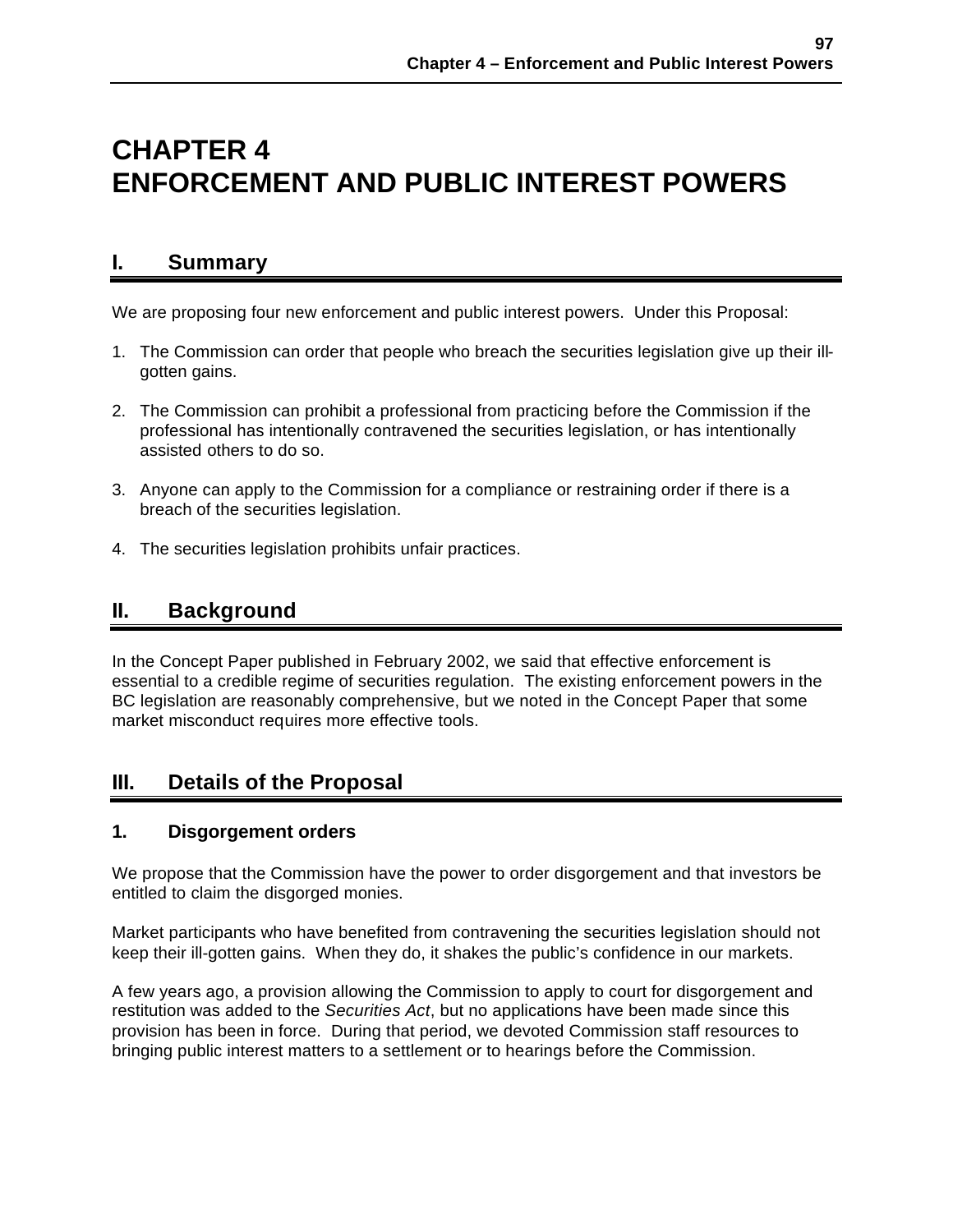We propose that the disgorgement power be made more effective by allowing the Commission to order disgorgement in its enforcement hearings and by providing for the repayment of the disgorged monies to investors who have proved their claims.

This is the proposed draft legislation for our new disgorgement power:

**If the Commission, after a hearing,**

- **(a) determines that a person has contravened or is contravening a provision of this Act or of the regulations, or has failed to comply or is not complying with a decision, and**
- **(b) considers it in the public interest to do so,**

**the Commission may order the person to pay to the Commission one or both of the following:**

- **(c) any money obtained by the person directly or indirectly as a result of the contravention or failure to comply,**
- **(d) the amount of any payments or losses avoided by the person directly or indirectly as a result of the contravention or failure to comply.**

The Commission will act as custodian of the disgorged monies pending their disposition. However, the legislation will also have to include the procedures the custodian must follow in dealing with the money (including giving notice to investors, procedures that would be outside the Commission's usual expertise). We will consider whether there are other entities that would be more appropriate custodians of the funds.

#### **Request for Comment 8: Who should hold disgorged funds pending the disposition of investor claims?**

Under this proposed power, investors would have to prove their claims. In the Concept Paper, we suggested a streamlined court process for investors to use to claim disgorged monies, but we are now proposing that investors use existing court processes. This is because determining rights between parties is often complex, and existing court procedures deal with these complexities. However, where there is agreement, alternate dispute resolution processes may work in appropriate cases.

The new legislation will also have to deal with unclaimed monies. Under the Proposal, unclaimed monies are paid to the Commission's Industry Education Fund.

## **Request for Comment 9: Is there another more appropriate use for unclaimed monies?**

The Concept Paper included the idea of allowing the Commission to make restitution orders. We have reconsidered this concept and, at this time, we are no longer proposing that the Commission have this power.

Making restitution orders would take the Commission into the area of determining rights between parties, traditionally the purview of the courts. Our effectiveness in dealing with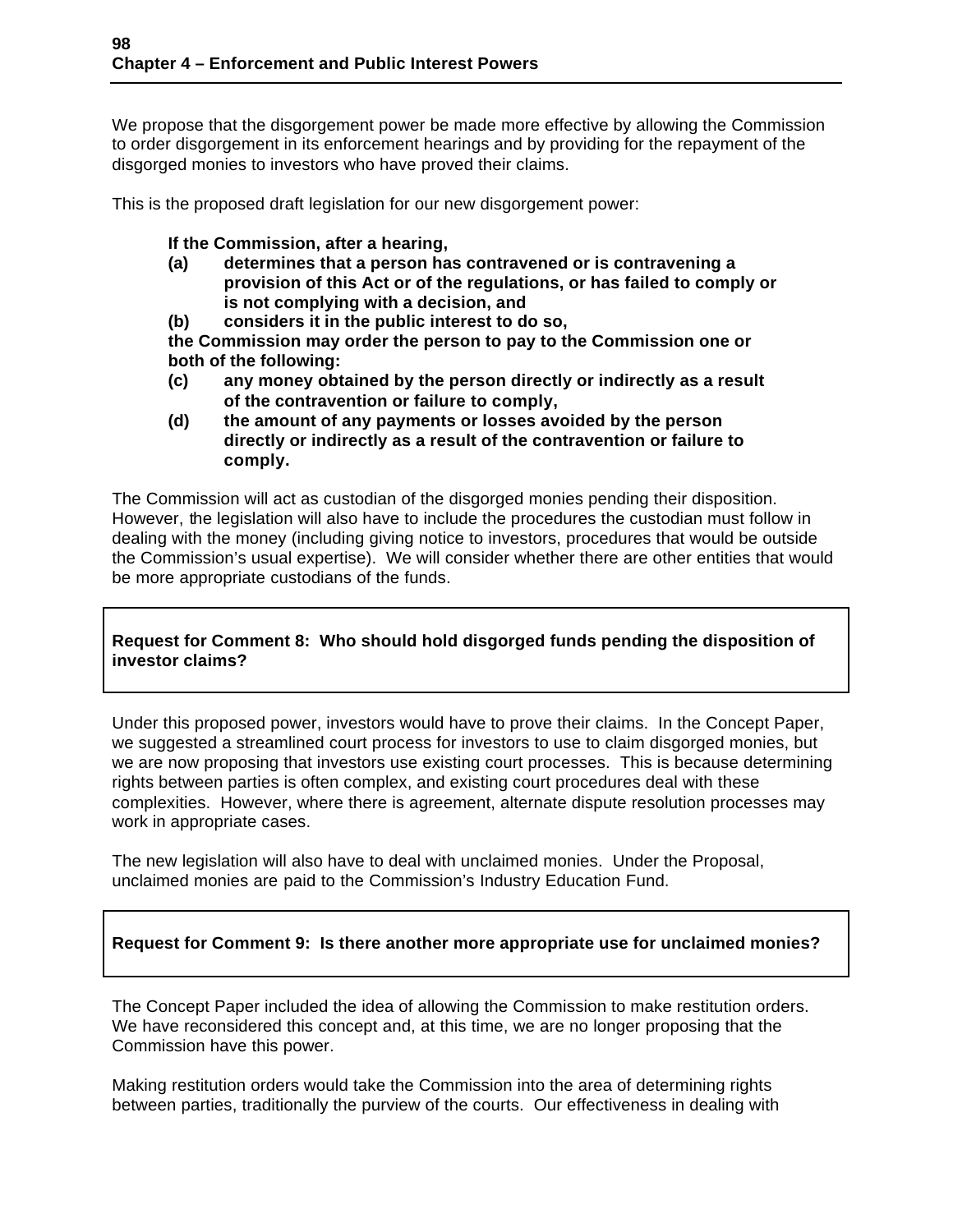matters of public interest is due in part to the high level of judicial deference we enjoy on matters of securities regulation policy, and to some extent to our less formal hearing procedures. We believe that if we were to exercise the power to order restitution we risk losing some judicial deference and having courts impose more formal procedures on our hearings.

Weighed against this risk is the potential benefit to investors. Restitution orders would have been made only in cases that would have come to a hearing in any event, based on their public interest impact. Of those, only cases in which there was no doubt as to both the amount owed and the parties concerned would likely have resulted in restitution orders. On balance, the potential benefit to investors of Commission-ordered restitution seems small, especially with an improved disgorgement power in place.

We are aware that the Manitoba Government has introduced legislation that would give the Manitoba Securities Commission the power to order restitution. In addition, the Financial Services Authority in the UK has this power. We will monitor their experiences. We note the Ontario Five Year Review Committee, in its Recommendation 65, recommends the same approach.

## **2. Orders against professionals**

We propose that the Commission have the power to prohibit professionals from practicing before the Commission if the professional has intentionally contravened the securities legislation, or has intentionally assisted others to do so. (Intention includes conduct that is reckless or willfully blind.)

The Commission may determine that a professional has acted contrary to the public interest. While, in some cases, the Commission can issue enforcement orders that deal effectively with the professional, this is not always the case. For example, issuing a cease trade order is not effective in stopping a lawyer whose advice facilitates a client's breach of securities laws. In those circumstances, professionals whose conduct has harmed our capital markets may continue to appear and practise before the Commission and continue to harm our markets.

In overseeing our capital markets, the Commission must act in the public interest to ensure market integrity and investor protection. Therefore, if the Commission finds conduct is prejudicial to the public interest, it must be able to deal effectively with that conduct. Our Proposal does that by saying to the professional, where your conduct is prejudicial to the public interest, you can practice, but not in our capital markets.

The SEC has the power to deny professionals the right to appear and practice before the Commission. We are proposing legislation to accomplish the same thing. We say an intentional contravention of the securities legislation can be a basis for finding a professional has engaged in conduct that is prejudicial to investor protection and market integrity.

Some commenters say that professional conduct should be a matter for the professionals, not the Commission. We agree that determining matters of competence and professional conduct is the responsibility of the bodies that regulate the professions. This Proposal is not an attempt to regulate the professions. However, we do have a responsibility to deal effectively with conduct that is prejudicial to the public interest in our capital markets. The power to deal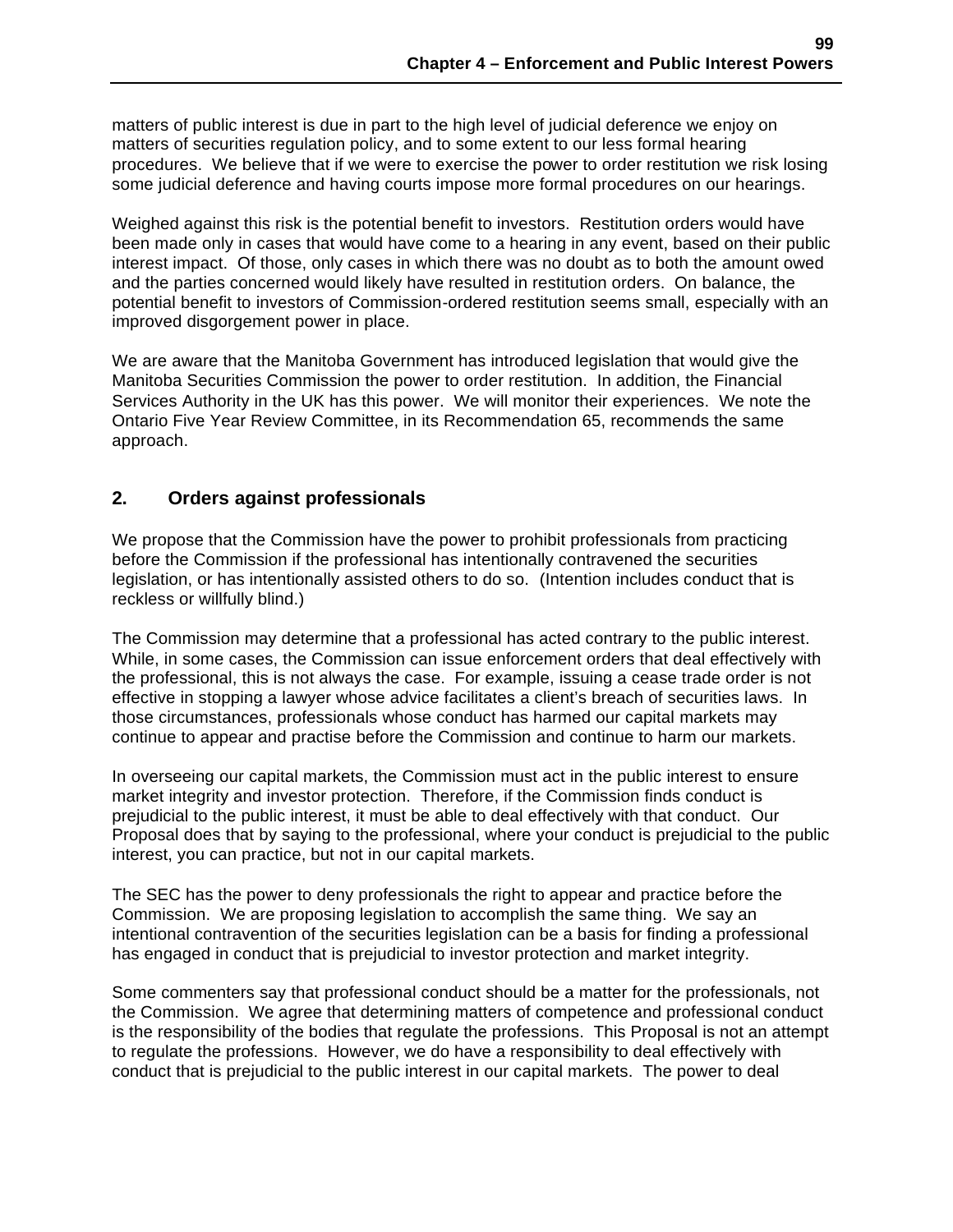effectively with market misconduct of professionals by ordering them not to appear or practice before the Commission is founded on that responsibility.

This is the proposed draft legislation for our new power to make orders against professionals:

- **1. If the Commission, after a hearing,**
	- **(a) determines that a person has intentionally contravened, or intentionally aided or abetted the contravention of, the Act or the regulations, and**
	- **(b) considers it to be in the public interest,**

**the Commission may order the person not to appear or practice before the Commission.**

- **2. "Appear or practice before the Commission" includes, but is not limited to:**
	- **(a) preparing, or giving advice about preparing, documents filed with the Commission, and**
	- **(b) representing a person on a matter that falls within the Commission's jurisdiction.**

## **3. Compliance and restraining orders**

Currently, if the Commission considers that a person has not complied or is not complying with the provisions relating to take over bids and issuer bids, the Commission may issue a compliance and restraining order (see section 114 of the Act).

We propose that anyone be entitled to apply to the Commission for a compliance or restraining order where there is any breach of the securities legislation.

The Commission could deal with these matters under section 161(1) of the Act (through an enforcement hearing) and under section 164 of the Act (by issuing a cease trade order for failure to file a record required to be filed under the legislation). However, we believe the Commission should also be able to do so without an enforcement hearing or a cease trade order.

The proposed provisions replace the existing provisions relating to take over and issuer bids. They are similar to the current section 114 of the Act, except that, under our Proposal, a person seeking to apply for an order must first get leave of a commissioner.

The Concept Paper stated the Commission would award costs and could ask for security for costs. We have not included these ideas in our Proposal. They were intended to discourage frivolous applications and this issue can be adequately dealt with through the leave procedure.

This is the proposed draft legislation for our new compliance and restraining orders power:

- **1. If the Commission determines that a person has not complied or is not complying with the Act or the regulations, the Commission may make an order,**
	- **(a) restraining the distribution of any record,**
	- **(b) requiring an amendment to or variation of any record, and**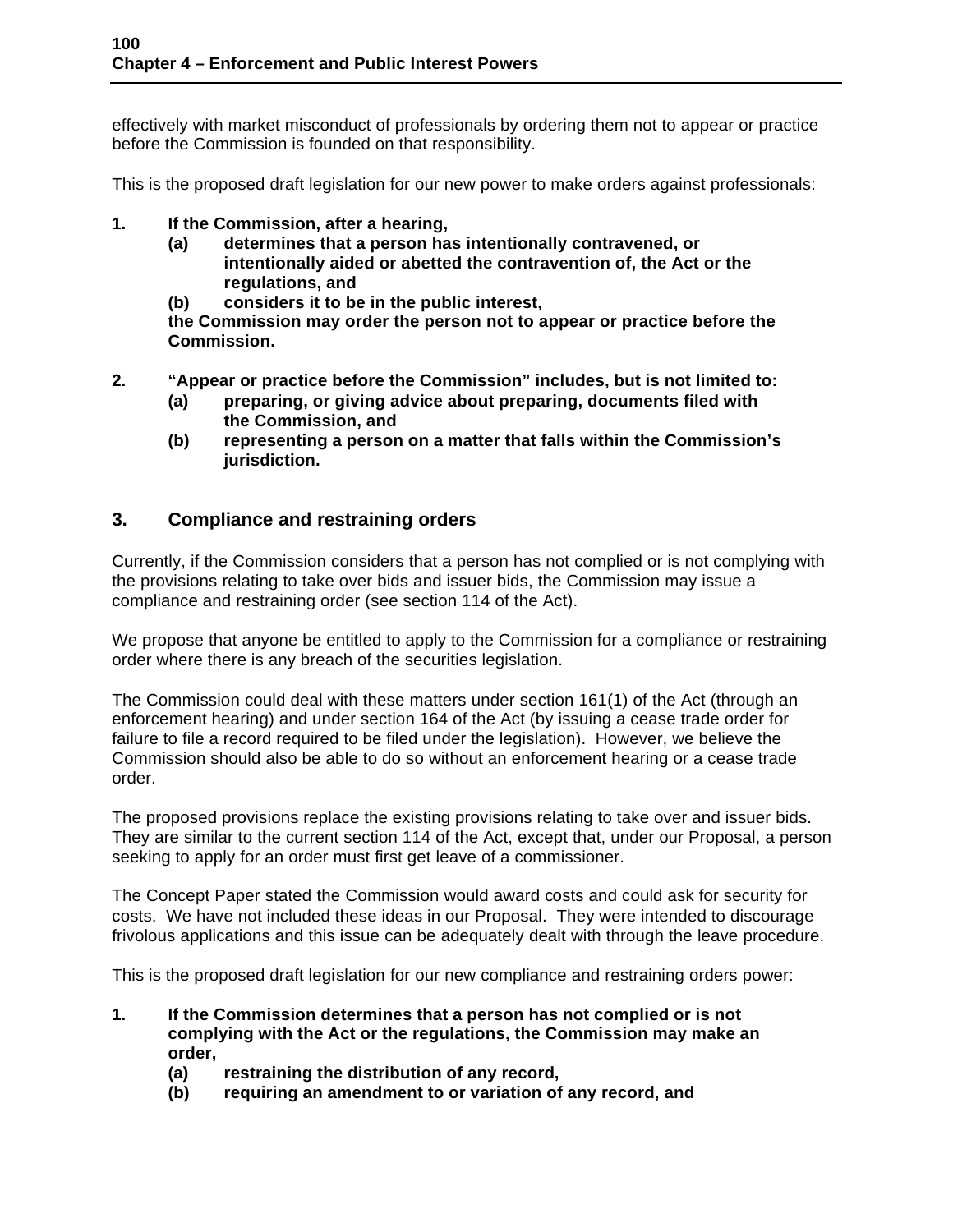- **(c) directing any person to comply with the Act or the regulations or restraining any person from contravening the Act or the regulations and directing the directors and senior officers of the person to cause the person to comply or to cease contravening the Act or the regulations.**
- **2. An order may be made on application by an interested person or on the Commission's motion.**
- **3.**
- **(a) An interested person must obtain leave from a single commissioner to make an application.**
- **(b) The commissioner may only grant leave if the commissioner considers it to be in the public interest.**
- **(c) The commissioner's decision whether to grant leave is final and cannot be appealed.**

## **4. Prohibition of unfair practices**

We propose that the Uniform Securities Act prohibit unfair practices.

A prohibition against unfair practices has already become law in BC. In May, the Government amended the *Securities Act* to prohibit unfair practices and to make it an offence to contravene the prohibition. The unfair practices now prohibited include high-pressure sales tactics, taking advantage of physical or mental infirmity and imposing harsh terms. The amendment answers our concern that some market participants engage in unfair practices. We find that these market participants direct their unfair practices to those investors least able to look after themselves.

This is the legislation as it appears in BC (the amendment also covers persons engaged in investor relations activities and exchange contracts):

**50.(1) A person . . . with the intention of effecting a trade in a security, must not** 

**. . .**

**(e) engage in an unfair practice.**

- **. . .**
- **(4) For the purpose of this section, an "unfair practice" includes any of the following:**
	- **(a) putting unreasonable pressure on a person to purchase, hold or sell a security;**
	- **(b) taking advantage of the person's inability or incapacity to reasonably protect his or her own interest because of physical or mental infirmity, ignorance, illiteracy, age or inability to understand the character, nature or language of any matter relating to a decision to purchase, hold or sell a security;**
	- **(c) imposing terms or conditions that make a transaction inequitable.**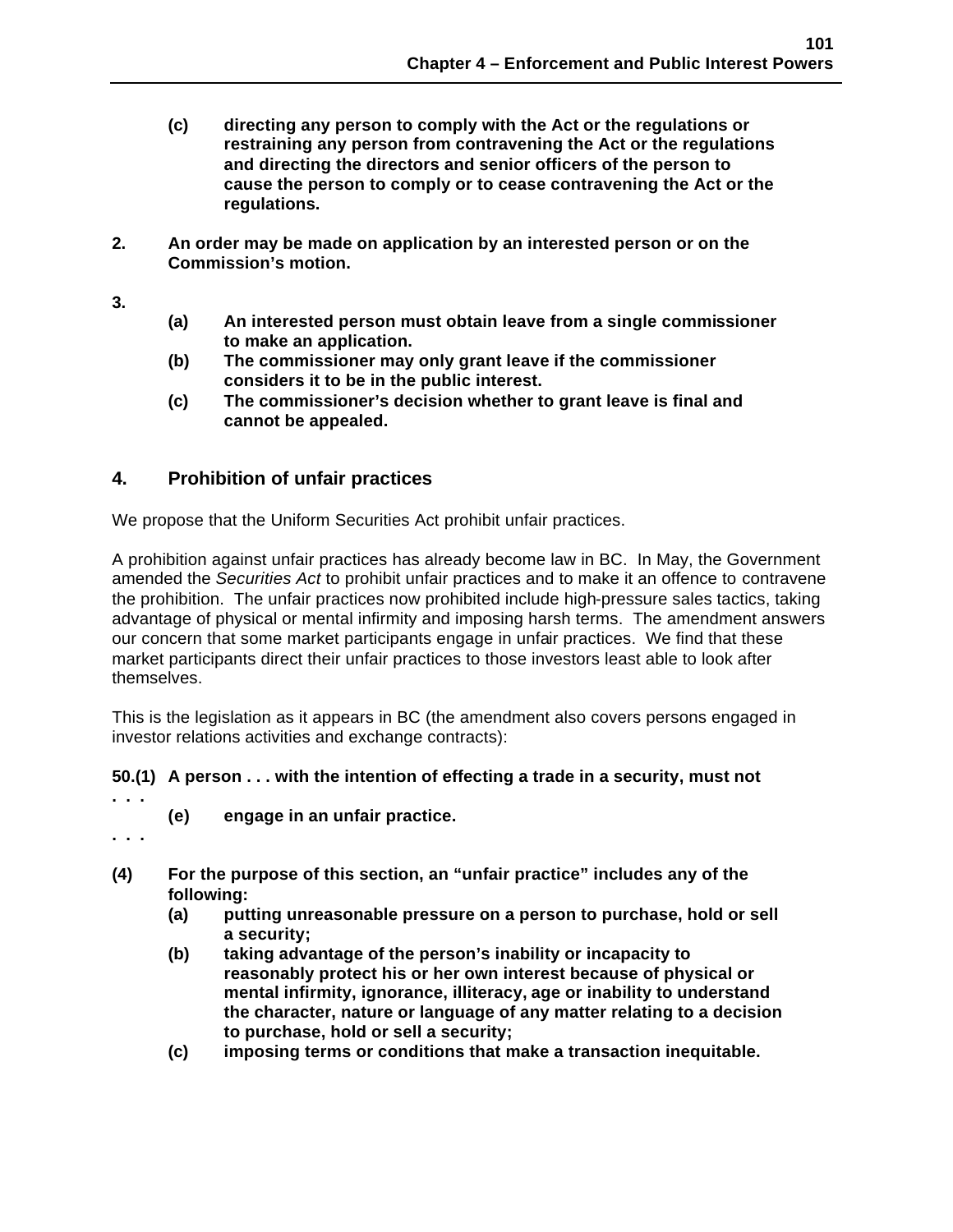The amendment was made in connection with the implementation of the new capital raising exemptions, a joint initiative of the Commission and the Alberta Securities Commission (see MI 45-103). We understand that several other securities Commissions are considering adopting the exemptions, including the prohibition of unfair practices.

**Request for Comment 10: Should the prohibition be more broadly worded to catch a failure to deal properly with conflicts of interest or to manage the business and affairs of an issuer?**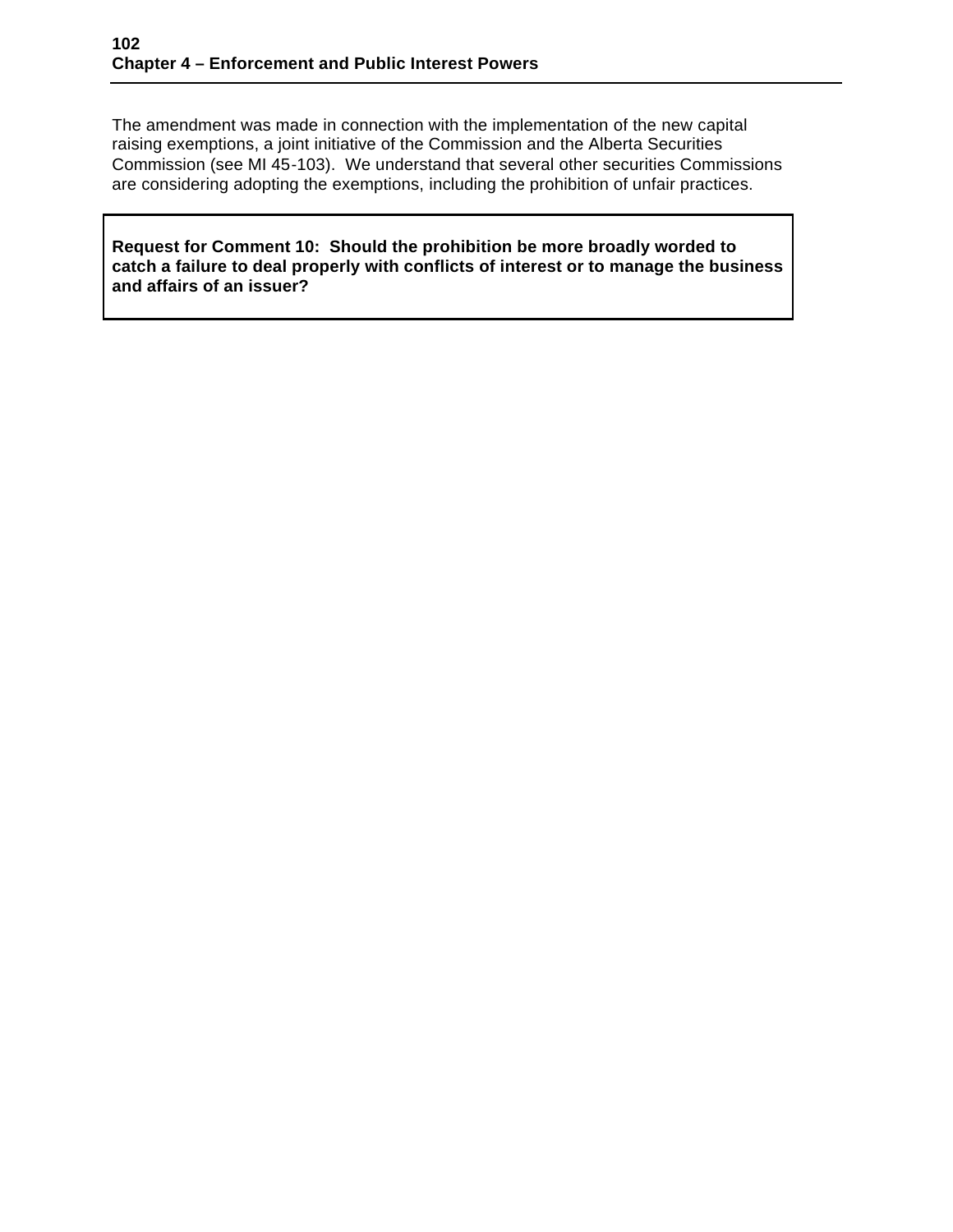# **APPENDIX A**

# **Draft Legislation**

Legislative-style provisions are summarized or included in the paper for all the Proposals. These have been drafted merely to illustrate how the Proposals might be implemented from a legal standpoint. Formal legislative drafting principles have not been applied and there has been no attempt to include all of the technical drafting that will ultimately have to be addressed at the formal legislation stage. We have also not yet turned our minds to the anti-avoidance language that might be necessary for some of the Proposals.

# **Chapter 1 Continuous Market Access**

# **Act provisions**

## **Definitions**

1.In this Act,

**"AIF"** means an annual information form in the required form, or in a form that is acceptable to the executive director,

**"approved foreign-regulated issuer"** means an issuer or class of issuers prescribed in the Rules,

"**CMA issuer**" means an issuer, other than a mutual fund, that:

- (a) has filed an initial AIF that has been accepted by the executive director,
- (b) was a reporting issuer under the *Securities Act*, R.S.B.C. 1996, c. 418 immediately before the effective date of this Act, or
- (c) is an approved foreign-regulated issuer,

**"exempt security"** means a security of an issuer that can be traded under one of the exemptions prescribed in the Rules,

**"material information"** means information relating to the business or affairs of an issuer that would reasonably be expected to result in a significant change in the market price or value of any of the issuer's securities,

**"restricted issuer"** means an issuer or class of issuers prescribed in the Rules.

#### **Issuance of securities**

- 2. An issuer cannot issue a security unless
	- (a) the issuer is a CMA issuer,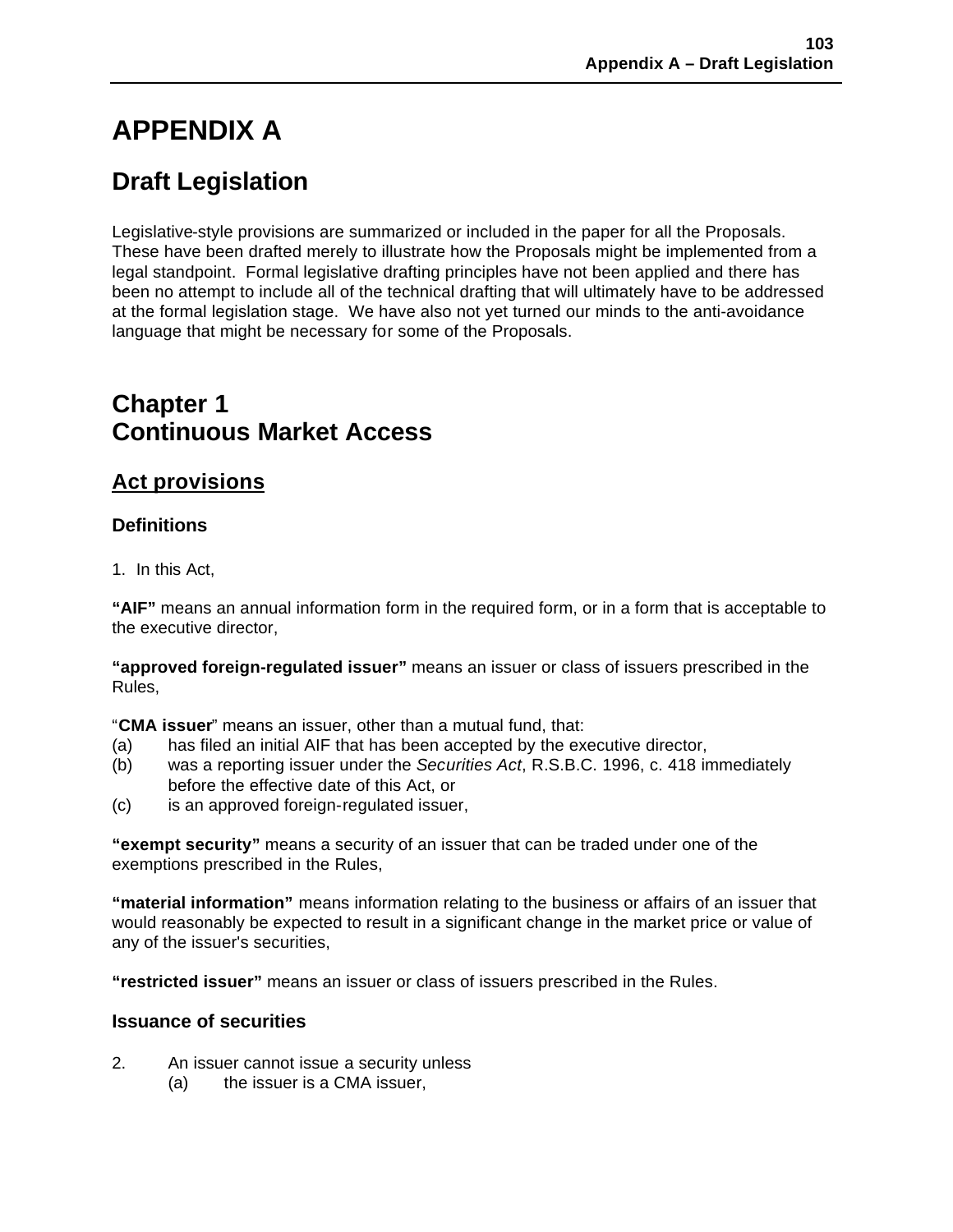- (b) the issuer is a restricted issuer and the securities being issued are traded to persons prescribed in the Rules, or
- (c) the securities are exempt securities.

### **CMA Issuer Disclosure**

3. A CMA issuer must disclose all material information in accordance with the Rules.

## **Rule provisions**

#### **Definitions**

1. In these Rules,

**"1934 Act"** means the *Securities and Exchange Act of 1934* of the United States of America, as amended from time to time,

**"accredited investor"** means. . . **[Note to Reader: This will list accredited investors described in Chapter 2, Part 2 of the Proposal Paper]**

"**due diligence provider**" means an underwriter or any other person or class of persons that is acceptable to the executive director **[Note to Reader: The rules will include provisions setting financial adequacy and proficiency criteria for due diligence providers that are not underwriters],**

**"foreign market requirements"** means the disclosure requirements that apply to an approved foreign-regulated issuer,

**"general offering"** means an offering of securities other than one made using the registration exemptions in section 1 of the Registration Exemptions, **[Note to Reader: See Chapter 2, Part 2 of the Proposal Paper]**

**"misrepresentation"** means . . . **[Note to Reader: This will have the same definition as in the legislation for Chapter 3 of the Proposal Paper]**

#### "**private issuer**" means an issuer

- (a) that is not a CMA issuer, a mutual fund or a non-redeemable investment fund,
- (b) whose designated securities:
	- (i) are subject to restrictions on transfer that are contained in the issuer's constating documents or security holders agreements; and
	- (ii) are beneficially owned, directly or indirectly, by not more than 50 persons, counting any 2 or more joint registered owners as one beneficial owner, and not counting employees and former employees of the issuer or its affiliates, and
- (c) that has distributed designated securities only to a person described in sections 2(a) to 2(h) or a person that is wholly-owned by any combination of persons described in sections 2(a) to 2(h) , or to a person that is not the public.

**"restricted issuer"** means an issuer whose securities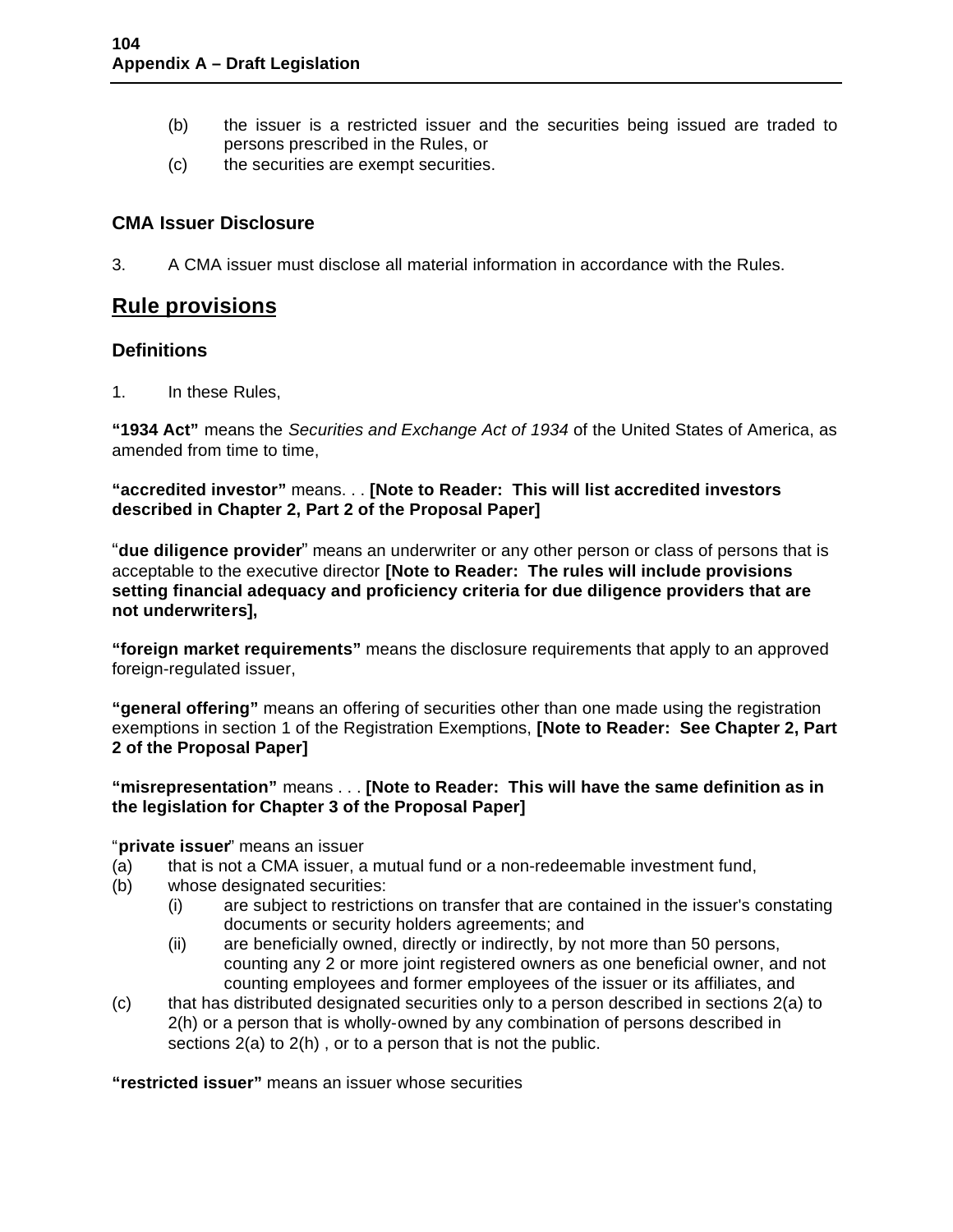- (a) are not listed, quoted or traded on any marketplace, and
- (b) have been issued only to persons described in section 2.

**"senior issuer"** means an issuer or class of issuers that are acceptable to the executive director. **[Note to Reader: the executive director will accept issuers that meet the requirements to be exempt from the Toronto Stock Exchanges' acceptance requirement for proposed material changes]**

#### **Permitted sales by restricted issuers**

- 2. A restricted issuer can only issue a security to a person if the person is
	- (a) A person who invested in the issuer when it was a private issuer,
	- (b) a director, officer, employee or control person of the issuer or an affiliate of the issuer,
	- (c) a spouse, parent, grandparent, brother, sister or child of a director, senior officer or control person of the issuer,
	- (d) a close personal friend of a director, senior officer or control person of the issuer,
	- (e) a close business associate of a director, senior officer or control person of the issuer,
	- (f) a current holder of securities of the issuer,
	- (g) a vendor of property or other assets to the issuer,
	- (h) an accredited investor,
	- (i) a person who invested under the offering memorandum exemption described in MI 45-103 **[Note to Reader: See Chapter 1 of the Proposal Paper]**,
	- (j) a person resident outside Canada if the person acquired the securities in compliance with the laws of the jurisdiction where the person is resident, or
	- (k) a person who is wholly-owned by any combination of persons or companies described in paragraphs (a) to (j).
- 3. A holder of a security of a restricted issuer can only trade the security to a person referred to in section 2.

### **Use of a due diligence provider**

- 4.(1) An issuer must retain a due diligence provider in connection with its initial AIF and any general offering to
	- (a) conduct a reasonable investigation of the business and affairs of the issuer and any securities that the issuer is offering,
	- (b) provide a written opinion to the issuer that there are no reasonable grounds to believe that the issuer's continuous disclosure record contains a misrepresentation, and
	- (c) file the opinion.
- (2) Subsection (1) does not apply to a senior issuer for general offerings other than under an initial AIF.

# **Acceptance of initial AIF**

5.(1) An issuer must file an initial AIF with the executive director to become a CMA issuer.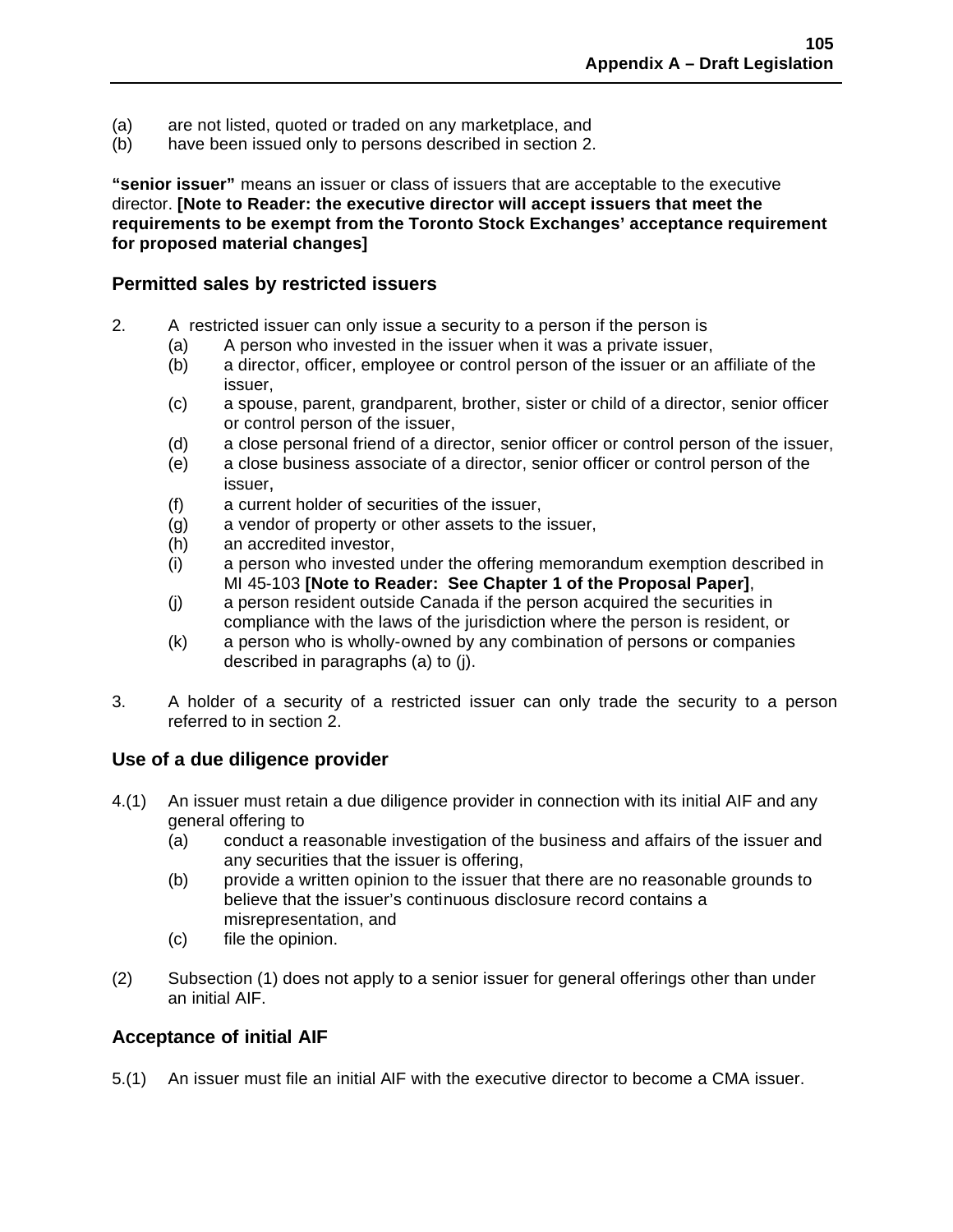- (2) The executive director must accept an initial AIF unless the executive director considers that
	- (a) the initial AIF fails to comply substantially with the requirements of the form,
	- (b) the issuer has failed to retain a due diligence provider as required by section 4,
	- (c) the past conduct of the issuer or its officers, directors, promoters or control persons would lead a reasonable person to doubt whether the business of the issuer would be conducted with integrity and in the best interests of its securityholders,
	- (d) the issuer's officers and directors lack the knowledge and expertise necessary to comply with the law applying to the issuer and to act in the best interests of its securityholders,
	- (e) the financial condition of the issuer or its officers, directors, promoters or control persons is such that the issuer cannot reasonably be expected to conduct its business in a financially responsible way, or
	- (f) it is contrary to the public interest to do so.
- (3) The executive director must notify the issuer in writing: (a) that it accepts an initial AIF or (b) that it does not accept an initial AIF with reasons for non-acceptance.
- (4) The executive director must not refuse to accept an initial AIF without giving the issuer an opportunity to be heard.

### **Timely disclosure**

- 7.(1) A CMA issuer must disclose all material information regarding the issuer as soon as practicable by issuing and filing a press release.
- (2) Despite subsection (1), a CMA issuer may disclose material information in confidence to the Commission by filing a confidential material information report in the required form together with written reasons why there should not be a press release, if in the opinion of the reporting issuer, acting reasonably, the disclosure required by subsection (1) would be unduly detrimental to its interests.
- (3) If the executive director is of the view that the public interest in disclosure outweighs the detriment to the issuer, the executive director may require disclosure.
- (4) The executive director must not require disclosure without giving the issuer an opportunity to be heard.
- (5) If a report is filed under subsection (2), the issuer must advise the Commission in writing every 10 days that it believes the report should continue to remain confidential until the material information is disclosed in accordance with subsection (1) or the information is not material .
- (6) Once the reason for confidentiality no longer applies, the issuer must disclose the material information in accordance with subsection (1).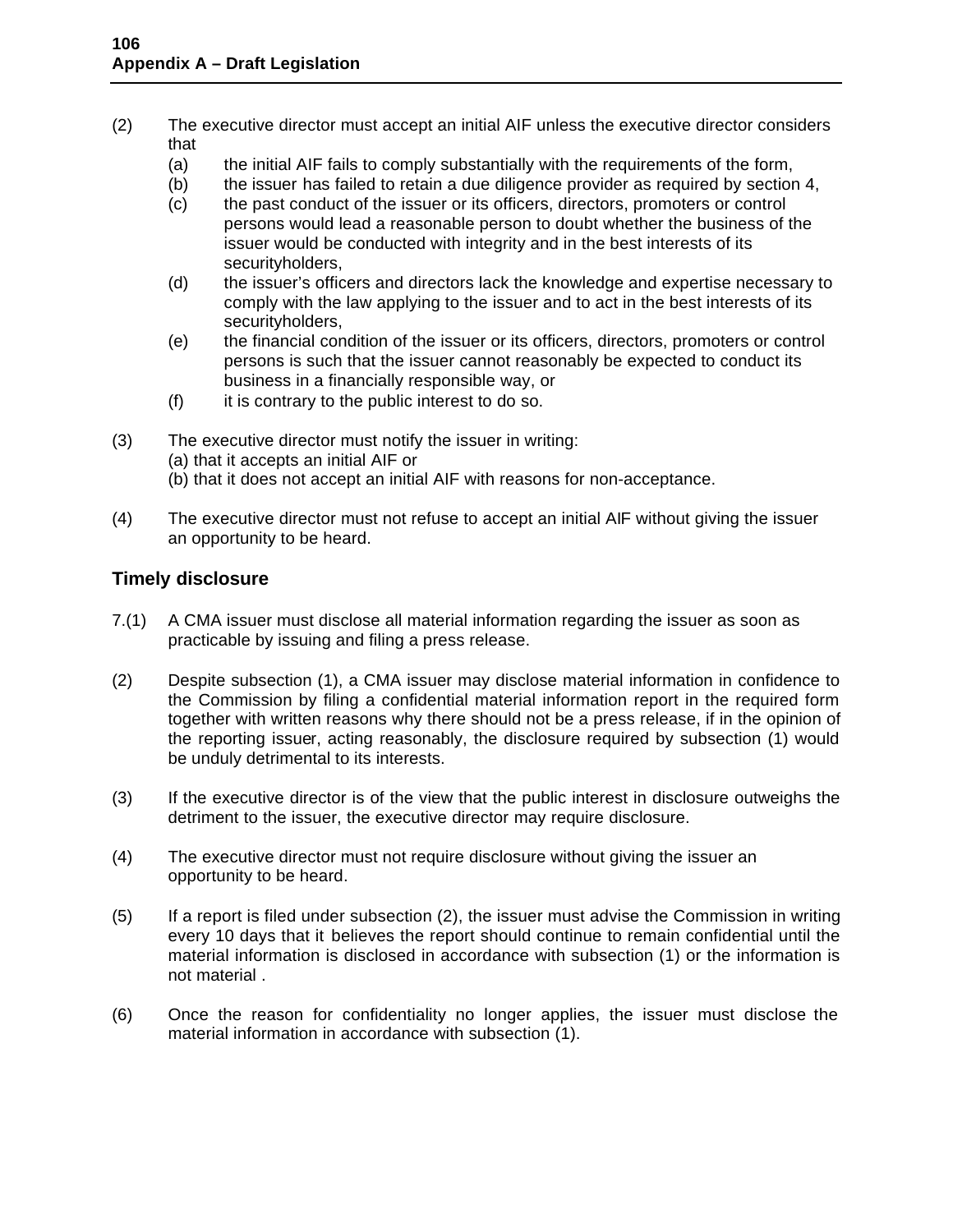- (7) If a report is filed under subsection (2), the issuer must as soon as practicable disclose the material information in circumstances that would lead a reasonable person in the position of the issuer to conclude that the information may no longer be confidential.
- 8. A CMA issuer may file a supplementary information form to disclose information in addition to the material information in section 7.

### **Prescribed exemptions**

4. For the purpose of the definition of exempt securities, the securities are those referred to in sections 1(e), (f), (g) or (m) of the Registration Exemptions. **[Note to Reader: See Chapter 2, Part 2 of the Proposal Paper]**

### **Approved foreign-regulated issuer**

- 2. An issuer is an approved foreign-regulated issuer if
	- (a) its securities are principally traded on a market or markets outside Canada, (b)

(i) it has a class of securities registered under section 12 of the 1934 Act, or it files reports under section 15(d) of the 1934 Act, or

(ii) it is subject to a system of securities regulation of a foreign jurisdiction that is designated by the executive director, and

(c) it files a notice of intention to become a CMA issuer in the required form **[Note to Reader: in addition to indicating an intention to join CMA, the required form will also include an agreement to attorn to the jurisdiction of Canadian regulators and courts]**.

### **Exemptions for approved foreign-regulated issuers**

- 12.(1) An approved foreign-regulated issuer is not required to file an AIF or any documents required to be filed by a CMA issuer under • **[Note to Reader: we will refer to the National Instrument that sets out the filing requirements including an ongoing AIF, annual and quarterly financial statements and MD&A, director and audit committee review, etc.]** if:
	- (a)
- (i) it files the documents required under the applicable foreign market requirements, or
- (ii) the documents it files under the applicable foreign requirements have been filed on a publicly accessible electronic system, it files a notice containing a statement to that effect and instructions for finding the documents under that system, and
- (b) it files a notice in the required form **[Note to Reader: The required form will require the issuer to state that the issuer is subject to a foreign regime of securities regulation and that securityholders resident in Canada do not have the same rights and remedies available to them in Canada, and may not have the same rights and remedies as securityholders who are resident in the foreign jurisdiction].**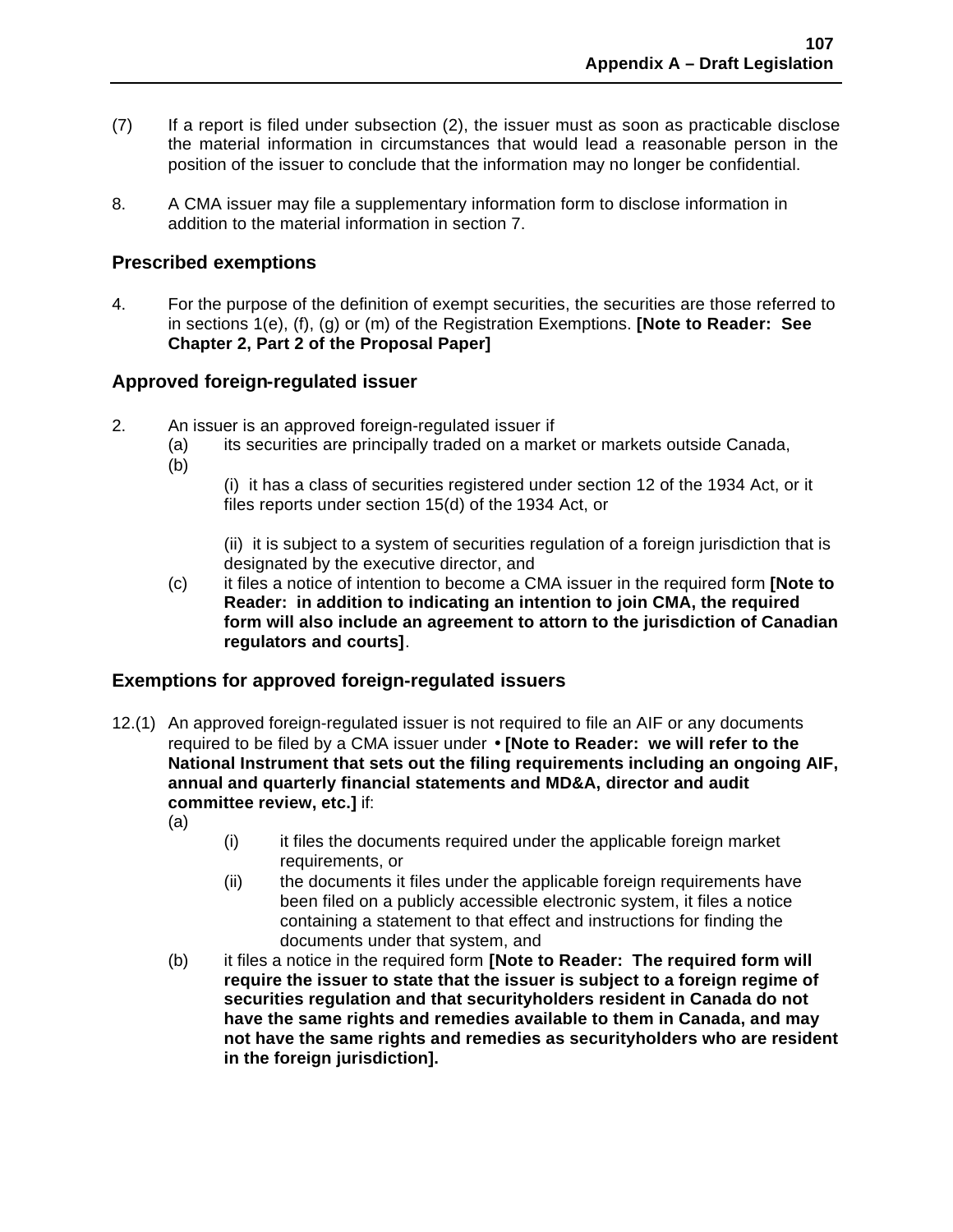- (2) An approved foreign issuer is not required to comply with [•] **[Note to Reader we will refer to Canadian requirements for insider bids, issuer bids, going private transactions, insider reporting, early warning, mining disclosure, oil & gas disclosure and restricted share disclosure]**, if
	- (a) it complies with the equivalent provisions, if any, of the foreign market requirements,
	- (b) if the foreign market requirements require the filing of documents,
		- (i) it files those documents, or
		- (ii) if the documents it files under the applicable foreign requirements have been filed on a publicly accessible electronic system, it files a notice containing a statement to that effect and instructions for finding the documents under that system, and
	- (c) if it is required to deliver documents to securityholders under the foreign market requirements, it delivers those documents to its securityholders resident in Canada.

# **Chapter 2 Registration Part 1: Code of Conduct**

# **Act provision**

1. A registrant and its representatives must comply with the Code of Conduct prescribed in the Rules. **[Note to Reader: The provisions of the Code that will appear in the Rules are in bold face type. The paragraphs that follow each Code provision will appear in policy guidelines.]**

# **Rule provisions (with guidance)**

# **Principle 1 – Integrity and fairness**

**1. Meet appropriate standards of professional ethics, including honesty, integrity and fair dealing. Inform your client of all facts about your background that a reasonable client would consider important to the client-adviser relationship.**

The client-adviser relationship is based on trust. The client therefore needs to know everything about you, good and bad, that a reasonable client would want to know before entering that relationship.

You must act honestly and fairly in keeping with the highest professional and ethical standards. Conduct involving dishonesty, fraud, deceit or misrepresentation will violate this standard. Examples of this conduct are churning accounts or failing to be forthright with your client about your commissions or any limitation on your ability to service your client's investment needs. You should keep each client informed about your relevant employment and regulatory history.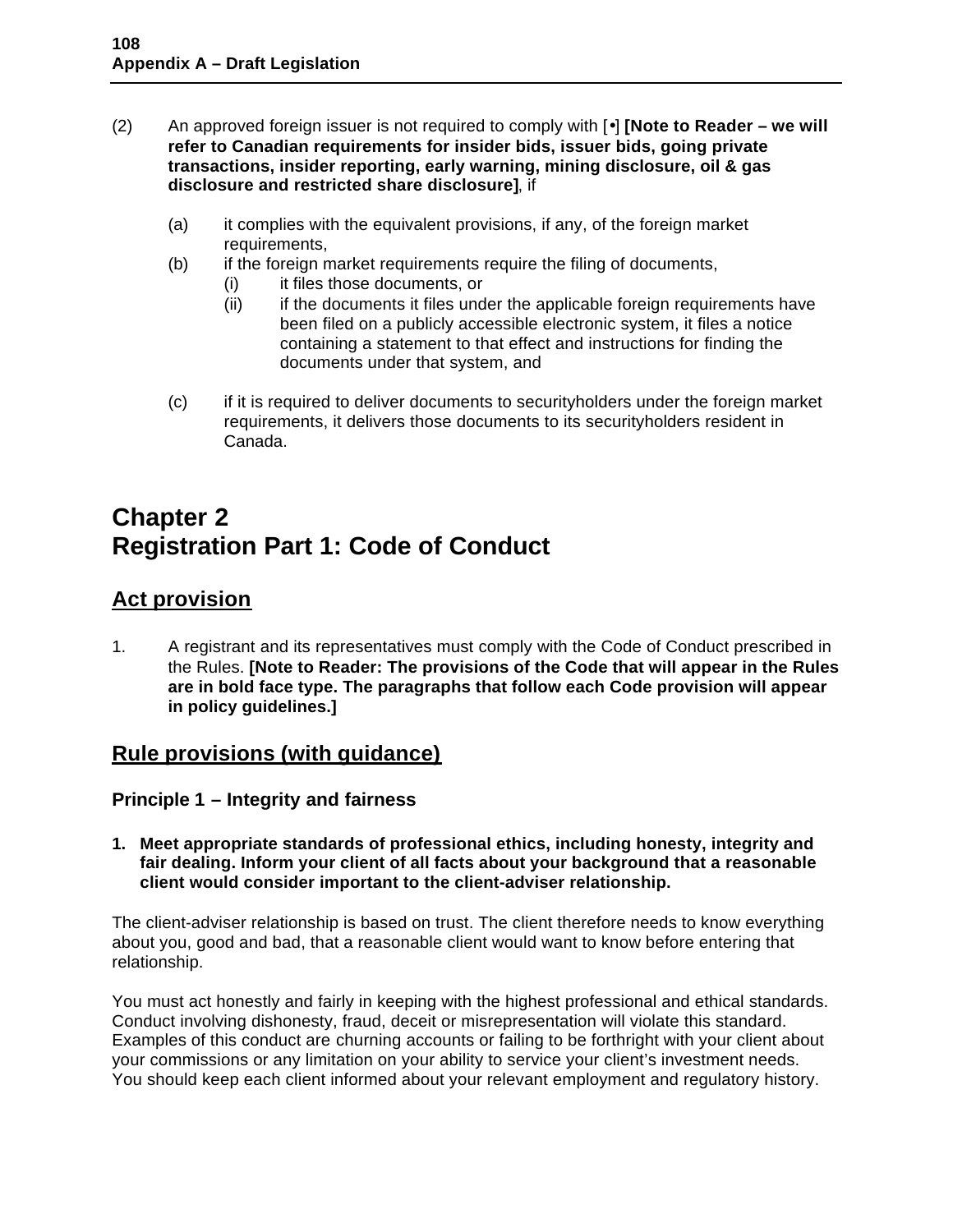Soliciting clients at their homes must be done within the bounds of fair dealing. You should do so only during reasonable times and you should respect an individual's request not to be contacted again. You should also make sure that the person making the call is not making statements that could be viewed as soliciting a trade in a security unless the person is registered. Firms may want to define employee policies for unsolicited communications with prospective clients to avoid infractions under the communication abuse sections of the *Competition Act* (Canada).

### **2. Comply with all relevant laws and regulations that govern your profession and report infractions.**

You must keep yourself informed of the laws that govern your profession and you must abide by them. Apart from securities laws, this could include, for example, federal proceeds of crime and anti-terrorist legislation and some aspects of federal competition law. If you breach any relevant laws, report them to your firm; firms must report those infractions to the regulator.

# **Principle 2 – Confidentiality**

**Hold in strict confidence all confidential information acquired in the course of the professional relationship with your clients, unless the client consents or the disclosure is required by law.**

In the course of your employment, you will receive information about the personal financial affairs of clients and prospective clients. You must keep that information in confidence. Receiving such information places you in a position of trust and responsibility and it is unethical to betray this trust in any way.

If personal information is disclosed, the damage to the client is the same whether the disclosure was willful or negligent.

You may disclose your client's confidential information in two, and only two, situations. First, you may disclose if you get the client's consent, preferably in writing. Second, you may disclose if you are required to do so by law. This includes legally enforceable requests for information from the Commission or your SRO, or the requirements of Canadian money laundering and anti-terrorist legislation.

# **Principle 3 – Proficiency**

### **Maintain the proficiency, skill and diligence necessary to properly advise and serve your clients.**

Your SRO or the Commission will continue to set the minimum proficiency standards for entering the securities industry, as well as mandating continuing educational requirements. However, in a rapidly changing financial marketplace, you must keep abreast of changes in products, regulations and other factors that will affect your ability to provide high standards of service to clients. Education, including continuing education, is a necessary component of professional skill.

Firms have several additional factors to consider in establishing rules or guidelines for representatives, including: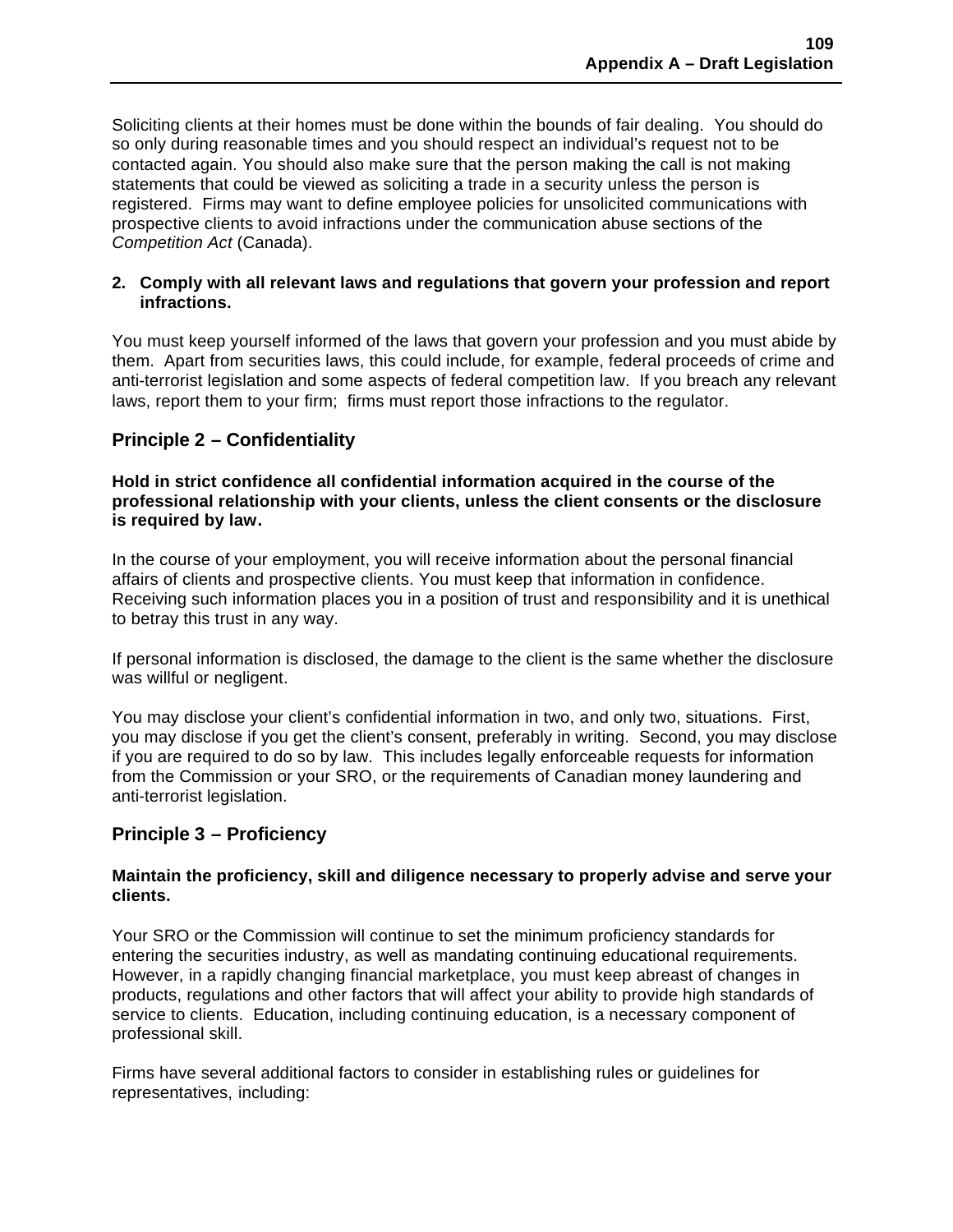- The criteria for requiring re-qualification when a representative has been out of the securities industry for a period of time.
- The training requirements applicable before a representative is permitted to sell new products.
- Policies regarding part-time employment by its representatives in occupations outside of the securities industry.
- The special training and skills requirements of representatives engaged in underwriting activity.

# **Principle 4 – Know your client and suitability**

- **1. Learn the essential facts about each client, including the client's identity, credit worthiness and reputation.**
- **2. Determine the general investment needs and objectives of the client, the appropriateness of the recommendations you make to that client and the suitability of a proposed trade for that client (unless the client is entitled to decline suitability advice).**

Principle 4 combines what have traditionally been referred to as the "know your client" and "suitability" rules.

The first part of the Principle, "know your client", requires you to understand the client's identity, background, financial position and character so you can fulfill your role as a "gatekeeper" to the market. If your client is not an individual, knowing your client means knowing the individuals that control the client, its business and its financial circumstances.

The second part of the Principle, "suitability", means understanding the client's financial circumstances, risk tolerance and investment objectives so you will be able to determine what is suitable when recommending or selling products and services.

You should make every effort to give your clients objective and impartial information about their financial needs, and advise them of their various options. You should identify and explain to the client all negative aspects, including risks, of your recommendations. You should have a reasonable basis for the recommendations you make to your client.

In addition to clearly describing the product or service for the client and the ways in which the transaction will fulfill the needs of the client, product information includes disclosure of important assumptions underlying any illustrations or examples that have been provided to the client, as well as the fact that actual results may differ significantly from those shown. You should avoid using examples or illustrations that you know, or ought to know, are based on unusual results or a period that generated much better that normally anticipated performance.

The suitability obligation requires you to advise your client on factors other than the features of the investment itself. For example, if your client intends to invest using borrowed money, a discussion of the risks of leveraged investing would be appropriate.

Currently, clients may refuse suitability only when dealing with IDA member firms, and then only in the limited circumstances prescribed by the IDA.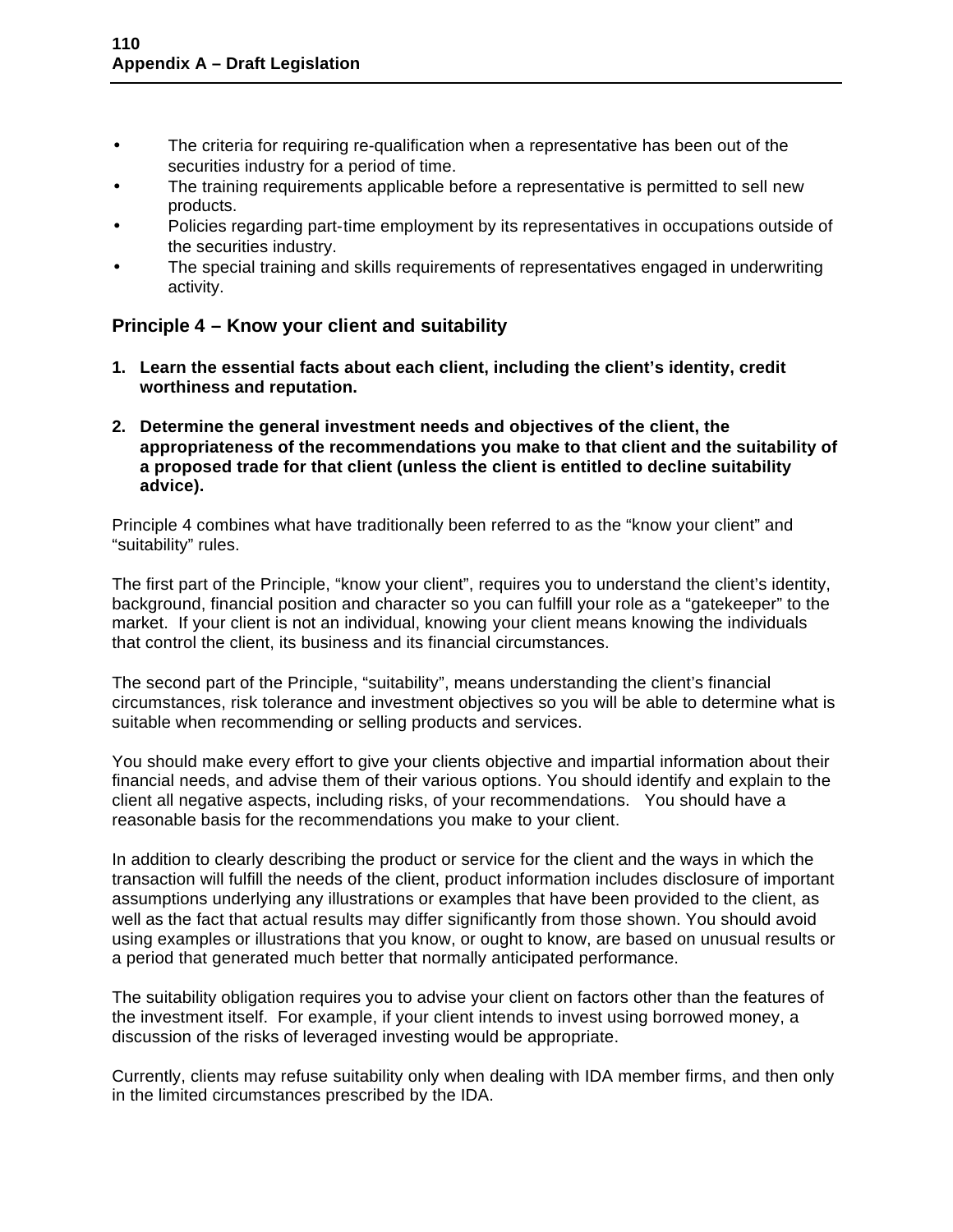### **3. Your conduct and the conduct of your clients must not bring the reputation of the securities market into disrepute.**

You and your clients must not engage in any activity that will lower the public's confidence in the integrity of the securities industry such as engaging in wash trading, high closing or other types of market manipulation. The Code does not allow you to turn a blind eye to the actions of your clients. You must take all reasonable steps to determine if your client's actions are bringing the integrity of the securities markets into disrepute.

### **4. If your client refuses to comply with regulatory requirements, you must cease to act on behalf of that client.**

You should use all reasonable efforts to ensure that your client understands the relevant regulatory requirements and their implications at all stages of a transaction. If you become aware that your client is not complying with regulatory requirements, you should inform your compliance officer and advise your client to bring the matter into compliance. If your client refuses or fails to do so, you must not continue to act on behalf of that client, and you should consider whether you should bring the client's activities to the attention of the regulators.

# **Principle 5 – Conflict of interest**

- **1. Take all reasonable steps to avoid situations that are likely to involve a conflict of interest.**
- **2. Resolve all significant conflicts of interest in favour of the client, using fair, objective and transparent criteria. If there is a conflict of interest between clients, use fair, objective and transparent criteria to resolve those conflicts. In both cases, apply the criteria consistently.**

Conflicts of interest arise frequently in the securities industry. This Principle makes it clear that the client's interests always come first. The best way to ensure this happens is to have appropriate procedures in place to ensure that all conflicts of interest between the firm or sales representative and the client are resolved in favour of the client and to have a system that effectively monitors and enforces compliance with those procedures. These procedures should cover conflicts of interest arising in the context of trading, advising, making recommendations, and exercising your discretion in managed accounts.

Sometimes the conflict of interest is not between registrant and client, but between clients. For example, a registrant sometimes has to decide how to allocate investment opportunities among clients when an issue is oversold. This is best resolved if the registrant has appropriate procedures in place to deal with these situations, and a system to monitor and enforce compliance with those procedures. For example, this does not mean that all clients must have equal access to an offering of securities; it is open to a registrant to vary the allocation according to the degree of business the firm does with a given client. The guidelines for making these determinations must be transparent to all clients.

The onus of showing that the registrant has acted in the best interests of the client is on the registrant. This onus would be difficult to meet in some situations, such as arrangements to which you are a party where clients are required or expected to deal with a particular financial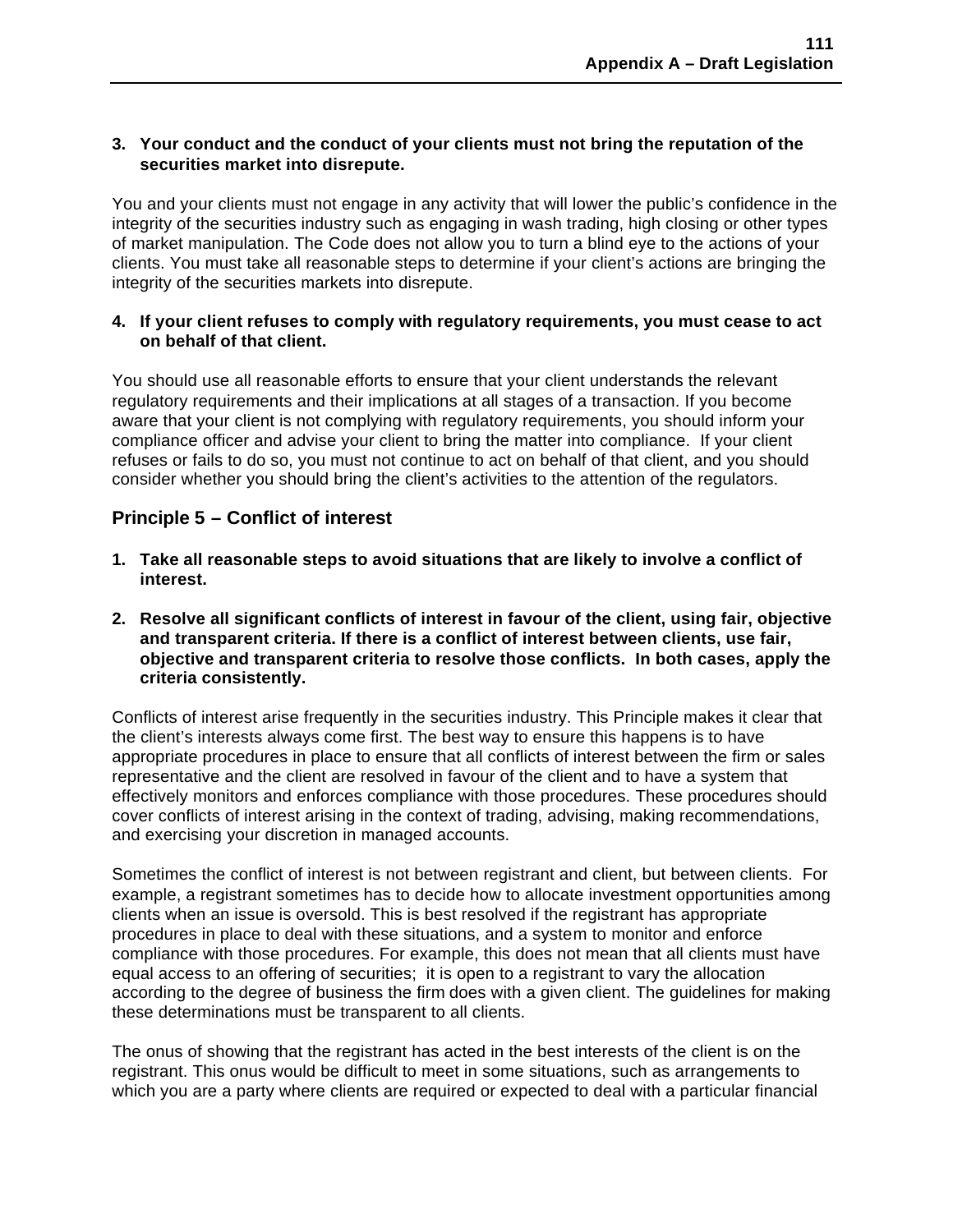institution in connection with a trade in a security or to purchase particular securities to obtain other financial goods or services.

### **3. Develop conflict of interest avoidance procedures and describe them to the client.**

You must develop conflict of interest procedures that address the conflict situations that arise in your business specifically. Disclosure of potential conflicts of interest must take place before the conflicts arise. This may be before taking on a new client, or before making any recommendation to, or accepting any instructions from, the client.

Conflict procedures should be communicated to each client at the beginning of the business relationship and in a way that is understandable and useful to that client.

"Blanket" disclosure about routine compensation arrangements in general is appropriate so long as you disclose changes to those arrangements promptly. However, in other cases (for example, referral fees), disclosure should be made on a case-by-case basis so that the client can consider the information in the context of any decision the client needs to make in the circumstances giving rise to the compensation.

### **4. Disclose promptly to the client any information that a reasonable client would consider important in determining your ability to provide objective service or advice.**

Conflicts that you cannot avoid should be managed appropriately. You must fully disclose to your clients all conflicts of interest and all potential conflicts of interest that you know, or ought to know about. Certain conflicts are inherent in the relationship between you and your clients, such as the remuneration of any sort paid to you for the distribution of units of a mutual fund to a client and recommendations you make in selling proprietary products or services of your firm or an affiliated company.

You have an obligation to ensure that your clients are aware of and understand these conflicts. Even when you believe that your actions are not affected by the conflict, you must ensure that even an appearance of a conflict is adequately addressed.

One of the most important areas for full disclosure is anything to do with compensation you receive that is related to the work you do for the client or to your relationship with the client. You must disclose fees received or paid for client referrals, sharing compensation with someone else (commission splitting), contingency fees and any compensation incentives you receive in connection with the client or the client's business (for example, trailer fees). The disclosure must be made before the client is required to make a decision about the transaction in question.

For example, sometimes several products would be suitable for a client but one product pays you significantly higher commissions or fees. This should be disclosed, because a reasonable client would likely consider that this difference in your compensation could affect your objectivity.

**5. When acting as an underwriter, act in the best interests of the investors. Disclose to investors any direct or indirect relationships between you and the issuer or seller that would lead a reasonable investor to question whether you and the issuer or seller are in fact independent from each other.**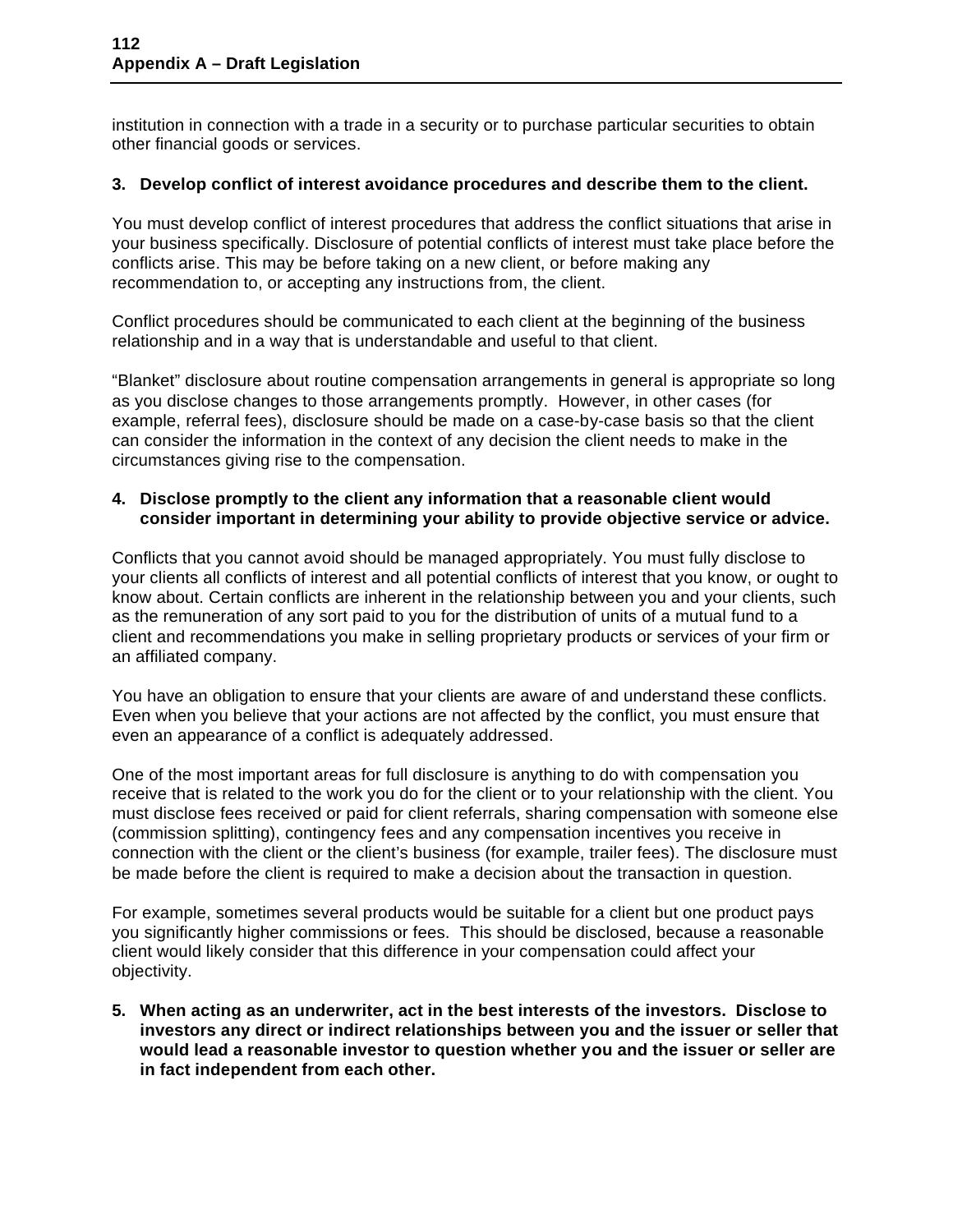The role of the underwriter includes performing due diligence and negotiating the price and terms of the offering. In performing these functions, the underwriter is acting on behalf of the public investors. Even when the underwriter is unrelated to the issuer or seller of the securities being underwritten, there are conflicts of interest involved, such as the underwriter's desire to earn the commission and underwriting fee and to be considered by the issuer for future underwriting and advising work.

When the underwriter and the issuer are not independent, the potential for conflicts of interest increases. This section requires that underwriters act in the best interests of the investors. Underwriters will have to be particularly vigilant in situations where there is less than complete independence. The obvious situation is cross-ownership of the underwriter and the issuer, either directly or through a parent entity. However, there can be other relationships between an underwriter and the issuer, or parties affiliated with them, that would lead a reasonable investor to question whether the underwriter and issuer were in fact independent of each other.

The best way to ensure that these conflicts are resolved in favour of the investor is to have appropriate procedures to ensure that outcome and to have a system that effectively monitors and enforces compliance with those procedures.

This section requires you to disclose to the investor the circumstances of any relationship that could reasonably be perceived as less than completely independent. The disclosure should be sufficient so that the investor fully understands the nature of the conflict and its relevance to the underwriting transaction.

In some cases, the conflict may be so direct that you may conclude that following your ordinary procedures and making disclosure to investors may not be sufficient to remove the potential for real conflict, or at least the apprehension of conflict in the mind of the reasonable investor. An example would be your underwriting an issue of your own securities. In those cases, you may conclude that an independent underwriter should be involved in the transaction in a meaningful role to alleviate any concerns over the potential for real conflict.

#### **6. When providing security analyst services you must develop, establish and enforce conflict of interest policies that adequately address the conflicts of interest faced by analysts within their firms.**

Analysts are exposed to increasing pressures from internal and external sources as well as conflicts of interest. As a result, their reports and recommendations are not always as objective, candid, or independent as they might be. In attempting to remedy this situation, you must develop conflict of interest policies that address conflicts for analysts specifically. Some policies you may want to consider would be the required disclosure by the analyst of specific conflicts of interest in each research report and recommendation issued on a company (for example, if the advisor holds a long or short position in the company's shares). We also recommend that the disclosure be readable and displayed prominently, whether printed or disseminated electronically. You may also want to consider preventing any analyst employed by you from issuing research on a company when the analyst serves as an officer, director or employee of, or serves in any advisory capacity to, the company.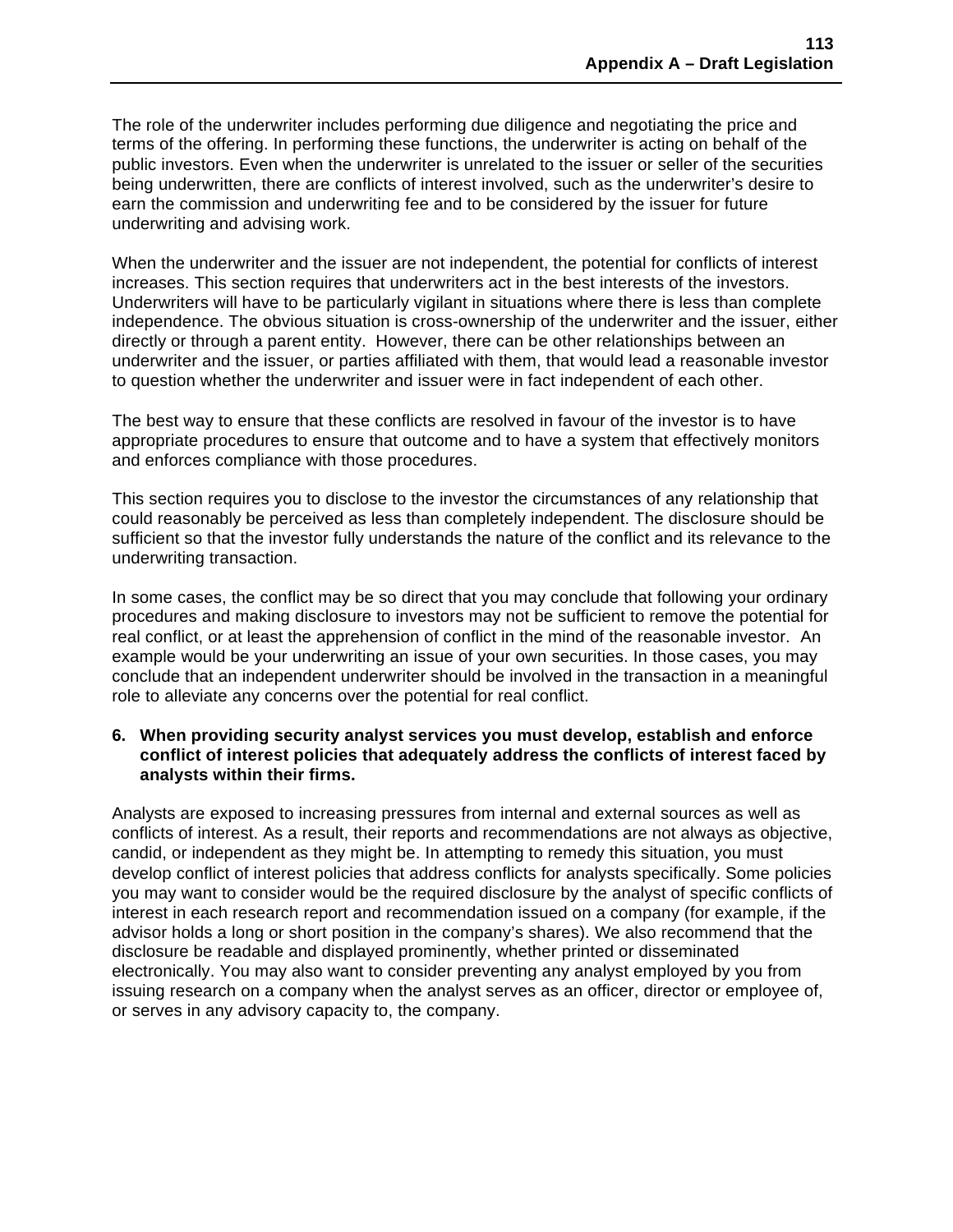# **Principle 6 – Compliance systems**

### **1. Maintain an effective system to ensure compliance with this Code, all applicable regulatory and other legal requirements and your own internal policies and procedures.**

You are required to develop, implement and monitor a written compliance system that satisfies the requirements of the Code. The system you develop should be effective for your firm and its business procedures.

### **2. Ensure that your compliance function possesses the technical competence, adequate resources and experience necessary for the performance of its functions.**

An effective system will provide for monitoring compliance with the system. This usually requires:

- staff, sufficient in number, independence and authority to effectively operate and enforce the system, and
- regular audits of the system's effectiveness.

If you have multiple branches you should consider the need for a compliance person in some or all of those branches. Perhaps the best way to achieve effective compliance is to have the compliance function in your firm independent from other functions and have the compliance reporting relationship reflect this. In small firms with few employees, senior management should assume compliance responsibilities.

### **3. Ensure that all of your staff members who engage in trading or advising activities are appropriately qualified and supervised.**

You are responsible for all trading and advising activities by your representatives and therefore you must not only hire people with the appropriate qualifications but also supervise them. Those in supervisory positions should have sufficient experience to do so and should also be fully familiar with the firm's compliance system.

#### **4. Provide clients with all the information that a reasonable client would consider important respecting all transactions that you conduct on the client's behalf at the time of the transaction and on an ongoing basis.**

You should promptly send the client all relevant information relating to a trade, having regard to the type of security being traded. This includes the particulars of the trade, any consideration paid by the client in connection with the trade and any information about conflicts of interest that apply to the trade (see Principle 5). Relevant information would also include anything the client will need to know to prepare and file income tax returns.

You should send your clients statements that keep them informed about the status of their accounts and about the activity in the account since the last statement. The objective is to ensure the client has information on a current basis that is reasonable in the circumstances. This would normally mean monthly, however, less frequent reporting may be reasonable in some circumstances (for example, if the volume and frequency of trading in the account is low, or if the client requests less frequent reporting).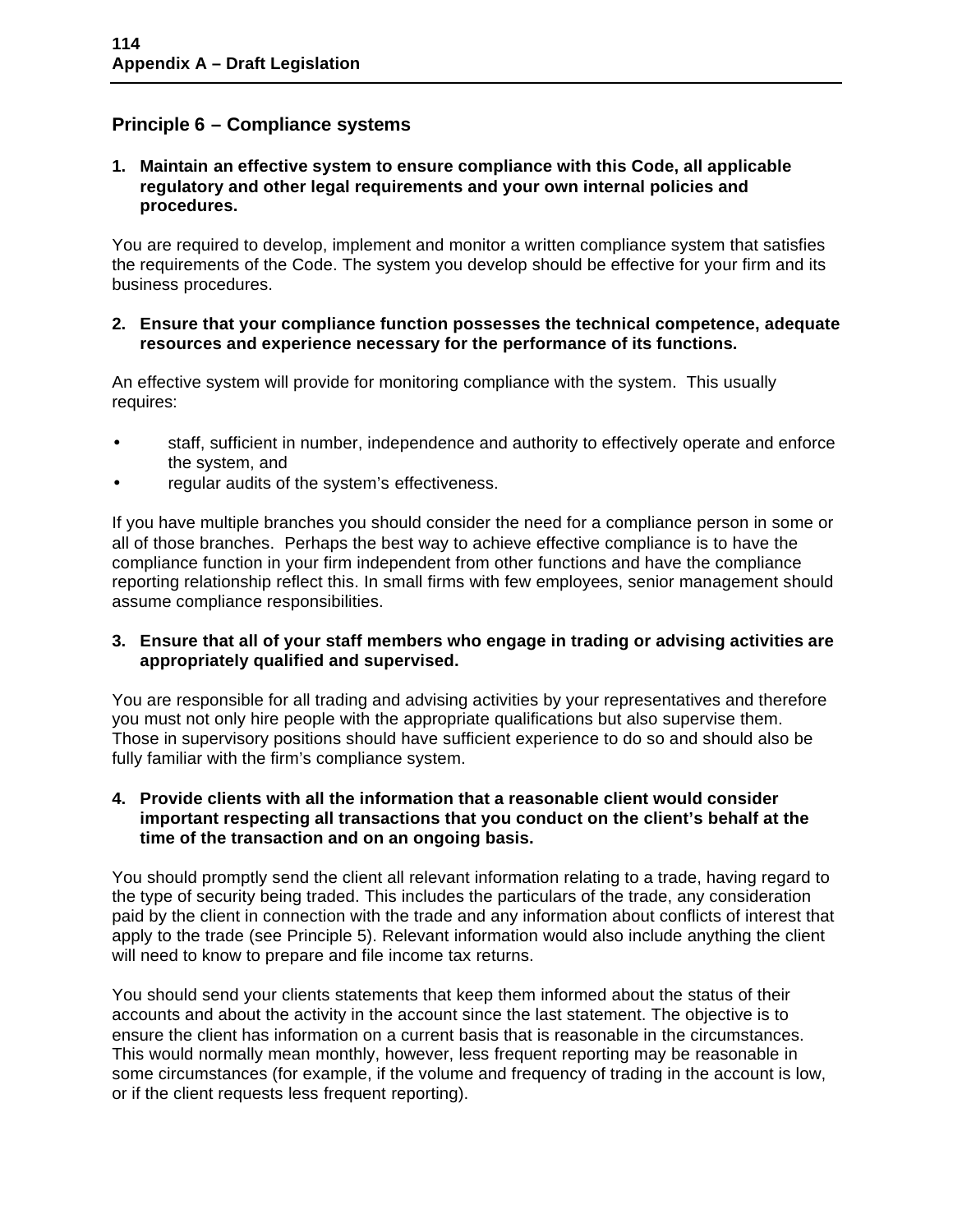### **5. Separate underwriting functions from the firm's trading and advising functions.**

If you carry out both underwriting activities and trading or advising activities, you need to be particularly careful about information about upcoming offerings being generally accessible. You will need to ensure there is an effective system of functional barriers (known as "Chinese walls") to prevent the flow of information that may be confidential or price sensitive between the corporate finance group and the trading and advising groups. Lapses in this area may lead to allegations of tipping or trading on inside information.

### **6. Notify the Commission immediately of any significant change in the information relating to the registration, and of the hiring or termination (including reasons), of any trading or advising representative.**

The information you provided when you registered as a firm or an individual is important to the Commission's assessment of your fitness as a registrant and to the Commission's ability to maintain contact with you. Therefore, any change in this information is significant and you must disclose it to the Commission.

You should fully disclose the circumstances of any termination, especially if your representative breached any provisions of the Code and this played any part in the termination. When asked by the regulators about a possible breach of a relevant regulation (whether committed by you or by your client), you should respond cooperatively and truthfully.

In the case of dually licenced individuals, it is the firm's obligation to inform the Commission of breaches by those individuals of other regulatory requirements because this goes to the person's character and suitability to be employed in the securities industry. For example, if the individual is an employee of a bank-owned investment dealer and is terminated for breaching a bank-related rule, you must inform the Commission of the reasons for that termination.

# **Principle 7 – Client complaints**

#### **Create and use adequate procedures for handling client complaints effectively.**

You must deal directly with all formal and informal complaints or disputes or refer them to the appropriate person or process, in a timely and forthright manner. You should be fully aware of all applicable processes for dealing with complaints and should disclose to all clients the channels available for pursuing different types of complaints (for example, regarding conduct, service, or product performance).

Some registrants are also registered to do business in other sectors, such as insurance. In this case, you must inform clients of the differing complaint resolution mechanisms for each sector in which you do business and how the clients can use those mechanisms.

It is good business practice to provide a written response to any client who complains about you or your firm.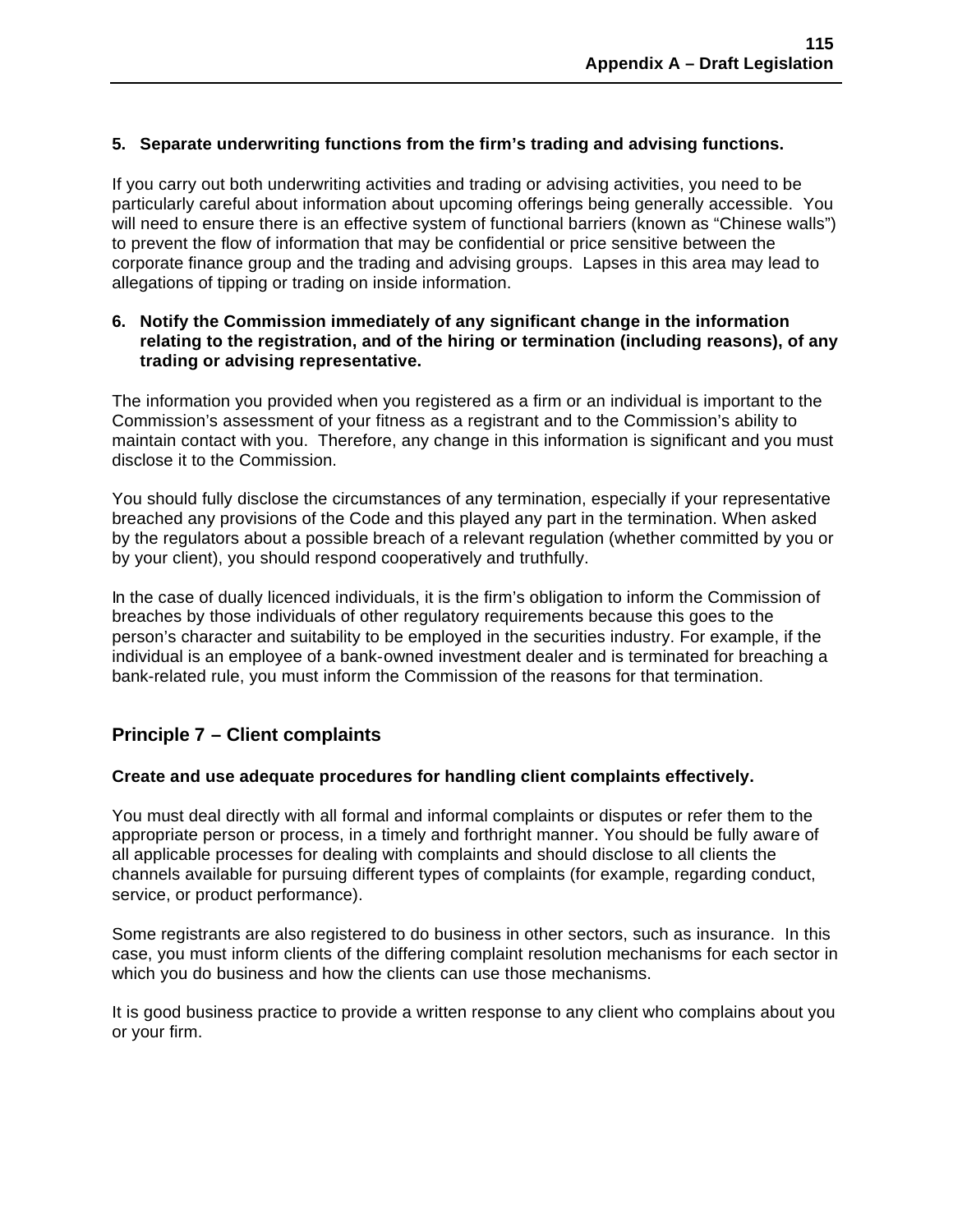# **CHAPTER 2 Registration Part 2: Exemptions**

# **Rule provisions**

# **Exemptions from registration as a dealer**

- (1)(a) *Trades to or through a dealer:* A person is not required to register to trade securities or exchange contracts to or through a person registered as a dealer in any province or territory of Canada.
- (1)(b) *Trades to an exempt purchaser*: A person is not required to register to trade securities to exempt purchasers acting as principal, or for persons referred to in paragraph (i) or (ii) of the definition of *accredited investor*, purchasing for accounts fully managed by those persons.

### **"exempt purchaser"** means:

- (a) a director, officer, promoter, or control person of the issuer or an affiliate of the issuer,
- (b) a spouse, parent, grandparent, brother, sister, or child of a director, senior officer or control person of the issuer or an affiliate of the issuer,
- (c) a close personal friend or close business associate of a director, senior officer or control person of the issuer or affiliate of the issuer,
- (d) an employee or consultant of the issuer or an affiliate of the issuer or an employee of a company providing management services to the issuer,
- (e) a vendor of a property or other asset to the issuer or an affiliate of the issuer,
- (f) an existing securityholder, and
- (g) an accredited investor, meaning
	- (i) a Canadian financial institution or its wholly owned subsidiary, or an equivalent entity in another jurisdiction,
	- (ii) a registered dealer or adviser, an adviser exempt from the registration requirement under section 86 of the Rules,  $12$  an equivalent entity in another jurisdiction or a representative of the dealer, adviser or entity,
	- (iii) any government, municipality, government agency, public board or commission,
	- (iv) a pension fund that is regulated by the Office of the Superintendent of Financial Institutions (Canada) or a provincial pension commission or a similar regulatory authority in any jurisdiction.
	- (v) a registered charity under the *Income Tax Act* (Canada) or an equivalent entity in another jurisdiction,
	- (vi) an individual who, either alone or jointly with a spouse, beneficially owns, directly or indirectly, financial assets having an aggregate realizable value that before taxes, but net of any related liabilities, exceeds \$1,000,000,
	- (vii) an individual whose net income before taxes exceeded \$200,000 in each of the two most recent years or whose net income before taxes combined with that of a

 $\overline{a}$ <sup>12</sup> This is the current exemption for investment dealers and their directors, officers, partners and advising employees if they follow IDA rules for portfolio managers. We propose, later in this Part of Chapter 2, that this exemption be retained.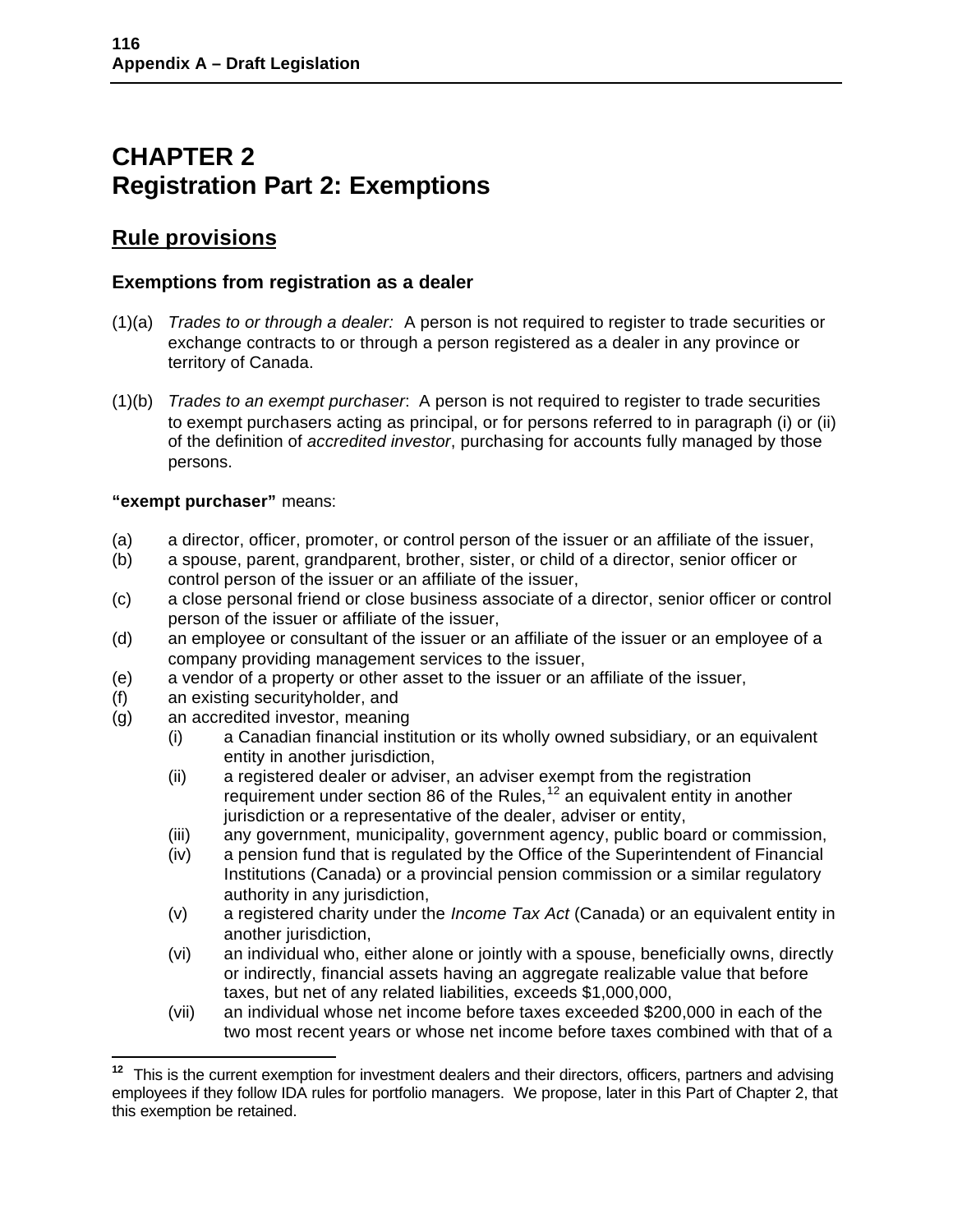spouse exceeded \$300,000 in each of the two most recent years and who, in either case, reasonably expects to exceed that net income level in the current year,

- (viii) a corporation, limited partnership, limited liability partnership, association, trust or estate, that had net assets of at least \$5,000,000 as shown on its most recently prepared financial statements, and any wholly owned subsidiary,
- (ix) a mutual fund or non-redeemable investment fund if
	- (A) all securityholders of the fund are accredited investors, or
	- (B) it files continuous disclosure as a public mutual fund or non-redeemable investment fund,
- (x) a person if all of the owners of interests in the person are accredited investors, and
- (xi) a person recognized by the commission as an accredited investor.
- (1)(c) *Trades in securities of restricted issuers:* A person is not required to register to trade securities of a restricted issuer.
- (1)(d) *Trades in securities back to the issuer*: A person is not required to register to trade securities to the issuer of those securities.
- (1)(e) *Trades in non-syndicated mortgages under mortgage brokerage legislation*: A person is not required to register to trade mortgages sold under [legislation governing mortgage brokers], provided the mortgages are not syndicated mortgages.

"**syndicated mortgage**" means an investment arrangement in which a person participates, together with others, as a mortgagee through the acquisition of a portion of a debt obligation that is secured by a mortgage.

- (1)(f) *Trades in real estate securities sold by a licensed real estate agent*: A person is not required to register to trade real estate securities if the person is licensed or exempted from licensing under [legislation governing real estate]*.*
- (1)(g) *Trades in variable insurance contracts issued by an insurer and sold by a licensee under financial institution legislation*: A person is not required to register to trade variable insurance contracts issued by an insurer and sold by a person licensed or exempted from licensing under [legislation governing financial institutions].
- (1)(h) *Trades outside Canada:* A person is not required to register to trade to persons or through markets outside Canada in compliance with applicable foreign laws.
- (1)(i) *Unsolicited trades with foreign dealers*: A person is not required to register to trade solely through a dealer registered outside Canada if the dealer does not solicit business from residents in Canada.
- (1)(j) *Trades in securities in connection with a corporate reorganization or take over bid:* A person is not required to register to trade securities in connection with a reorganization, merger, take over bid, or other business combination.
- (1)(k) *Trades in securities issued to satisfy debt or as consideration for a bonus or finder's fee:*  A person is not required to register to trade securities issued to satisfy debts or as consideration for a bonus or finder's fee.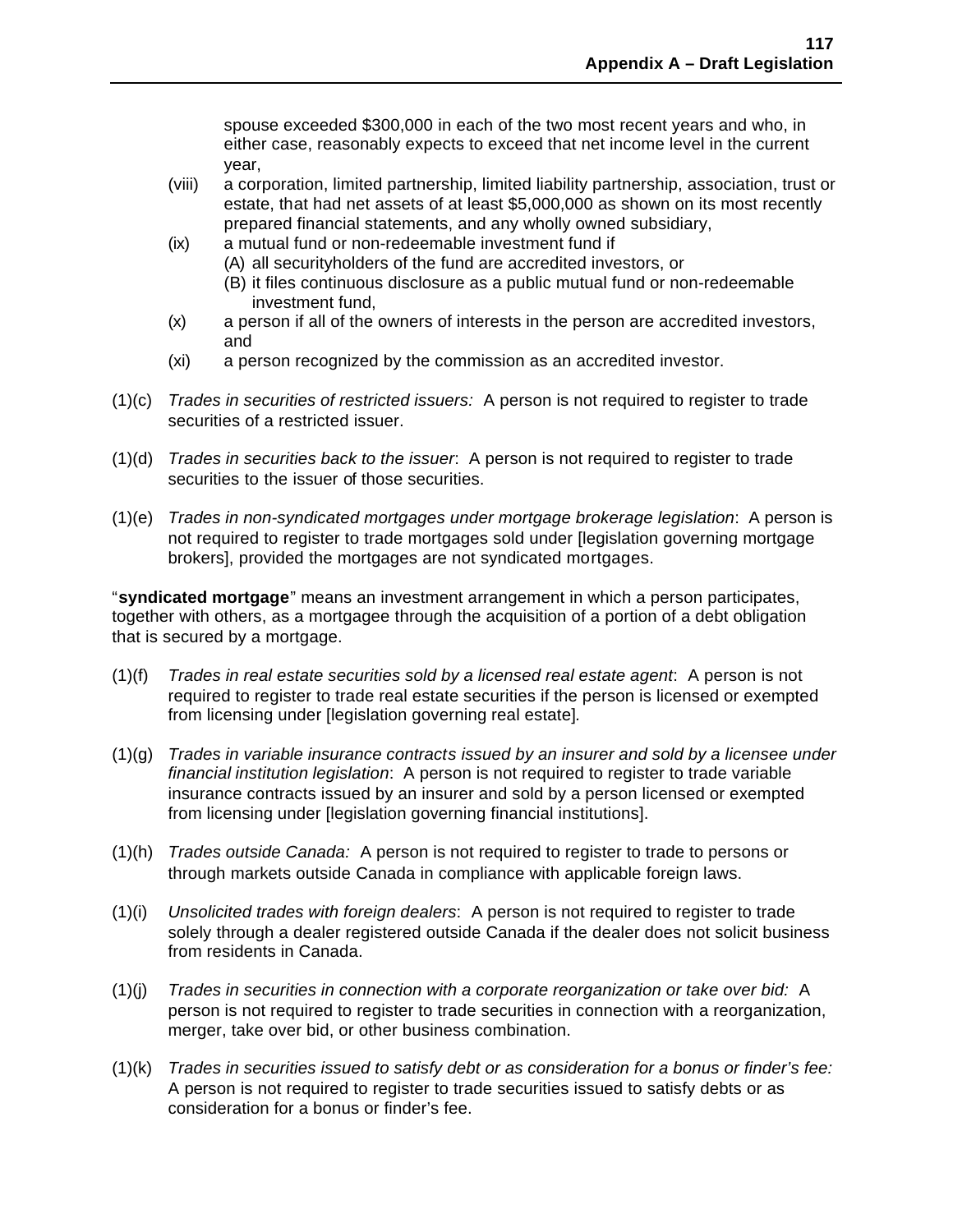- (1)(l) *Trades by a senior issuer that is in the CMA system in its own securities with mandated disclosure to purchasers:* A person is not required to register to trade securities of a senior issuer that is in the CMA System if:
	- (i) no consideration is paid to any person in connection with the trade,
	- (ii) the issuer does not give any advice regarding the merits or suitability of the securities, and
	- (iii) every person who is solicited to purchase the securities from the issuer is notified as required by the Rules.
- (1)(m) *Trades in senior debt securities*: A person is not required to register to trade:
	- (i) debt securities or options to acquire those debt securities, issued or guaranteed by, the government of Canada or a province or territory of Canada,
	- (ii) debt securities or commercial paper rated at the level, and by a rating agency, designated by the executive director,
	- (iii) strip bonds or zero interest bonds guaranteed by the Government of Canada or by a province or territory of Canada, or
	- (iv) certificates and receipts for money received for guaranteed investments issued by regulated financial institutions whose deposits are insured by an agency of the government of Canada or a province or territory of Canada.
- (1)(n) *Trades to realize on legal obligations:* A person is not required to register to trade in securities or exchange contracts if the trade is made by a person acting under the authority of a court, administrative body, contract, or statute in the course of enforcing legal obligations or administering the affairs of another person.
- (1)(o) *Trades that are isolated trades*: A person is not required to register to trade in securities or exchange contracts if the trade is an isolated trade.

# **Exemptions from registration as an adviser**

- (2) A person is not required to register as an adviser
	- (a) if the person is advising others about investing in securities that can be traded by a person exempted from the requirement to register, except when the person is managing investment portfolios of others through exercising discretionary authority,
	- (b) if the person is a member of a self regulatory organization and complies with the rules or other regulatory instruments of that self regulatory organization relating to portfolio management activities,
	- (c) if the person is registered as an adviser outside Canada and does not solicit business from residents of Canada.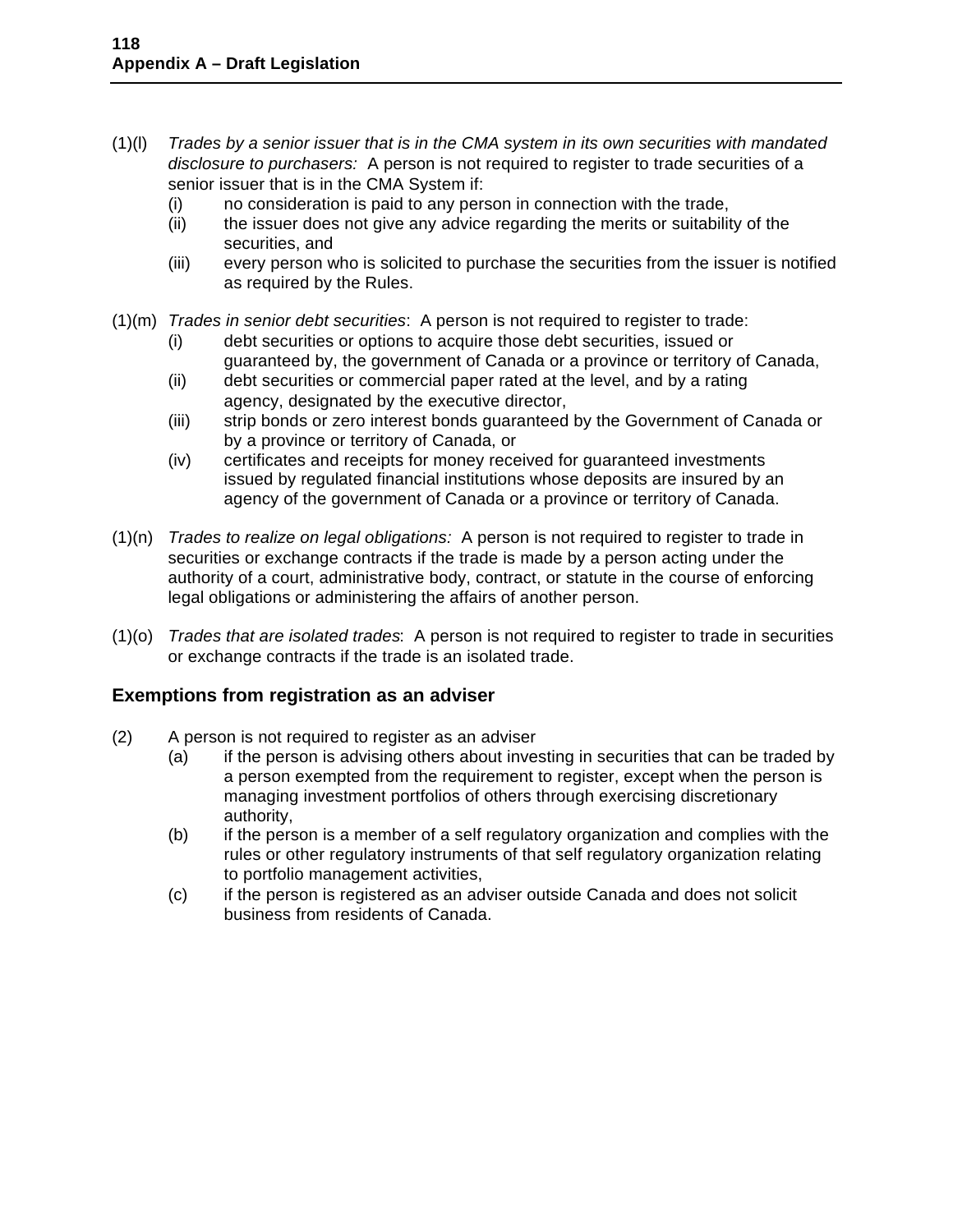# **Chapter 2 Registration Part 3: Registration Passport**

# **Rule provisions**

# **Applying for registration**

- (1) If British Columbia is the applicant's principal jurisdiction, the applicant must file an application to register in the prescribed form, pay the prescribed fee, and provide any other information the executive director requires.
- (2) If British Columbia is the applicant's principal jurisdiction, and the applicant wants to apply for registration in a reciprocal jurisdiction, the applicant can do so by indicating, on the prescribed form, that the applicant is applying for registration in the reciprocal jurisdiction and paying the prescribed fee for registration in the reciprocal jurisdiction.
- (3) If an applicant's principal jurisdiction is a reciprocal jurisdiction, the applicant can apply, under the reciprocal jurisdiction's equivalent of subsection (2), for registration in British Columbia by indicating, on the reciprocal jurisdiction's prescribed form, that it wishes to be registered in British Columbia and by paying the prescribed fee for registration in British Columbia.
- (4) Applicants that comply with a reciprocal jurisdiction's equivalent of subsection (2) and are registered in that jurisdiction are registered in British Columbia to carry out the same activities they are registered to carry out in their principal jurisdiction.

"**principal jurisdiction**" means the jurisdiction to which a person has the most significant connection, considering the person's place of residence, office location(s), head office location, revenues in the [province or territory], assets in the [province or territory], number of registered and other employees or independent contractors, place of incorporation or organization, **[and any other relevant factors].**

"**reciprocal jurisdiction**" means the other provinces and territories that have adopted **[the uniform act].**

# **Chapter 2 Registration Part 4: Firm-only Registration**

# **Act provisions**

# **Registration requirement**

- 1. A person must not
	- (a) trade in a security or an exchange contract, or
	- (b) act as an adviser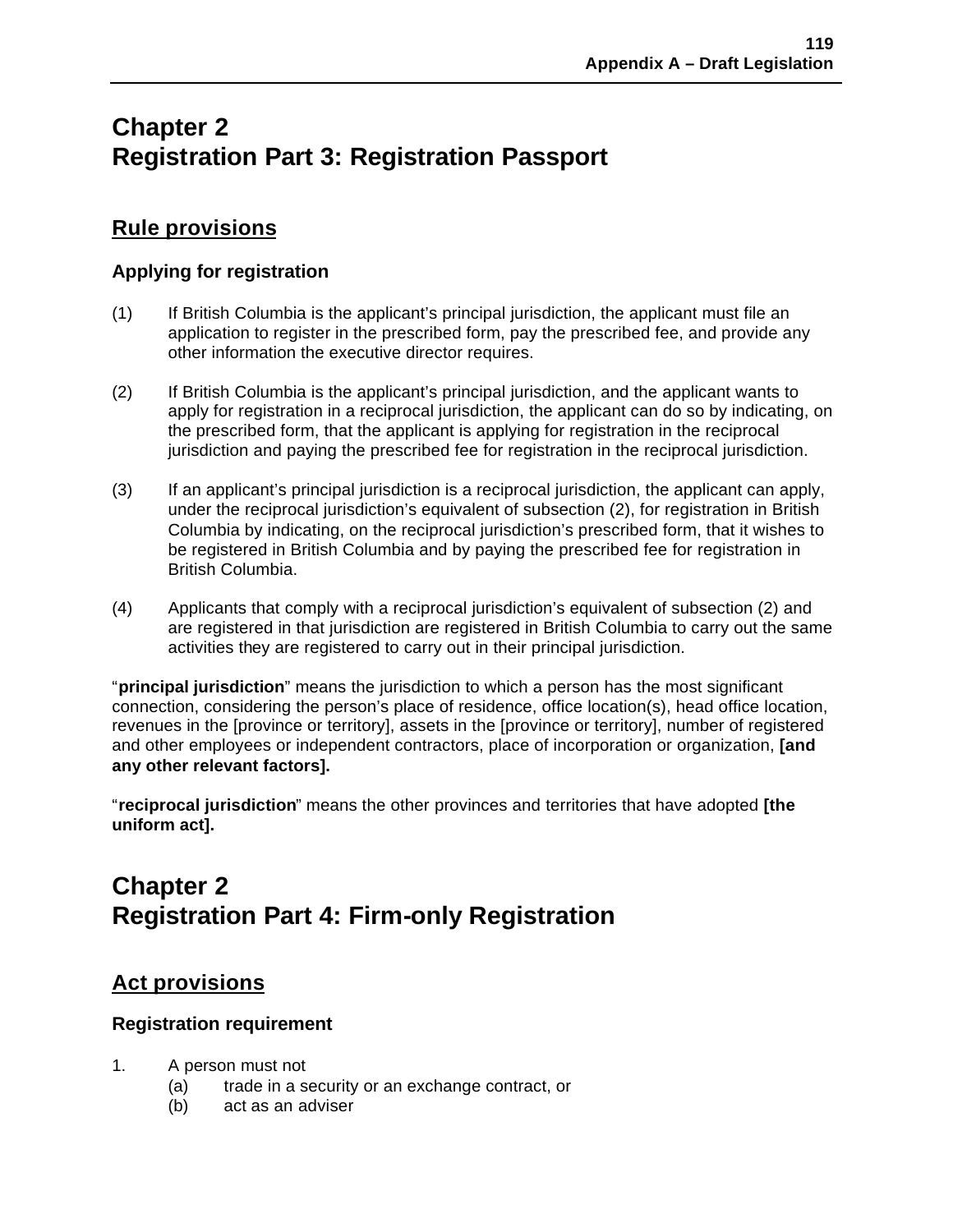unless the person is registered, or exempted from registration, in accordance with the Rules, or is a representative.

"**representative**" means an individual who trades in securities or exchange contracts or acts as an adviser only as a representative of a firm.

### **Information sharing**

- 2.(1) Notwithstanding the *Freedom of Information and Protection of Privacy Act, t*he commission, SROs, marketplaces, regulation services providers, clearing and settlement agencies, and other securities regulators (in this section, called regulators) can disclose personal information of individuals engaged in, formerly engaged in, or proposing to be engaged in, trading in securities or exchange contracts or acting as advisers to a registered firm or a firm applying for registration to enable it to make any decision regarding hiring such an individual.
- (2) Notwithstanding [citation for private sector personal information protection], and notwithstanding the *Personal Information Protection and Electronic Documents Act (Canada),* registered firms can collect, use, and disclose to other registered firms, or firms applying for registration, personal information of individuals engaged in, formerly engaged in, or proposing to be engaged in, trading in securities or exchange contracts or acting as advisers for a registrant to enable the registrant to make any decision regarding hiring such an individual.
- (3) Regulators that receive a request to share information under (1), and firms that receive a request to share information under (2), must provide all relevant personal information about the individual specified in the request if the regulator or firm knows or believes the information is important to the recipient's decision.
- (4) A registered firm or a firm applying for registration that collects information under the authority of this section can only use the information to make decisions about hiring representatives.
- (5) A registered firm or firm applying for registration that collects and uses information under the authority of this section can only disclose it:
	- (a) to regulators exercising their authority over any persons under their jurisdiction,
	- (b) to other registered firms or firms applying for registration that make a request under (2), or
	- (c) if required by law.
- (6) If a regulator or registered firm collects, uses, or discloses personal information under this section, that regulator or registered firm must take all necessary steps to protect the individual's personal information that is not otherwise identified in this Act as public information from unauthorized collection, use, and disclosure.
- (7) A regulator, registered firm, or firm applying for registration that collects personal information of an individual under the authority of this section must disclose to the individual what the personal information will be used for and what disclosure can be made to others under the authority of this section.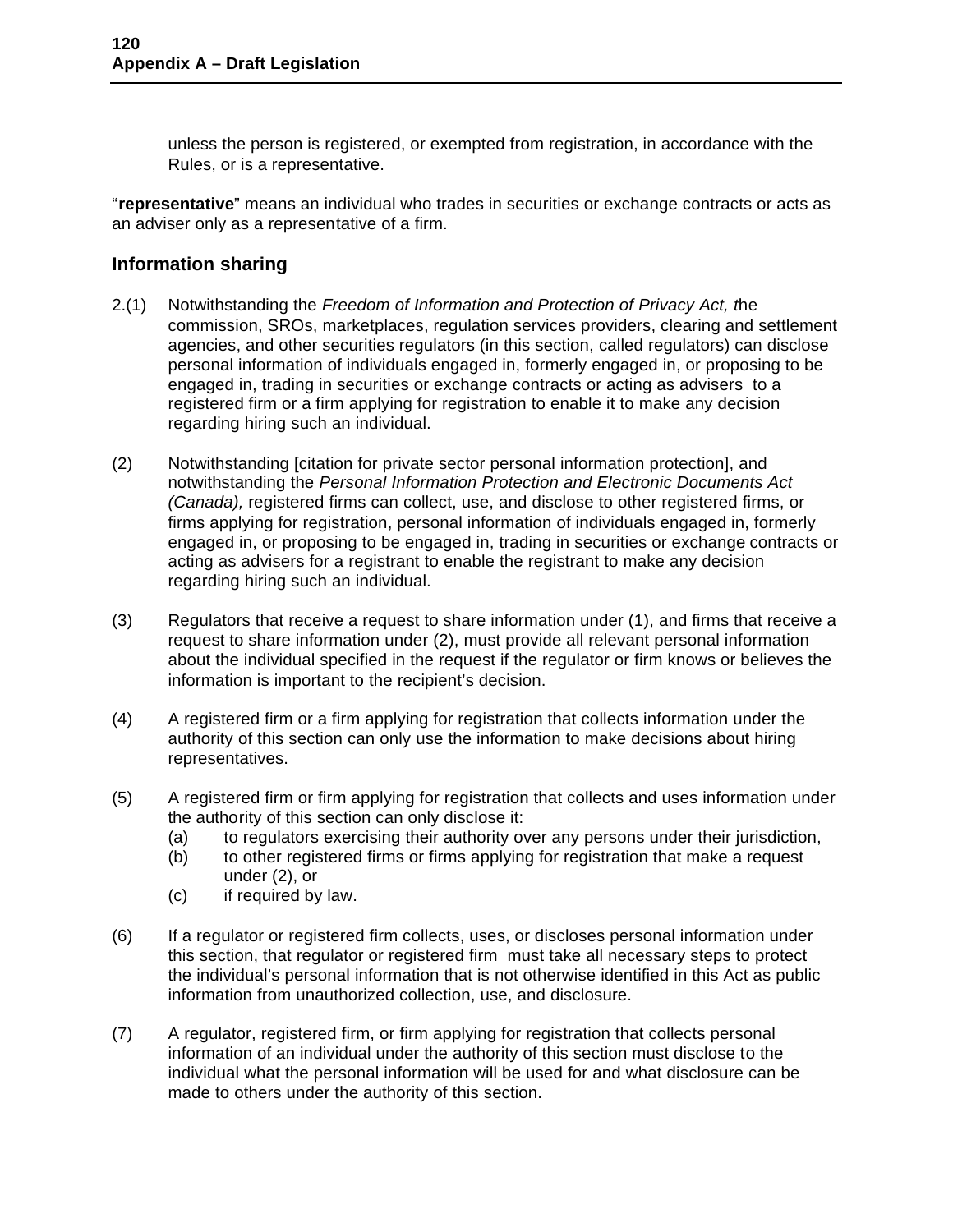- (a) An individual whose personal information has been collected, used, or disclosed under this section may get a copy of any information used to make hiring decisions.
- (b) If an individual thinks any personal information used or disclosed under this section is inaccurate or incomplete, that individual can request the registered firm or firm applying for registration to amend its personal information about the individual.
- (c) The privacy officer for the registered firm or firm applying for registration must consider all requests for amendment to personal information about individuals and can amend any personal information, as necessary, after considering the individual's request for amendment or decline to amend the personal information.
- (9) A registered firm or firm applying for registration that collects, uses, or discloses personal information of individuals under the authority of this section must appoint a privacy officer, who must ensure:
	- (a) all personal information is handled in accordance with the protections of this section,
	- (b) individuals whose personal information is collected, used, or disclosed under the authority of this section get disclosure from the firm about the uses and disclosure permitted,
	- (c) the firm's personal information handling policy, including policies relating to this section, is readily available to the public, including:
		- (i) the name and contact information for the privacy officer,
		- (ii) the process for reviewing and requesting amendments to the personal information a firm has about an individual, and
		- (iii) the process for appealing a decision made by the privacy officer declining to amend, in whole or in part, the personal information the firm has about an individual.
- (10) A registered firm or firm applying for registration that collects, uses, or discloses information about a representative in accordance with the requirements of this section has a defence of qualified privilege to an action for defamation.
- 161.(1)If the commission or the executive director considers it to be in the public interest, the commission or the executive director, after a hearing, may order one or more of the following:
- . . .
- (g) that a person
	- (i) resign as a representative of a firm,
	- (ii) is prohibited from becoming or acting as a representative of a firm,
	- (iii) is prohibited from engaging in trading, advising, or investor relations activities,
- (h) that a representative be reprimanded or that a representative's trading or advising activities be suspended, cancelled, or restricted, or made subject to any conditions that the Commission may impose **[Note to Reader: These provisions would be added to s. 161(1) of the Act]**

(8)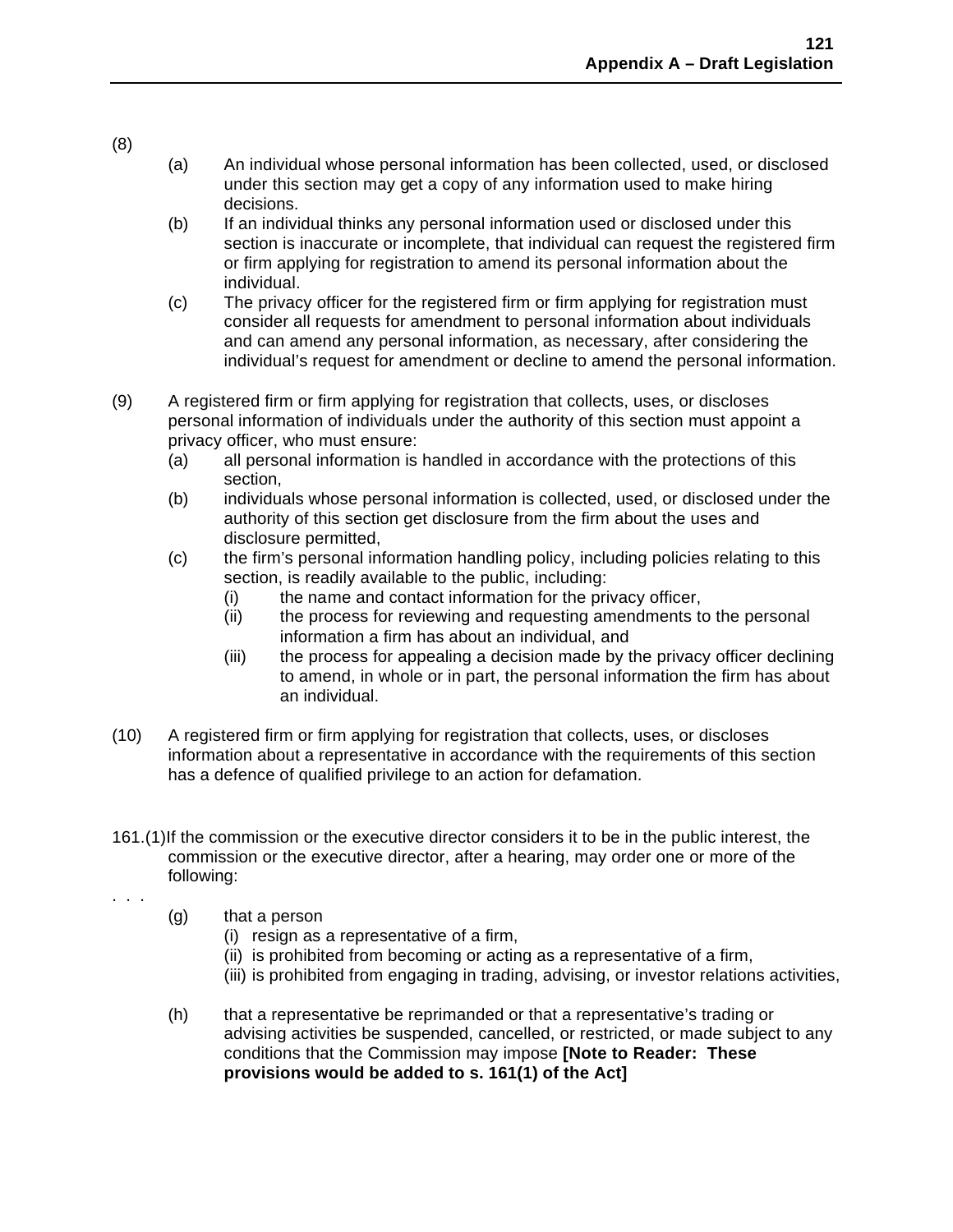# **Rule provisons**

# **Filing information about representatives**

- (1) On application for registration, an applicant must provide the Commission with this information about each individual trading in securities or exchange contracts or acting as an adviser on the firm's behalf:
	- (a) full name,
	- (b) birth date,
	- (c) trading or advising activities the representative is authorized to engage in, and
	- (d) the conditions or limitations, if any, on the representative's trading or advising activities.
- (2) When the employment relationship between a firm and a representative terminates, the firm must file a notice stating:
	- (a) the name of the representative, and
	- (b) the date of termination.
- (3) All information provided to the commission under this section is public information, except that in (1)(b).

# **Authority and proficiency of representatives**

- 2.(1) A firm must specify in writing the trading or advising services the representative is authorized to provide on behalf of the firm.
- (2) A representative is not authorized to provide trading or advising services that are outside the scope of the firm's registration.

# **Commission powers**

- 3.(1) The executive director may restrict or impose conditions on a representative's trading or advising activities, including
	- (a) restricting the duration of the representative's trading or advising activities,
	- (b) restricting the representative's trading activities to trading in specified securities or exchange contracts, or classes of securities or exchange contracts.
- (2) The executive director acting under (1) must not restrict or impose conditions on a representative's trading or advising activities without giving the representative an opportunity to be heard.
- (3) A representative must comply with a restriction or condition imposed by the executive director under (1).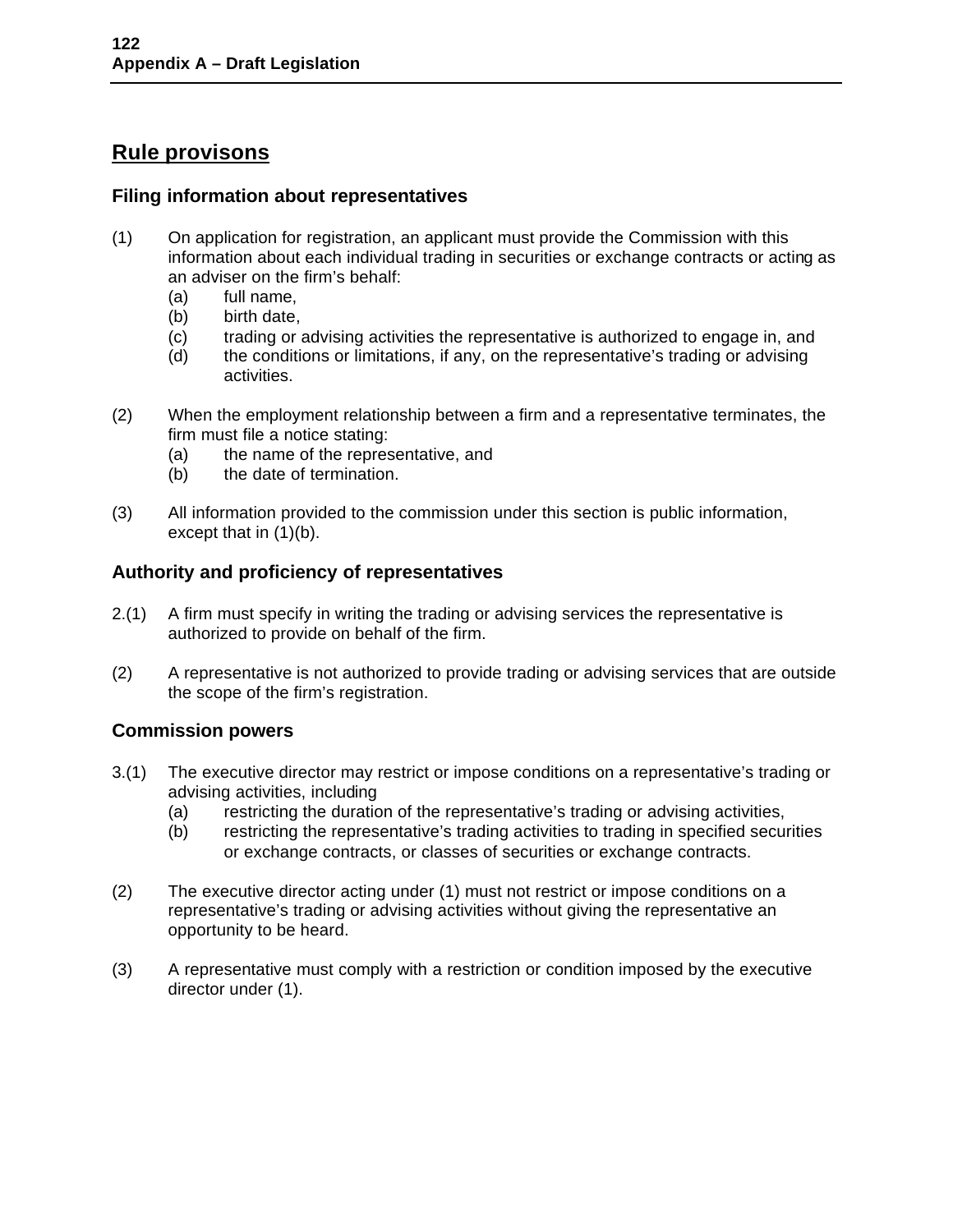# **Chapter 2 Registration Part 5: Other Registration Proposals**

# **Act provisions**

# **Representative corporation**

"**representative**" means a person who trades in securities or exchange contracts or acts as an adviser only as a representative of a firm and includes a representative corporation.

### "**representative corporation**" means a corporation

- (a) that receives commissions and fees from a firm,
- (b) that is incorporated under the laws of Canada or the laws of a province or territory of Canada, and
- (c) all of whose directors, officers, and shareholders are representatives of the same firm or family members of those representatives.

# **Rule provisions**

# **Foreign Registrants**

- 1. A person is not required to register to trade solely through a dealer registered outside Canada if the dealer does not solicit business from residents of Canada.
- 2. A person is not required to register as an adviser if the person is registered as an adviser outside Canada and does not solicit business from residents of Canada.

# **Filing information about representatives**

- 2.(1) On application for registration, an applicant must provide the commission with this information about each individual trading in securities or exchange contracts or acting as an adviser on the firm's behalf, *whether acting as an individual or through a representative corporation:*
	- (a) full name,
	- (b) birth date,
	- (c) trading or advising activities the representative is authorized to engage in, and
	- (d) the conditions or limitations, if any, on the representative's trading or advising activities.
- *(2) On application for registration, an applicant must provide the commission with this information about any representative corporation with which it has a contract:*
	- *(a) name of the representative corporation,*
	- *(b) the jurisdiction in which the representative corporation was incorporated or organized, and*
	- (c) *the representative corporation's address for service.*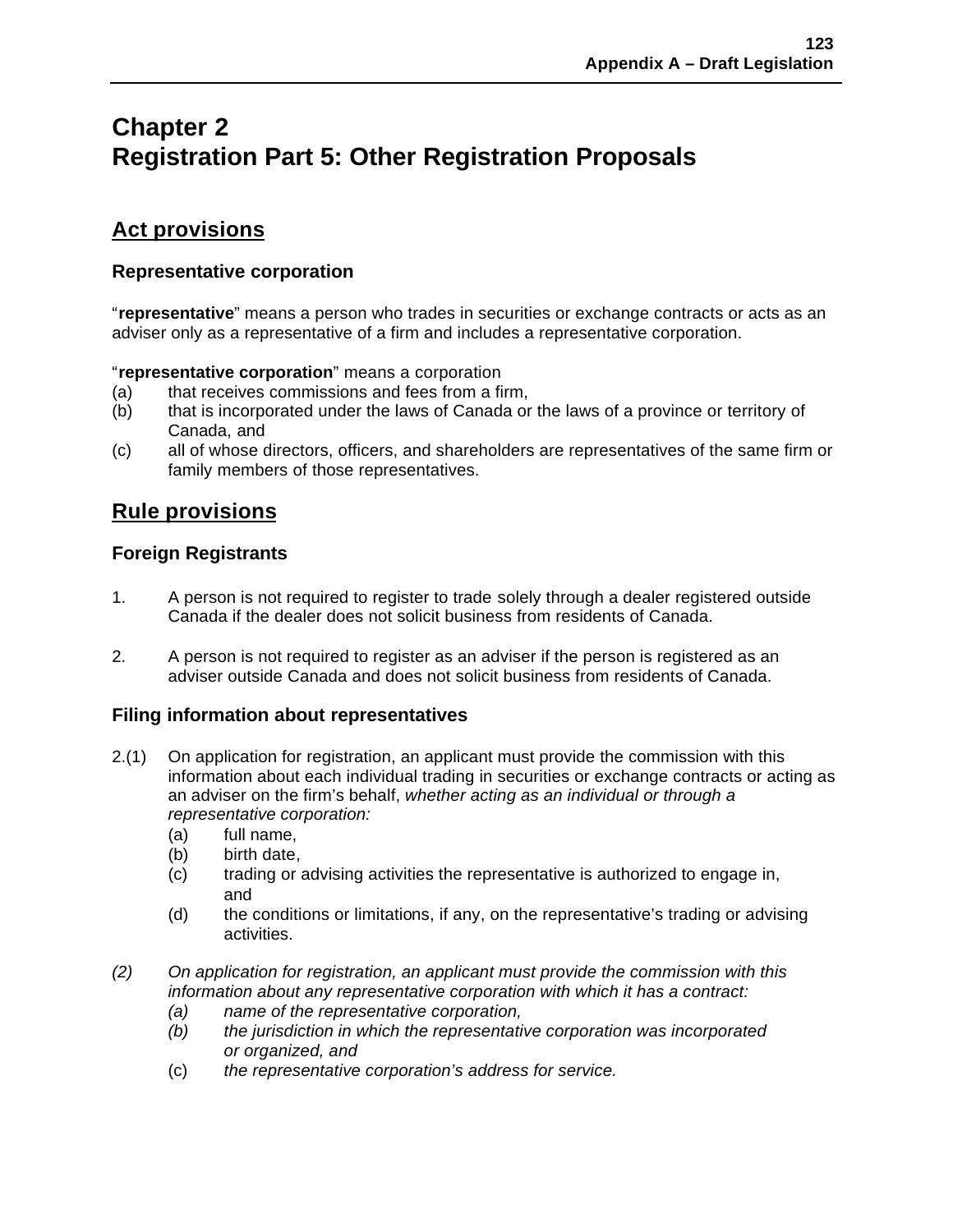- *(3)* When the employment relationship or contract between a firm and a representative terminates, the firm must file a notice stating:
	- (a) the name of the representative, and
	- (b) the date of termination.
- *(4)* All information provided to the commission under this section is public information, except that in (1)(b).

# **Chapter 3 Investor Remedies Part 1: CMA issuer liability for misrepresentation or failure to disclose**

# **Act provisions**

### **Definitions**

**1.** In this part,

### **"CMA issuer"** means . . . **[Note to Reader – see legislation under Chapter 1]**

**"derivative security"** means a security whose market price or value or payment obligations are derived from or based on a security of a CMA issuer and that is created by a person on behalf of the CMA issuer or is guaranteed by the CMA issuer,

**"document"** means any written communication, including electronic communication,

- (a) that is filed or required to be filed with the Commission or a market on which the issuer's securities trade, or
- (b) the content of which would reasonably be expected to affect the market price or value of the security,

**"due diligence provider"** means an underwriter or any other person or class of persons acceptable to the executive director,

**"expert"** means a person whose profession gives authority to a statement made in a professional capacity, including an accountant, actuary, appraiser, auditor, engineer, financial analyst, geoscientist and lawyer,

**"material information"** means information relating to the business and affairs of an issuer that would reasonably be expected to result in a significant change in the market price or value of any of the issuer's securities,

#### "**misrepresentation"** means

- (a) an untrue statement of material information, or
- (b) an omission to state material information that is necessary to prevent a statement that is made from being false and misleading,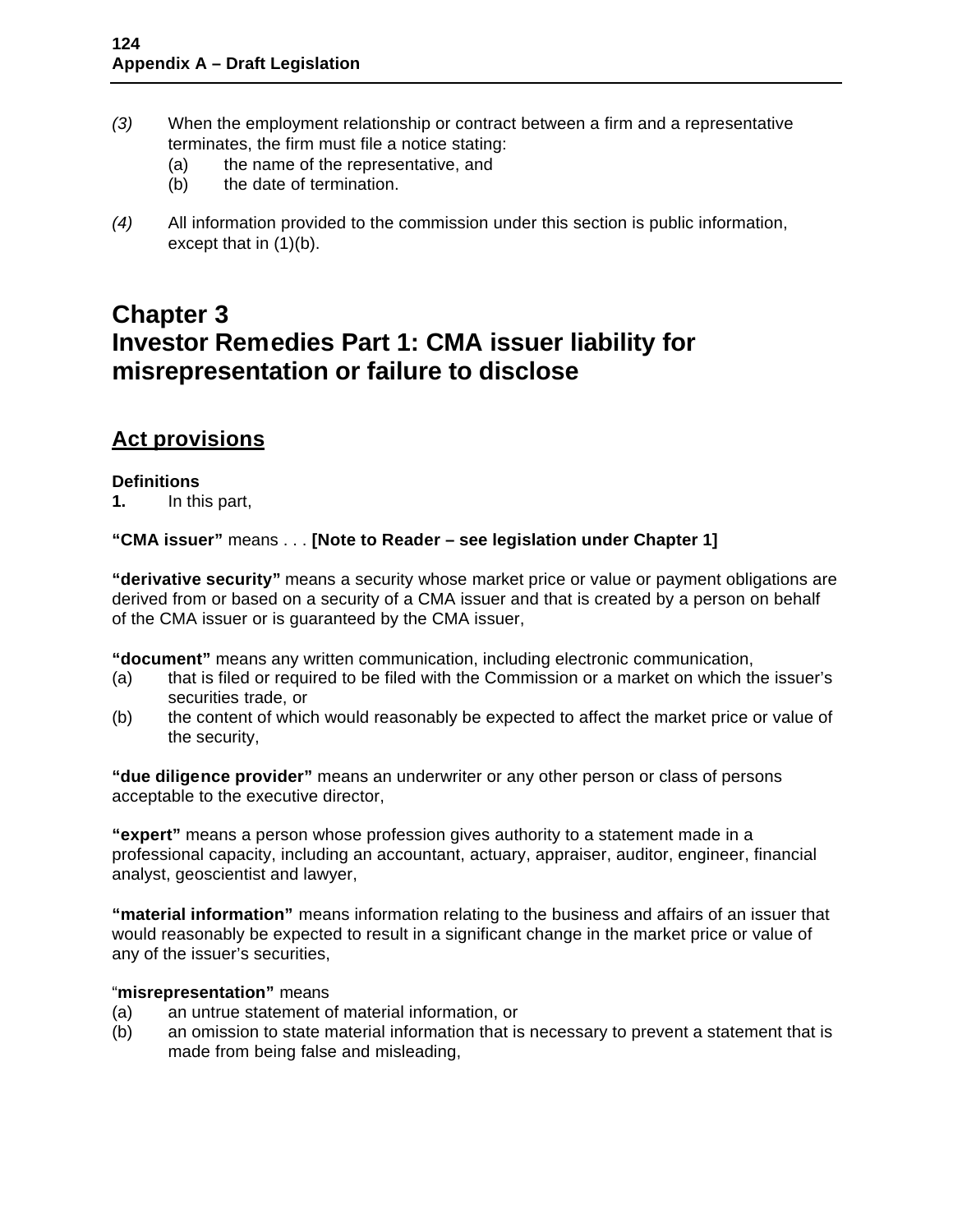**"public oral statement"** means an oral statement made in circumstances in which a reasonable person in the position of the speaker would believe the information contained in the statement will become generally disclosed,

#### **"release"** means

- (a) file with the commission or any other securities commission in Canada or an exchange, or
- (b) to otherwise make available to the public,

"**representative**" means a person with actual, implied or apparent authority to act or speak on behalf of a CMA issuer.

### **Rights of Action**

- 2(1) If a CMA issuer or a representative of the issuer releases a document that contains a misrepresentation and a person purchases or sells a security of the CMA issuer or a derivative security between the time when the document was released and the time when the misrepresentation is publicly corrected, the person has a right of action for damages against:
	- (a) the CMA issuer,
	- (b) every director of the CMA issuer at the time that the document was released,
	- (c) every officer of the CMA issuer who authorized, permitted or acquiesced in the release of the document,
	- (d) an expert if the expert provided written consent to the use of the expert's opinion or report in any document and the expert's opinion or report also contained the misrepresentation, and
	- (e) if the person with the right of action participated in an offering, any due diligence provider for the offering.
- 2(2) If a CMA issuer or a representative of the issuer makes a misrepresentation in any public oral statement about the issuer and a person purchases or sells a security of the CMA issuer or a derivative security between the time when the public oral statement was made and the time when the misrepresentation is publicly corrected, the person has a right of action for damages against:
	- (a) the CMA issuer,
	- (b) the person who made the public oral statement,
	- (c) every director of the CMA issuer on the date of the public oral statement, and
	- (d) every officer of the CMA issuer who authorized, permitted or acquiesced in the making of the public oral statement.
- 2(3) If a CMA issuer fails to disclose all material information as required under the Act, a person who purchases or sells a security of the CMA issuer or a derivative security between the time when the material information was required to be disclosed and the time when it was disclosed as required under the Act has a right of action for damages against:
	- (a) the CMA issuer,
	- (b) every director of the CMA issuer at the time when the material information was required to be disclosed, and
	- (c) every officer of the CMA issuer who authorized, permitted or acquiesced in the failure to disclose material information.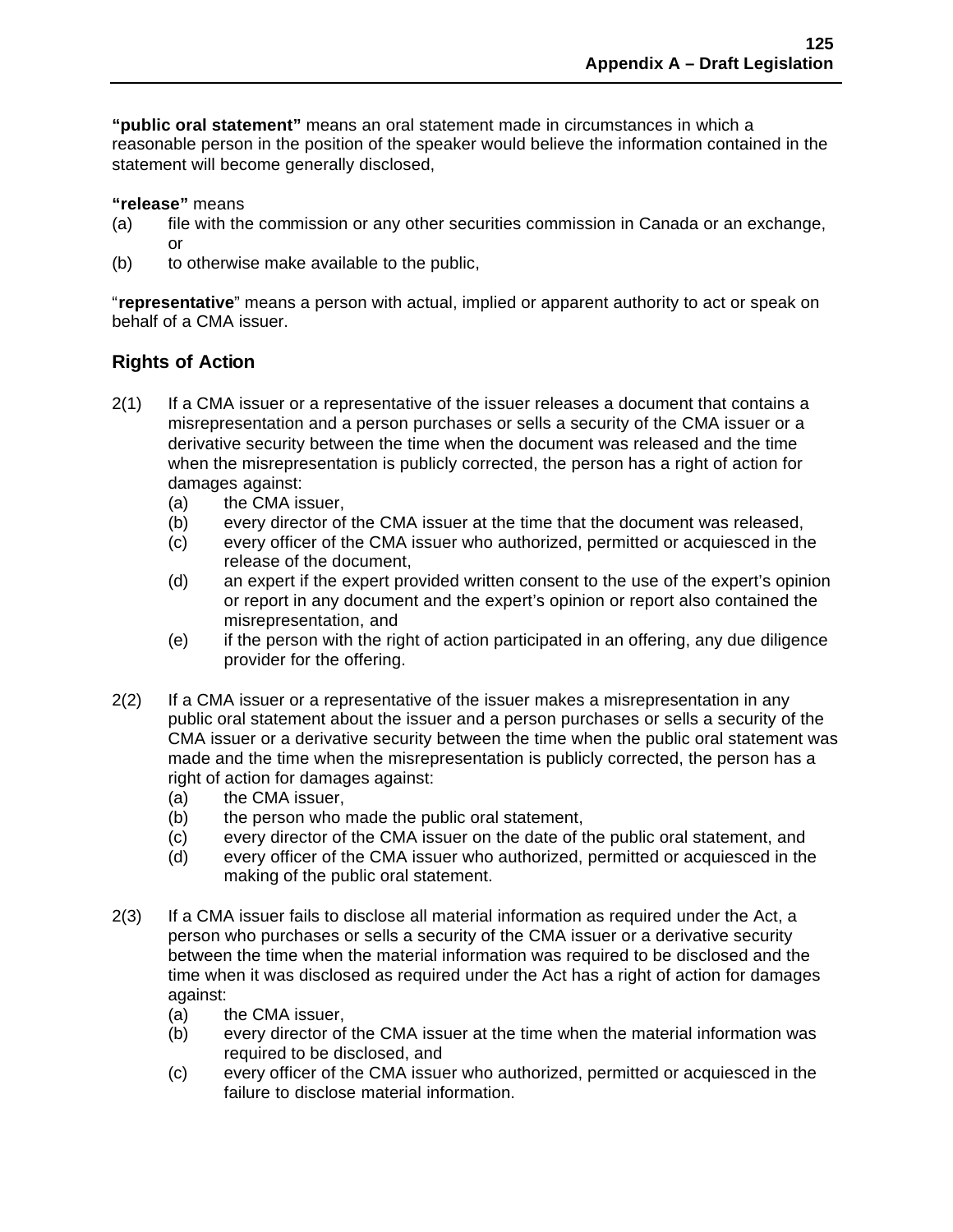- 2(4) In an action under this section,
	- (a) multiple misrepresentations having common subject matter may, in the discretion of the court, be treated as a single misrepresentation, and
	- (b) multiple instances of failure to disclose material information concerning common subject matter may, in the discretion of the court, be treated as a single failure to disclose material information.
- 2(5) In an action under subsection (2), if the person that made the public oral statement had apparent, but not implied or actual, authority to speak on behalf of the issuer, no other person is liable for purchases or sales of a security of the CMA issuer or a derivative security before the other person became, or should reasonably have become, aware of the misrepresentation.

### **What investor proves**

- 3(1) A person has a right of action under section 2 without regard to whether the person relied on the misrepresentation or on the issuer having failed to disclose material information as required under the Act.
- 3(2) If a person has a right of action against a directors of an issuer under section 2 and the issuer had a system described in section 4(1), the person must prove that the director knowingly made the misrepresentation or failure to disclose material information or was reckless or willfully blind.

### **Defences**

- 4(1) Subject to subsection 3(2), a CMA issuer and its directors are not liable under section 2 if, at the relevant time, the issuer had a reasonable regime to prevent misrepresentations or failure to disclose material information as required under the Act and a reasonable process for monitoring compliance with the regime.
- 4(2) A person, other than the CMA issuer and its directors, is not liable under section 2(1) or (2) if the person conducted or caused to be conducted a reasonable investigation before the release of the document or the making of the public oral statement containing the misrepresentation and, at the time of the release of the document or the making of the public oral statement, the person had no reasonable grounds to believe that the document or public oral statement contained a misrepresentation.
- 4(3) A person, other than the CMA issuer and its directors, is not liable under subsection 2(3) if the person conducted or caused to be conducted a reasonable investigation before the failure to disclose material information first occurred, and the person had no reasonable grounds to believe that the failure to disclose material information would occur.
- 4(4) An expert is not liable under section 2(1) or (2) if:
	- (a) the misrepresentation derives from the expert's report and resulted from a misrepresentation that the issuer or a third party made to the expert,
	- (b) the issuer did not fairly represent the expert's report, or
	- (c) the expert withdrew previously given written consent to the use of the report.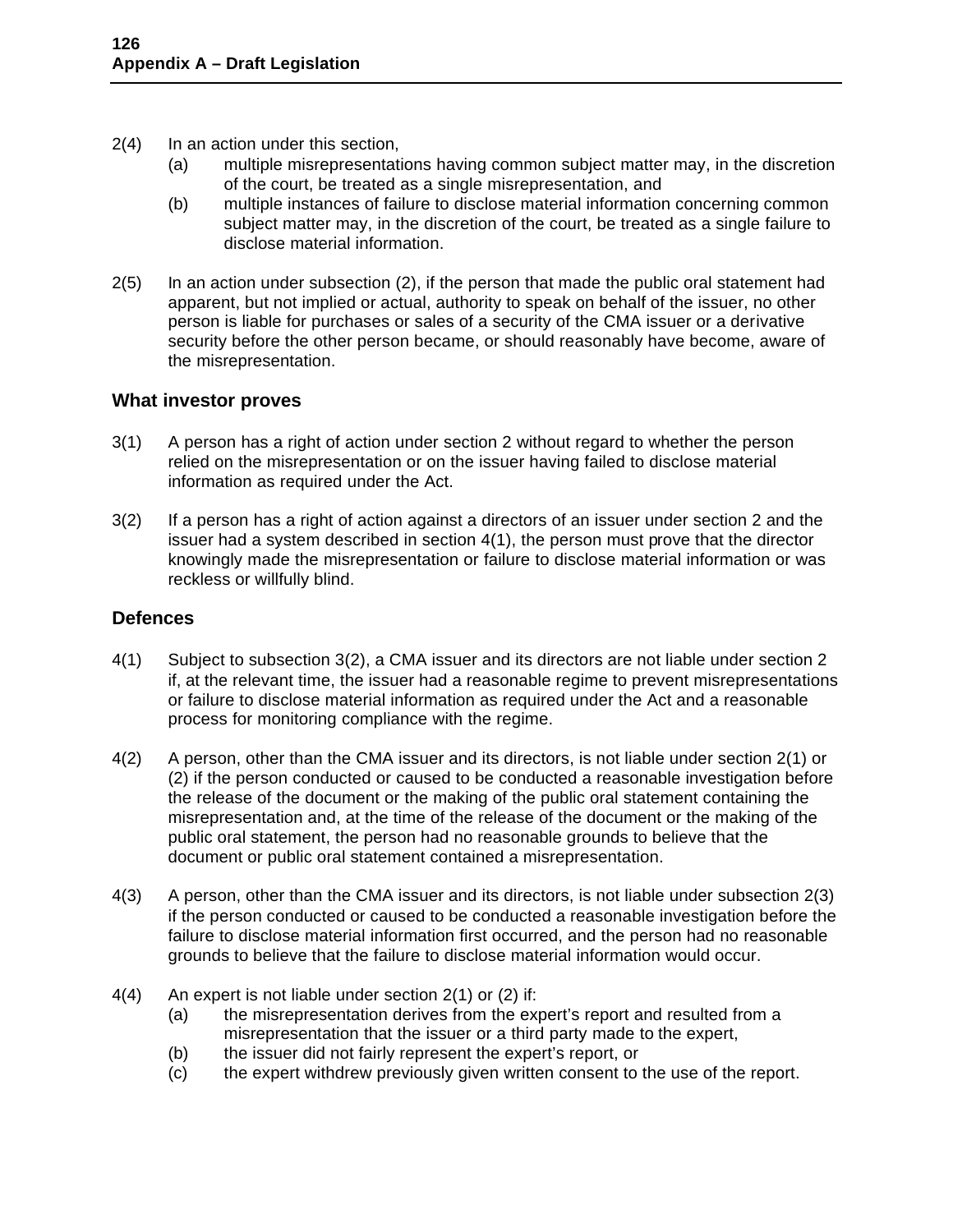- 4(5) No person, other than an expert, is liable under sections 2(1) or (2) for the part of the document or public oral statement that uses an expert's opinion or report if the misrepresentation is based on the expert's opinion or report, the expert provided written consent to the use of the expert's opinion or report and the person did not know and had no reasonable grounds to believe that there had been a misrepresentation in the part of the document or public oral statement made on the authority of the expert unless
	- (a) the person made a misrepresentation to the expert,
	- (b) the person did not fairly represent the expert's opinion or report, or
	- (c) the expert withdrew in writing the consent that had previously been given to the use of the opinion or report.
- 4(6) A person is not liable under section 2(3) if:
	- (a) the material information is disclosed in a confidential material information report,
	- (b) the CMA issuer has a reasonable regime to keep undisclosed material information confidential and a reasonable process for monitoring compliance with the regime,
	- (c) there is a reasonable basis for determining that disclosure of the information would be unduly detrimental to the issuer and a reasonable basis for maintaining confidentiality,
	- (d) the information remains confidential until disclosed by the issuer,
	- (e) the issuer discloses the information as required by the Act in circumstances that would lead a reasonable person in the position of the issuer to conclude that the information may no longer be confidential, and
	- (f) there is no tipping or trading in the issuer's securities by the issuer or its insiders.
- 4(7) A person is not liable under section 2(3) if material information is disclosed as required under the Act within 24 hours of circumstances arising that would lead a reasonable person in the position of the issuer to conclude that the information may no longer be confidential.
- 4(8) Subsection (7) does not apply to a person who
	- (a) traded on undisclosed material information,
	- (b) informed another person of the undisclosed material information, unless necessary in the ordinary course of business, or
	- (c) engaged in fraud or market manipulation. **[Note to Reader: see definition of "fraud or market manipulation" in Chapter 3, Part 4]**
- 4(9) A person is not liable for forward looking information if:
	- (a) the public disclosure contains, close to the forward looking information,
		- (i) cautionary language identifying the information as forward looking information and identifying material factors that could cause actual results to differ materially from the forecast or projection in the forward looking information, and
		- (ii) a statement of material factors or assumptions relied on in making the forward looking statement, and
	- (b) the person making the statement had a reasonable basis for making it.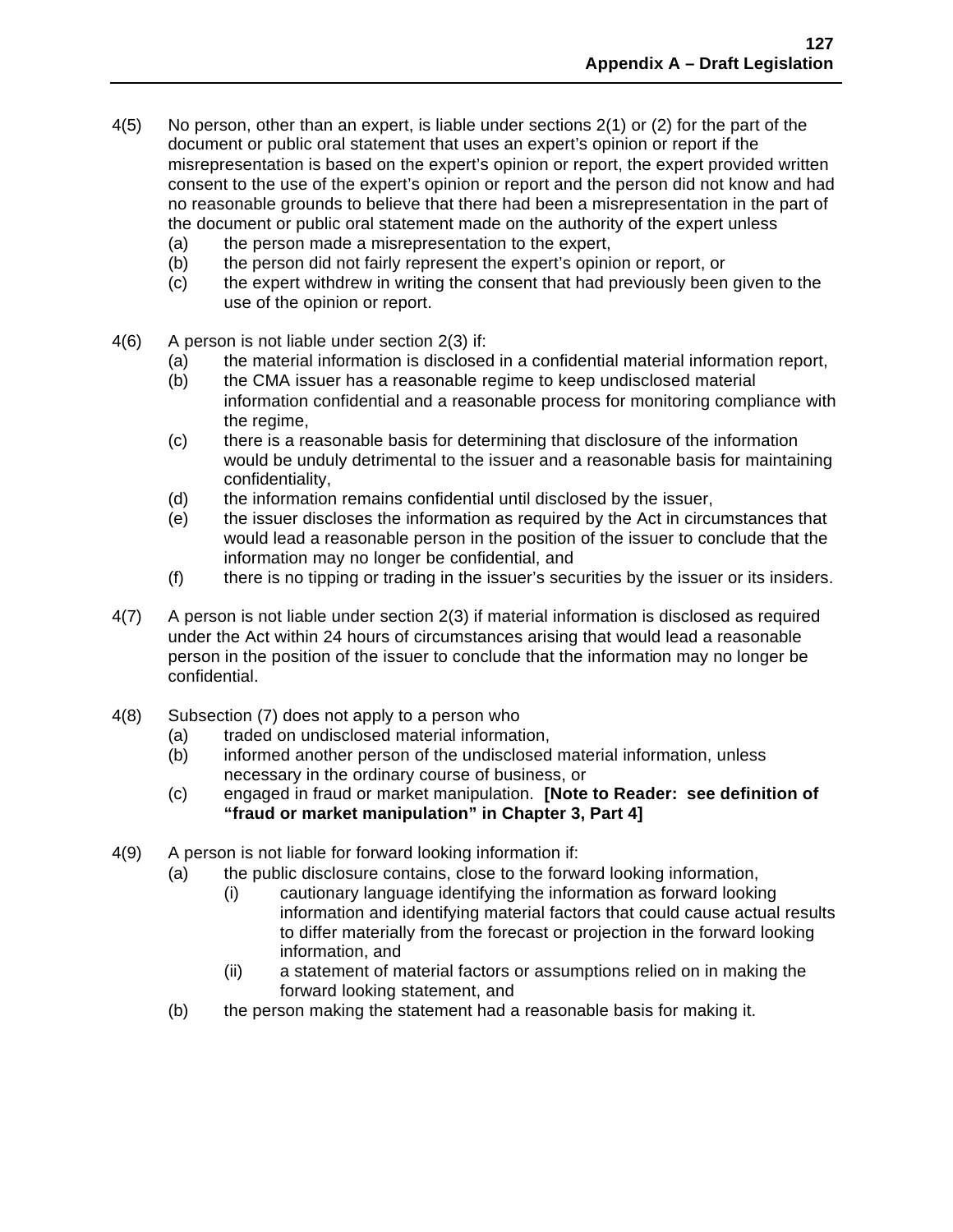- 4(10) A person is not liable under section 2 if the person proves that the plaintiff purchased or sold the CMA issuer's security or a derivative security with knowledge of the misrepresentation or the material information.
- 4(11) A person is not liable under section 2(1) or (2) if the person proves that:
	- (a) the misrepresentation is also contained in a document filed by a person other than the CMA issuer with the commission or another securities commission in Canada or an exchange and not corrected in another document filed by that other person with the commission or another securities commission in Canada or an exchange before the release of the document or the public oral statement by the CMA issuer,
	- (b) the document or public oral statement contained a reference identifying the document that was the source of the misrepresentation, and
	- (c) at the time of the release of the document or the making of the public oral statement, the person did not know and had no reasonable grounds to believe that the document or public oral statement contained a misrepresentation.
- 4(12) Other than a document required to be filed with the commission, a person is not liable under section 2(1) if the person proves that, at the time of the release of the document, the person did not know and had no reasonable grounds to believe that the document would be released.

# **Factors to be considered**

- 5. In determining whether an investigation was reasonable in section 4(2) or (3), the court must consider all relevant circumstances, including:
	- (a) the nature of the issuer,
	- (b) the knowledge, experience and function of the defendant,
	- (c) the office held if the defendant was an officer,
	- (d) the existence, if any, and the nature of any system to ensure that the issuer meets its disclosure obligations,
	- (e) the reasonableness of reliance by the defendant on the issuer's disclosure compliance system and on the issuer's officers, employees and others who would be expected to have knowledge of the relevant facts,
	- (f) the time period within which disclosure was required to be made under applicable law,
	- (g) any professional standards that apply to an expert who gave an opinion or report,
	- (h) the extent to which the defendant knew or should have known the content and medium of dissemination of the document or public oral statement, and
	- (i) the role and responsibility of the person in
		- (i) the preparation and release of the document or the making of the public oral statement,
		- (ii) ascertaining facts contained in the document or public oral statement, or
		- (iii) the decision not to disclose the material information.

### **Damages**

6. Damages must not include any amount that the defendant proves is attributable to a change in market price of the securities or derivative securities unrelated to the misrepresentation or the failure to disclose material information.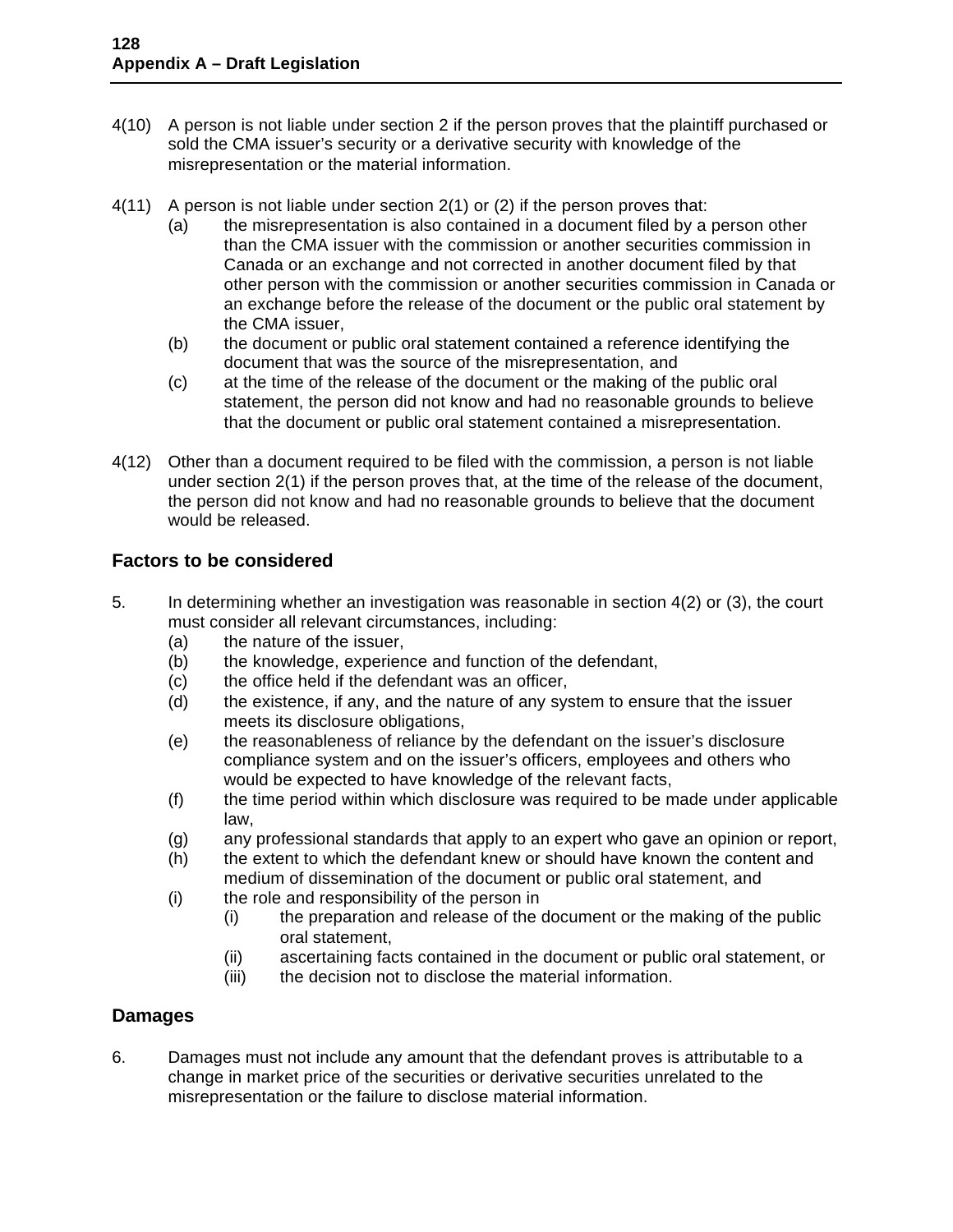# **Proportionate liability**

- 7 Each defendant who is found liable in an action under this Part is liable, subject to the liability limits in the Act, for the portion of the damages that correspond to the defendant's responsibility for the damages unless the defendant acted knowingly or was reckless or willfully blind in which case the defendant is liable for the full amount of the damages.
- 8. A defendant who is found liable for the full amount of the damages is entitled to claim contribution from any other defendant in the same action who is also found liable for the full amount of the damages.

# **Derogation from other rights**

9. The rights of action under this Part are in addition to and not in derogation from any other right the person may have.

# **Chapter 3 Investor Remedies Part 2: Firm liability for breach of Code**

# **Act provisions**

# **Definitions**

1. In this part,

"**code**" means the code of conduct in the *Securities Rules* that applies to a firm in that firm's category of registration,

"**firm**" means a dealer, adviser, or portfolio manager,

"**representative**" means a person who trades in securities or exchange contracts or acts as an adviser only as a representative of a firm and includes a representative corporation,

# "**representative corporation**" means . . . **[see legislation under Chapter 2, Part 5]**

# **Liability for breaches of code**

- 2. If a firm or its representative breaches a principle in the code that causes damage to a person that is a client or former client of the firm, the client or former client of the firm has a right of action for damages against
	- (a) the firm,
	- (b) every director of the firm at the relevant time,
	- (c) every officer of the firm at the relevant time who authorized, permitted or acquiesced in the breach of the code, and
	- (d) the representative that the client or former client dealt with at the relevant time.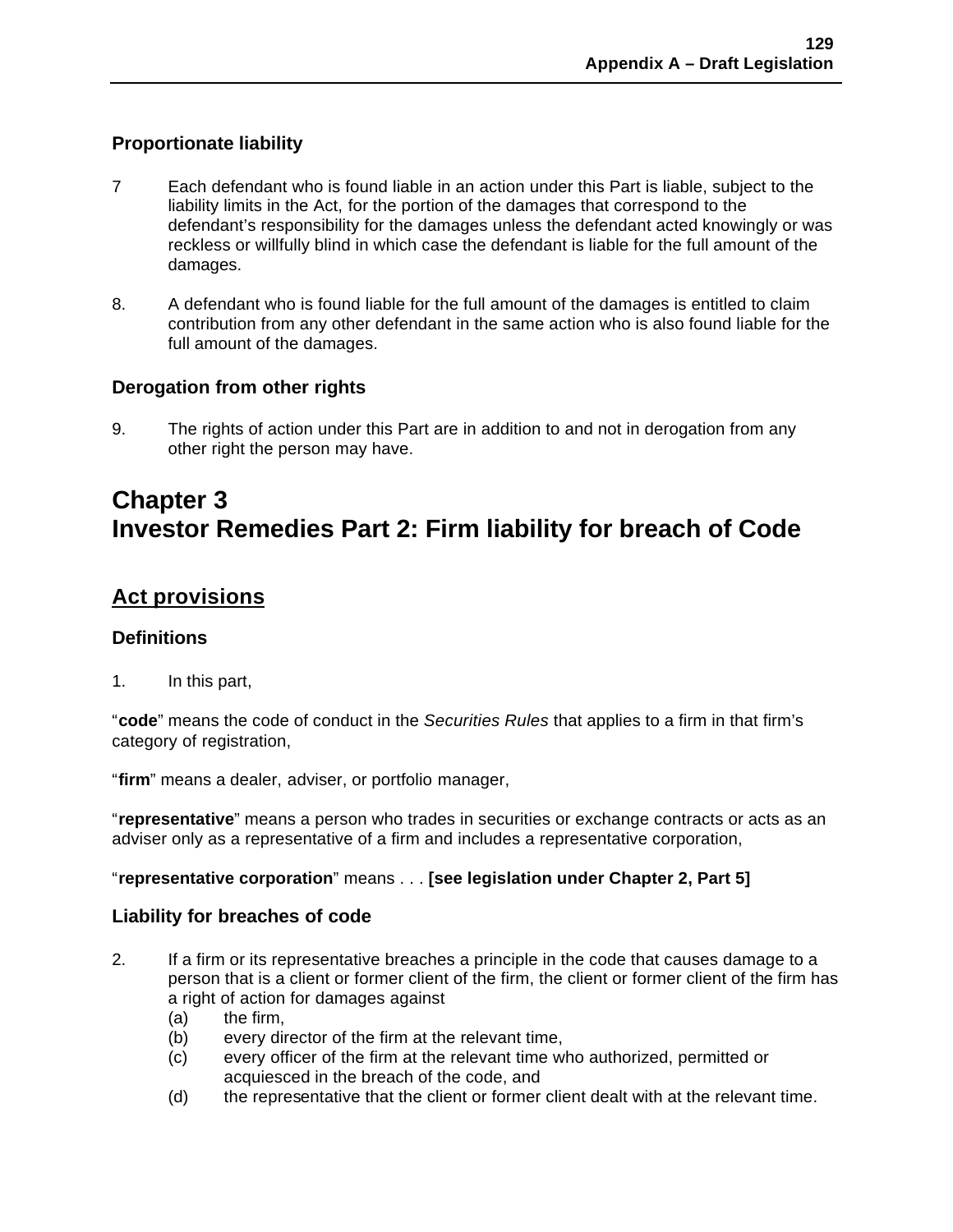### **What client proves**

3. If a person has a right of action against a director of a firm under section 2 and the firm had a system described in section 4(1), the person must prove that the director knew of the breach or was reckless or willfully blind.

### **Defences**

- 4(1) Subject to section 3, a director of a firm is not liable under section 2 if, at the time of the breach, the firm had a reasonable regime to ensure compliance with the code and a reasonable process for monitoring compliance with that regime.
- 4(2) Except where an officer is found to have personally breached the code, an officer is not liable under section 2 if the officer conducted a reasonable investigation and had no reasonable grounds to believe that the code was being breached by a representative.
- 4(3) A firm and its representative may not invoke a due diligence defence in an action under section 2.
- 4(4) The firm may not invoke a defence that the representative was acting outside of the scope of authority in an action under section 2.

### **Factors to be considered**

- 3. In determining whether an investigation was reasonable in section 4(2), the court must consider all relevant circumstances, including:
	- (a) the nature of the firm,
	- (b) the knowledge, experience and function of the defendant,
	- (c) the office held,
	- (d) the existence, if any, and the nature of any system to ensure that the firm meets its obligations under the code,
	- (e) the reasonableness of reliance by the defendant on the firm's compliance system and on the firm's officers, employees and others who would be expected to have knowledge of the relevant facts, and
	- (f) the role and responsibility of the person at the firm.

### **Damages**

4. In assessing damages, the court must consider any actions of a plaintiff that contribute to the plaintiff's loss.

### **Liability**

5. Each director and officer of a firm who is found liable in an action under this Part is liable, subject to the liability limits in the Act, for the portion of the damages that correspond to the director's or officer's responsibility for the damages unless the director or officer acted knowingly or was reckless or willfully blind in which case the director or officer is liable for the full amount of the damages.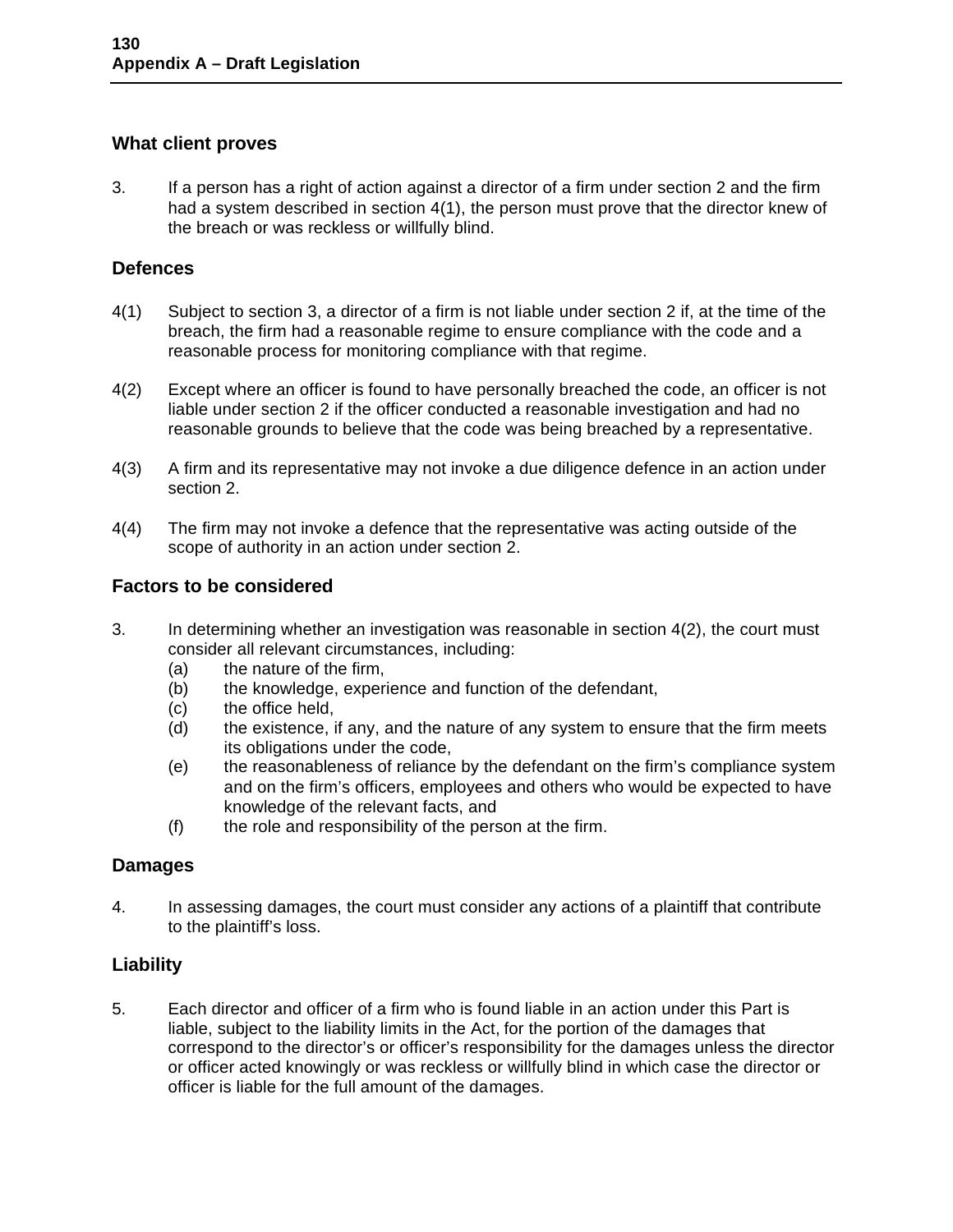- 6. A firm or its representative who is found liable in an action under this Part is liable for the full amount of the damages.
- 7. A defendant who is found liable for the full amount of the damages is entitled to claim contribution from any other defendant in same action who is also found liable for the full amount of the damages.

### **Derogation from other rights**

8. The rights of action under this Part are in addition to and not in derogation from any other right the person may have.

# **Chapter 3 Investor Remedies Part 3: Actions for insider trading**

To be published at a later date.

# **Chapter 3 Investor Remedies Part 4: Liability for fraud or market manipulation**

# **Act provisions**

# **Definitions**

1. In this part,

"**fraud or market manipulation**" means a transaction or series of transactions relating to a trade in or acquisition of a security or an exchange contract if the person knows, or ought reasonably to know, that the transaction or series of transactions

- (a) perpetrates a fraud, or
- (b) results in or contributes to a misleading appearance of trading activity in, or an artificial price for, any security or exchange contract.

# **Liability for fraud and market manipulation**

2. If a person participates in a fraud or market manipulation, a person who purchased or sold securities while the fraud or market manipulation was occurring has a right of action for damages against any person who participated in the fraud or market manipulation.

### **Derogation from other rights**

3. The rights of action under this Part are in addition to and not in derogation from any other right the person may have.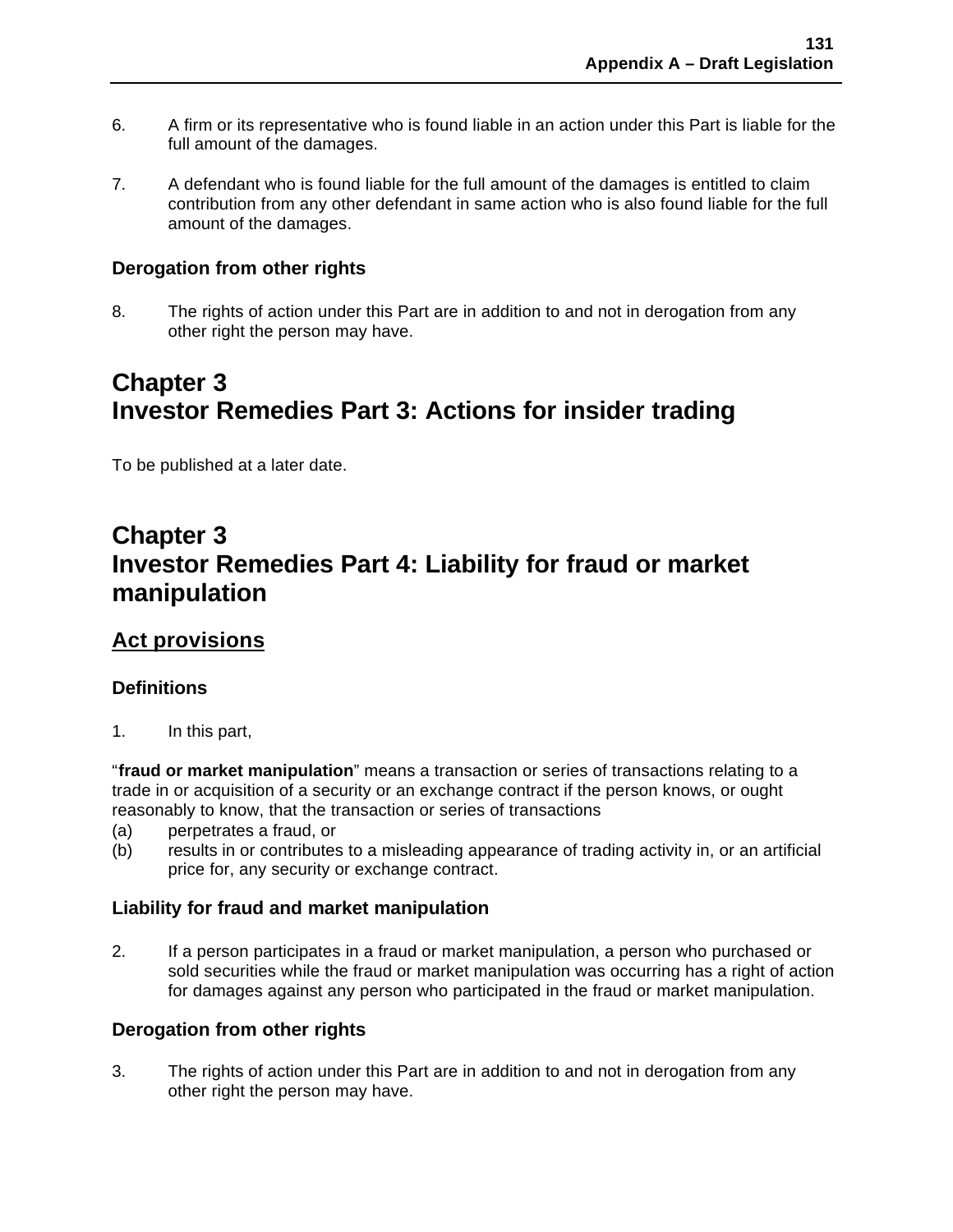# **Chapter 3 Investor Remedies Part 5: Liability for unfair practices and misrepresentations**

# **Act provisions**

# **Definitions**

1. In this part,

**"investor"** means a person who purchased or sold securities or exchange contracts,

### "**unfair practice**" includes any of the following:

- (a) putting unreasonable pressure on a person to purchase, hold or sell a security,
- (b) taking advantage of a person's inability or incapacity to reasonably protect his or her own interest because of physical or mental infirmity, ignorance, illiteracy, age or inability to understand the character, nature or language of any matter relating to a decision to purchase, hold or sell a security or exchange contact,
- (c) imposing terms or conditions that make a transaction inequitable.

# **Liability for Unfair Practices and Misrepresentation**

- 2(1) If a person engages in unfair practices in connection with a trade in or acquisition of a security or exchange contract that causes an investor to trade or acquire the security or exchange contract, the investor has a right of action for damages or rescission against the person who engaged in unfair practices.
- 2(2) If a person, while engaging in investor relations activities or with the intention of effecting a trade in a security, makes a misrepresentation to an investor who subsequently purchases or sells the security, the investor has a right of action for damages or rescission against the person who made the misrepresentation.
- 2(3) An action under subsection 2(2) is not available against a person who can be sued under Part 1.
- 3. An investor has a right of action under section 2(2) without regard to whether the person relied on the misrepresentation.

# **Derogation from other rights**

4. The rights of action under this Part are in addition to and not in derogation from any other right the person may have.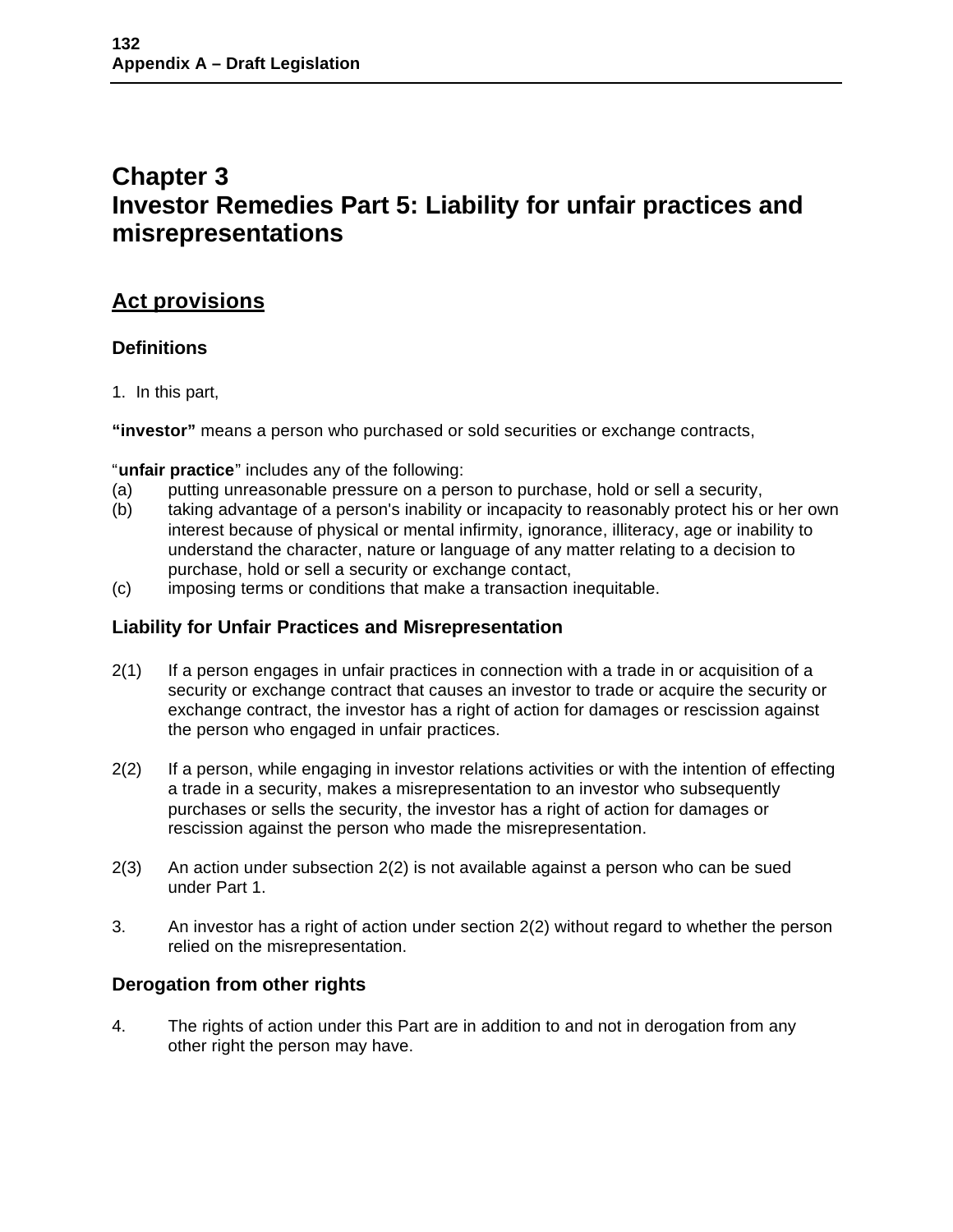# **Chapter 3 Investor Remedies Part 6: Protections for defendants**

# **Act provisions**

# **Definitions**

### 1. "**code**" means … **[Note to Reader: see legislation under Chapter 2, Part 1]**,

"**firm**" means . . . **[Note to Reader: see legislation under Chapter 2, Part 1]**,

"**market capitalization**" for an issuer means the aggregate of the following:

- (a) for each class of equity securities for which there is a published market, the amount calculated by multiplying
	- (i) the average number of outstanding securities of the class at the close of trading on each of the 10 trading days immediately before the day on which the misconduct occurred by
	- (ii) the trading price of the securities of the class on the principal market on which the securities traded for the 10 trading days before the day on which the misconduct occurred, and
- (b) for each class of equity securities not traded on a published market, the fair market value of the outstanding securities of that class as of the day on which the misconduct occurred.

# **Court approval to proceed**

- 2(1) Subject to subsection 2(2), no action may be commenced for a remedy under the Act without leave of the court.
- 2(2) Leave of the court is not required to commence an action for fraud or market manipulation or unfair practices under the Act.
- 2(3) The court may approve an application under subsection (1) if the court is satisfied that the action was commenced in good faith and there is a reasonable possibility that the action will be resolved in favour of the plaintiff.

# **Court approval to settle**

- 3(1) A proceeding for a remedy under the Act may only be settled, discontinued or abandoned with the approval of the court and on the terms the court considers appropriate.
- 3(2) In an application under subsection 3(1) for approval, the court must consider if any other actions have been brought under the Act or under comparable provisions in other jurisdictions in Canada regarding the same activity.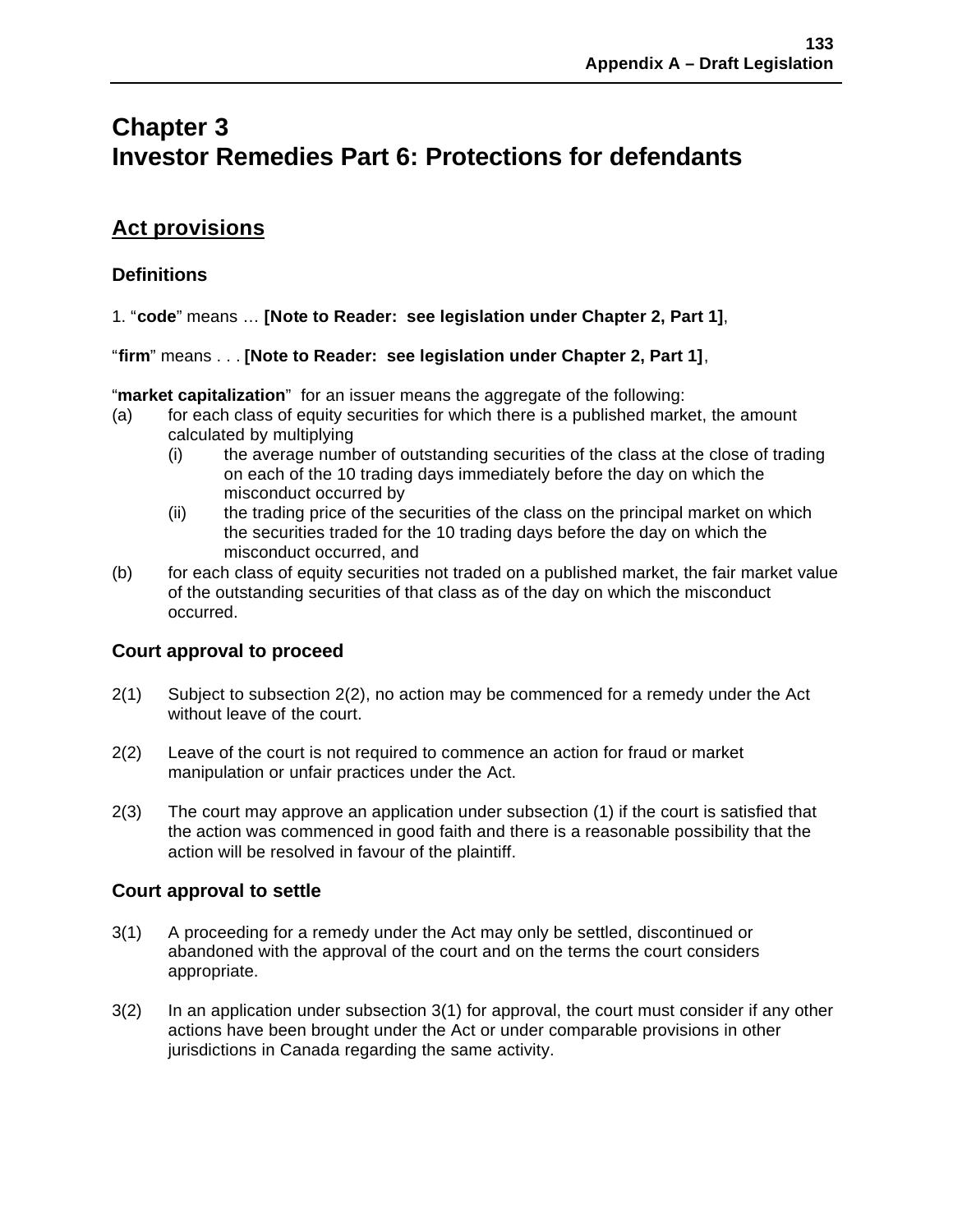# **Limits on damages**

- 4(1) Subject to subsection 4(2), in an action for damages for misrepresentation, failure to disclose material information or breach of the code under the Act, a person shall not recover more than:
	- (a) from an issuer, the greater of \$1 million or 5% of market capitalization,
	- (b) from directors and officers of an issuer or a firm, the greater of \$25,000 or 50% of the total annual compensation, including stock or deferred compensation, they receive from the issuer or firm or their respective affiliates,
	- (c) from an expert, the greater of \$1 million and the amount the expert and its affiliates received from the issuer and its affiliates during the prior 12 months, or
	- (d) from each person who made a public oral statement, other than an individual under paragraphs (a), (b) or (c), the greater of \$25,000 or 50% of the total annual compensation, including stock or deferred compensation, they receive from the issuer and its affiliates.
- 4(2) The limits on liability set out in subsection 4(1) do not apply to a person, other than an issuer, if the plaintiff proves that the person knew about the misrepresentation, failure to disclose material information or breach of the code or was reckless or willfully blind.

# **Chapter 3 Enforcement and Public Interest Powers**

# **Act provisions**

# **Disgorgement**

- 1. If the Commission, after a hearing,
- (a) determines that a person has contravened or is contravening a provision of this Act or of the regulations, or has failed to comply or is not complying with a decision, and
- (b) considers it in the public interest to do so,

the Commission may order the person to pay to the Commission one or both of the following:

- (c) any money obtained by the person directly or indirectly as a result of the contravention or failure to comply,
- (d) the amount of any payments or losses avoided by the person directly or indirectly as a result of the contravention or failure to comply.

# **Orders against professionals**

- 1. If the Commission, after a hearing,
	- (a) determines that a person has intentionally contravened, or intentionally aided or abetted the contravention of, the Act or the regulations, and
	- (b) considers it to be in the public interest, the Commission may order the person not to appear or practice before the Commission.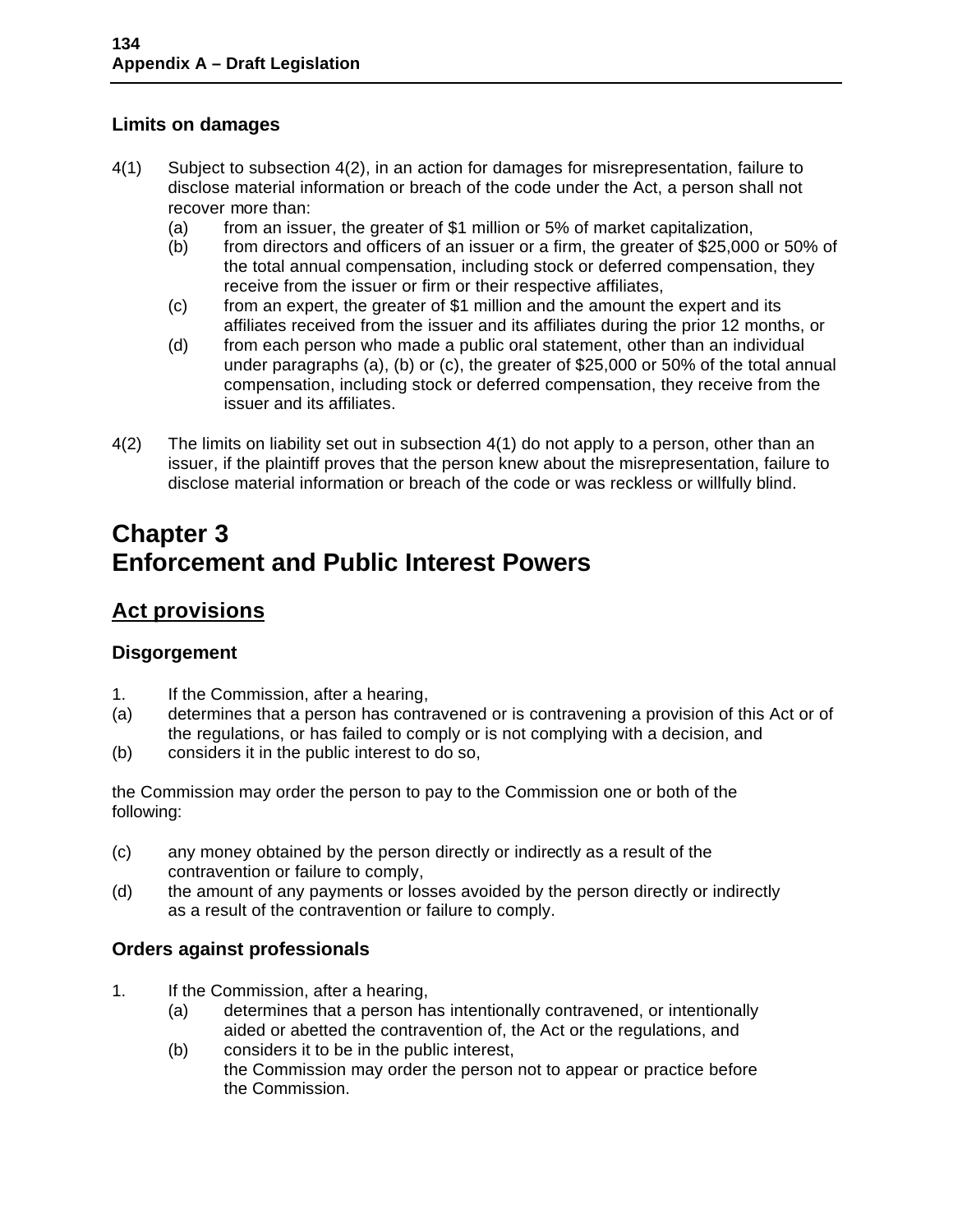- 2. "Appear or practice before the Commission" includes, but is not limited to:
	- (a) preparing, or giving advice about preparing, documents filed with the Commission, and
	- (b) representing a person on a matter that falls within the Commission's jurisdiction.

### **Compliance and restraining orders**

- 1. If the Commission determines that a person has not complied or is not complying with the Act or the regulations, the Commission may make an order,
	- (a) restraining the distribution of any record,
	- (b) requiring an amendment to or variation of any record, and
	- (c) directing any person to comply with the Act or the regulations or restraining any person from contravening the Act or the regulations and directing the directors and senior officers of the person to cause the person to comply or to cease contravening the Act or the regulations.
- 2. An order may be made on application by an interested person or on the Commission's motion.
- 3. (a) An interested person must obtain leave from a single commissioner to make an application.
	- (b) The commissioner may only grant leave if the commissioner considers it to be in the public interest.
	- (c) The commissioner's decision whether to grant leave is final and cannot be appealed.

# **Prohibition of unfair practices**

### **[Note to reader: This is the legislation as it appears in BC (the amendment also covers persons engaged in investor relations activities and exchange contracts]:**

50.(1) A person . . . with the intention of effecting a trade in a security, must not

- . . .
- (e) engage in an unfair practice.
- . . .
- (4) For the purpose of this section, an "unfair practice" includes any of the following:
	- (a) putting unreasonable pressure on a person to purchase, hold or sell a security;
	- (b) taking advantage of the person's inability or incapacity to reasonably protect his or her own interest because of physical or mental infirmity, ignorance, illiteracy, age or inability to understand the character, nature or language of any matter relating to a decision to purchase, hold or sell a security;
	- (c) imposing terms or conditions that make a transaction inequitable.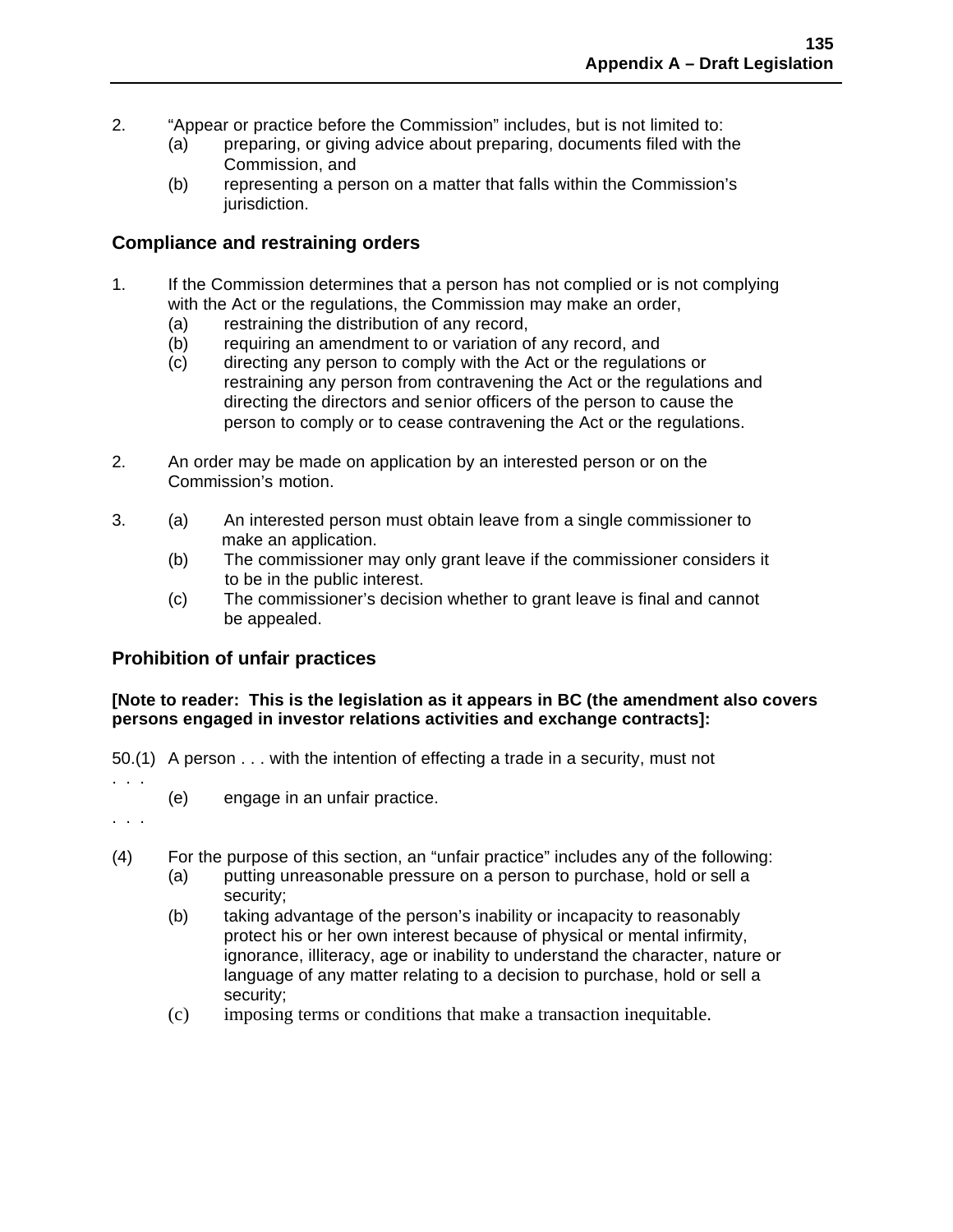# **APPENDIX B**

# **Form of AIF**

**Chapter I of the Continuous Market Access Guidelines will help you prepare this form. The Guidelines are available on the BC Securities Commission website at www.bcsc.bc.ca.** 

**[Form ·]** *Annual Information Form*

Date:

*If this is your initial AIF, indicate that. Complete all unshaded portions of this form for all your AIFs, including your initial AIF. The shaded portions of this form are relevant only if this is your initial AIF and you are filing it in connection with a transaction.*

*Include all applicable information listed on this page on the cover page.*

\_\_\_\_\_\_\_\_\_\_\_\_\_\_\_\_\_\_\_\_\_\_\_\_\_\_\_\_\_\_\_\_\_\_\_\_\_\_\_\_\_\_\_\_\_\_\_ *(Name of issuer as set out in incorporation or organization documents)*

*State in bold type:*

**This is the [initial] AIF of** \_\_\_\_\_\_\_\_\_\_\_\_\_\_\_*[insert name of issuer]* **issued in connection with** \_\_\_\_\_\_\_\_\_\_\_\_\_\_\_\_\_\_\_ *[specify initial public offering, reverse take-over or other transaction]* **(the transaction). Information about the issuer is available on the SEDAR website at www.sedar.com.**

Name of underwriter(s):

*Include the following statements in bold type:*

**There are risks associated with investing in the company. See page ·.** 

**If the company's continuous disclosure record, when taken as a whole, contains a misrepresentation, investors have the right to sue for damages. See page ·.** 

**No securities regulatory authority is recommending these securities or has determined that this document is accurate or adequate. Any representation to the contrary is an offence under Canadian securities legislation.**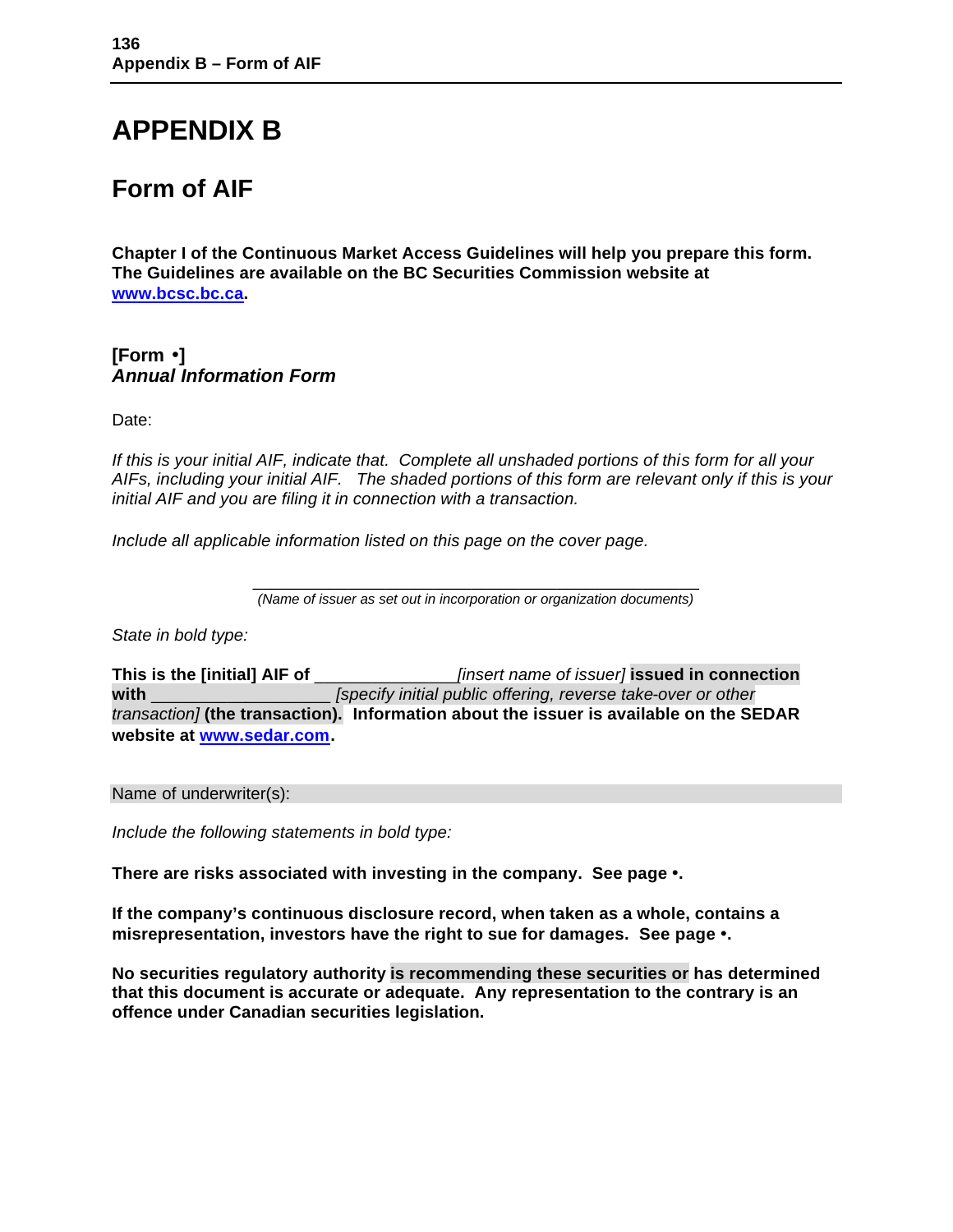### **Part 1 The business**

### **1.1 The business**

Describe the issuer's business, including its products or services, operations, marketing plan, competitive position and objectives.

### **1.2 Our history and development**

- (1) Describe how the issuer's business has developed generally over the last three financial years and any subsequent period and disclose the major events and conditions that affected that development.
- (2) Discuss any changes in the issuer's business that you expect will occur during the current financial year.

### **1.3 Trend information**

Describe any trend, contingency or uncertainty that would reasonably be expected to have a material effect on the issuer.

### **1.4 Other material information about the business**

Disclose any other material information about the issuer's business that you have not disclosed elsewhere in this Part.

### **Part 2 Risk factors**

#### **2.1 Risk factors**

Describe in order of importance the risk factors that are material to the issuer.

### **Part 3 Management and others involved with the issuer**

#### **3.1 Our management**

Provide a resume for each of the issuer's directors and senior officers.

#### **3.2 Board committees**

- (1) Disclose the board committees of the issuer and the members and mandate of each committee.
- (2) If the issuer does not have an audit committee, state that.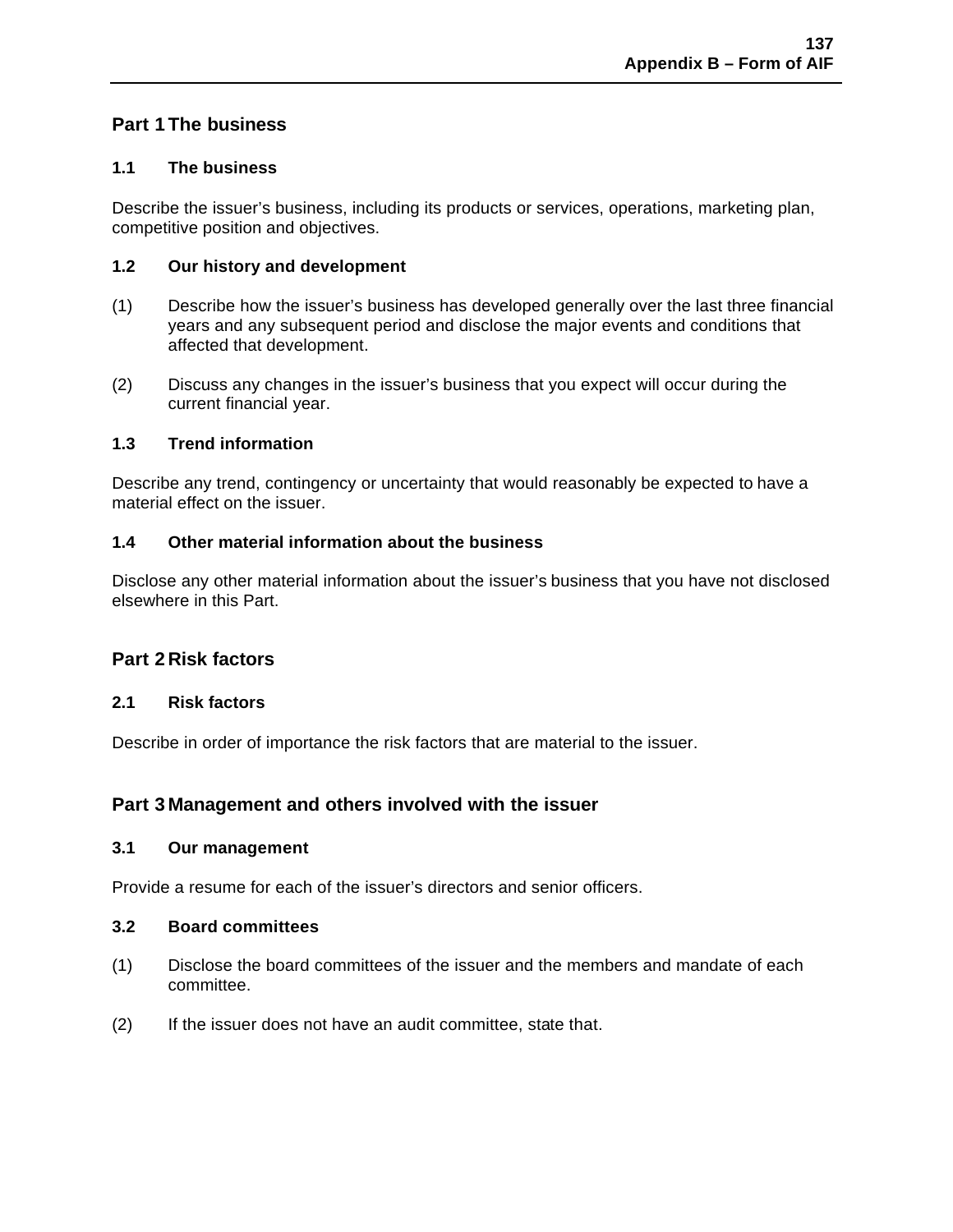### **3.3 Arrangements with senior management and key persons**

Describe any arrangements intended to ensure that senior management and any key persons will remain with the issuer for a period of time and will not compete with the issuer if they leave.

#### **3.4 Interest of management and others**

Describe the following for each director, senior officer and significant shareholder, and any of their associates or affiliates, of the issuer and its subsidiaries:

- (a) any existing or potential conflicts of interest between the person and the issuer or any of its subsidiaries, and
- (b) any interest in any transaction involving the issuer or any of its subsidiaries within the last three financial years.

### **3.5 Legal, administrative and bankruptcy proceedings**

Disclose the following for each of the issuer's directors, senior officers and, if this is the issuer's initial AIF, promoters and control persons, and for any issuer that they were a director, senior officer, promoter or control person of at the time:

- (a) the circumstances and outcome of any court, securities regulatory, financial regulatory, or bankruptcy or similar proceedings, within the last 10 years,
- (b) any cease trade or similar order issued within the last 10 years, and
- (c) any pending securities or financial regulatory proceedings.

#### **3.6 Compensation**

- (1) Using the following table, disclose the compensation that the issuer has paid in the last financial year and will pay in the current financial year to:
	- (a) its chief executive officer (specifying name and municipality of residence),
	- (b) its senior management, excluding the chief executive officer, as a group,
	- (c) its independent directors (in that capacity), as a group, and
	- (d) each of its significant shareholders and promoters, individually (specifying name, position with the issuer and municipality of residence).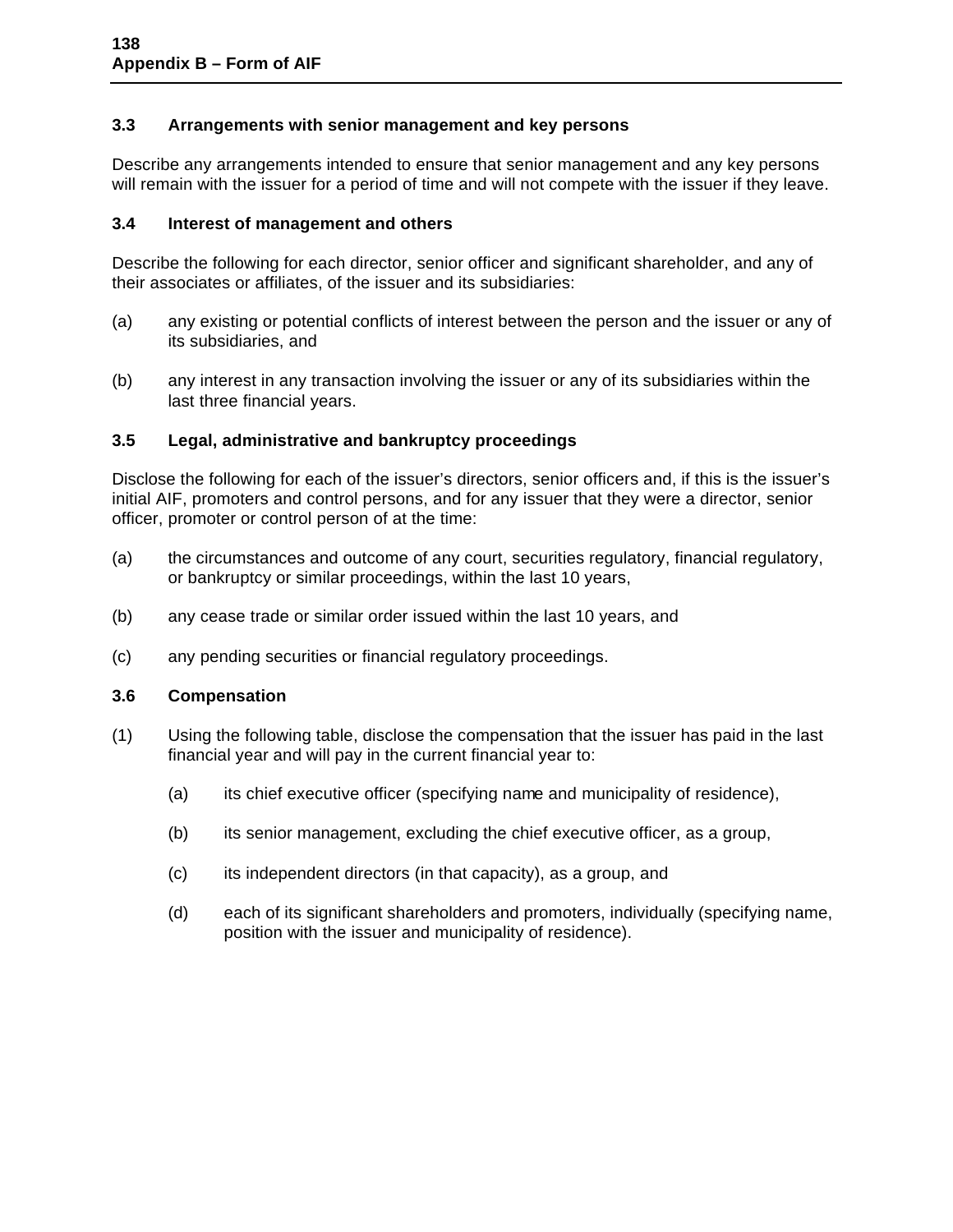|                                                                                                          | <b>Compensation received in</b><br>last financial year                                | <b>Compensation to be</b><br>received in current financial<br>year           |
|----------------------------------------------------------------------------------------------------------|---------------------------------------------------------------------------------------|------------------------------------------------------------------------------|
| Chief executive officer (name<br>and municipality of residence)                                          | Cash<br>$\mathbb{S}$                                                                  | Cash<br>$\mathbb{S}$                                                         |
|                                                                                                          | Other [if constitutes 10% or<br>more of total compensation,<br>$specify]$ \$          | Other [if constitutes 10% or<br>more of total compensation,<br>$specify]$ \$ |
| Senior management (as a<br>group)                                                                        | $\mathbb{S}$<br>Cash                                                                  | Cash<br>$$$                                                                  |
|                                                                                                          | Other [if constitutes 10% or<br>more of total compensation,<br>specify] \$___________ | Other [if constitutes 10% or<br>more of total compensation,<br>$specify]$ \$ |
| Independent directors (as a<br>group)                                                                    | Cash<br>$\mathbb{S}$                                                                  | Cash<br>$\mathbb{S}$ and $\mathbb{S}$                                        |
|                                                                                                          | Other [if constitutes 10% or<br>more of total compensation,<br>$specify]$ \$          | Other [if constitutes 10% or<br>more of total compensation,<br>$specify]$ \$ |
| Promoters and significant<br>shareholders (for each, name,<br>position and municipality of<br>residence) | Cash<br>$\sim$                                                                        | Cash<br>$\mathbb{S}$ and $\mathbb{S}$                                        |
|                                                                                                          | Other [if constitutes 10% or<br>more of total compensation,<br>$specify]$ \$          | Other [if constitutes 10% or<br>more of total compensation,<br>$specify]$ \$ |

- (2) Disclose in notes to the table:
	- (a) for both senior management and independent directors, how many persons are in each group and the name and title of each person,
	- (b) in general terms, the relationship between the compensation and the issuer's performance, and
	- (c) how any compensation is expected to change during the next year.

### **3.7 Securities held**

- (1) Using the following table, disclose the securities held by:
	- (a) the issuer's senior management, as a group,
	- (b) the issuer's independent directors, as a group, and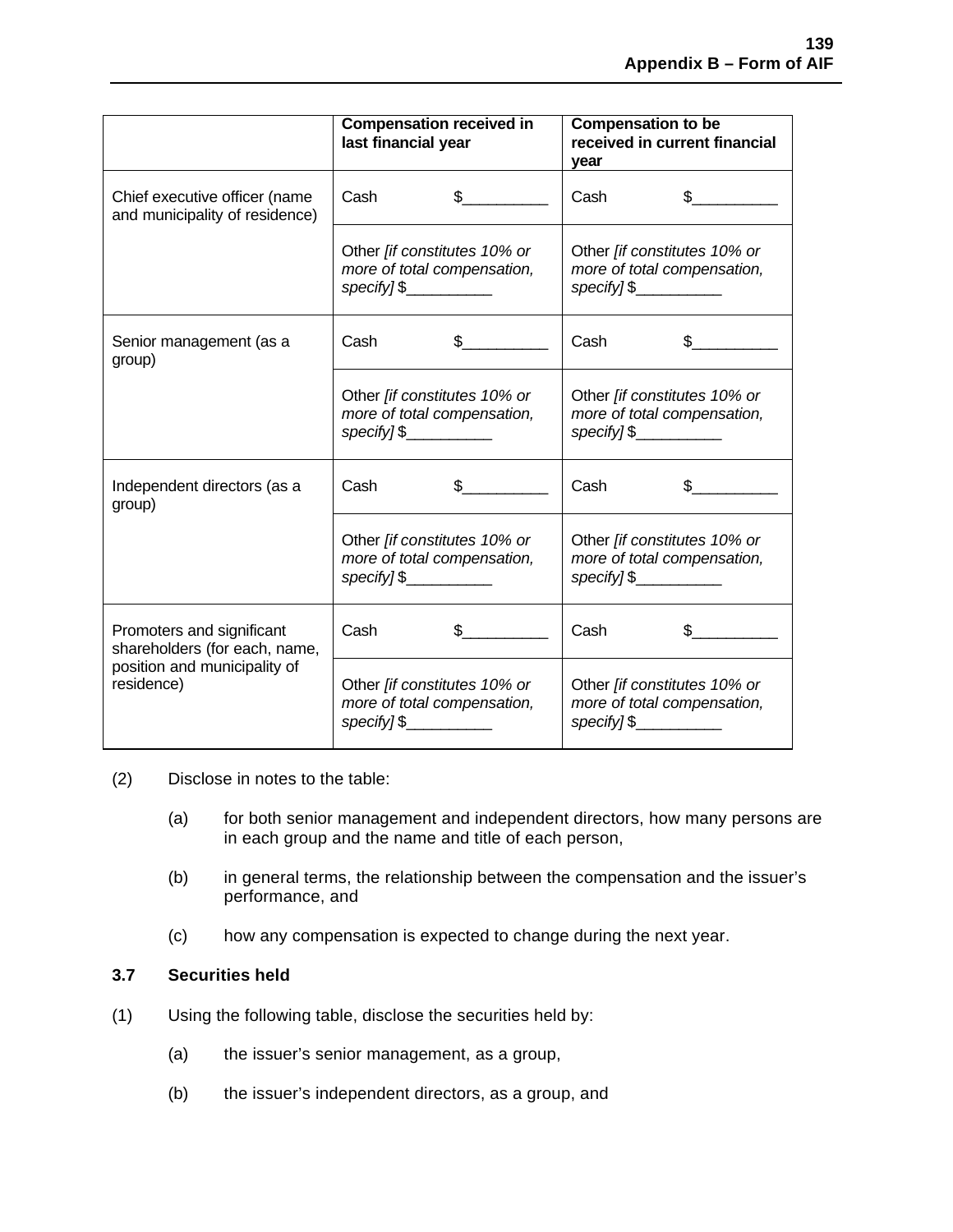(c) each of the issuer's significant shareholders and promoters, individually (specifying name, position with the issuer and municipality of residence).

|                                                                                                                   | Number, type and percentage of<br>issuer's securities held before<br>completion of transaction | Number, type and percentage<br>of issuer's securities held on<br>completion of transaction |
|-------------------------------------------------------------------------------------------------------------------|------------------------------------------------------------------------------------------------|--------------------------------------------------------------------------------------------|
| Senior<br>management (as a<br>group)                                                                              |                                                                                                |                                                                                            |
| Independent<br>directors (as a<br>group)                                                                          |                                                                                                |                                                                                            |
| Promoters and<br>significant<br>shareholders (for<br>each, name,<br>position and<br>municipality of<br>residence) |                                                                                                |                                                                                            |

- (2) Disclose in notes to the table, for both senior management and independent directors, how many persons are in each group and the name and title of each person.
- (3) If appropriate, include separate columns for the number of securities that will be held assuming completion of a minimum and maximum offering.

#### **3.8 Other material information about management and others involved with the issuer**

Disclose any other material information about the issuer's senior officers, directors, significant shareholders, control persons, promoters or key persons that you have not disclosed elsewhere in this Part.

# **Part 4 General corporate information**

#### **4.1 Business and corporate structure**

- (1) State the issuer's business structure (for example, partnership, corporation or trust).
- (2) State the statute, jurisdiction and date of the issuer's incorporation, continuance or organization.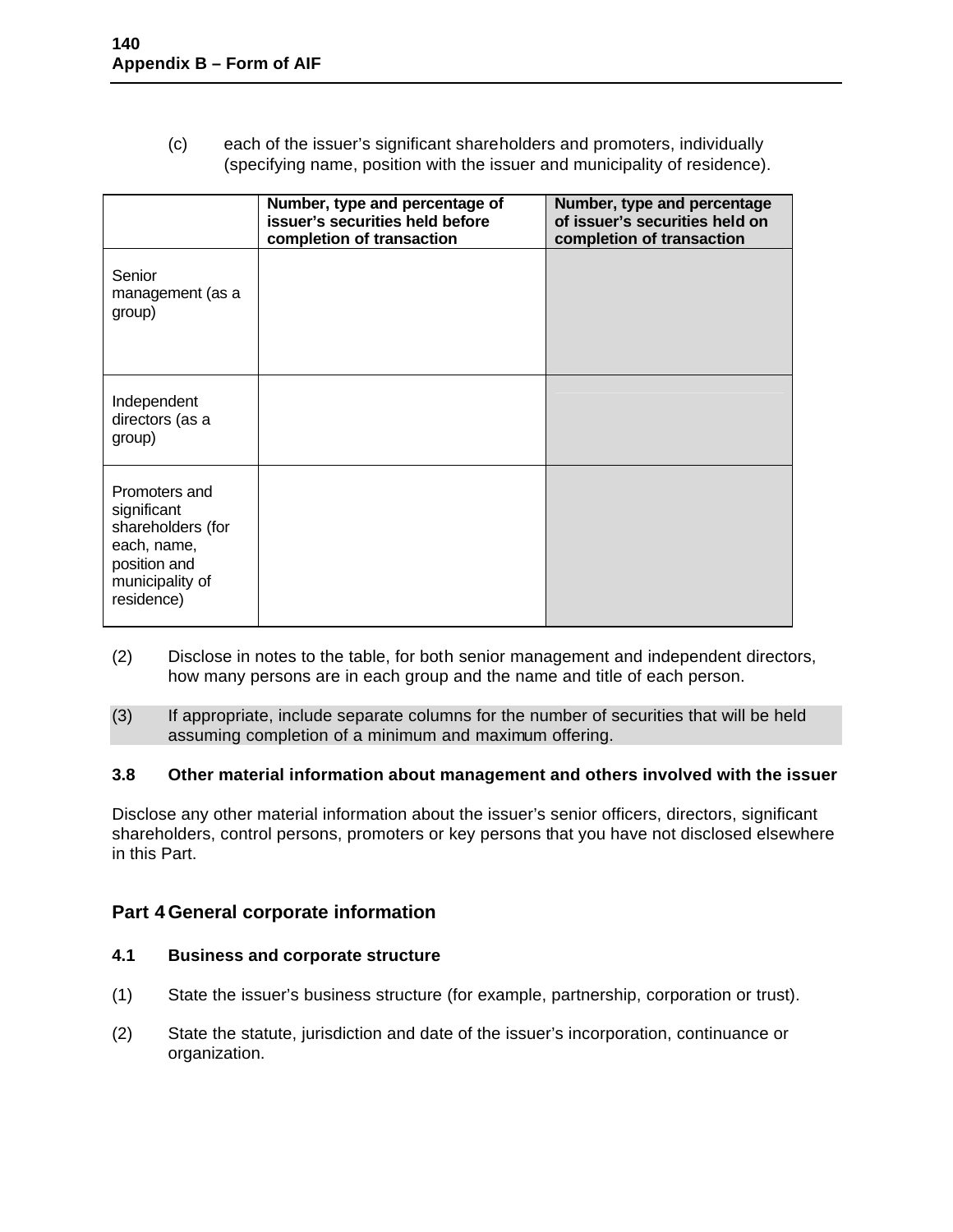(3) Provide an organizational chart showing all of the issuer's corporate relationships. Include significant shareholders, subsidiaries and affiliates, and indicate the percentage ownership of voting shares for each entity and its jurisdiction of incorporation or organization.

### **4.2 Outstanding securities and consolidated capitalization**

- (1) Disclose any material change in the equity or loan capital of the issuer on a consolidated basis, since the date of the comparative financial statements for the issuer's last financial year.
- (2) Describe the material terms of each class of the issuer's outstanding securities (for convertible securities, include the exercise price).
- (3) If the issuer sold within the last 12 months, or will sell, securities of the same class as those offered in the transaction, disclose the prices and number of the securities sold or to be sold.

#### **4.3 Escrowed securities**

- (1) Using the following table, describe any securities of the issuer that are, or after the transaction will be, held in escrow or subject to a pooling or lock-up agreement.
- (2) Provide details about the escrow or other arrangements.

| <b>Class of security</b> | Number of securities to be<br>held in escrow or subject to<br>pooling / lock-up agreement | Percentage of outstanding<br>securities of the class on<br>completion of transaction |
|--------------------------|-------------------------------------------------------------------------------------------|--------------------------------------------------------------------------------------|
|                          |                                                                                           |                                                                                      |

(3) If appropriate, include separate columns for the number of securities that will be held assuming completion of a minimum and maximum offering.

#### **4.4 Head office**

Disclose the following about the issuer:

- Head office address
- Phone and facsimile numbers
- E-mail address
- Exchange, quotation system or other trading facility where issuer's securities trade and name of market regulator *[e.g. Market Regulation Services Inc.]*

#### **4.5 Transfer agents and registrars**

Identify the transfer agent and registrar for all classes of the issuer's securities.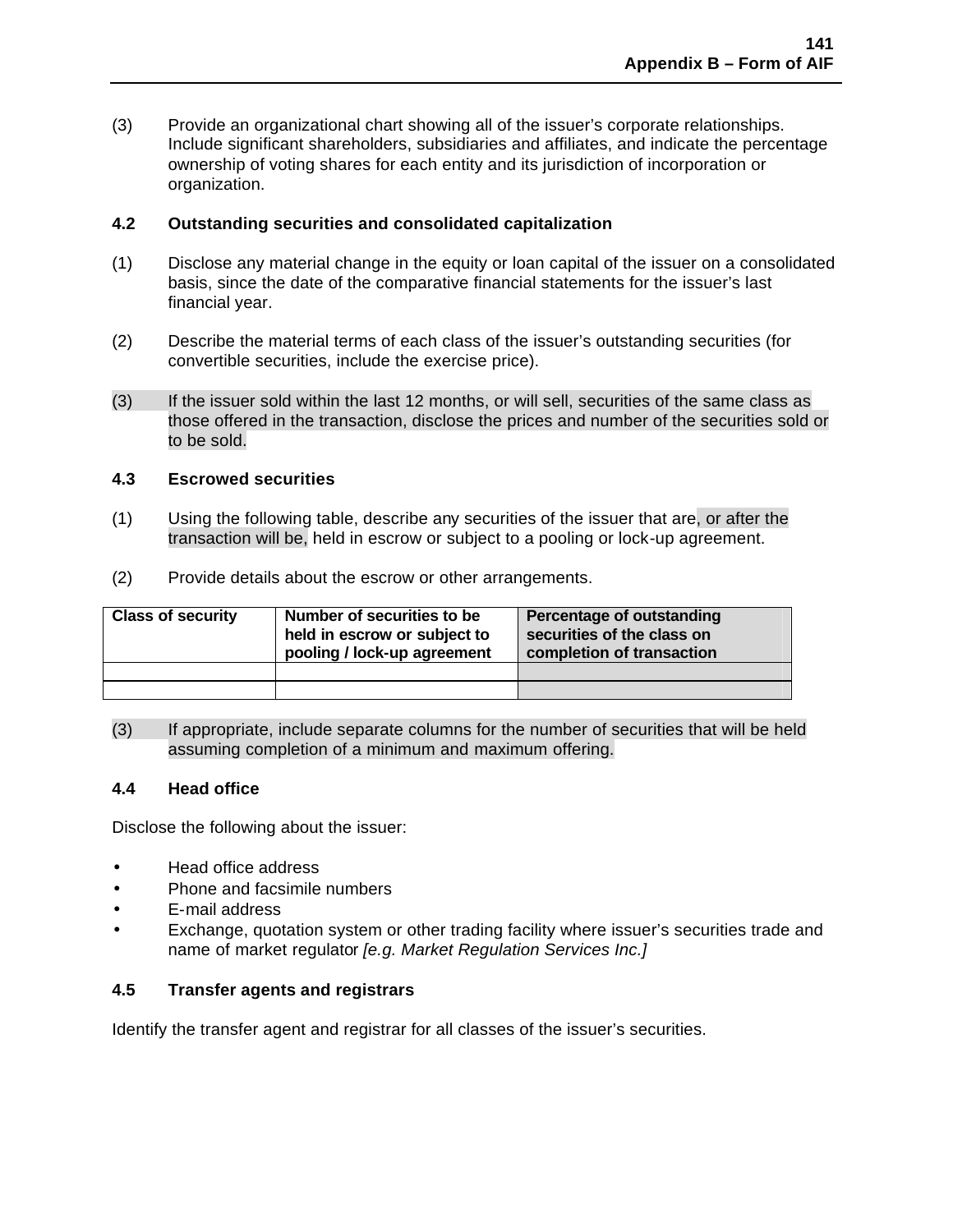## **4.6 Interest of expert**

Disclose whether any expert involved in preparing the AIF or any report or valuation relating to the issuer's business has an interest in any property, or owns any securities, of the issuer or any of its associates or affiliates, or is likely to become a director, senior officer, employee or consultant of the issuer or any of its associates or affiliates.

## **4.7 Financial statements and MD&A**

**[Note to Reader: We have not yet determined what financial statement and MD&A requirements we will impose under CMA. The Proposal Paper contains a request for comment on this issue.]**

## **4.8 Other material information about the issuer or its securities**

Disclose any other material information about the issuer or its outstanding securities that you have not disclosed elsewhere in this Part.

## **4.9 Investors' rights**

State:

"If there is a misrepresentation in this AIF or in another document contained in this issuer's continuous disclosure record, investors have a statutory right to sue for damages against the issuer, every person who was a director or officer at the date of the document, and every underwriter or other due diligence provider involved in the transaction.

This right is available regardless of whether the investor relied on the misrepresentation. There are defences available to the persons that investors have a right to sue.

If an investor intends to rely on this right, the investor must start an action for damages within

- (a) three years of the date the document containing the misrepresentation was first released, or
- (b) six months of the date of a news release disclosing that leave has been granted to start an action relating to the representation,

whichever comes first.

Investors should consult a lawyer about these rights and any other rights they may have."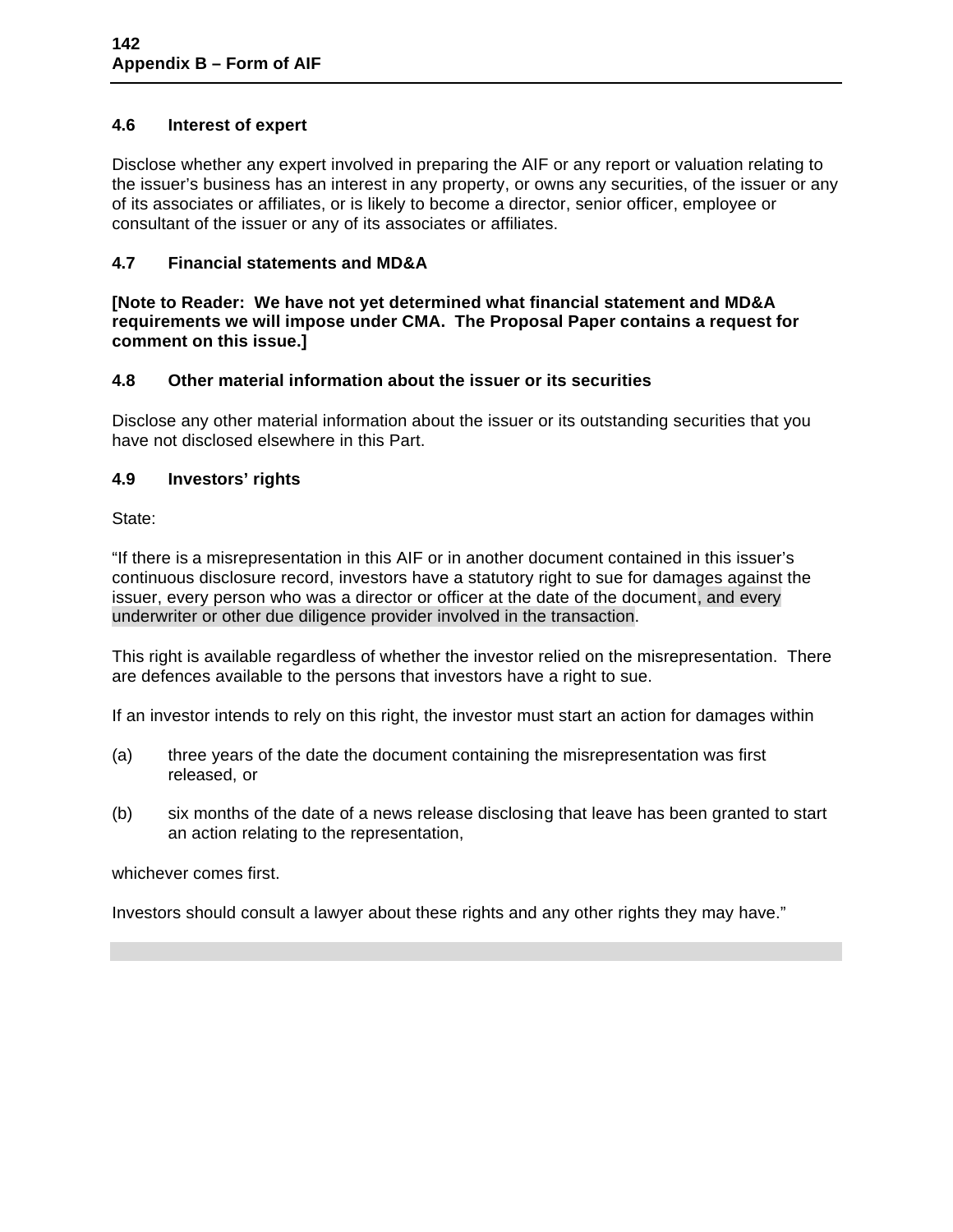## **Part 5 The transaction**

### **5.1 Due diligence**

State the name of the due diligence provider and give details of the provider's arrangements with the issuer, including the compensation paid to the provider and whether the provider and the issuer have a relationship that could affect the provider's independence.

### **5.2 The transaction**

- (1) Describe the transaction and the securities being offered.
- (2) State the name of the underwriter or other registrant involved in the transaction and give details of its arrangements with the issuer in connection with the sale of the securities.
- (3) If the issuer has a relationship with any underwriter that could affect the underwriter's independence, provide details.

### **5.3 Net proceeds and other available funds**

(1) Using the following table, disclose the net proceeds of the transaction. If the issuer is a development stage issuer, also disclose the current working capital (or working capital deficiency) and the total funds available to be used with the net proceeds to achieve the objectives set out in section 1.1.

|   |                                                                                                    | Assuming min.<br>offering | Assuming max.<br>offering |
|---|----------------------------------------------------------------------------------------------------|---------------------------|---------------------------|
| A | Amount to be raised by the transaction                                                             | \$.                       | \$.                       |
| B | Estimated transaction costs:                                                                       |                           |                           |
|   | Underwriter compensation<br>Other                                                                  |                           |                           |
| C | Net proceeds: $C = A - B$                                                                          |                           |                           |
| D | [For development stage issuers only]<br>Current working capital (or working capital<br>deficiency) |                           |                           |
| E | [For development stage issuers only]<br>Available funds $E = C + D$                                | S                         |                           |

(2) If there is no minimum offering, state "\$0" as the minimum.

## **5.4 Use of proceeds and other available funds**

Disclose how the issuer will use the net proceeds of the transaction and, if the issuer is a development stage issuer, the other available funds.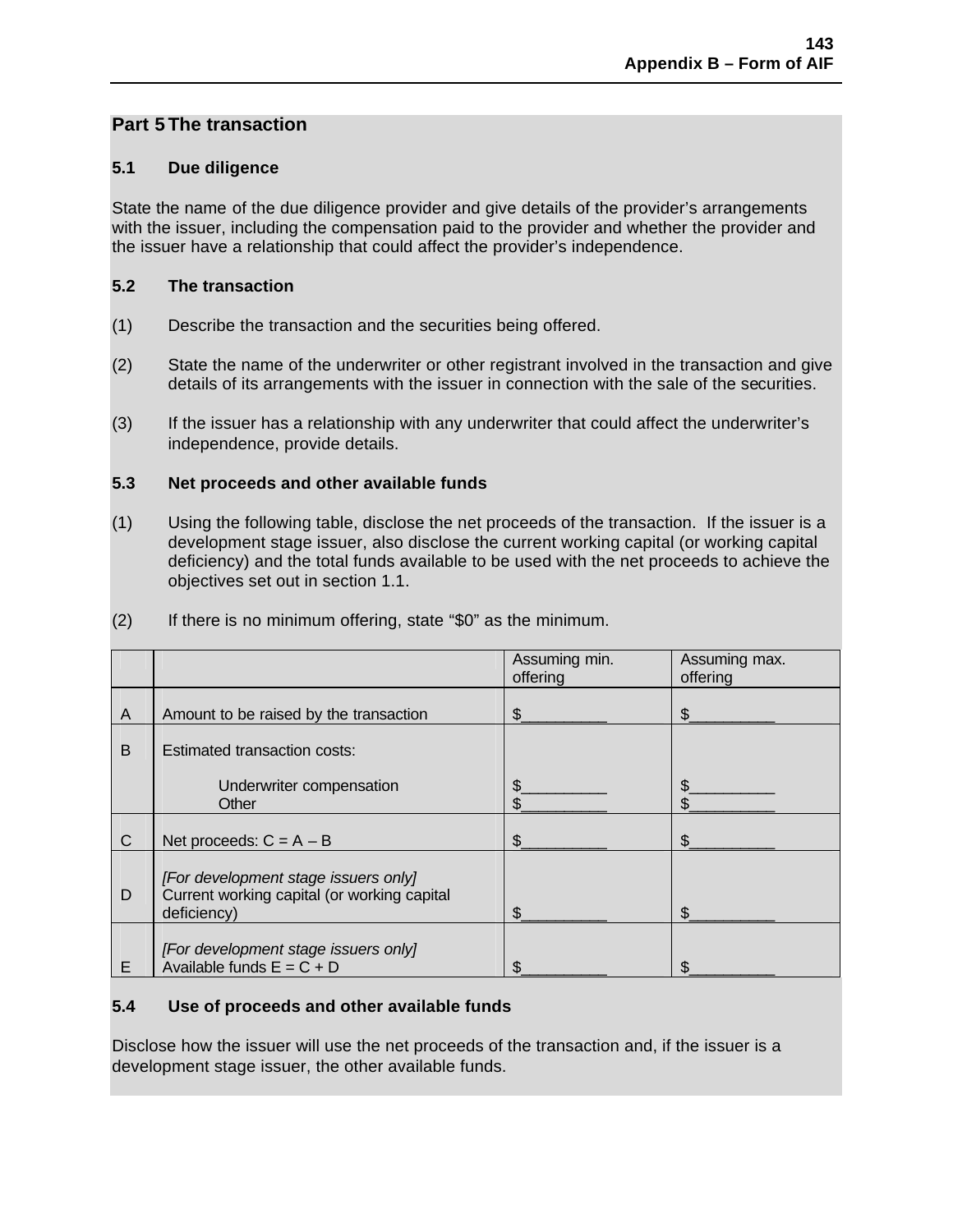## **5.5 Project financing and limited partnership offering**

- (1) If the transaction is a project financing, limited partnership offering or other transaction where the investor will be a party to the transaction agreement, summarize the key terms of the co-tenancy, unitholders', limited partnership or other agreement.
- (2) You must give investors a copy of the agreement to review if they request it. Tell investors that they have this right.

#### **5.6 Income tax consequences**

- (1) If income tax consequences are a material aspect of the securities being offered (for example, flow-through shares),
	- (a) summarize the significant income tax consequences to Canadian residents, and
	- (b) name the person providing the tax disclosure in (a), and the person providing the opinion on which that disclosure is based and the professional designation, if any, of that person.
- (2) Suggest to investors that they consult a professional adviser to get advice on any possible tax consequences of the transaction.

#### **5.7 Other material information about the transaction**

Disclose any other material information about the transaction that you have not disclosed elsewhere in this Part.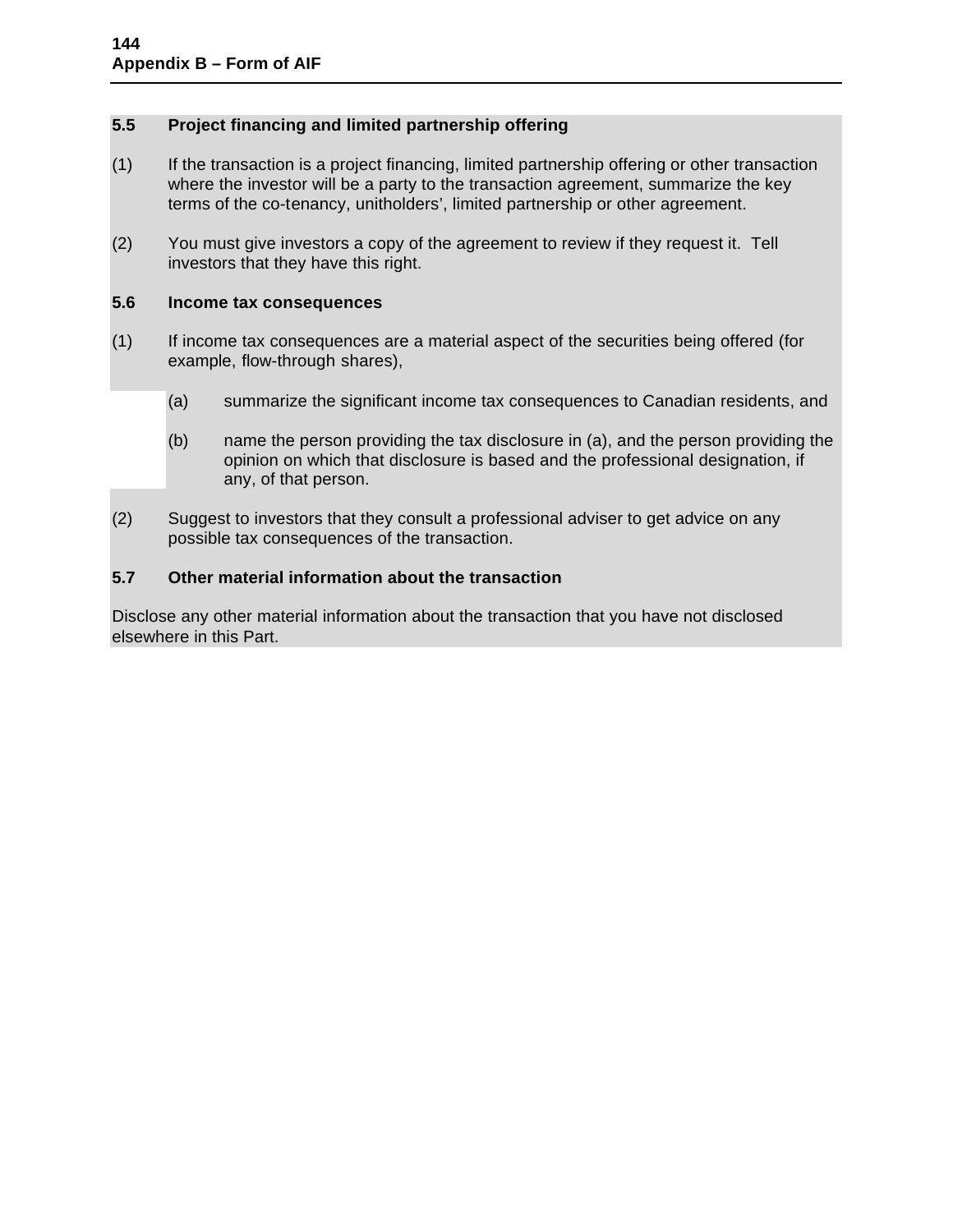# **APPENDIX C**

# **Continuous Market Access System Guidelines**

## **Introduction**

These are Guidelines to the Continuous Market Access System (CMA).

Chapter I deals with the Annual Information Form (AIF). Chapter II summarizes a CMA issuer's continuous disclosure obligations. Chapter III describes the offering process under CMA.

**\_\_\_\_\_\_\_\_\_\_\_\_\_\_\_\_\_\_\_\_\_\_\_\_\_\_\_\_\_\_\_\_\_\_\_\_\_\_\_\_\_\_\_\_\_\_\_\_\_\_\_\_\_\_\_\_\_\_\_\_\_\_\_\_**

The purpose of an initial AIF (the AIF that an issuer files to enter CMA) is to ensure that all material information about an issuer and any transaction the issuer is doing in connection with its entry into CMA is publicly disclosed when the issuer carries out the transaction.

Throughout the year, the issuer will keep its public record current by filing annual and quarterly financial statements and MD&A, press releases, required experts reports and, if it wishes, supplemental information forms, as well as offering and other documents that it may issue throughout the year that are part of its public record.

The purpose of a subsequent AIF is to update, in one convenient form, material information about the issuer's business and affairs on the issuer's public record. As with the initial AIF, all material information about the issuer's business and affairs must be disclosed.

Attached as a schedule to these Guidelines is a list of defined terms that are used throughout the Guidelines and also in the AIF. While many of these terms are defined in the Act or the Rules, some are not.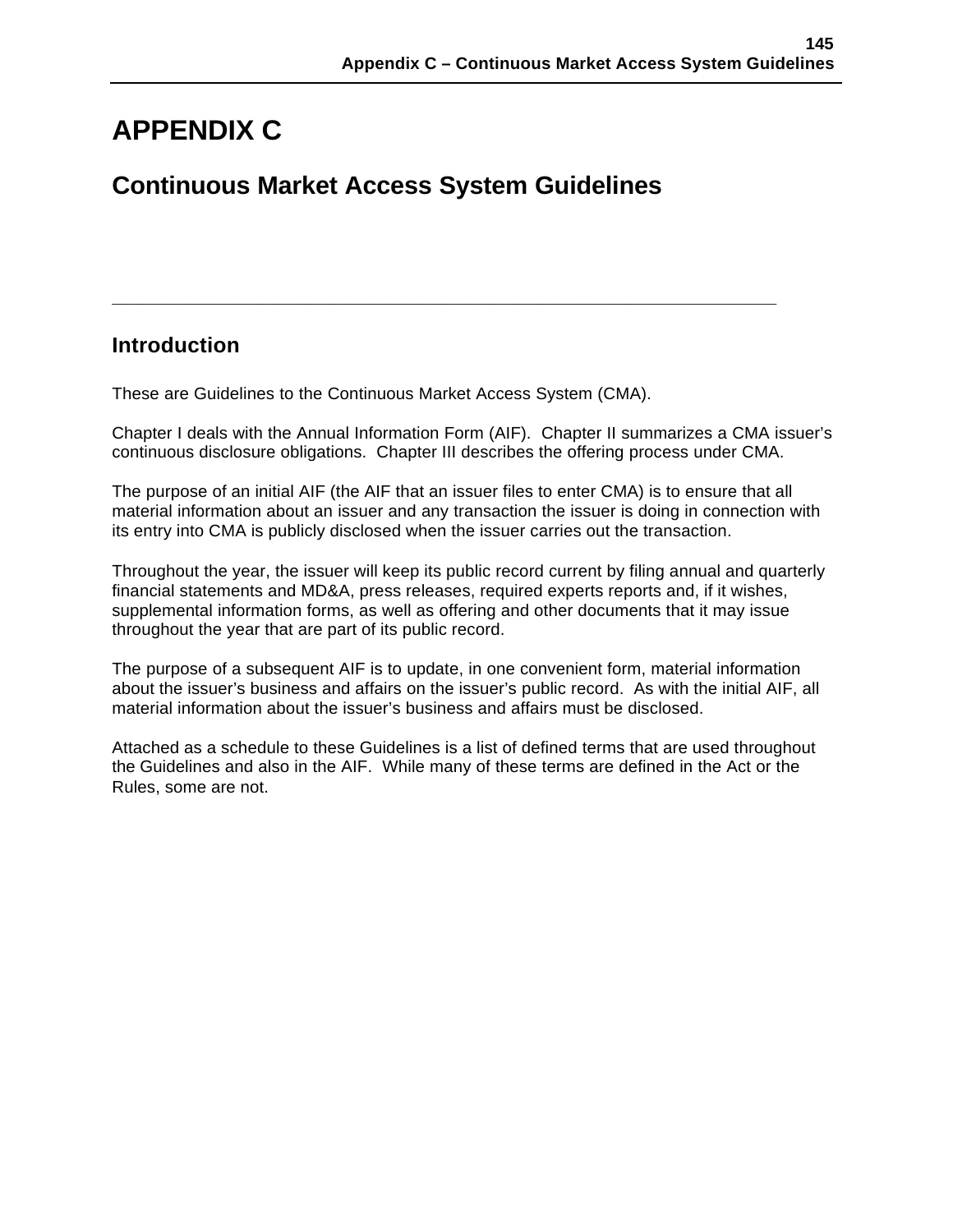## **Chapter I Completing Form ·** *Annual Information Form*

This Chapter will help you complete Form • *Annual Information Form*.

The first section of this Chapter sets out some general points to keep in mind when preparing your AIF.

The second section is divided into Parts 1 to 5, which provide more specific instructions on how to complete the various sections of the form. The section numbers in those five Parts correspond to those in the form.

Parts of Form • and these Guidelines are shaded. The shaded portions are relevant only to initial AIFs filed in connection with a transaction.

**\_\_\_\_\_\_\_\_\_\_\_\_\_\_\_\_\_\_\_\_\_\_\_\_\_\_\_\_\_\_\_\_\_\_\_\_\_\_\_\_\_\_\_\_\_\_\_\_\_\_\_\_\_\_\_\_\_\_\_\_\_\_\_\_**

## **General instructions**

## **Disclose all material information**

You must disclose all material information about the business and affairs of the issuer and the transaction. Information is material if it would reasonably be expected to result in a significant change in the market price or value of the issuer's securities.

The information required in the form is not specific to any particular industry or type of business. To disclose all material information about the issuer, you may need to include in your AIF information in addition to the information specifically called for in the form.

We have provided some examples in these Guidelines of the type of information that may be relevant to some issuers. However, these examples are not exhaustive. You must consider the issuer's specific circumstances carefully and conclude whether the examples are relevant to the issuer's business, and whether there is other information that is material but is not caught by one of the examples. We expect issuers to use their judgment about what is material information rather than follow a "checklist" of disclosure requirements or adopt a "boilerplate" approach by simply copying language from the AIFs of others without tailoring the content to the issuer's own circumstances.

The AIF requires you to disclose other information that may not be material, but is important for investors to know. There may be additional information that you wish to disclose because you believe the information will be meaningful to investors and analysts.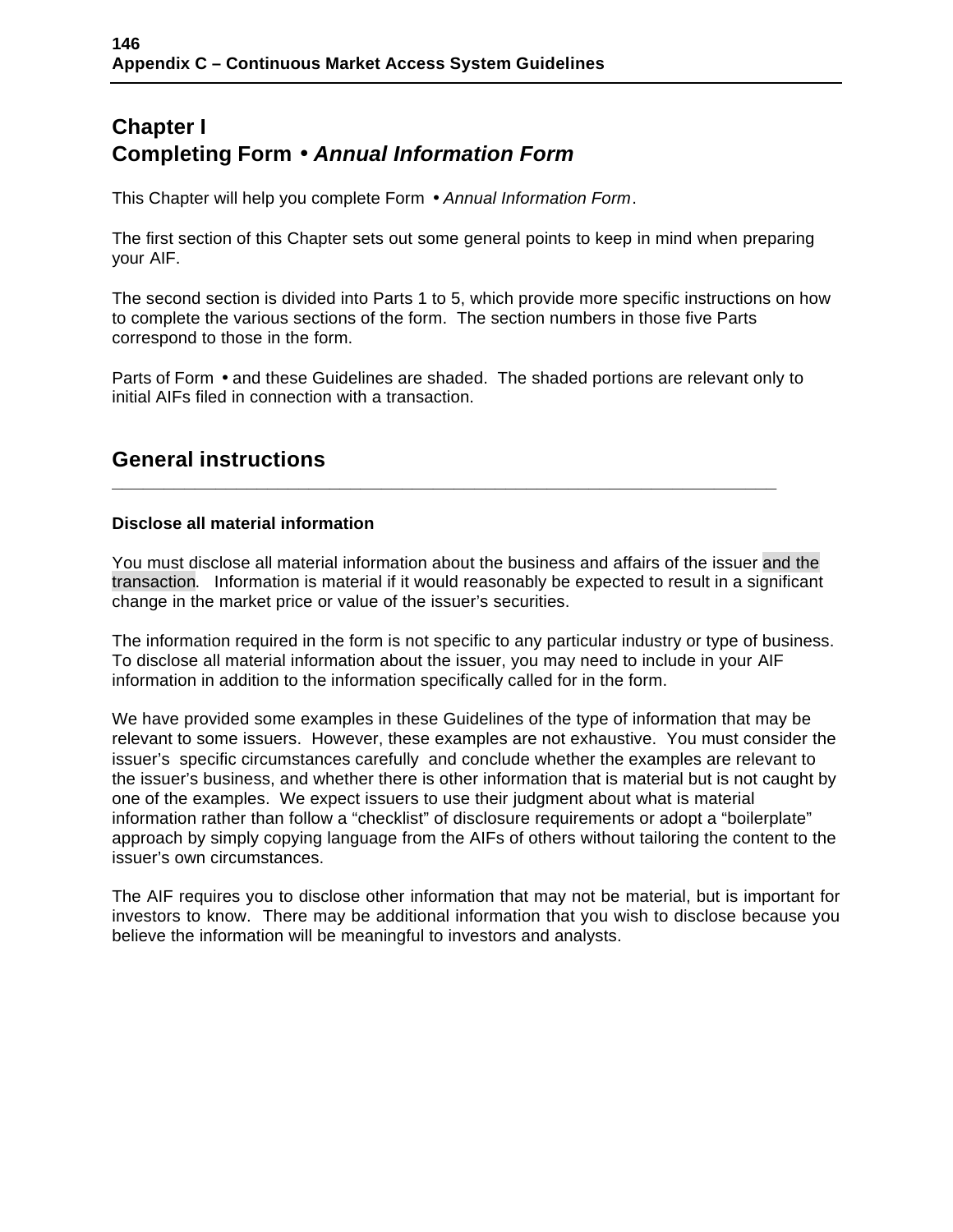You should disclose both positive and negative material information. If you are unsure whether negative information is material and therefore should be disclosed, one approach is to consider whether you would disclose that information if the situation were reversed and it would have a positive effect on the issuer's business. Consider the example of a pharmaceutical company that manufactures one principal drug: the two main markets for that drug are BC and Alberta, but the company learns that in BC the drug may soon not be covered by medicare. Is this information material? The answer is clearer if you imagine the reverse situation – a company, whose sole market is Alberta, learns that in BC medicare may soon begin to cover the drug. Would not the company likely consider this material?

Liability for misrepresentation is based on misstatements and omissions of material information. Therefore you must take care in deciding what information is material and present the information in a fair and balanced manner to ensure that the statements you make in the AIF are not false or misleading.

If an issuer's continuous disclosure record as a whole contains a misrepresentation, the issuer may be subject to civil liability, enforcement action, and criminal liability under Canadian securities legislation.

## **Plain language**

Draft the AIF so that it is easy to read and understand. Be concise and use clear, plain language.

Here are some plain language principles for you to consider when preparing your AIF:

- Use short sentences
- Use definite, unambiguous, everyday language
- Use the active voice
- Avoid superfluous words
- Organize the document in clear, concise sections, paragraphs and sentences
- Avoid jargon
- Do not rely on glossaries and defined terms unless it helps the reader understand the information
- Avoid boilerplate wording
- Avoid multiple negatives
- Avoid technical terms where possible (if you use them, include definitions or explain them)
- Use charts and tables where it makes information easer to understand

## **Presentation of information**

The AIF is designed to be flexible, both as to the level of detail presented and to the presentation itself.

You should present the information required in a way that you think will help investors make their investment decision. You may wish to include a table of contents as well as an executive summary of some of the key information in the document, since these can help readers find the information that most interests them.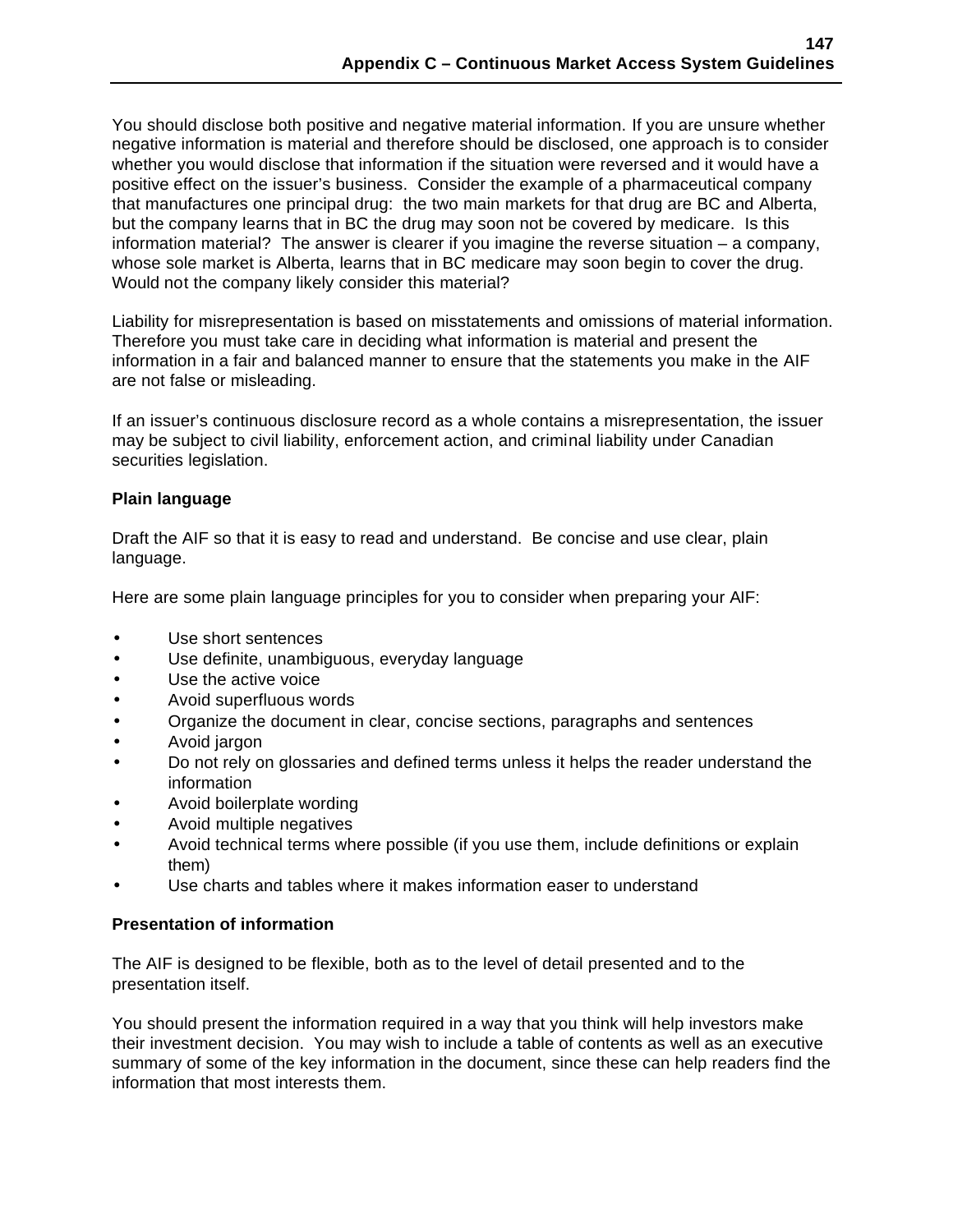You do not need to discuss the items required in exactly the order they appear in the form if you think a different presentation will be easier for investors to follow. However, we encourage you to organize the information into the following main Parts to help market participants compare your information with that of other issuers:

- The business
- Risk factors
- Management and others involved with the issuer
- General corporate information
- The transaction

You do not need to provide disclosure about, or refer to, any item that does not apply.

### **Financial information**

The information in your responses to the form must be consistent with the information in the issuer's financial statements, including the accompanying notes.

### **Duplicate information**

If more than one section of the form requires disclosure of the same information, you may disclose the information in one section only, and refer the reader to that section in the other sections that require the same disclosure.

### **Cross references**

Where one section of your AIF refers to another, you may want to include a "hyperlink" in the electronic version of your document to allow readers to go directly to the cross-referenced section.

#### **Initial AIFs**

If your AIF is an initial AIF, you must indicate this where appropriate.

The unshaded portions of the form apply to all AIFs. The shaded portions apply only to an initial AIF that is prepared in connection with a transaction.

#### **Filing, review and delivery of initial AIFs**

Issuers do not have to deliver the initial AIF to investors, although they can if they wish. However, the issuer must file it with the Commission. The issuer cannot complete the transaction until the executive director has accepted the initial AIF for filing.

Commission staff will vet the initial AIF. In most cases, our review will be focused on identifying whether there are:

- unsuitable directors and officers
- significant non-compliance with the disclosure requirements of the form, or
- public interest concerns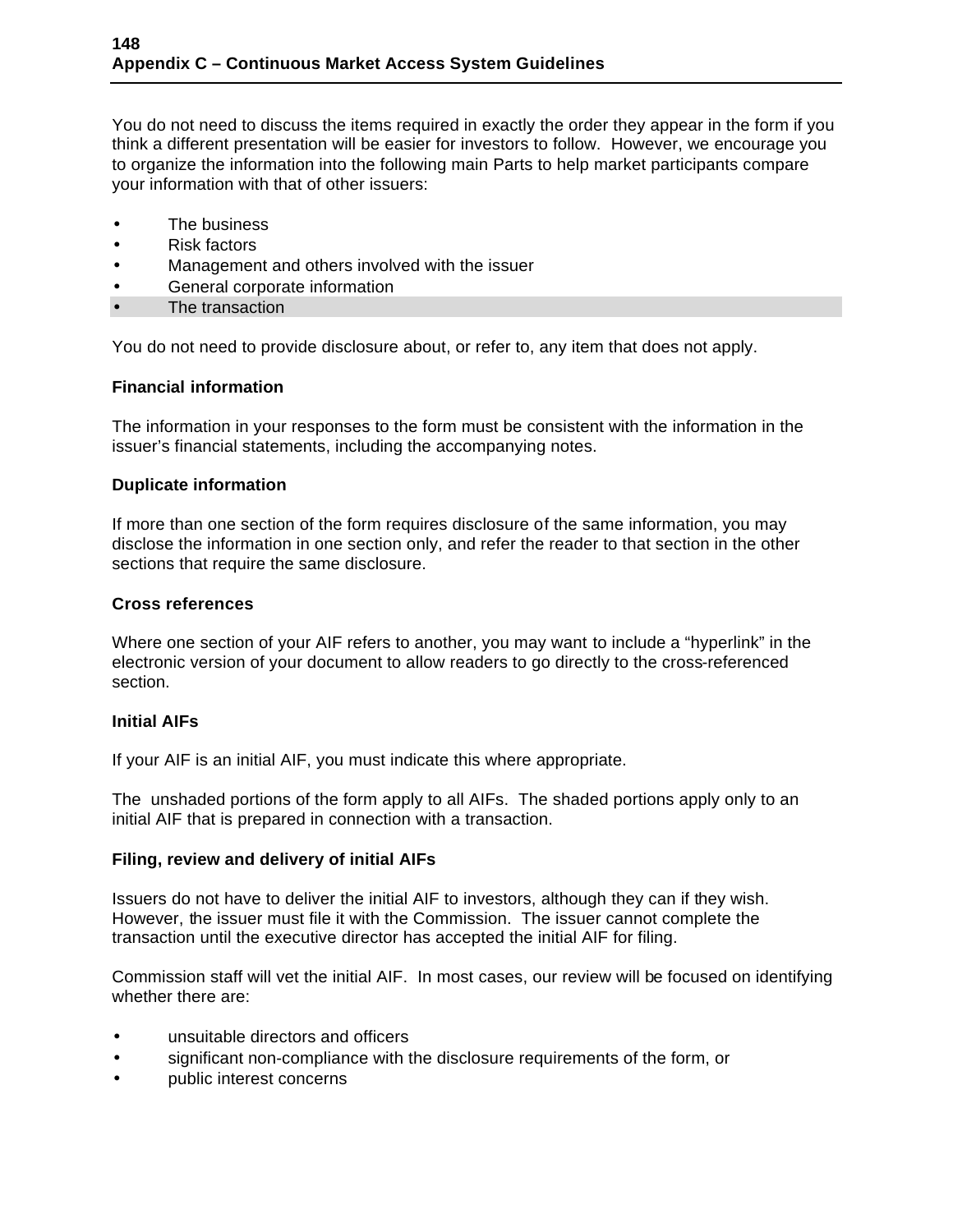Public interest concerns include:

- the past conduct of the issuer or its officers, directors, promoters or control persons
- the knowledge and expertise of the issuer's officers and directors
- the financial condition of the issuer or its officers, directors, promoters or control persons

If the issuer cannot satisfy concerns raised by staff, the executive director may refuse to accept the issuer's initial AIF. The executive director must not refuse to accept an initial AIF without giving you an opportunity to be heard.

**\_\_\_\_\_\_\_\_\_\_\_\_\_\_\_\_\_\_\_\_\_\_\_\_\_\_\_\_\_\_\_\_\_\_\_\_\_\_\_\_\_\_\_\_\_\_\_\_\_\_\_\_\_\_\_\_\_\_\_\_\_\_\_\_**

## **Specific instructions**

## **Part 1 The business**

## **1.1 The business**

### *Products and services*

You should describe the products or services the issuer sells or will be selling. Generally, a description of the activities the issuer engages in and will engage in over the next 12 months will be sufficient. You should include enough information to allow a person who knows nothing about the issuer's business to understand what the issuer does and will do.

In describing the issuer's products and services, consider:

- if the issuer is a development stage issuer, how the products or services are produced or provided – for example, does the issuer make the final product or does it manufacture components and sell them to others who produce the final product?
- if this is the issuer's initial AIF, how the products or services are distributed for example, is the business retail or wholesale?
- the principal markets  $-$  who is the issuer selling to?
- the stage of development for example, if the issuer plans to offer a new product, what amount of resources will it need to complete development of the product?
- any research and development how will the issuer benefit from the knowledge gained through R&D?

If the issuer is a development stage issuer, you should discuss how production or any services will change when the issuer has access to the transaction proceeds. This disclosure should be consistent with your discussion under section 5.4 *Use of proceeds and other available funds*.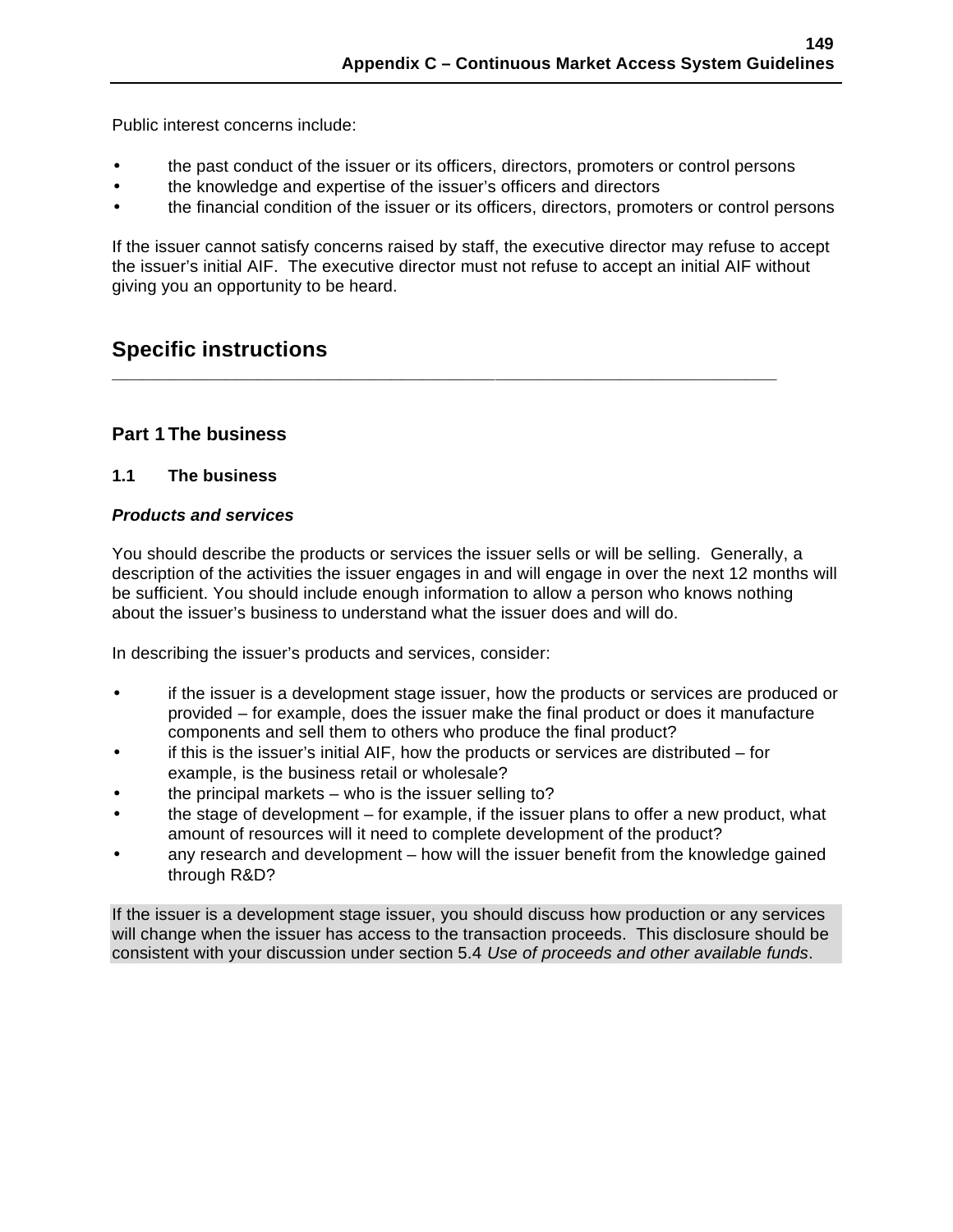## *Operations*

In describing the issuer's operations, you should discuss things like the issuer's properties, suppliers, customers, sales and employees. Of course, other factors may be material, depending on the nature of the issuer's business.

In preparing your description, you should consider questions like:

- If the issuer has any mineral projects, what are the issuer's material properties and who are its experts? Normally, this information will be incomplete without a summary of any technical report prepared and filed under National Instrument 43-101 *Standards of Disclosure for Mineral Projects.*
- If the issuer has any oil and gas operations, what are those operations and who are the issuer's experts? Normally, this information will be incomplete without a summary of any report under National Instrument 51-101 *Standards of Disclosure for Oil and Gas Activities*. **[Note to Reader: This Instrument is not in force as of the date of the Proposal Paper.]**
- Does the issuer have any significant intangible assets?
- Who are the issuer's suppliers? What are the terms of their arrangements? Does the issuer depend on a limited number of suppliers for essential raw materials or other supplies? What impact will renegotiation of any supply contracts have on the issuer's business?
- What are the cost and availability of any raw materials, component parts or finished products?
- Who are the issuer's customers? Do any account for a major portion of the issuer's sales? What will the issuer do if it loses any of those customers?
- Does the issuer have any major sales contracts? If so, what are their material terms? What impact will renegotiation of these contracts have on the issuer's business?
- Is the business cyclical or seasonal?
- How many people work for the issuer currently? Does the issuer expect this to change significantly over the next 12 months?
- Is the issuer dependent on the specialized skill or knowledge of any individual or firm?

## *Marketing plan*

If the issuer is a development stage issuer, you should describe how it intends to make its products or services known to potential customers (a description of major target markets is likely material; tactical details are likely not).

You should also disclose how the issuer intends to fund its marketing activities.

If you intend to use transaction proceeds to fund these activities, your disclosure here should be consistent with section 5.4 *Use of proceeds and other available funds*.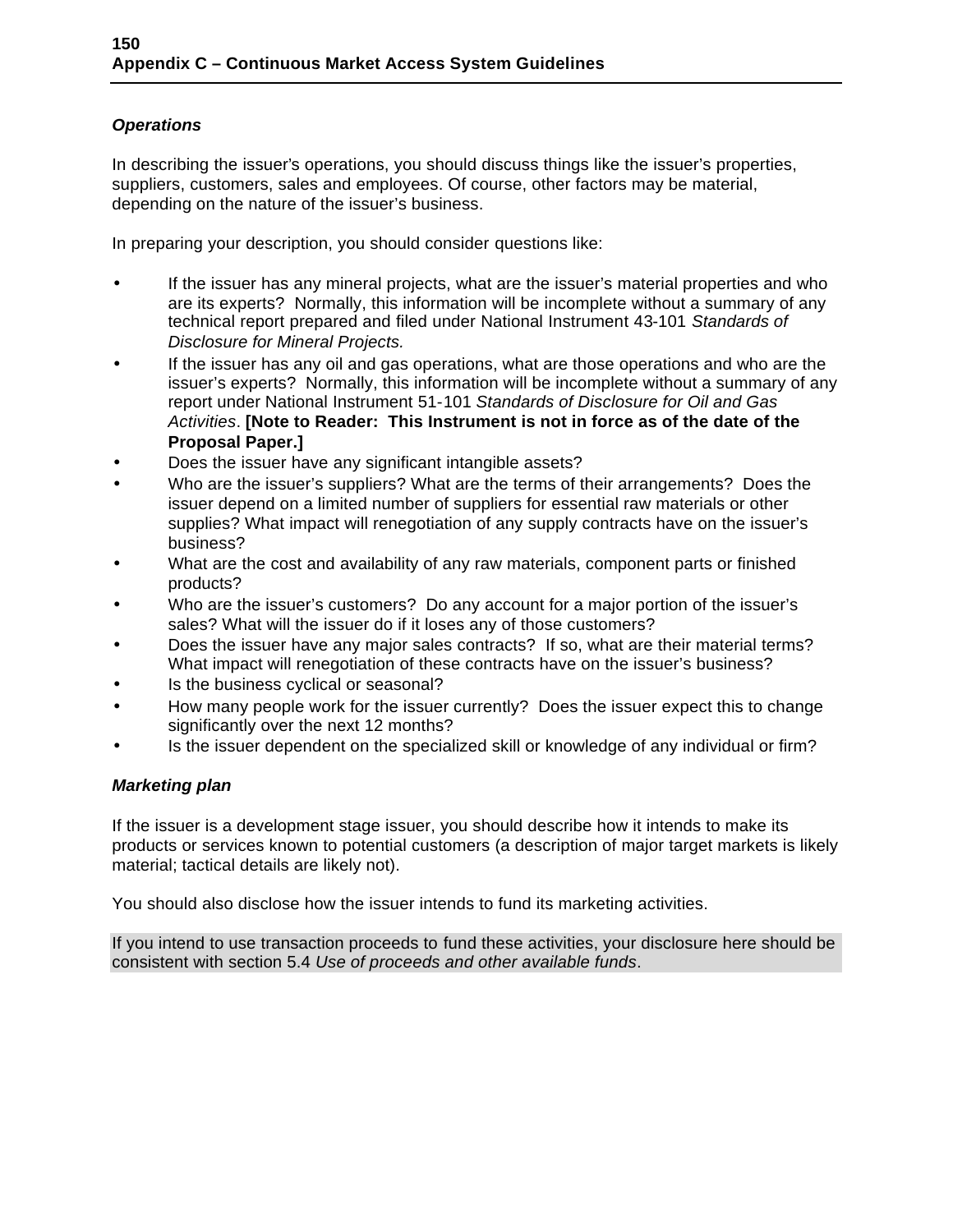## *Competition*

In describing the issuer's competitive position, you should describe the market area that the issuer competes in or will compete in. An issuer's market area may be larger than its geographic area (if, for example, it does business mainly over the internet). You should also discuss the issuer's main competitors (including their relative size and financial and market strengths) and how the issuer competes or expects to compete with them (including, in general terms, its strategy for doing so).

## *Objectives*

### *Short term*

A discussion of short term objectives should be the major focus for development stage issuers when disclosing their objectives, although other issuers will also want to discuss them when they are material.

You should consider these questions:

- What do you intend to accomplish in the next 12 months?
- What steps must you undertake to complete these goals?
- How much will it cost to meet each goal?
- When will each task begin and be completed?

For example, if you have listed a production target as an objective, to achieve that objective, you might have to hire skilled employees, expand your plant or buy new equipment. There may also be regulatory approvals involved.

You may want to organize the information in a table. We also suggest that you discuss the issuer's objectives in chronological order, since some steps in the issuer's business plan may be dependent on others.

You should give sufficient information so that an investor can assess whether the issuer's resources will be adequate to meet its goals. Indicate whether completing any or all of the issuer's objectives will exhaust the transaction proceeds and, if so, discuss whether the issuer has access to other sources of funds.

You should also discuss the consequences if there are delays in achieving any of the issuer's objectives. For example, how would a delay affect the issuer's available funds?

An issuer's objectives will differ depending on the nature of its business and its resources. We have provided below some examples of short term objectives, but you should keep in mind that these are examples only:

- Registering a trademark
- Acquiring a specific contract
- Achieving a level of net sales
- Reaching a specific number of new markets
- Reaching a specific level of production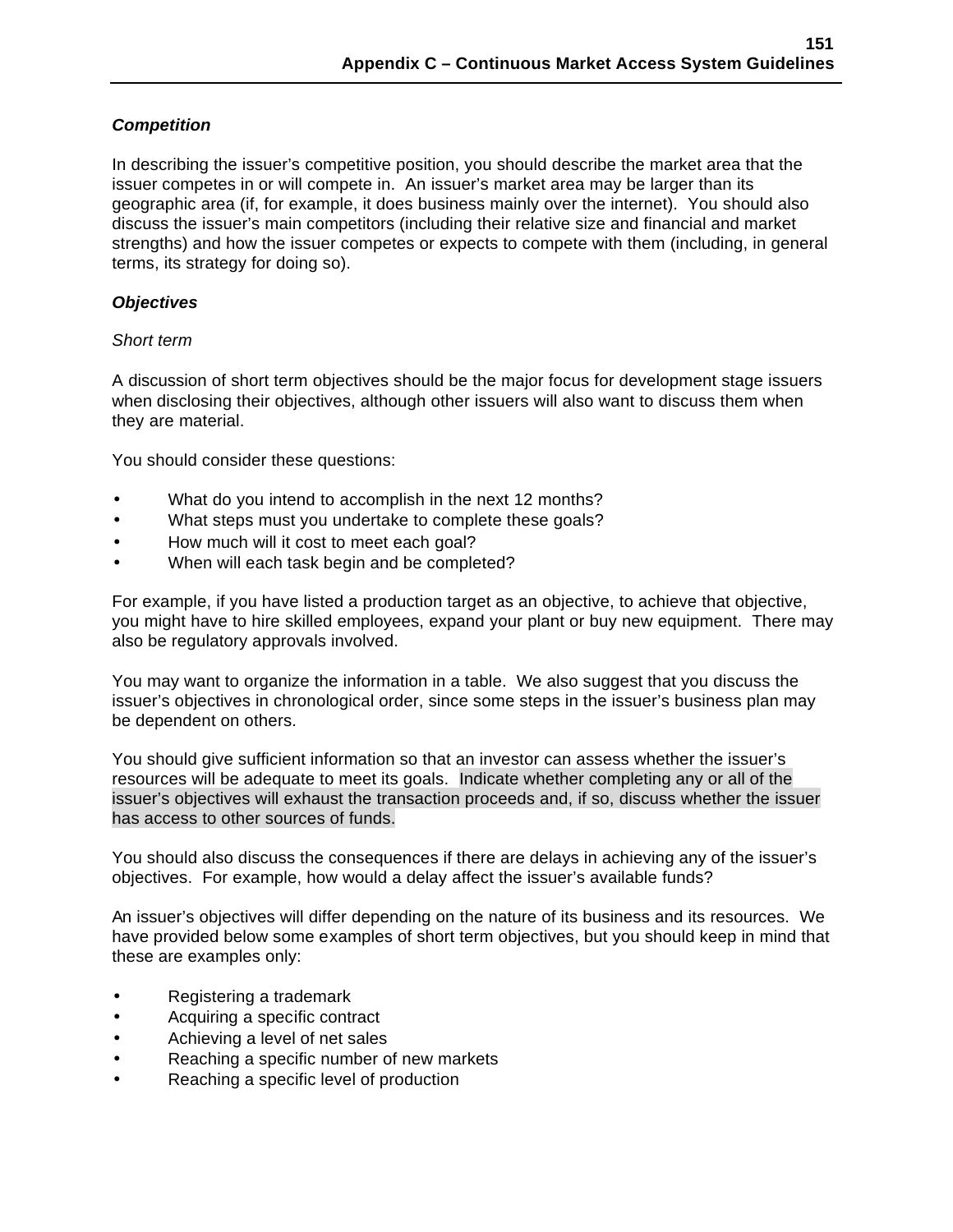### *Long term*

A discussion of long term objectives will likely be the focus for more developed issuers when discussing their objectives, although other issuers will also want to discuss them when they are material.

Disclosure of these types of objectives will likely be less detailed than disclosure about short term objectives. Specific dates and costs for long term objectives may not be relevant, or even known. Here are some examples of long term objectives that an issuer might have:

- Change the issuer's business focus
- Reach another market
- Develop a different product line
- Adopt a different business strategy

#### *Material agreements*

You should disclose all material agreements relating to the issuer's business and affairs. For example, if the issuer has only one supplier, the supply agreement is likely crucial to the business and you should disclose it.

Usually, discussion of the issuer's material contracts will be most appropriate in the description of the issuer's business under section 1.1 or in other Parts of the form (for example, agency agreements under Part 5). You can disclose material agreements that do not fall neatly into those sections in a separate disclosure section.

When disclosing the issuer's material agreements, you should discuss their key terms.

#### *Use of available funds*

If the issuer is a development stage issuer, you should discuss the issuer's working capital and available funds (including the net proceeds of the transaction) and how it will use those funds.

You may want to disclose this information in a table, similar to the one required under section 5.4. Or, as with your discussion of the issuer's material contracts, it may be more appropriate to include your use of funds discussion under the other headings set out above. For example, what portion of the issuer's available funds will you use to satisfy the issuer's short term objectives? However, if you intend to use any of the issuer's available funds in a manner not contemplated by any of the categories discussed earlier, you should still disclose this use in section 1.1.

Your discussion here should be consistent with section 5.4 *Use of proceeds and other available funds*.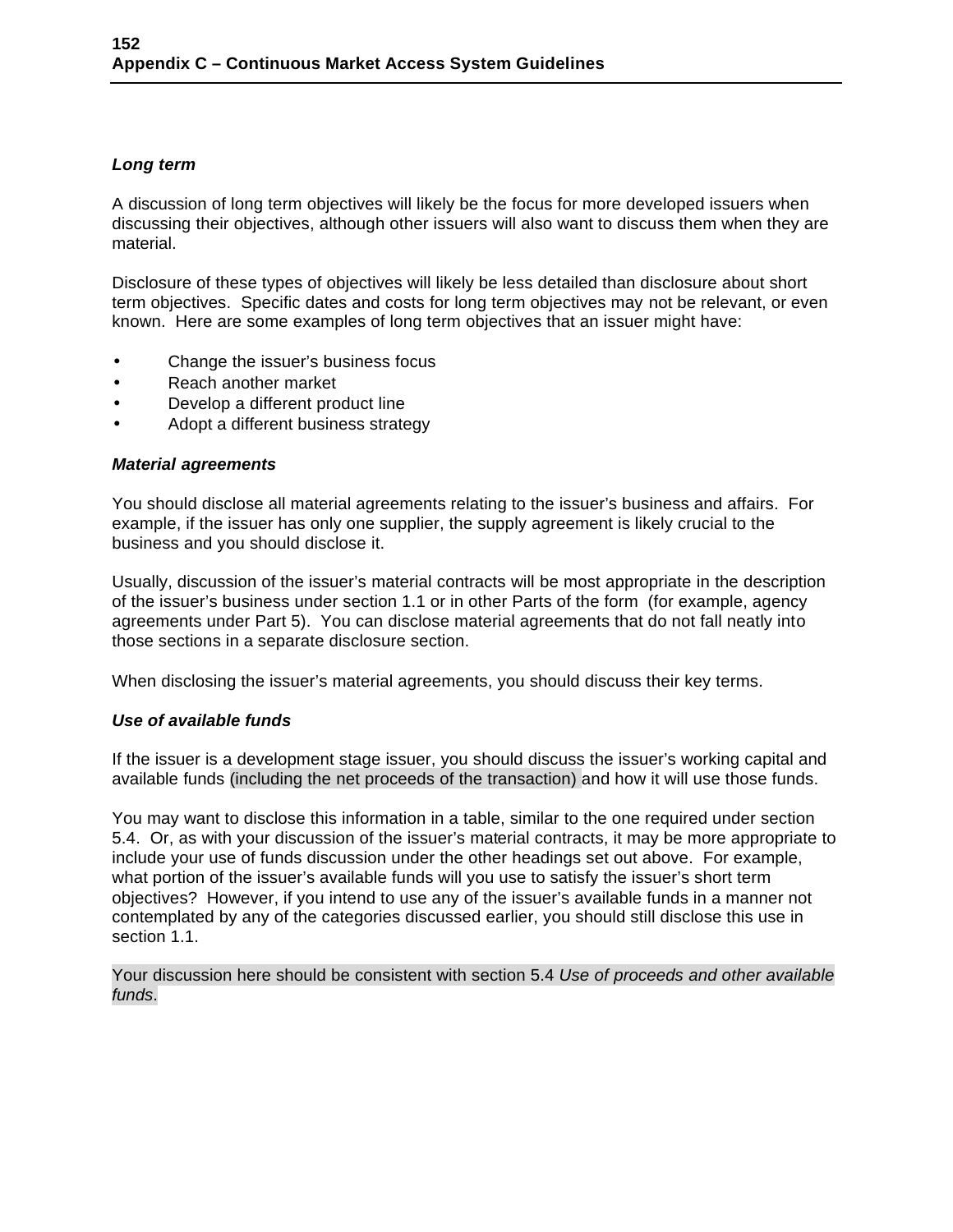## **1.2 Our history and development**

You should summarize the material events relating to the issuer and its business that have occurred over the last three financial years and any subsequent period. If the issuer's history includes a merger, acquisition, spin-off, recapitalization, or other similar corporate transaction, you should disclose that event. You should also disclose any significant acquisition or disposition, and any bankruptcy, receivership or similar proceedings involving the issuer or any of its subsidiaries. You can disclose the issuer's history and development in section 1.1 if it is more convenient to do so.

## **[Note to Reader: The Proposal Paper contains a discussion of and a request for comment on the issue of significant acquisition disclosure.]**

## **1.3 Trend information**

### *Trends, contingencies and uncertainties*

You should disclose both positive and negative trend information.

## *Forward-looking information*

Preparing your AIF necessarily involves some degree of prediction or projection. For example, section 1.3 requires a discussion of known trends, contingencies or uncertainties that would reasonably be expected to have a favourable or unfavourable material effect on the issuer. Whether you need to disclose a trend event will depend on how likely it is to occur and the impact the event will have on the issuer if it does. (If the potential impact is significant enough, it may warrant disclosure even if the likelihood of occurrence is fairly low.)

Section 1.3 does not require you to meet the requirements that apply to "FOFI" (future oriented financial information) as defined in National Policy 48.

You may also include less significant trend information that you think will be helpful to investors. Even if this information is not FOFI as defined by NP 48, you should have a reasonable basis for making the statements, disclose that basis, and include appropriate statements of risks and cautionary language. Your warnings should be substantive and tailored to the specific statements made. You should also identify and quantify the risks.

The presentation of forward-looking information may be misleading unless it contains:

- a statement that the information is forward-looking
- a description of the factors that could cause actual results to differ significantly from the information
- a statement of the factors or assumptions that were used to arrive at the information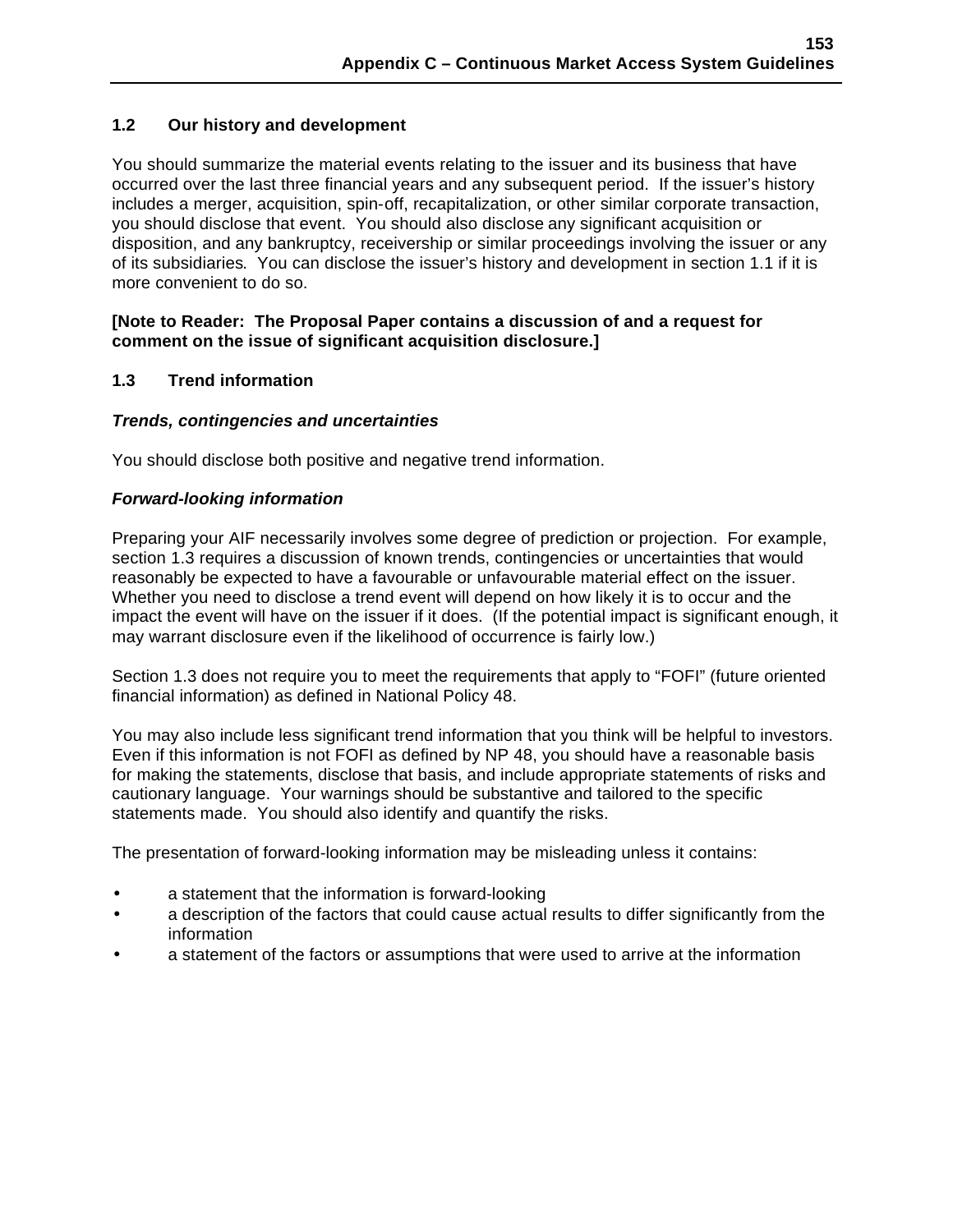## **Part 2 Risk factors**

## **2.1 Risk factors**

Every AIF should contain risk factor disclosure. Every business and investment has risks. The risk factors should appear in order of importance with the most important factors appearing first. You may find it helpful to write your risk factors and determine their priority after you have completed the rest of your AIF.

## *Specific, sufficient and non-boilerplate*

You should avoid generalized statements and include risk factors that are specific to the issuer and the transaction. You should not use language that tends to trivialize the risks you are disclosing.

We list below some examples of risk factors. Not all of these risks will exist for all issuers. The list is not intended to be exhaustive as risks vary according to the nature of an issuer's business and the type of security offered. Therefore, there may be risks relating to the issuer or its securities that are not listed. There is no specific number of risk factors that you should identify.

### *Categories of risk factors*

There are three general categories of risk factors.

**Issuer risks –** risks that are specific to the issuer, such as:

- Commodity prices
- Sensitivity to interest rate fluctuations
- Exposure to foreign currency fluctuations
- Labour relations
- Regulatory actions and approvals
- Legal or administrative proceedings
- Political risk factors
- For development stage issuers,
	- Insufficient funds to accomplish the issuer's business objectives
	- No history or a limited history of sales or profits
	- Lack of specific management or technical expertise
	- Management's regulatory and business track record
	- Dependence on key employees, suppliers or agreements

**Industry risks –** risks that the issuer faces because of the industry it operates in, such as:

- Environmental and industry regulation
- Product obsolescence
- Industry-wide product pricing
- Industry-wide collective bargaining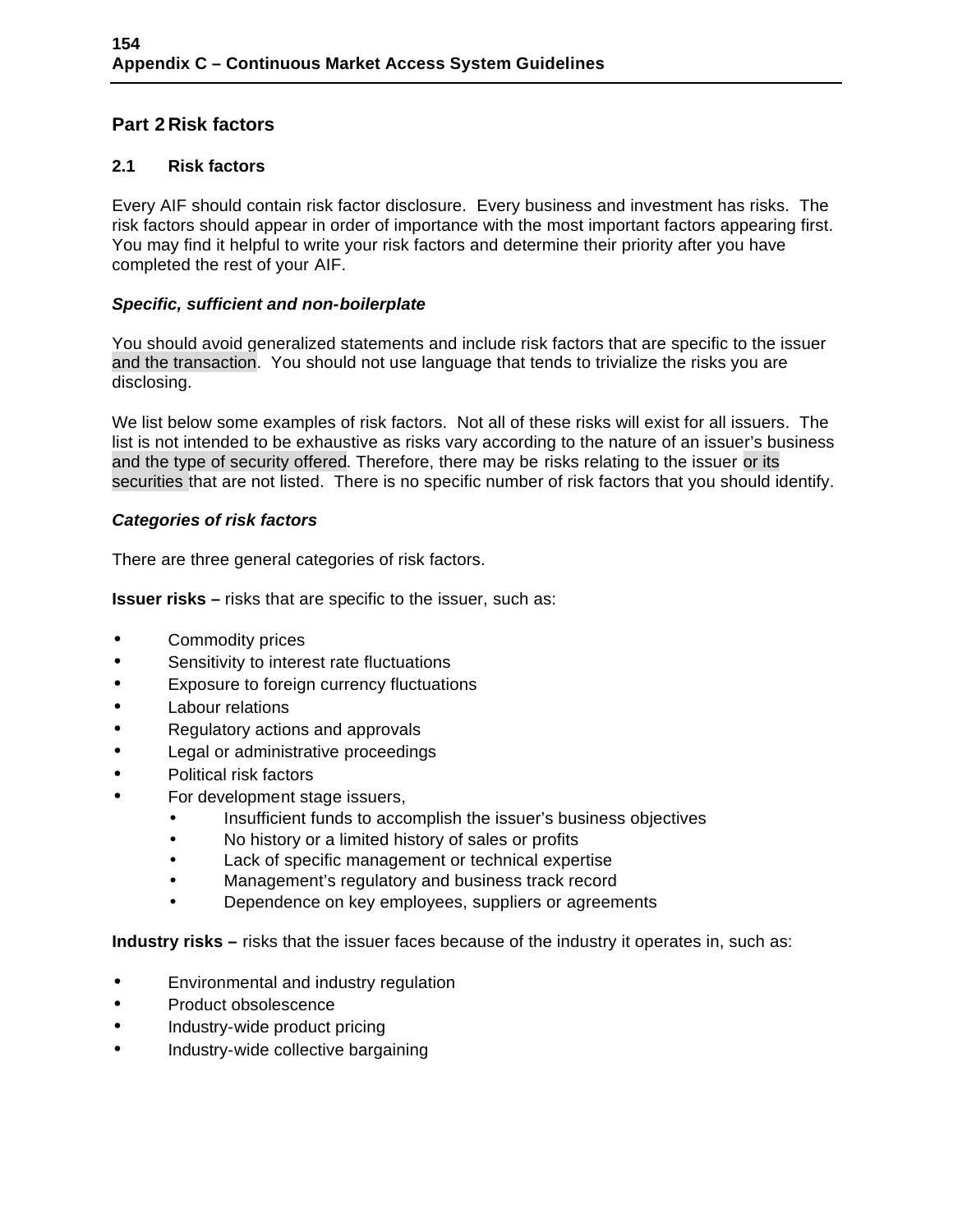**Investment risks –** risks relating to the securities being offered, such as:

- Arbitrary determination of price
- No market or an illiquid market for the securities
- Public investors in a minority position
- Subordination of debt securities
- The absence of any guarantee or other credit support for the payments to be made under the securities
- If the issuer is a foreign issuer, the potential difficulty investors may face when attempting to enforce judgments of Canadian courts in foreign jurisdictions

## **Part 3 Management and others involved with the issuer**

## **3.1 Our management**

When providing the resumes required under section 3.1, remember that "director" and "senior officer" include persons who perform these functions, regardless of their titles. (See Schedule 1 to these Guidelines for the definitions of "director" and "senior officer".)

The resumes should include all information that is relevant to the particular director or senior officer's ability to manage the issuer. You should disclose sufficient information to help investors understand the value of the directors' and senior officers' skills and experience to the issuer and its business.

## **3.3 Arrangements with senior management and key persons**

Most development stage issuers and some other issuers make arrangements to ensure that their senior management and key persons stay with them for a certain period of time to help carry out the issuer's business plan. These arrangements are often made in connection with an issuer's initial public offering but can also be made in other contexts. Here are some examples of these types of arrangements:

- Escrowing of securities
- Employment, non-competition or non-disclosure agreements
- Vesting periods for options
- Bonus systems

## **3.4 Interest of management and others**

## *Conflicts of interest*

Consider whether there are any situations in which any of the persons listed in section 3.4 could benefit at the issuer's expense.

Here is an example of a conflict of interest situation you should disclose under section 3.4: A senior officer owns a product and has granted distribution rights over that product to the issuer, on condition that the issuer achieve specified performance levels. If the issuer does not perform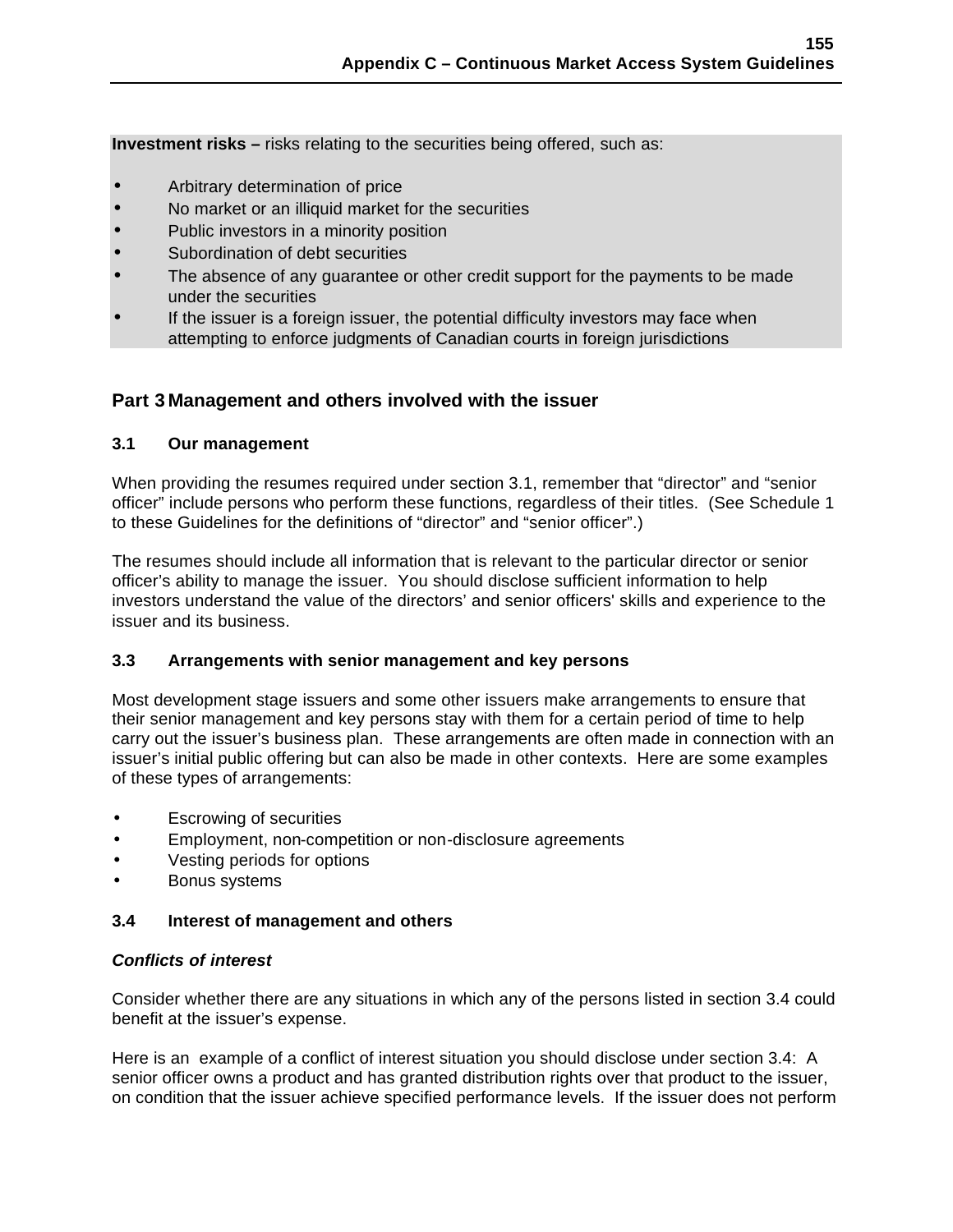as contemplated under its agreement with the senior officer, the issuer's rights to distribute the product terminate and the officer can exploit the rights personally or grant them to another party.

The conflict arises because the senior officer is directly responsible for how the issuer will perform. The officer has competing interests because he or she wants the issuer to succeed but may also want to regain the distribution rights to the product to make other arrangements that might be more profitable.

## *Transactions*

When deciding whether to disclose a particular transaction, you should consider questions like:

- How important is it to the person with the interest?
- How important is it to the issuer?
- What is the relationship between the parties to the transaction?

When describing the transaction, you should include the name of each person whose interest you are disclosing and that person's relationship to the issuer. You should also disclose the business purpose of the arrangement, any ongoing commitments resulting from the arrangement, and the transaction price and how it was determined. If you are representing that the transaction was evaluated for fairness, disclose how the evaluation was made and by whom.

An example of the type of transaction you should disclose is one in which the issuer (or any of its subsidiaries) bought or sold assets of any significance from the person.

## **3.5 Legal, administrative and bankruptcy proceedings**

You should disclose under section 3.5 any penalty, sanction, settlement agreement, cease trade or similar order, or order denying access to a statutory exemption (including the reason for it and whether it is currently in effect) imposed by a court, securities regulatory authority (including self-regulatory organizations), or any other financial regulatory body (such as the BC Financial Institutions Commission).

If there is a securities or financial regulatory proceeding pending and the relevant regulatory body has issued a notice of hearing for that proceeding, you should also disclose that.

## **3.6 Compensation**

We expect you to disclose all compensation the issuer paid in the issuer's last financial year (and will pay in the current year) to senior management, independent directors, significant shareholders and promoters. You should include both cash and non-cash items. When deciding whether something constitutes compensation, ask yourself whether the item directly or indirectly benefits the person in any way.

Compensation includes stock options and loans granted by the issuer. You may wish to disclose stock options in a table that is separate from the one required in section 3.6. Information about any repricing of options may also be material.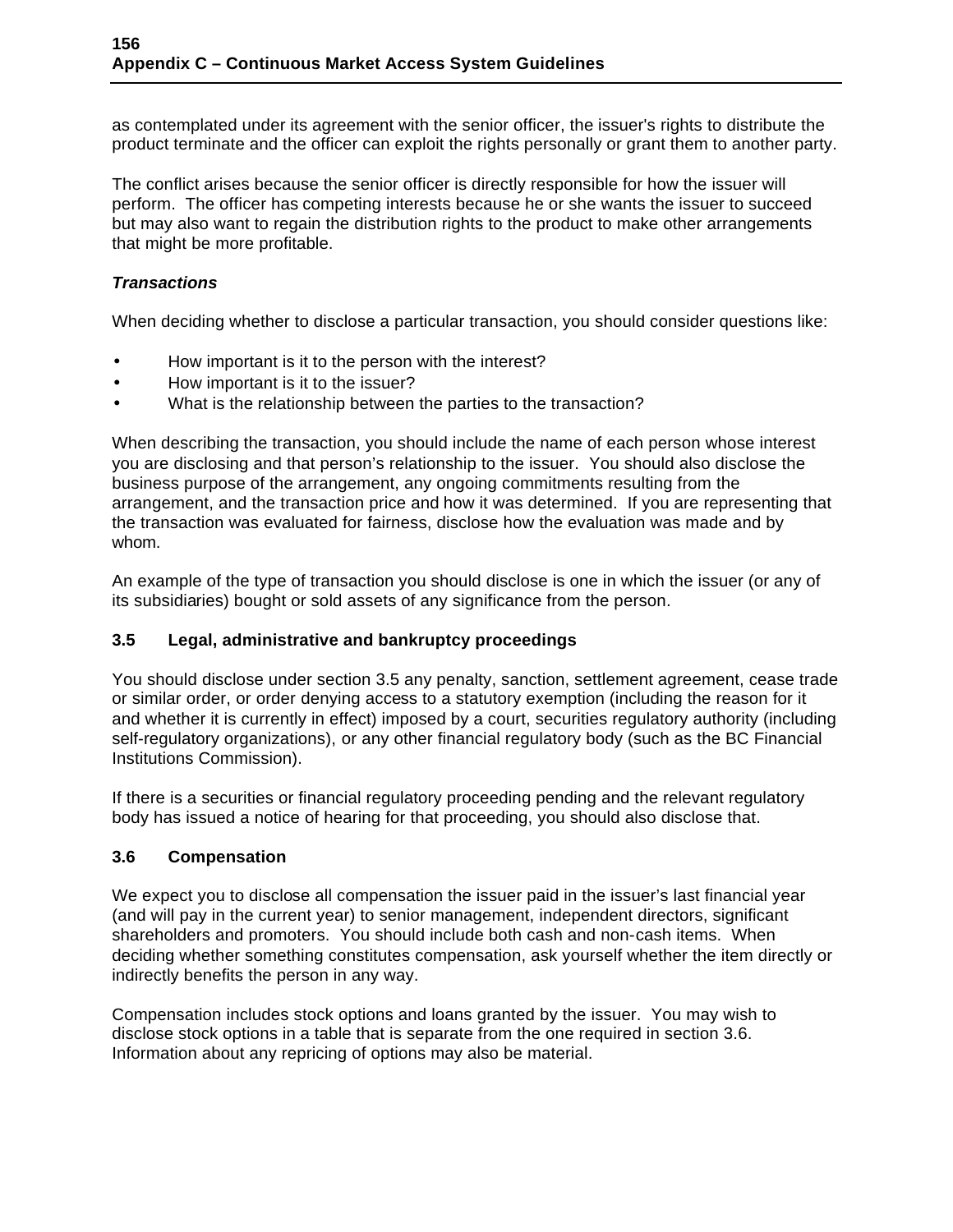When disclosing any bonuses, you should include bonuses that accrued in the last financial year that have not been paid.

In addition to the usual forms of compensation, you should disclose things like personal benefits, including club memberships, company cars and insurance benefits if they are not generally available to employees.

## **Part 4 General corporate information**

## **4.2 Outstanding securities and consolidated capitalization**

### *Material changes*

When discussing material changes under 4.2(1), you should discuss any stock split, stock dividend, recapitalization, merger, acquisition, spin-off, reorganization or other similar corporate transaction.

If several material changes have occurred, you should disclose each change, and not just the net effect of all changes. For example, if an issuer repurchased securities, then issued additional securities of the same class, and both the repurchase and issuance are material, you should report both transactions and not just the total number of securities outstanding after the issuance.

## *Material terms*

When you are describing the material terms of the issuer's outstanding securities, you may want to present the information in the form of a capitalization table, similar to the one set out in item 4.1 of the offering memorandum form (Form 45-103F1) under Multilateral Instrument 45-103 *Capital Raising Exemptions*.

Material terms of the issuer's outstanding securities could include:

- Shares or other equity interests that are subject to rights, options or warrants
- Constraints on ownership of the issuer's securities to ensure a certain percentage of Canadian securityholders and the issuer's plans for monitoring and maintaining that percentage

## **4.3 Escrowed securities**

In an escrow arrangement, an issuer's principals (typically directors, senior officers, promoters and founding shareholders) place their securities in escrow with an escrow agent. The principals are then restricted from selling or dealing in other ways with the escrowed securities until they are released from escrow, usually according to an agreement.

The purpose of escrow is to tie an issuer's management and certain shareholders to the issuer by restricting their ability to sell their securities for a period of time. This gives them an incentive to devote their time and attention to the issuer's business while they are shareholders.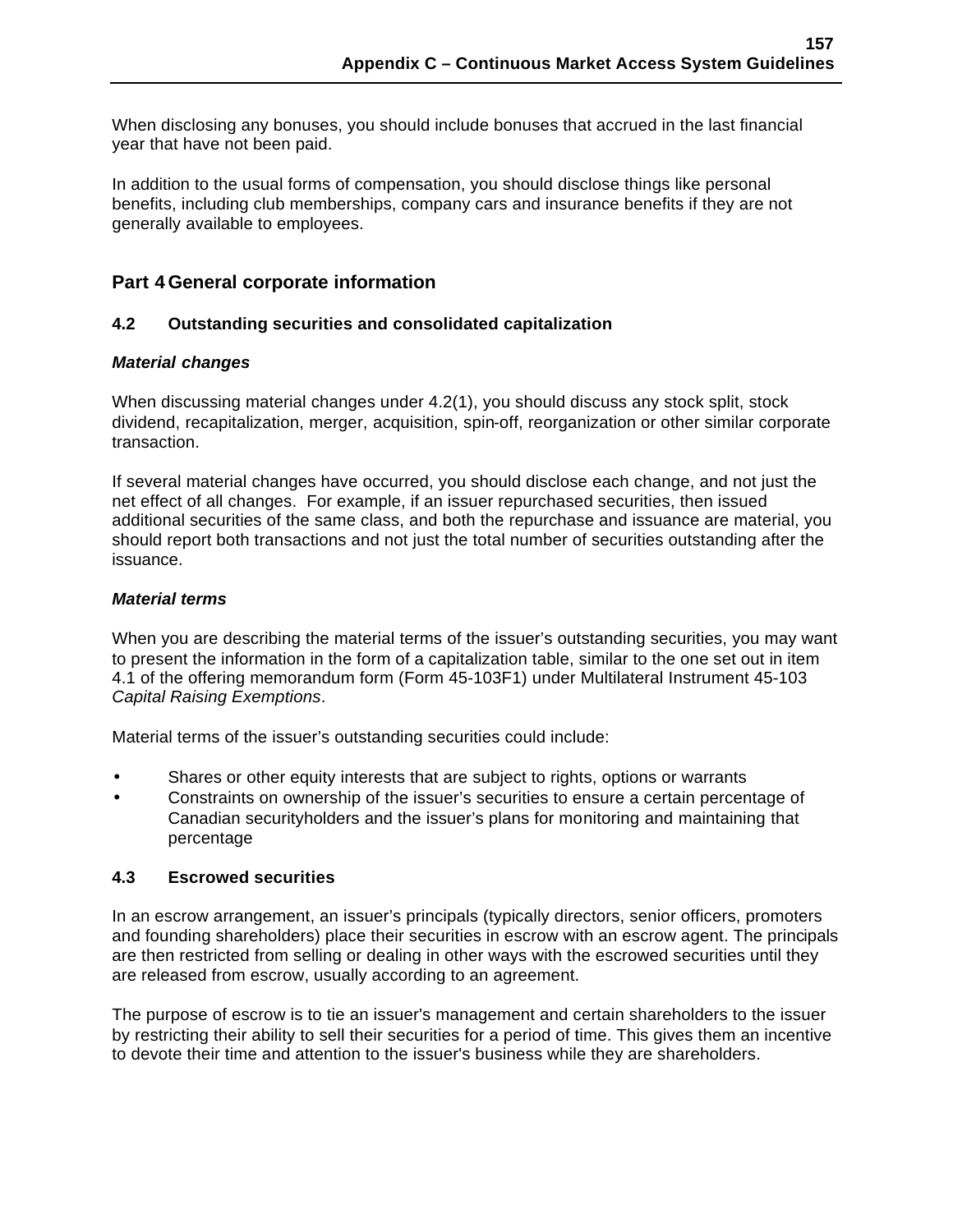When providing details of any escrow arrangement under 4.3(2), you might wish to include the name of the escrow agent.

## **4.7 Financial statements and MD&A**

**[Note to Reader: We have not yet determined what financial statement and MD&A requirements we will impose under CMA. The Proposal Paper contains a request for comment on this issue.]**

## **Part 5 The transaction**

## **5.2 The transaction**

## *All transactions*

What you disclose in section 5.2 will differ depending on the type of securities you are offering. However, there is some information you should disclose regardless of the type of transaction. For example:

- The type of securities offered
- The price per security and how the price was determined
- The maximum and minimum number of securities offered
- The material terms of any transaction agreement
- Any restrictions on resale of the securities
- The exchange or other market where securities of the class being offered trade or are expected to trade (and whether the issuer has received conditional listing approval)
- Any intention to stabilize the market
- Arrangements to deal with funds received if there is a minimum amount of funds to be raised
- Whether the securities are underwritten, under option or to be sold on a best efforts basis, including details
- Any finder's fees

## *Underwriters and agents*

Here are some example of the types of things you should disclose when you describe the arrangements between the underwriter or other registrant and the issuer in connection with the sale of the securities:

- The underwriter's obligations and any conditions on those obligations
- The underwriter's right, if any, to decrease the price per security
- The underwriter's compensation (discounts, commissions or other)
- Any over-allotment option

For guidance on whether the relationship between the issuer and its underwriter could affect the underwriter's independence, see •. **[Note to Reader: This cross reference will be to the relevant provisions of the Code of Conduct proposed in Chapter 2, Part 1 of the Proposal Paper.]**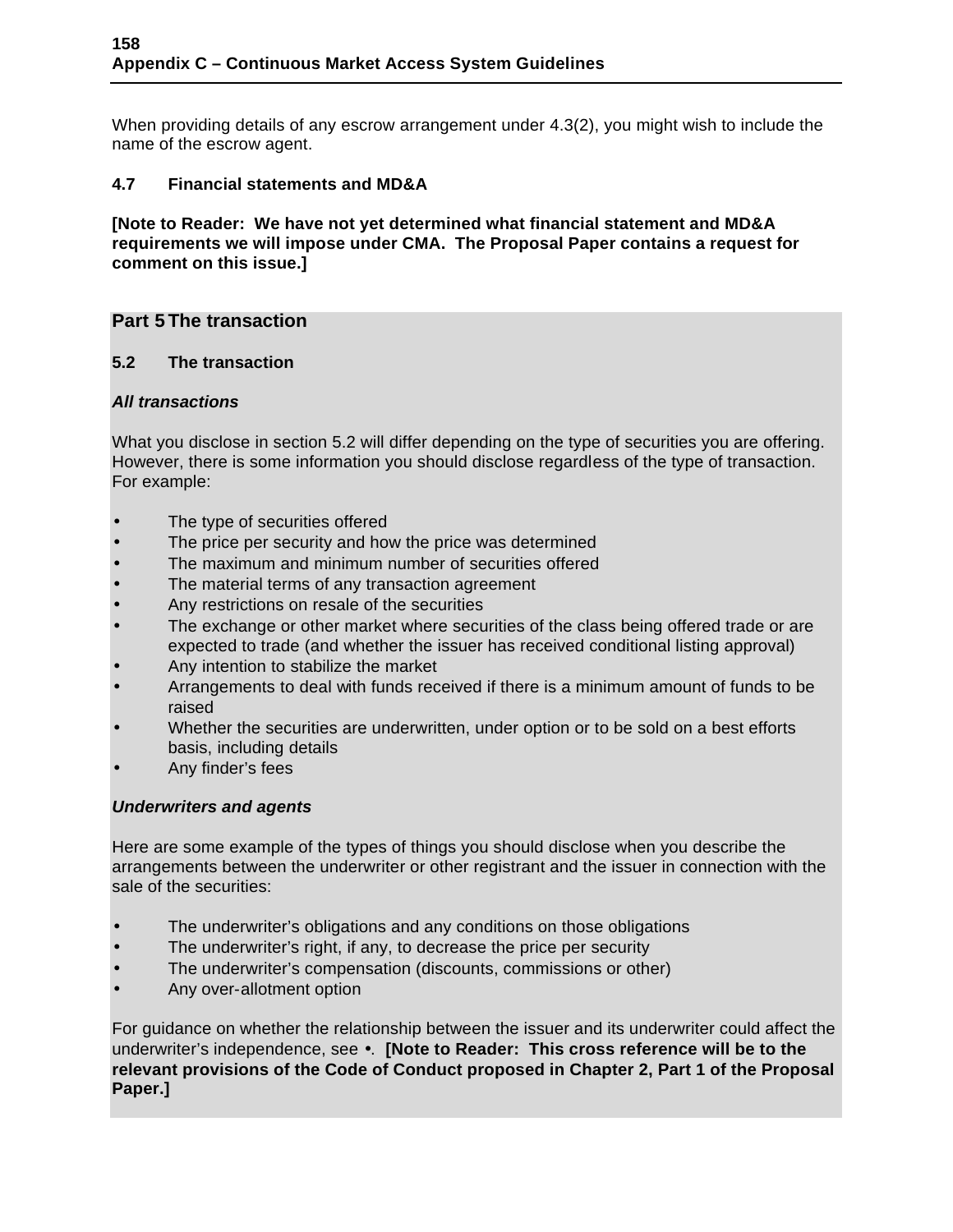## *Shares*

State if the issuer is offering common shares.

For shares other than common shares, here are the types of things you should disclose:

- Voting rights or restrictions
- Dividend rights, restrictions and policies
- Rights on dissolution or winding-up
- Pre-emptive rights
- Conversion or exchange rights
- Redemption, retraction or similar rights
- Sinking or purchase fund provisions
- **Material restrictions**
- Provisions requiring a shareholder to contribute capital
- Provisions as to modification, amendment or variation of any rights
- Information about any other securities of the issuer that limit or qualify the rights of the shares or that rank ahead of or equally with them
- Role of any guarantor

## *Debt securities*

If the issuer is offering debt securities, here are the types of things you should disclose:

- Interest rates
- **Maturity date**
- Effective yield if securities held to maturity (if applicable)
- Conversion or exchange rights
- Redemption, retraction or similar rights
- Sinking or purchase fund provisions
- Any security for the securities
- The issuer's financial arrangements that could affect any security for the securities
- Role of any guarantor
- Earnings coverage ratios
- Any ratings from an approved rating organization
- **Material restrictions**
- Provisions as to modification, amendment or variation of any rights
- The identity of and any arrangements with a trustee

## *Derivatives*

If the issuer is offering derivatives, here are the types of things you should disclose:

- Calculation of the value or payment obligations
- Exercise
- Settlement of exercises
- Underlying interest
- Role of a calculation expert
- Related risk factors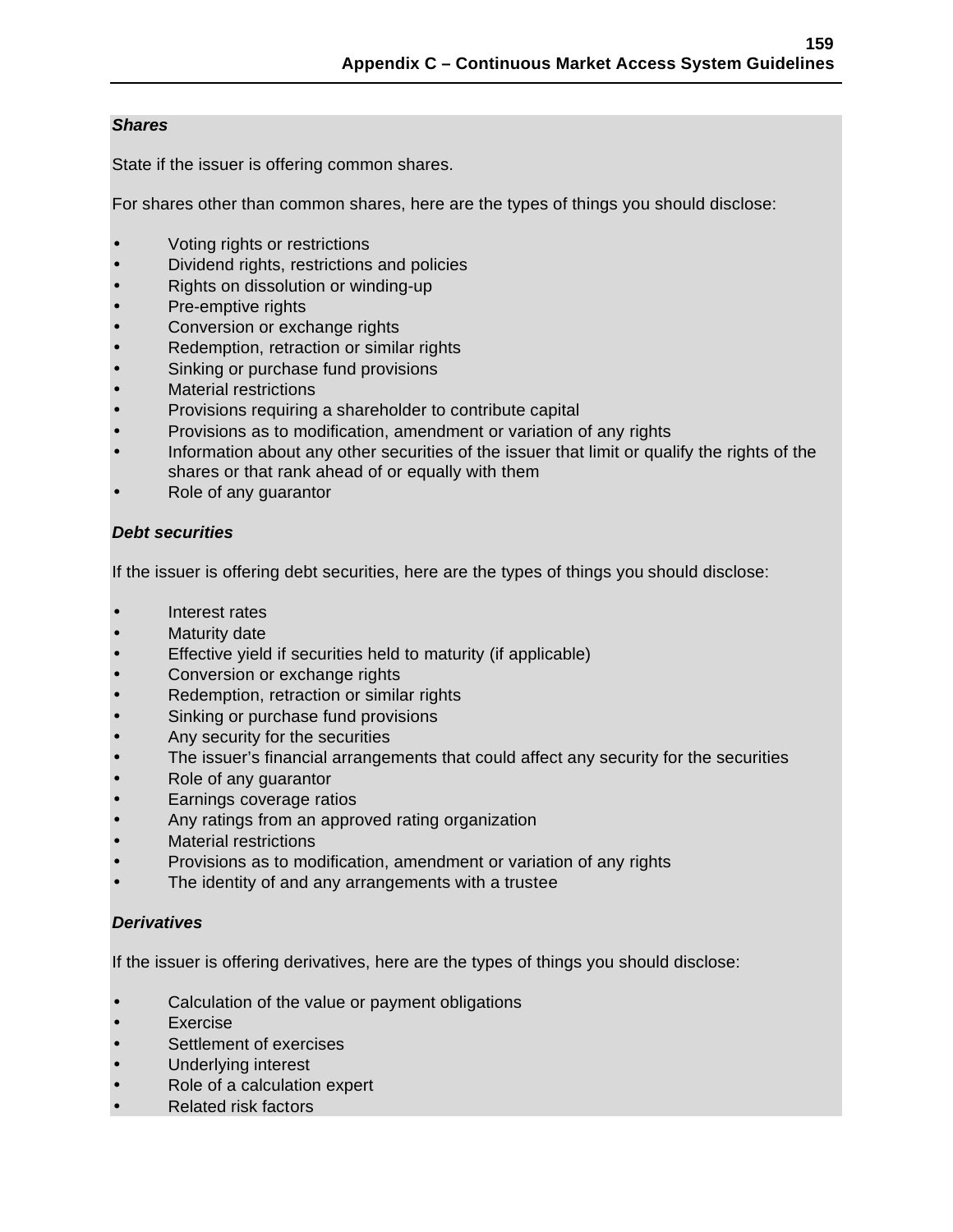• Role of any guarantor or other person providing support for any payments the issuer must make in connection with the securities

### *Other securities*

If the issuer is offering any other type of securities, you should disclose the material terms and conditions of those securities.

#### **5.3 Net proceeds and other available funds**

You should include in row B of the table under "Other" all direct, indirect and miscellaneous costs of the transaction. Some examples of these costs are:

- Compensation paid to sellers or finders (for example, commissions, corporate finance fees, finder's fees)
- Legal and accounting fees
- Consulting fees
- Advertising and filing costs

### **5.4 Use of proceeds and other available funds**

Disclose the principal purposes for the use of the net proceeds of the transaction (and, for development stage issuers, of other available funds) and the amount to be used for each purpose. You may want to disclose this information in a table.

You should be specific about how the issuer will use the proceeds (or total available funds) and how the cost of each item was determined. If the issuer is a development stage issuer, stating that the issuer will use the funds for "general corporate purposes" will not help investors make their investment decision.

You may want to use categories like the following: leases, rent, payroll, purchase or lease of equipment or inventory, repayment of debt. Of course, the categories you use will depend on the nature of the issuer's business and its business plan. Therefore, these categories are examples only and are not exhaustive.

For development stage issuers, your disclosure here should be consistent with section 1.1 *The business*.

#### *Insufficient funds*

You should disclose what you will do if the issuer does not raise enough money in the transaction to carry out its business plan. For example, does the issuer have access to alternate sources of funding? Are these sources firm or contingent?

#### *Reallocation*

You should also consider how you will reallocate the proceeds (funds) if the issuer's circumstances change and the originally intended use of proceeds (funds) no longer applies. For example, if the issuer intends to use the proceeds (funds) from the transaction to fund a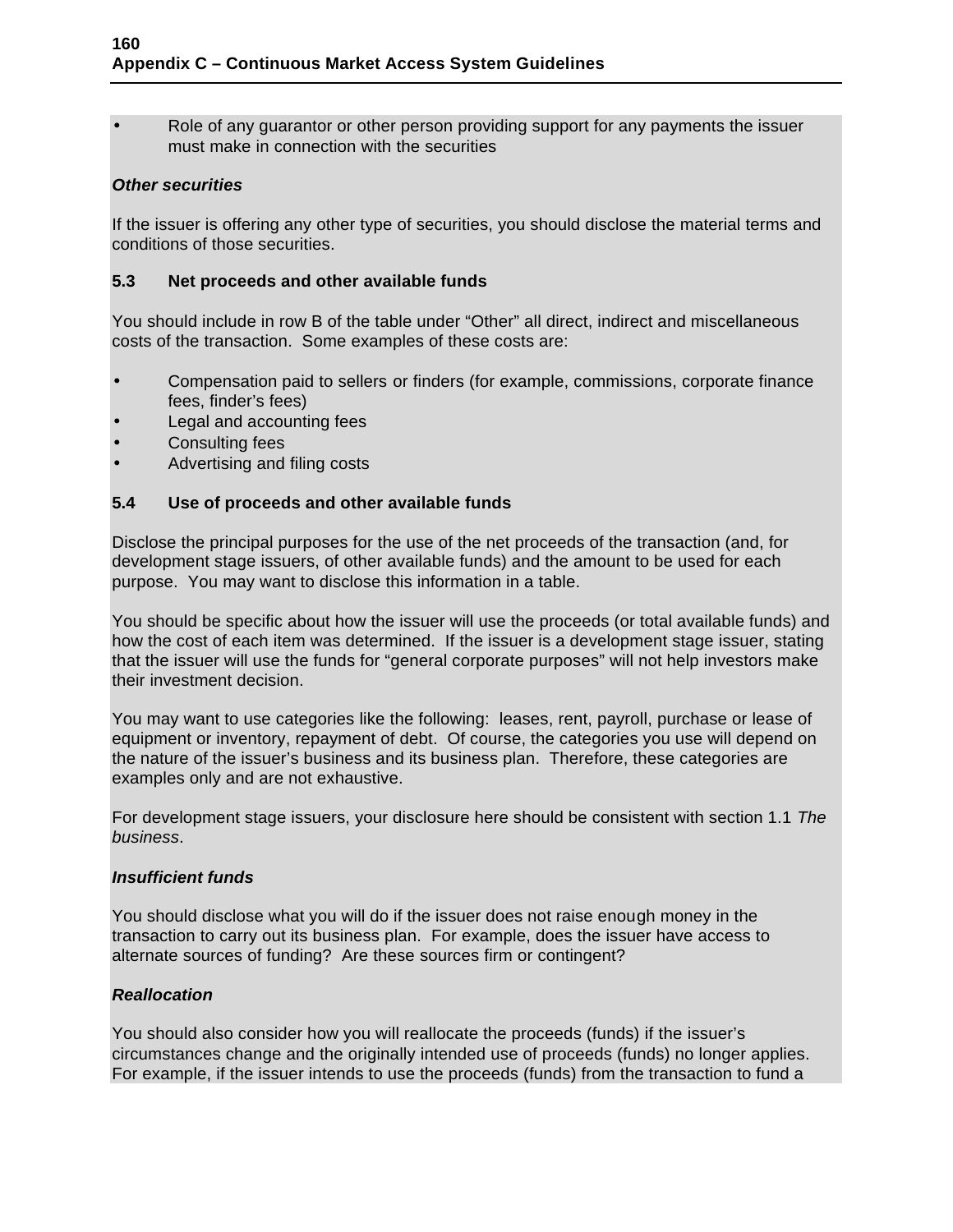new business, you should discuss how it will use the proceeds (funds) if it is unable to obtain the necessary approvals for that business.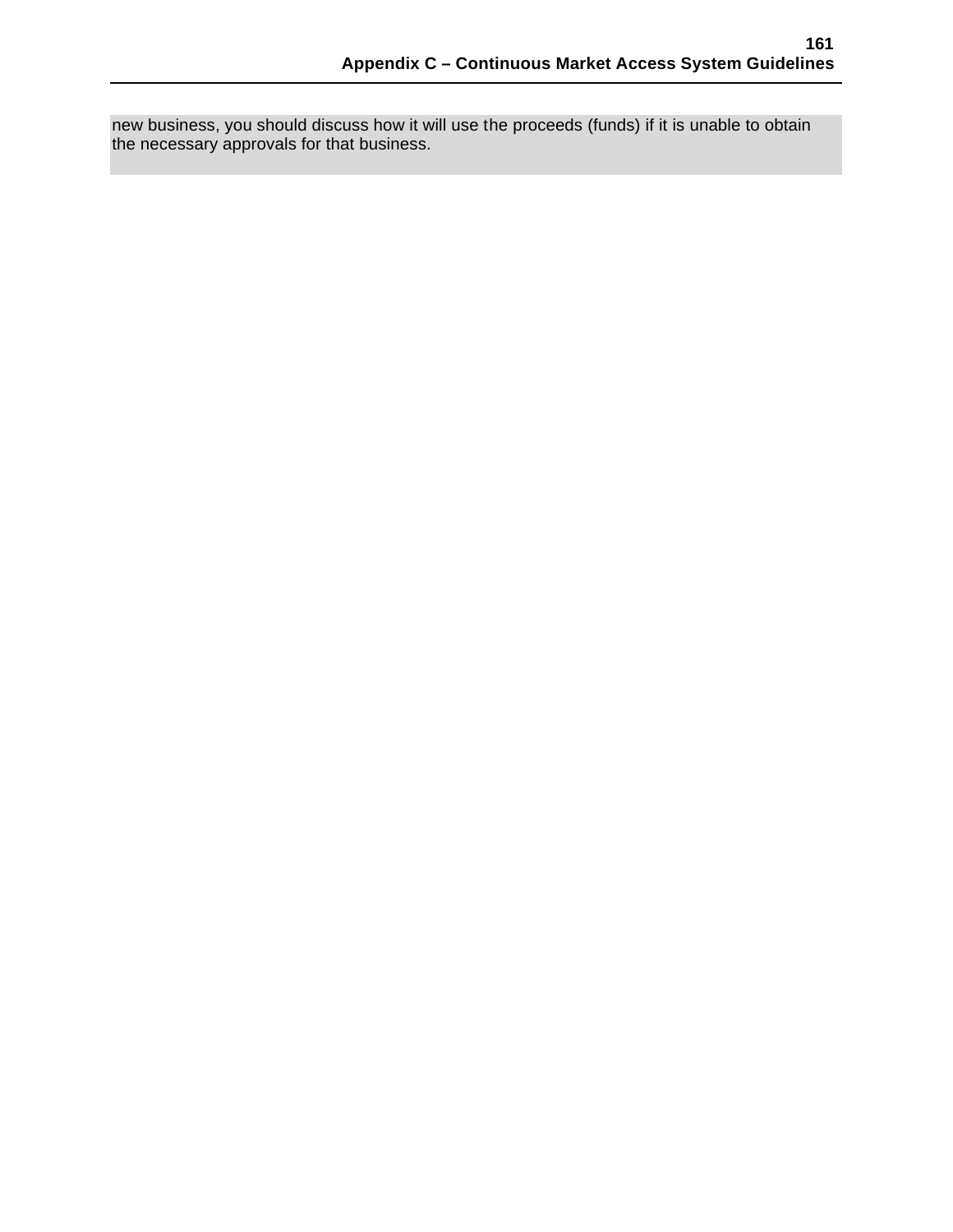## **Chapter II Continuous disclosure obligations**

There are two types of continuous disclosure: periodic disclosure and timely disclosure. Periodic disclosure requires the issuer to update its disclosure record at regular intervals, for example, by issuing quarterly and annual financial statements. Timely disclosure refers to public dissemination of information from time to time that could reasonably be expected to affect the market price of the issuer's securities.

The issuer's AIF, together with any other documents included in the issuer's continuous disclosure record, must present all material information about the issuer's business and affairs. After the issuer files an AIF, it must keep its public record current and up to date by filing the documents required under the rules governing continuous disclosure and by making timely disclosure of all other material information.

## **Part A – Other Periodic Disclosure Obligations**

**[Note to Reader: This will refer specifically to the continuous disclosure rule.]**

## **Part B – Timely Disclosure Obligations**

## **General Obligation**

An issuer must disclose material information as soon as practicable after management learns of it, or in the case of information that is previously known to management, as soon as practicable after management determines that the information is material. The issuer must make disclosure by issuing and filing a press release. The press release must contain all material information about the matter being disclosed. If it wishes, the issuer may also file supplemental information.

Complete, accurate and timely disclosure is the foundation of the CMA system. It is the issuer's most important obligation under the system.

## **What is "material information"?**

Material information is information relating to the business or affairs of an issuer that would reasonably be expected to result in a significant change in the market price or value of any of the issuer's securities.

This is the information that investors need to know, and this is the information on which issuer and management liability is based. The issuer may disclose other information that is important to investors, and the issuer should present that information with care, but the issuer and its management will not be liable to investors for errors or mistakes in information that is not "material information", unless fraud or unfair practices are involved.

## **Materiality depends on the issuer's circumstances**

The materiality of information varies from one issuer to another according to the size of its profits, assets and capitalization, the nature of its operations and many other factors. Information that is "material" in the context of a smaller issuer's business or affairs is often not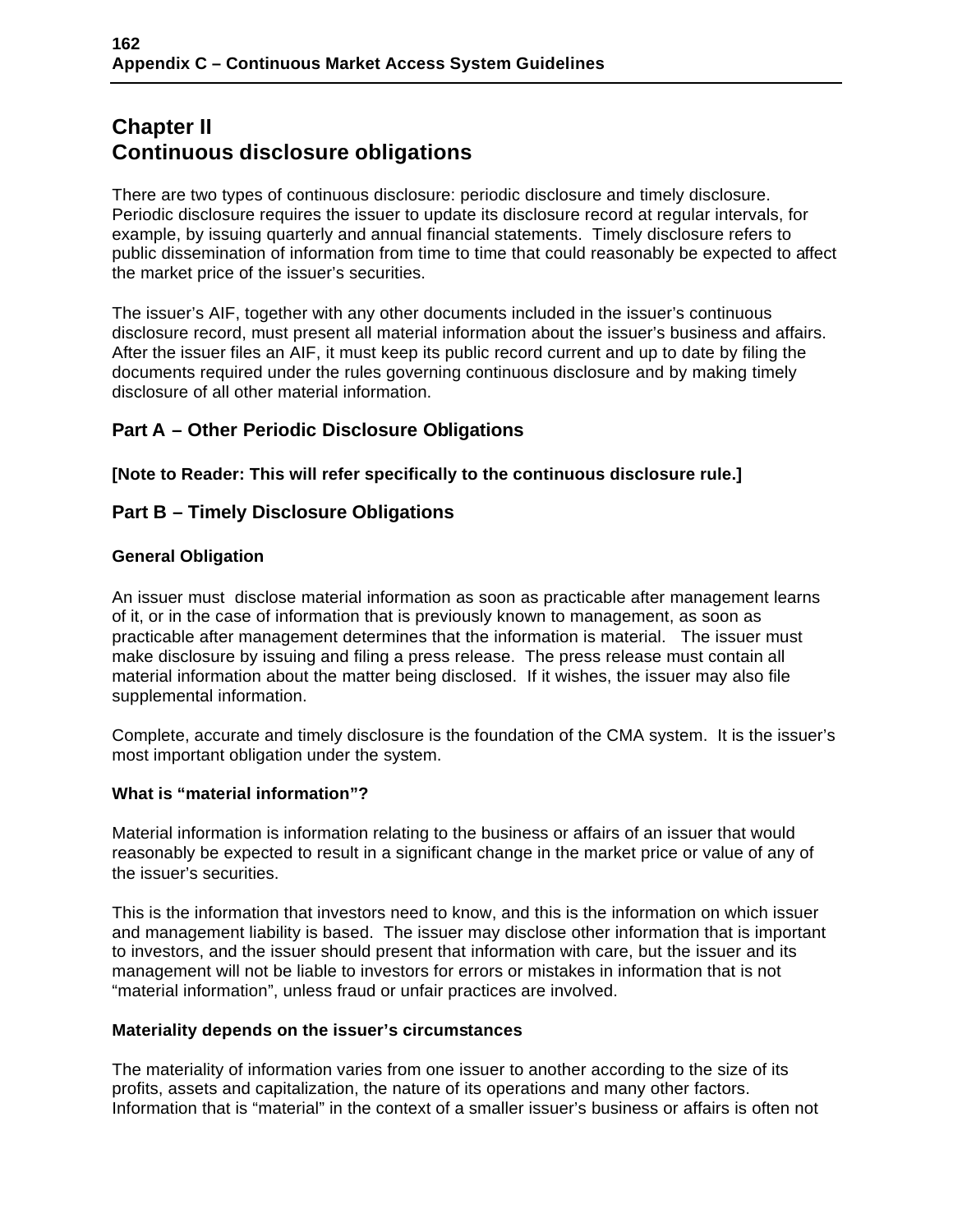material to a larger issuer. The issuer, itself, is in the best position to determine the materiality of particular information in the context of its own affairs.

## **Examples of information that may be material**

Examples of information that may be material include:

- Capital reorganizations, mergers or amalgamations
- Significant acquisitions or dispositions of assets, property or joint venture interests
- The borrowing or lending of a significant amount of funds or any mortgaging or encumbering of the issuer's assets
- The development of a new product or a development that affects the issuer's resources, technology, products or markets
- The entering into or loss of a significant contract or other developments relating to a major customer or supplier
- A significant increase or decrease in near-term earnings prospects
- A significant change in capital investment plans or corporate objectives
- Significant changes in management
- Significant litigation
- Events regarding the issuer's securities, such as an event of default under a financing, a call of securities for redemption, a declaration or omission of dividends, or a stock split, share consolidation, stock dividend, exchange, redemption or other change in the issuer's capital structure.

Exchange policies also contain examples of the types of information that may be material. These lists are not exhaustive and are not substitutes for issuers exercising their own judgment in making materiality determinations.

## **Disclosure of external events**

Issuers are generally not required to interpret the impact of external political, economic and social developments on their business and affairs. However, if an external development has had or will have a direct effect on the business and affairs of an issuer that is both material and uncharacteristic of the effect generally experienced by other issuers engaged in the same business or industry, the issuer must disclose the development and its impact or potential impact on the issuer.

## **When must disclosure be made?**

Issuers must disclose material information as soon as practicable. This is intended to give the issuer's management time to review the information so that it can become reasonably comfortable with its accuracy and put it into context prior to disclosing the information. Under CMA, we call this establishing the material information.

Under CMA, an issuer may defer making disclosure in three circumstances:

1. *While it is establishing the material information.* For example, when an issuer is conducting a drilling program and is receiving results as the program proceeds, the issuer need not release the results piece-meal as it receives them. Management should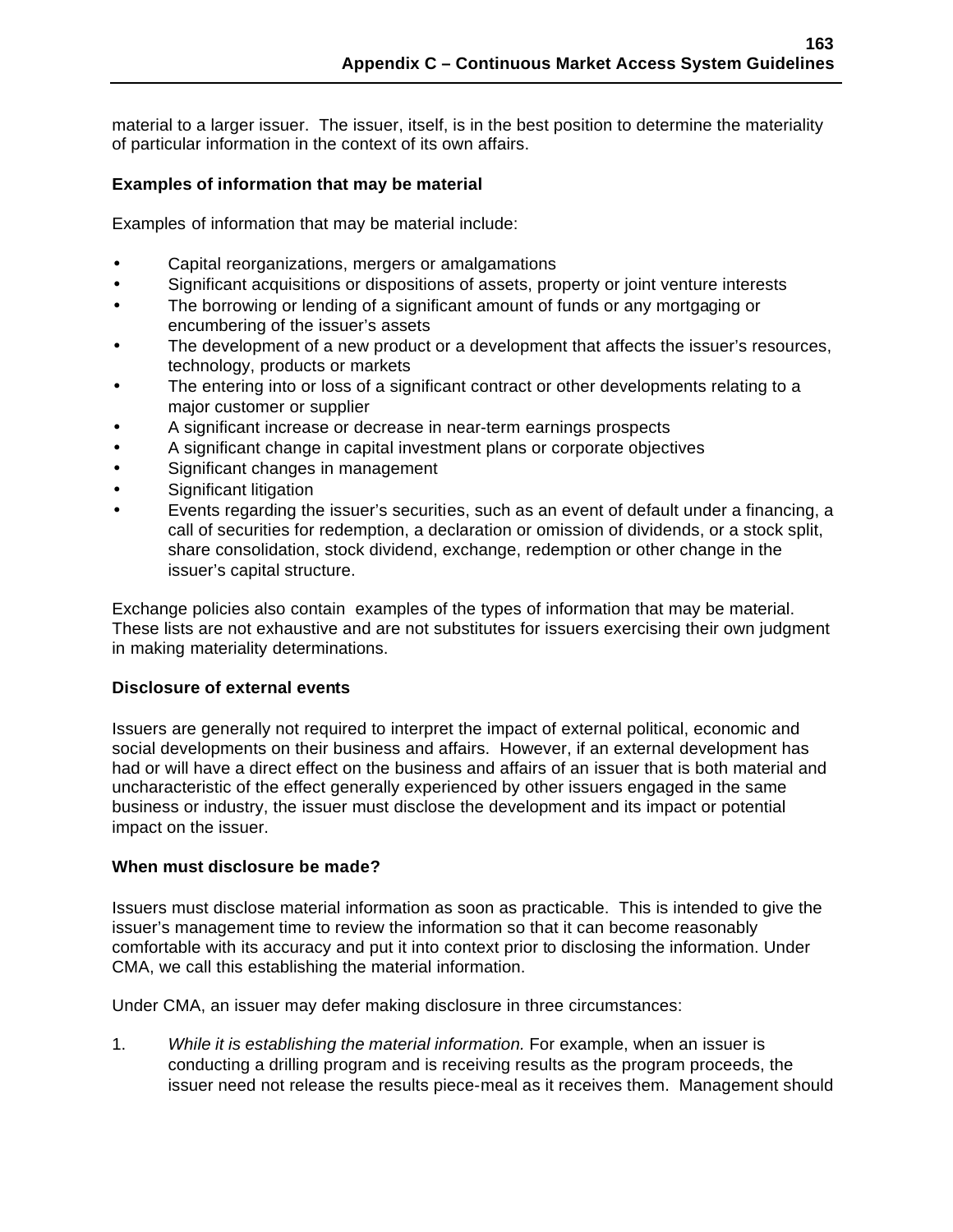review the results for reasonableness and consider them in the context of known exploration information, prior to making disclosure.

2. *If it is uncertain whether an event will occur.* When it uncertain whether an event will occur, management must balance the likelihood that the event will occur and the anticipated impact of the event on the market price or value of the issuer's securities if it were to occur, to determine whether the materiality threshold has been crossed, and if so, when.

For example, if an issuer begins merger discussions and it is reasonable to expect that the merger would result in a significant change in the price or value of the issuer's securities, we expect that management would defer any announcement at least until negotiations had begun in earnest, to prevent undue speculation in the issuer's securities and negative impact on the transaction. However, once certainty increases to the point where management believes the information is material, release of the material information may be unduly detrimental to the issuer's interests. At this point, management may consider making the confidential filing (see 3 below).

3. *If disclosure would cause undue detriment.* If in the issuer's reasonable opinion disclosure of material information would be unduly detrimental to the issuer's interests, the issuer will fulfill its timely disclosure obligations if it files a confidential report with the Commission detailing the material information and the reasons why the issuer should not make a press release at that time.

For example, if an issuer goes into technical default on a material loan transaction, entitling the lender to call the loan, disclosure of the lender's entitlement to call the loan could lead to a general loss in confidence in the issuer. If management reasonably believes that arrangements will be made with the lender to correct the default, management may fulfill its timely disclosure obligation by filing with the Commission a confidential report of the material information, together with its reasons why public disclosure should not be made at that time. (The executive director may require the issuer to disclose the material information if the public interest outweighs the issuer's interest in confidentiality.)

Once the basis for the deferral of disclosure of material information has ended, if the information is still material information, the issuer must disclose it. In no event can disclosure of material information about a CMA issuer be permanently deferred.

#### **What are management's responsibilities?**

Management decisions on disclosure will be reviewed on the basis of the business judgment rule. That is, "Did management exercise reasonable business judgment in determining whether the information was material, based on the information available to them at the time the decision was made?" Management must make reasonable inquiry to ascertain relevant information. The actual market impact of the disclosure when it is ultimately made will not be considered in determining liability, although it may be relevant to determine damages.

Issuers are responsible for having systems in place:

• to bring important information to management's attention,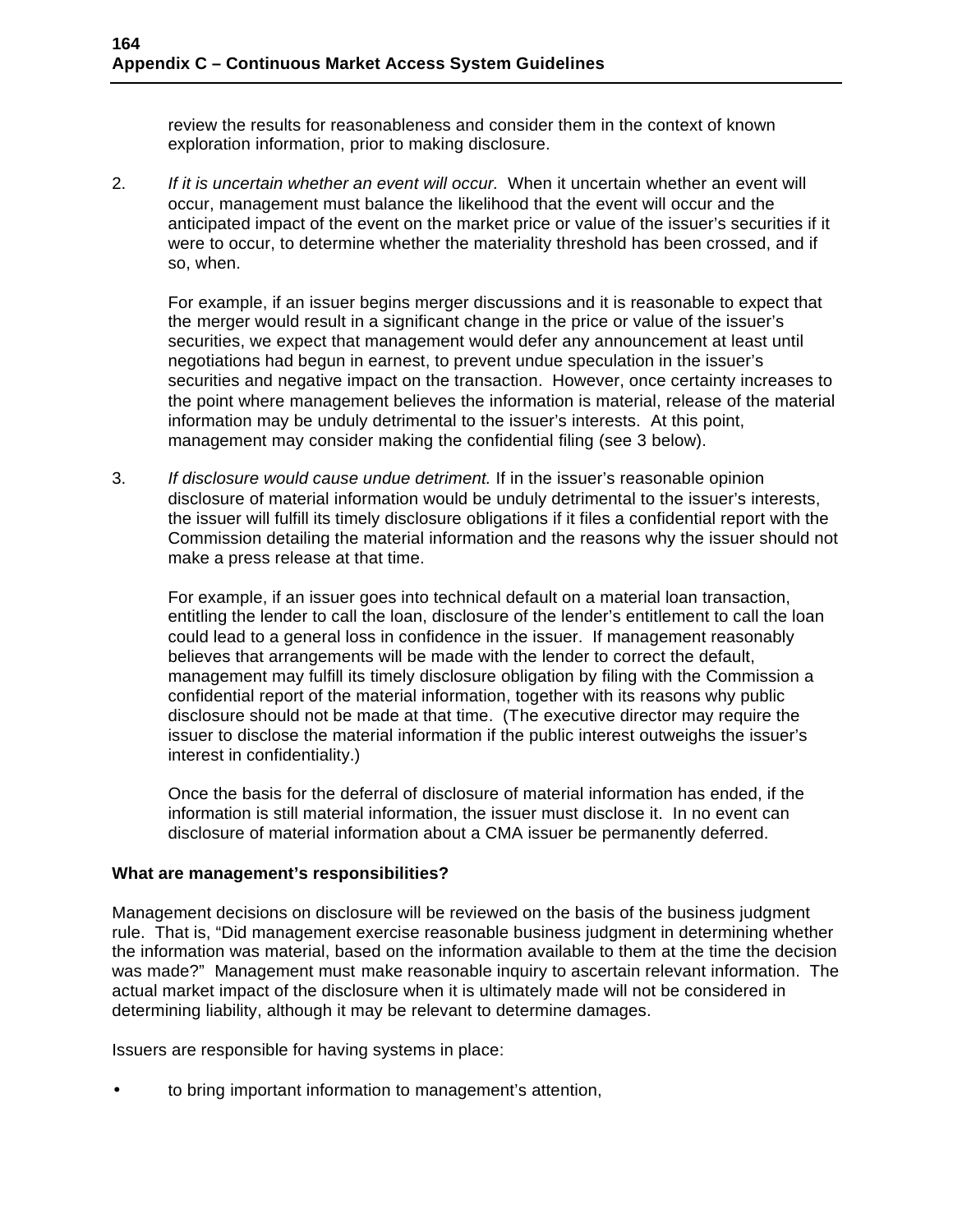- for management to review information, to determine its materiality, and to disclose material information, and
- to prevent trading in the issuer's securities by the issuer, its directors, senior officers and anyone with knowledge of the material information until the information is disclosed, and to monitor market activity during these periods.

Management is responsible for seeing that these systems are in place and for complying with them.

If it appears that the information has leaked or if selective disclosure was unintentionally made, the issuer must issue a press release clarifying the situation within 24 hours. If it does so, neither the issuer, nor management will be liable for failure to disclose material information. This defence will not be available to anyone who has engaged in tipping, insider trading, fraud or market manipulation.

The issuer has no general duty to correct or update third party statements or rumours unless:

- The issuer or its management is responsible for the rumour
- The issuer or its management are closely associated with the statements (such as analyst reports where the issuer has provided the information to the analyst or encouraged the report)
- There is undisclosed material information that appears to have leaked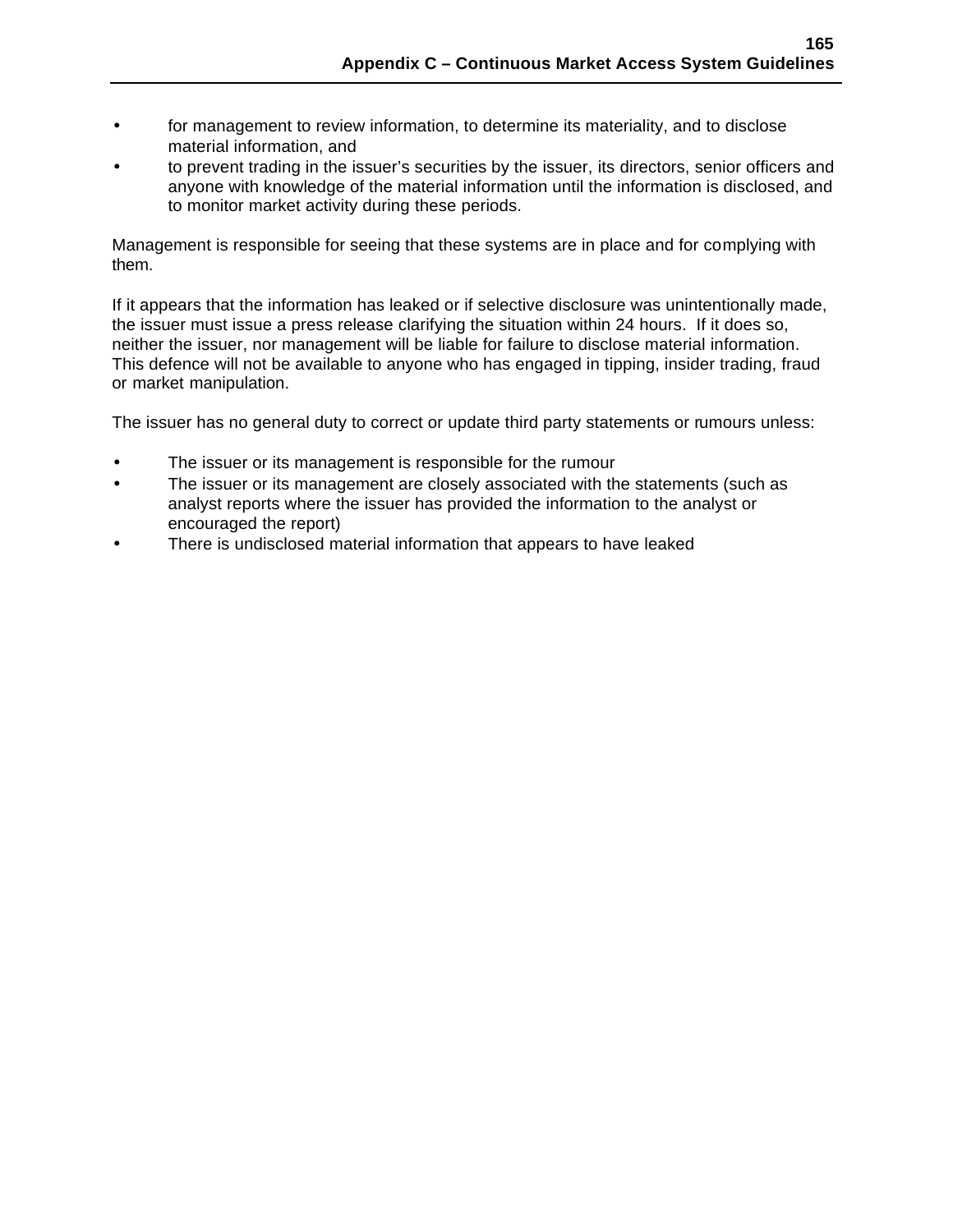## **Chapter III Offerings under CMA**

This Chapter describes the offering process once an issuer has entered CMA.

### **Continuous and immediate market access**

Once an issuer enters the CMA system, it can access the public market immediately to sell its securities.

### **Press release**

The only document a CMA issuer must prepare before offering securities is a press release, where the offering is material. (This requirement flows from an issuer's general obligation to disclose all material information by press release.) Like all press releases, this release will be filed on SEDAR and become part of the issuer's continuous disclosure record.

It is up to the issuer to decide whether the offering is material. However, a general offering of securities, and most private placements, are likely to be material in almost all circumstances. When we refer to a general or "public" offering of securities, we mean an offering that is not limited to a specific group of investors but is made to an unlimited number of potential investors.

Material information about a public offering would usually include:

- The fact that the offering is being made.
- The terms of the offering (for example, the number of securities being offered, the price, whether there is a minimum or maximum offering and the duration of the offering).
- A description of the securities.
- How the issuer intends to use the proceeds of the offering.
- The significant features of the issuer's arrangements with the underwriter and/or due diligence provider.

Completion of a public offering is also likely to be material information. If so, the issuer must issue and file another press release stating that fact.

#### **No mandated offering document**

A CMA issuer does not have to prepare and file a formal offering document before it can go to market, unless it is entering the CMA system in connection with an initial public offering (see Chapter I).

Of course, an issuer may prepare an offering document if it wishes. We expect most issuers (and their underwriters or selling agents) will want to produce an offering document as part of their sales effort. Issuers may also want to prepare their offering documents with analysts and other market participants in mind.

Since CMA does not mandate an offering document, there is no prescribed information an issuer must include if it chooses to prepare one. Issuers can present information about the offering in a form that best suits the market for their securities.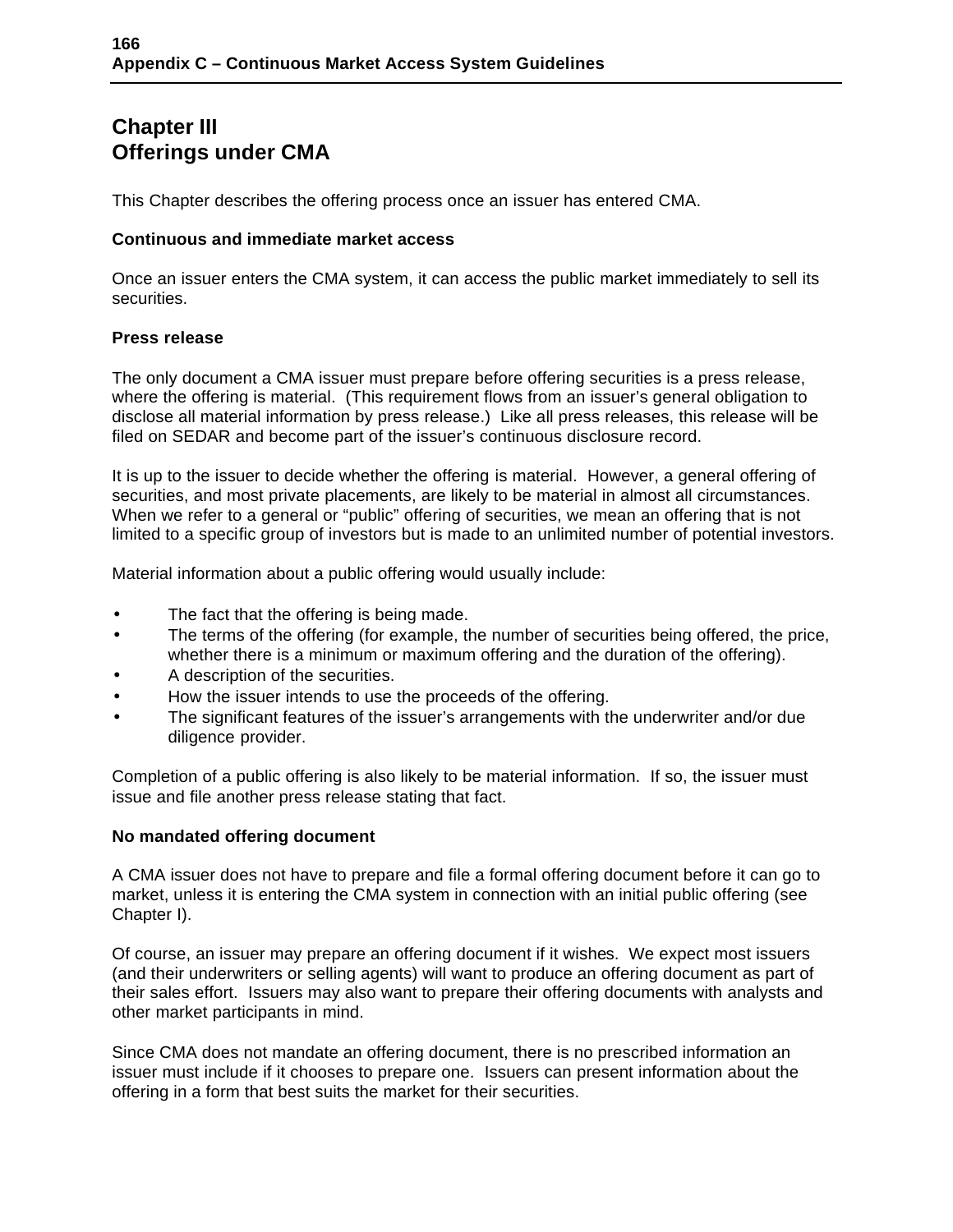However, an issuer must ensure that the information in an offering document is balanced. If the document contains a misrepresentation, the issuer will be subject to enforcement action and, along with any underwriter, civil liability.

The issuer should not use an offering document to disclose material information for the first time. This is because the issuer's continuous disclosure record must contain all material information about the business and affairs of the issuer at the time it offers securities. If there is material information that should be disclosed before an offering, the issuer must disclose it by press release.

If an issuer uses an offering document to make a general offering of its securities, it must file the offering document and it becomes part of the issuer's continuous disclosure record. There is no vetting, approval or receipt process for offering documents after the initial AIF prior to the offering. (An offering document may be reviewed at a later time as part of a continuous disclosure review by the regulator.)

## **Due diligence providers**

Due diligence providers may be either registrants or other competent third parties, such as venture capital companies, law firms, accounting firms, or financial institutions.

Due diligence providers are liable to investors if there is a misrepresentation in the offering document (if any) or the issuer's continuous disclosure record at the time of the offering, subject to a due diligence defence. (In an IPO, the issuer's continuous disclosure record would generally consist of the issuer's initial AIF and any other document the issuer or its agent used to market the offering.)

Due diligence providers must meet proficiency and financial adequacy criteria.

- *Junior issuers.*An issuer that is not a senior issuer must retain a due diligence provider for all offerings.
- *Senior issuers.*A senior issuer must use a due diligence provider for an IPO, but not for subsequent offerings.

## **Use of registrants; direct selling**

- *Junior issuers.* An issuer that is not a senior issuer must use registrants to sell its securities to investors, unless there is an exemption from the registration requirement.
- *Senior issuers.*Senior issuers will be permitted to sell directly to investors if:
	- o No consideration is paid to any person in connection with the trade
	- o The issuer does not give any advice regarding the merits or suitability of the securities
	- o Every person who is solicited to purchase the securities is notified that the securities are being sold without the involvement of a registrant and the investor will not receive any suitability or other investment advice, and if the investor wants investment advice, the investor must contact his or her own investment dealer.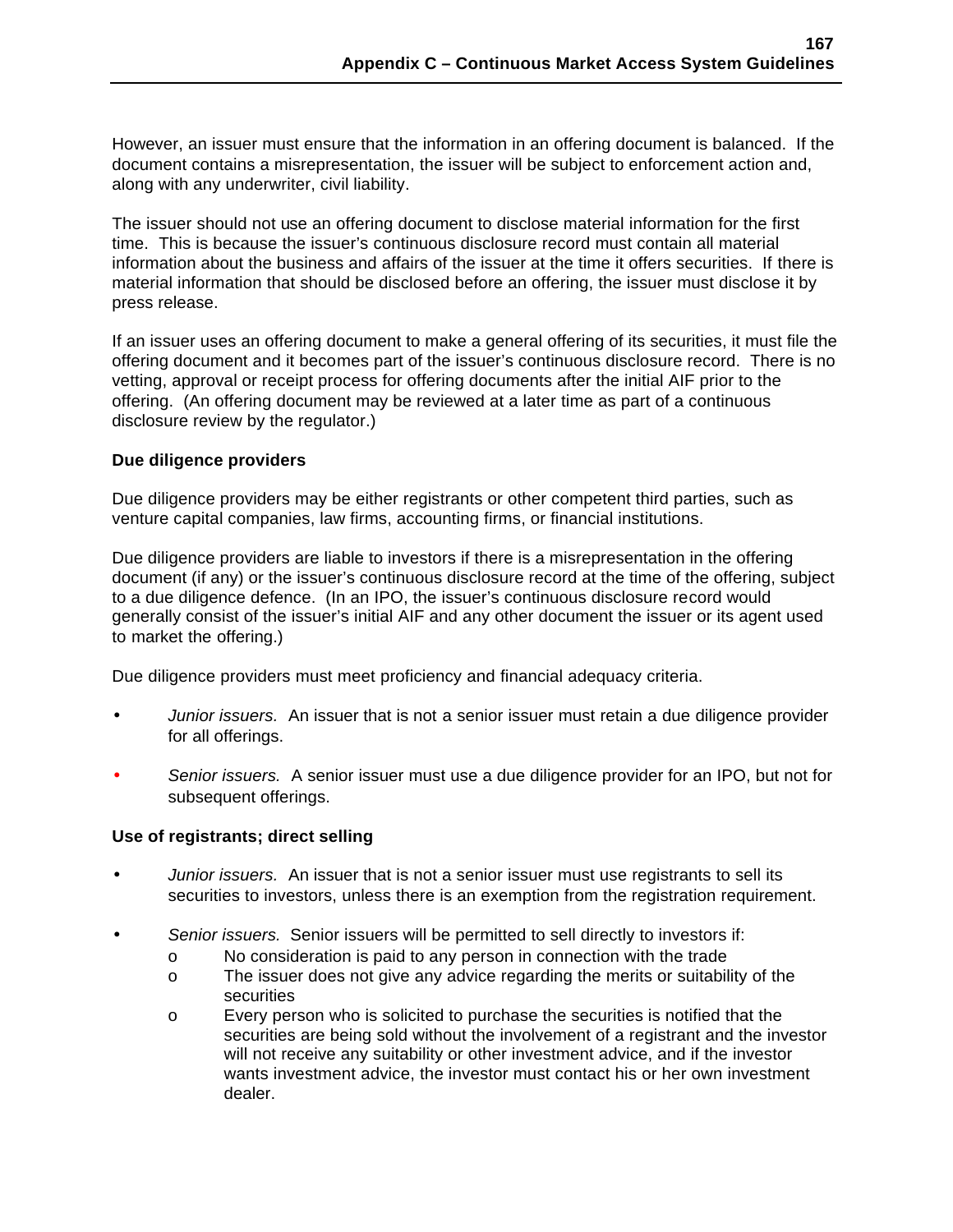## **Schedule 1**

## **Definitions and interpretation**

There are a number of terms used in the AIF and these Guidelines that have particular meanings. These meanings, or definitions, are set out in the Act or the Rules. For your convenience, we have listed below all terms used in the AIF or Guidelines and defined in the Act or the Rules, together with their definitions. We have also set out those terms that are not defined in the Act or the Rules, but that have a specific meaning when used in the AIF or Guidelines.

**affiliate –** An issuer is an affiliate of another issuer if

- (a) one of them is the subsidiary of the other, or
- (b) each of them is controlled\* by the same person.

\*An issuer is controlled by a person if

- (a) voting securities of the issuer are held, other than by way of security only, by or for the benefit of that person, and
- (b) the voting rights attached to those voting securities are entitled, if exercised, to elect a majority of the directors of the issuer.

**associate –** An associate, if used to indicate a relationship with any person, is

- (a) a partner, other than a limited partner, of that person,
- (b) a trust or estate in which that person has a substantial beneficial interest or for which that person serves as trustee or in a similar capacity,
- (c) an issuer in respect of which that person beneficially owns or controls, directly or indirectly, voting securities carrying more than 10% of the voting rights attached to all outstanding voting securities of the issuer, or
- (d) a relative, including the spouse\*\*, of that person or a relative of that person's spouse, if the relative has the same home as that person.

\*\*A "spouse" is a person who

- (a) is married to another person and is not living separate and apart, within the meaning of the *Divorce Act* (Canada), from the other person, or
- (b) is living and cohabiting with another person in a marriage-like relationship, including a marriage-like relationship between persons of the same gender.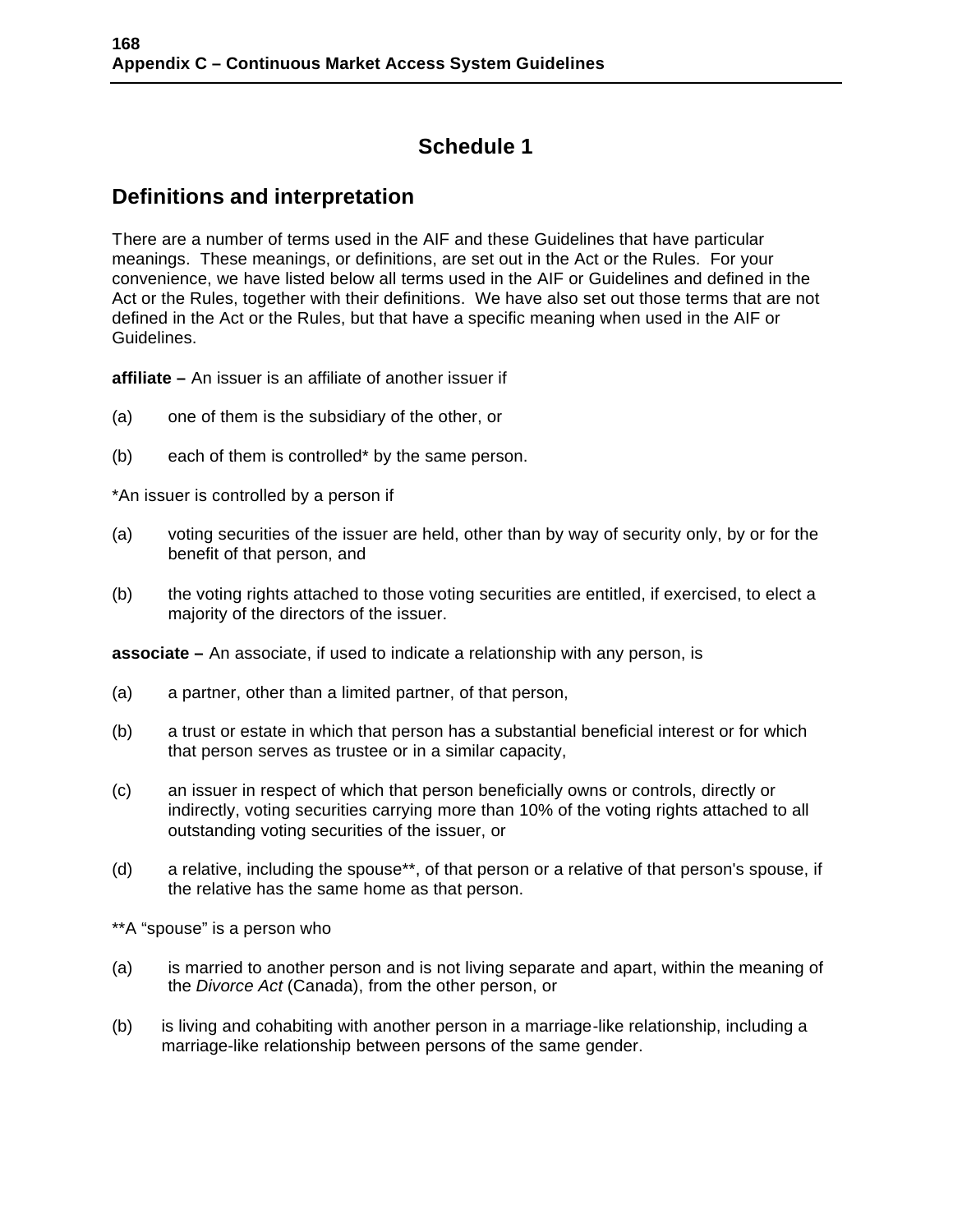#### **control person –** A control person is

- (a) a person who holds a sufficient number of the voting rights attached to all outstanding voting securities of an issuer to affect materially the control of the issuer, or
- (b) each person in a combination of persons, acting in concert by virtue of an agreement, arrangement, commitment or understanding, that holds in total a sufficient number of the voting rights attached to all outstanding voting securities of an issuer to affect materially the control of the issuer,

and, if a person or combination of persons holds more than 20% of the voting rights attached to all outstanding voting securities of an issuer, the person or combination of persons is deemed, in the absence of evidence to the contrary, to hold a sufficient number of the voting rights to affect materially the control of the issuer.

**development stage issuer –** A development stage issuer\*\*\* is an issuer that is devoting substantially all of its efforts to establishing a new business and planned principal operations have not commenced.

\*\*\*In assessing whether an issuer is in the development stage, you should apply the principles in the Canadian Institute of Chartered Accountants Handbook Accounting Guideline AcG-11, which read, in part:

- 2. An enterprise in the development stage typically will be devoting most of its efforts to activities such as financial planning, raising capital, exploring for natural resources, developing natural resources, research and development, establishing sources of supply, acquiring property, plant and equipment or other operating assets, such as mineral rights, recruiting and training personnel, developing markets and starting up production.
- 3. For purposes of this Guideline, an enterprise is in the development stage when it is devoting substantially all of its efforts to establishing a new business and planned principal operations have not commenced. Various factors indicate that planned principal operations have commenced. These would include, for example, one or more of the following:
	- (a) significant revenue has been earned;
	- (b) a significant portion of available funding is directed towards operating activities;
	- (c) a significant percentage of employees is involved in operating activities;
	- (d) a pre-determined, specified level of activity has been achieved;
	- (e) a pre-determined, reasonable period of time has passed; or
	- (f) a development project significant to the primary business objective of the enterprise has been completed.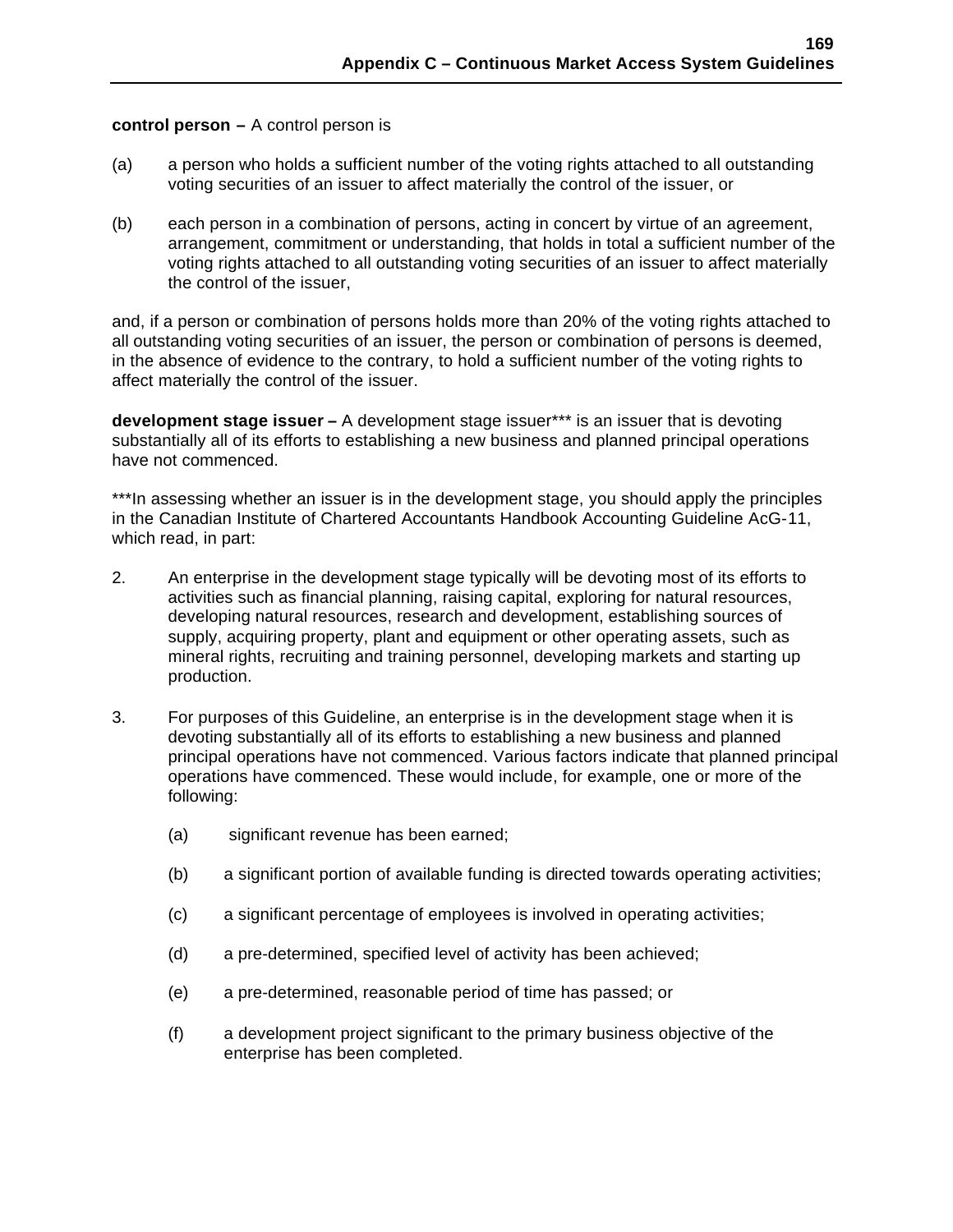The determination of whether any of these factors is present is made in light of characteristics of the enterprise and its industry.

- 4. The following factors would not necessarily indicate that an enterprise is in the development stage:
	- (a) lack of profitability;
	- (b) uncertainty of cost recovery; or
	- (c) difficulty in valuing the consideration received in exchange for share capital.

These factors may be experienced by any enterprise regardless of whether it is an enterprise in the development stage.

- 5 Professional judgment is required in assessing whether an enterprise is in the development stage. It is not possible to classify an enterprise as being in the development stage solely by reference to the nature of activities undertaken by the enterprise. For example, the principal operations of some enterprises are the development of products, services or technologies.
- 6 The length of the development stage will vary significantly from enterprise to enterprise, depending on the nature of its business and the industry in which it operates. Some enterprises may become operational within weeks or months of inception, for example, an enterprise established to open a single retail store. Other enterprises may require several years of development activity before becoming operational, for example, an enterprise established to produce new and commercial applications of a bio-medical process.

**director –** A director is a director of a corporation or an individual occupying or performing, with respect to a corporation or any other person, a similar position or similar functions. Where the issuer is a limited partnership or trust, this includes both the general partner(s) and trustee(s) and any director of the general partner or trustee.

**key person –** A key person is any person who performs a function that is of material importance to the issuer. Key persons could include the original inventors of the issuer's product, members of the issuer's research and development team and the issuer's sales personnel.

**material information –** Material information is information relating to the business or affairs of an issuer that would reasonably be expected to result in a significant change in the market price or value of the issuer's securities.

## **MD&A –** MD&A means •. **[Note to Reader: To be determined.]**

## **misrepresentation –** A misrepresentation is

- (a) an untrue statement of material information, or
- (b) an omission to state material information that is necessary to prevent a statement that is made from being false or misleading.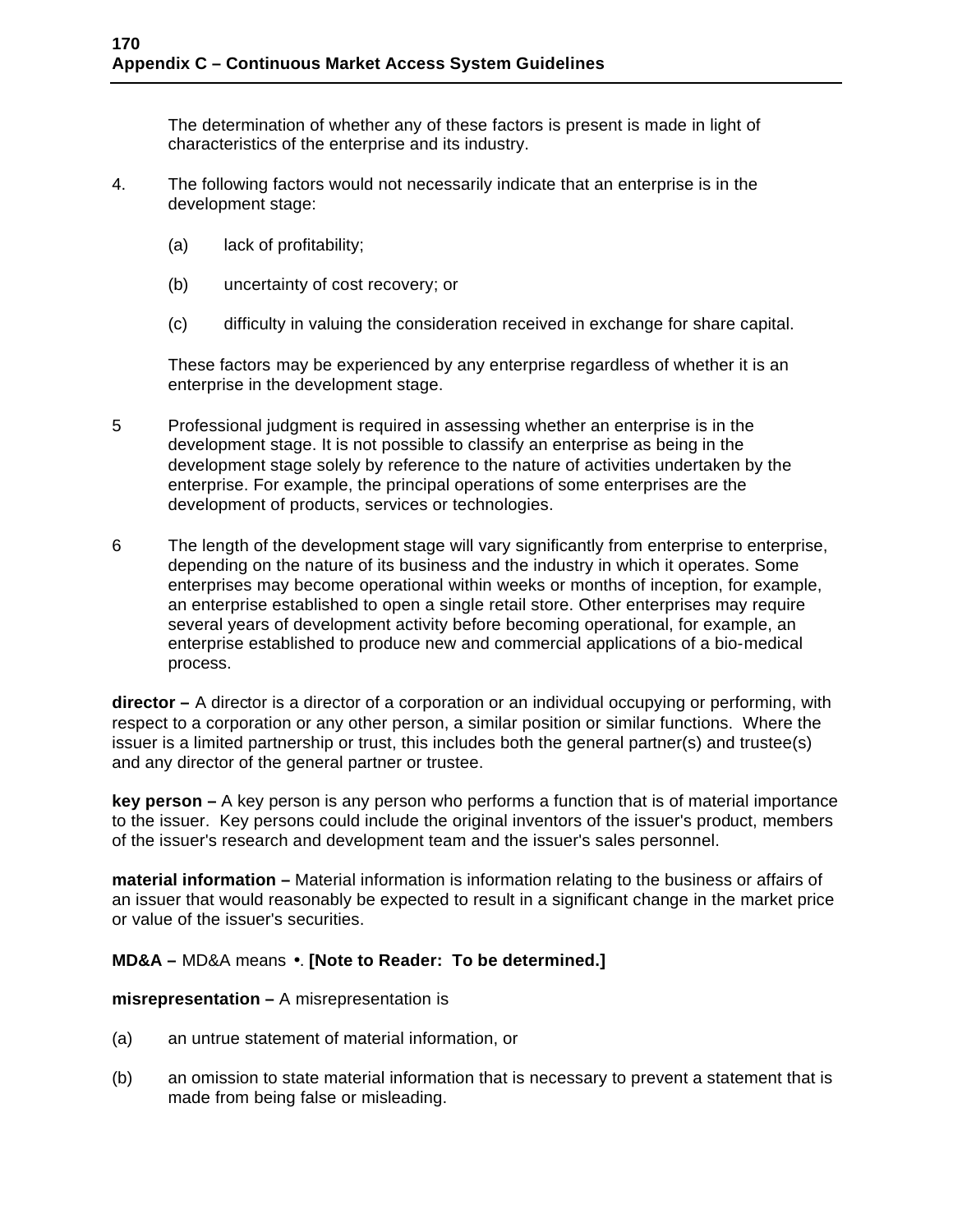**independent director –** An independent director is a director who is not an officer or employee of the issuer.

**SEDAR –** SEDAR is the System for Electronic Document Analysis and Retrieval.

**securities regulatory authority –** A securities regulatory authority is any one of:

- Alberta Securities Commission
- British Columbia Securities Commission
- The Manitoba Securities Commission
- Office of the Administrator, New Brunswick
- Securities Commission of Newfoundland
- Registrar of Securities, Northwest Territories
- Nova Scotia Securities Commission
- Registrar of Securities, Nunavut
- Ontario Securities Commission
- Registrar of Securities, Prince Edward Island
- Commission des valeurs mobilières du Québec
- Saskatchewan Securities Commission
- Registrar of Securities, Government of the Yukon Territory

**senior issuer –** A senior issuer is an issuer that satisfies the requirements for senior issuers established by the executive director or set out in the regulations. **[Note to reader: We are currently considering the criteria an issuer would have to satisfy to be a "senior issuer". Specifically, we are considering whether to mirror the criteria the Toronto Stock Exchange uses to exempt an issuer from section 502 of the TSX Company Manual, which requires listed companies to obtain prior Exchange acceptance for filing of all proposed material changes. For industrial companies, the criteria for exemption are \$7,500,000 in net tangible assets, \$300,000 in earnings from operations in the previous year, pre-tax cash flow of \$700,000 in the previous year and pre-tax average cash flow of \$500,000 for that year and previous year.]**

**senior management –** Senior management are the issuer's senior officers and directors that are not independent directors.

**senior officer –** A senior officer is any of the president, chief executive officer, chief operating officer and chief financial officer and anyone who works for the issuer in an executive capacity and regularly participates in material decision-making activity in connection with the issuer's business and affairs.

**significant shareholder –** A significant shareholder is a shareholder that directly or indirectly beneficially owns or controls 10% or more of any class of the issuer's voting securities.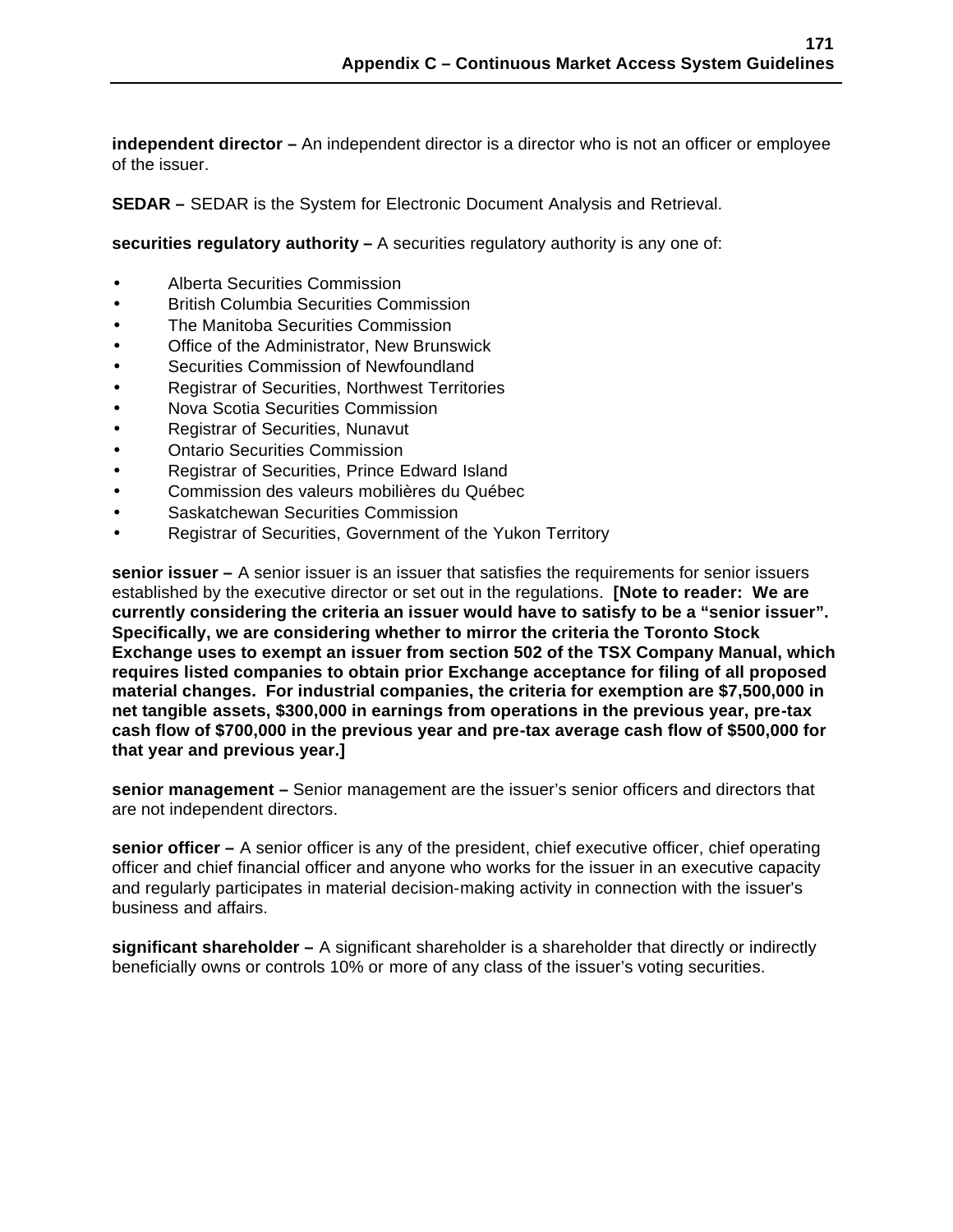# **APPENDIX D**

**Sample Initial AIF**

**Note to Reader:**

**This Appendix, containing a sample initial AIF, can be found on our website at**  *www.bcsc.bc.ca*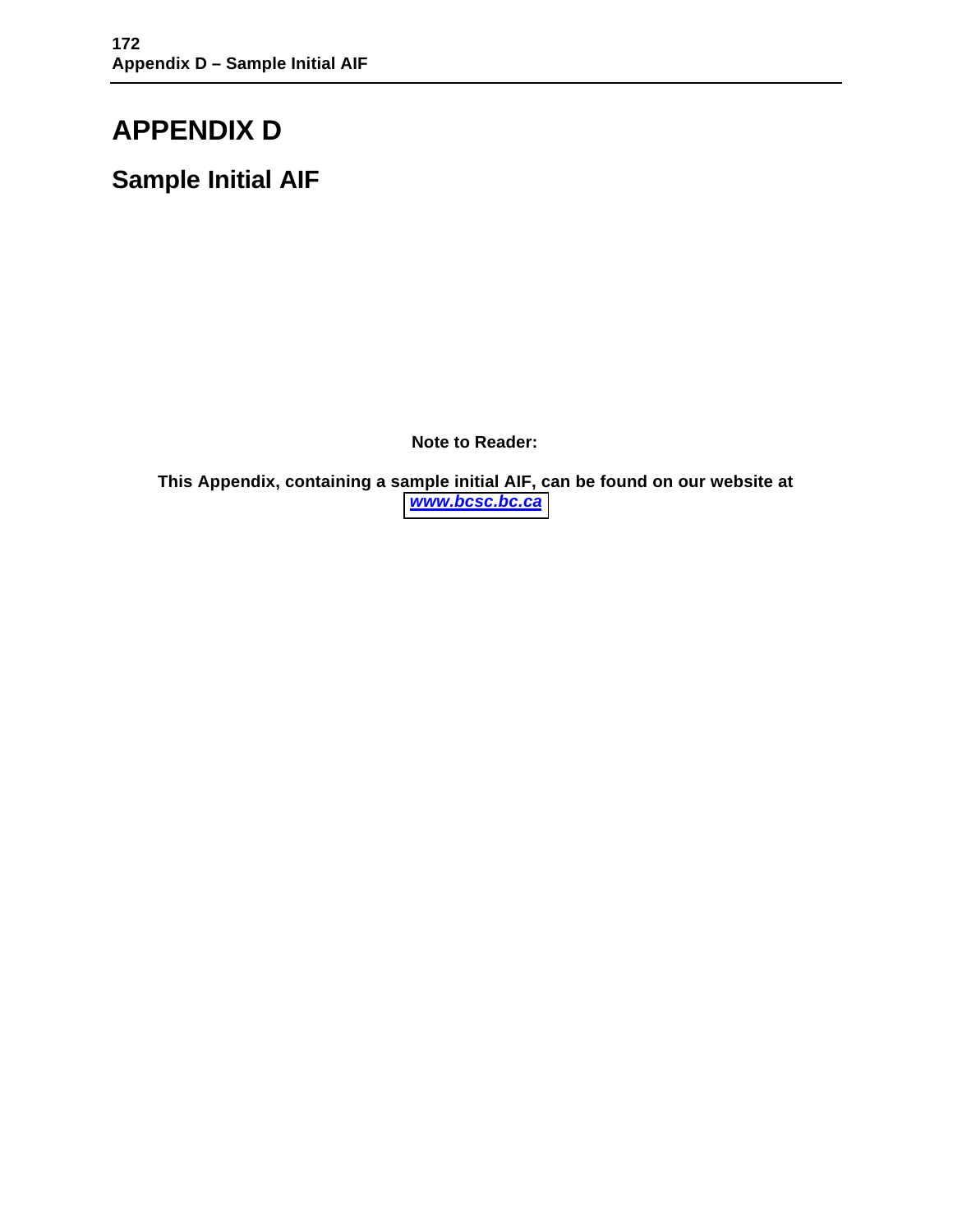# **APPENDIX E**

## **Table of Concordance**

## **BC Form 41-601F** *Information required in a prospectus* **and AIF / Guidelines under CMA**

**Note to Reader: This table indicates where the general subject matter of each item in the long form prospectus form (BCF 41-601F) is covered in the CMA AIF or Guidelines.**

| Subject matter under<br><b>BCF 41-601F</b> | Item in BCF 41-601F | Section of AIF /<br><b>Guidelines under CMA</b> |
|--------------------------------------------|---------------------|-------------------------------------------------|
| <b>Cover page disclosure</b>               | Item 1              |                                                 |
| Required language                          | 1.1                 | AIF cover page                                  |
| Preliminary prospectus<br>disclosure       | 1.2                 | $N/A$ – no preliminary<br>prospectus under CMA  |
| Basic disclosure about the<br>distribution | 1.3                 | AIF cover page, 5.2                             |
| <b>Distribution</b>                        | 1.4                 | 5.2                                             |
| Non-fixed price distributions              | 1.5                 | 5.2                                             |
| Reduced price distributions                | 1.6                 | 5.2                                             |
| Market for securities                      | 1.7                 | 4.4, 5.2, 2.1                                   |
| <b>Risk factors</b>                        | 1.8                 | 2.1                                             |
| Underwriter(s)                             | 1.9                 | AIF cover page, 5.2                             |
| International issuers                      | 1.10                | 2.1                                             |
| <b>Table of contents</b>                   | Item <sub>2</sub>   |                                                 |
| Table of contents                          | 2.1                 | Guidelines - general<br>instructions            |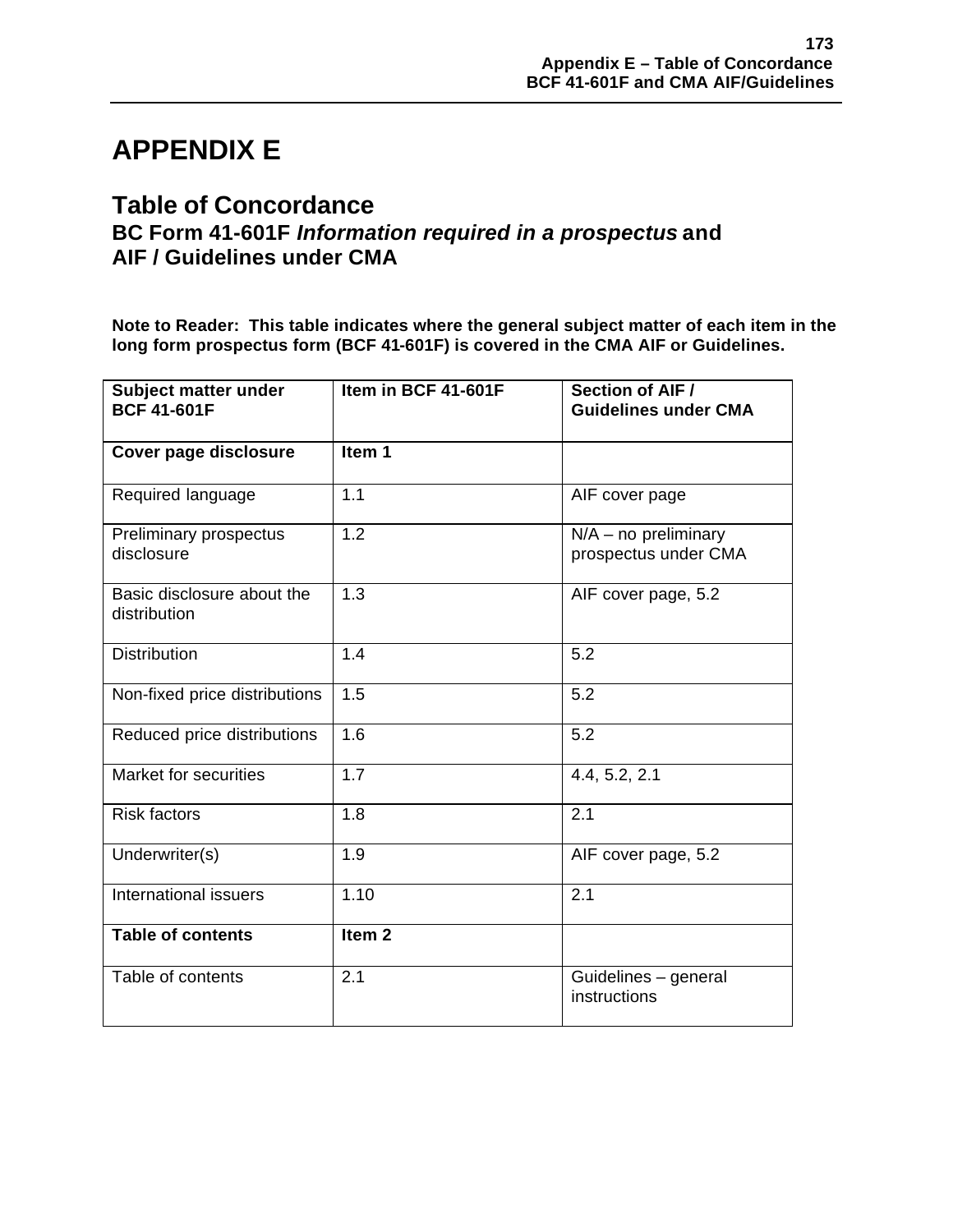| Subject matter under<br><b>BCF 41-601F</b>               | Item in BCF 41-601F | Section of AIF /<br><b>Guidelines under CMA</b> |
|----------------------------------------------------------|---------------------|-------------------------------------------------|
| <b>Summary of prospectus</b>                             | Item <sub>3</sub>   |                                                 |
| General                                                  | 3.1                 | Guidelines - general<br>instructions            |
| Cautionary language                                      | 3.2                 | $N/A -$ summary not<br>mandatory                |
| <b>Corporate structure</b>                               | Item 4              |                                                 |
| Name and incorporation                                   | 4.1                 | AIF cover page, 4.1                             |
| Intercorporate relationships                             | 4.2                 | 4.1                                             |
| <b>General development of</b><br>the business            | Item <sub>5</sub>   |                                                 |
| Three year history                                       | 5.1                 | 1.2                                             |
| Significant acquisitions and<br>significant dispositions | 5.2                 | 1.2                                             |
| <b>Trends</b>                                            | 5.3                 | 1.3                                             |
| Narrative description of<br>the business                 | Item <sub>6</sub>   |                                                 |
| General                                                  | 6.1                 | 1.1, 1.2                                        |
| Issuers with asset-backed<br>securities outstanding      | 6.2                 | 1.1, 1.2                                        |
| <b>Issuers with mineral</b><br>projects                  | 6.3                 | 1.1                                             |
| Issuers with oil and gas<br>operations                   | 6.4                 | 1.1                                             |
| Use of proceeds                                          | Item <sub>7</sub>   |                                                 |
| Proceeds                                                 | 7.1                 | 5.3, 5.4                                        |
| Funds available                                          | 7.2                 | 1.1, 5.3                                        |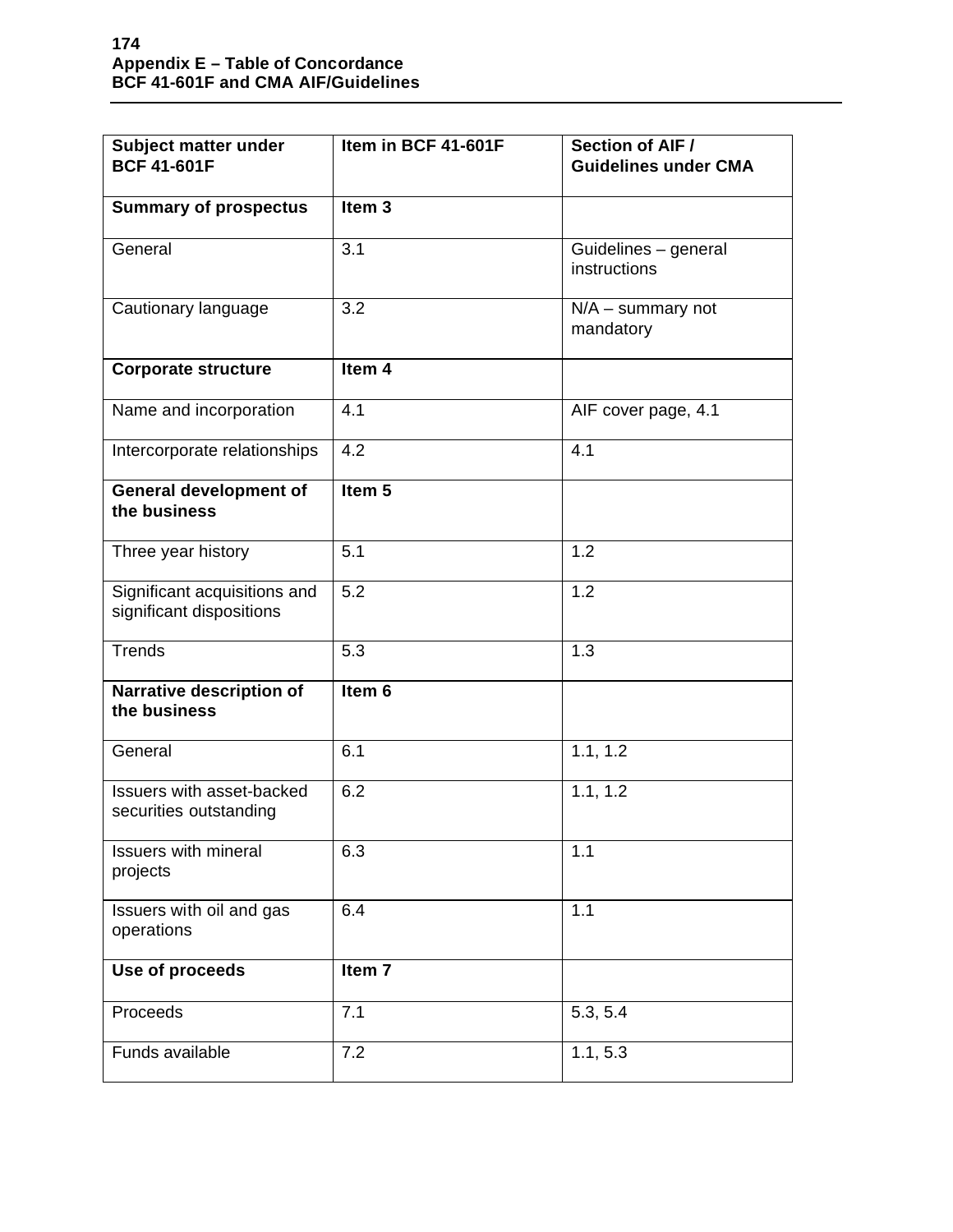| Subject matter under<br><b>BCF 41-601F</b>                                                           | Item in BCF 41-601F | Section of AIF /<br><b>Guidelines under CMA</b>               |
|------------------------------------------------------------------------------------------------------|---------------------|---------------------------------------------------------------|
| Principal purposes                                                                                   | 7.3                 | 1.1, 5.4                                                      |
| <b>Escrowed proceeds</b>                                                                             | 7.4                 | 5.4                                                           |
| Other sources of funding                                                                             | 7.5                 | 1.1, 5.3                                                      |
| Acquisition                                                                                          | 7.6                 | 5.4                                                           |
| Retirement or repayment of<br>debt                                                                   | 7.7                 | 5.4                                                           |
| Special warrant financing                                                                            | 7.8                 | N/A                                                           |
| <b>Selected consolidated</b><br>financial information and<br>management's<br>discussion and analysis | Item <sub>8</sub>   |                                                               |
| Annual information                                                                                   | 8.1                 | Omitted - information<br>contained in financial<br>statements |
| Quarterly information                                                                                | 8.2                 | Omitted - information<br>contained in financial<br>statements |
| <b>Dividends</b>                                                                                     | 8.3                 | 5.2                                                           |
| Foreign GAAP                                                                                         | 8.4                 | Omitted - information<br>contained in financial<br>statements |
| Management's discussion<br>and analysis                                                              | 8.5                 | 4.7                                                           |
| <b>Earnings coverage ratios</b>                                                                      | Item <sub>9</sub>   |                                                               |
| Earnings coverage ratios                                                                             | 9.1                 | 5.2                                                           |
| Description of the<br>securities distributed                                                         | Item 10             |                                                               |
| <b>Shares</b>                                                                                        | 10.1                | 5.2                                                           |
| Debt securities                                                                                      | 10.2                | 5.2                                                           |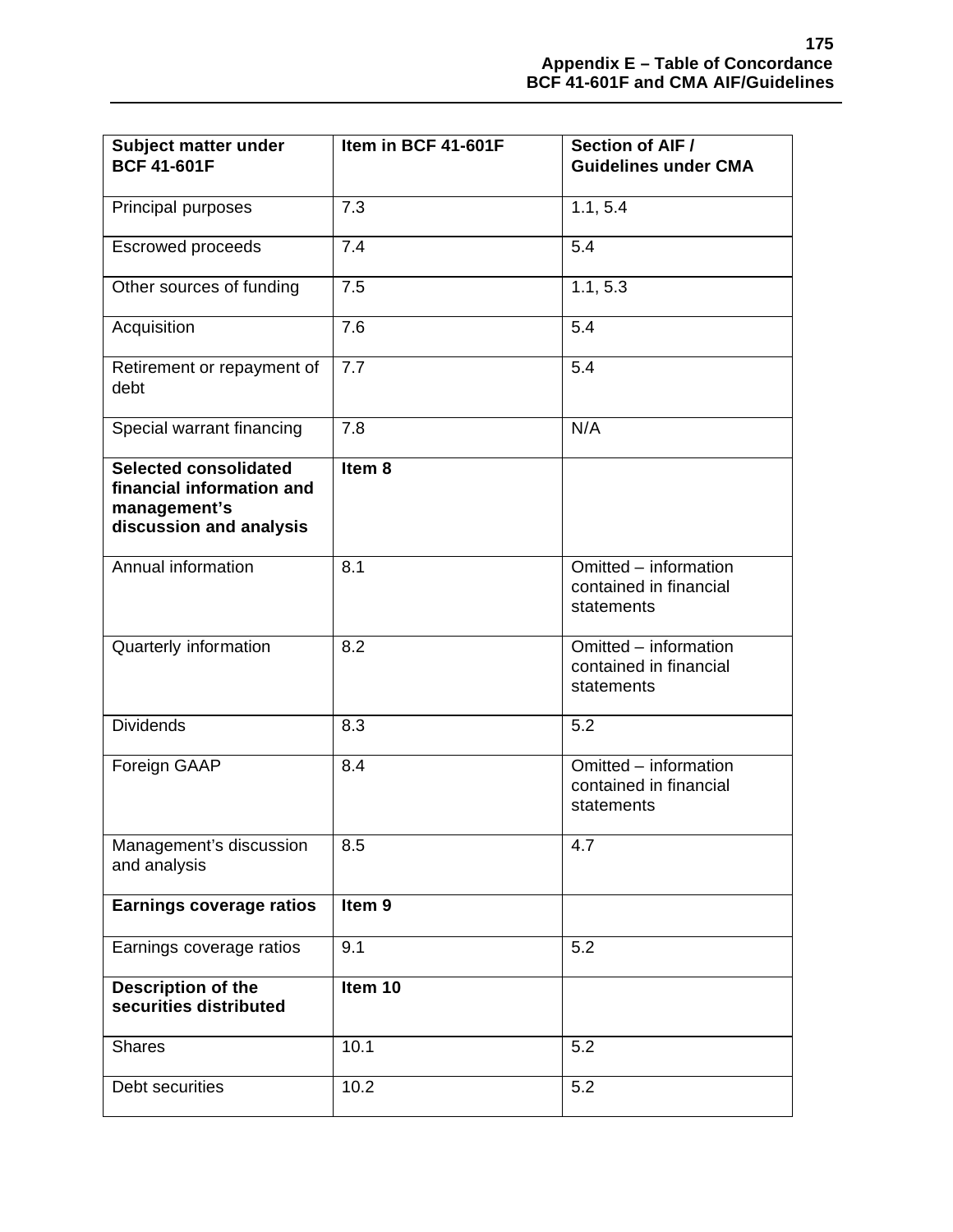| Subject matter under<br><b>BCF 41-601F</b>                      | Item in BCF 41-601F | Section of AIF /<br><b>Guidelines under CMA</b>                                                   |
|-----------------------------------------------------------------|---------------------|---------------------------------------------------------------------------------------------------|
| Asset-backed securities                                         | 10.3                | 5.2                                                                                               |
| Derivatives                                                     | 10.4                | 5.2                                                                                               |
| Other securities                                                | 10.5                | 5.2                                                                                               |
| Modification of terms                                           | 10.6                | 5.2                                                                                               |
| Constraints                                                     | 10.7                | 4.2                                                                                               |
| Ratings                                                         | 10.8                | 5.2                                                                                               |
| Other attributes                                                | 10.9                | 5.2                                                                                               |
| <b>Consolidated</b><br>capitalization                           | Item 11             |                                                                                                   |
| Consolidated capitalization                                     | 11.1                | 4.2                                                                                               |
| <b>Options to purchase</b><br><b>securities</b>                 | Item 12             |                                                                                                   |
| Options to purchase<br>securities                               | 12.1                | 3.6, 3.7, 4.2                                                                                     |
| <b>Prior sales</b>                                              | Item 13             |                                                                                                   |
| Prior sales                                                     | 13.1                | 4.8                                                                                               |
| Stock exchange price                                            | 13.2                | Omitted - information about<br>exchange or other market<br>will be disclosed under 4.4<br>and 5.2 |
| <b>Escrowed securities</b>                                      | Item 14             |                                                                                                   |
| <b>Escrowed securities</b>                                      | 14.1                | 4.3                                                                                               |
| <b>Principal shareholders</b><br>and selling<br>securityholders | Item 15             |                                                                                                   |
| Principal shareholders and<br>selling securityholders           | 15.1                | 3.7, 3.8                                                                                          |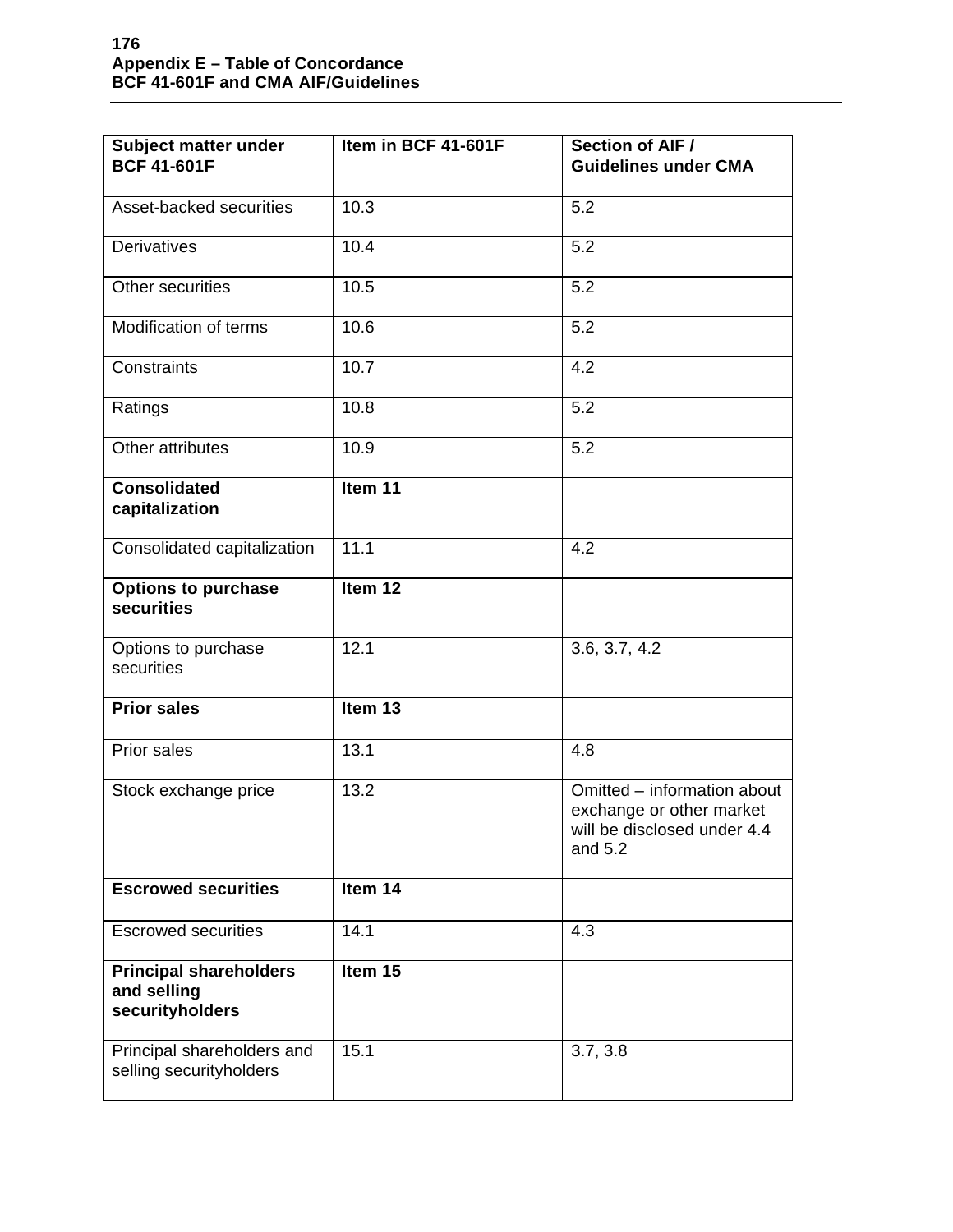| Subject matter under<br><b>BCF 41-601F</b>                 | Item in BCF 41-601F | Section of AIF /<br><b>Guidelines under CMA</b> |
|------------------------------------------------------------|---------------------|-------------------------------------------------|
| <b>Directors and officers</b>                              | Item 16             |                                                 |
| Name, address, occupation<br>and security holding          | 16.1                | 3.1, 3.2, 3.7                                   |
| Corporate cease trade<br>orders or bankruptcies            | 16.2                | 3.5                                             |
| Penalties or sanctions                                     | 16.3                | 3.5                                             |
| Personal bankruptcies                                      | 16.4                | 3.5                                             |
| Conflicts of interest                                      | 16.5                | 3.4                                             |
| Management of junior<br><b>issuers</b>                     | 16.6                | 3.1, 3.3                                        |
| <b>Executive compensation</b>                              | Item 17             |                                                 |
| <b>Disclosure</b>                                          | 17.1                | 3.6                                             |
| Exception                                                  | 17.2                | N/A                                             |
| <b>Indebtedness of directors</b><br>and executive officers | Item 18             |                                                 |
| Indebtedness of directors<br>and executive officers        | 18.1                | 3.6                                             |
| <b>Plan of distribution</b>                                | Item 19             |                                                 |
| Name of underwriters                                       | 19.1                | AIF cover page, 5.2                             |
| Disclosure of market out                                   | 19.2                | 5.2                                             |
| Best efforts offering                                      | 19.3                | 5.2                                             |
| Over-allotments                                            | 19.4                | 5.2                                             |
| Minimum distribution                                       | 19.5                | 5.2                                             |
| Approvals                                                  | 19.6                | 5.4                                             |
| Listing application                                        | 19.7                | 5.2                                             |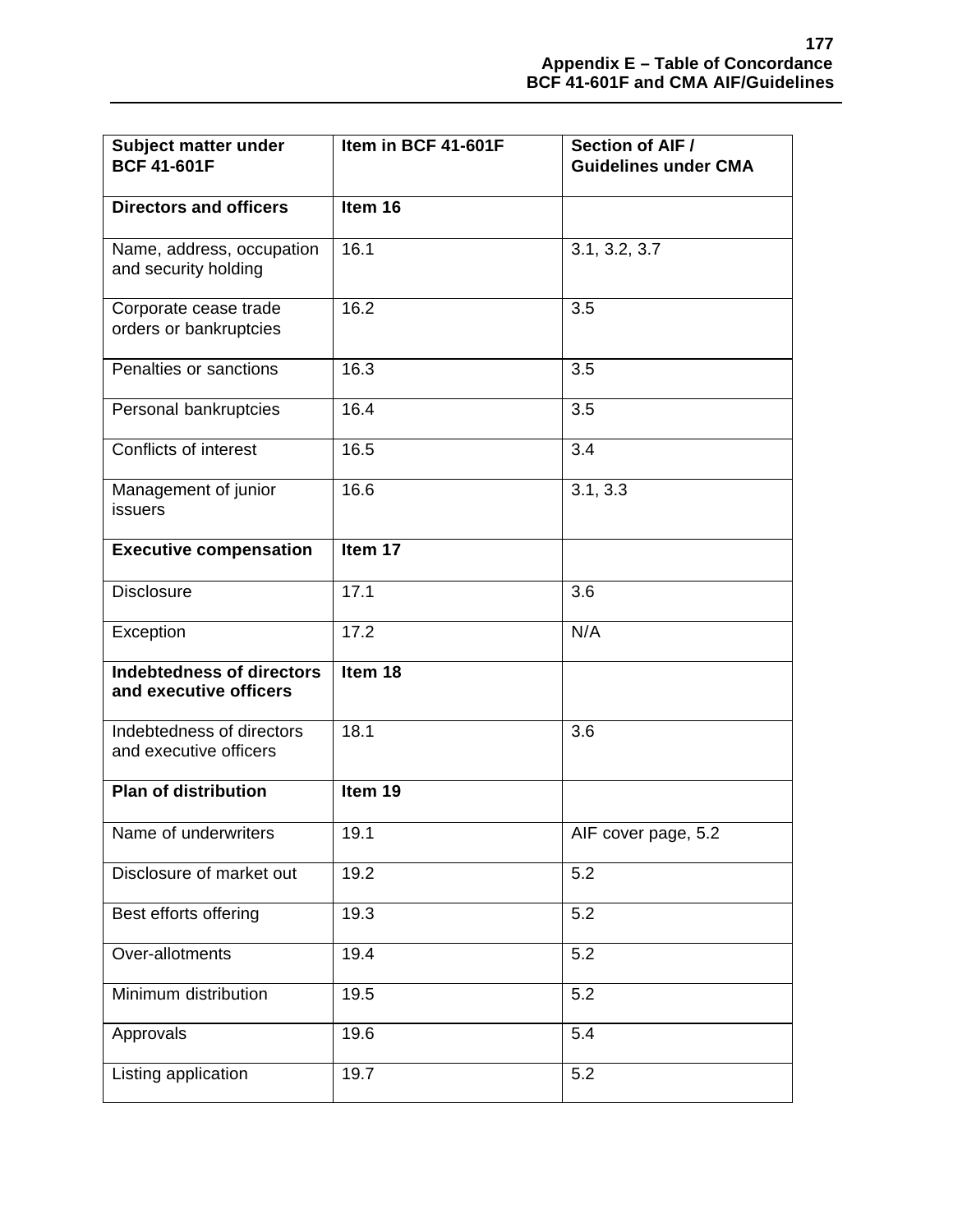| Subject matter under<br><b>BCF 41-601F</b>                                          | Item in BCF 41-601F | Section of AIF /<br><b>Guidelines under CMA</b> |
|-------------------------------------------------------------------------------------|---------------------|-------------------------------------------------|
| Conditional listing approval                                                        | 19.8                | 5.2                                             |
| Determination of price                                                              | 19.9                | 5.2                                             |
| Special warrants acquired<br>by underwriters                                        | 19.10               | N/A                                             |
| <b>Risk factors</b>                                                                 | Item 20             |                                                 |
| <b>Risk factors</b>                                                                 | 20.1                | 2.1                                             |
| <b>Promoters</b>                                                                    | Item <sub>21</sub>  |                                                 |
| Promoters                                                                           | 21.1                | 3.5, 3.6, 3.7                                   |
| <b>Legal proceedings</b>                                                            | Item <sub>22</sub>  |                                                 |
| Legal proceedings                                                                   | 22.1                | 1.4, 2.1                                        |
| <b>Interest of management</b><br>and others in material<br>transactions             | Item <sub>23</sub>  |                                                 |
| Interest of management<br>and others in material<br>transactions                    | 23.1                | 3.4                                             |
| <b>Relationship between</b><br>issuer or selling security<br>holder and underwriter | Item 24             |                                                 |
| Relationship between<br>issuer or selling security<br>holder and underwriter        | 24.1                | 5.2                                             |
| <b>Credit supporter</b><br>disclosure                                               | Item 25             |                                                 |
| Credit supporter disclosure                                                         | 25.1                | 5.2, 5.7                                        |
| Auditors, transfer agents<br>and registrars                                         | Item 26             |                                                 |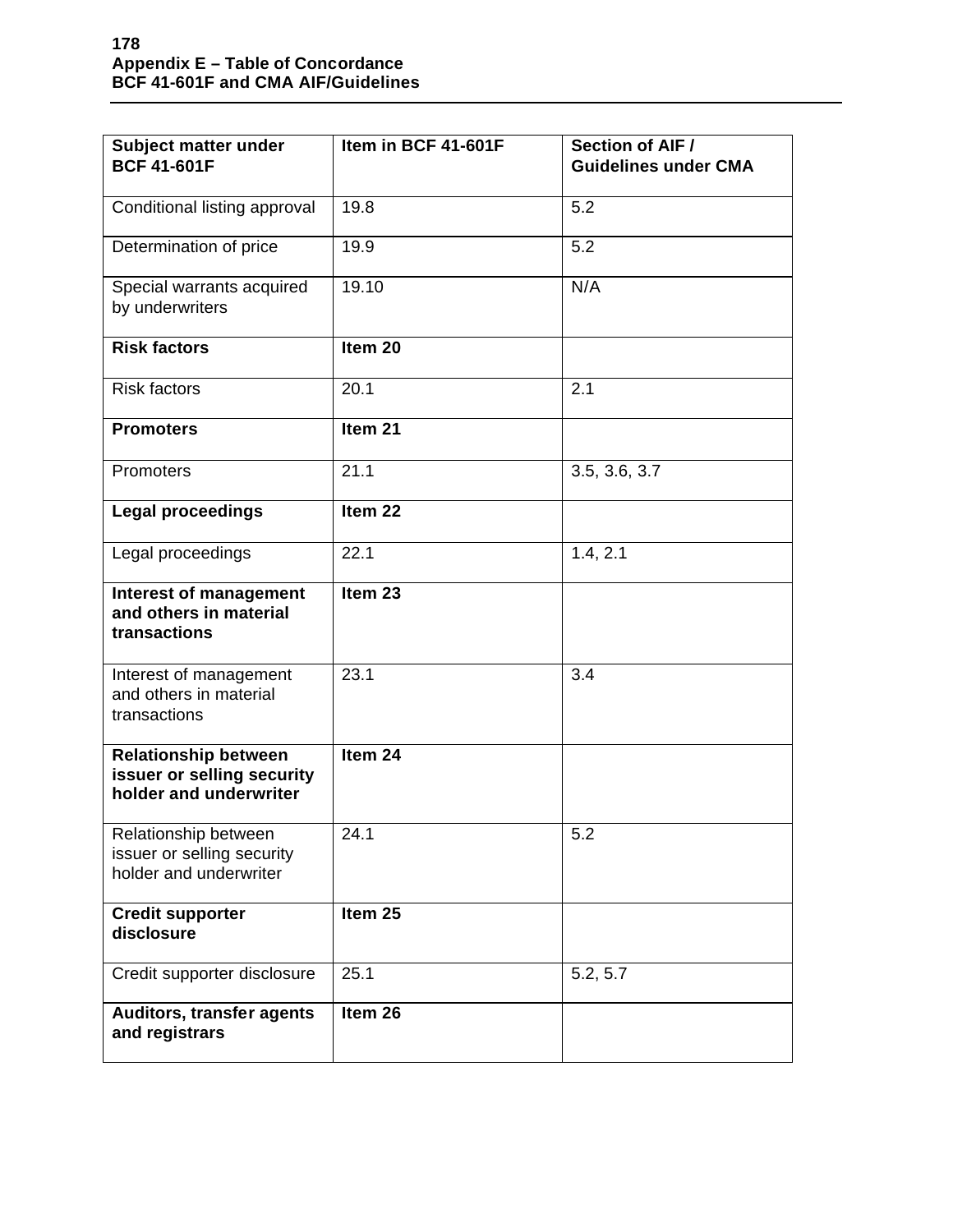| Subject matter under<br><b>BCF 41-601F</b>                             | Item in BCF 41-601F | Section of AIF /<br><b>Guidelines under CMA</b>                                                                                                   |
|------------------------------------------------------------------------|---------------------|---------------------------------------------------------------------------------------------------------------------------------------------------|
| <b>Auditors</b>                                                        | 26.1                | Omitted - information<br>contained on auditor's<br>report                                                                                         |
| Transfer agent and registrar                                           | 26.2                | 4.5                                                                                                                                               |
| Registration of securities                                             | 26.3                | 4.5                                                                                                                                               |
| <b>Material contracts</b>                                              | Item 27             |                                                                                                                                                   |
| <b>Material contracts</b>                                              | 27.1                | 1.1                                                                                                                                               |
| Project financing and<br>limited partnership offering                  | 27.2                | 5.5                                                                                                                                               |
| <b>Experts</b>                                                         | Item 28             |                                                                                                                                                   |
| Opinions                                                               | 28.1                | Omitted - information<br>contained on expert<br>opinions [1.1 of Guidelines<br>contemplates names of<br>experts if mining or oil &<br>gas issuer] |
| Tax consequences                                                       | 28.2                | 5.6                                                                                                                                               |
| Interest of experts                                                    | 28.3                | 4.6                                                                                                                                               |
| <b>Other material facts</b>                                            | Item 29             |                                                                                                                                                   |
| Other material facts                                                   | 29.1                | 1.4, 3.8, 4.8, 5.7                                                                                                                                |
| <b>Project financings</b>                                              | Item 30             |                                                                                                                                                   |
| Project financings                                                     | 30.1                | 3.1                                                                                                                                               |
| <b>Purchasers' statutory</b><br>rights of withdrawal and<br>rescission | Item 31             |                                                                                                                                                   |
| General                                                                | 31.1                | $4.9$ – modified to reflect<br>proposal for new investor<br>remedies                                                                              |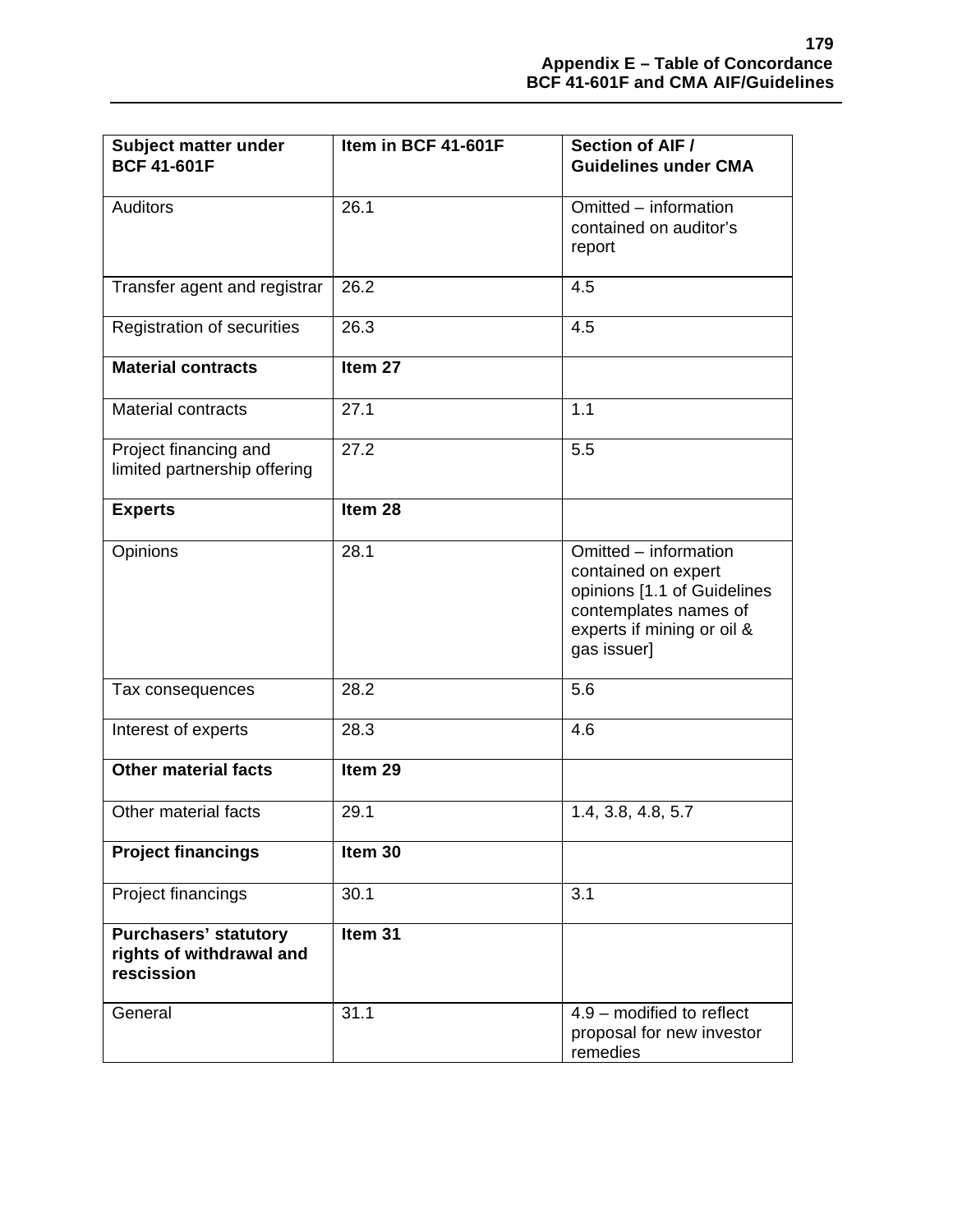| Subject matter under<br><b>BCF 41-601F</b> | Item in BCF 41-601F | Section of AIF /<br><b>Guidelines under CMA</b>                                      |
|--------------------------------------------|---------------------|--------------------------------------------------------------------------------------|
| Non-fixed price offerings                  | 31.2                | $N/A - with drawnal$ right<br>eliminated under proposal<br>for new investor remedies |
| <b>Financial statements</b>                | Item 32             |                                                                                      |
| <b>Financial statements</b>                | 32.1                | 4.7                                                                                  |
| <b>Certificates</b>                        | Item 33             |                                                                                      |
| Certificates                               | 33.1                | $N/A$ – no certificates under<br><b>CMA</b>                                          |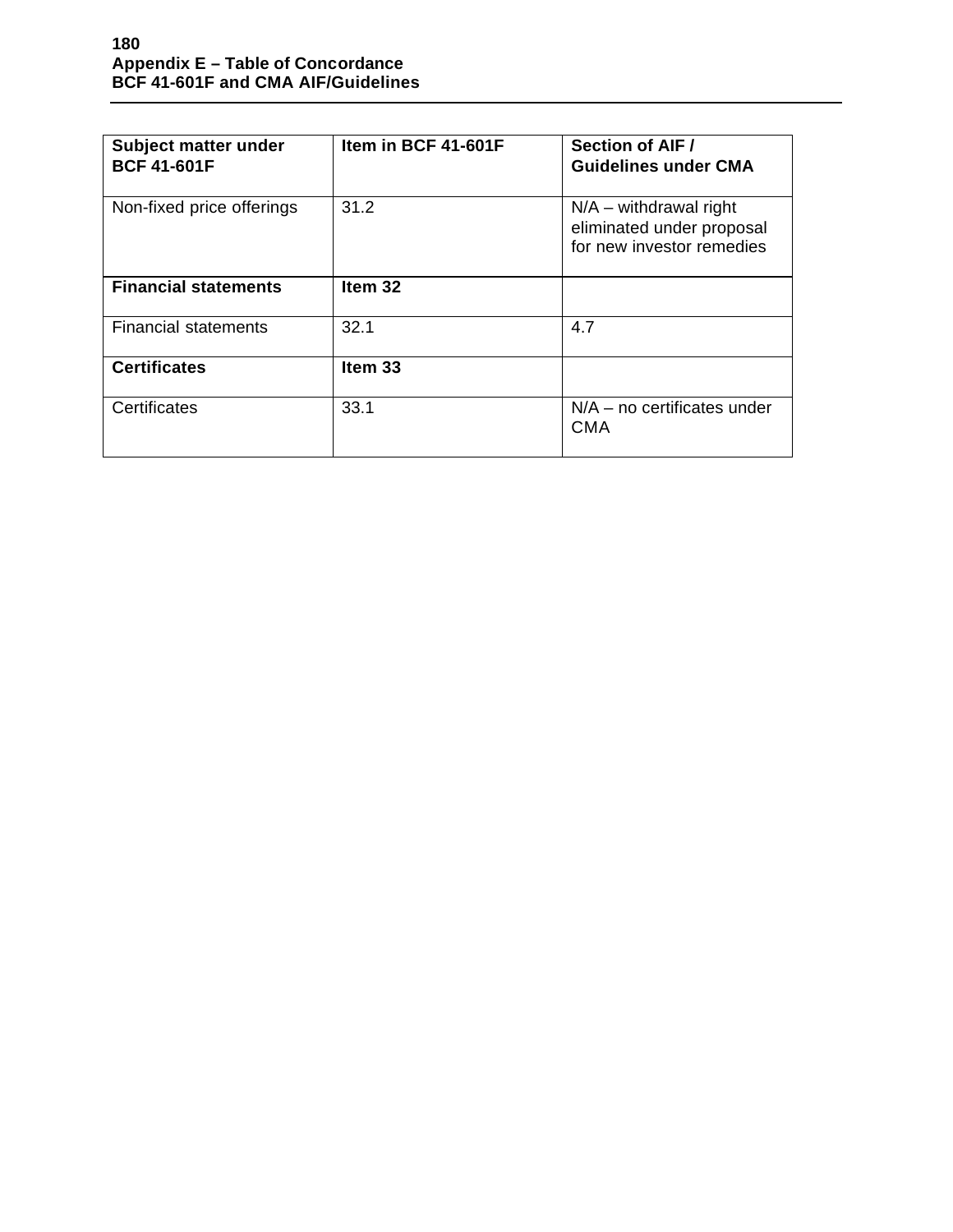# **APPENDIX F**

### **Proposal to Redefine the Materiality Standard**

"Material fact" and "material change" are both defined in BC and under most other provinces' securities legislation in terms of the significance of their impact on the market price of the issuer's securities.

However, the definition of material fact is broader than material change; it encompasses any fact that can "reasonably be expected to significantly affect" the market price or value of an issuer's securities and is not limited to changes in the "business, operations, assets or ownership" of an issuer that would reasonably be expected to have such an effect. *Pezim v. British Columbia (Superintendent of Brokers),* [1994] 2 S.C.R. 577.

Material fact and material change are used for different purposes:

- an issuer must make full, true and plain disclosure of all material facts when it sells securities under a prospectus
- a person (including an issuer) cannot trade a security if the person has knowledge of a material fact or a material change that has not been generally disclosed
- an issuer must disclose material changes as soon as practicable by press release and file a material change report within 10 days, and
- there is a general duty on senior management to enquire about material changes before an issuer trades securities, but there may not be a duty for them to enquire about material facts.

In addition, "misrepresentation" is defined in terms of material fact – a misrepresentation is an untrue statement of a material fact, or an omission to state a material fact that is required to be stated, or necessary to prevent a statement made, from being misleading.

#### **Summary of Proposal**

#### *We will redefine the disclosure standard:*

- to be similar to the "material information" standard that is described in the timely disclosure policies of the Canadian exchanges,
- to omit the retroactive test currently contained in the definition of material fact, and
- to omit the reference currently in the definition of material change to a decision by senior management that they think the directors will approve.

#### *We will apply the standard consistently*

- as the minimum required disclosure in an issuer's CMA entry document
- to prohibit insider trading
- to determine an issuer's continuous disclosure obligations, and
- to determine liability for misrepresentation.

#### *We will clarify what disclosure is required and when disclosure must be made.*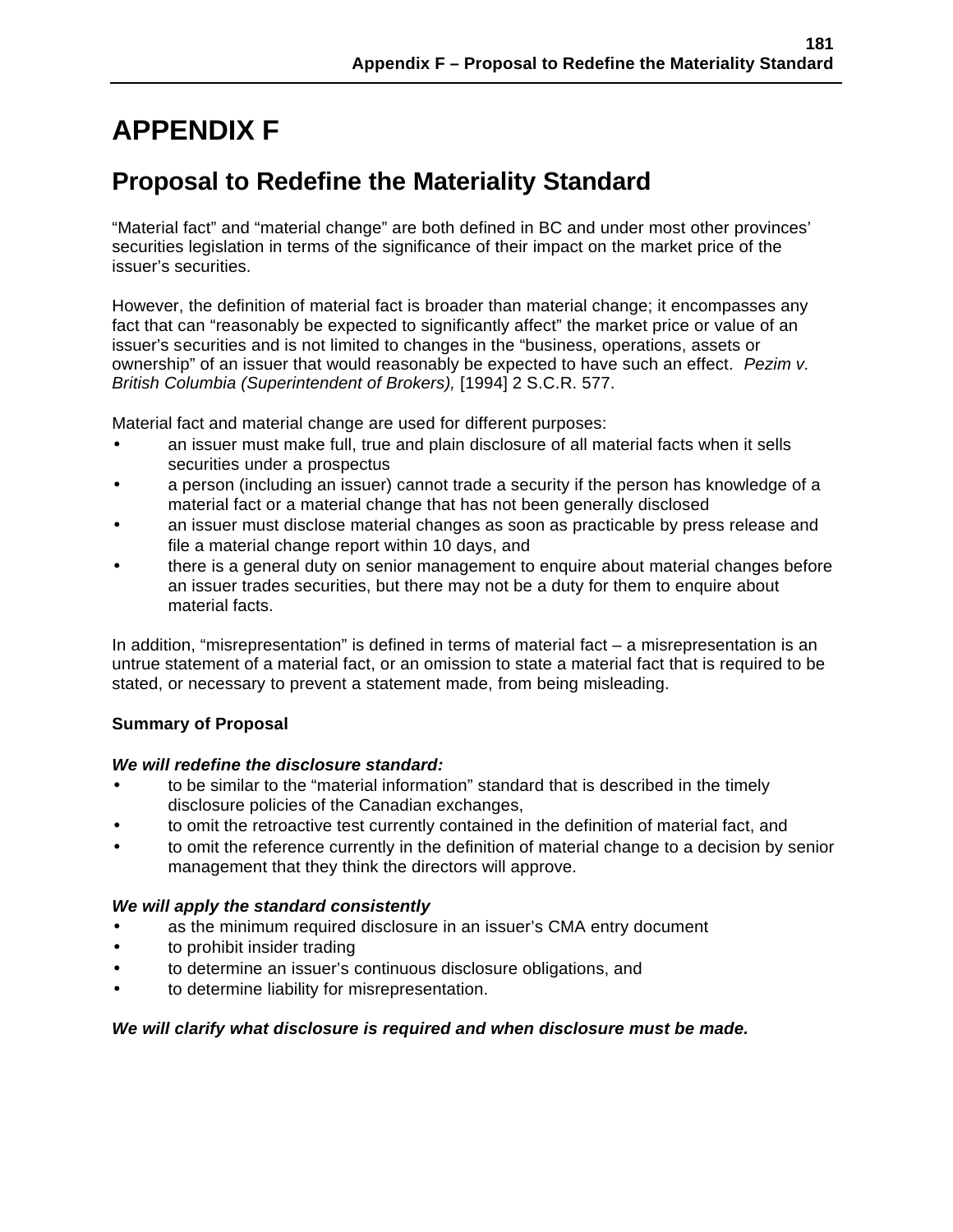#### **The Problem**

1. **The current distinction has been problematic to apply**.The courts and Commissions have struggled to characterize information as either changes or facts in order to apply the law.

Perhaps the best example is found in *Pezim v. British Columbia (Superintendent of Brokers)* [1994] 2 SCR 577 where the BCSC found three matters to be material changes requiring disclosure, one of which was drilling results. At the Court of Appeal, Lambert J.A. determined that this was an error, stating that drilling reports were capable of being material facts, but not material changes. Lambert J.A. said the information might be a basis for a perception that there was a change in the value of an asset, but distinguished that from a change in the asset itself.

The Supreme Court disagreed. In his opinion Iacobucci J. said

- the determination of what constitutes a material change for disclosure purposes falls squarely in the regulatory mandate and expertise of the BCSC, and the majority of the BC Court of Appeal in rejecting the BCSC's finding was in error
- the BC Court of Appeal's majority view was clearly wrong and inconsistent with the economic and regulatory realities the *Securities Act* sets out to address.

Iacobucci J. buttressed his position by approving the argument that new exploration results can change the character of a mineral property from waste to ore. George C. Stevens and Stephen D. Wortley, *Murray Pezim in the Court of Appeal: Draining the Lifeblood from Securities Regulation*, (1992), 26 UBC L. Rev. 331. Of interest too, is Locke J.A.'s dissenting opinion in the Court of Appeal that information is capable of being an asset. Therefore a change in information could be a change in an asset, and thus a material change, within the meaning of the Act.

In another example, the OSC found a statement made by an issuer's officers to a significant shareholder, that a take-over would not succeed because 60% of the issuer's shares were in friendly hands, to be a material fact and the basis for finding illegal tipping. *Royal Trustco Ltd. et al., White and Scoles* (1981) 2 OSCB 322C.

On appeal, the Ontario Divisional Court stated that the term "fact" should not be read "super-critically" and that the "information" in the statement was sufficiently factual or a significant alteration of circumstances to be a material change to fall within the tipping provision. *Re Royal Trustco Ltd. et al. and Ontario Securities Commission* (1983) 43 O.R. (2d) 147 (Div. Ct.).

One commentator has suggested that the distinction between a fact and a change can generally be seen in terms of an internal vs. an external event. This is based on a seemingly sensible notion, that generally speaking, an issuer should only be responsible for making continuous disclosure of "internal type" events. Alboini, *Securities Law*  section 18.1.2, at p. 18-110-11. As appealing as this analysis may be, it is not entirely consistent with the definitions or with the analyses made by the courts. Also, it does not address the external event that has a particular impact on an issuer that is both material and different from its impact on other issuers in the same industry (for example, political instability in a localized area where the issuer's property is located), which it seems an issuer should be required to disclose.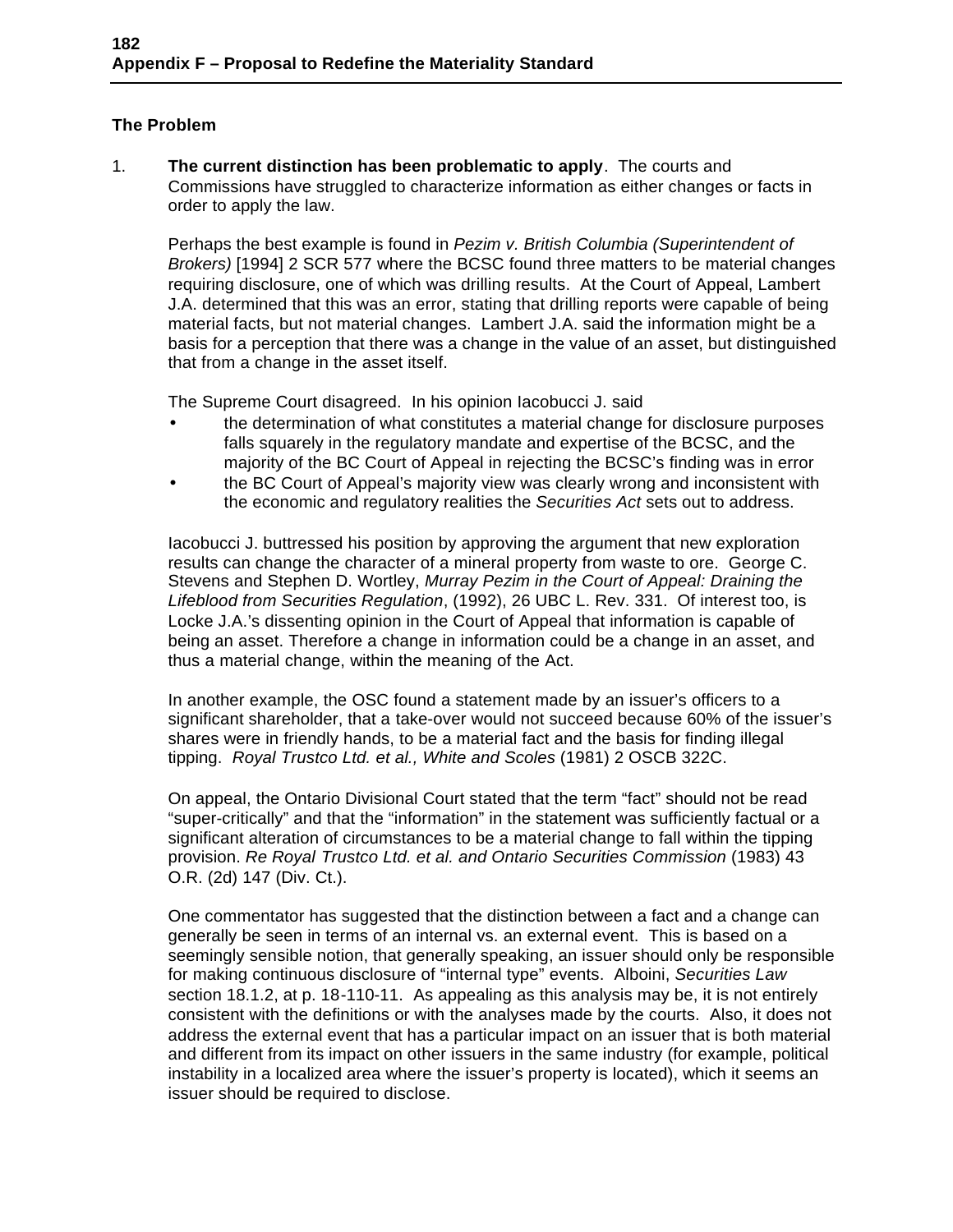Other commentators have suggested that the duty to disclose material changes should be seen as the duty to disclose changes in the basket of facts disclosed originally in the issuer's prospectus and from time to time afterwards. Stevens and Wortley, supra. at 338-339. This more closely approximates the appropriate duty, but does not clearly directly address the "new" fact, except to the extent it can be seen as an omission from disclosed facts.

The niceties of whether information is a change or a fact should not matter. If information could reasonably be expected to have a significant impact on the issuer's market price or value, the issuer should be required to disclose the information and persons who have the information should be prevented from trading while it remains undisclosed.

- 2. **It is more difficult to determine when disclosure must be made.** The issue of when an issuer must make disclosure is exacerbated by the difficulty in determining whether the information is a material fact or a material change, and by policies stating that even if it isn't either, it should be disclosed anyway.
- 3. **The current distinctions are inconsistent with the principles of CMA.** The CMA system recognizes that the investor who purchases securities in the market is making an investment decision, the same as an investor who purchases securities directly from the issuer under a prospectus. Under CMA they are both entitled to the same, appropriate, level of disclosure. The distinction that is currently made between material fact and material change, which allows the issuer's securities to be traded, by persons who are not insiders or in a special relationship with the issuer, in the market while material facts are undisclosed, but does not allow the issuer to make a trade in its own securities, is not consistent with the underlying principles of the CMA system.
- 4. **The retroactive element in the current definition of material fact is inappropriate, particularly in view of potential liability for the disclosure.** The definition of "material fact" includes both a fact that "significantly affects" the market price of a security and a fact that "would reasonably be expected to have a significant effect" on the market price. The first part of the definition allows materiality to be determined retroactively on the basis of actual market activity even if there was no reasonable ground for the issuer's management to expect, when they made their judgment as to whether or not the fact was material, that the fact would have a significant effect on the market price. Our view is the same as the view of the Allen Committee and the CSA Civil Remedies Committee on this matter.
- 5. **The inclusion of a decision by senior management that they think the directors will approve in the current definition of material change is inappropriate.** It confuses what a material change is  $-$  the purpose of the definition  $-$  with when disclosure should be made. Pending board approval should be treated like other uncertain events—management must balance the likelihood that the event will occur and the anticipated impact of the event if it were to occur to determine if and when disclosure should be made. This should lead management to either make the disclosure if board approval is anticipated, or keep the event confidential until the board considers the matter.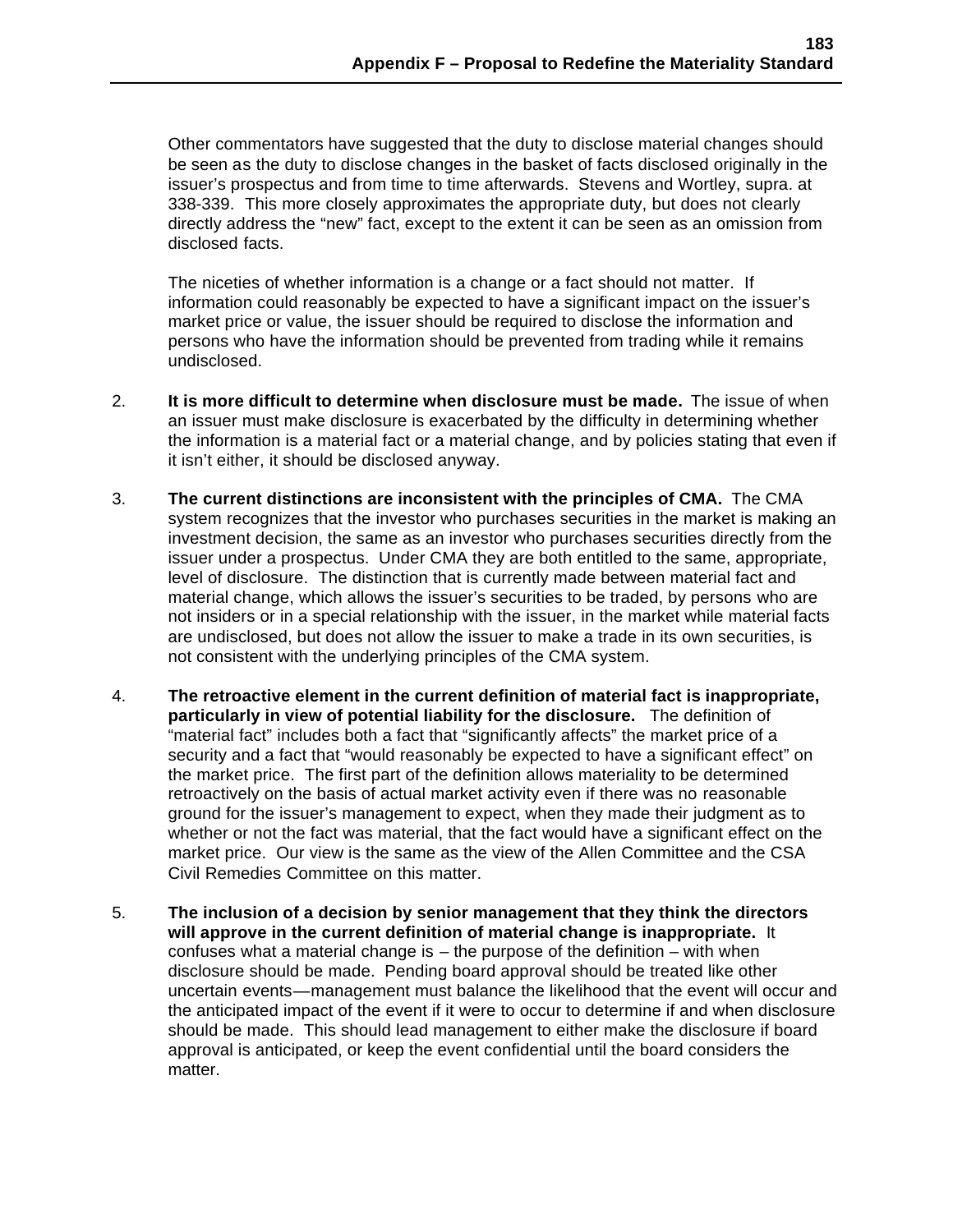- 6. **The timely disclosure policies of the exchanges "go beyond" the issuer's statutory obligations, causing confusion as to the extent of the issuer's obligations and liabilities.** Adding to the confusion is the statement in the policies that a cornerstone principle of securities regulation is that all persons investing in securities should have equal access to information that may affect their investment decisions. This could be interpreted to require disclosure of non-material information.
- 7. **Applying the statutory definition of material fact in some, but not all instances, where material fact is referred to in the** *Securities Act* **leads to uncertainty and confusion.** Another difficulty arising from the current definition of material fact is that the definition is stated to apply when the term is used in relation to securities issued or proposed to be issued. This has led to courts to conclude that there are two different definitions of material fact, and that they must determine whether the statutory definition based on market impact applies, or whether the "ordinary" meaning of material fact important and significant information—applies, to a particular situation. See *R. v. Crimeni* (March 13, 1998) Vancouver Registry No. 21053-01 (unreported) and *R. v. Coglon* [1998] B.C.J. No. 2573 (B.C.S.C.)
- 8. **Quebec and the US use a "reasonable investor test" that is more subjective than the market impact test.** The US Supreme Court set out this approach in *TSC Industries Inc. v. Northway*, Inc. 426 US 438 (1976). Under the Northway test, information is material if there is a substantial likelihood that a reasonable shareholder would think it important in making an investment decision, or put another way, there must be a substantial likelihood that a fact would have been viewed by the reasonable investor as having significantly altered the 'total mix' of information made available. This test is more difficult than the market impact test to apply with certainty, and may result in a different determination of materiality. In the US, there is a line of insider trading cases that have used the market impact test to decide whether facts are material under Northway's reasonable investor test – seemingly concluding that a reasonable investor cares about facts that are likely to affect the value of a security, and it is these facts that are material. See Davis, 24 *Materiality and SEC Disclosure Filings* 24 Securities Regulation Law Journal 180, 187-189 discussing, *Cady, Roberts & Co* 40 SEC 907 (1961), *List v. Fashion Park, Inc.* 340 F2d 457, 462 (2d Cir. 1965), quoting Kohler v. Kohler Co. 319 F2d 634, 642 (7<sup>th</sup> Cir. 1963), *SEC v. Texas Gulf Sulphur,* 401 F2d 833 (2d Cir. 1968), and *Elkind v. Liggett & Myers* 635 F2d 156, 166 (2d Cir 1980). In his article, Davis argues that this is the proper standard for materiality and there should be no other.

#### **Details of the Proposal**

We will redefine the disclosure standard in terms of material information**.** Issuers will be required to make disclosure of all material information in their entry documents, and to ensure that the disclosure remains current.

#### **1. Underlying policy**

The basis for securities legislation is that all persons investing in securities have equal access to material information.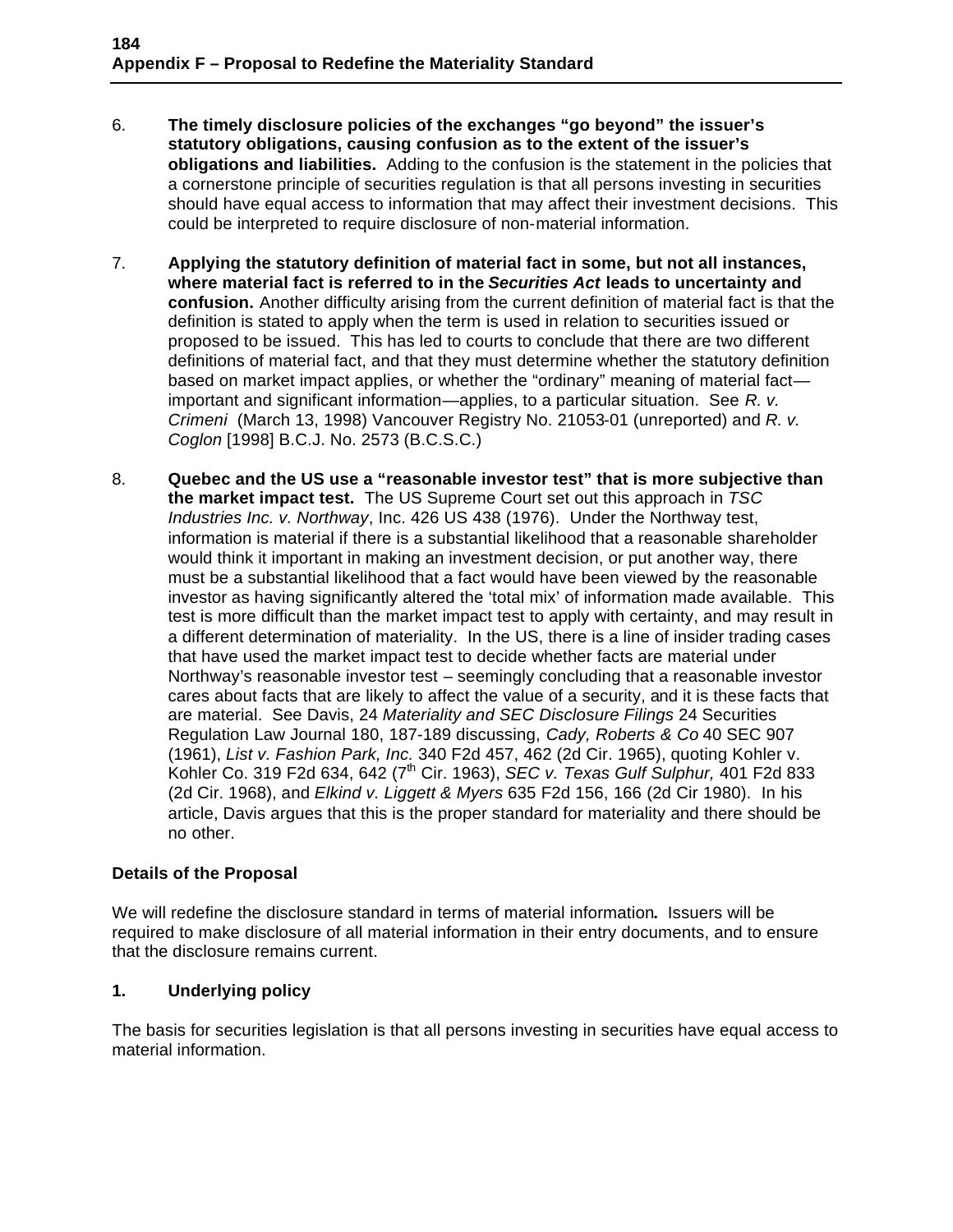#### **2. Definition of "material information"**

"Material information" means information relating to the business or affairs of an issuer that would reasonably be expected to result in a significant change in the market price or value of any of the issuer's securities.

(A different definition will need to be proposed for mutual funds.)

The language – "reasonably expected to *result in a significant change* in the market price or value" – is from the TSX's policy. We think it expresses more plainly the language that is currently in the legislation – "reasonably be expected to *have a significant effect on* the market price or value".

The concept of the change having to be expected to *result in a significant change* is very important to ensure that frivolous suits are not brought because of nominal changes in the price of an issuer's securities. Significant means meaningful, important, of consequence-- the information that was misstated or omitted is of such importance that it results in a significant change in the market price or value of the issuer's securities. Similarly, the change contemplated must be distinguished from a change in the market generally, or the issuer's industry segment at large. The change referred to in the definition is that portion of the change in the market price or value of an issuer's securities that is not related to or explained by other movements in the marketplace. This concept of related significant change, coupled with the anticipated costs of litigation, will serve as a gatekeeper, keeping out frivolous litigation.

#### **3. Assume a rational, efficient market**

We will make it clear in guidance that the definition of "material information" assumes a rational, efficient market where investors' behaviour is based on economic interest alone. Management cannot presume that because historically there has been little response in the issuer's stock price to news released about the issuer, that no news about the issuer's business and affairs is material. Similarly, we know that markets often appear to be interested in information that does not have an economic impact – we can leave it to the market to call for this information, and for issuers to respond to market demand. If an investor learns of information that does not have an economic impact and wishes to sell the shares as a consequence of the information, the investor can do so with nominal financial impact to the price. Also information that is "noneconomic" can become economic – for example, when an issuer's policies are so unpopular that they result in a boycott of an issuer's products. At that point the information, provided it meets the significance test, is material.

Under the market impact definition, management must assume that the price of the issuer's securities immediately prior to the time disclosure is to be made is determined in an efficient, free market that has processed all disclosed information, and ask themselves whether, assuming the same efficient, free market, the information would reasonably be expected to result in a significant change to that price. This is extremely important because it permits the decisions of management to be made examined and reviewed based on principles that are fair and transparent. This is especially important because the issuer and management are liable for misrepresentations, ie, misstatements and omissions of material facts.

In addition, under these principles, materiality is capable of measurement using standard market models developed by financial economists that can test whether false information caused a security to trade at an artificially high or low price by measuring whether investors earned any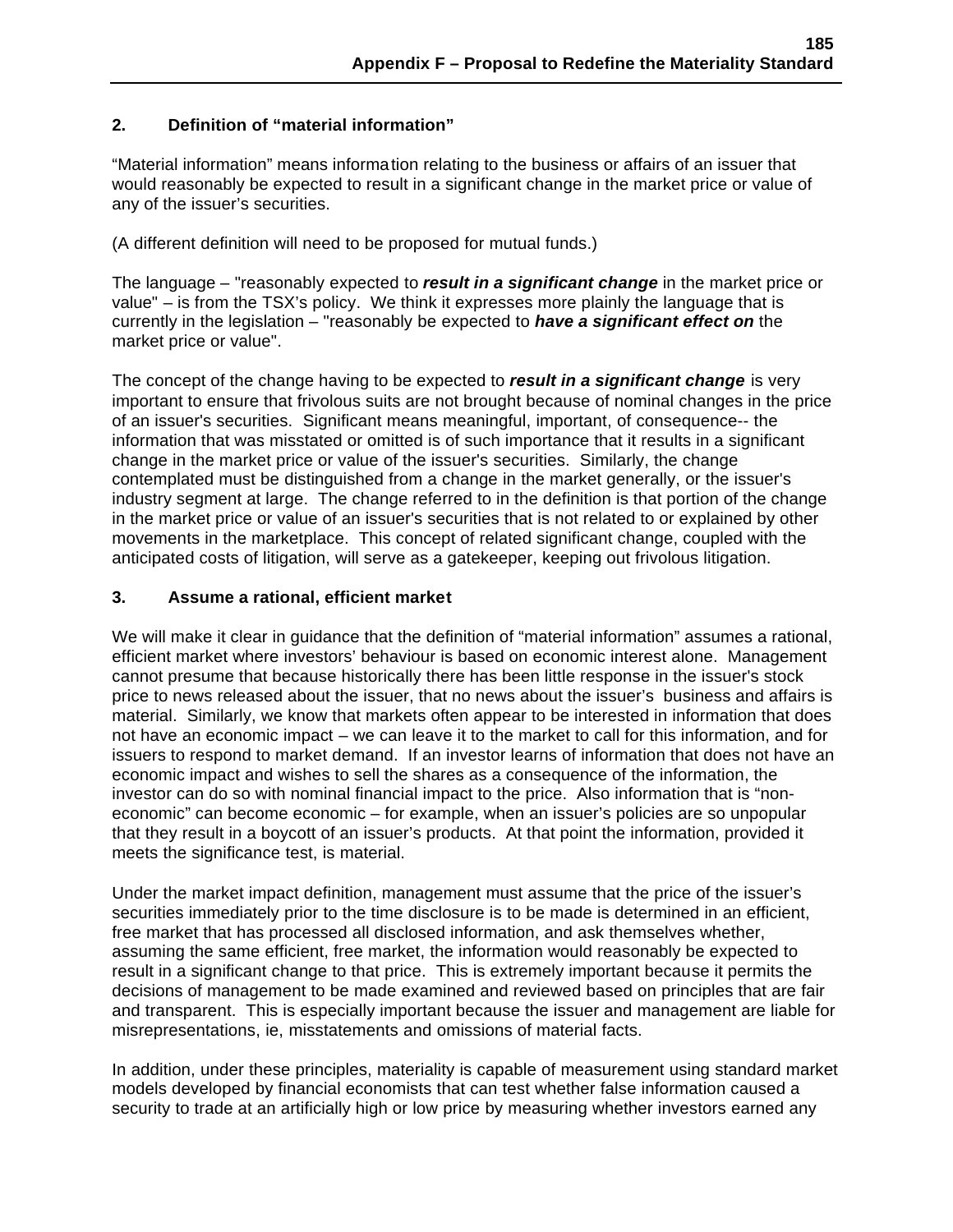abnormal returns at the time the correct information was released to the public. The model incorporates the observed relationship between the return on a particular stock and the market or market segment as a whole, to isolate the change in the return that is attributable solely to the allegedly withheld or false information. Fischel, *Use of Modern Finance Theory in Securities Fraud Cases Involving Actively Traded Securities,* 38 The Business Lawyer 1 (Nov. 1982), referring to Schwert, *Using Financial Data to Measure Effects of Regulation,* 24 J. Law & Econ. 121 (1981). This brings greater certainty and assists management in making appropriate decisions in this regard.

#### **4. Redefining the standard**

The requirement to disclose material information is not the same as the requirement to make "full, true and plain disclosure of all material facts" or "prospectus-level disclosure" which industry has come to understand to mean answering each and every question in the long form prospectus, whether or not the information called for is material to the issuer. Imposing a requirement to keep this detailed level of disclosure current would be overly burdensome to issuers and would delay the release of important information to the market. Disclosure should focus on significant items; if the volume of disclosure increases, focus on the main issues can be lost.

Properly defining the standard for disclosure is fundamental to CMA and the related investor remedies regime. As the US Supreme Court stated in *Northway:*

"..if the standard of materiality is unnecessarily low, not only may the corporation and its management be subjected to liability for insignificant omissions and misstatements, but also management's fear of exposing itself to substantial liability may cause it to simply bury the shareholders in an avalanche of trivial information—a result that is hardly conducive to informed decision making." *TSC Industries v Northway*, USSC June 14, 1976, reported at p. 90,069 of CCH Federal Securities Law Reports at ¶ 23, cited with approval in by Montgomery J. *Royal Trustco Ltd. v. Campeau Corp* (Ontario High Court of Justice) (1980) 31 OR 2d 75.

Issuers must disclose all material information in their entry documents. Press releases would be used to disclose material information that should be disclosed between regular filings in a timely way. Should an issuer wish to do so, additional information may be provided in its annual information forms, quarterly reports, in supplemental filings or on their websites. This system ensures that press releases are used for their true purpose: to give the market notice of truly important -- that is, material -- information, but recognizes that there may be additional information of a more detailed or a background nature the issuer may wish to put on the public record.

#### **5. Disclosure of "external" events**

Issuers would not generally be required to interpret the impact of external political, economic and social developments on their business and affairs. However, if an external development has had or will have a direct effect on the business and affairs of an issuer that is both material and uncharacteristic of the effect generally experienced by other issuers engaged in the same business or industry, the issuer must make disclosure of the development and its impact or potential impact on the issuer.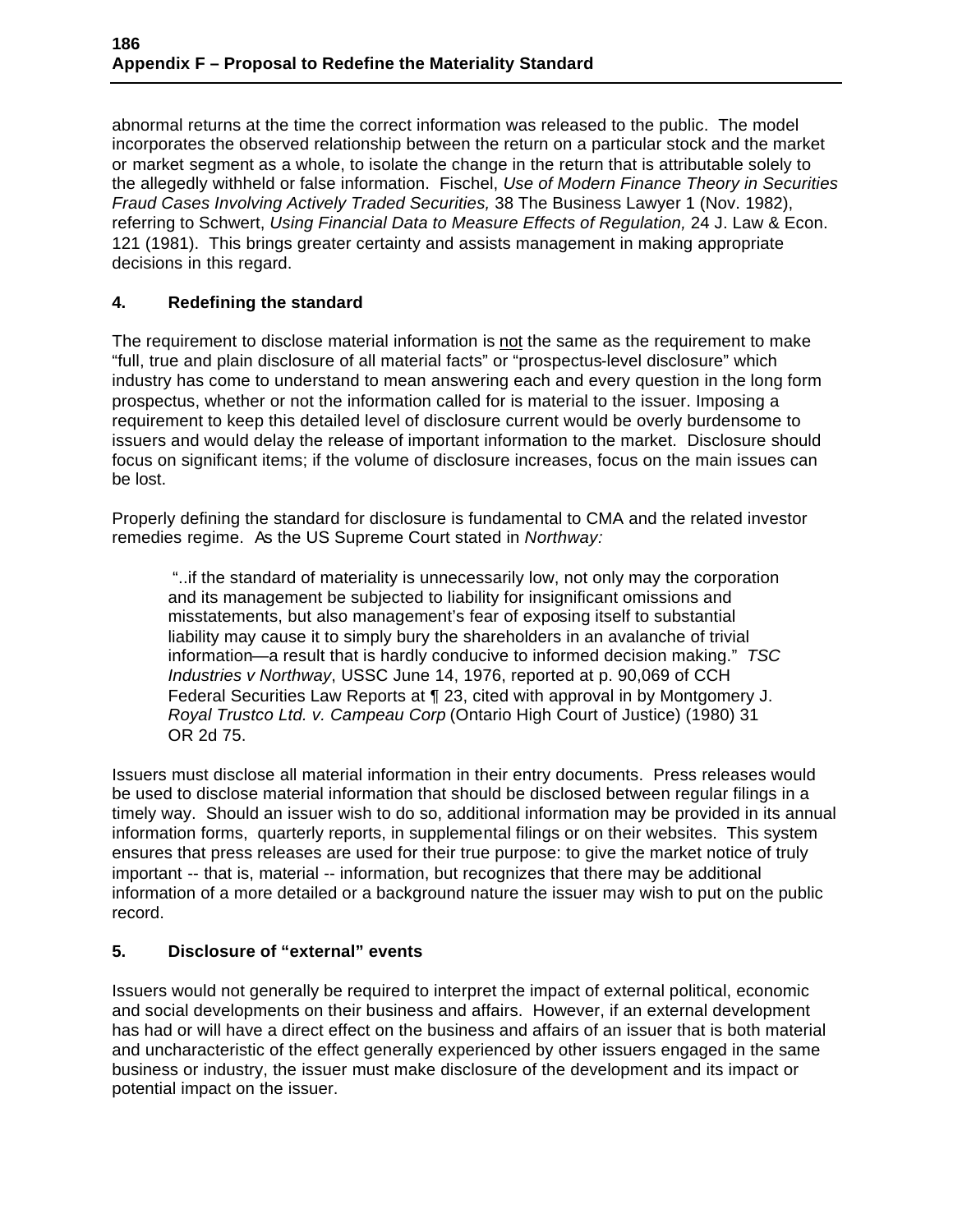#### **6. Timely disclosure**

An issuer will be required to disclose material information as soon as practicable on the information becoming known to management, or in the case of information that is previously known to management as soon as practicable on it becoming apparent that the information is material.

Generally, an issuer should make disclosure when the material information is "established", ie, when management has reviewed the information, has reasonable confidence in it and put it into context. If every suspicion that could affect the market price were to be published the result would be a chaotic market.

Timely does not mean immediate - it means as soon as practicable. And that means that management must be able to review the information, have reasonable confidence in it and put it into context.

*Amirault v. Westminer Canada Ltd* (N.S. Supreme Court Trial Division)[1993] NSJ No. 129 provides a good illustration. This case considered whether certain information indicating that the company's mineral property was not as promising as the public record indicated was a "material fact" that should have been disclosed. Nunn J. wrote:

In a mining exploration company there are many facts, ie events, occurrences, results and the like occurring regularly and often important to the company's operations but to hold that all these, or all important things are material and must be disclosed would create not an open and fair market place but rather a chaotic one. For example, as here, if you have an expected grade which upon some initial sampling turns out to be lower that certainly is a fact and undoubtedly an important one. However, to say it is material and required to be disclosed is another matter for within a day or week the sample grade may change upward dramatically. If both were disclosed as material information, the market could go up and down like a yo-yo and would be open to unresolveable and myriad claims of manipulation—reveal a few pessimistic facts, bring down the price of the stock, then release some favourable facts for the reverse effect.

To my mind, this is not what is intended. In order to give proper effect to the policy, a determination of materiality must be based upon a reasonable expectation that the price of the stock would undergo a significant change. In this situation….the facts of grade and ore reserves become material facts when the company is satisfied after performing the necessary work, in this case, as recommended by the consultants, as to the accuracy of the fact and that that is significantly different from earlier facts as to cause a significant change in the market price of the stock.

#### **However:**

1. While the issuer is establishing the material information, the issuer must have a system in place to keep the information confidential and to prohibit persons with knowledge of the information from trading in the issuer's securities, and the issuer must not trade in its securities.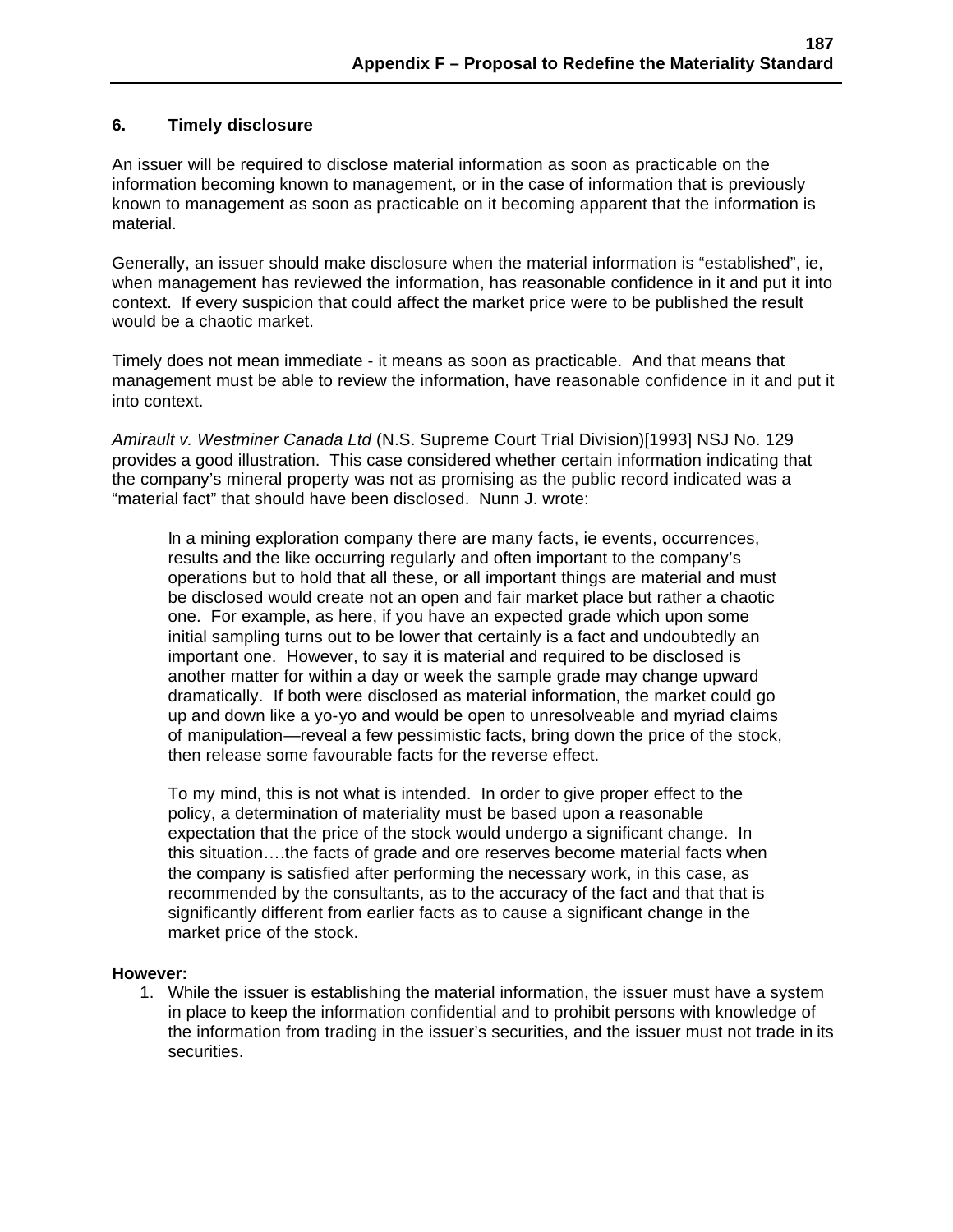- 2. If market activity indicates that the information has leaked or the existence of rumour, or if management has made selective disclosure that it realizes should have been made generally public, the issuer must issue a clarifying press release.
- 3. In no event, may the issuer make misleading disclosure. Where an issuer is required to make a statement, management is responsible to make appropriate inquiries to assure themselves that the statement they make is truthful and not misleading.

#### **7. Clarifying the duties of management**

Issuers are responsible for having systems in place:

- to bring important information about the issuer's business and affairs to management's attention
- for management to review the information, to determine whether it is material and to disclose material information as soon as practicable
- to prohibit trading in the issuer's securities by the issuer, its directors, senior officers and anyone with knowledge of undisclosed material information.

Where the application of the materiality test is not straightforward because of the uncertainty an event will occur, management must balance both the indicated probability that the event will occur and the anticipated magnitude of the event in light of the totality of the issuer's circumstances to determine if, and when, the information becomes material information and must be disclosed. Similar to the situation where the issuer is establishing material information, the issuer and its management will not be liable for not making disclosure during a pending event, provided the information is held in confidence and there is no trading in the issuer's securities by the issuer or others with knowledge of the information. Again, if there is evidence that the information has leaked or there is a rumour that is in some way associated with the issuer, management must issue a clarifying statement immediately.

When an issuer must make a clarifying statement about a matter (eg, because of rumour or leak or inadvertent selective disclosure), management must make inquiries and otherwise take due care to ensure that the issuer discloses all material information and that it does so within 24 hours of learning of the rumour or leak, or of unintentionally making selective disclosure. If management complies with this, neither the issuer nor management will be liable.

This defence recognizes that during a private placement and in certain other business contexts, management may unintentionally make selective disclosure and permits management to correct the situation without liability. It is not available to anyone who has engaged in tipping, insider trading, fraud or market manipulation.

Management's decisions in determining whether information is material and in timing public disclosure will be viewed in the context of whether management acted reasonably in the circumstances, and not with the benefit of 20/20 hindsight.

An issuer has no general duty to correct or update third party statements or rumours unless:

- The issuer or its management is responsible for the rumour
- The issuer or its management are closely associated with the statements (such as analyst reports where the issuer has provided the information to the analyst or has encouraged the report)
- There is undisclosed material information that appears to have leaked.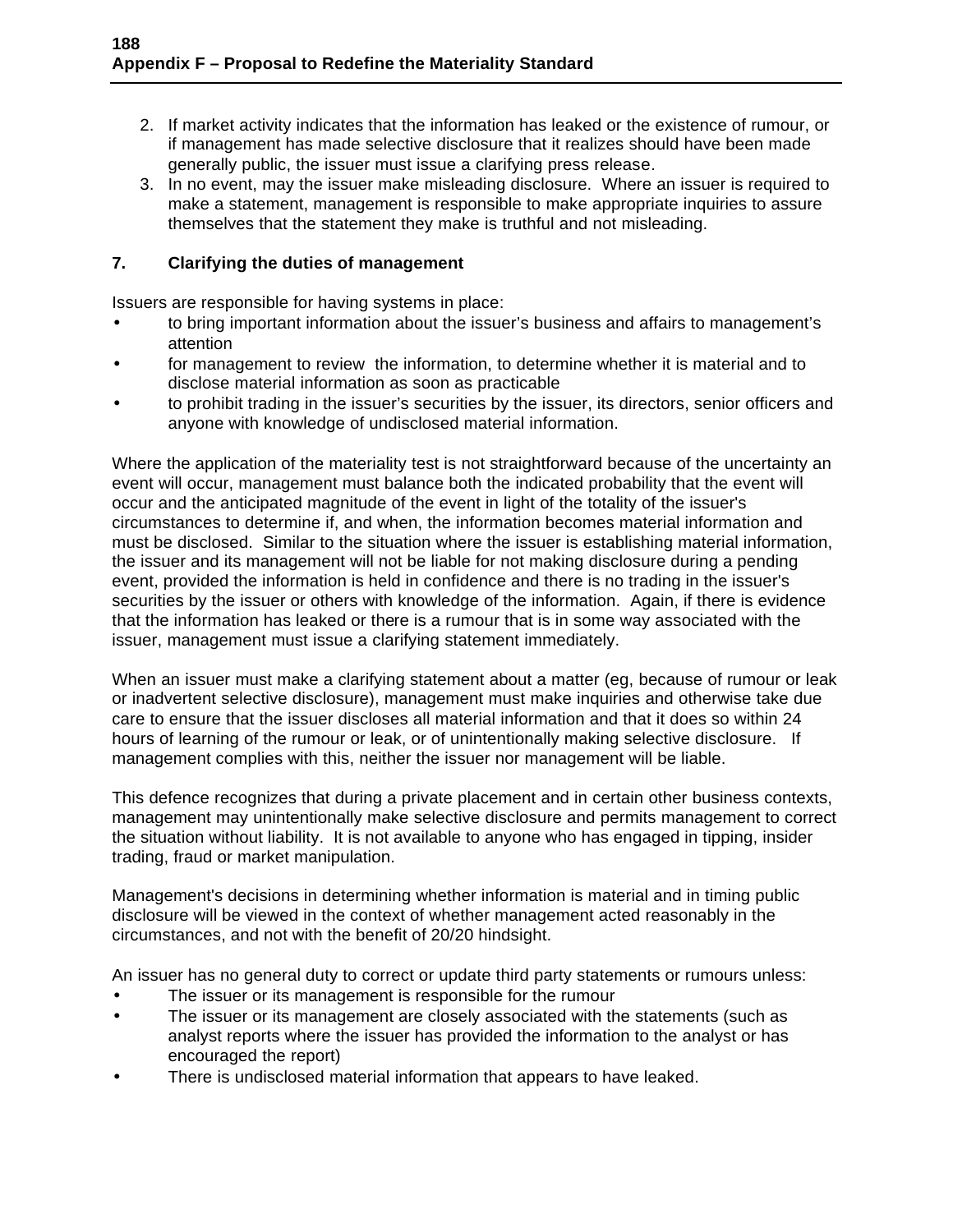#### **8. Confidential filing where undue detriment**

We will preserve the procedure for an issuer to make a confidential filing with the Commission where management is of the view that disclosure of material information would cause undue detriment to the issuer. This function is currently served by the material change report. As is the case now, the executive director may disagree and require the issuer to make disclosure.

One the basis for confidentiality is no longer present, if the information is still material information, the issuer must make disclosure. In no event can disclosure of material information be deferred permanently.

#### **9. Materiality depends on the issuer's circumstances**

The materiality of information varies from one issuer to another according to the size of its profits, assets and capitalization, the nature of its operations and many other factors. Information that is "material" in the context of a smaller issuer's business or affairs is often not material to a larger issuer. We will provide a list of developments that are likely to be material to an issuer and will refer to the lists included in the disclosure policy of the exchanges. The issuer, itself, is in the best position to determine the materiality of particular information in the context of its own affairs.

#### **10. Materiality in financial statements**

Materiality may be defined by others differently in other contexts, for example, by the CICA Handbook for the purpose of financial statement disclosure. Accordingly, information may be material for the purpose of disclosure in an issuer's financial statements that may not be material for purposes of an issuer's continuous disclosure obligations or insider trading prohibitions.

#### **Advantages of the Proposal**

The Proposal clarifies what disclosure is required and when disclosure must be made.

- 1. **The difficulties that arise in determining whether something is a fact or a change will disappear.** Issuers and their management will focus on what is really important—if information (of whatever type) would reasonably be expected to result in a significant change in the market price or value of the issuer's securities then it is material, must be disclosed, and until it is disclosed persons who know that information must keep it confidential and cannot trade.
- 2. **All investors will have an equal right to the disclosure that really matters information that would reasonably be expected to result in a significant change in the market price or value of the issuer's securities.** This is consistent with the principles of CMA that recognize that investors in the primary market and investors in the secondary market are both entitled to an appropriate level of disclosure and the same rights if the disclosure is not made or contains a misrepresentation.
- 3. **Issuers and their management will not be liable if there is a significant change in the market price if it was not reasonable to expect this would have occurred.**  Issuers and their management will not be judged with the benefit of 20/20 hindsight.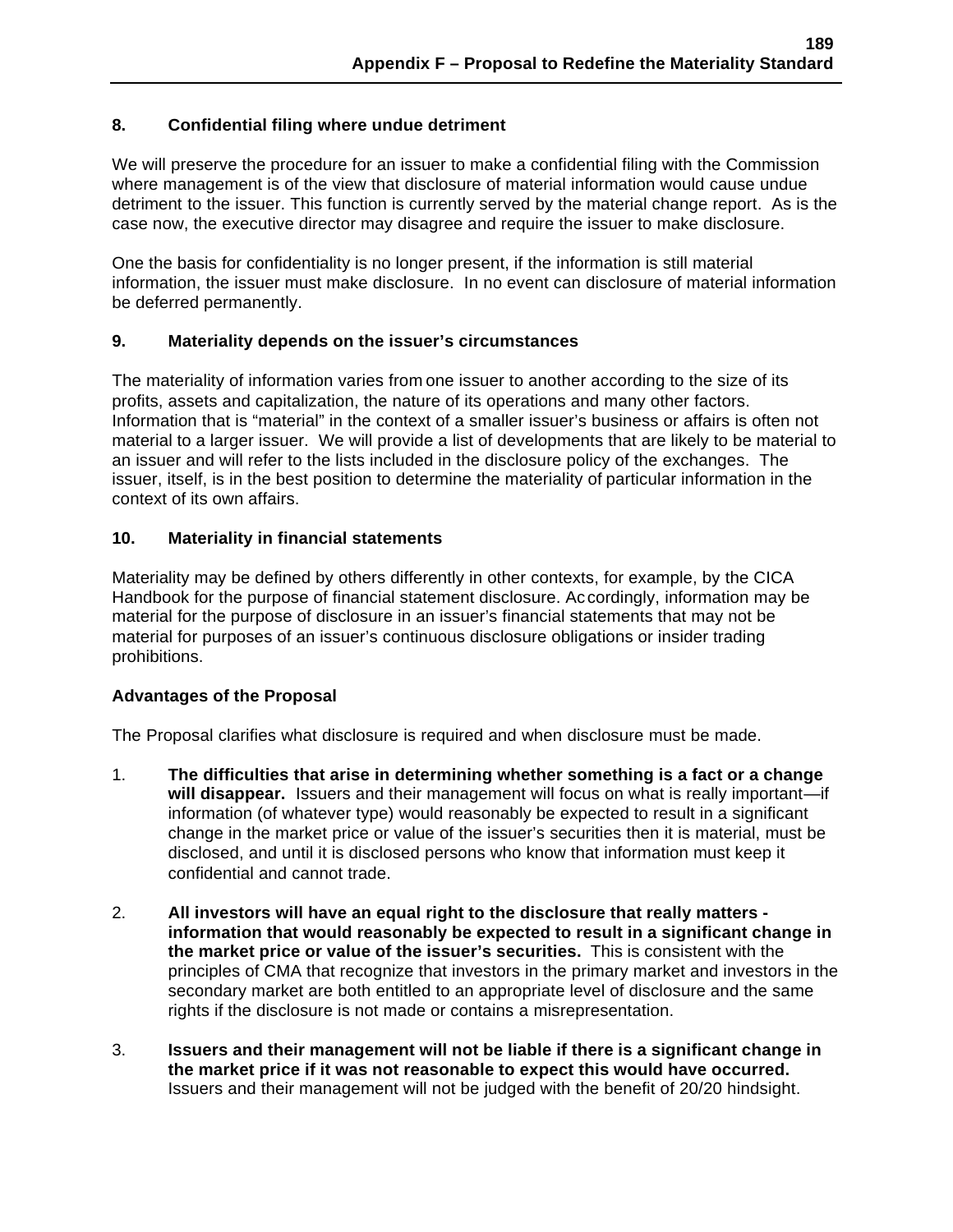- 4**. Issuers and their management will be liable for ensuring material information is disclosed in a timely manner.** Not all information is material. In fact, not all important information is material either. In order for information to be material, it must be reasonable to expect that the information would result in a significant change in the market price or value of the issuer's securities.
- 5. **When an issuer must release information is clarified.** We will provide that an issuer may keep material information confidential until the information is established —ie, management has reviewed the information, has determined that it is material, is reasonably comfortable with its accuracy, has put it into context and has determined that it is material. Issuers will be responsible for having systems in place:
	- a. to bring important information to management's attention
	- b. for management to review the information, to determine whether it is material and to disclose material information, and
	- c. to prohibit trading during the period that material information is being established, during pending events and when the issuer has disclosed material information in confidence to the Commission by anyone with knowledge of the information.

Management will also be responsible to make appropriate inquiries and to release the information or otherwise clarify the situation by issuing a press release within 24 hours in the event there is evidence that the information has leaked.

6**. There will be only one test for materiality**. The same test will apply for all purposes under the *Securities Act*. Legal requirements and policies will be consistent.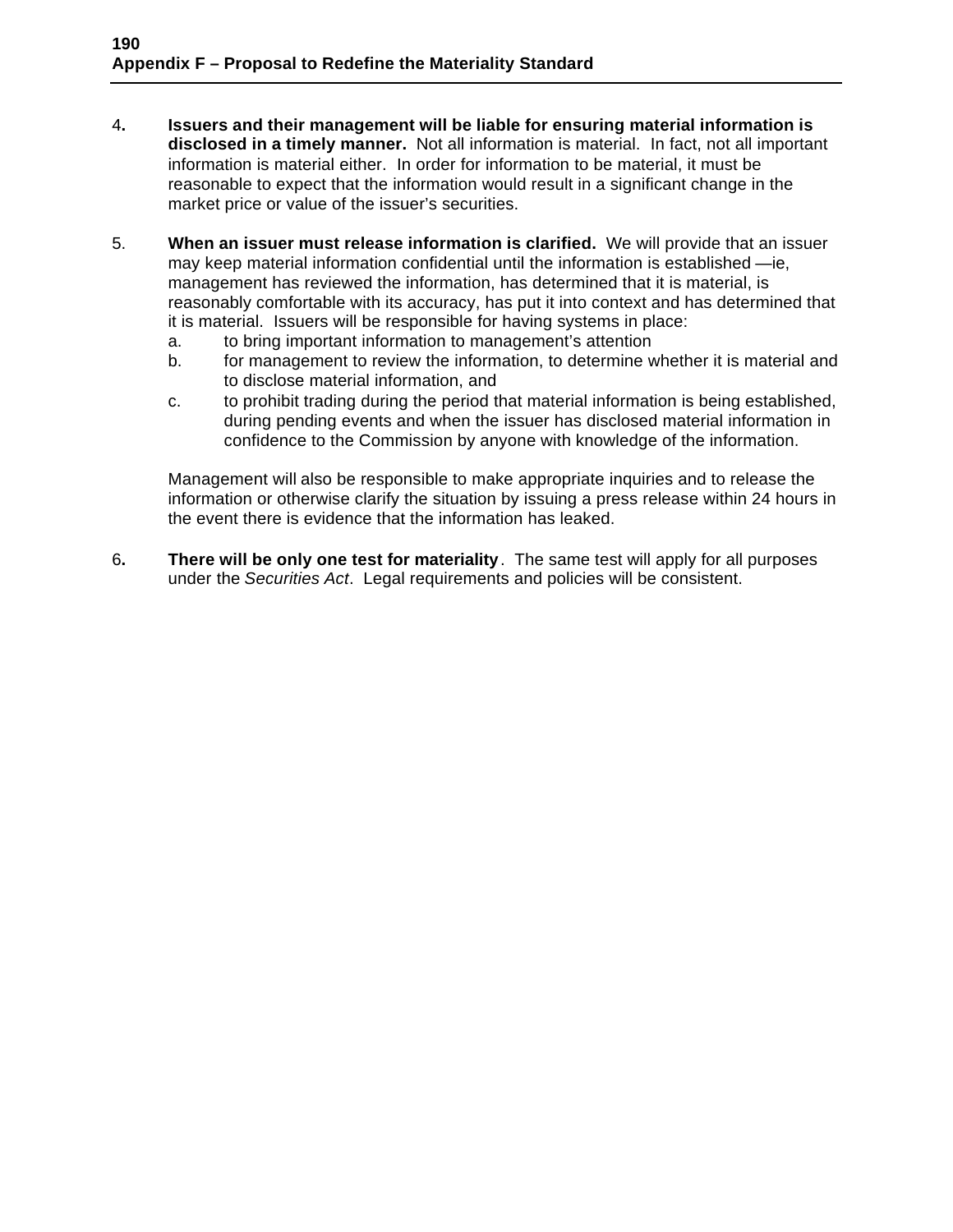# **APPENDIX G**

### **Table of Concordance Registration Exemptions**

| <b>Current</b><br><b>Exemption</b> | <b>Title</b>                                                                                                                                                | <b>Proposed</b><br><b>Exemption</b> | <b>Title</b>                                                                                    |
|------------------------------------|-------------------------------------------------------------------------------------------------------------------------------------------------------------|-------------------------------------|-------------------------------------------------------------------------------------------------|
| Act, s.<br>44(2)(a)                | Exemption for insurers or savings<br>institutions if solely incidental and<br>no advertising of services                                                    | None                                | Discontinued                                                                                    |
| Act, s.<br>44(2)(b)                | <b>Exemption for Business</b><br>Development Bank of Canada if<br>solely incidental and no advertising<br>of services                                       | <b>None</b>                         | Discontinued                                                                                    |
| Act, s.<br>44(2)(c)                | Exemption for lawyers and<br>accountants if solely incidental and<br>no advertising of services                                                             | None                                | Discontinued                                                                                    |
| Act, s.<br>44(2)(d)                | Exemption for dealer re: research<br>reports and analysis                                                                                                   | None                                | Discontinued                                                                                    |
| Act, s.<br>44(2)(e)                | Exemption for registered dealer or<br>representative if reasonably in<br>fulfillment of duty to ensure<br>suitability                                       | None                                | Discontinued                                                                                    |
| Act, s.<br>44(2)(f)                | Exemption for publisher of, or<br>writer for, a newspaper or business<br>or financial publication if solely<br>incidental and no advertising of<br>services | None                                | Discontinued                                                                                    |
| Act, s.<br>44(2)(g)                | Person or class of persons<br>designated by regulation                                                                                                      | None                                | Act will have rulemaking<br>power to make exemptions<br>- do not need this catch-all<br>anymore |
| Act, s.<br>45(2)(1)                | Trade by executor, receiver,<br>sheriff, etc.                                                                                                               | (1)(n)                              | Trades to realize on legal<br>obligations                                                       |
| Act, s.<br>45(2)(2)                | <b>Trade to Business Development</b><br>Bank, savings institutions,<br>insurers, governments,<br>municipalities, others                                     | (1)(b)                              | Trades to an exempt<br>purchaser                                                                |
| Act, s.<br>45(2)(3)                | Isolated trade on behalf of owner<br>or issuer                                                                                                              | (1)(0)                              | <b>Isolated trades</b>                                                                          |
| Act, s.<br>45(2)(4)                | <b>Accredited investors</b>                                                                                                                                 | (1)(b)                              | Trades to an exempt<br>purchaser                                                                |
| Act, s.<br>45(2)(5)                | Purchase of prescribed amount                                                                                                                               | None                                | Discontinued                                                                                    |
| Act, s.<br>45(2)(6)                | Asset acquisition, prescribed<br>amount                                                                                                                     | (1)(b)                              | Trades to an exempt<br>purchaser                                                                |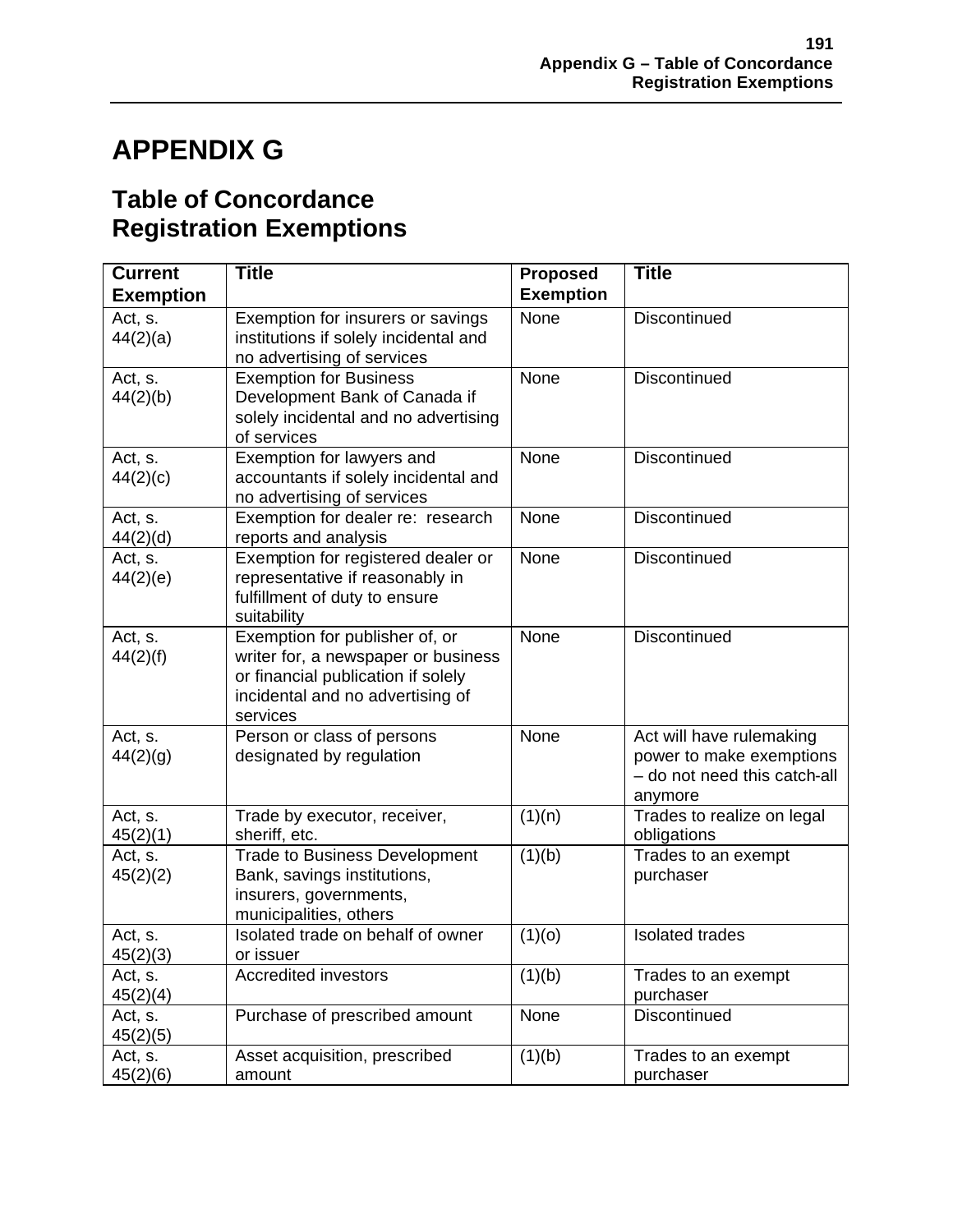| <b>Current</b>   | <b>Title</b>                                                     | <b>Proposed</b>  | <b>Title</b>                     |
|------------------|------------------------------------------------------------------|------------------|----------------------------------|
| <b>Exemption</b> |                                                                  | <b>Exemption</b> |                                  |
|                  |                                                                  |                  |                                  |
| Act, s.          | Trade solely through registered                                  | (1)(a)           | Trades to or through a           |
| 45(2)(7)         | dealer                                                           |                  | dealer                           |
|                  |                                                                  |                  |                                  |
| Act, s.          | <b>Rights offering</b>                                           | (1)(b)           | Trades to an exempt              |
| 45(2)(8)         |                                                                  |                  | purchaser                        |
| Act, s.          | Amalgamation, merger,                                            | (1)(j)           | Trades in securities in          |
| 45(2)(9)         | reorganization or arrangement                                    |                  | connection with a                |
|                  |                                                                  |                  | corporate reorganization or      |
|                  |                                                                  |                  | take over bid                    |
| Act, s.          | Trade to directors, officers,                                    | (1)(b)           | Trades to an exempt              |
| 45(2)(10)        | employees                                                        |                  | purchaser                        |
| Act, s.          | Dividend reinvestment plan                                       | (1)(b)           | Trades to an exempt              |
| 45(2)(11)        |                                                                  |                  | purchaser                        |
| Act, s.          | Stock dividend, dissolution, or                                  | (1)(b)           | Trades to an exempt              |
| 45(2)(12)        | winding up, or exercise of right to                              |                  | purchaser                        |
|                  | purchase, convert, or exchange                                   |                  |                                  |
| Act, s.          | Transfer of beneficial ownership to                              | (1)(n)           | Trades to realize on legal       |
| 45(2)(13)        | pledgee, mortgagee, etc. under                                   |                  | obligations                      |
|                  | realization on collateral for debt                               |                  |                                  |
| Act, s.          | Dividend in specie                                               | (1)(b)           | Trades to an exempt              |
| 45(2)(14)        |                                                                  |                  | purchaser                        |
| Act, s.          | Repealed                                                         | None             | Discontinued - replaced          |
| 45(2)(15)        |                                                                  |                  | earlier by MI 45-103             |
| Act, s.          | Trade to an underwriter or                                       | (1)(a)           | Trades to or through a           |
| 45(2)(16)        | between underwriters                                             |                  | dealer                           |
| Act, s.          | Trade to promoter or between                                     | (1)(b)           | Trades to an exempt              |
| 45(2)(17)        | promoters                                                        |                  | purchaser                        |
| Act, s.          | Trade between control persons                                    | (1)(b)           | Trades to an exempt              |
| 45(2)(18)        |                                                                  |                  | purchaser                        |
| Act, s.          | Trade by lender, mortgagee, etc.                                 | (1)(n)           | Trades to realize on legal       |
| 45(2)(19)        | for purpose of liquidating debt by                               |                  | obligations                      |
|                  | selling security pledged or                                      |                  |                                  |
|                  | mortgaged as collateral for debt                                 |                  |                                  |
| Act, s.          | Execution of unsolicited order                                   | None             | Discontinued                     |
| 45(2)(20)        | through registered dealer by bank                                |                  |                                  |
|                  | or trust company                                                 |                  |                                  |
| Act, s.          | Trade for acquisition of mining                                  | (1)(b)           | Trades to an exempt              |
| 45(2)(21)        | property                                                         |                  | purchaser                        |
| Act, s.          | Trade in mutual fund security<br>where net asset value/aggregate | (1)(b)           | Trades to an exempt<br>purchaser |
| 45(2)(22)        |                                                                  |                  |                                  |
|                  | acquisition cost not less than<br>prescribed amount              |                  |                                  |
|                  |                                                                  | None             | Discontinued                     |
| Act, s.          | Trades through recognized<br>exchange through telephone or       |                  |                                  |
| 45(2)(23)        |                                                                  |                  |                                  |
|                  | other linkages with other                                        |                  |                                  |
|                  | exchanges                                                        |                  |                                  |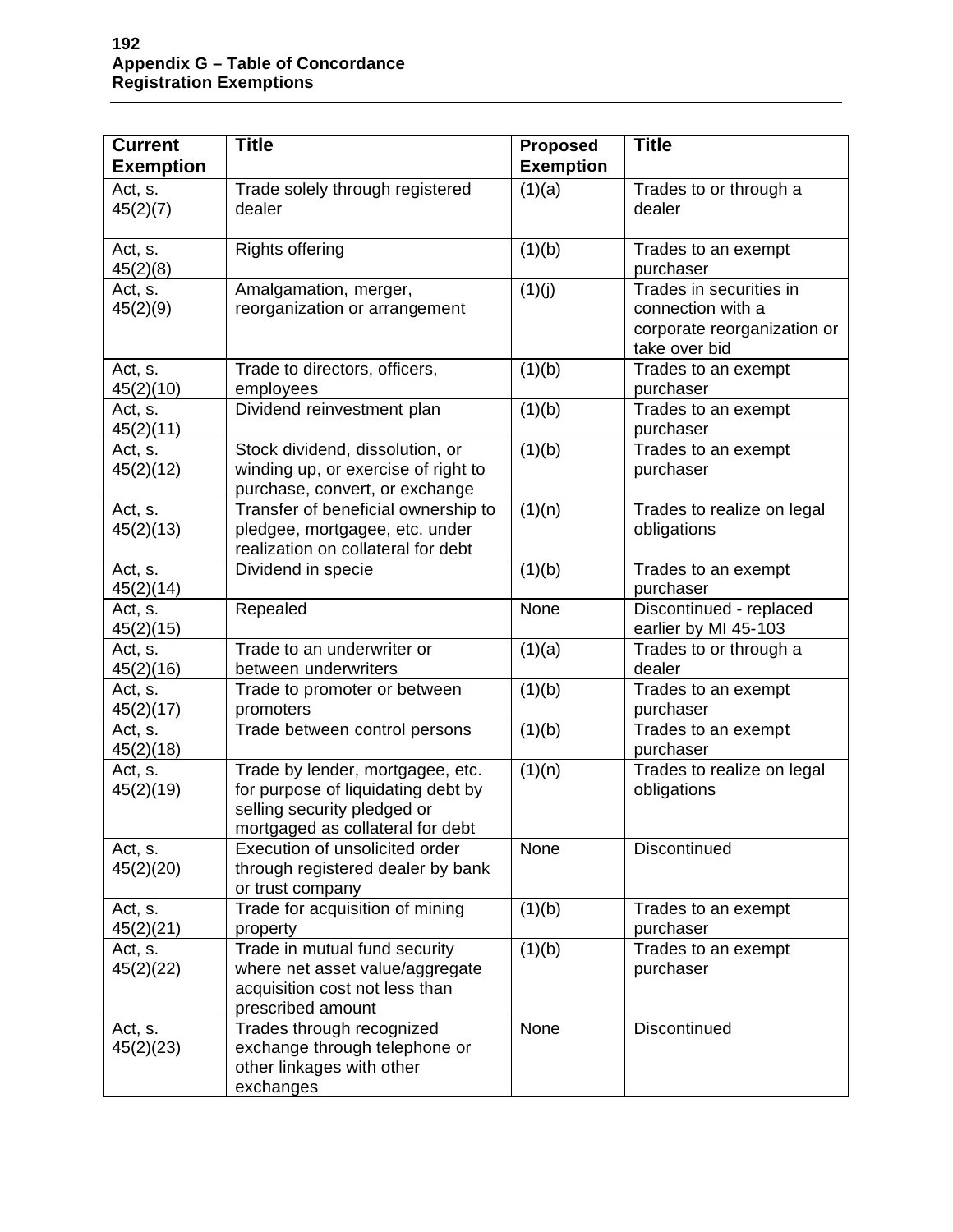| <b>Current</b>       | <b>Title</b>                                                           | <b>Proposed</b>  | <b>Title</b>                                 |
|----------------------|------------------------------------------------------------------------|------------------|----------------------------------------------|
| <b>Exemption</b>     |                                                                        | <b>Exemption</b> |                                              |
| Act, s.              | Trade of security of offeree issuer                                    | (1)(j)           | Trades in securities in                      |
| 45(2)(24)            | to offeror under take over bid or                                      |                  | connection with a                            |
|                      | issuer bid                                                             |                  | corporate reorganization or<br>take over bid |
| Act, s.              | Securities issued as reinvestment                                      | (1)(b)           | Trades to an exempt                          |
| 45(2)(25)            | of dividends or distributions of                                       |                  | purchaser                                    |
|                      | income or capital gains by mutual                                      |                  |                                              |
|                      | funds                                                                  |                  |                                              |
| Act, s.              | Trade to underwriter for services in                                   | (1)(a)           | Trades to or through a                       |
| 45(2)(26)            | connection with a distribution of                                      |                  | dealer                                       |
|                      | securities                                                             |                  |                                              |
| Act, s.              | Trade in bond or debenture by<br>unsolicited order to bank or trust    | None             | Discontinued                                 |
| 45(2)(27)            | company if bank or trust company                                       |                  |                                              |
|                      | acting as principal and dealing with                                   |                  |                                              |
|                      | registered dealer to buy and sell                                      |                  |                                              |
|                      | bond                                                                   |                  |                                              |
| Act, s.              | Trade in securities of offeror                                         | (1)(j)           | Trades in securities in                      |
| 45(2)(28)            | exchanged with security holders of                                     |                  | connection with a                            |
|                      | offeree under take over bid or                                         |                  | corporate reorganization or                  |
|                      | issuer bid                                                             |                  | take over bid<br>Trades in securities back   |
| Act, s.<br>45(2)(29) | Trades to issuers as purchases,<br>redemptions, or acquisitions by the | (1)(d)           | to the issuer                                |
|                      | issuer                                                                 |                  |                                              |
| Act, s.              | Trade or trade within a class of                                       | None             | Act will have rulemaking                     |
| 45(2)(30)            | trade designated by regulation                                         |                  | power to make exemptions                     |
|                      |                                                                        |                  | - do not need this catch-all                 |
|                      |                                                                        |                  | anymore                                      |
| Act, s.<br>46(a)(i)  | Bonds, etc., of or guaranteed by<br>governments, etc.                  | (1)(m)           | Trades in specific types of<br>securities    |
| Act, s.              | Bonds, etc., of or guaranteed by                                       | (1)(m)           | Trades in specific types of                  |
| 46(a)(ii)            | countries                                                              |                  | securities                                   |
| Act, s.              | Bonds, etc, of or guaranteed by                                        | (1)(m)           | Trades in specific types of                  |
| 46(a)(iii)           | Canadian municipal corporations                                        |                  | securities                                   |
| Act, s.              | Bonds, etc, of or guaranteed by                                        | (1)(m)           | Trades in specific types of                  |
| 46(a)(iv)            | insurer or savings institution                                         |                  | securities                                   |
| Act, s.              | Bonds, etc, of or guaranteed by                                        | (1)(m)           | Trades in specific types of                  |
| 46(a)(v)             | <b>International Bank for</b><br><b>Reconstruction and Development</b> |                  | securities                                   |
| Act, s.              | Bonds, etc, of or guaranteed by                                        | (1)(m)           | Trades in specific types of                  |
| 46(a)(vi)            | Asian Development Bank or Inter-                                       |                  | securities                                   |
|                      | American Development Bank                                              |                  |                                              |
| Act, s. 46(b)        | Certificates or receipts of a trust                                    | (1)(m)           | Trades in specific types of                  |
|                      | company or credit union for                                            |                  | securities                                   |
|                      | guaranteed investment                                                  |                  |                                              |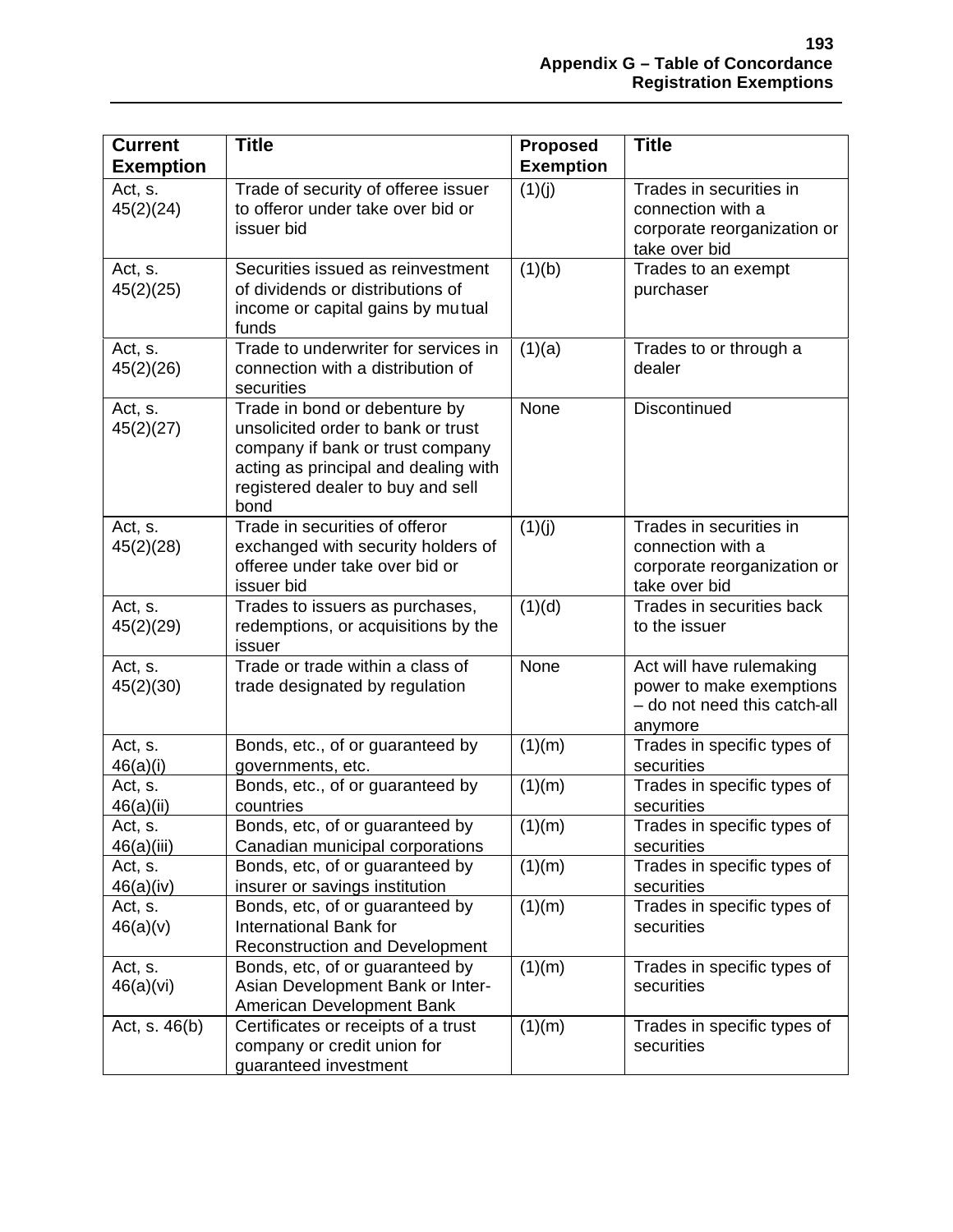| <b>Current</b><br><b>Exemption</b> | <b>Title</b>                                                                                                                                                     | Proposed<br><b>Exemption</b> | <b>Title</b>                                                                                                                            |
|------------------------------------|------------------------------------------------------------------------------------------------------------------------------------------------------------------|------------------------------|-----------------------------------------------------------------------------------------------------------------------------------------|
| Act, s. $46(c)$                    | Securities issued by a private<br>mutual fund administered by a<br>trust company                                                                                 | None                         | <b>Discontinued</b>                                                                                                                     |
| Act, s. 46(d)                      | Negotiable promissory notes or<br>commercial paper                                                                                                               | (1)(m)                       | Trades in specific types of<br>securities                                                                                               |
| Act, s. 46(e)                      | Mortgages sold by mortgage<br>broker                                                                                                                             | (1)(e)                       | Trades in non-syndicated<br>mortgages under<br>mortgage brokerage<br>legislation                                                        |
| Act, s. 46(f)                      | Securities that evidence<br>indebtedness under conditional<br>sales contract, provide for<br>acquisition of personal property<br>and are not sold to individuals | None                         | Discontinued                                                                                                                            |
| Act, s. $46(q)$                    | Securities issued for educational,<br>benevolent, fraternal, charitable,<br>religious or recreational purposes<br>and not for profit                             | None                         | Discontinued                                                                                                                            |
| Act, s. 46(h)                      | Securities issued by a co-operative<br>to its members                                                                                                            | None                         | <b>Discontinued</b>                                                                                                                     |
| Act, s. 46(i)                      | Shares or deposits of credit unions                                                                                                                              | None                         | Discontinued                                                                                                                            |
| Act, s. 46(j)                      | Securities of private issuer if not<br>offered for sale to public                                                                                                | (1)(c)                       | Trades in securities of<br>restricted issuers                                                                                           |
| Act, s. 46(k)                      | Securities of real estate co-op that<br>evidence right to use part of land<br>owned by co-op                                                                     | (1)(f)                       | Trades in real estate<br>securities sold by a<br>licensed real estate agent                                                             |
| Act, s. 46(I)                      | Trades in variable insurance<br>contracts                                                                                                                        | (1)(g)                       | Trades in variable<br>insurance contracts issued<br>by an insurer and sold by a<br>licensee under financial<br>institutions legislation |
| Act, s. $46(m)$                    | Securities or securities within a<br>class of securities designated by<br>regulation                                                                             | None                         | Act will have rulemaking<br>power to make exemptions<br>- do not need this catch-all<br>anymore                                         |
| Act, s. 47(a)                      | Trade of exchange contract solely<br>through a registered dealer                                                                                                 | (1)(a)                       | Trades to or through a<br>dealer                                                                                                        |
| Act, s. 47(b)                      | Trade resulting from unsolicited<br>order placed with non-resident<br>individual who does not carry on<br>business in BC                                         | (1)(i)                       | Unsolicited trade with<br>foreign dealers                                                                                               |
| Act, s. 47(c)                      | Trade or trade within a class of<br>trade designated by regulation                                                                                               | None                         | Act will have rulemaking<br>power to make exemptions<br>- don't need this catch-all<br>anymore                                          |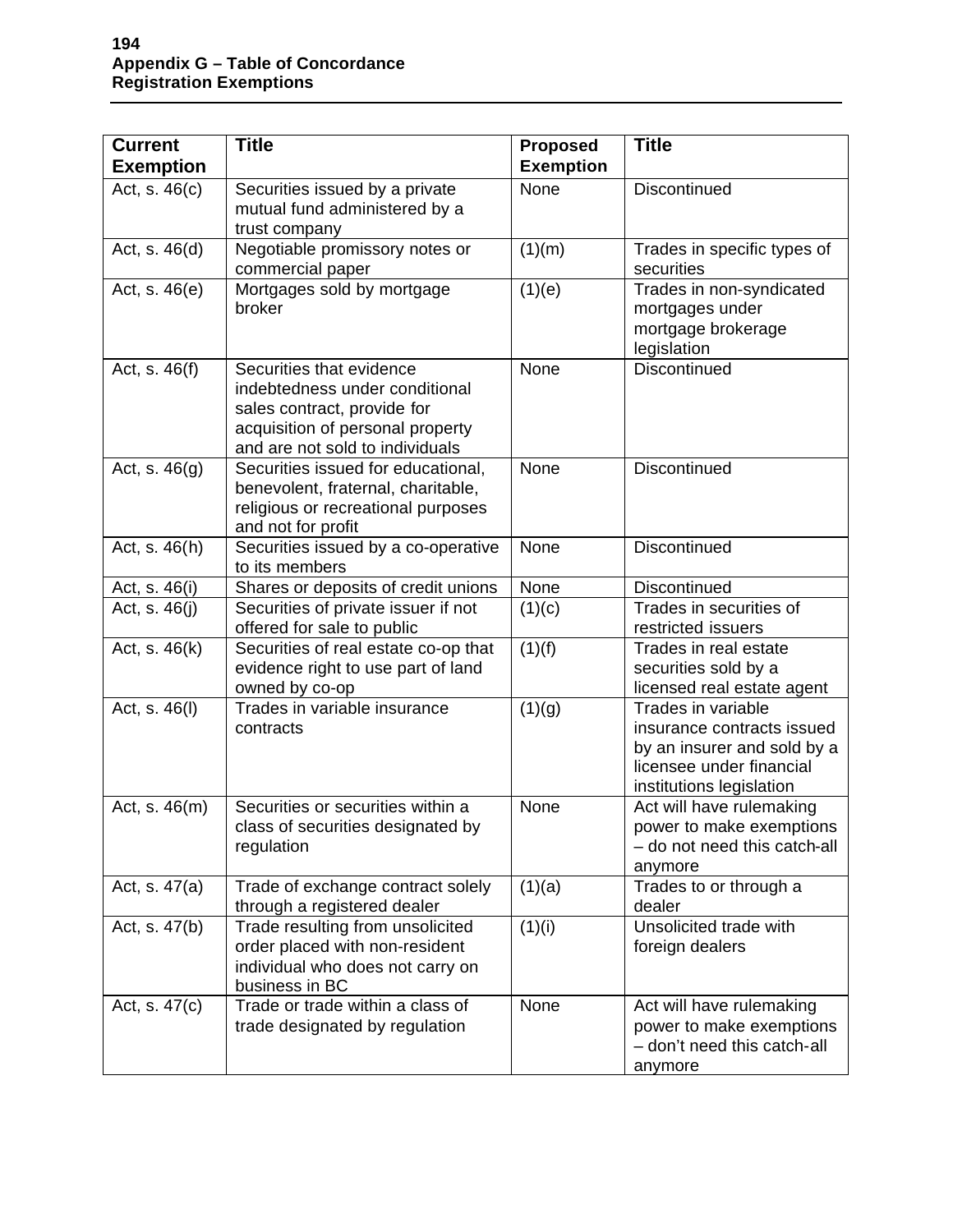| <b>Current</b><br><b>Exemption</b> | <b>Title</b>                                                                                                                | <b>Proposed</b><br><b>Exemption</b> | <b>Title</b>                                                                                         |
|------------------------------------|-----------------------------------------------------------------------------------------------------------------------------|-------------------------------------|------------------------------------------------------------------------------------------------------|
| <b>Rules, s. 86</b>                | Exemption for investment dealer or<br>representative at IDA member firm<br>who follow IDA rules re: portfolio<br>management | (2)(b)                              | Advising if member of<br><b>SRO</b>                                                                  |
| Rules, s. 87                       | Underwriter acting in distribution if<br>trading registration not required                                                  | None                                | Underwriters will not<br>constitute a separate<br>category of registration<br>going forward          |
| Rules, s.<br>89(a)                 | 50 purchasers                                                                                                               | <b>None</b>                         | Discontinued - replaced<br>earlier by MI 45-103                                                      |
| Rules, s.<br>89(b)                 | \$25,000 - sophisticated purchaser                                                                                          | None                                | Discontinued - replaced<br>earlier by MI 45-103                                                      |
| Rules, s.<br>89(c)                 | Security for debt                                                                                                           | (1)(k)                              | Trades in securities issued<br>to satisfy debt or as<br>consideration for a bonus<br>or finders' fee |
| Rules, s.<br>89(d)                 | Trade by beneficial owner of<br>escrow securities under terms of<br>escrow agreement                                        | (1)(b)                              | Trades to an exempt<br>purchaser                                                                     |
| Rules, s.<br>89(e)                 | Bonus or finders' fee                                                                                                       | (1)(k)                              | Trades in securities issued<br>to satisfy debt or as<br>consideration for a bonus<br>or finders' fee |
| Rules, s. 89(f)                    | Management company employees                                                                                                | (1)(b)                              | Trades to an exempt<br>purchaser                                                                     |
| Rules, s.<br>89(g)                 | Trade by exchange issuer to<br>friends and relatives of principals                                                          | None                                | Discontinued - replaced<br>earlier by MI 45-103                                                      |
| Rules, s.<br>89(h)                 | Trade by security holder in "quasi-<br>private" issuer                                                                      | None                                | Discontinued - replaced<br>earlier by MI 45-103                                                      |
| <b>BCI 31-503</b>                  | Exchange contracts dealers<br>trading in commodity pool<br>securities                                                       | None                                | Discontinued                                                                                         |
| <b>BCI 32-101</b>                  | Small security holder selling and<br>purchase arrangements                                                                  | None                                | Discontinued                                                                                         |
| BCI 32-501,<br>paragraph 2         | Advising and related trading under<br>an exemption                                                                          | (1)(m)                              | Trades in specific types of<br>securities                                                            |
|                                    |                                                                                                                             | (2)(a)                              | Advising in exempt market                                                                            |
| NI 35-101                          | <b>Conditional Exemption from</b><br><b>Registration for US Broker-Dealers</b><br>and Agents                                | (1)(i)                              | Unsolicited trades with<br>foreign dealers                                                           |
| <b>BCI 35-501</b>                  | Remote Access Trades on the<br>Canadian Venture Exchange                                                                    | (1)(a)                              | Trades to or through a<br>dealer                                                                     |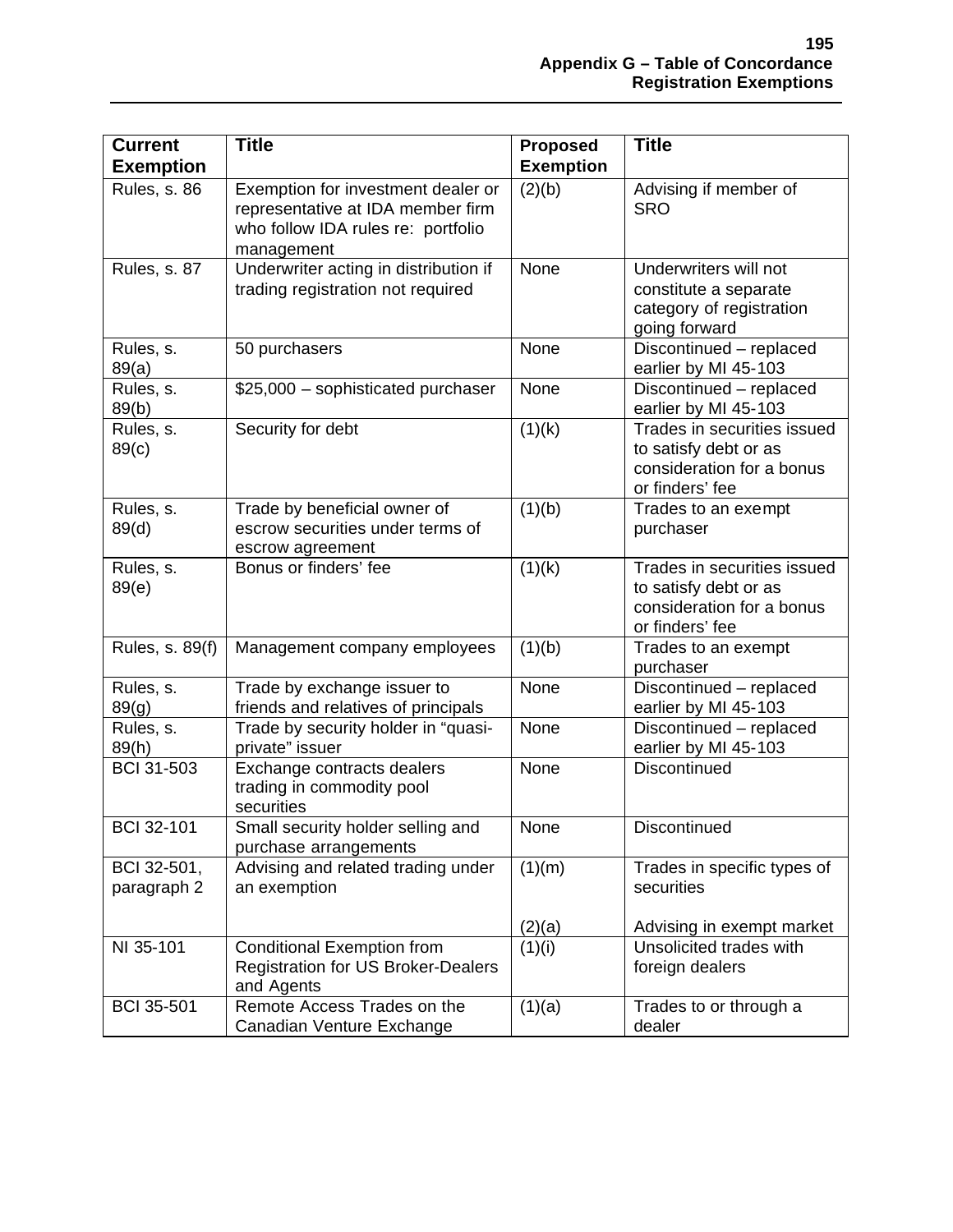| <b>Current</b>    | <b>Title</b>                         | Proposed         | <b>Title</b>                |
|-------------------|--------------------------------------|------------------|-----------------------------|
| <b>Exemption</b>  |                                      | <b>Exemption</b> |                             |
|                   |                                      |                  |                             |
| MI 45-103         | <b>Capital Raising Exemptions</b>    | (1)(b)           | Trades to an exempt         |
|                   |                                      |                  | purchaser                   |
|                   |                                      |                  |                             |
|                   |                                      | (1)(c)           | Trades in securities of     |
|                   |                                      |                  | restricted issuers          |
| <b>BCI 45-501</b> | Mortgages                            | (1)(e)           | Trades in non-syndicated    |
|                   |                                      |                  | mortgages under             |
|                   |                                      |                  | mortgage brokerage          |
|                   |                                      |                  | legislation                 |
| <b>BCI 45-504</b> | Trades to trust companies,           | (1)(b)           | Trades to an exempt         |
|                   | insurers, and portfolio managers     |                  | purchaser                   |
|                   | outside BC                           |                  |                             |
| <b>BCI 45-507</b> | Trades to employees, executives,     | (1)(b)           | Trades to an exempt         |
|                   | and consultants                      |                  | purchaser                   |
| <b>BCI 45-510</b> | <b>Trades in self-directed RESPs</b> | None             | Discontinued                |
| <b>BCI 45-511</b> | Trades of government warrants        | (1)(m)           | Trades in specific types of |
|                   |                                      |                  | securities                  |
| <b>BCI 45-512</b> | Real estate securities               | (1)(f)           | Trades in real estate       |
|                   |                                      |                  | securities sold by a        |
|                   |                                      |                  | licensed real estate agent  |
| <b>BCI 45-513</b> | Re-sale relief for eligible real     | (1)(f)           | Trades in real estate       |
|                   | estate securities                    |                  | securities sold by a        |
|                   |                                      |                  | licensed real estate agent  |
| <b>BCI 91-501</b> | Over-the-counter derivatives         | None             | Discontinued                |
| <b>BCI 91-504</b> | Government strip bonds               | (1)(m)           | Trades in specific types of |
|                   |                                      |                  | securities                  |
| None              | <b>New</b>                           | (1)(h)           | Trades outside Canada       |
| None              | <b>New</b>                           | (1)(1)           | Trades by a senior issuer   |
|                   |                                      |                  | that is in the CMA system   |
|                   |                                      |                  | in its own securities       |
| None              | <b>New</b>                           | (2)(c)           | Advising by foreign adviser |
|                   |                                      |                  | where no solicitation       |
| None              | <b>New</b>                           | (3)              | Those trading or advising   |
|                   |                                      |                  | on behalf of a person with  |
|                   |                                      |                  | a trading or advising       |
|                   |                                      |                  | exemption also exempt       |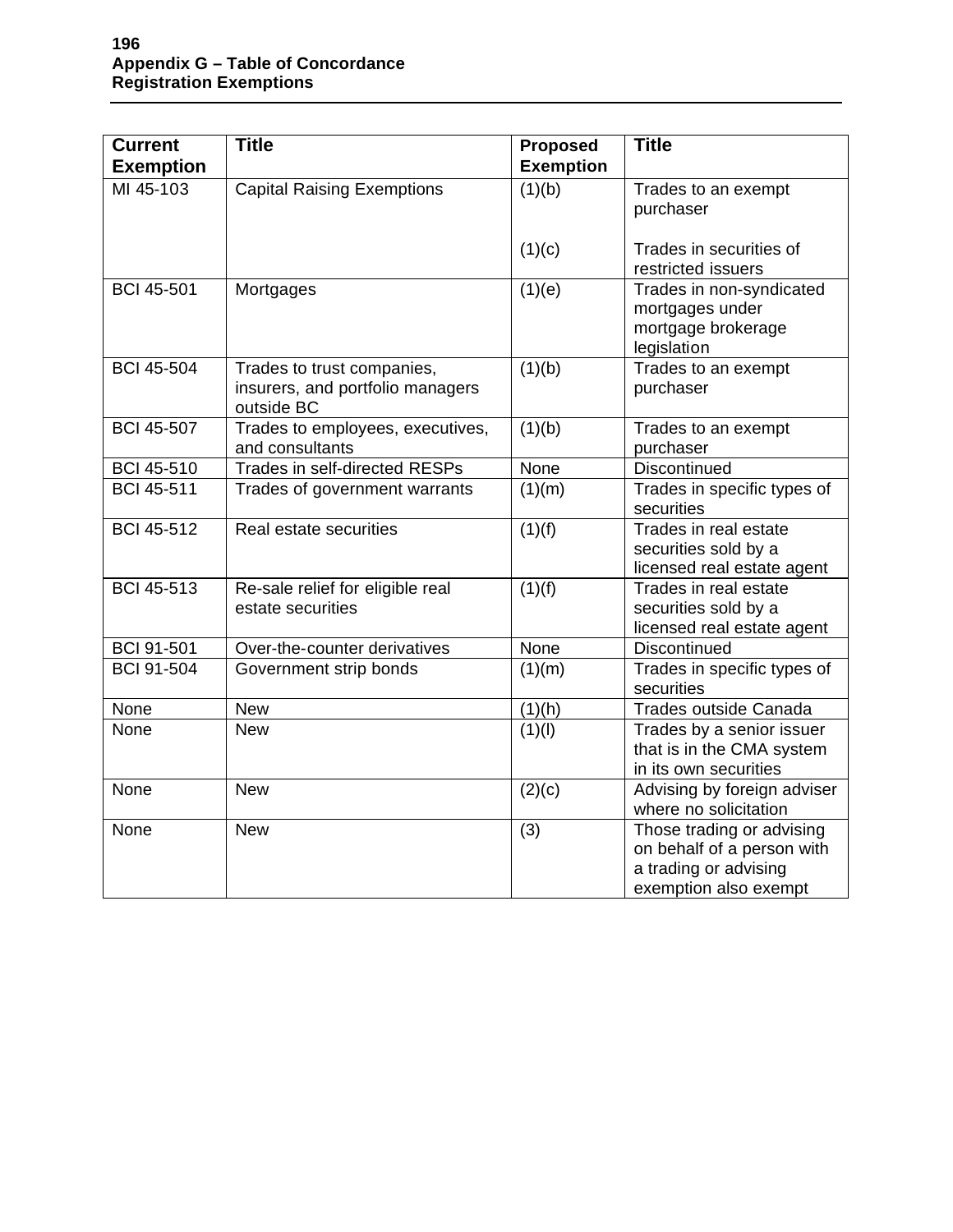# **APPENDIX H**

### **The Australian Firm-only Registration System**

Firm-only registration for dealers and advisers is a concept that is in use in other parts of the world. To provide some context for the Firm-only Registration Proposal, we have summarized the Australian system.

In Australia, the Australian Securities and Investment Commission (ASIC) does not require that individuals register for financial services licenses under its new *Corporations Act 2001* and the *Financial Services Reform Act, 2001*. Rather, the system allows for the possibility that an individual might apply for a financial services licence, but the practical impediments posed by capital adequacy requirements and other aspects of prudential regulation make it unlikely that individuals can actually hold financial services licenses.

### **1. Australian Firm-only Registration**

The AFS licensing system is generally very mindful of the overlap between the oversight of ASIC and the oversight of the Australian Prudential Regulation Association (APRA). This results in many variations on and many exemptions from requirements.

#### **(a) Licensees and representatives**

ASIC recently (March 11, 2002) introduced a "one licence for all" concept for all people and companies providing financial services. The new licensing system affects securities dealers, financial planners and financial advisers, futures brokers and advisers, and foreign exchange dealers (among others).

Every person who carries on a financial services business must hold an Australian Financial Services (AFS) Licence, represent someone who does, or be exempted from the licensing requirement..

An AFS licence holder may have internal representatives, employees and directors or partners, who are exempt from the licensing requirement. AFS licence holders can also have external representatives, who can be natural persons or corporations, if the licensee provides written authority. These are called authorized representatives, and a database of authorized representatives is maintained by ASIC and available to members of the public. The ability of corporations to be authorized representatives is a significant departure from the previous licensing regime; previously, only natural persons could be authorized representatives.

Internal representatives are not listed in any ASIC database.

The effect of the Australian licensing rules is that individuals do not register. Instead, they always provide trading or advising services as employees of registered firms or independent contractors.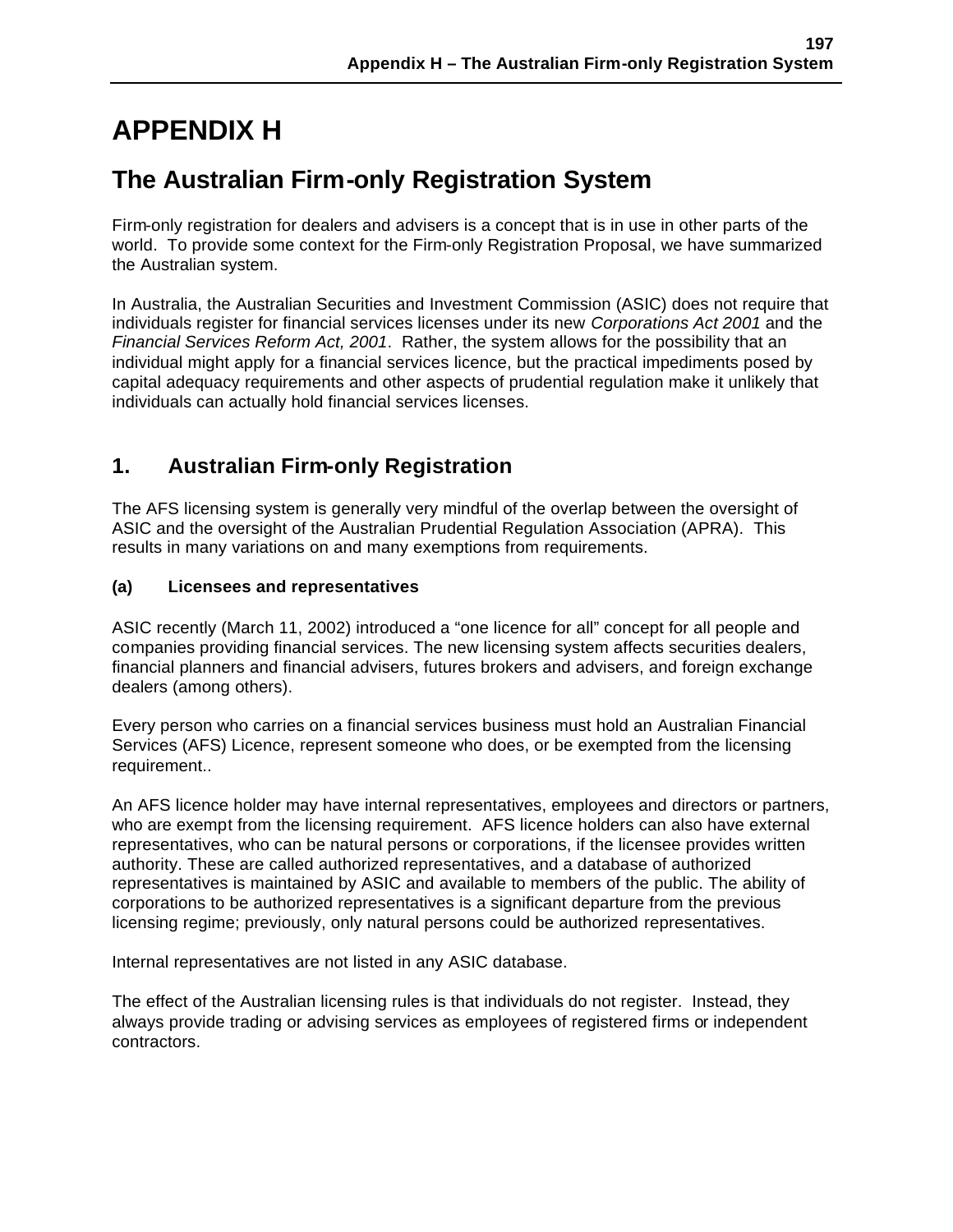#### **(b) What activity requires a licence?**

Persons carrying on a financial services business must have an AFS licence, or be exempted from the licensing requirement. The factor that distinguishes those persons who carry on business from those who are representatives is whether the person acts as principal or agent. ASIC provides written guidance about when a person is acting as a principal or a agent(representative), in which the following factors are listed:

- conduct is not monitored or supervised by others
- the person holds out as a principal (i.e. in business)
- conduct is not covered by other's compensation (i.e. insurance and bonding, investor compensation fund) arrangements
- client assets are held in an account in that person's name
- clients are directed to pay any fees owing into an account in that person's name
- commissions are received by that person directly from product issuers
- that person has ownership of, access to, or liability for client information.

Further guidance is provided about how a representative can handle funds and how a representative can advertise.

Persons in the business of providing financial services require an AFS licence regardless of whether those services are provided retail or wholesale. However, the AFS licensing regime provides for different and additional financial product and risk disclosure for retail clients than for wholesale clients.

#### **(c) Licensee and representative accountability**

To ensure licensees are accountable for the actions of their representatives, they must:

- 1. do all things necessary to ensure the financial services covered by the licence are provided efficiently, honestly and fairly;
- 2. comply with all conditions of the licence;
- 3. take reasonable steps to ensure their representatives comply with financial services laws;
- 4. have available adequate resources;
- 5. adequately train representatives and ensure they are competent to provide the financial services;
- 6. have a dispute resolution system which meets prescribed requirements;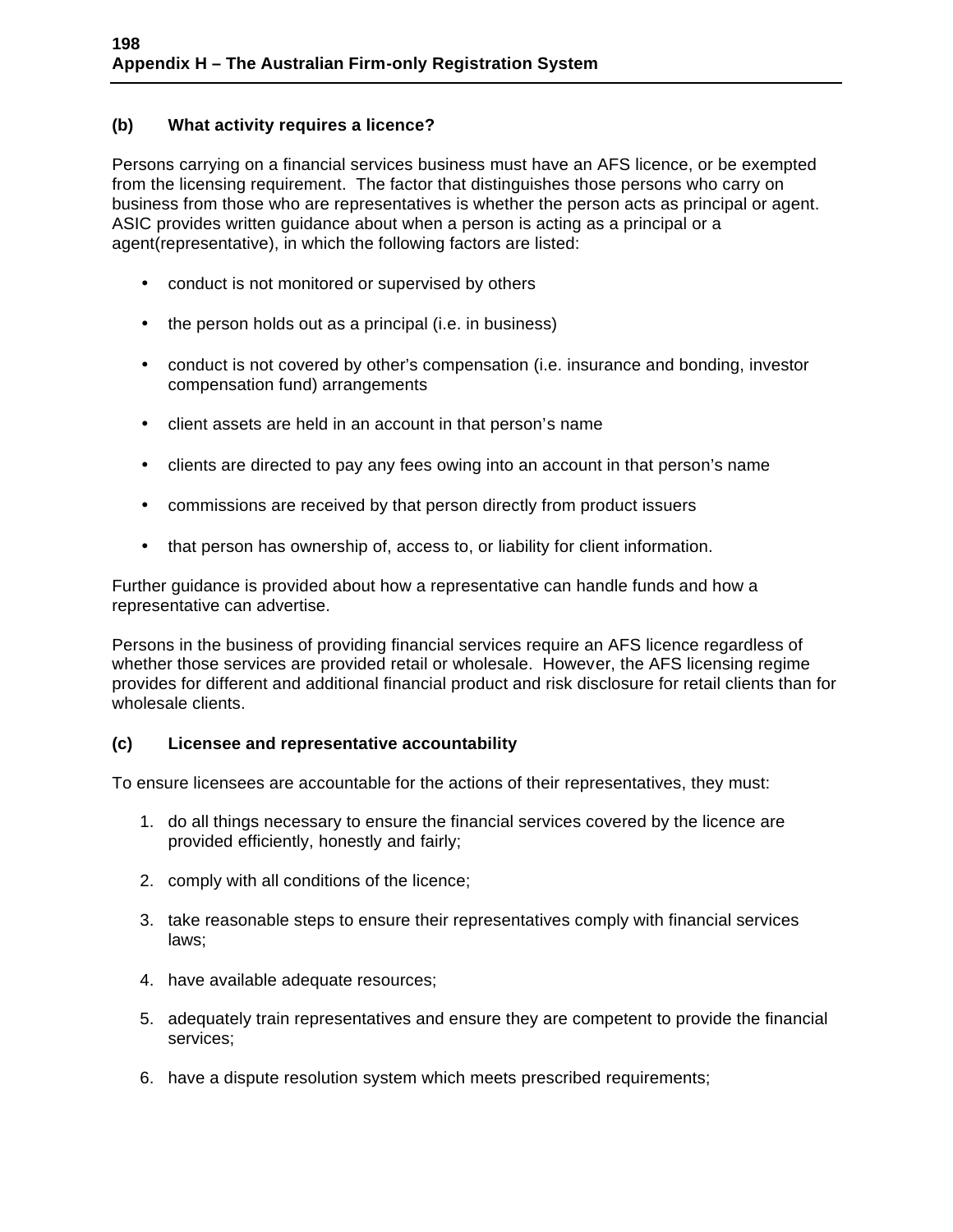- 7. have adequate risk management systems;
- 8. have compensation (i.e. insurance and bonding, investor compensation fund) arrangements where financial services are provided to retail clients.

A licensee is ultimately responsible for all financial services provided under its license, regardless of how those services are provided.

The primary obligation for compliance is imposed on licensees, but some legal obligations are imposed on representatives, including:

- 1. disclosure obligations relating to the nature of the service, product and advice;
- 2. consumer protection obligations.

#### **(d) Authorized representatives**

A licensee can provide written authority to another person to provide some or all of the services within the scope of the licensee's licence, and can revoke that authority at any time. Any authorization that purports to give authority outside the scope of the licensee's authority or is contrary to a banning or disqualification order is void.

Authorized representatives can't authorize other persons to be authorized representatives or make others representatives of the licensee. They can give an individual employed by them or a director the ability to carry out activities under the authorized representative's authorization, but only if the licensee first consents to specified individuals or classes of individuals.

A person can be the authorized representative of one or more licensee if the licensees each consent to the arrangement.

Licensees must provide notice to ASIC of a written authorization within 10 days of making it, including the authorized representative's name, business address, the specific services authorized, the date made, and the details of other licenses the authorized representative holds. Any changes to or revocation of the authorization must also be reported to ASIC within 10 days.

#### **(e) Information sharing**

If ASIC thinks it is appropriate, it may give information to a licensee about a person ASIC believes is or will be a representative if ASIC has reasonable grounds to believe the information is true. The licensee receiving the information can only use it, make a record of it, or disclose it to decide what action (if any) to take regarding the representative or to take action against the representative after making such a decision.

If a licensee receives and uses information about a person in that way, the licensee is granted a qualified privilege and protected from court processes, including production processes.

#### **(f) Liability**

The licensee is liable for the representative's conduct in providing a financial service where the client could reasonably be expected to rely on, and did rely on in good faith, the representative's conduct. If the representative only represents one licensee, the licensee is responsible, as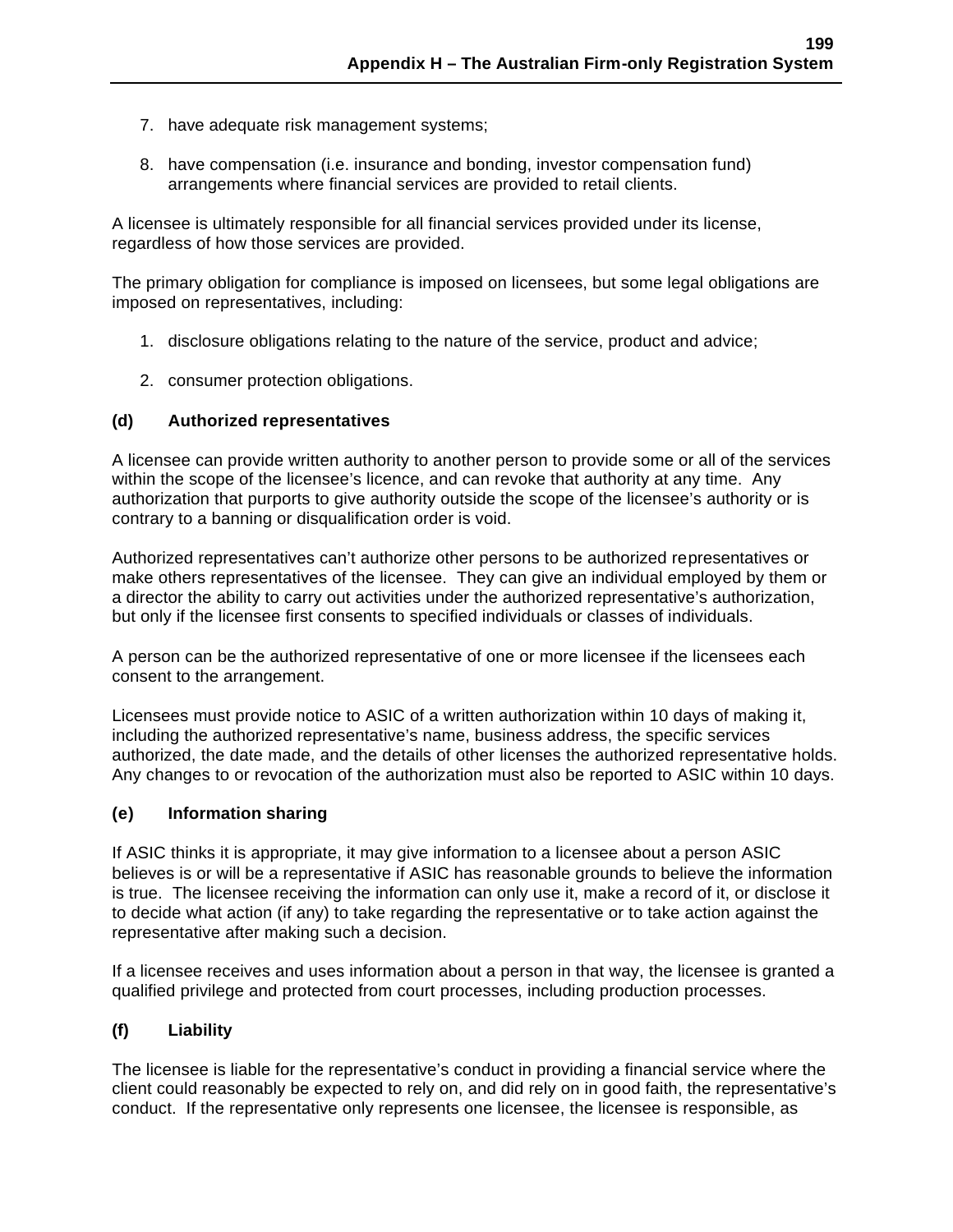between the licensee and the client, for the representative's conduct whether it was within the written authority or not.

The AFS licensing regime provides a detailed formula for apportionment of liability between licensees in the event representatives have more than one authorization.

- 1. If the representative's conduct was within the scope of one authority, but not the other(s), then the licensee that granted the authority within which the representative acted is liable, as between the licensee and the client, for the representative's authority.
- 2. If the conduct was within the scope of multiple authorities, those licensees are jointly and severally liable for the representative's conduct.
- 3. In a case where the representative's conduct is outside the scope of all the authorizations, the licensees are jointly and severally responsible, as between the licensees and the client, for the representative's conduct even though it was outside the scope of the written authorities.

The licensee is not responsible, as described above, if the client was told about the limits of the authorized representative's authority in a way reasonably necessary for deciding whether or not to get a financial service.

If a licensee is responsible as described, then clients have the same remedies against the licensee as they do against the representative.

Any agreement to alter the responsibility of representatives is void, except agreements by representatives to indemnify licensees.

#### **(g) Enforcement**

ASIC has broad powers to make banning orders in a variety of circumstances against licensees and against all other persons. A banning order prevents a person from providing some or any financial services. It is an offence to breach a banning order.

ASIC is responsible for notifying the public and the markets when it makes a banning order.

ASIC is also able to apply to court for a disqualification order.

The AFS licensing regime includes a prohibition on licensees engaging in unconscionable conduct, in addition to other causes of action.

#### **(h) Conduct rules**

 $\overline{a}$ 

Licensees must give priority to client orders. The regulations then contain various requirements relating to client instructions to deal through licensed markets and can contain requirements for record keeping relating to transactions on licensed and foreign markets.<sup>13</sup>

Licensees must also disclose when they are acting as principal if they are dealing with nonlicensees. Licensees cannot charge clients a fee if acting as principal (unless permitted by the

**<sup>13</sup>** We have not reviewed the regulations.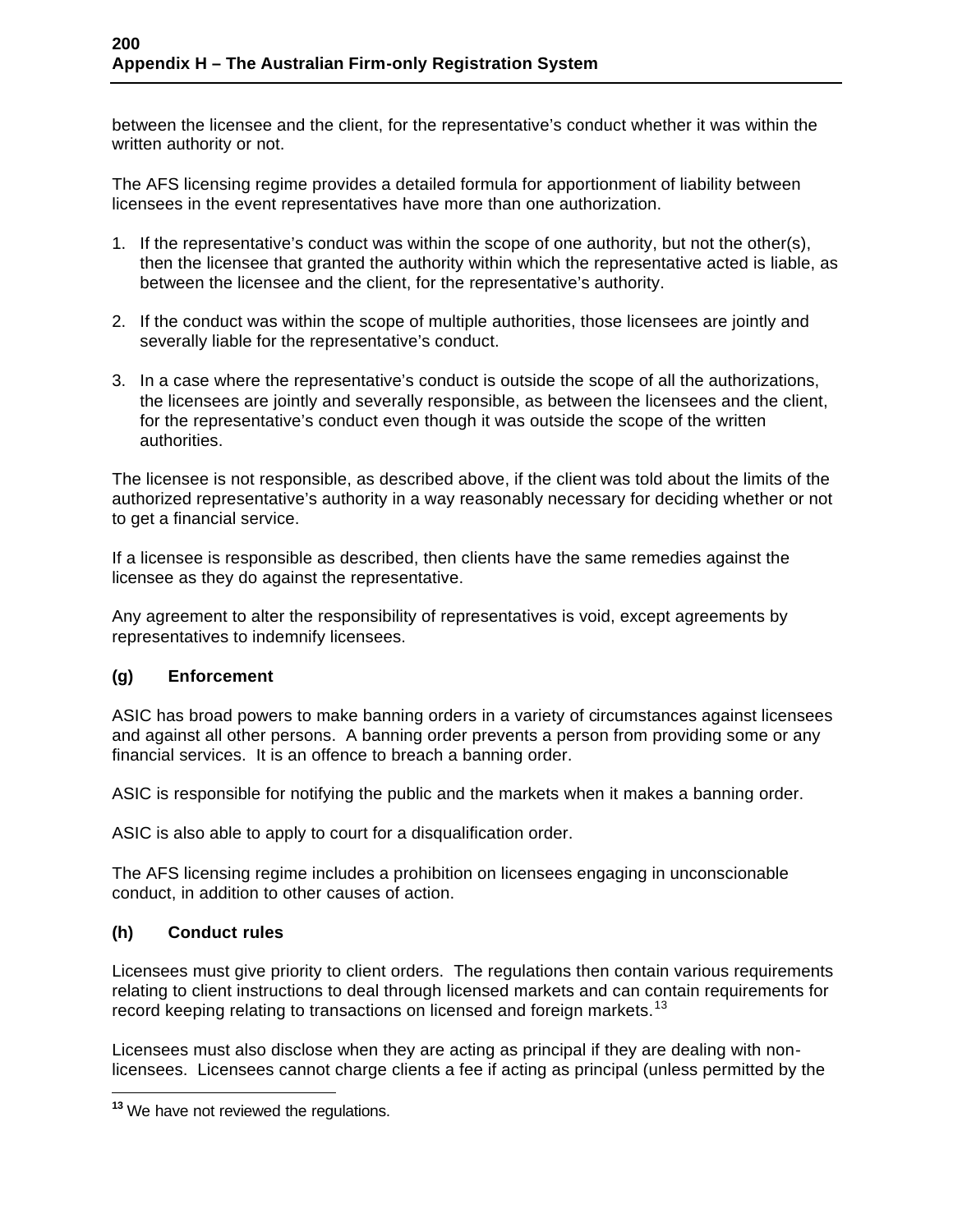regulations). If this rule is contravened, the non-licensee client has 14 days within which to rescind. The regulations may also impose additional record keeping requirements on licensees for principal transactions.

Subject to the regulations, licensees and their employees cannot acquire a "financial product" on their own behalves.<sup>14</sup> This sounds odd to North Americans, until one examines the concept of "financial product" as used in the *Corporations Act* 2001. The definition is:

#### **- SECT 763A General definition of** *financial product*

- (1) For the purposes of this Chapter, a *financial product* is a **facility** [emphasis added] through which, or through the acquisition of which, a person does one or more of the following:
- (a) makes a financial investment (see section 763B);
- (b) manages financial risk (see section 763C);
- (c) makes non-cash payments (see section 763D).

This has effect subject to section 763E.

- (2) For the purposes of this Chapter, a particular facility that is of a kind through which people commonly make financial investments, manage financial risks or make non-cash payments is a *financial product* even if that facility is acquired by a particular person for some other purpose.
- (3) A facility does not cease to be a financial product merely because:
- (a) the facility has been acquired by a person other than the person to whom it was originally issued; and
- (b) that person, in acquiring the product, was not making a financial investment or managing a financial risk.

Licensees also cannot extend credit to an employee or an employee's associates in order to acquire financial products.

Employees of licensees must trade securities through their employers.

ASIC maintains a "no contact/no call" register for persons who do not wish to be contacted, on an unsolicited basis, by AFS licensees and their representatives. For those persons who are not in the "no contact/no call" register and do receive unsolicited communications from representatives, there is a "hawking" prohibition preventing sales of financial products during the course of, or because of, an unsolicited contact, unless a stringent regime of privacy and product disclosure rules is first followed. There are specific hawking prohibitions for managed investment products.

1

<sup>&</sup>lt;sup>14</sup> We have not reviewed the regulations.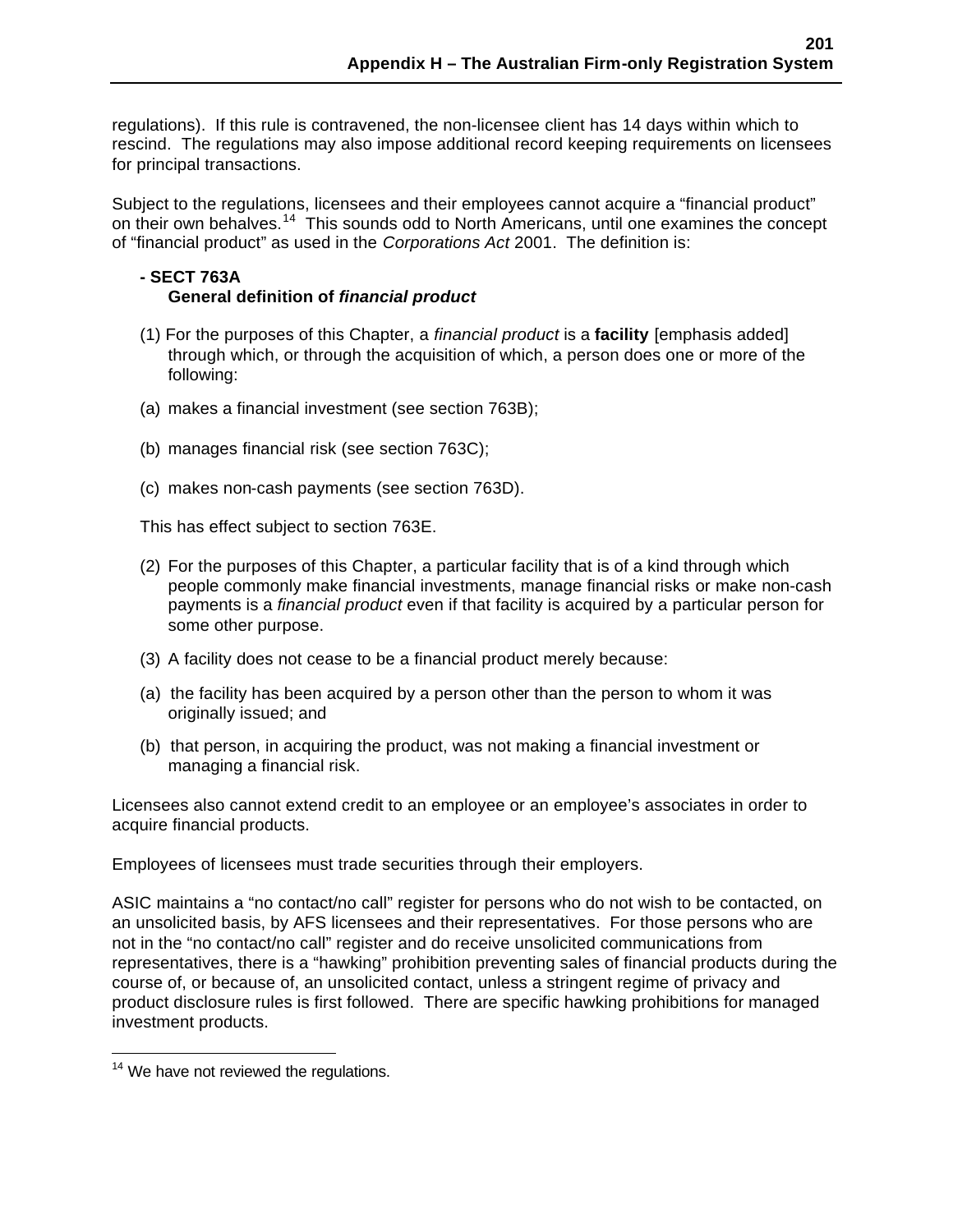### **APPENDIX I**

# **Comparison of CSA Civil Liability Regime to Investor Remedies Proposal**

|                    | <b>CSA Proposal</b>                                                                                                                                                                                                                                                                                                                                                                                                                                                                                                                         | <b>Deregulation Proposal</b>                                                                                                                                                                                              | <b>Rationale for changes</b>                                                                                                                                                                                                                                                                                                                                                                                                                                                                                                       |
|--------------------|---------------------------------------------------------------------------------------------------------------------------------------------------------------------------------------------------------------------------------------------------------------------------------------------------------------------------------------------------------------------------------------------------------------------------------------------------------------------------------------------------------------------------------------------|---------------------------------------------------------------------------------------------------------------------------------------------------------------------------------------------------------------------------|------------------------------------------------------------------------------------------------------------------------------------------------------------------------------------------------------------------------------------------------------------------------------------------------------------------------------------------------------------------------------------------------------------------------------------------------------------------------------------------------------------------------------------|
| <b>Definitions</b> | The CSA proposal defines<br>compensation, core document,<br>derivative security, document,<br>equity security, expert, failure to<br>make timely disclosure, forward<br>looking information, influential<br>person, investment fund,<br>investment fund manager, issuer's<br>security, liability limit, market<br>capitalization, material change,<br>material fact, MD&A, mutual fund,<br>non-redeemable investment fund,<br>principal market, public oral<br>statement, release, responsible<br>issuer, trading day and trading<br>price. | Our proposal defines derivative<br>security, document, due diligence<br>provider, expert, market<br>capitalization, material information,<br>misrepresentation, public oral<br>statements, release and<br>representative. | We have not included some of the<br>definitions from the CSA proposal<br>for a variety of reasons including<br>that the term is not relevant to our<br>proposal or the definition did not<br>seem to be necessary.<br>Specifically, material change and<br>material fact are not defined as we<br>propose to use the term material<br>information instead, which is<br>defined in our proposal.<br>We will be reconsidering some of<br>these definitions before our next<br>publication, and some may be<br>included at that time. |
| <b>Application</b> | The CSA proposal applies to<br>purchases or sales of securities of<br>a responsible issuer, which is a<br>reporting issuer or a non-reporting<br>Canadian issuer with securities<br>publicly traded. It does not apply                                                                                                                                                                                                                                                                                                                      | Our proposal applies to purchases<br>or sales of securities of a CMA<br>issuer or a derivative security in<br>the primary and secondary market.<br>it does not currently cover<br>purchases or sales of securities of     | Under the CSA proposal, liability<br>for the primary market was not<br>covered as remedies were already<br>available in the legislation for<br>misrepresentations in<br>prospectuses. As we are                                                                                                                                                                                                                                                                                                                                    |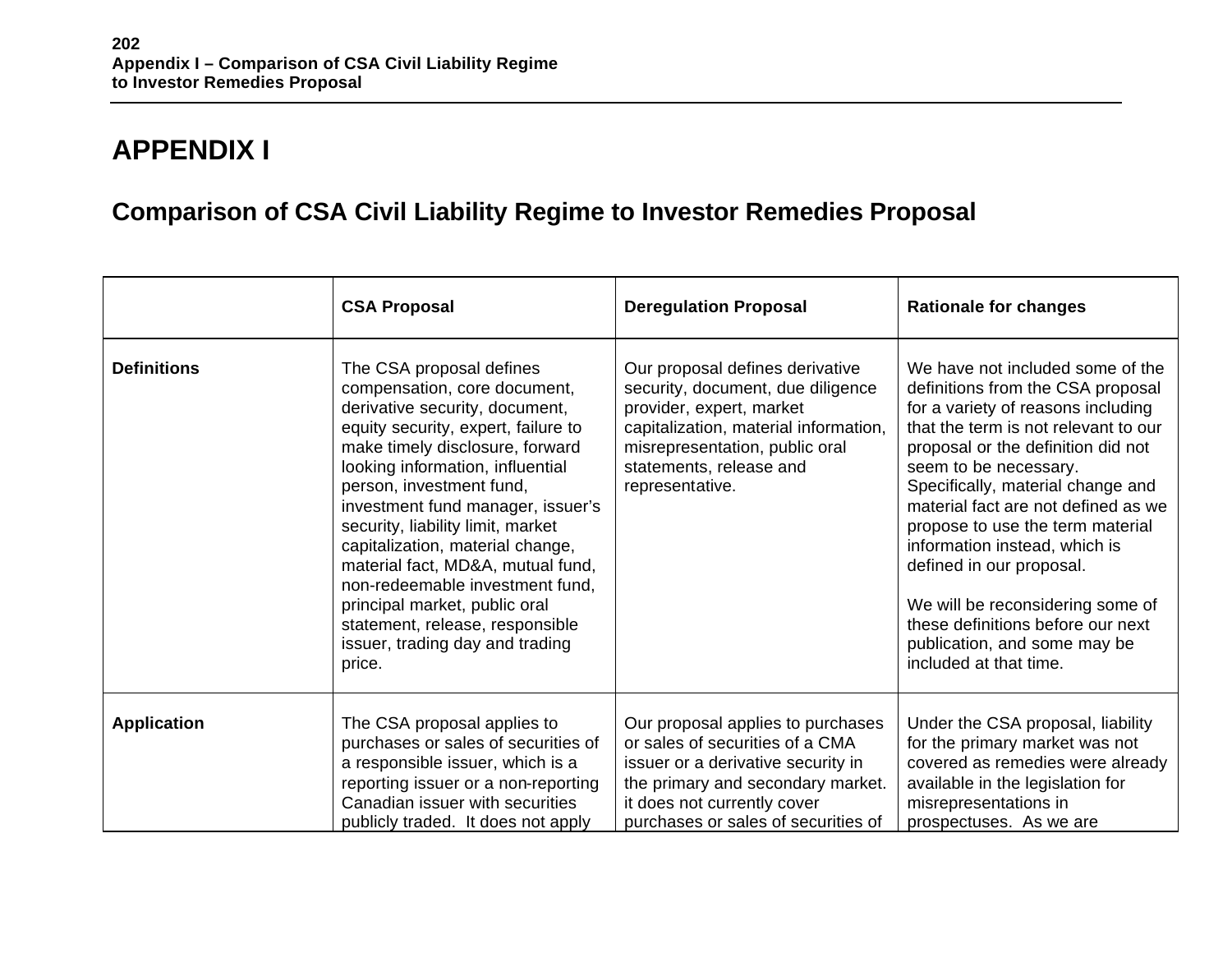|                                                | to purchases of securities under a<br>prospectus or an exemption. It<br>also does not apply to purchases<br>or sales under a take over bid or<br>issuer bid (section 140.1(2)). It<br>does include purchases or sales of<br>derivative securities, which are<br>securities that are issued by a third<br>party but tied to the responsible<br>issuer. | a Canadian non-CMA issuer with<br>publicly traded securities.                                                                | proposing a system that does not<br>require offering documents, our<br>proposal includes liability for this<br>new system where issuers can<br>issue a press release and offer<br>securities on the basis of their<br>continuous disclosure record.<br>This proposal is focused on CMA<br>issuer liability but we expect that<br>the final version of the proposal<br>will contain a concept similar to<br>the responsible issuer concept in<br>the CSA proposal. |
|------------------------------------------------|-------------------------------------------------------------------------------------------------------------------------------------------------------------------------------------------------------------------------------------------------------------------------------------------------------------------------------------------------------|------------------------------------------------------------------------------------------------------------------------------|-------------------------------------------------------------------------------------------------------------------------------------------------------------------------------------------------------------------------------------------------------------------------------------------------------------------------------------------------------------------------------------------------------------------------------------------------------------------|
| Action for misrep. in<br>continuous disclosure |                                                                                                                                                                                                                                                                                                                                                       |                                                                                                                              |                                                                                                                                                                                                                                                                                                                                                                                                                                                                   |
| Who has an action                              | The plaintiff in the CSA proposal is<br>a person who purchased or sold a<br>responsible issuer's security or a<br>derivative security between the<br>time when a document containing<br>a misrepresentation is released<br>and the time when the<br>misrepresentation is publicly<br>corrected (section 140.2(1).                                     | Our plaintiff is the same.                                                                                                   |                                                                                                                                                                                                                                                                                                                                                                                                                                                                   |
| Who is liable                                  | 1.<br>issuer<br>2.<br>its directors<br>3.<br>involved officers of the<br>issuer                                                                                                                                                                                                                                                                       | The defendants are the same<br>except as follows:<br>1. due diligence providers are also<br>included as defendants where the | Due diligence provides were not<br>included in the CSA proposal as it<br>primarily dealt with liability for<br>secondary offerings.                                                                                                                                                                                                                                                                                                                               |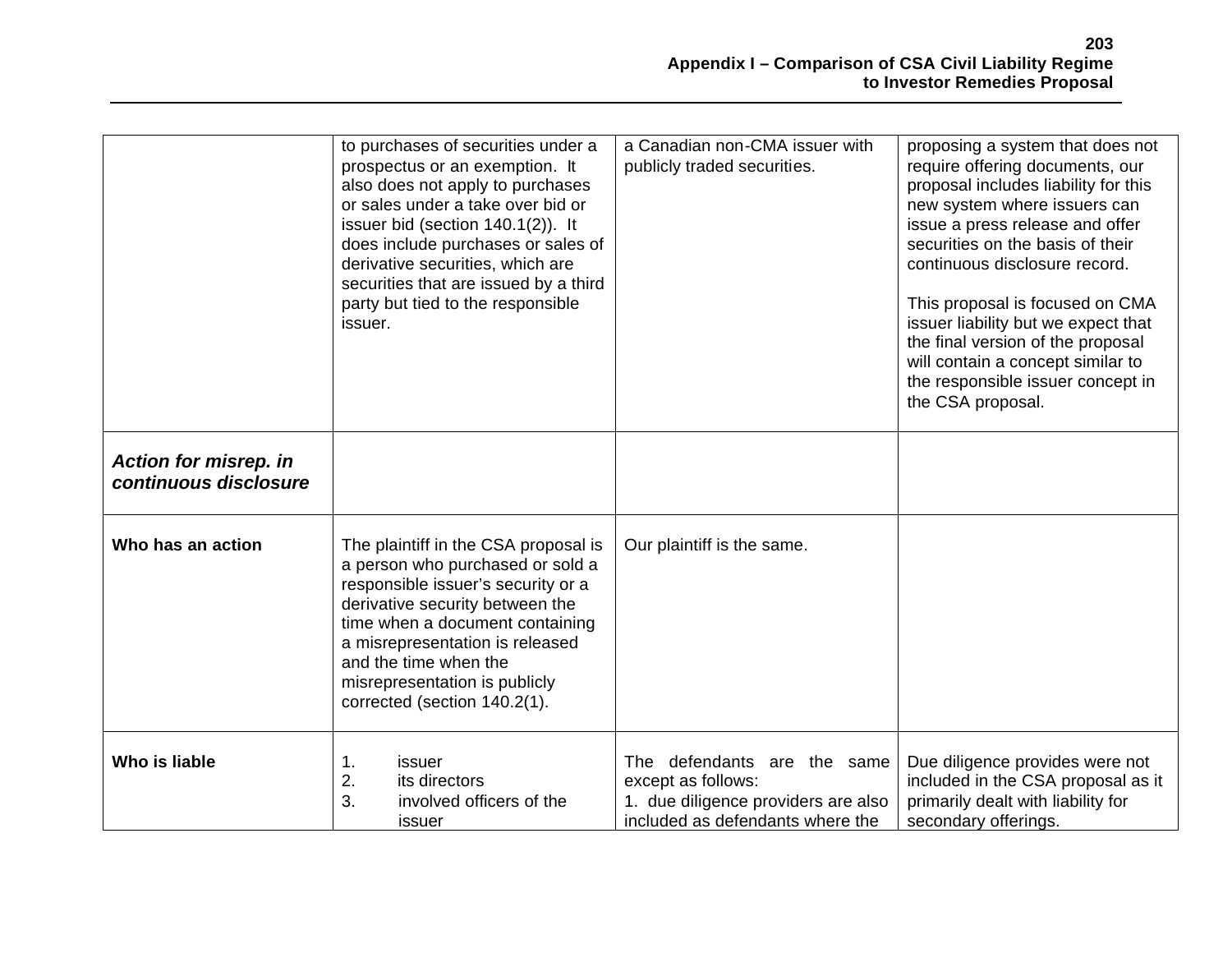|                                                      | 4. an expert who provided written<br>consent to the use of an opinion<br>or report that the expert<br>produced in the document<br>where the misrepresentation<br>was also in the expert's report<br>or opinion<br>5. influential person and each<br>director and officer of the<br>influential person, who<br>knowingly influenced the<br>making of the misrepresentation | investor participated in an offering<br>2. we did not include influential<br>person and their directors and<br>officers                                                                                                                                                                                                   | We have not included influential<br>persons as specified defendants.<br>If the relationship between the<br>issuer and the influential person is<br>such that the influential person<br>can cause these events, it is likely<br>that the influential person, or its<br>directors and officers, is a de facto<br>director or officer and would be<br>liable on that basis. However,<br>only individuals can be de facto<br>officers and directors, |
|------------------------------------------------------|---------------------------------------------------------------------------------------------------------------------------------------------------------------------------------------------------------------------------------------------------------------------------------------------------------------------------------------------------------------------------|---------------------------------------------------------------------------------------------------------------------------------------------------------------------------------------------------------------------------------------------------------------------------------------------------------------------------|--------------------------------------------------------------------------------------------------------------------------------------------------------------------------------------------------------------------------------------------------------------------------------------------------------------------------------------------------------------------------------------------------------------------------------------------------|
| What does the investor<br>have to prove              | The investor must prove the<br>misrepresentation and damages<br>but is not required to prove<br>reliance on the misrepresentation.<br>The standard of proof varies<br>depending on if the document is a<br>core or non-core document. If it is<br>a non-core document, the<br>standard of proof, except for<br>experts, is higher than for non-core<br>documents.         | Our proposal is the same except<br>that the standard of proof does not<br>vary with the documents. It only<br>changes for directors where the<br>issuer had a compliance system.<br>In that case, the investor must<br>prove that the director knew or<br>was reckless or willfully blind about<br>the misrepresentation. | As a result of the defence where<br>there is a reasonable, monitored<br>system, there is no need to<br>distinguish core documents from<br>non-core documents and no need<br>to have multiple standards of<br>proof.                                                                                                                                                                                                                              |
| <b>Action for misrep in</b><br>public oral statement |                                                                                                                                                                                                                                                                                                                                                                           |                                                                                                                                                                                                                                                                                                                           |                                                                                                                                                                                                                                                                                                                                                                                                                                                  |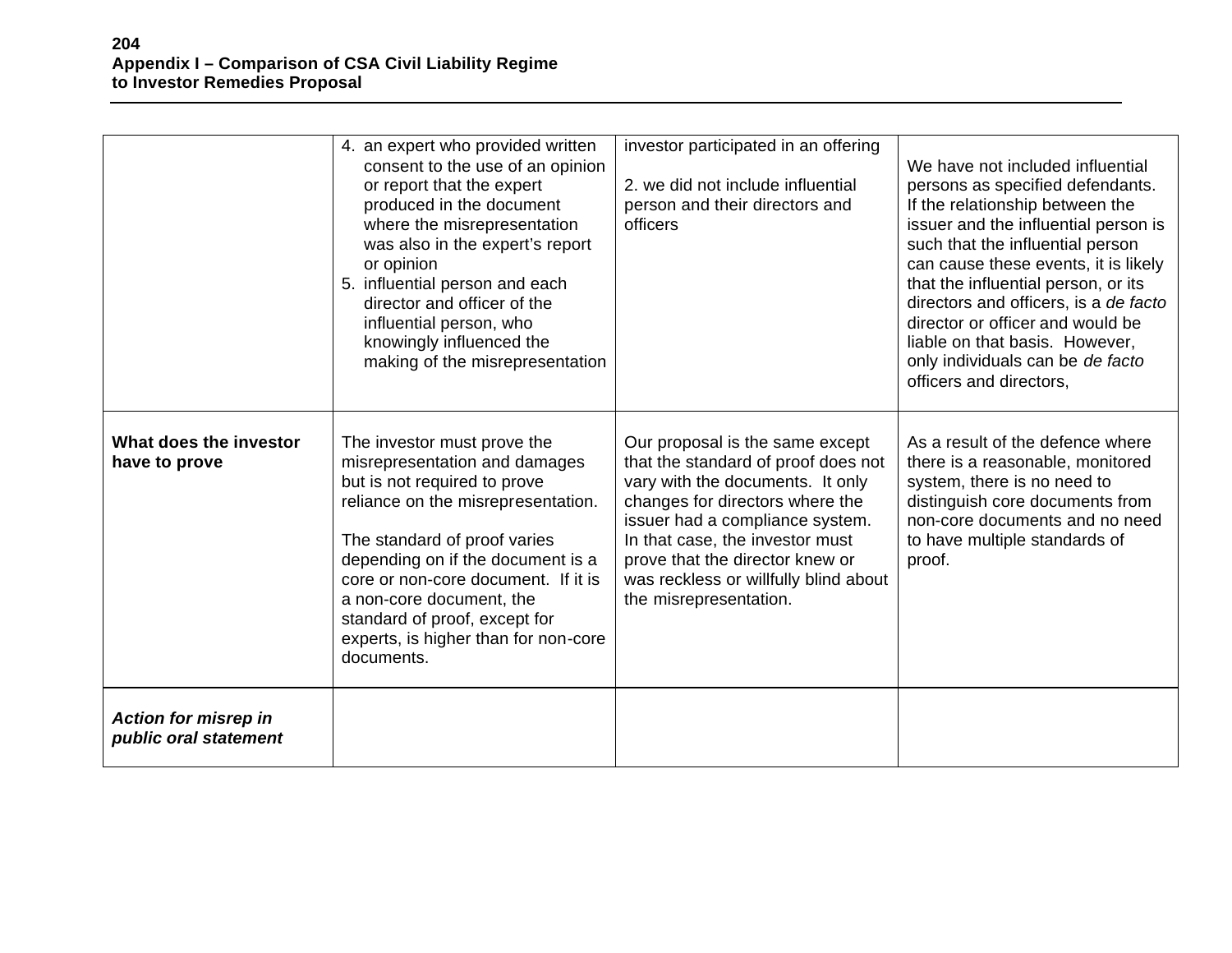| Who has an action | A person who purchased or sold<br>an issuer's securities between the<br>time when the public oral<br>statement containing a<br>misrepresentation is made and the<br>time when it is corrected (section<br>$140.2(2)$ ).                                                                                                                                                                                                                                                                                                                                                                                                                                                              | Our plaintiff is the same.                                                                                                                                                                                                                             |                                                                                                                                                                                                                                                                                                                                                                                                                                                                                                                   |
|-------------------|--------------------------------------------------------------------------------------------------------------------------------------------------------------------------------------------------------------------------------------------------------------------------------------------------------------------------------------------------------------------------------------------------------------------------------------------------------------------------------------------------------------------------------------------------------------------------------------------------------------------------------------------------------------------------------------|--------------------------------------------------------------------------------------------------------------------------------------------------------------------------------------------------------------------------------------------------------|-------------------------------------------------------------------------------------------------------------------------------------------------------------------------------------------------------------------------------------------------------------------------------------------------------------------------------------------------------------------------------------------------------------------------------------------------------------------------------------------------------------------|
| Who is liable     | 1.<br>issuer<br>the person who made the<br>2.<br>statement if they had actual,<br>implied or apparent authority<br>each involved director and<br>3.<br>officer<br>4. each influential person and<br>each officer and director who<br>knowingly influenced the<br>making of the public oral<br>statement or a director or officer<br>of the issuer to authorize it<br>5.<br>each expert if the<br>misrepresentation is also in the<br>expert's report, the person who<br>made the statement<br>summarized the report and the<br>expert provided written consent<br>to the use of the report in the<br>public oral statement if<br>someone other than the expert<br>made the statement | Our proposal does not include<br>experts or influential people and<br>their directors and officers. We<br>also include all directors<br>regardless of if they authorized,<br>permitted or acquiesced in the<br>making of the public oral<br>statement. | We did not include experts as the<br>limits on their inclusion in the CSA<br>proposal makes it seem unlikely<br>that they will ever be caught. We<br>included all directors as they are<br>responsible for the policies and<br>actions of an issuer. They also<br>have defence for a reasonable,<br>monitored system that is broader<br>than the defence available in the<br>CSA proposal.<br>The rationale for the exclusion of<br>influential people and their<br>directors and officers is discussed<br>above. |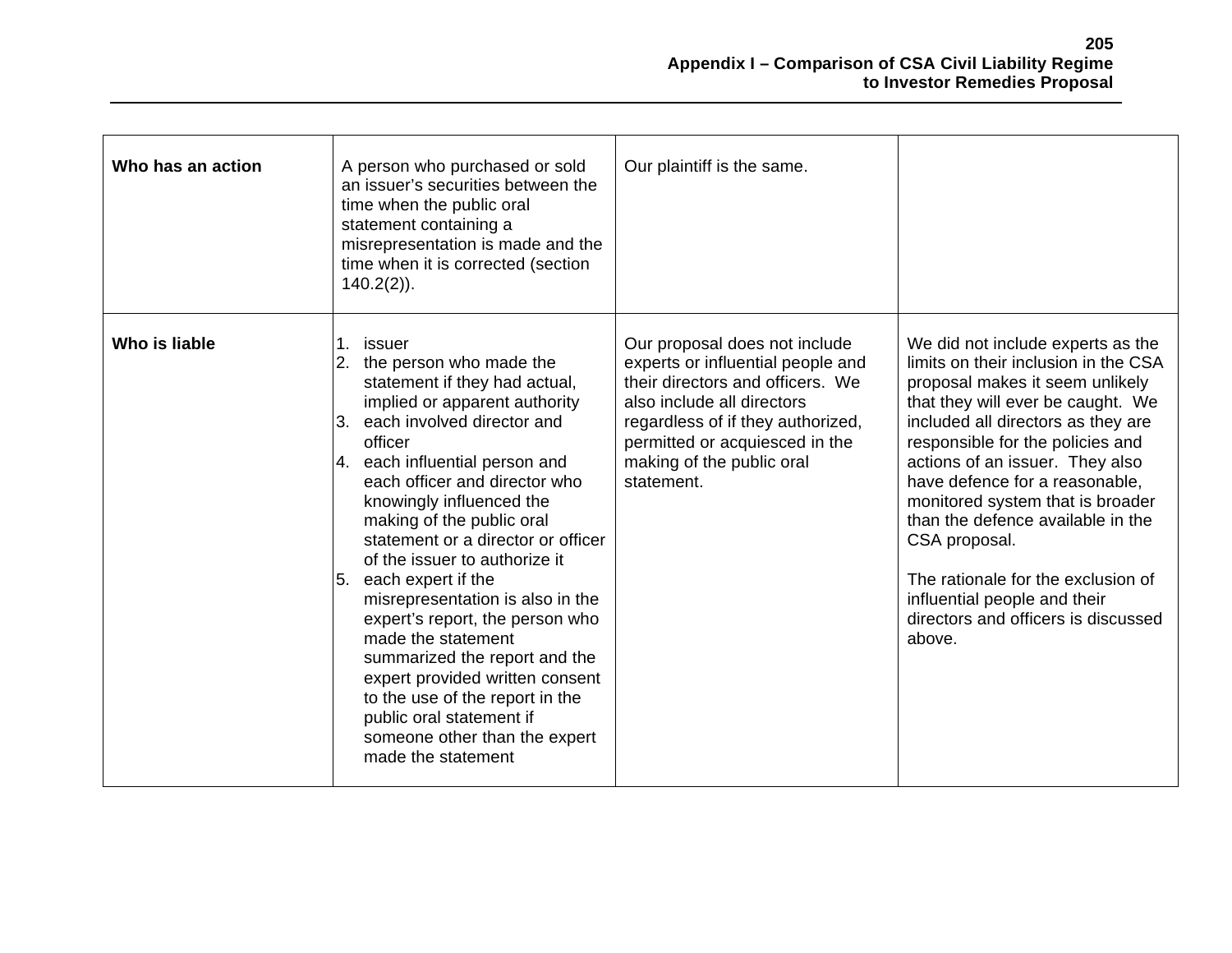| What the investor must<br>prove                        | The investor must prove the<br>misrepresentation in a public oral<br>statement about the issuer made<br>by the issuer or a person with<br>actual, implied or apparent<br>authority to speak on behalf of the<br>issuer. Reliance on the<br>misrepresentation is not required.<br>Proof of damages is also required.<br>The investor must also prove for<br>each defendant other than the<br>expert, that the defendant knew or<br>deliberately avoided acquiring<br>knowledge about the<br>misrepresentation or was grossly<br>negligent about the making of the<br>misrepresentation. | The proof required is the same<br>except that the only time the<br>standard of proof changes is for<br>directors where the issuer had a<br>compliance system. In that case,<br>the investor must prove that the<br>director knew or was reckless or<br>willfully blind about the<br>misrepresentation. | As a result of the defence where<br>there is a reasonable monitored<br>compliance system, there is no<br>need to treat misrepresentations<br>in "core" documents and public<br>oral statements differently from<br>misrepresentations in other<br>documents and no need to have<br>multiple standards of proof.                              |
|--------------------------------------------------------|----------------------------------------------------------------------------------------------------------------------------------------------------------------------------------------------------------------------------------------------------------------------------------------------------------------------------------------------------------------------------------------------------------------------------------------------------------------------------------------------------------------------------------------------------------------------------------------|--------------------------------------------------------------------------------------------------------------------------------------------------------------------------------------------------------------------------------------------------------------------------------------------------------|----------------------------------------------------------------------------------------------------------------------------------------------------------------------------------------------------------------------------------------------------------------------------------------------------------------------------------------------|
| <b>Action for statements by</b><br>influential persons |                                                                                                                                                                                                                                                                                                                                                                                                                                                                                                                                                                                        |                                                                                                                                                                                                                                                                                                        |                                                                                                                                                                                                                                                                                                                                              |
| Who has action                                         | A person who purchased or sold<br>an issuer's securities between the<br>time when the pubic oral statement<br>about the issuer that contains a<br>misrepresentation is made or the<br>document containing a<br>misrepresentation is released and<br>the time when it is corrected<br>(section 140.2(3)).                                                                                                                                                                                                                                                                               | There is no separate action for<br>influential persons.                                                                                                                                                                                                                                                | We did not include a separate<br>action because if an influential<br>person has actual, implied or<br>apparent authority to speak on<br>behalf of the issuer they will be<br>caught in the other actions noted<br>above. Otherwise they will be<br>caught in the separate general<br>action for misrepresentations that<br>we are proposing. |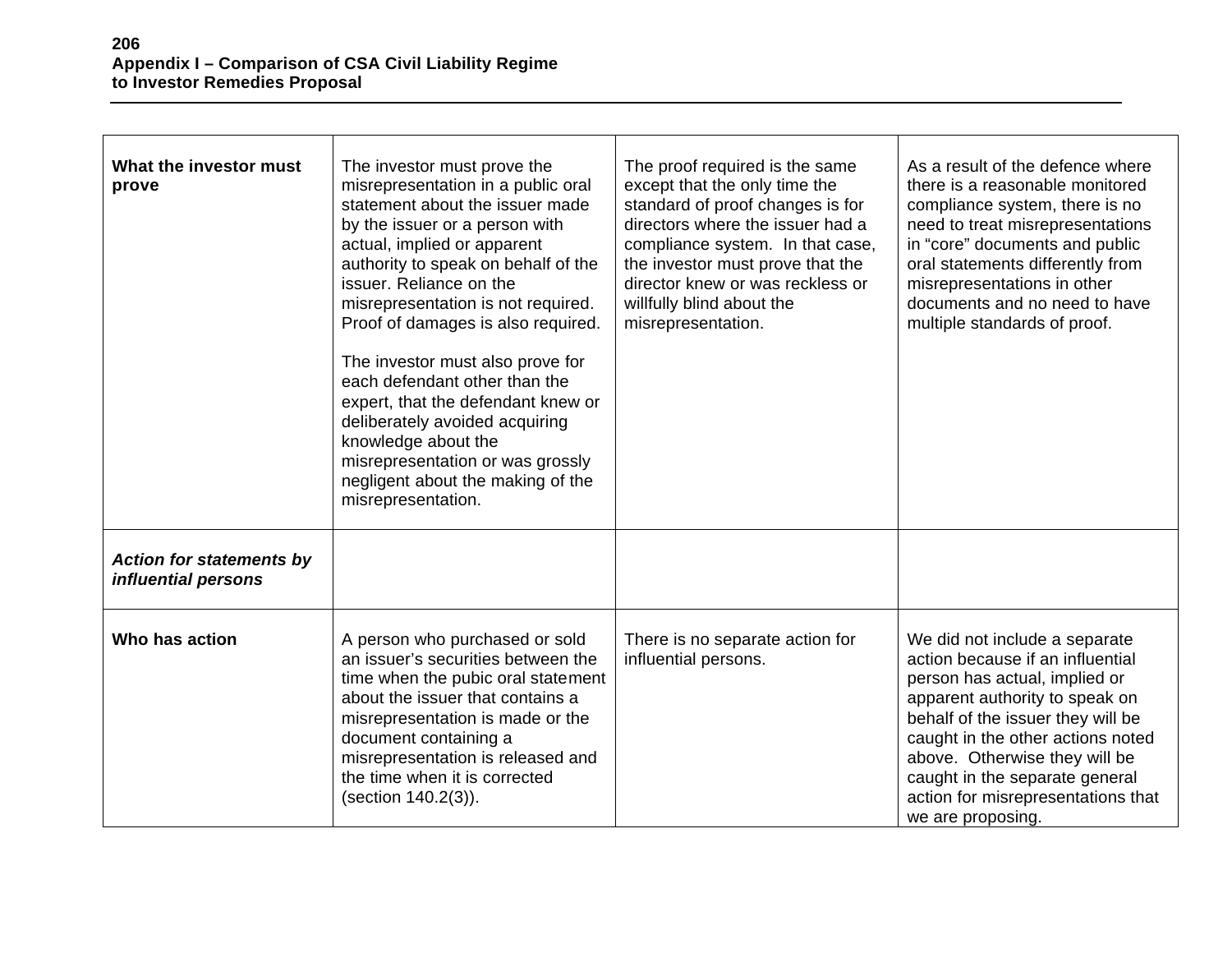| Who is liable                   | 1. the issuer if a director or officer<br>of the issuer was involved in the<br>release of the document or the<br>making of the public oral<br>statement<br>2. the person who made the public<br>oral statement<br>3. each involved director and<br>officer<br>4. the influential person<br>5. each involved director and<br>officer of the influential person<br>6. each expert where the<br>misrepresentation is also in<br>expert's report, the public oral<br>statement includes, summarizes<br>or quotes from the report and if<br>the document was released or<br>statement is made by someone<br>other than the expert, the expert<br>consented in writing to the use<br>of the report | N/a |  |
|---------------------------------|----------------------------------------------------------------------------------------------------------------------------------------------------------------------------------------------------------------------------------------------------------------------------------------------------------------------------------------------------------------------------------------------------------------------------------------------------------------------------------------------------------------------------------------------------------------------------------------------------------------------------------------------------------------------------------------------|-----|--|
| What the investor must<br>prove | The investor must prove the<br>misrepresentation was made in a<br>public oral statement by an<br>influential person or a person with<br>actual, implied or apparent<br>authority to speak on behalf of the<br>influential person. The investor<br>must also prove damages but is<br>not required to prove reliance on<br>the misrepresentation.                                                                                                                                                                                                                                                                                                                                              | N/a |  |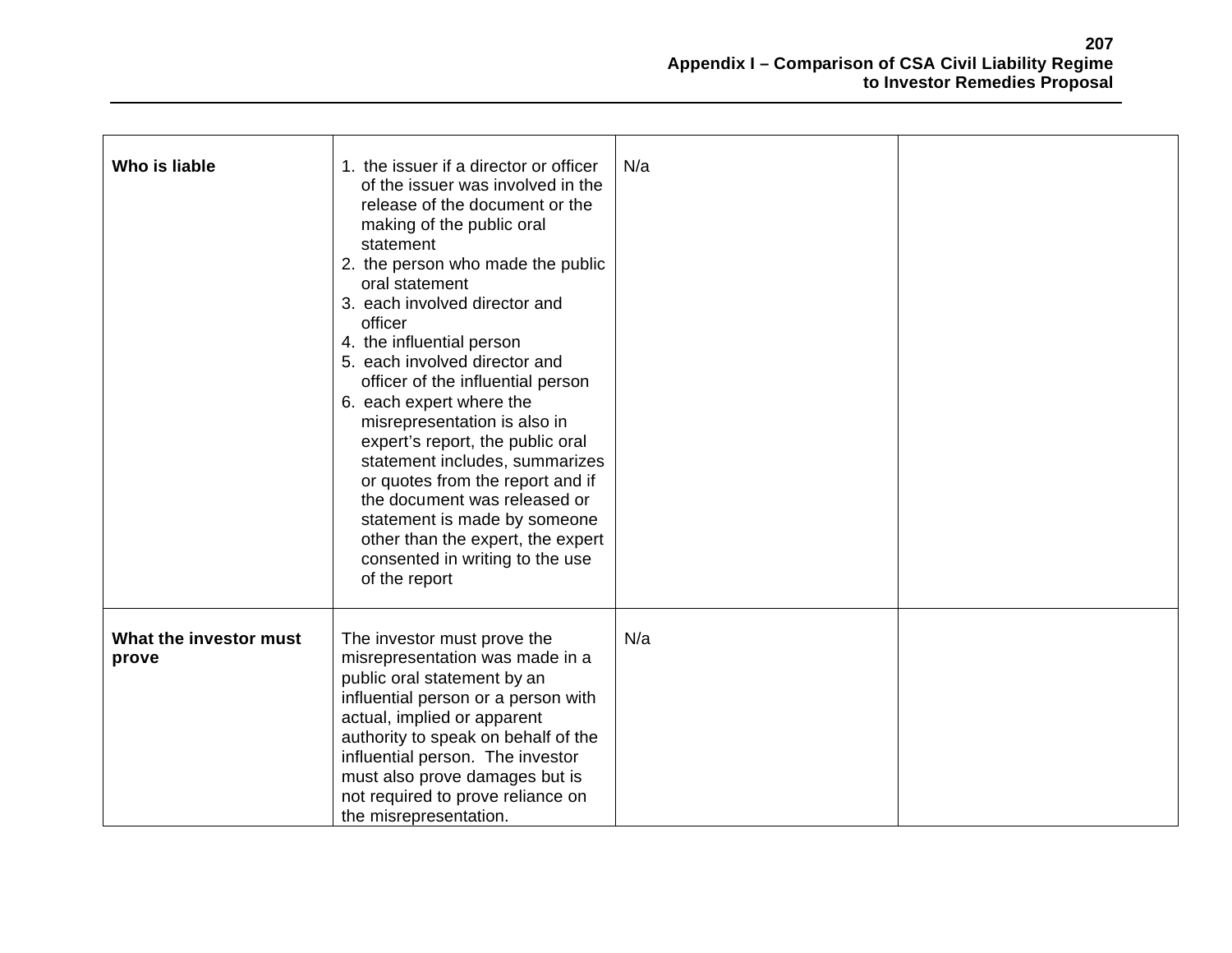|                                                        | The investor must also prove that<br>any defendant, other than an<br>expert, knew or deliberately<br>avoided acquiring knowledge<br>about the misrepresentation or<br>was grossly negligent about the<br>making of the misrepresentation. |                                                                 |                                                                           |
|--------------------------------------------------------|-------------------------------------------------------------------------------------------------------------------------------------------------------------------------------------------------------------------------------------------|-----------------------------------------------------------------|---------------------------------------------------------------------------|
| <b>Action for failure to make</b><br>timely disclosure |                                                                                                                                                                                                                                           |                                                                 |                                                                           |
| Who has an action                                      | A person who purchased or sold<br>an issuer's securities or a<br>derivative security between the<br>time when material<br>change/information was required<br>to be disclosed and the time when<br>it was disclosed (section 140.2(4).     | Our plaintiff is the same.                                      |                                                                           |
| Who is liable                                          | 1.<br>issuer<br>2.<br>involved directors and officers<br>of the issuer<br>3. an influential person and each<br>director and officer of the<br>influential person who<br>knowingly influenced the failure<br>to make timely disclosure     | The defendants are the same<br>except for influential people.   | See rationale for exclusion of<br>influential persons discussed<br>above. |
| What an investor has to<br>prove                       | The investor must prove the failure<br>to disclose the material                                                                                                                                                                           | The proof required is the same<br>except that the only time the |                                                                           |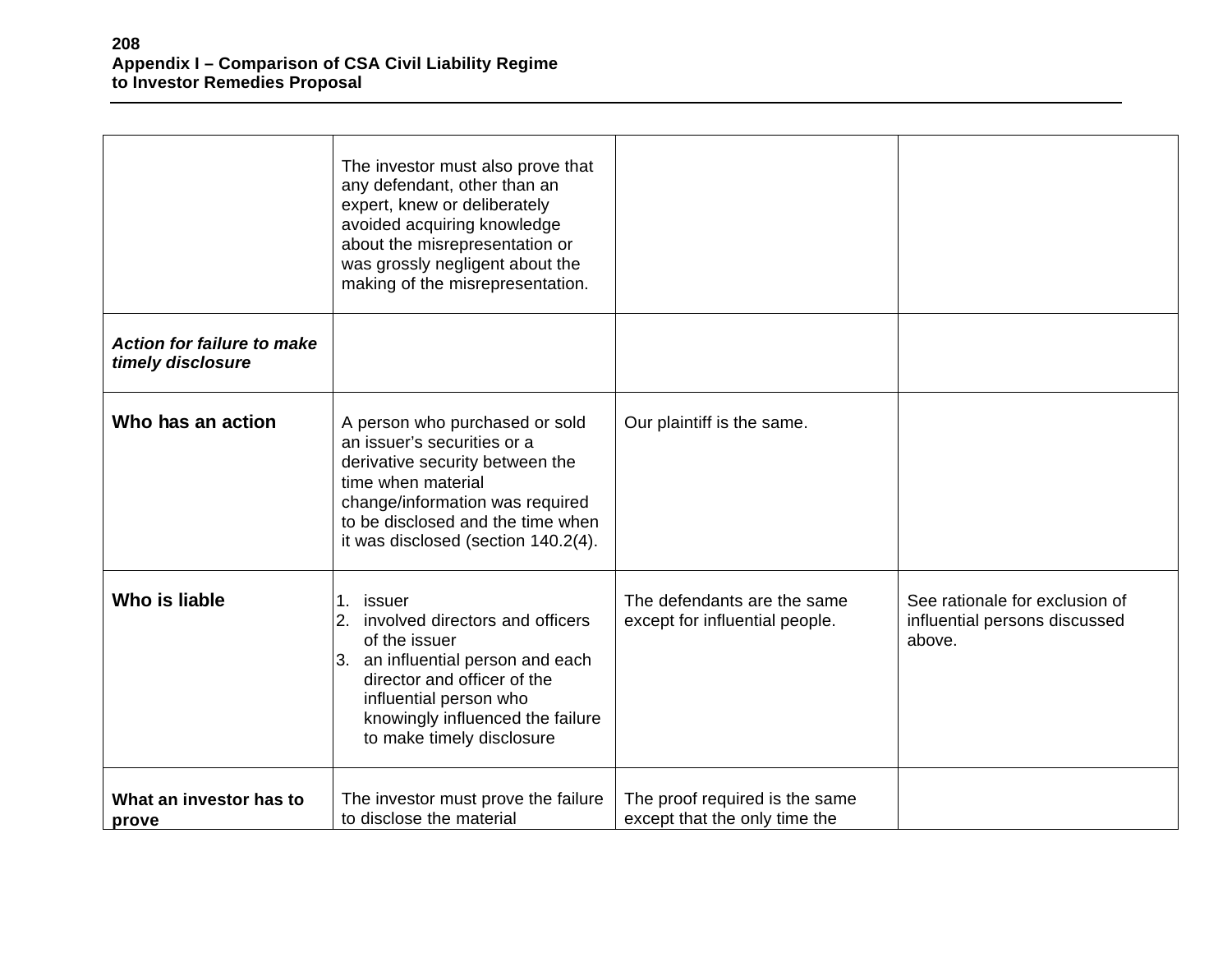|                                                                                                                                                                                                                                 | change/information and damages<br>but is not required to prove<br>reliance on the issuer having<br>complied with its disclosure<br>obligations.<br>The investor must also prove that<br>the defendant knew or deliberately<br>avoided acquiring knowledge<br>about the failure to disclose or was<br>grossly negligent about the failure. | standard of proof changes is for<br>directors where the issuer had a<br>compliance system. In that case,<br>the investor must prove that the<br>director knew or was reckless or<br>wifully blind about the<br>misrepresentation. |                                                                                                                                                          |
|---------------------------------------------------------------------------------------------------------------------------------------------------------------------------------------------------------------------------------|-------------------------------------------------------------------------------------------------------------------------------------------------------------------------------------------------------------------------------------------------------------------------------------------------------------------------------------------|-----------------------------------------------------------------------------------------------------------------------------------------------------------------------------------------------------------------------------------|----------------------------------------------------------------------------------------------------------------------------------------------------------|
| <b>Defences</b>                                                                                                                                                                                                                 |                                                                                                                                                                                                                                                                                                                                           |                                                                                                                                                                                                                                   |                                                                                                                                                          |
| <b>Plaintiff acquired or</b><br>disposed of security with<br>knowledge of<br>misrepresentation or<br>material change/material<br>information                                                                                    | Yes – section $140.3(5)$                                                                                                                                                                                                                                                                                                                  | <b>Yes</b>                                                                                                                                                                                                                        |                                                                                                                                                          |
| Defendant conducted a<br>reasonable investigation<br>and had no reasonable<br>grounds to believe the<br>document or public oral<br>statement contained a<br>misrepresentation or that<br>the failure to disclose<br>would occur | Yes – sections $140.3(6)$ and<br>140.3(7)                                                                                                                                                                                                                                                                                                 | Yes except that is it not available<br>to directors and the issuer who<br>have a broader reasonable system<br>defence.                                                                                                            | Directors and the issuer should<br>have a defence as long as they<br>establish an appropriate system<br>and monitor it to ensure it is<br>complied with. |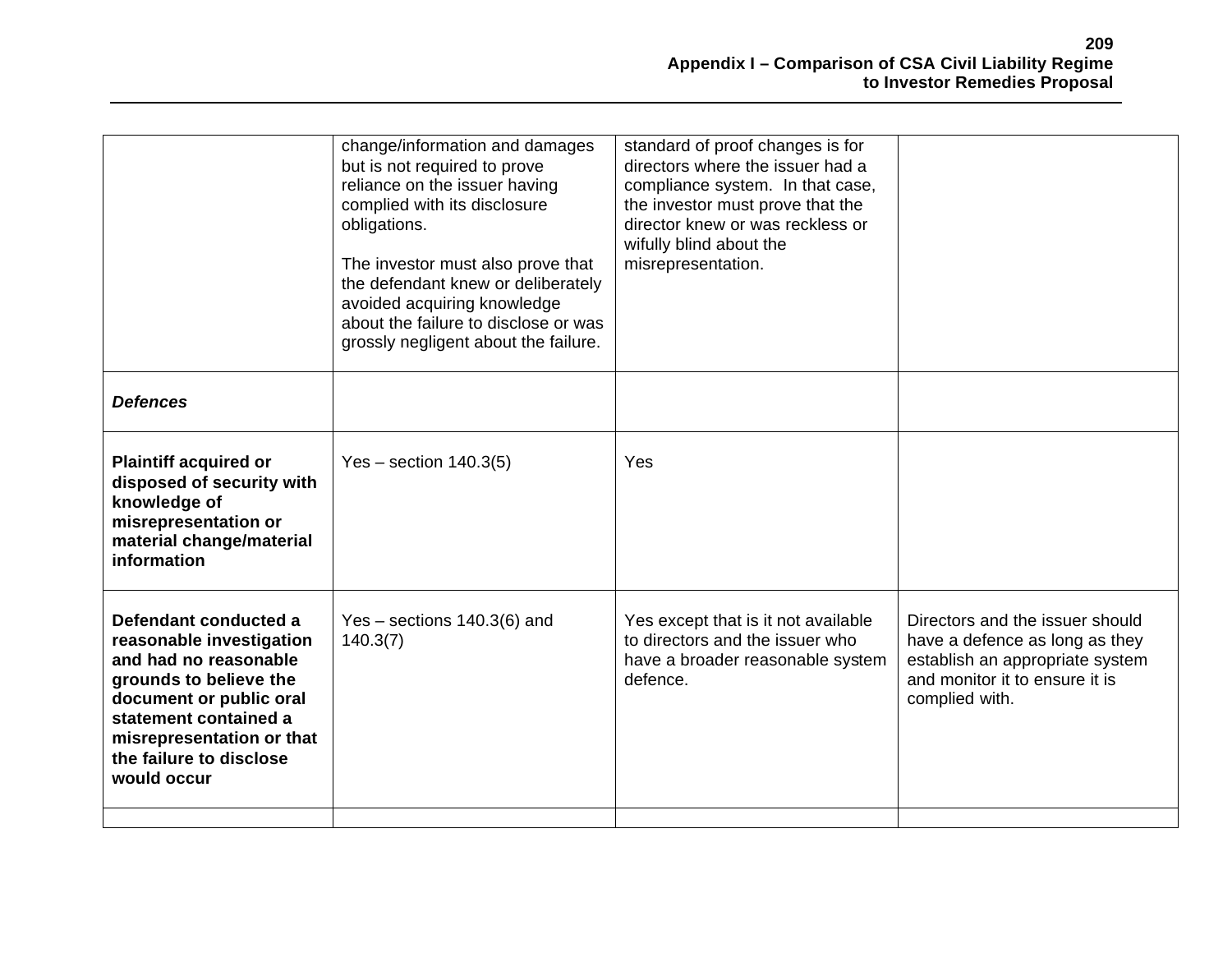| Not liable for failure to<br>disclose material<br>change/information if<br>confidential disclosure<br>made to commission and<br>certain other conditions<br>are met | Yes - section 140.3(8)    | Yes but there are some additional<br>conditions to the defence in our<br>proposal. The additional<br>conditions are that the issuer has a<br>reasonable regime to keep<br>undisclosed material information<br>confidential, a system to monitor<br>compliance with that regime and<br>there is no tipping or trading in the<br>issuer's securities by the issuer or<br>its insiders. | The defence should only be<br>available if the issuer has a<br>reasonable monitored system to<br>keep information confidential. It<br>should not be available if the<br>issuer or its insiders are trading on<br>the inside information or tipping.<br>The CSA civil remedies proposal<br>included another condition for this<br>defence relating to not releasing a<br>document or making a public oral<br>statement that due to the<br>undisclosed material information<br>contained a misrepresentation.<br>We have not included that this as<br>it is included in the definition of<br>misrepresentation, which includes<br>the omission of material<br>information. |
|---------------------------------------------------------------------------------------------------------------------------------------------------------------------|---------------------------|--------------------------------------------------------------------------------------------------------------------------------------------------------------------------------------------------------------------------------------------------------------------------------------------------------------------------------------------------------------------------------------|--------------------------------------------------------------------------------------------------------------------------------------------------------------------------------------------------------------------------------------------------------------------------------------------------------------------------------------------------------------------------------------------------------------------------------------------------------------------------------------------------------------------------------------------------------------------------------------------------------------------------------------------------------------------------|
| <b>Not liable for</b><br>misrepresentation in<br>forward looking<br>information if certain<br>conditions met                                                        | Yes - section 140.3(9)    | Yes                                                                                                                                                                                                                                                                                                                                                                                  |                                                                                                                                                                                                                                                                                                                                                                                                                                                                                                                                                                                                                                                                          |
| No person, other than<br>expert, is liable for part of<br>document or public oral<br>statement using expert's<br>report if expert consented                         | Yes – section $140.3(11)$ | Yes                                                                                                                                                                                                                                                                                                                                                                                  |                                                                                                                                                                                                                                                                                                                                                                                                                                                                                                                                                                                                                                                                          |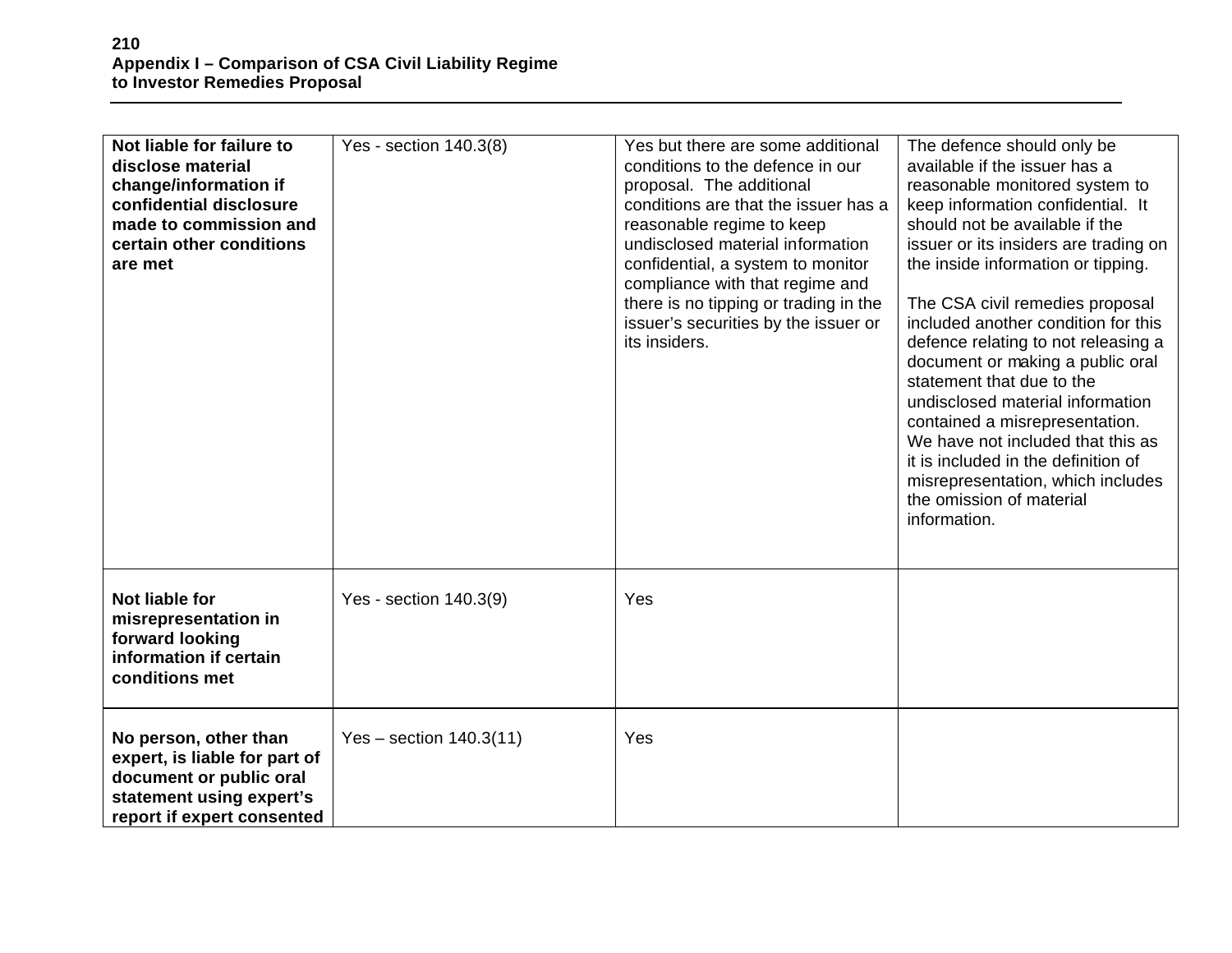| to the use of the report,<br>the person did not know<br>and had no reasonable<br>grounds to believe that<br>there had been a<br>misrepresentation in the<br>document or public oral<br>statement and the<br>disclosure fairly<br>represented the report of<br>the expert |                           |     |  |
|--------------------------------------------------------------------------------------------------------------------------------------------------------------------------------------------------------------------------------------------------------------------------|---------------------------|-----|--|
| <b>Expert not liable if written</b><br>consent previously<br>provided was withdrawn<br>in writing before the<br>release of the document<br>or the making of the<br>public oral statement                                                                                 | Yes - section $140.3(12)$ | Yes |  |
| Person had a reasonable<br>expectation that the<br>document, other than a<br>document required to be<br>filed with the<br>commission, would<br>remain confidential                                                                                                       | Yes – section $140.3(13)$ | Yes |  |
| Not liable for misrep in a<br>document or public oral<br>statement if<br>misrepresentation also                                                                                                                                                                          | Yes – section $140.3(14)$ | Yes |  |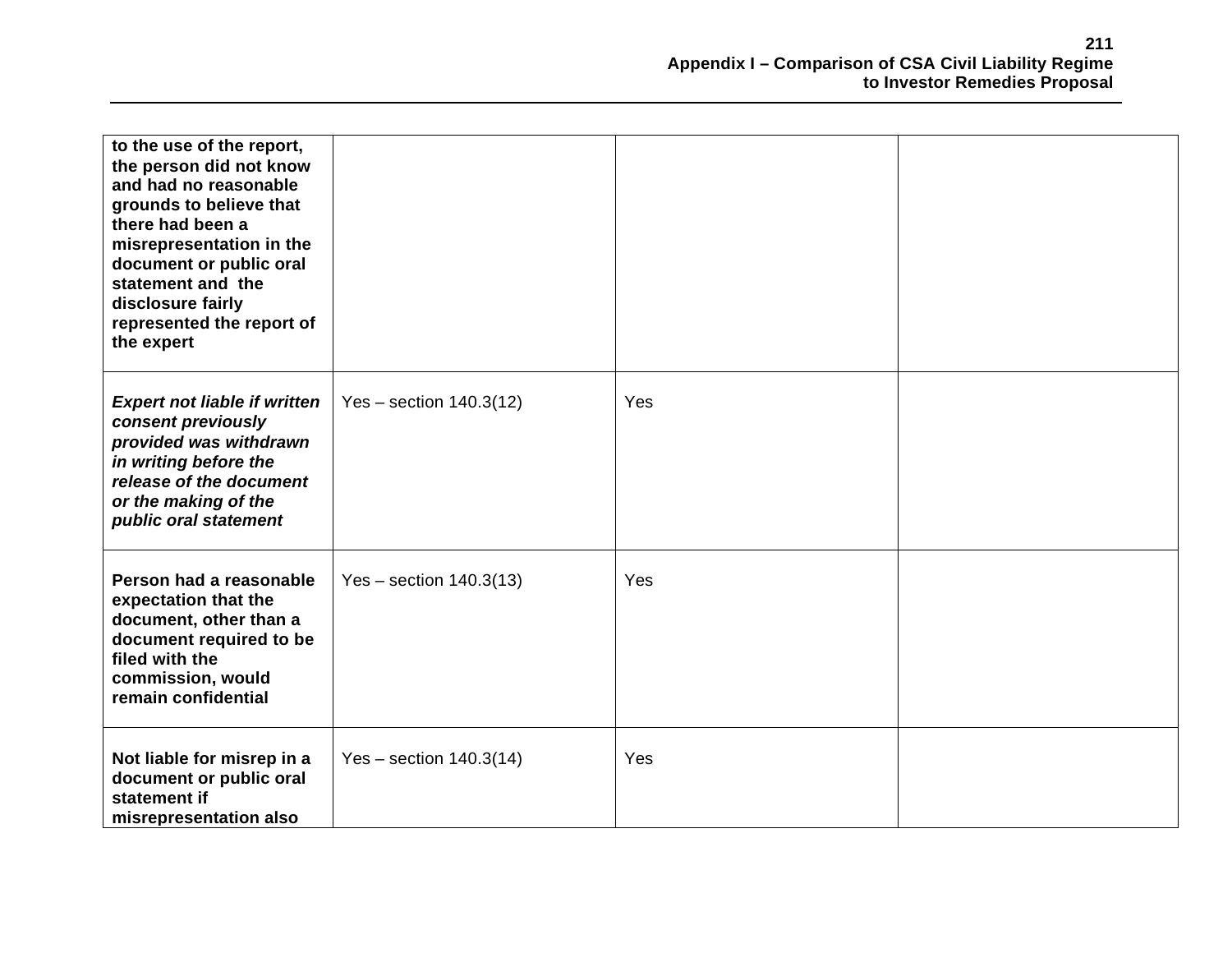| contained in a document<br>filed by another person<br>with the commission or<br>an exchange and not<br>corrected in that<br>document                                                                                                                                    |                          |           |                                                                                                                                                                                                                                            |
|-------------------------------------------------------------------------------------------------------------------------------------------------------------------------------------------------------------------------------------------------------------------------|--------------------------|-----------|--------------------------------------------------------------------------------------------------------------------------------------------------------------------------------------------------------------------------------------------|
| Not liable where no<br>knowledge or consent to<br>action and upon<br>becoming aware, notify<br>the board and if no<br>corrective action is taken<br>in 2 days, and unless<br>precluded by law or<br>professional privilege,<br>promptly notify the<br><b>Commission</b> | Yes - section 140.3(15)  | <b>No</b> | We do not think that this defence<br>is necessary given the broad<br>defence for directors where the<br>issuer had a reasonable<br>monitored system.                                                                                       |
| <b>Other Provisions in the</b><br><b>Proposals</b>                                                                                                                                                                                                                      |                          |           |                                                                                                                                                                                                                                            |
| A person that is a director<br>or officer of an influential<br>person is not liable in that<br>capacity if liable as<br>director of officer of<br>issuer                                                                                                                | Yes – section $140.2(5)$ | <b>No</b> | We have not included a similar<br>provision, as unlike CSA,<br>influential persons and their<br>directors and officers are not<br>expressly included as liable in our<br>proposal. Our rationale for this<br>exclusion is discussed above. |
| <b>Multiple</b><br>misrepresentations or                                                                                                                                                                                                                                | Yes – section $140.2(6)$ | Yes       |                                                                                                                                                                                                                                            |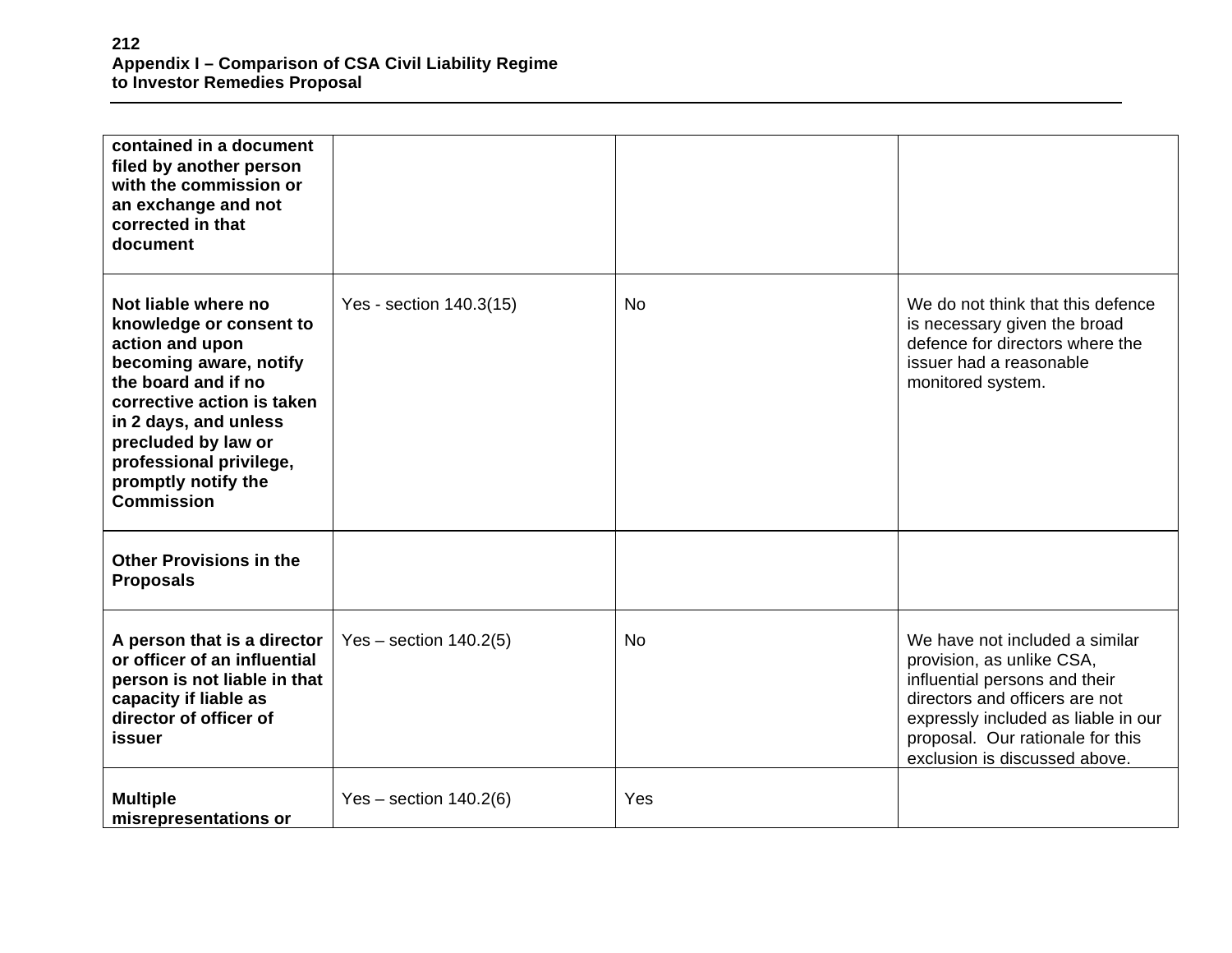| failure to make timely<br>disclosure can be treated<br>as one event in discretion<br>of court                                                                                                                                                                        |                                    |           |                                                                                                                                                                                                                                                                                                                                                                                                                                      |
|----------------------------------------------------------------------------------------------------------------------------------------------------------------------------------------------------------------------------------------------------------------------|------------------------------------|-----------|--------------------------------------------------------------------------------------------------------------------------------------------------------------------------------------------------------------------------------------------------------------------------------------------------------------------------------------------------------------------------------------------------------------------------------------|
| If the person who made<br>the public oral statement<br>had apparent but not<br>implied or actual<br>authority to speak on<br>behalf of the issuer, no<br>other person is liable<br>until became or should<br>reasonably have become<br>aware of<br>misrepresentation | Yes - section $140.2(7)$           | Yes       |                                                                                                                                                                                                                                                                                                                                                                                                                                      |
| <b>Standard of proof for</b><br>non-core documents and<br>public oral statements                                                                                                                                                                                     | Yes – sections $140.3(1)$ and (2)  | <b>No</b> | This section was not necessary in<br>this Proposal as we do not treat<br>misrepresentations in "core"<br>documents and public oral<br>statements differently from<br>misrepresentations in other<br>documents. This distinction is<br>less important in this Proposal<br>because we have given all<br>directors a defence if the issuer<br>has an appropriate regime to<br>manage information disclosure<br>and a monitoring system. |
| <b>Standard of proof for</b><br>failure to make timely                                                                                                                                                                                                               | Yes – section $140.3(3)$ and $(4)$ | <b>No</b> | The CSA proposal varies the<br>standard of proof on this action                                                                                                                                                                                                                                                                                                                                                                      |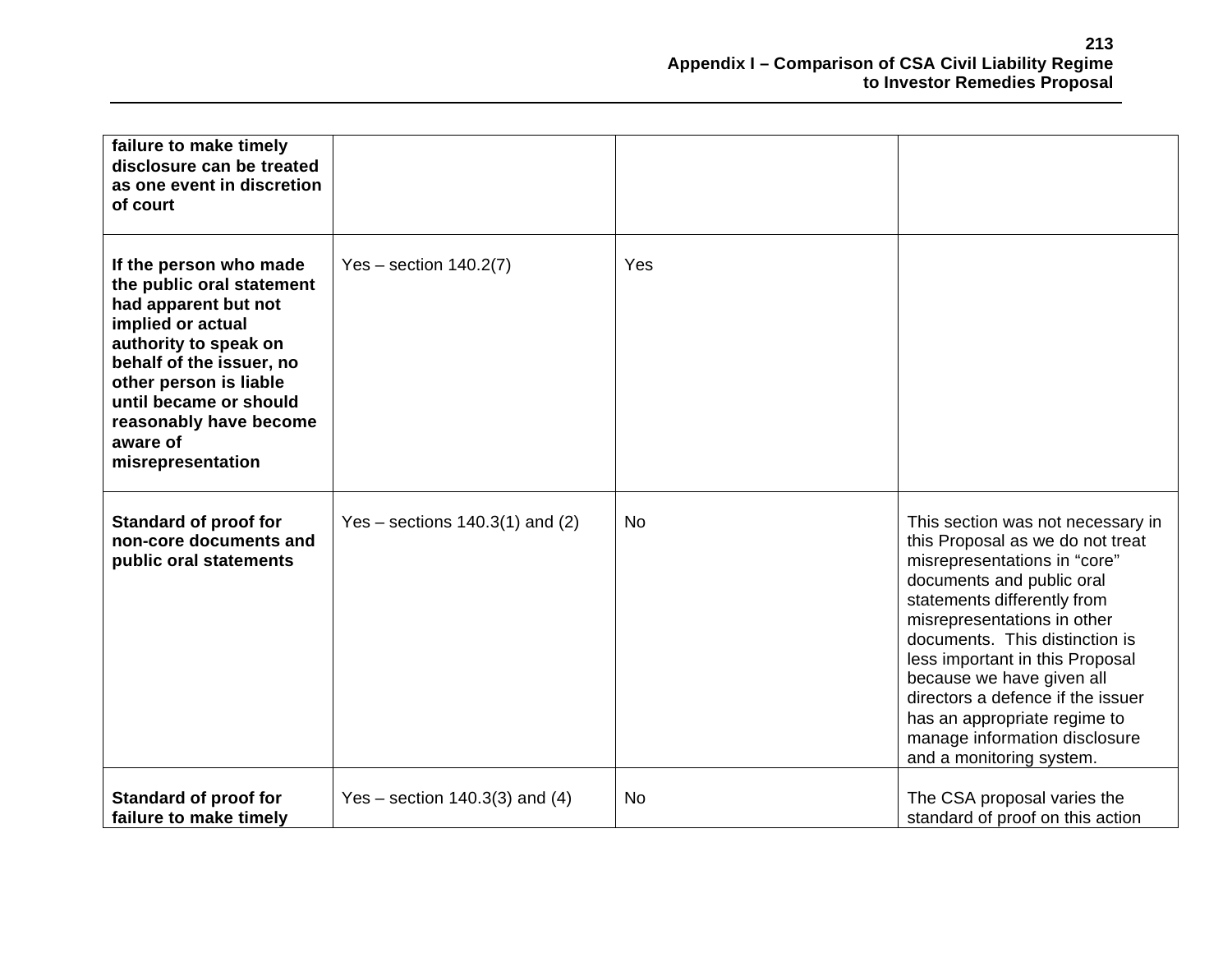| disclosure                                                                                                                                     |                          |                                                                                                                 | with the defendant. The standard<br>does not vary in our proposal as<br>there is a broader range of<br>defences available to the<br>defendants.                                                                                                                                                    |
|------------------------------------------------------------------------------------------------------------------------------------------------|--------------------------|-----------------------------------------------------------------------------------------------------------------|----------------------------------------------------------------------------------------------------------------------------------------------------------------------------------------------------------------------------------------------------------------------------------------------------|
| <b>Assessment of damages</b>                                                                                                                   | Yes - section 140.4      | <b>No</b>                                                                                                       | We have not included provisions<br>on the assessment of damages<br>other than to require the court to<br>take into account contributory<br>negligence on the part of the<br>investor. This level of detail does<br>not seem to be necessary as the<br>court has expertise in assessing<br>damages. |
| Limit recovery to only<br>damages caused by<br>misrepresentation or<br>failure to disclose                                                     | Yes - section $140.4(3)$ | Yes                                                                                                             |                                                                                                                                                                                                                                                                                                    |
| <b>Proportionate liability of</b><br>defendants unless acted<br>knowingly, except issuer,<br>when will be held jointly<br>and severally liable | Yes - section 140.5      | Yes, however joint and several<br>liability also applies where<br>defendant was reckless or willfully<br>blind. | We think that defendants who are<br>reckless or willfully blind should be<br>held to the same liability as<br>defendants who acted knowingly.                                                                                                                                                      |
| <b>Caps on damages unless</b><br>defendant, other then<br>issuer, acted knowingly                                                              | Yes - section 140.6      | Yes. We also provide that there<br>are no caps if a defendant was<br>reckless or willfully blind.               | We think that defendants who are<br>reckless or willfully blind should be<br>held to the same liability as<br>defendants who acted knowingly.                                                                                                                                                      |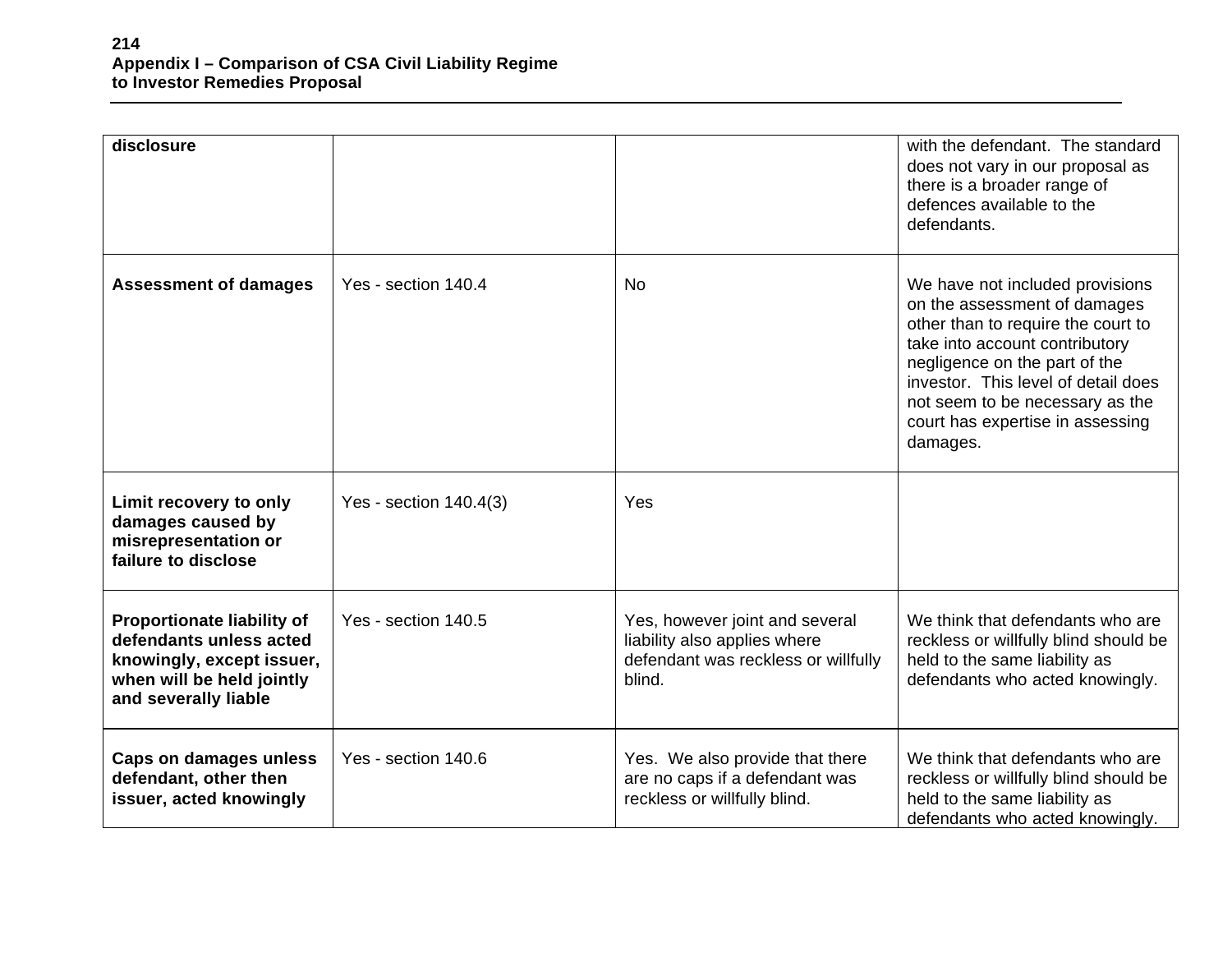| <b>Court approval required</b><br>to commence action | Yes - section 140.7   | Yes. We did not include a<br>requirement to provide the<br>commission with a copy of an<br>application for leave and any<br>affidavits. We also did not include<br>provisions similar to the CSA<br>about the details of the application<br>(i.e. the filing of affidavits and<br>examining of the parties). | We have not included notice to the<br>Commission for reasons similar to<br>why we did not include automatic<br>standing for the Commission in<br>actions. This is because counsel<br>on one side or the other, if not<br>both, are likely to argue the policy<br>objectives of the legislation. The<br>Commission will still be entitled to<br>request intervenor status on a<br>case by case basis.<br>We will consider further whether<br>we need to provide the court with<br>specific guidance on hearing<br>matters. |
|------------------------------------------------------|-----------------------|--------------------------------------------------------------------------------------------------------------------------------------------------------------------------------------------------------------------------------------------------------------------------------------------------------------|---------------------------------------------------------------------------------------------------------------------------------------------------------------------------------------------------------------------------------------------------------------------------------------------------------------------------------------------------------------------------------------------------------------------------------------------------------------------------------------------------------------------------|
| <b>Court approval to settle</b><br>an action         | $Yes - section 140.9$ | Yes                                                                                                                                                                                                                                                                                                          |                                                                                                                                                                                                                                                                                                                                                                                                                                                                                                                           |
| Loser pays rule                                      | Yes - section 140.10  | <b>No</b>                                                                                                                                                                                                                                                                                                    | We have omitted the "loser pays"<br>provision and been silent on costs.<br>As a result, the usual court rules<br>about costs will apply. We heard<br>in our initial consultations on this<br>issue that a loser pays rule without<br>a government-funded contingency<br>fund similar to that in Ontario is a<br>serious disincentive to class                                                                                                                                                                             |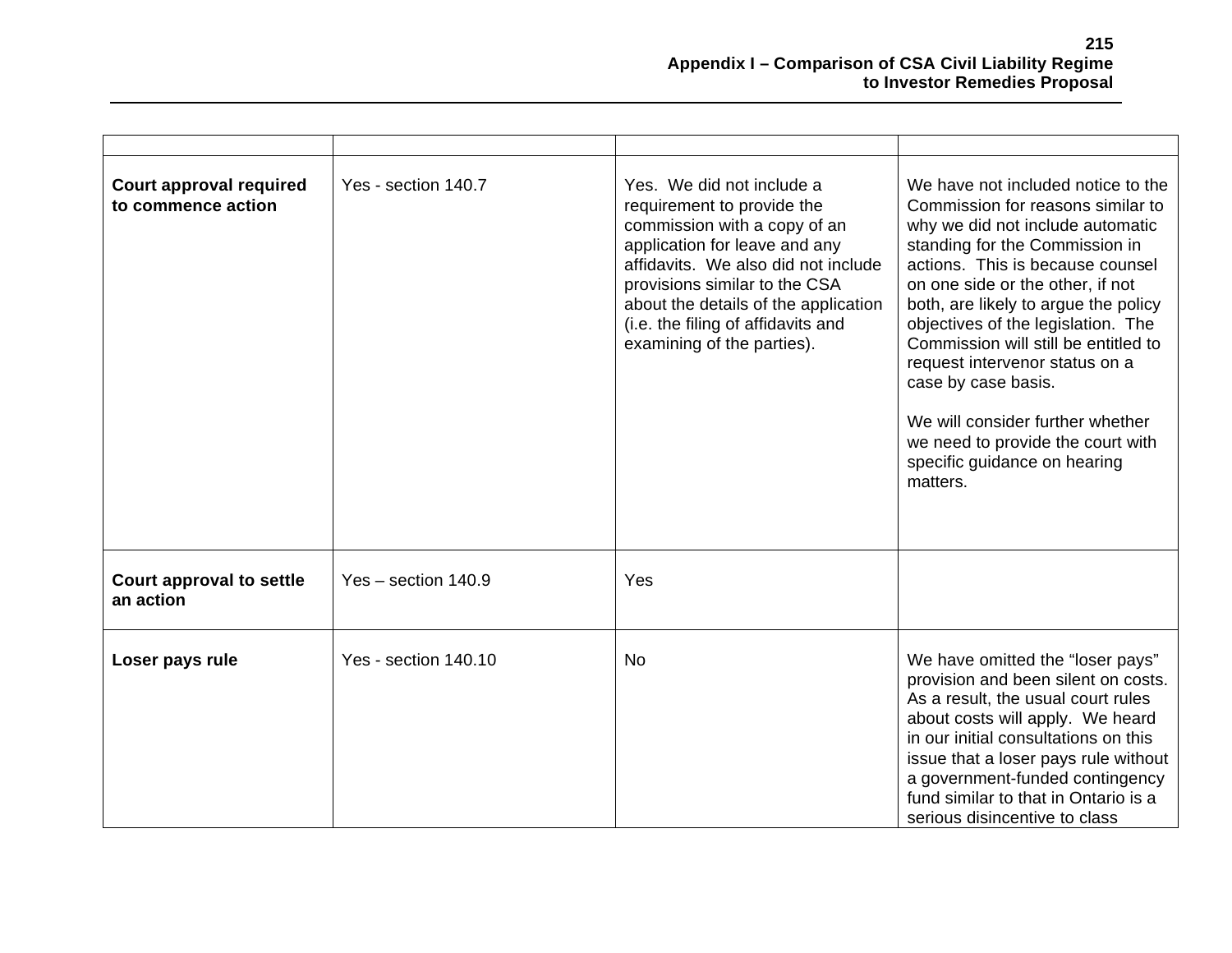|                                                                                                                                        |                                              |           | actions. While we want to deter<br>abusive class actions, we view<br>class actions as a necessary<br>method for ensuring our proposed<br>remedies have the intended<br>deterrent effect.<br>Defendants still enjoy significant<br>protection through the requirement<br>for plaintiffs to obtain court<br>approval before commencing or<br>settling an action and the caps on<br>liability. Costs are a less serious<br>issue in these circumstances. |
|----------------------------------------------------------------------------------------------------------------------------------------|----------------------------------------------|-----------|-------------------------------------------------------------------------------------------------------------------------------------------------------------------------------------------------------------------------------------------------------------------------------------------------------------------------------------------------------------------------------------------------------------------------------------------------------|
| <b>Automatic standing of</b><br>commission in actions<br>and applications for leave<br>including notice of<br>actions and applications | Yes - sections 140.7(4), 140.8 and<br>140.11 | <b>No</b> | Our rationale for this exclusion is<br>discussed above.                                                                                                                                                                                                                                                                                                                                                                                               |
| <b>Provision stating that</b><br>statutory liability does<br>not derogate from other<br>rights                                         | Yes - section 140.12)                        | Yes       |                                                                                                                                                                                                                                                                                                                                                                                                                                                       |
| <b>Provision setting out</b><br>imitation periods                                                                                      | Yes - section 140.13                         | <b>No</b> | Our next publication will contain<br>limitation periods for the various<br>actions.                                                                                                                                                                                                                                                                                                                                                                   |
| Act amendments to give                                                                                                                 | $Yes - section 140.13$                       | <b>No</b> | We will be considering appropriate                                                                                                                                                                                                                                                                                                                                                                                                                    |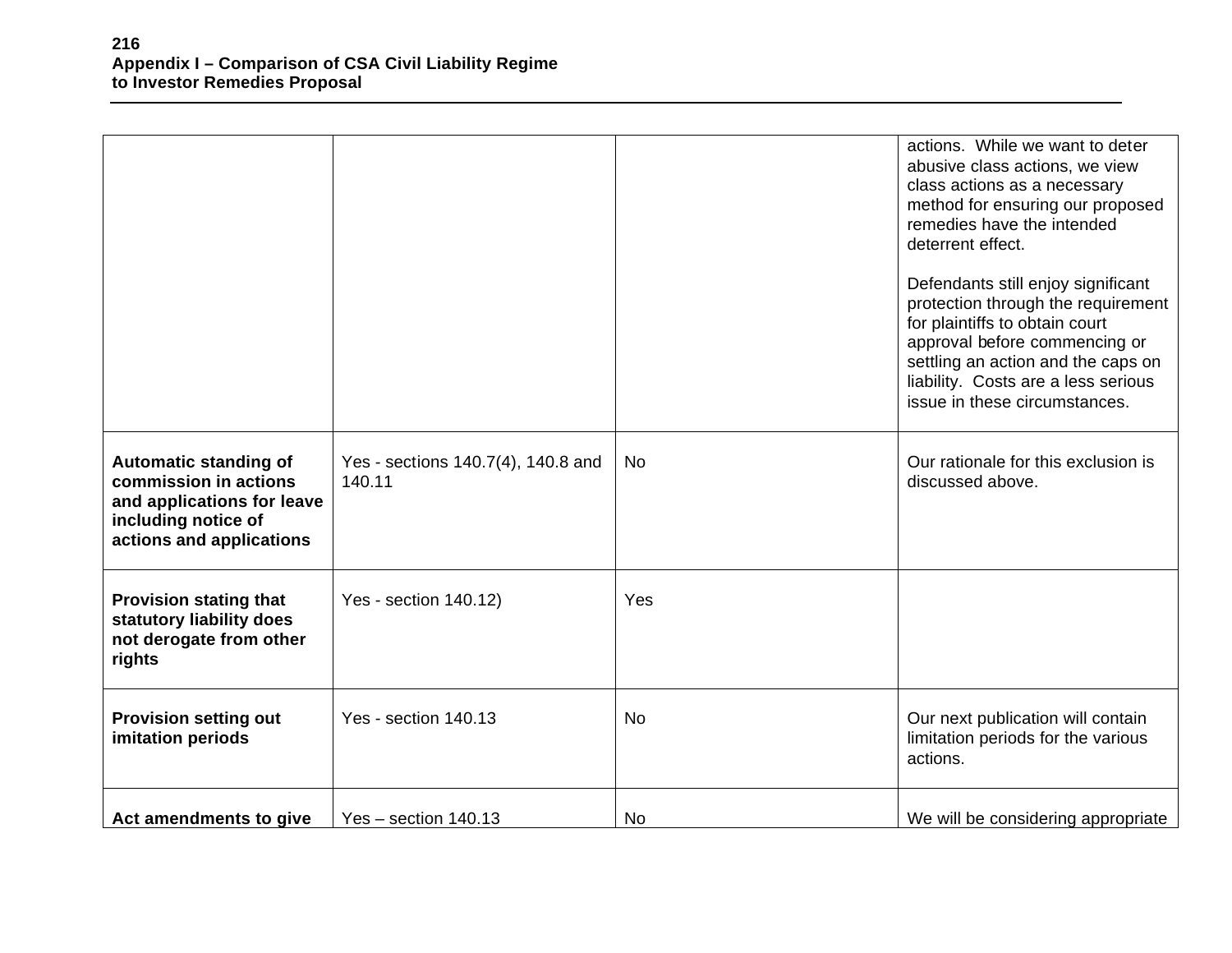| Lt. Governor in Council<br>power to make |  | rule and regulation making<br>authority, including whether any |
|------------------------------------------|--|----------------------------------------------------------------|
| regulations about civil<br>liability     |  | are necessary for the investor<br>remedy provisions.           |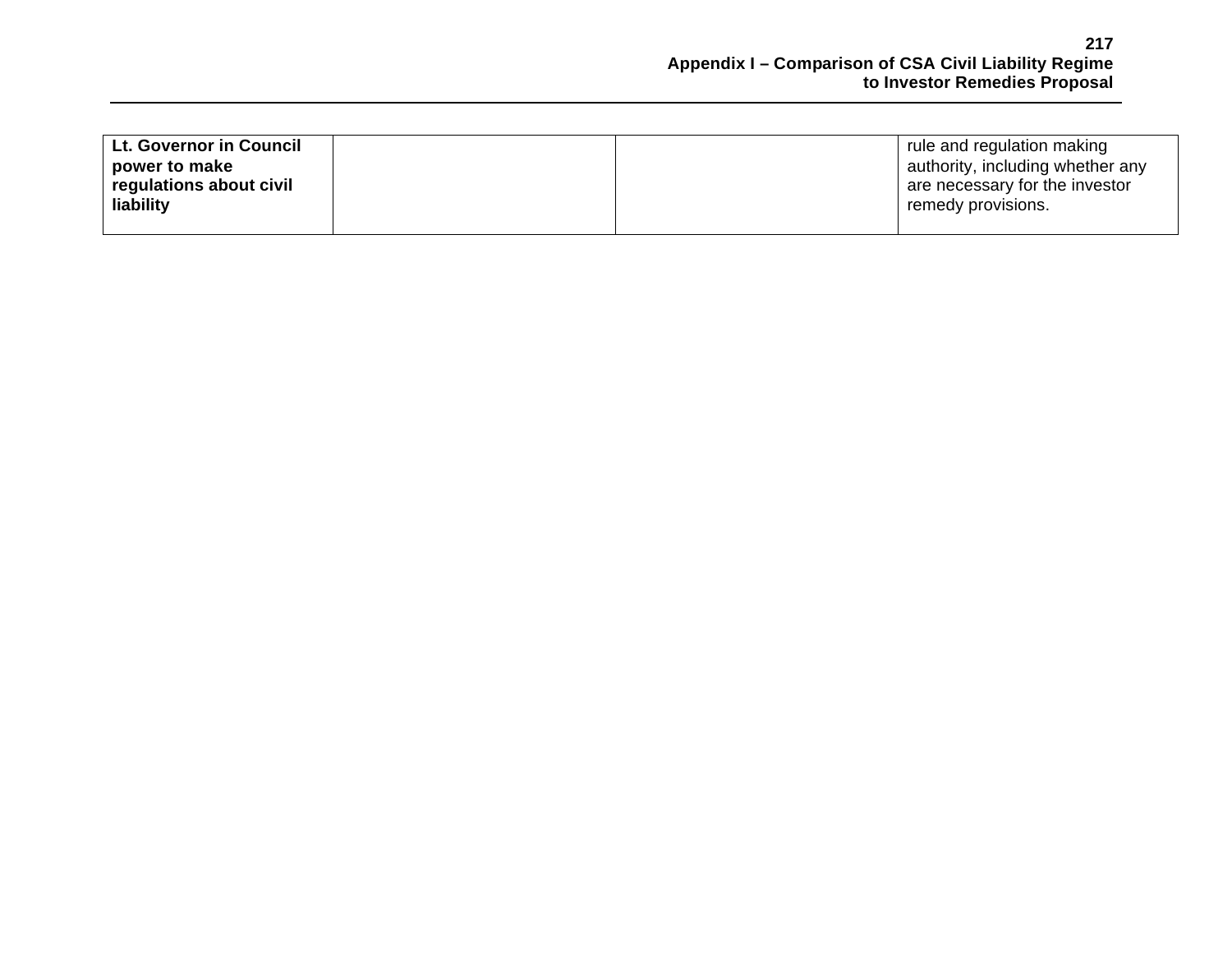# **APPENDIX J**

# **SUMMARY OF RESPONSES TO COMMENTS**

This Appendix responds to the most significant comments we received expressing concerns or reservations about our February 18, 2002 Concept Paper, *New Concepts for Securities Regulation.* The comments considered include those submitted formally pursuant to our request for comments, and those we heard through consultation sessions held in Vancouver, Calgary, Winnipeg, Toronto and Montreal.

This Appendix does not include comments on two of the concepts in the February paper: Concept 3 *A Better Mutual Funds Regime* and Concept 4 *Trade Disclosure*. Those comments will be published at a later date in the Proposals relating to those concepts.

Most of the comments we received were supportive of our concepts and therefore do not require a response. Others however, expressed concerns or reservations about the ideas. This Appendix focuses on these.

# **I. Continuous Market Access**

# **1. Continuous disclosure**

#### *Comments*

*Shorten the filing deadlines for annual and interim financial statements to those recently proposed by the SEC.*

*Mandate auditor review of interim financial statements.*

*All issuers should be subject to the same deadlines (no two-tier requirements for junior and senior issuers).*

*Response.* These issues are related to the proposed CSA continuous disclosure harmonization rule. CSA will consider these issues as part of the consultation process on that rule.

# *Comment*

*Make disclosure compliance review "high level" and place more reliance on other lines of defense such as auditors and civil remedies.* 

*Response.* We intend that the focus of compliance reviews will be whether the issuer's continuous disclosure record is misleading, taken as a whole. We would avoid requiring issuers to re-file documents that contain non-material deficiencies. In those cases we may provide comment for the issuer to consider in future filings.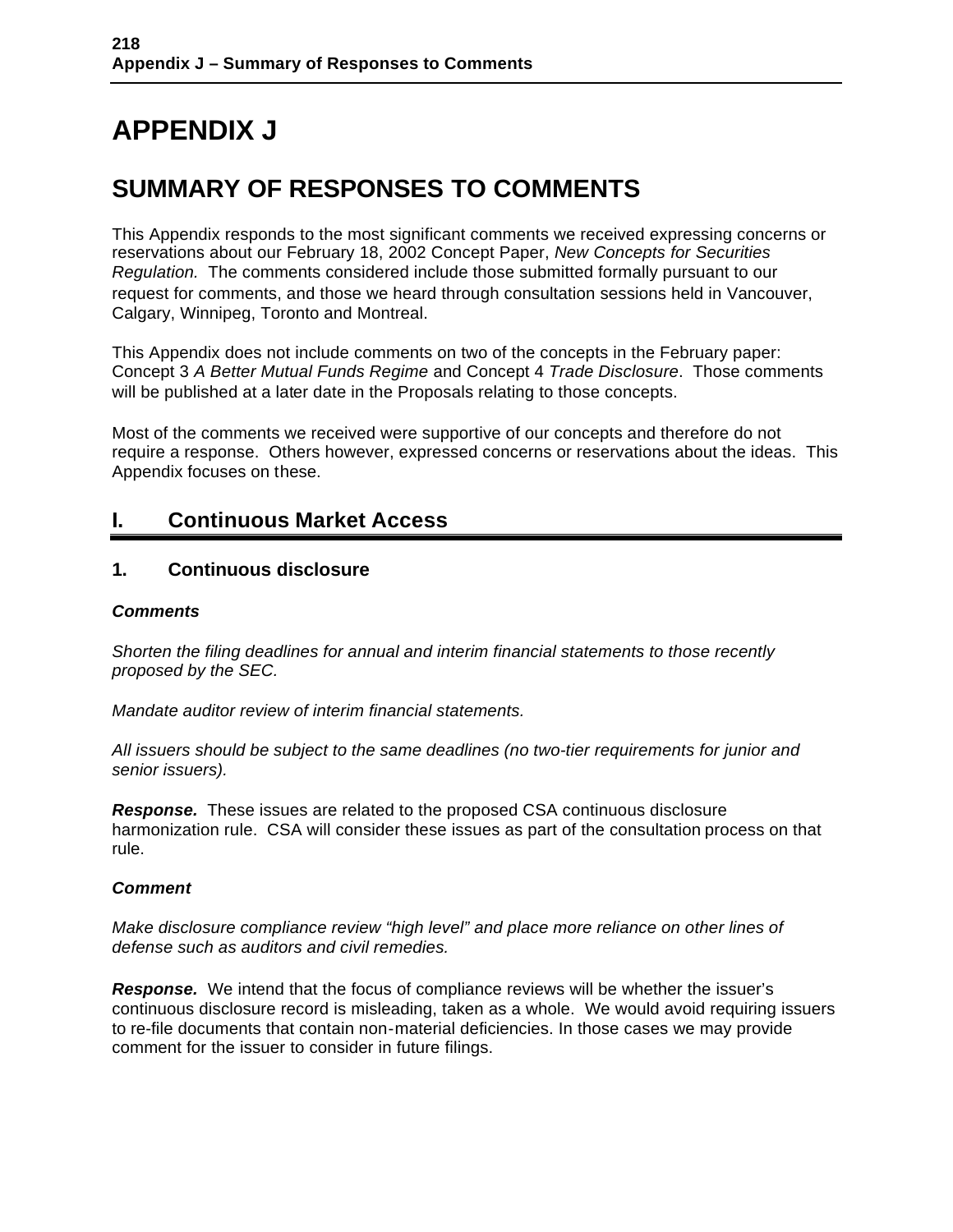# **2. Disclosure issues**

### *Comments*

*Eliminating prospectuses will make it harder for investors to get a good overall view of the company.*

*A mandated disclosure document with prescribed disclosure ensures that all issuers disclose the same information in the same form. This fosters comparability of disclosure among issuers.*

*Without a mandated offering document, companies have a tendency to emphasize the good news and to downplay or suppress the bad news.*

*Response.* The AIF will consolidate all material information about an issuer that was disclosed in the period since the previous AIF and will provide market participants with a comprehensive picture of the issuer and its business. At the time of an offering, we expect issuers will prepare an offering document that will at least consolidate any material information released since the filing of the AIF because there will be market demand for that form of presentation.

The CMA Guidelines remind issuers that some market participants seek comparability of disclosure and suggest that issuers arrange their disclosure according to the five parts of the AIF. However, we believe that the market will develop a standard document even if we do not mandate one. CMA issuers who do not provide near-standard disclosure will risk not getting investor or analyst attention.

The CMA Guidelines remind issuers that they are required to disclose all material information, which includes both good news and bad news. An issuer that excludes material bad news will be guilty of misrepresentation and risks regulatory sanctions and civil liability.

#### *Comment*

*Mandate the use of plain language by issuers.*

*Response.* In the CMA Guidelines, we have encouraged issuers to use plain language in their AIFs. We hope we have set an example by drafting the AIF and CMA Guidelines using plain language principles. Plain language is important to all market participants who want to understand the material information about an issuer.

# **3. Materiality**

#### *Comments*

*Give guidance on the meaning of "material fact". Expand the scope of this concept to include political, economic, social and environmental information specific to an issuer's operations*

*Ensure materiality assessments are based on both qualitative and quantitative factors.*

*Response***.**We are proposing the concept of "material information" in Chapter 1 of the paper. We have also included in the CMA Guidelines a detailed discussion of materiality, along with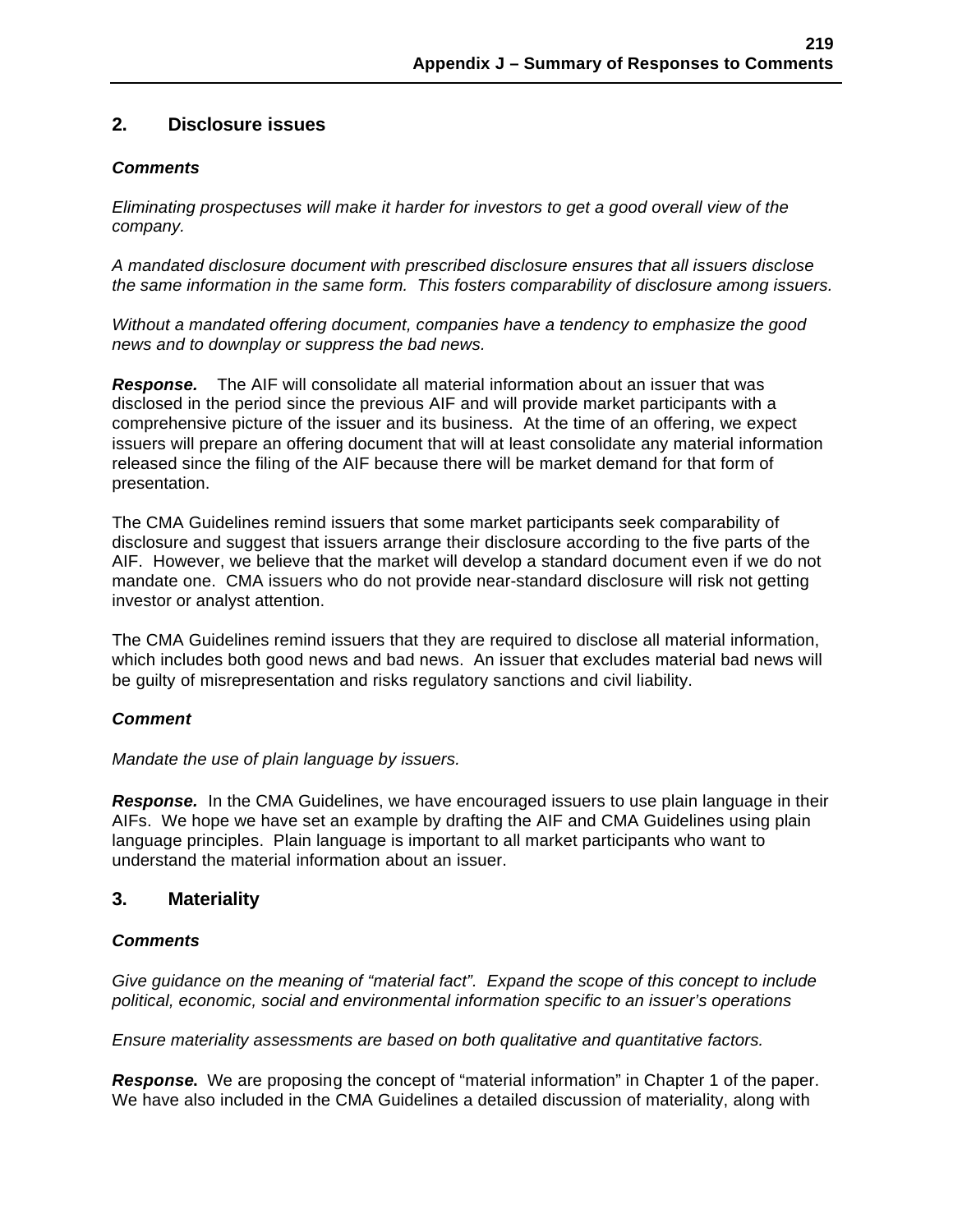examples of what might constitute material information, to help issuers better understand their disclosure obligations under CMA.

Issuers are generally not required to interpret the impact of external political, economic, social or environmental developments on their business and affairs. However, if an external development has had or will have a direct effect on the business and affairs of an issuer that is both material and uncharacteristic of the effect generally experienced by other issuers engaged in the same business or industry, the issuer must disclose the development and its impact or potential impact on the issuer.

Both qualitative and quantitative factors must be considered under the proposed materiality standard.

#### *Comment*

*What is the effect of a system that combines a "material fact" standard with civil liability for misrepresentations in an issuer's disclosure record?*

*Response***.** We believe we have provided sufficient guidance as to what might constitute material information to assist issuers in preparing appropriate disclosure. The CMA Guidelines discuss how to handle information that needs to be established or pending transactions as well as focusing on the new material information requirement that continues to be tied to the market price or value of the issuer's securities.

The risk of frivolous litigation is small (even ignoring the proposed requirement that the court must approve the bringing of an action): we have clarified that not all important information is material, there is a safe harbour for failure to disclose while information is being developed and is held in confidence, and issuers' conduct will be tested under a business judgment rule.

#### **4. Offering process**

#### *Comment*

*An offering document or some other form of minimum disclosure standard for subsequent offerings is necessary to limit underwriter and expert liability and to provide a context for due diligence and reviews.*

*Response.* The Proposal contains a mechanism for limiting the liability of underwriters, due diligence providers and experts. Underwriters' and due diligence providers' liability is limited to the issuer's offering document, if any, and the issuer's continuous disclosure record at the time of the offering. This corresponds to the situation under the POP system today. Experts' liability is further limited by the contents of their report.

An offering document is not necessary for underwriters, issuers and experts to determine the level of review they required before signing off on an offering. We expect they will negotiate with issuers to ensure they have adequate time to do the necessary reviews.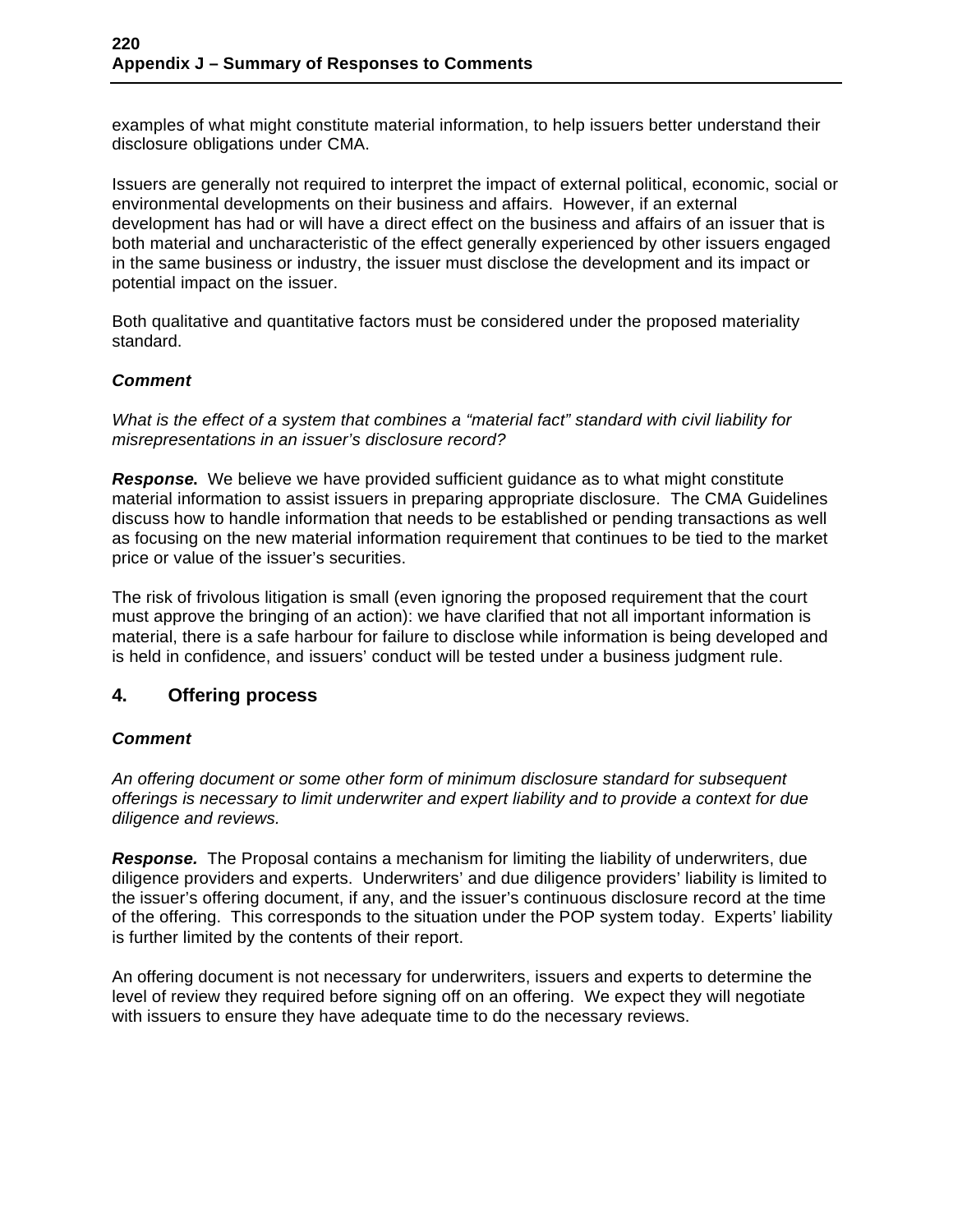# **5. Underwriter and due diligence issues**

#### *Comments*

*It is questionable whether the underwriter is really adding value. Underwriters often expect the issuer to provide the distribution. It is not clear that the costs are commensurate with the service the underwriter provides.*

*Underwriters perform a valuable function. They help issuers get "cleaned up" for the market and negotiate the price and terms of the issue on investors' behalf.* 

*Response.* The CMA Proposal is designed to give issuers more options both as to how they sell securities and as to who they retain to conduct due diligence. Senior issuers are not required to use a due diligence provider for offerings after the IPO and can sell directly to investors under a direct purchase plan. Junior issuers must use a due diligence provider, but under the Proposal, entities other than registrants are acceptable as due diligence providers. This may lead to more competition in the provision of these services.

#### *Comments*

*Non-registrants will not conduct due diligence because they will not to expose themselves to potential liability.*

*Non-registrants will have a competitive advantage in the due diligence arena since they are not subject to the same capital requirements that registrants are.* 

*Response***.** We believe that some non-registrants will conclude that this is a profitable business and worth exploring as they have in London's AIM market. Ultimately, however, we think it is appropriate to let the market decide whether the same holds true in Canada.

Under the Proposal, non-registrant due diligence providers will have to meet financial adequacy and proficiency criteria.

# **II. Code of Conduct**

#### **1. The approach**

#### *Comments*

*A move to a principles-based system of regulation will greatly increase the need for definitive guidance, as market participants will demand assurance that they are on side.* 

*The published guidelines could end up as voluminous as the rules they are intended to replace.*

**Response.** We agree that industry will require sufficient guidance to understand their obligations under the Code. We believe we have achieved the right balance between principles and prescription in the draft Guidelines to the Code in the Proposal.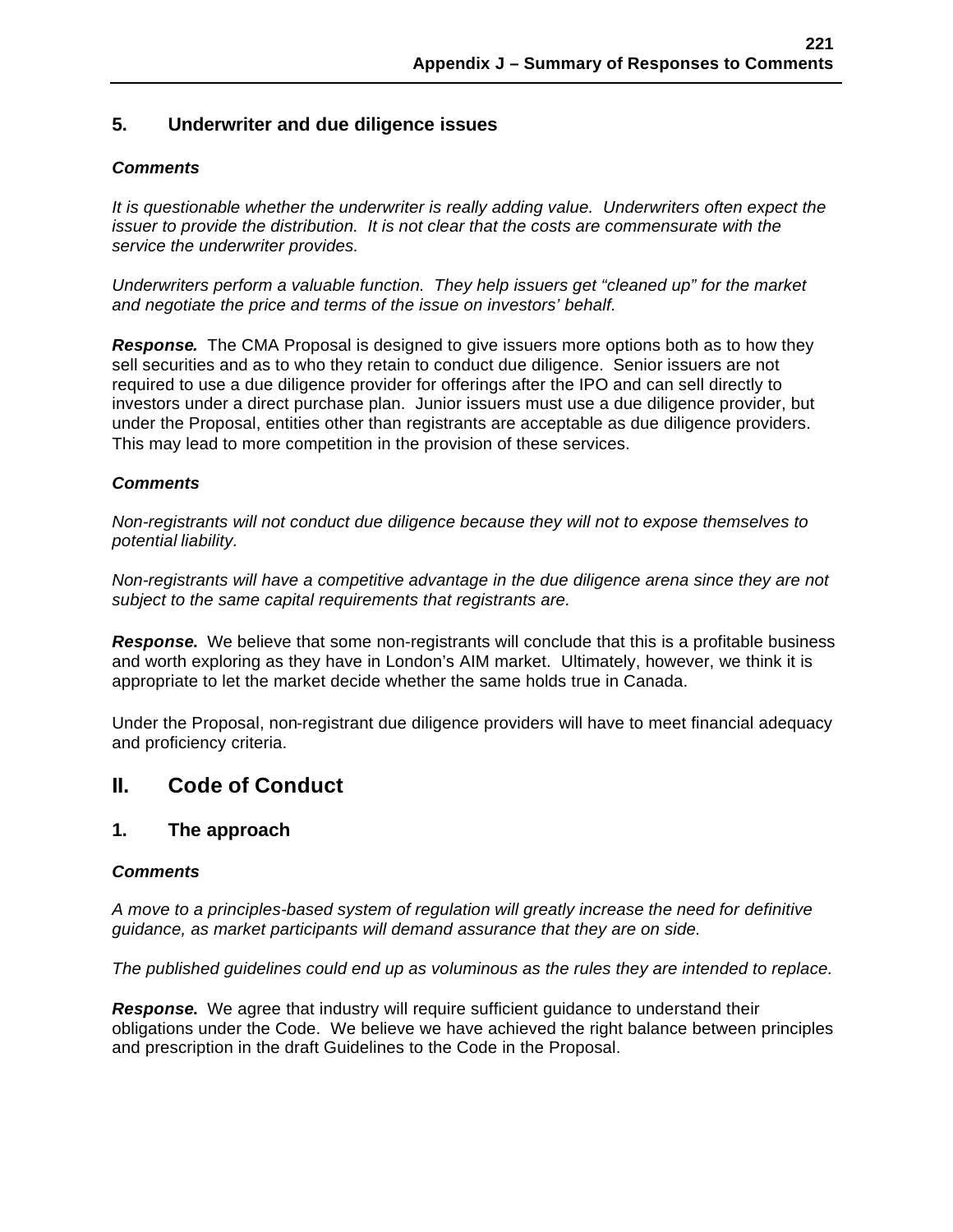#### *Comments*

*The Code and related guidance must be specific enough so that registrants understand what is expected of them.* 

*The Code will expand the Commission's discretionary power. Appropriate checks and balances will be needed.*

*A Code of Conduct approach will only work with adequate enforcement and oversight to ensure that industry complies. Regulators may not administer the Code in a way that is consistent with the Code's principles-based approach.* 

*Response.* We recognize the need to balance principles and guidance so we are proposing both a mandatory Code and a set of guidelines that will set out our general interpretation of the Code. Our goal is to provide reasonable certainty and, therefore, our guidance will contain various examples of the type of behaviour we are contemplating with each Principle in the Code.

The Commission currently has the power to sanction market participants for conduct that is "contrary to the public interest". Many of the things that do not breach any of the prescriptive rules but are abusive are sanctioned under this public interest power. For registrants who are subject to the Code of Conduct, sanctions will, in most cases, be for breaches of the Code. This is more certain than the existing public interest power. Rather than expanding the Commission's discretionary power, the Code of Conduct should provide industry with more certainty about the circumstances in which it will be exercised.

We recognize the importance of an active examination program to ensure firms are aware of the importance of compliance. Through our enhanced enforcement powers and the new investor remedies we hope to foster a culture of compliance within industry.

#### *Comments*

*Under a Code of Conduct approach the compliance staff of firms will likely be involved at the recruiting stage.*

*A firm's compliance department would have more difficulty enforcing in-house rules under a Code approach than they currently have enforcing the regulatory rules.* 

**Response.** One of the goals of the Code is to encourage firms to have their regulatory obligations in mind when hiring sales representatives. We believe that enforcing Code principles should be easier for firms than enforcing the current detailed prescriptive requirements. The broad principles of the Code leave less room for debate in areas where the current prescriptive rules fail to provide a specific prohibition.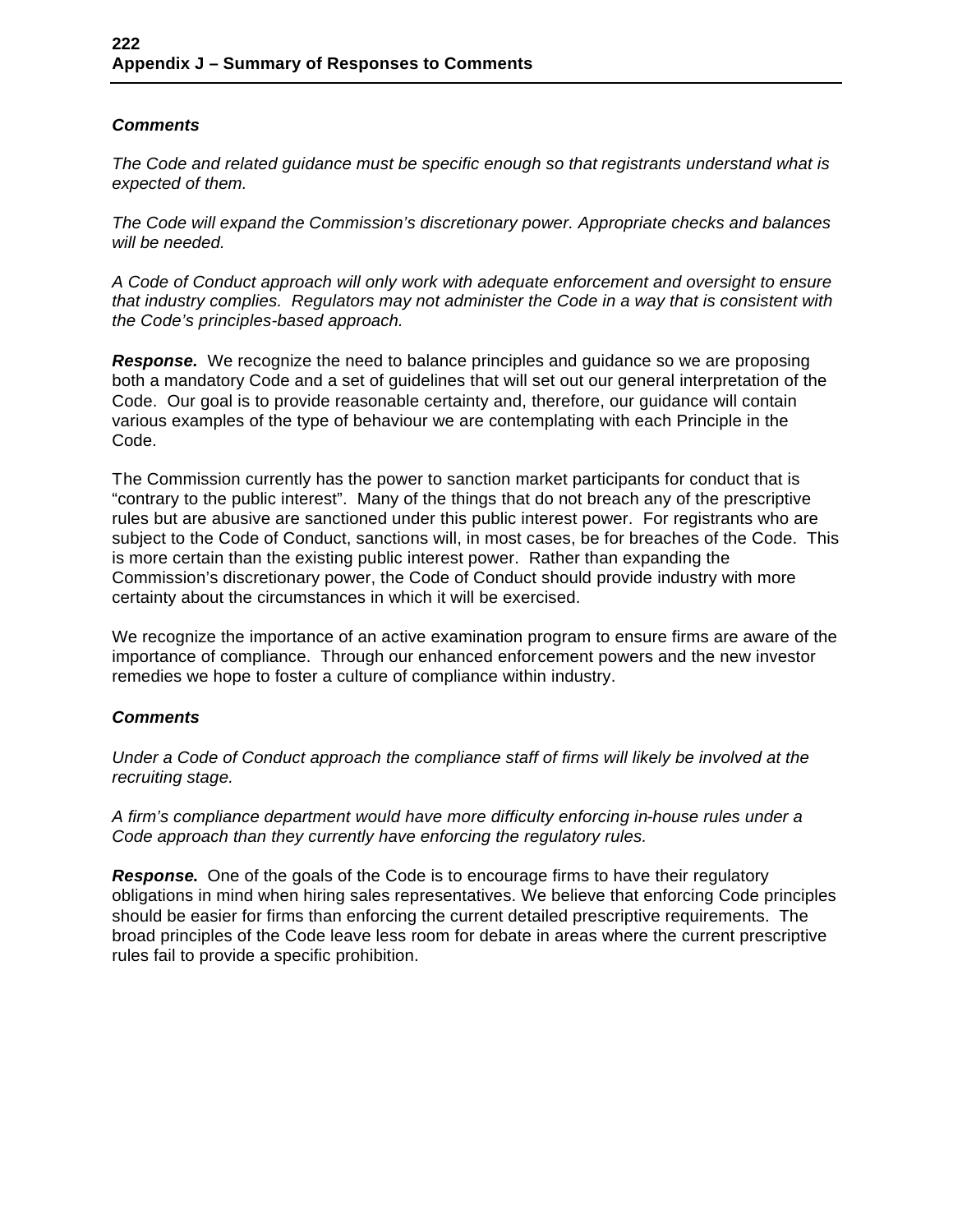# **2. Cost**

#### *Comments*

*The Commission's proposal downloads the responsibility and cost of creating rules for registrant conduct onto firms. This will result in the duplication of efforts between firms at significant cost and may also lead to different standards within the industry.* 

*The cost of developing compliance systems could be a barrier to entry for small firms.*

*Response***.** The advantage of the Code approach is that each firm can design its compliance system to suit its business. Firms will have more control over costs and will be able to design systems that target their particular compliance vulnerabilities without imposing costs in areas where they have little exposure. If there are services that can be more efficiently provided through a third party consolidator, the market is likely to provide one.

#### **3. SRO issues**

#### *Comment*

*Commissions would need to coordinate with SROs to ensure that their approach is consistent with the Code.* 

*Response***.** We have had preliminary discussions with the IDA about all of our ideas for a simpler registration system and we will coordinate with them as we continue to develop our Proposals. Ultimately, as with any self-regulatory organization, it is up to their members to ensure that the SRO adopts a system or style of regulation that is acceptable to their members.

# **IV. Firm-only registration**

# **1. Information sharing**

#### *Comments*

*Individual registration provides comfort to firms, clients, and insurers.* 

*Insurance coverage is currently based on the premise that regulators reduce their risk through fitness reviews of individuals wanting to work in the industry. Going to a firm-only registration system might well impact insurance availability, or coverage, or pricing, or all of them.* 

*Response***.** In Chapter 2, Part 4 we explain how the protections afforded by the individual registration system are preserved under the Proposal. Consultations with the relevant insurance underwriters will be part of our cost-benefit analysis of this Proposal.

#### *Comments*

*Regulators can monitor disciplinary history and conduct checks of police records better than firms.*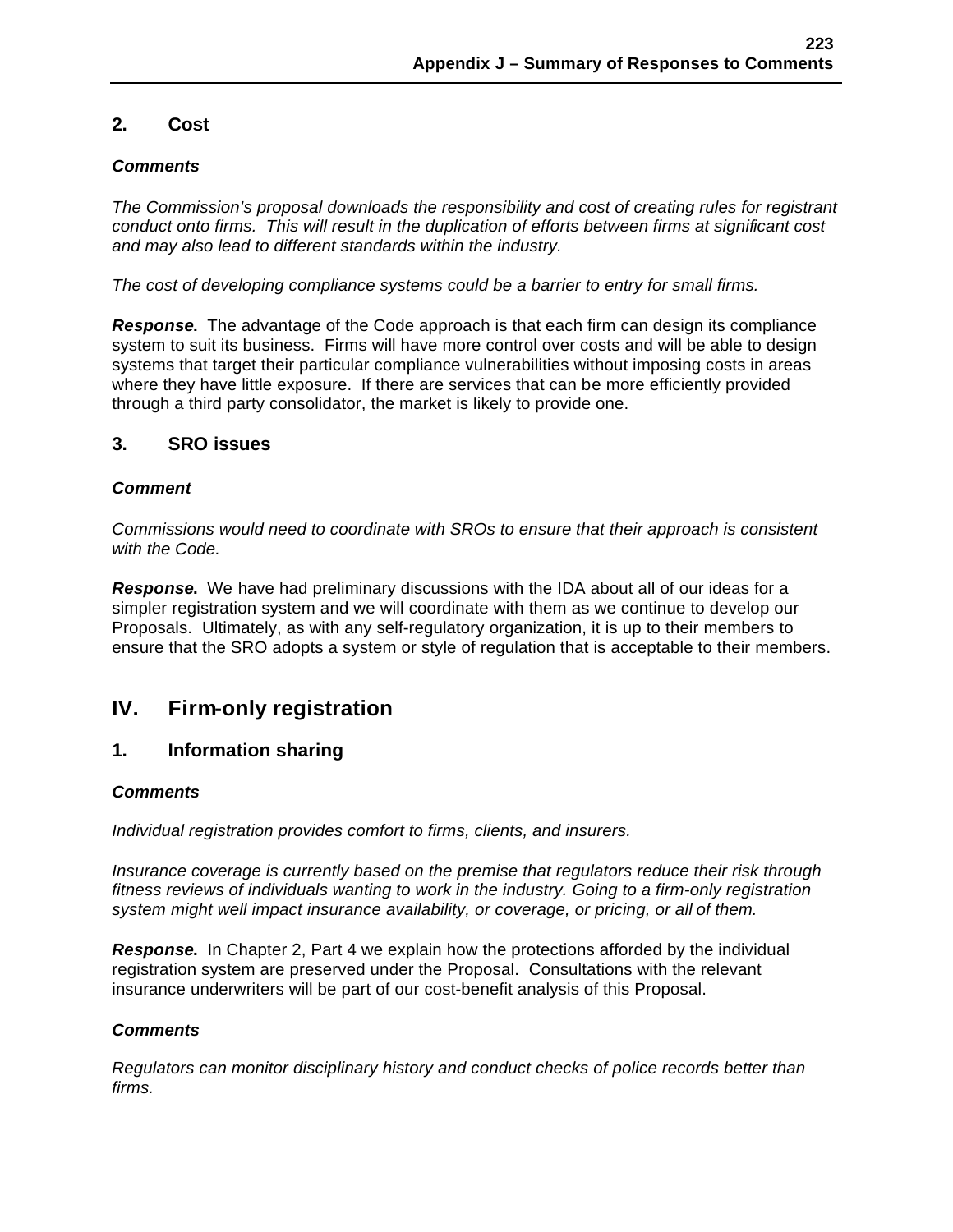*Uniform Termination Notices need to be retained because they are useful to regulators and firms alike on a number of levels.* 

*Employers may be worried about being sued if they divulged negative information about a former employee.*

*Firms would need the same information as regulators have now.*

*Response***.** A potential employer can, with the candidate's consent, obtain information, including criminal record checks, securities industry disciplinary or other disciplinary history, history of complaints (as opposed to hearings or settlements), and any other relevant information. The Proposal also contains broad information-sharing powers for regulators and registrant firms, together with protections from personal privacy legislation and from defamation actions. Disciplinary history will continue to be public information. Firms will be aware of any regulatory action taken against their own employees or independent contractors.

#### *Comment*

*Less information about individuals will be publicly available.* 

**Response.** We agree that information important to the client/adviser relationship should be easily available. Under the Proposal, the names of individuals trading or advising for firms, the activities they are authorized to engage in on behalf of the firms, the limitations or conditions on their authorizations, and their disciplinary histories would all be publicly available. In addition, under the Code of Conduct Proposal, firms and the individuals trading and advising for them would be required to provide all information important to the client/adviser relationship to clients and potential clients. Breaches of the Code would expose both the firms and the individuals to civil liability.

#### **2. Costs and benefits**

#### *Comments*

*A move to firm-only registration degrades the status of the individual and threatens the ability to have consistent proficiency between insurance and security based financial products.* 

*A new category of registrant is needed to allow independent advisers to deal directly with a mutual fund company.*

**Response.** We believe the compliance systems and responsibilities of the dealer are an important aspect of investor protection. At this point, we are not convinced that a new category of independent agent would be appropriate.

#### *Comments*

*The costs and benefits of firm-only registration should be examined.* 

*Industry will save time and money if individuals do not have to be registered, but industry also needs to understand how much additional effort will be required if firms are the only screeners of individuals working in the industry.*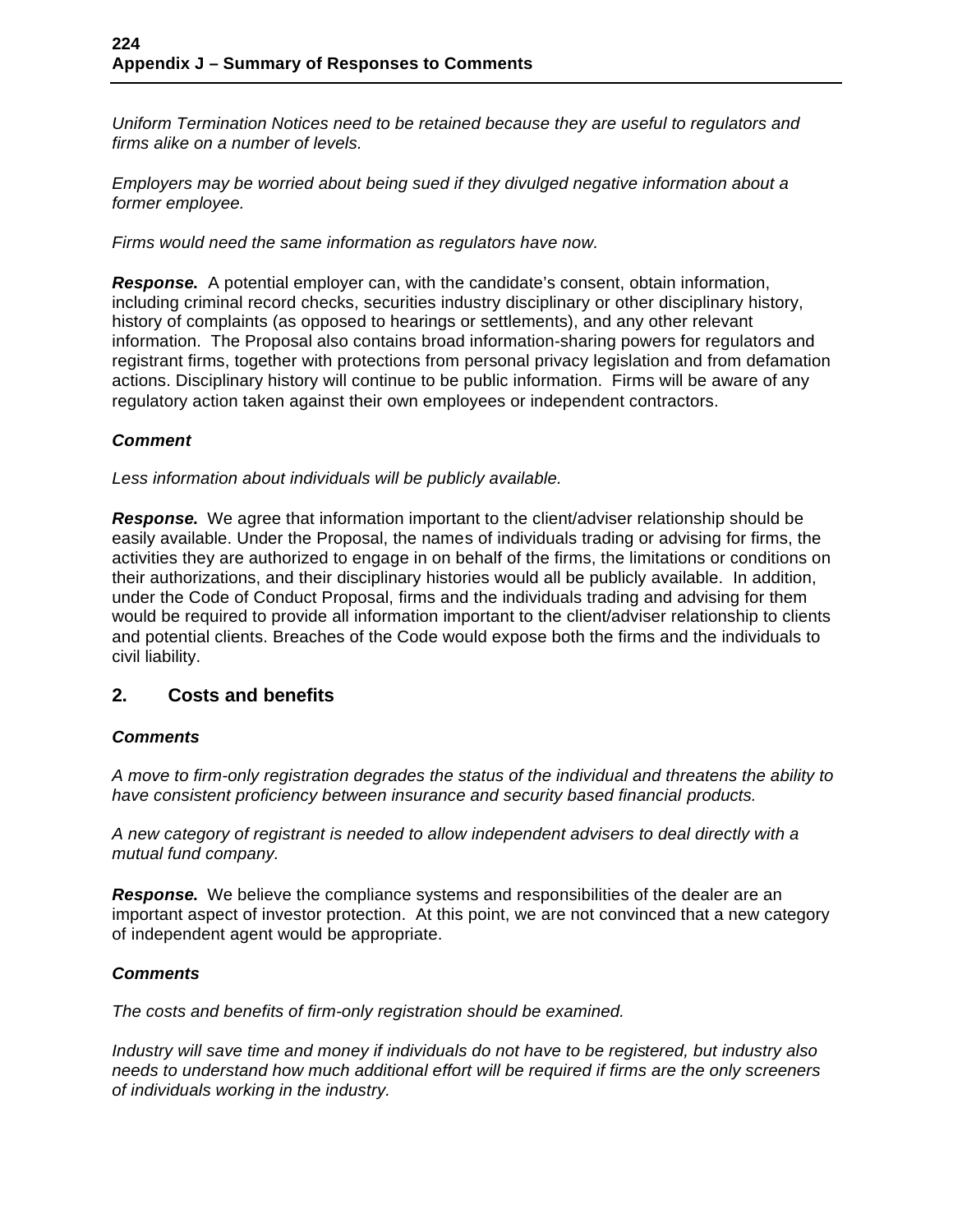*Response***.** We will analyze the costs and benefits of the Firm-only Registration Proposal. We will have that information available for our next publication.

# **V. Investor Remedies**

# **1. General comments**

#### *Comments*

*The existing common law rights of investors are not inadequate.* 

*You should not create statutory liability for breaches of the Code of Conduct. Lapses in compliance are inadvertent and inevitable. The important thing is to ensure that the funds are available to make an adversely affected person whole.*

*The civil courts should not be available as a means of enforcing compliance with securities legislation and rules.*

*Significant study should be done before altering the existing civil remedies for investors.* 

*Response***.** The need for a civil liability regime for continuous disclosure has been long since established. The issue was debated thoroughly in the Allen Committee process and again as the CSA proposal was developed.Implicit in the conclusions drawn from those exercises is the acceptance of the idea that civil liability is a useful and appropriate tool for deterring market misconduct.

We agree that implementing new remedies should be carefully considered. We are fortunate that we are not starting with a blank slate. We can make good use of the experience of the Allen Committee and CSA to this point. Of course, we will be reviewing the law of other jurisdictions, consulting with industry and investors and looking at the potential costs and benefits of the new remedies before making final recommendations.

#### *Comment*

*The Allen Committee did not recommend any change to liability for issuers for misrepresentations in a prospectus other than providing that issuers are also liable to secondary market participants.* 

*Response***.** There is no reason to treat investors differently if CMA is implemented. The Allen Committee and the CSA proposal did not apply to offerings as prospectuses and liability for prospectuses still existed. That is no longer the case in CMA. All investors are buying securities based on the issuer's continuous disclosure record and should be treated equally.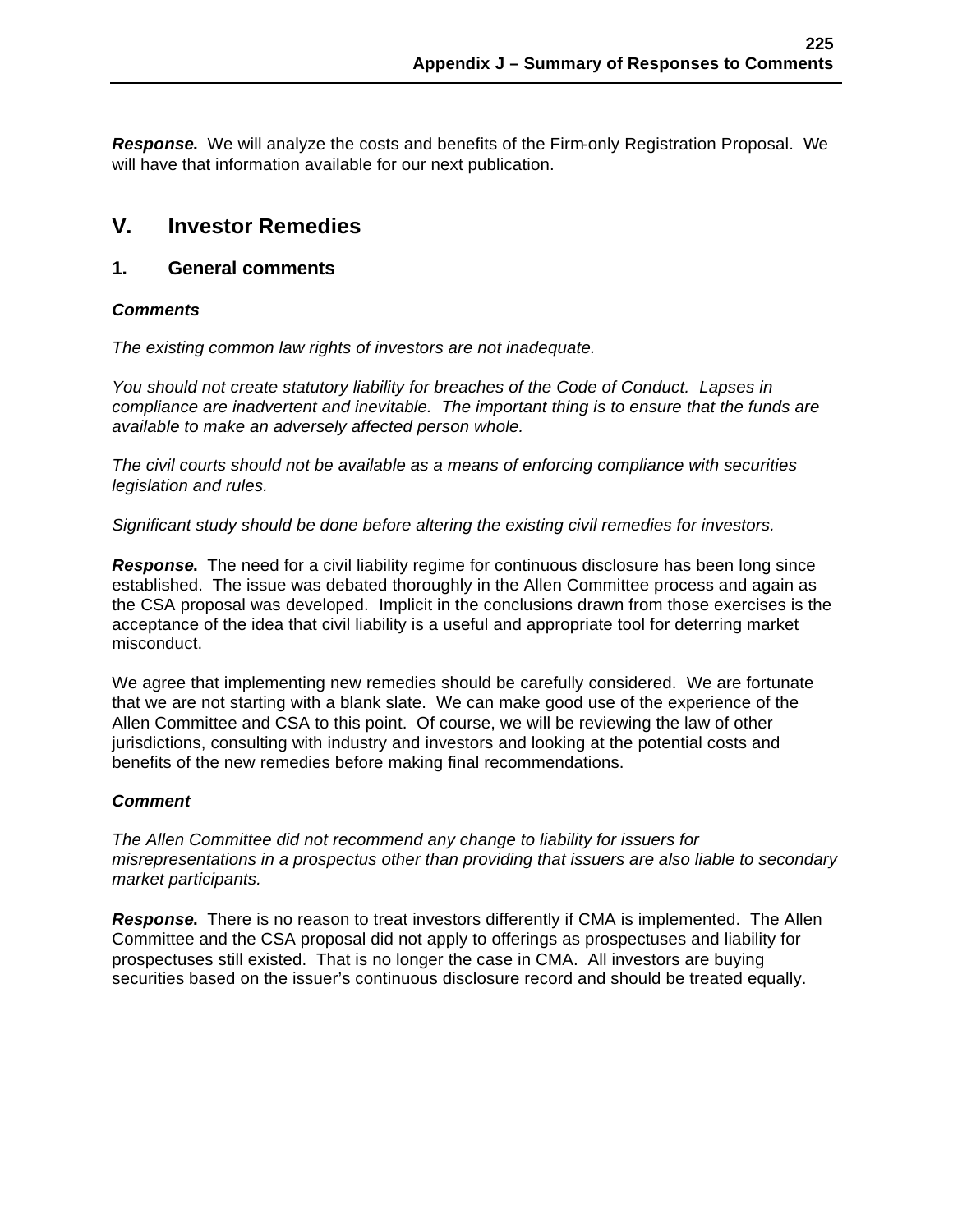#### *Comments*

*Your concepts place a great deal of reliance on going directly to court at an early stage of any dispute to determine if an allegation has sufficient merit to proceed. Yet the courts may not have the expertise and resources to process these types of reviews in an efficient manner making it time consuming and expensive for issuers.* 

*An administrative tribunal or procedure would be more effective in weeding out frivolous actions for misrepresentations.* 

*Response***.** The courts deal effectively with complicated commercial matters all the time, so there is no reason to believe that they will not dispose of these applications appropriately. We think that as between the Commission and the courts, the courts are the more appropriate forum to hear these applications. Adjudicating disputes between parties is their role.

# **2. Actions for misrepresentations by CMA issuers**

#### *Comment*

*Making directors and officers liable will reduce the quantity of available directors and officers, will encourage directors and officers to judgment proof themselves, and will cause issuers to incur more cost in terms of D&O insurance that will simply be passed on to clients in any event.* 

*Response.* This concern was thoroughly debated during Allen and CSA. With the protections for defendants, we think this Proposal strikes the right balance. Consultations with relevant insurance providers will be part of our cost-benefit analysis of this Proposal.

#### *Comment*

*Concurrent implementation of more stringent continuous disclosure requirements, which will entail a learning curve, and new statutory civil remedies could have unintended, harsh consequences on management and directors of reporting issuers.* 

*Response***.** We will consider this issue when we turn our minds to implementation issues related to the final Proposals.

# **3. Actions against dealers**

#### *Comments*

*The client must be required to show that the breach caused the harm alleged.*

*By providing for statutory liability and absolute liability we are encouraging investors to abdicate responsibility for their affairs and seek opportunistic windfalls.* 

*Absolute liability does not recognize that investors often contribute to their own misfortune.* 

*A due diligence defence as opposed to absolute liability is necessary for fairness.* 

*Director and officer liability needs to be capped, at least for outside directors.*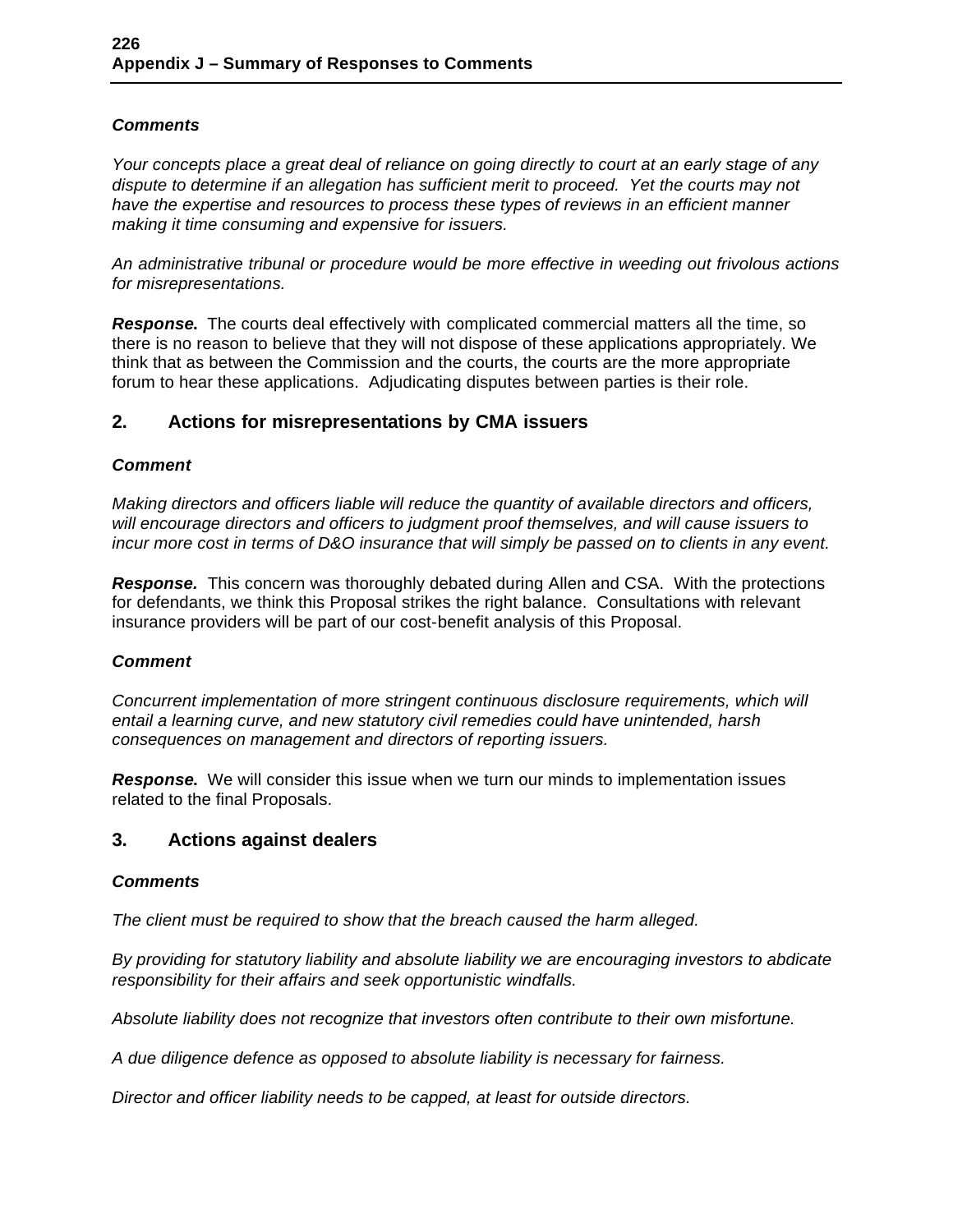*Response***.** Under the Proposal, the investor must show that the breach of the Code caused damage. Firms will also have available to them any defence that is available to the representative, so if the court finds that the client is partly responsible for the losses, the firm can raise that finding as a defence.

Under the Proposal, there is no due diligence defence for firms. Our objective is to ensure that, as between an innocent client and a firm whose representative breached the Code, the firm will be the one to incur the costs of the breach. The Proposal does provide a due diligence defence and liability caps for directors and officers of the firms, just as it does for directors and officers of issuers.

#### *Comment*

*Absolute liability will achieve little unless firms are required to back it up by increased capital requirements or insurance coverage, both of which could add significant costs.*

*Response.* We recognize this Proposal for enhanced dealer liability may impact on the capital and insurance requirements that currently apply to firms. We will consider these issues as part of our cost benefit analysis.

# **4. Class actions**

#### *Comment*

*This idea is unnecessary as class action regimes work quite well. After an initial period of caution, the courts have exhibited a much greater willingness to use the flexibility of the class action systems to overcome administrative and even substantive hurdles to their use in the securities context.*

**Response.** Under the Proposal, the class action regime in the securities legislation will closely parallel existing class action legislation.

# **VI. Enforcement and Public Interest Powers**

#### **Comment**

*The Commission should not have the power to make orders against professionals.* 

*Response***.** The Proposal is not an attempt to regulate the professions. However, we do have a responsibility to deal effectively with conduct that is prejudicial to the public interest in our capital markets. The power to deal effectively with market misconduct of professionals by ordering them not to appear or practice before the Commission is founded on that responsibility.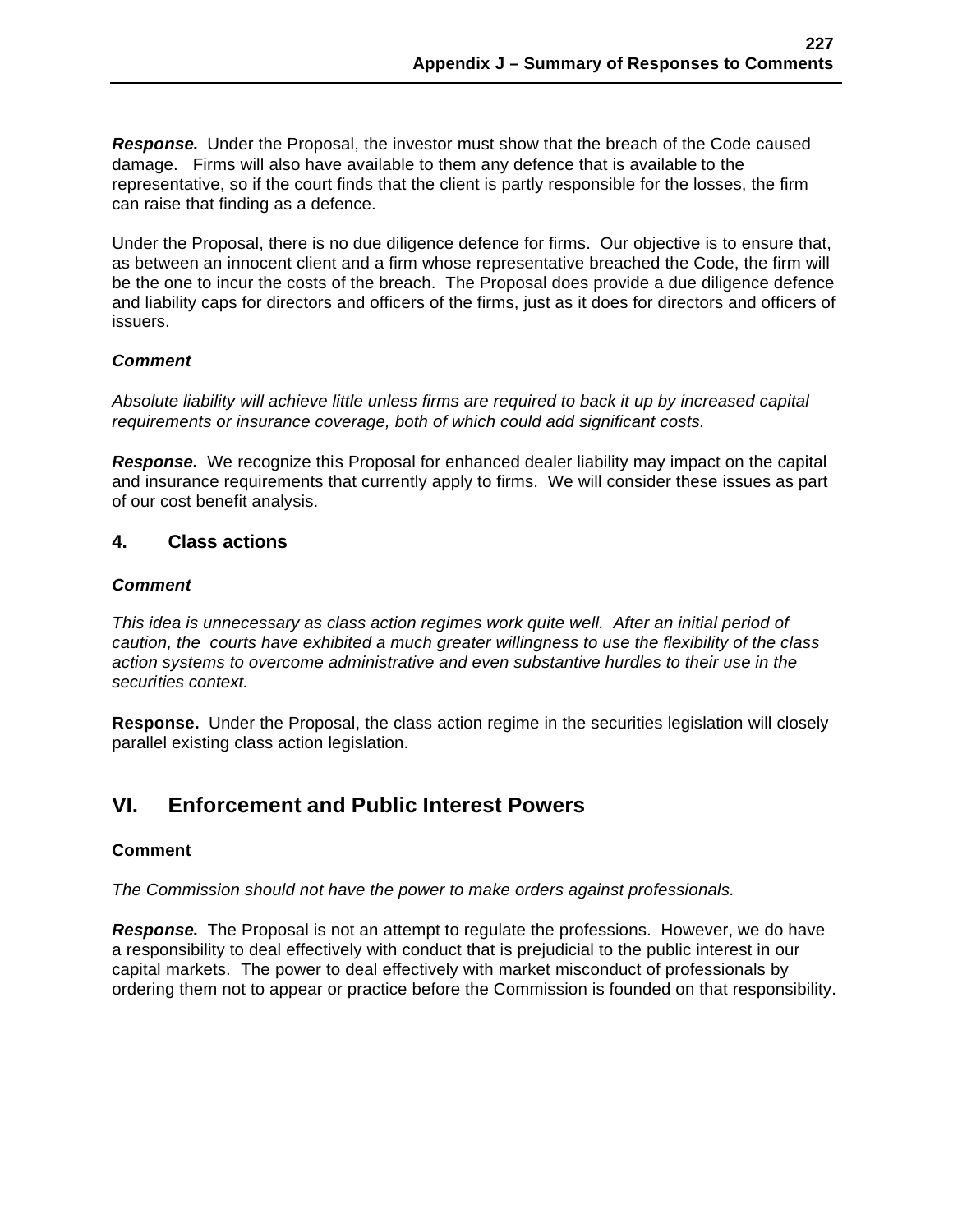# **VI. Foreign Market Participants**

# **1. Foreign-regulated issuers**

#### *Comment*

*Why would foreign regulated issuers be permitted to access our markets if no reciprocal arrangements were made for Canadian regulated issuers to offer securities in the foreign country using Canadian documents?*

*Response***.** Our focus as securities regulators is on the protection of Canadian investors and the efficiency of Canadian markets. We have not been able to identify any securities regulation reason to refuse approved foreign regulated issuers access to Canadian markets.

#### *Comments*

*Foreign regulated issuers should not be allowed access to Canadian markets based on disclosure that does meet Canadian standards.* 

*A comprehensive list should be developed of approved foreign countries before finalizing the Proposal Paper.* 

*The US should be recognized but not other foreign jurisdictions.*

*Response***.**Our starting premise is that we will not permit foreign regulated issuers to access our markets unless they are subject to appropriate disclosure standards and a credible foreign system of securities regulation. The US, UK and Australia meet these requirements. We will consider those countries if demand warrants us investigating other systems to see that they should be added.

#### *Comment*

*Will foreign issuers be required to translate documents into English?* 

*Response***.** We do not propose mandating translation. We expect that market forces will drive issuers to translate their documents if they wish to sell to a broad range of investors in Canada. We will monitor the situation to see if this issue becomes a problem.

# **2. Access to foreign registrants**

#### *Comments*

*US and other foreign registrants should not have the benefit of a foreign registrant exemption when Canadian registrants would not have a reciprocal benefit in the foreign jurisdictions.*